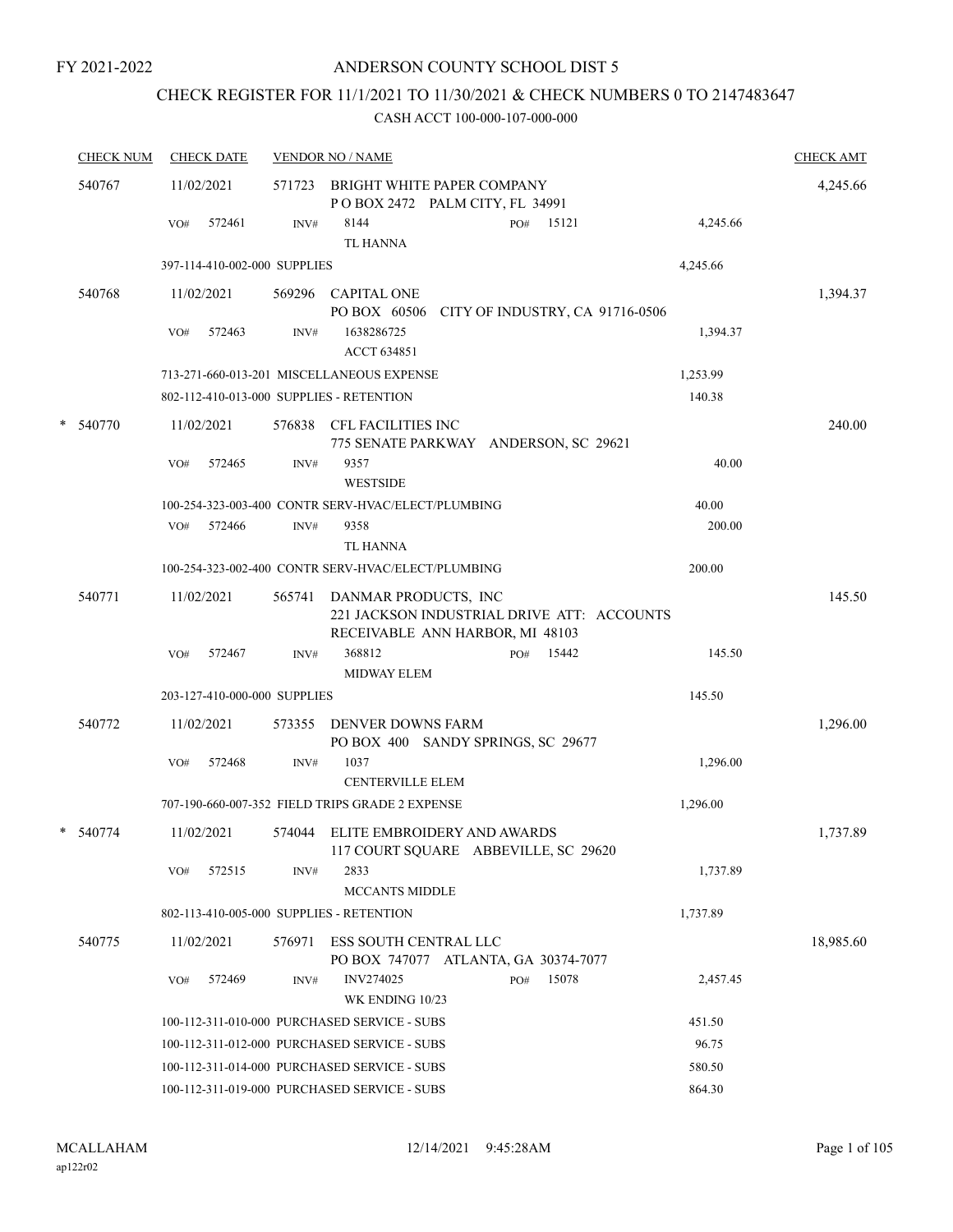## CHECK REGISTER FOR 11/1/2021 TO 11/30/2021 & CHECK NUMBERS 0 TO 2147483647

| <b>CHECK NUM</b> | <b>CHECK DATE</b>                       |        | <b>VENDOR NO / NAME</b>                                                                |     |       |           | <b>CHECK AMT</b> |
|------------------|-----------------------------------------|--------|----------------------------------------------------------------------------------------|-----|-------|-----------|------------------|
|                  |                                         |        | 100-113-311-020-000 PURCHASED SERVICE - SUBS                                           |     |       | 83.85     |                  |
|                  |                                         |        | 100-139-311-018-000 PURCHASED SERVICE - SUBS                                           |     |       | 380.55    |                  |
|                  | 572470<br>VO#                           | INV#   | <b>INV274020</b>                                                                       | PO# | 15078 | 16,528.15 |                  |
|                  |                                         |        | WK ENDING 10/23                                                                        |     |       |           |                  |
|                  |                                         |        | 100-112-311-007-000 PURCHASED SERVICE - SUBS                                           |     |       | 393.45    |                  |
|                  |                                         |        | 100-112-311-008-000 PURCHASED SERVICE - SUBS                                           |     |       | 96.75     |                  |
|                  |                                         |        | 100-112-311-009-000 PURCHASED SERVICE - SUBS                                           |     |       | 522.45    |                  |
|                  |                                         |        | 100-112-311-010-000 PURCHASED SERVICE - SUBS                                           |     |       | 999.75    |                  |
|                  |                                         |        | 100-112-311-011-000 PURCHASED SERVICE - SUBS                                           |     |       | 948.15    |                  |
|                  |                                         |        | 100-112-311-012-000 PURCHASED SERVICE - SUBS                                           |     |       | 686.93    |                  |
|                  |                                         |        | 100-112-311-013-000 PURCHASED SERVICE - SUBS                                           |     |       | 212.85    |                  |
|                  |                                         |        | 100-112-311-014-000 PURCHASED SERVICE - SUBS                                           |     |       | 199.95    |                  |
|                  |                                         |        | 100-112-311-016-000 PURCHASED SERVICE - SUBS                                           |     |       | 277.35    |                  |
|                  |                                         |        | 100-112-311-017-000 PURCHASED SERVICE - SUBS                                           |     |       | 1,947.90  |                  |
|                  |                                         |        | 100-112-311-019-000 PURCHASED SERVICE - SUBS                                           |     |       | 416.03    |                  |
|                  |                                         |        | 100-113-311-005-000 PURCHASED SERVICE - SUBS                                           |     |       | 1,154.55  |                  |
|                  |                                         |        | 100-113-311-006-000 PURCHASED SERVICE - SUBS                                           |     |       | 1,264.20  |                  |
|                  |                                         |        | 100-113-311-020-000 PURCHASED SERVICE - SUBS                                           |     |       | 2,044.65  |                  |
|                  |                                         |        | 100-113-311-021-000 PURCHASED SERVICE - SUBS                                           |     |       | 0.00      |                  |
|                  |                                         |        | 100-114-311-001-ALT PURCHASED SERVICE - SUBS                                           |     |       | 0.00      |                  |
|                  |                                         |        | 100-114-311-002-000 PURCHASED SERVICE - SUBS                                           |     |       | 1,809.23  |                  |
|                  |                                         |        | 100-114-311-003-000 PURCHASED SERVICE - SUBS                                           |     |       | 2,334.90  |                  |
|                  |                                         |        | 100-114-311-021-000 PURCHASED SERVICE - SUBS                                           |     |       | 599.85    |                  |
|                  |                                         |        | 100-139-311-015-000 PURCHASED SERVICE - SUBS                                           |     |       | 0.00      |                  |
|                  |                                         |        | 100-139-311-018-000 PURCHASED SERVICE - SUBS                                           |     |       | 264.45    |                  |
|                  | 100-255-323-000-000 CONTRACTED SERVICES |        |                                                                                        |     |       | 0.00      |                  |
|                  | 100-264-312-000-000 PURCHASED SERVICES  |        |                                                                                        |     |       | 0.00      |                  |
|                  | 124-114-312-024-000 PURCHASED SERVICE   |        |                                                                                        |     |       | 0.00      |                  |
|                  |                                         |        | 131-115-311-031-000 PURCHASED SERVICE - SUBS                                           |     |       | 354.76    |                  |
|                  | 263-224-120-019-PD5 SUBS- SC STANDARDS  |        |                                                                                        |     |       | 0.00      |                  |
|                  |                                         |        | 283-161-120-007-000 SPED PART TIME EMPLOYEES                                           |     |       | 0.00      |                  |
| * 540778         | 11/02/2021                              | 564827 | <b>MAC'S TIRE SERVICE</b><br>POBOX 78 ATT: ACCOUNTS RECEIVABLE<br>ANDERSON, SC 29622   |     |       |           | 123.71           |
|                  | 572475<br>VO#                           | INV#   | 164332<br><b>TIRE</b>                                                                  |     |       | 123.71    |                  |
|                  |                                         |        | 100-254-410-000-001 MAINT. SUPPLIES-STRUCTURES                                         |     |       | 123.71    |                  |
| 540779           | 11/02/2021                              |        | 576956 MAXIM STAFFING SOLUTIONS<br>12558 COLLECTIONS CENTER DRIVE CHICAGO, IL<br>60693 |     |       |           | 297.50           |
|                  | 572476<br>VO#                           | INV#   | E4084760143<br><b>OCT 18-22</b>                                                        |     |       | 297.50    |                  |
|                  | 283-127-312-000-000 PURCHASED SERVICES  |        |                                                                                        |     |       | 297.50    |                  |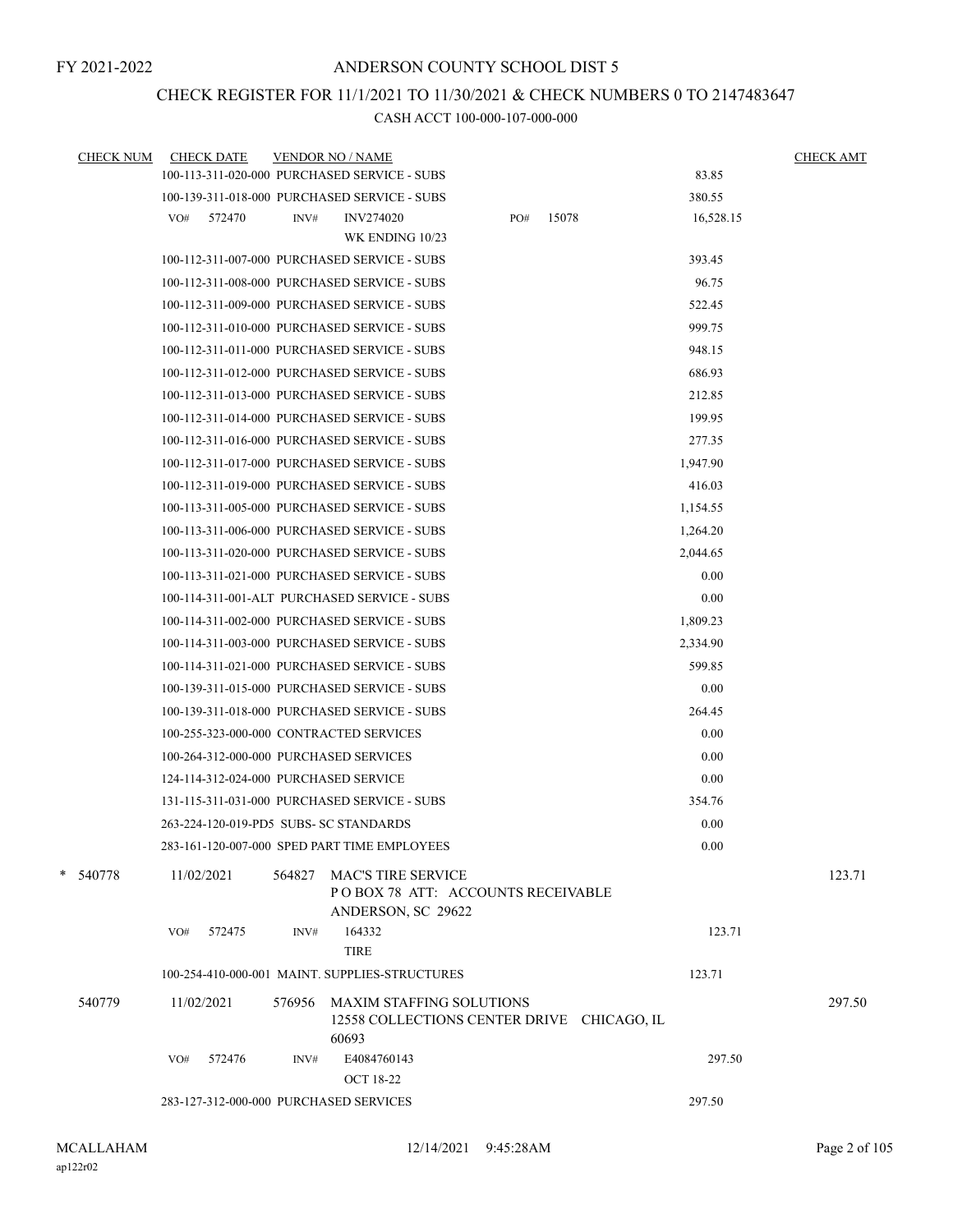## ANDERSON COUNTY SCHOOL DIST 5

## CHECK REGISTER FOR 11/1/2021 TO 11/30/2021 & CHECK NUMBERS 0 TO 2147483647

|   | <b>CHECK NUM</b> |            | <b>CHECK DATE</b> |                              | <b>VENDOR NO / NAME</b>                                                                             |     |       |          | <b>CHECK AMT</b> |
|---|------------------|------------|-------------------|------------------------------|-----------------------------------------------------------------------------------------------------|-----|-------|----------|------------------|
|   | 540780           | 11/02/2021 |                   |                              | 576277 MENDEZ, KIYA**<br>5720 CARNEGIE BLVD APT 4322 CHARLOTTE, NC<br>28209                         |     |       |          | 230.00           |
|   |                  | VO#        | 572477            | INV#                         | <b>OCT 4-15</b><br><b>AIT INTERNSHIP</b>                                                            |     |       | 230.00   |                  |
|   |                  |            |                   |                              | 131-115-312-031-000 PURCHASED SERVICES                                                              |     |       | 230.00   |                  |
|   | 540781           | 11/02/2021 |                   | 572548                       | MOBYMAX<br>PO BOX 392385 PITTSBURGH, PA 15251                                                       |     |       |          | 3,739.65         |
|   |                  | VO#        | 572478            | INV#                         | 278898<br>WHITEHALL ELEM                                                                            | PO# | 15278 | 3,739.65 |                  |
|   |                  |            |                   |                              | 201-112-445-019-000 TECHNOLOGY SUPPLIES                                                             |     |       | 3,739.65 |                  |
| * | 540784           | 11/02/2021 |                   |                              | 576474 PAXEN PUBLISHING, LLC<br>2194 HIGHWAY A1A SUITE 208 INDIAN HARBOUR<br><b>BEACH, FL 32937</b> |     |       |          | 546.78           |
|   |                  | VO#        | 572487            | INV#                         | SI 004929<br><b>ADULT ED</b>                                                                        |     |       | 546.78   |                  |
|   |                  |            |                   | 356-181-410-023-000 SUPPLIES |                                                                                                     |     |       | 546.78   |                  |
|   | 540785           | 11/02/2021 |                   | 564099                       | PIONEER VALLEY BOOKS<br>155A INDUSTRIAL DRIVE ATT: ACCOUNTS<br>RECEIVABLE NORTHAMPTON, MA 01060     |     |       |          | 127.12           |
|   |                  | VO#        | 572489            | INV#                         | I217687<br>NEW PROSPECT                                                                             | PO# | 15280 | 127.12   |                  |
|   |                  |            |                   | 202-112-410-010-000 SUPPLIES |                                                                                                     |     |       | 127.12   |                  |
|   | 540786           | 11/02/2021 |                   |                              | 576957 PORTIONPAC CHEMICAL CORP<br>PO BOX 67 OTTAWA, IL 61350-0067                                  |     |       |          | 1,153.29         |
|   |                  | VO#        | 572490            | INV#                         | 234794<br><b>SFSPAC</b>                                                                             |     |       | 1,153.29 |                  |
|   |                  |            |                   |                              | 600-256-410-002-CHE CHEMICAL SUPPLIES                                                               |     |       | 192.22   |                  |
|   |                  |            |                   |                              | 600-256-410-003-CHE CHEMICAL SUPPLIES                                                               |     |       | 192.22   |                  |
|   |                  |            |                   |                              | 600-256-410-008-CHE CHEMICAL SUPPLIES                                                               |     |       | 192.22   |                  |
|   |                  |            |                   |                              | 600-256-410-011-CHE CHEMICAL SUPPLIES                                                               |     |       | 192.21   |                  |
|   |                  |            |                   |                              | 600-256-410-012-CHE CHEMICAL SUPPLIES                                                               |     |       | 192.21   |                  |
|   |                  |            |                   |                              | 600-256-410-016-CHE CHEMICAL SUPPLIES                                                               |     |       | 192.21   |                  |
|   | * 540788         |            | 11/02/2021        |                              | 575998 PRO KITCHEN ONLINE LLC<br>2115 COMMERCE DR CAYCE, SC 29033                                   |     |       |          | 870.43           |
|   |                  | VO#        | 572491            | INV#                         | 34690<br>WHITEHALL ELEM                                                                             |     |       | 870.43   |                  |
|   |                  |            |                   |                              | 600-256-323-019-000 REPAIRS TO EQUIPMENT                                                            |     |       | 870.43   |                  |
|   | * 540791         | 11/02/2021 |                   | 573474                       | <b>SCBDA</b><br>RICK LANGDALE EASLEY HS 154 GREEN WAVE BLVD<br>EASLEY, SC 29642                     |     |       |          | 408.00           |
|   |                  | VO#        | 572496            | INV#                         | <b>REGISTRATION</b><br><b>GLENVIEW MIDDLE</b>                                                       |     |       | 180.00   |                  |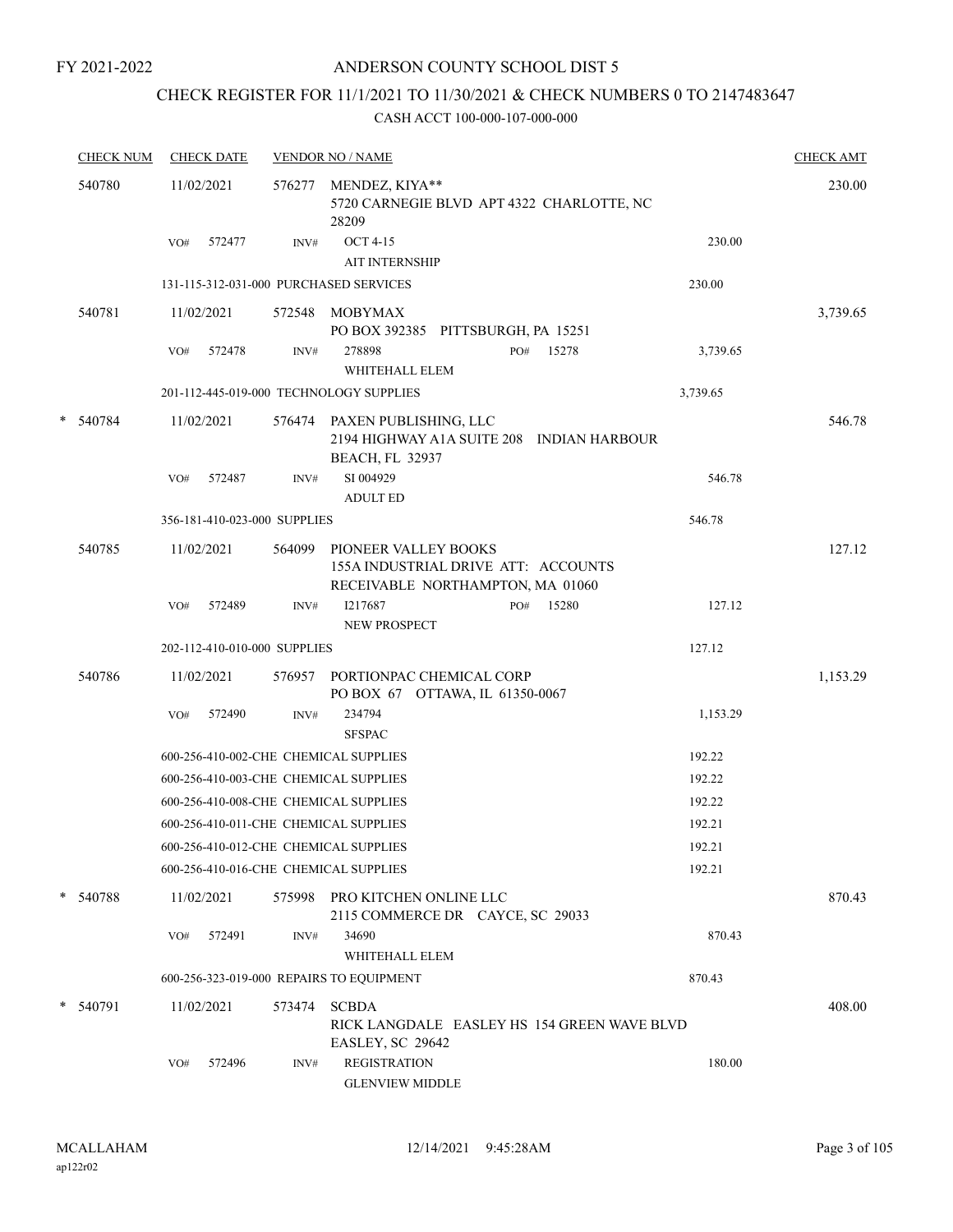## CHECK REGISTER FOR 11/1/2021 TO 11/30/2021 & CHECK NUMBERS 0 TO 2147483647

|        | <b>CHECK NUM</b> |     | <b>CHECK DATE</b> |        | <b>VENDOR NO / NAME</b><br>720-271-660-020-601 BAND CLUB EXPENSE                                              |     |       | 180.00   | <b>CHECK AMT</b> |
|--------|------------------|-----|-------------------|--------|---------------------------------------------------------------------------------------------------------------|-----|-------|----------|------------------|
|        |                  |     |                   |        |                                                                                                               |     |       |          |                  |
|        |                  | VO# | 572499            | INV#   | <b>REGISTRATION</b><br>SOUTHWOOD MIDDLE                                                                       |     |       | 228.00   |                  |
|        |                  |     |                   |        | 721-190-660-021-637 BAND MS/HS EXPENSE                                                                        |     |       | 228.00   |                  |
| $\ast$ | 540796           |     | 11/02/2021        | 563611 | THE GREENVILLE ZOO<br>150 CLEVELAND PARK DRIVE GREENVILLE, SC 29601                                           |     |       |          | 960.00           |
|        |                  | VO# | 572504            | INV#   | <b>CNTR 111221</b>                                                                                            |     |       | 960.00   |                  |
|        |                  |     |                   |        | VISIT DATE 11/12                                                                                              |     |       |          |                  |
|        |                  |     |                   |        | 707-190-660-007-351 FIELD TRIPS GRADE 1 EXPENSE                                                               |     |       | 960.00   |                  |
|        | 540797           |     | 11/02/2021        |        | 576122 THERE IS HOPE COUNSELING, LLC<br>ROYCE V. MILLER 144 THOMAS GREEN BLVD, SUITE<br>223 CLEMSON, SC 29631 |     |       |          | 1,050.00         |
|        |                  | VO# | 572506            | INV#   | 161799<br><b>SERVICES</b>                                                                                     | PO# | 15430 | 1,050.00 |                  |
|        |                  |     |                   |        | 237-128-313-002-021 STUDENT SERVICES/COUNSELOR                                                                |     |       | 525.00   |                  |
|        |                  |     |                   |        | 237-128-313-003-021 STUDENT SERVICES/COUNSELOR                                                                |     |       | 525.00   |                  |
|        | 540798           |     | 11/02/2021        |        | 573815 UNITED REFRIGERATION, INC<br>PO BOX 740703 ATLANTA, GA 30374-0703                                      |     |       |          | 441.24           |
|        |                  | VO# | 572507            | INV#   | 81502420<br><b>SUPPLIES</b>                                                                                   |     |       | 29.93    |                  |
|        |                  |     |                   |        | 600-256-323-002-000 REPAIRS TO EQUIPMENT                                                                      |     |       | 29.93    |                  |
|        |                  | VO# | 572508            | INV#   | 81399640                                                                                                      |     |       | 134.43   |                  |
|        |                  |     |                   |        | <b>SUPPLIES</b>                                                                                               |     |       |          |                  |
|        |                  |     |                   |        | 600-256-323-008-000 REPAIRS TO EQUIPMENT                                                                      |     |       | 134.43   |                  |
|        |                  | VO# | 572509            | INV#   | 81538495<br><b>SUPPLIES</b>                                                                                   |     |       | 68.05    |                  |
|        |                  |     |                   |        | 600-256-323-010-000 REPAIRS TO EQUIPMENT                                                                      |     |       | 68.05    |                  |
|        |                  | VO# | 572510            | INV#   | 81541754<br><b>SUPPLIES</b>                                                                                   |     |       | 108.92   |                  |
|        |                  |     |                   |        | 100-254-410-021-001 SUPPLIES - MAINTENANCE                                                                    |     |       | 108.92   |                  |
|        |                  | VO# | 572511            | INV#   | 81393824<br><b>SUPPLIES</b>                                                                                   |     |       | 99.91    |                  |
|        |                  |     |                   |        | 131-254-410-031-001 SUPPLIES - MAINTENANCE                                                                    |     |       | 99.91    |                  |
| $\ast$ | 540800           |     | 11/02/2021        | 527500 | WAYNE'S OVERHEAD DOORS, INC<br>3021 WHITEHALL ROAD ATT: ACCOUNTS<br>RECEIVABLE ANDERSON, SC 29626             |     |       |          | 300.00           |
|        |                  | VO# | 572513            | INV#   | 170934<br><b>CF REAMES</b>                                                                                    |     |       | 300.00   |                  |
|        |                  |     |                   |        | 600-256-323-000-000 REPAIRS TO EQUIPMENT                                                                      |     |       | 300.00   |                  |
|        | 540801           |     | 11/02/2021        | 570755 | WILSON & ASSOCIATES SPORTS TURF<br>1737 SOUTH LAKE DRIVE ATT: ACCOUNTS<br>RECEIVABLE LEXINGTON, SC 29073      |     |       |          | 4,170.00         |
|        |                  | VO# | 572514            | INV#   | 17459<br><b>GROUND SERVICES</b>                                                                               | PO# | 14896 | 4,170.00 |                  |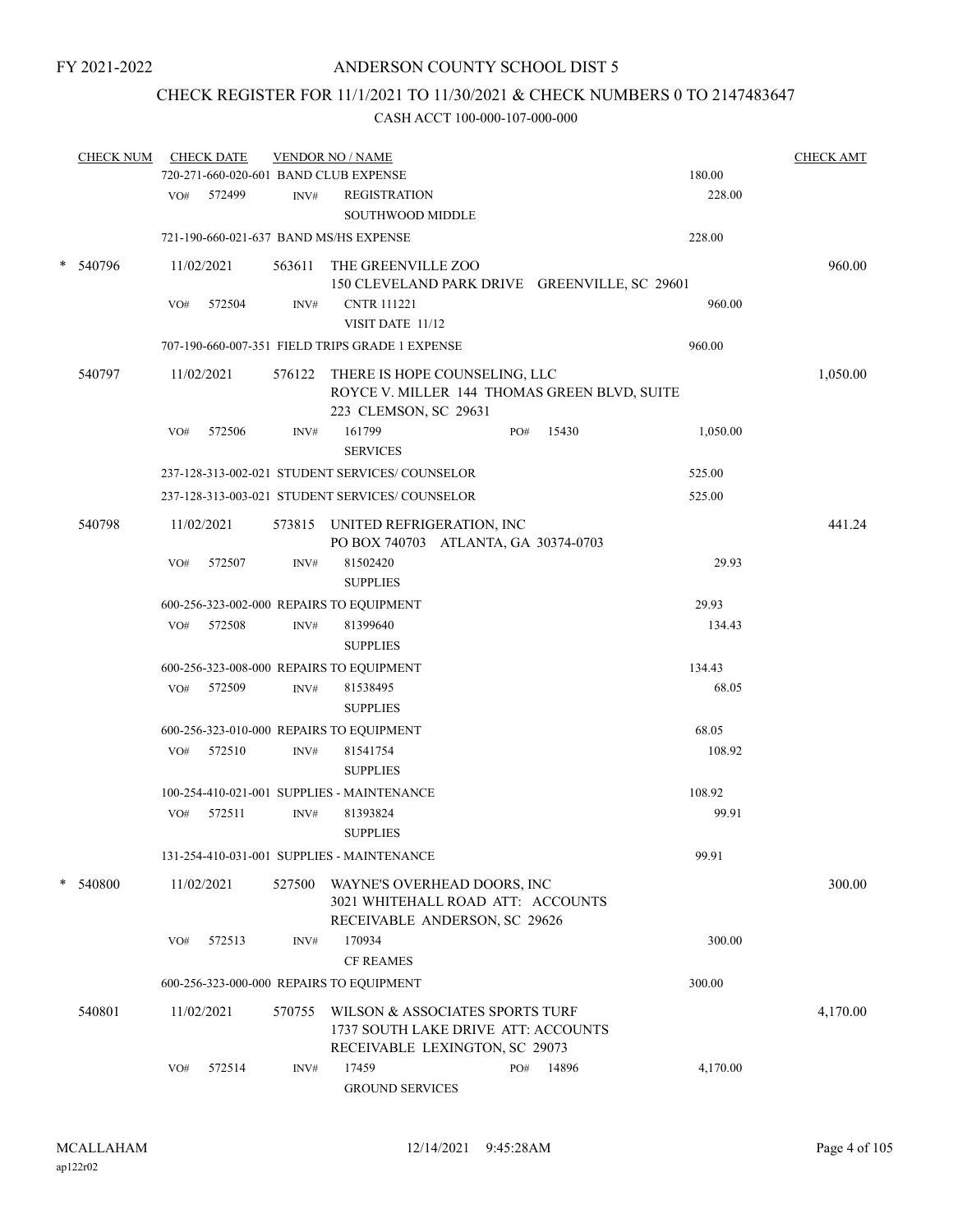## CHECK REGISTER FOR 11/1/2021 TO 11/30/2021 & CHECK NUMBERS 0 TO 2147483647

| <b>CHECK NUM</b> | <b>CHECK DATE</b>                                                                              |        | <b>VENDOR NO / NAME</b>                                                   |              |                 | <b>CHECK AMT</b> |
|------------------|------------------------------------------------------------------------------------------------|--------|---------------------------------------------------------------------------|--------------|-----------------|------------------|
|                  | 100-254-323-002-400 CONTR SERV-HVAC/ELECT/PLUMBING                                             |        |                                                                           |              | 1,250.00        |                  |
|                  | 100-254-323-003-400 CONTR SERV-HVAC/ELECT/PLUMBING                                             |        |                                                                           |              | 1,225.00        |                  |
|                  | 100-254-323-005-400 CONTR SERV-HVAC/ELECT/PLUMBING                                             |        |                                                                           |              | 325.00          |                  |
|                  | 100-254-323-006-400 CONTR SERV-HVAC/ELECT/PLUMBING                                             |        |                                                                           |              | 325.00          |                  |
|                  | 100-254-323-013-400 CONTR SERV-HVAC/ELECT/PLUMBING                                             |        |                                                                           |              | 720.00          |                  |
|                  | 100-254-323-020-400 CONTR SERV-HVAC/ELECT/PLUMBING                                             |        |                                                                           |              | 325.00          |                  |
| 540802           | 11/04/2021                                                                                     | 571975 | A3 COMMUNICATIONS<br>DIVISION 700 PO BOX 117343 ATLANTA, GA<br>30368-7343 |              |                 | 2,393.65         |
|                  | 572636<br>VO#                                                                                  | INV#   | 94534<br><b>TECHNOLOGY</b>                                                | 15125<br>PO# | 2,393.65        |                  |
|                  | 100-266-314-000-000 REPAIRS TO EQUIPMENT                                                       |        |                                                                           |              | 2,393.65        |                  |
| * 540805         | 11/04/2021                                                                                     |        | 576412 AMAZON CAPITAL SERVICES<br>PO BOX 035184 SEATTLE, WA 98124-5184    |              |                 | 4,210.45         |
|                  | 572595<br>VO#                                                                                  | INV#   | <b>PURCHASES</b>                                                          |              | 4,210.45        |                  |
|                  |                                                                                                |        | #A2QG7V7TDJIMYY                                                           |              |                 |                  |
|                  | 100-112-410-012-0RE RELATED ARTS                                                               |        |                                                                           |              | 27.80           |                  |
|                  | 100-112-410-014-000 SUPPLIES                                                                   |        |                                                                           |              | 116.50          |                  |
|                  | 100-112-410-014-000 SUPPLIES<br>100-112-410-014-000 SUPPLIES                                   |        |                                                                           |              | 5.68<br>132.31  |                  |
|                  | 100-113-410-006-000 SUPPLIES                                                                   |        |                                                                           |              | 13.90           |                  |
|                  | 100-113-410-013-000 SUPPLIES                                                                   |        |                                                                           |              | 115.71          |                  |
|                  | 100-113-410-021-VEN SUPPLY-ADDT'L FOR LOST VENDING                                             |        |                                                                           |              | 611.67          |                  |
|                  | 100-113-410-021-VEN SUPPLY-ADDT'L FOR LOST VENDING                                             |        |                                                                           |              | 192.58          |                  |
|                  | 100-114-410-001-ALT SUPPLIES                                                                   |        |                                                                           |              | 41.61           |                  |
|                  | 100-114-410-021-ART SUPPLIES                                                                   |        |                                                                           |              | 64.51           |                  |
|                  | 100-221-333-000-000 TRIPS AND CONFERENCES                                                      |        |                                                                           |              | 164.84          |                  |
|                  | 100-233-410-001-000 SUPPLIES                                                                   |        |                                                                           |              | 55.79           |                  |
|                  | 100-233-410-013-000 SUPPLIES                                                                   |        |                                                                           |              | 116.62          |                  |
|                  | 100-233-410-017-000 SUPPLIES                                                                   |        |                                                                           |              | 41.67           |                  |
|                  | 100-254-410-000-000 CUSTODIAL SUPPLIES                                                         |        |                                                                           |              | 112.73          |                  |
|                  | 100-266-345-000-000 TECHNOLOGY INFRASTRUCTURE                                                  |        |                                                                           |              | 74.89           |                  |
|                  | 100-266-345-000-000 TECHNOLOGY INFRASTRUCTURE                                                  |        |                                                                           |              | 53.45           |                  |
|                  | 100-266-345-000-000 TECHNOLOGY INFRASTRUCTURE<br>100-266-345-000-000 TECHNOLOGY INFRASTRUCTURE |        |                                                                           |              | 42.87<br>254.66 |                  |
|                  | 100-266-345-000-000 TECHNOLOGY INFRASTRUCTURE                                                  |        |                                                                           |              | 174.30          |                  |
|                  | 100-266-345-000-000 TECHNOLOGY INFRASTRUCTURE                                                  |        |                                                                           |              | 240.75          |                  |
|                  | 201-112-410-012-000 SUPPLIES                                                                   |        |                                                                           |              | 111.20          |                  |
|                  | 201-112-410-014-000 SUPPLIES                                                                   |        |                                                                           |              | 34.22           |                  |
|                  | 397-113-410-016-000 SUPPLIES                                                                   |        |                                                                           |              | 119.76          |                  |
|                  | 397-113-410-016-000 SUPPLIES                                                                   |        |                                                                           |              | 314.37          |                  |
|                  | 705-271-660-005-411 MISCELLANEOUS EXPENSE                                                      |        |                                                                           |              | 104.64          |                  |
|                  | 712-271-660-012-324 POSTIVE BEHAVIOR I.S. EXPENSE                                              |        |                                                                           |              | 101.27          |                  |
|                  | 714-271-660-014-328 PRODUCTIONS EXPENSE                                                        |        |                                                                           |              | 312.40          |                  |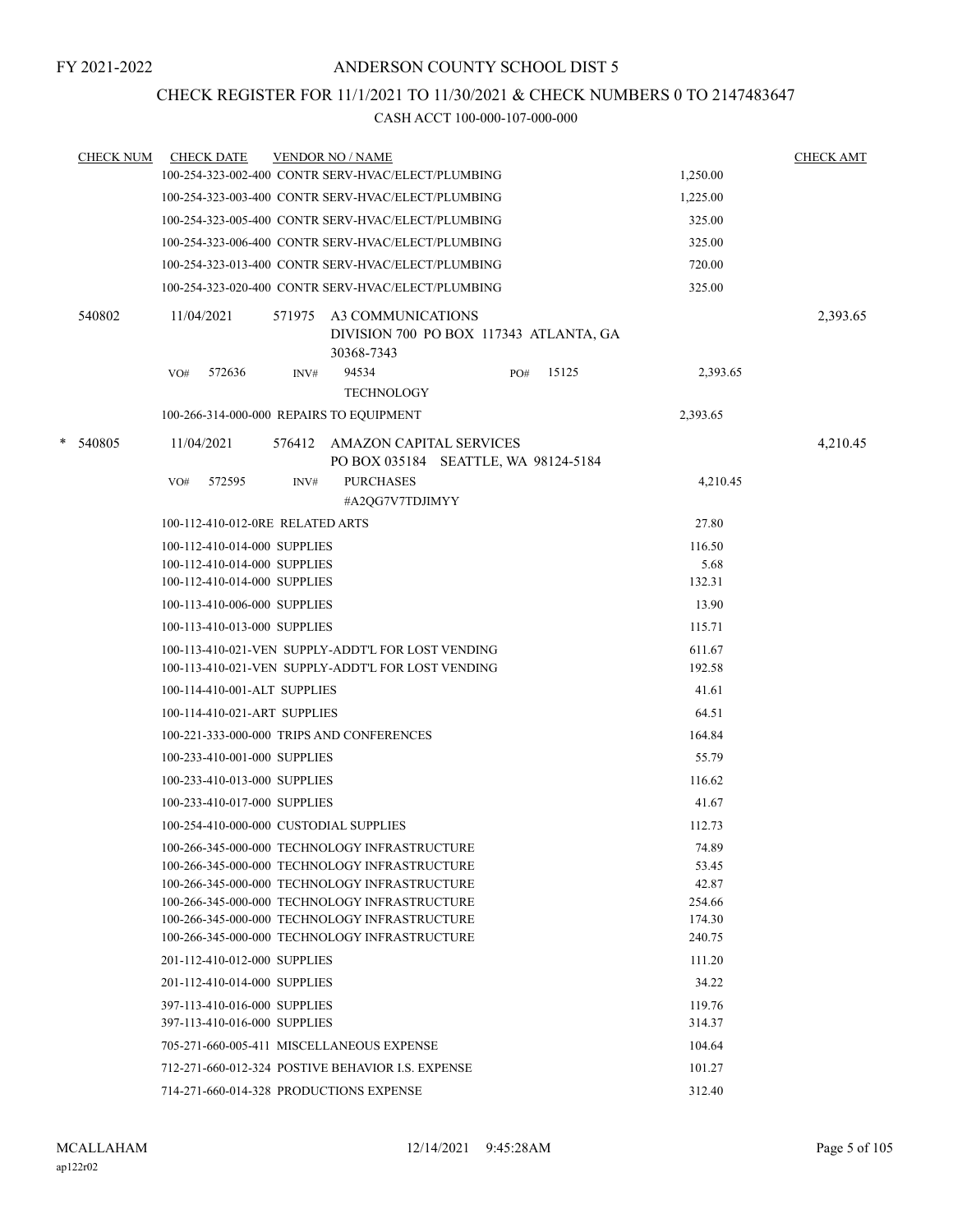## CHECK REGISTER FOR 11/1/2021 TO 11/30/2021 & CHECK NUMBERS 0 TO 2147483647

|        | <b>CHECK NUM</b> | <b>CHECK DATE</b>                                            | <b>VENDOR NO / NAME</b>                           |                                                           |                  | <b>CHECK AMT</b> |
|--------|------------------|--------------------------------------------------------------|---------------------------------------------------|-----------------------------------------------------------|------------------|------------------|
|        |                  |                                                              | 720-271-660-020-411 MISCELLANEOUS EXPENSE         |                                                           | 96.80            |                  |
|        |                  |                                                              | 802-113-410-005-000 SUPPLIES - RETENTION          |                                                           | 27.79            |                  |
|        |                  | 937-113-410-014-000 SUPPLIES<br>937-113-410-014-000 SUPPLIES |                                                   |                                                           | 215.56<br>117.60 |                  |
|        |                  |                                                              |                                                   |                                                           |                  |                  |
| *      | 540807           | 11/04/2021                                                   | 567907 AT&T                                       | $(864 M10-0346)$<br>POBOX 105503 ATT: ACCOUNTS RECEIVABLE |                  | 4,187.93         |
|        |                  |                                                              | ATLANTA, GA 30348-5503                            |                                                           |                  |                  |
|        |                  | VO#<br>572537                                                | 864 M10-0346<br>INV#                              |                                                           | 4,187.93         |                  |
|        |                  |                                                              | <b>SERVICE</b>                                    |                                                           |                  |                  |
|        |                  | 100-266-340-000-000 TELEPHONE                                |                                                   |                                                           | 4,187.93         |                  |
|        | 540808           | 11/04/2021                                                   | 570814 AT&T                                       | $(864 M09-9122)$                                          |                  | 1,396.91         |
|        |                  |                                                              |                                                   | PO BOX 105262 ATTN: ACCOUNTS RECEIVABLE                   |                  |                  |
|        |                  | 572638                                                       | ATLANTA, GA 30348-5262<br>864 M09-9122            |                                                           |                  |                  |
|        |                  | VO#                                                          | INV#<br><b>SERVICE</b>                            |                                                           | 1,396.91         |                  |
|        |                  | 100-266-340-000-000 TELEPHONE                                |                                                   |                                                           | 1,396.91         |                  |
| $\ast$ | 540810           | 11/04/2021                                                   | 569296 CAPITAL ONE                                |                                                           |                  | 434.12           |
|        |                  |                                                              |                                                   | PO BOX 60506 CITY OF INDUSTRY, CA 91716-0506              |                  |                  |
|        |                  | 572612<br>VO#                                                | 1638297829<br>INV#                                |                                                           | 434.12           |                  |
|        |                  |                                                              | <b>ACCT 609251</b>                                |                                                           |                  |                  |
|        |                  |                                                              | 705-271-660-005-411 MISCELLANEOUS EXPENSE         |                                                           | 79.32            |                  |
|        |                  |                                                              | 705-271-660-005-517 SCHOOL STORE EXPENSE          |                                                           | 160.04           |                  |
|        |                  |                                                              | 705-271-660-005-602 BETA CLUB EXPENSE             |                                                           | 44.94            |                  |
|        |                  |                                                              | 802-113-410-005-000 SUPPLIES - RETENTION          |                                                           | 149.82           |                  |
|        | 540811           | 11/04/2021                                                   | 569296 CAPITAL ONE                                |                                                           |                  | 728.11           |
|        |                  |                                                              | PO BOX 60506                                      | CITY OF INDUSTRY, CA 91716-0506                           |                  |                  |
|        |                  | VO#<br>572611                                                | INV#<br>1638300702<br>ACCT 636837                 |                                                           | 728.11           |                  |
|        |                  |                                                              | 712-271-660-012-201 MISCELLANEOUS EXPENSE         |                                                           | 166.69           |                  |
|        |                  |                                                              | 712-271-660-012-315 HOSPITALITY EXPENSE           |                                                           | 276.20           |                  |
|        |                  |                                                              | 712-271-660-012-324 POSTIVE BEHAVIOR I.S. EXPENSE |                                                           | 285.22           |                  |
|        |                  |                                                              |                                                   |                                                           |                  |                  |
|        | 540812           | 11/04/2021                                                   | 569296<br><b>CAPITAL ONE</b><br>PO BOX 60506      | CITY OF INDUSTRY, CA 91716-0506                           |                  | 135.84           |
|        |                  | 572613<br>VO#                                                | INV#<br>1638297870                                |                                                           | 135.84           |                  |
|        |                  |                                                              | ACCT 609510                                       |                                                           |                  |                  |
|        |                  |                                                              | 802-112-410-016-000 SUPPLIES - RETENTION          |                                                           | 135.84           |                  |
|        | 540813           | 11/04/2021                                                   | <b>CAPITAL ONE</b><br>569296                      |                                                           |                  | 585.44           |
|        |                  |                                                              | PO BOX 60506                                      | CITY OF INDUSTRY, CA 91716-0506                           |                  |                  |
|        |                  | 572614<br>VO#                                                | 1638297958<br>INV#                                |                                                           | 585.44           |                  |
|        |                  |                                                              | ACCT 609839                                       |                                                           |                  |                  |
|        |                  |                                                              | 718-271-660-018-201 MISCELLANEOUS EXPENSE         |                                                           | 190.64           |                  |
|        |                  |                                                              | 802-147-410-018-000 SUPPLIES - RETENTION          |                                                           | 394.80           |                  |
|        | 540814           | 11/04/2021                                                   | 160602<br>CDW GOVERNMENT                          |                                                           |                  | 321.31           |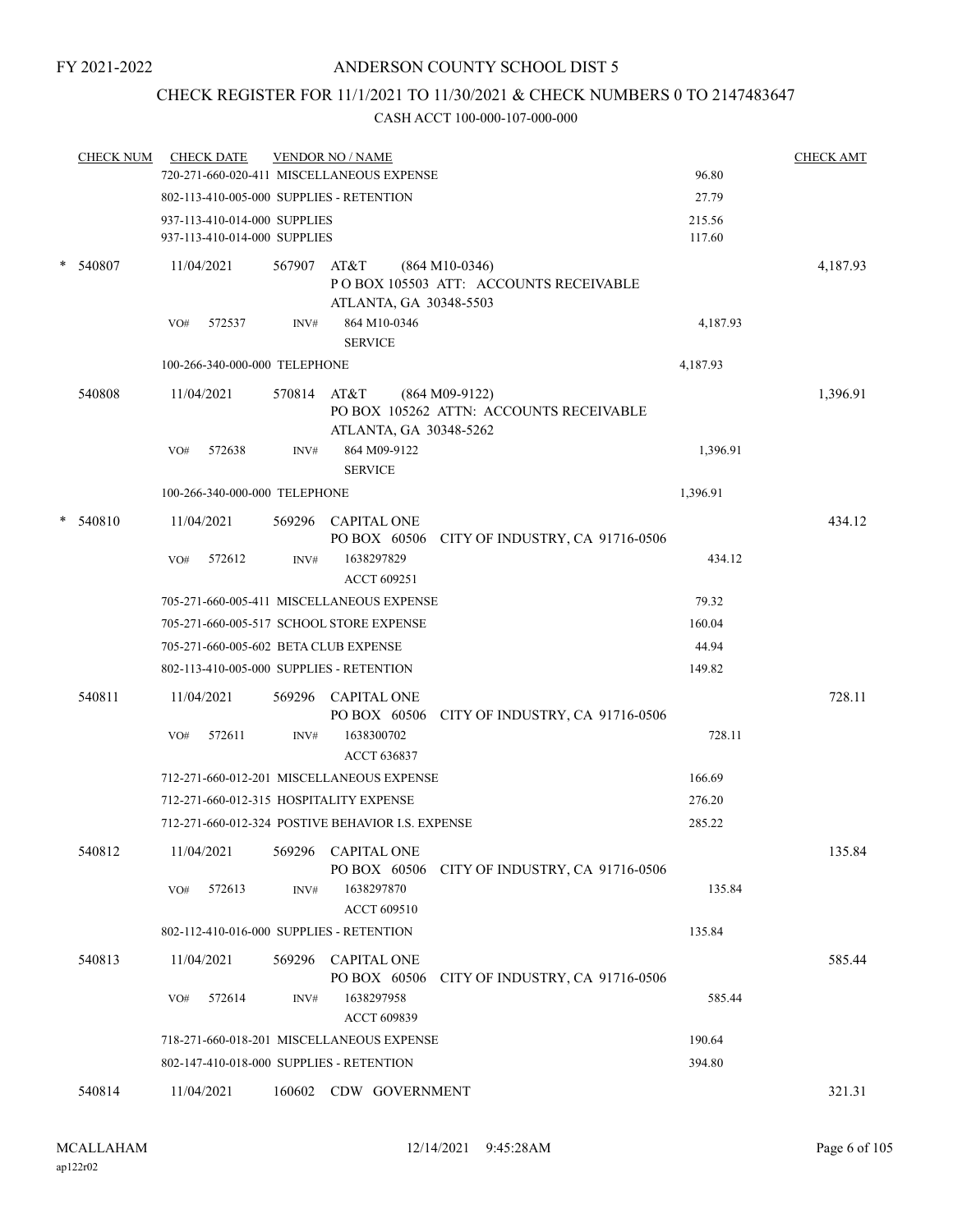## ANDERSON COUNTY SCHOOL DIST 5

## CHECK REGISTER FOR 11/1/2021 TO 11/30/2021 & CHECK NUMBERS 0 TO 2147483647

| <b>CHECK NUM</b> |     | <b>CHECK DATE</b>        |        | <b>VENDOR NO / NAME</b>                                                        |     |       |           | <b>CHECK AMT</b> |
|------------------|-----|--------------------------|--------|--------------------------------------------------------------------------------|-----|-------|-----------|------------------|
|                  |     |                          |        | 75 REMITTANCE DRIVE SUITE 1515 ATT:                                            |     |       |           |                  |
|                  |     |                          |        | ACCOUNTS RECEIVABLE CHICAGO, IL 60675-1515                                     |     |       |           |                  |
|                  | VO# | 572642                   | INV#   | K637614<br><b>TECH SUPPLIES</b>                                                | PO# | 15219 | 28.62     |                  |
|                  |     |                          |        | 329-115-410-031-0CO SUPPLIES-STATE (C/O)                                       |     |       | 28.62     |                  |
|                  | VO# | 572643                   | INV#   | M579280<br><b>TONER</b>                                                        | PO# | 15454 | 206.60    |                  |
|                  |     |                          |        | 329-115-410-031-0CO SUPPLIES-STATE (C/O)                                       |     |       | 206.60    |                  |
|                  | VO# | 572644                   | INV#   | L721714<br><b>TECH SUPPLIES</b>                                                | PO# | 15275 | 86.09     |                  |
|                  |     |                          |        | 329-115-410-031-0CO SUPPLIES-STATE (C/O)                                       |     |       | 86.09     |                  |
| 540815           |     | 11/04/2021               |        | 572302 CERTIPORT, INC<br>13036 COLLECTIONS CENTER DR CHICAGO, IL 60693         |     |       |           | 802.50           |
|                  | VO# | 572645                   | INV#   | 16338407<br><b>LICENSE</b>                                                     | PO# | 15425 | 802.50    |                  |
|                  |     |                          |        | 328-115-312-031-000 PURCHASED SERVICES                                         |     |       | 802.50    |                  |
| $* 540817$       |     | 11/04/2021               | 574613 | COCA-COLA BOTTLING CO CONSOLIDATED<br>PO BOX 602937 CHARLOTTE, NC 28260-2937   |     |       |           | 3,692.11         |
|                  | VO# | 572541                   | INV#   | CUST500410911<br><b>OCT SERVICE</b>                                            |     |       | 3,692.11  |                  |
|                  |     | 600-256-460-002-000 FOOD |        |                                                                                |     |       | 833.97    |                  |
|                  |     | 600-256-460-003-000 FOOD |        |                                                                                |     |       | 1,188.16  |                  |
|                  |     |                          |        | 631-256-460-031-000 PURCHASED FOOD                                             |     |       | 1,669.98  |                  |
| 540818           |     | 11/04/2021               | 198651 | DELL MARKETING<br>PO BOX 534118 ATT: ACCOUNTS RECEIVABLE                       |     |       |           | 9,531.56         |
|                  | VO# | 572646                   | INV#   | ATLANTA, GA 30353-4118<br>10529115464<br><b>XPS 15</b>                         | PO# | 15195 | 9,531.56  |                  |
|                  |     |                          |        | 515-253-520-000-HQ1 DOWNTOWN PROJECT BLDG 1                                    |     |       | 9,531.56  |                  |
| 540819           |     | 11/04/2021               | 575579 | DIAMOND DEL'S GEM MINING LLC<br>6310 NEW CUT RD INMAN, SC 29349                |     |       |           | 792.00           |
|                  | VO# | 572542                   | INV#   | OCT <sub>26</sub><br><b>CALHOUN ELEM</b>                                       |     |       | 792.00    |                  |
|                  |     |                          |        | 714-271-660-014-353 FIELD TRIPS GRADE 3 EXPENSE                                |     |       | 792.00    |                  |
| 540820           |     | 11/04/2021               | 576950 | 3PI TECH SOLUTIONS (DIGILAB)<br>5600 N. RIVER RD, SUITE 800 ROSEMONT, IL 60018 |     |       |           | 3,454.07         |
|                  | VO# | 572543                   | INV#   | 2653041<br>PRINTER KIT                                                         | PO# | 15416 | 3,454.07  |                  |
|                  |     |                          |        | 207-115-410-002-006 SUPPLIES-IMPROVE PRGS                                      |     |       | 1,727.03  |                  |
|                  |     |                          |        | 207-115-410-003-006 SUPPLIES-IMPROVE PRGS                                      |     |       | 1,727.04  |                  |
| 540821           |     | 11/04/2021               | 211302 | <b>DUKE ENERGY</b><br>PO BOX 1094 CHARLOTTE, NC 28201-1094                     |     |       |           | 19,797.54        |
|                  | VO# | 572610                   | INV#   | DUE 11/19<br><b>UTILITIES</b>                                                  |     |       | 19,797.54 |                  |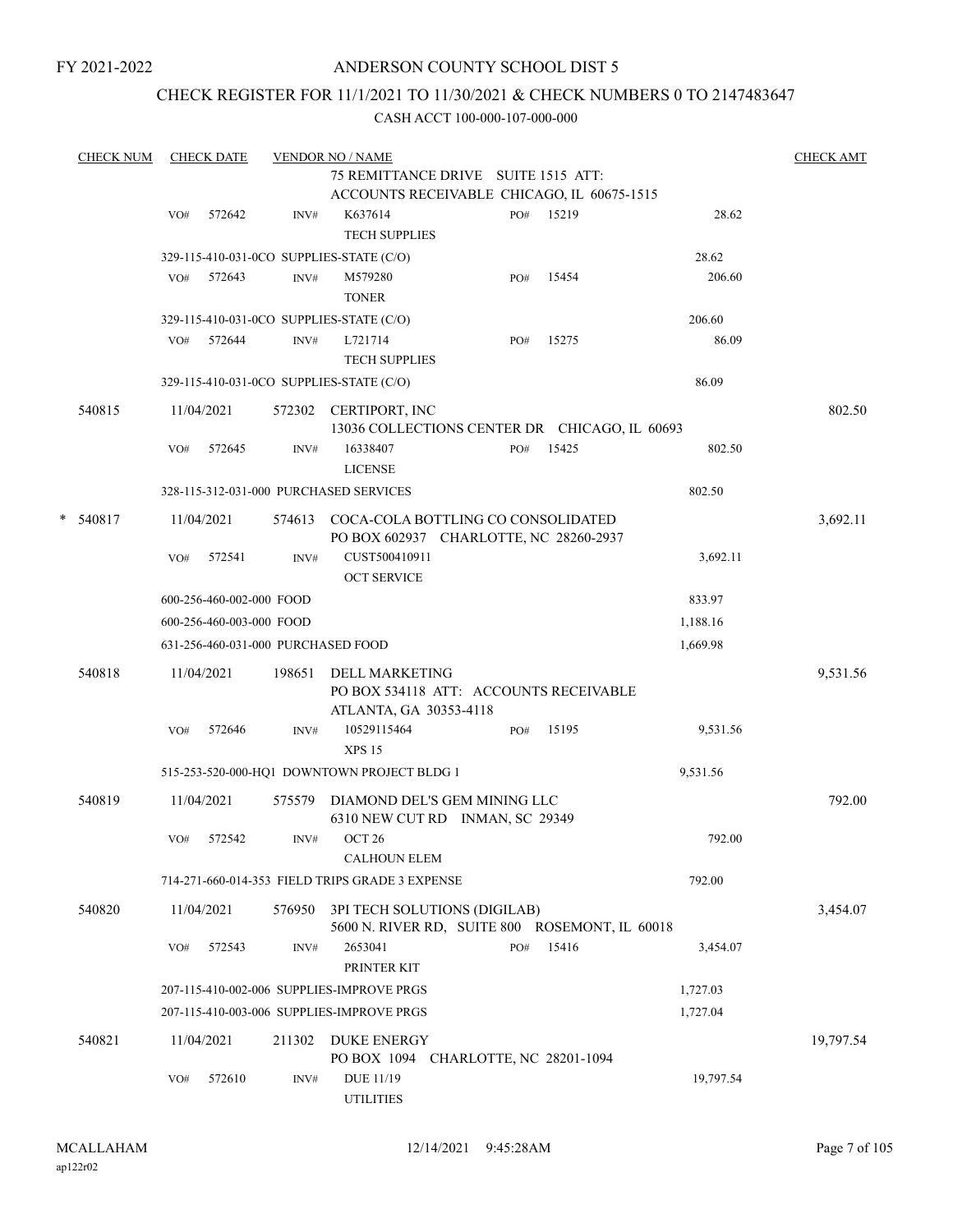## CHECK REGISTER FOR 11/1/2021 TO 11/30/2021 & CHECK NUMBERS 0 TO 2147483647

| <b>CHECK NUM</b> | <b>CHECK DATE</b> | <b>VENDOR NO / NAME</b>                                                                       | <b>CHECK AMT</b> |
|------------------|-------------------|-----------------------------------------------------------------------------------------------|------------------|
|                  |                   | 100-254-470-002-000 ENERGY-ELECTRICITY & WATER<br>119.32                                      |                  |
|                  |                   | 100-254-470-003-000 ENERGY-ELECTRICITY & WATER<br>622.53                                      |                  |
|                  |                   | 100-254-470-005-000 ENERGY-ELECTRICITY & WATER<br>75.15                                       |                  |
|                  |                   | 100-254-470-007-000 ENERGY-ELECTRICITY & WATER<br>5,345.30                                    |                  |
|                  |                   | 100-254-470-008-000 ENERGY-ELECTRICITY & WATER<br>23.52                                       |                  |
|                  |                   | 100-254-470-009-000 ENERGY-ELECTRICITY & WATER<br>34.84                                       |                  |
|                  |                   | 100-254-470-010-000 ENERGY-ELECTRICITY & WATER<br>6,444.98                                    |                  |
|                  |                   | 100-254-470-014-000 ENERGY-ELECTRICITY & WATER<br>48.02                                       |                  |
|                  |                   | 100-254-470-019-000 ENERGY-ELECTRICITY & WATER<br>5,263.60                                    |                  |
|                  |                   | 100-254-470-023-000 ENERGY-ELECTRICITY & WATER<br>1,820.28                                    |                  |
| 540822           | 11/04/2021        | 563495<br>ELECTRIC CITY UTILITIES<br>CITY OF ANDERSON 601 SOUTH MAIN ST<br>ANDERSON, SC 29624 | 12,410.79        |
|                  | VO#<br>572603     | 195403781<br>INV#                                                                             | 187.21           |
|                  |                   | <b>UTILITIES</b>                                                                              |                  |
|                  |                   | 100-254-470-000-000 ENERGY-ELECTRICITY & WATER<br>187.21                                      |                  |
|                  | 572604<br>VO#     | 500072531<br>INV#                                                                             | 968.61           |
|                  |                   | <b>UTILITIES</b>                                                                              |                  |
|                  |                   | 131-254-470-031-000 ENERGY-ELECTRICITY/WATER<br>968.61                                        |                  |
|                  | VO#<br>572605     | 385710771<br>INV#<br><b>UTILITIES</b>                                                         | 5,955.15         |
|                  |                   | 100-254-470-003-000 ENERGY-ELECTRICITY & WATER<br>5,955.15                                    |                  |
|                  | 572606<br>VO#     | 195057822<br>INV#                                                                             | 1,944.33         |
|                  |                   | <b>UTILITIES</b>                                                                              |                  |
|                  |                   | 100-254-470-007-000 ENERGY-ELECTRICITY & WATER<br>1,944.33                                    |                  |
|                  | VO#<br>572607     | 375617171<br>INV#                                                                             | 3,331.56         |
|                  |                   | <b>UTILITIES</b>                                                                              |                  |
|                  |                   | 100-254-470-019-000 ENERGY-ELECTRICITY & WATER<br>3,331.56                                    |                  |
|                  | 572608<br>VO#     | 500008010<br>INV#                                                                             | 23.93            |
|                  |                   | <b>UTILITIES</b>                                                                              |                  |
|                  |                   | 100-254-470-019-000 ENERGY-ELECTRICITY & WATER<br>23.93                                       |                  |
| 540823           | 11/04/2021        | ESS SOUTH CENTRAL LLC<br>576971<br>PO BOX 747077 ATLANTA, GA 30374-7077                       | 2,051.10         |
|                  | 572544<br>VO#     | <b>INV274024</b><br>15304<br>INV#<br>PO#<br>WK ENDING 10/23                                   | 2,051.10         |
|                  |                   | 154.80<br>100-213-311-002-000 PURCHASED SERVICE - SUBS                                        |                  |
|                  |                   | 100-213-311-007-000 PURCHASED SERVICE - SUBS<br>309.60                                        |                  |
|                  |                   | 100-213-311-009-000 PURCHASED SERVICE - SUBS<br>774.00                                        |                  |
|                  |                   | 100-213-311-013-000 PURCHASED SERVICE - SUBS<br>154.80                                        |                  |
|                  |                   | 100-213-311-016-000 PURCHASED SERVICE - SUBS<br>154.80                                        |                  |
|                  |                   | 100-213-311-018-000 PURCHASED SERVICE - SUBS<br>193.50                                        |                  |
|                  |                   | 100-213-311-019-000 PURCHASED SERVICE - SUBS<br>154.80                                        |                  |
|                  |                   | 100-213-311-020-000 PURCHASED SERVICE - SUBS<br>154.80                                        |                  |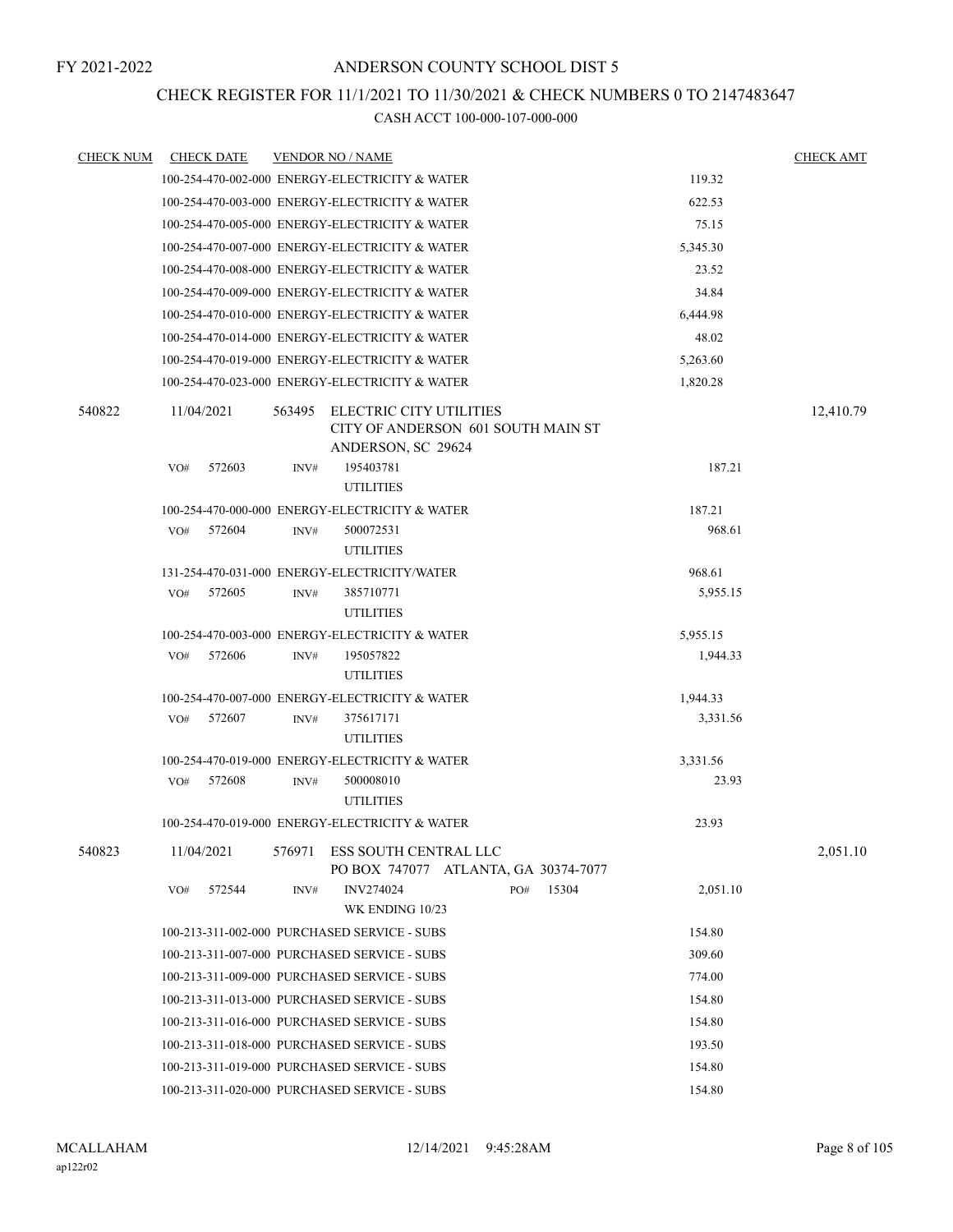## CHECK REGISTER FOR 11/1/2021 TO 11/30/2021 & CHECK NUMBERS 0 TO 2147483647

| <b>CHECK NUM</b> |                                                          | <b>CHECK DATE</b>                                                            |        | <b>VENDOR NO / NAME</b>                                                                                         |        |     |       |  |                     | <b>CHECK AMT</b> |
|------------------|----------------------------------------------------------|------------------------------------------------------------------------------|--------|-----------------------------------------------------------------------------------------------------------------|--------|-----|-------|--|---------------------|------------------|
| $*$ 540827       |                                                          | 11/04/2021                                                                   |        | 270200 HOMELAND PARK WATER & SEWER DISTRICT<br>PO BOX 13003 ATT: ACCOUNTS RECEIVABLE<br>ANDERSON, SC 29624-0001 |        |     |       |  |                     | 871.92           |
|                  | VO#                                                      | 572553                                                                       | INV#   | ACCT 03039-0<br><b>UTILITIES</b>                                                                                | 871.92 |     |       |  |                     |                  |
|                  | 100-254-470-011-000 ENERGY-ELECTRICITY & WATER<br>871.92 |                                                                              |        |                                                                                                                 |        |     |       |  |                     |                  |
| 540828           |                                                          | 11/04/2021                                                                   |        | 304900 KAPLAN EARLY LEARNING COMPANY<br>POBOX 890575 ATT: ACCOUNTS RECEIVABLE<br>CHARLOTTE, NC 28289-0575       |        |     |       |  |                     | 1,248.66         |
|                  | VO#                                                      | 572554                                                                       | INV#   | 6045436<br><b>SOUTH FANT</b>                                                                                    |        |     |       |  | 248.96              |                  |
|                  |                                                          | 810-147-410-015-000 SUPPLIES                                                 |        |                                                                                                                 |        |     |       |  | 248.96              |                  |
|                  | VO#                                                      | 572555                                                                       | INV#   | 6030885<br><b>SOUTH FANT</b>                                                                                    |        |     |       |  | 999.70              |                  |
|                  |                                                          | 810-147-410-015-000 SUPPLIES                                                 |        |                                                                                                                 |        |     |       |  | 999.70              |                  |
| 540829           |                                                          | 11/04/2021                                                                   |        | 313476 LAKESHORE LEARNING MATERIALS<br>2695 EAST DOMINGUEZ STREET ATT: ACCOUNTS<br>RECEIVABLE CARSON, CA 90895  |        |     |       |  |                     | 683.12           |
|                  | VO#                                                      | 572556                                                                       | INV#   | 233577101421<br>HOMELAND PARK                                                                                   |        | PO# | 15400 |  | 683.12              |                  |
|                  |                                                          | 201-112-410-011-000 SUPPLIES                                                 |        |                                                                                                                 |        |     |       |  | 683.12              |                  |
| 540830           |                                                          | 11/04/2021                                                                   |        | 314250 LANDER UNIVERSITY<br>CPO BOX 6003 ATTN: JAN BOYD GREENWOOD, SC<br>29649                                  |        |     |       |  |                     | 1,305.00         |
|                  | VO#                                                      | 572557                                                                       | INV#   | M256<br><b>HALLIE PRICE</b>                                                                                     |        |     |       |  | 1,305.00            |                  |
|                  |                                                          |                                                                              |        | 263-370-312-000-MSA PS-MONTESSORI SCH OF AND                                                                    |        |     |       |  | 1,305.00            |                  |
| 540831           |                                                          | 11/04/2021                                                                   | 576468 | <b>MARENEM INC</b><br>PO BOX 2186 SKYLAND, NC 28776                                                             |        |     |       |  |                     | 508.75           |
|                  | VO#                                                      | 572559                                                                       | INV#   | 9001<br><b>NORTH POINTE</b>                                                                                     |        |     |       |  | 508.75              |                  |
|                  |                                                          | 100-111-410-013-000 SUPPLIES                                                 |        |                                                                                                                 |        |     |       |  | 216.92              |                  |
|                  |                                                          | 100-112-410-013-000 SUPPLIES                                                 |        |                                                                                                                 |        |     |       |  | 291.83              |                  |
| * 540834         |                                                          | 11/04/2021                                                                   | 576933 | PATHS PROGRAMS LLC<br>12408 WEST ENCANTO BLVD AVONDALE, AZ 85392                                                |        |     |       |  |                     | 18,363.99        |
|                  | VO#                                                      | 572562                                                                       | INV#   | SPY 2247<br><b>HOMELAND PARK</b>                                                                                |        | PO# | 15383 |  | 2,149.99            |                  |
|                  |                                                          | 225-212-410-011-010 SUPPLIES (PATHS)<br>225-212-410-011-010 SUPPLIES (PATHS) |        |                                                                                                                 |        |     |       |  | 75.00<br>2,074.99   |                  |
|                  | VO#                                                      | 572563                                                                       | INV#   | SPY 2258<br><b>NEW PROSPECT</b>                                                                                 |        | PO# | 15394 |  | 16,214.00           |                  |
|                  |                                                          | 225-212-410-010-010 SUPPLIES (PATHS)<br>225-212-410-010-010 SUPPLIES (PATHS) |        |                                                                                                                 |        |     |       |  | 650.00<br>15,564.00 |                  |
| 540835           |                                                          | 11/04/2021                                                                   | 568036 | PIEDMONT NATURAL GAS                                                                                            |        |     |       |  |                     | 641.90           |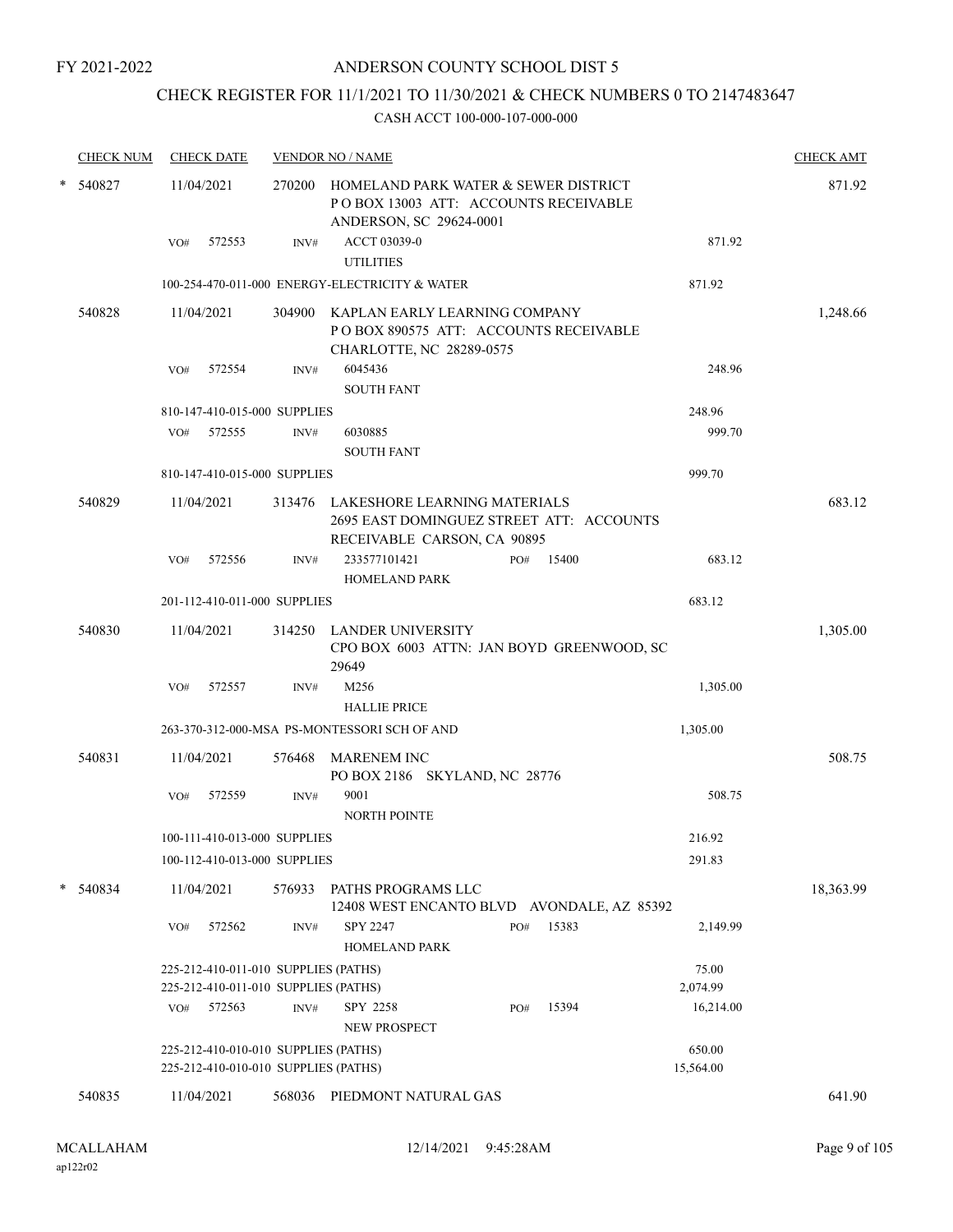## ANDERSON COUNTY SCHOOL DIST 5

# CHECK REGISTER FOR 11/1/2021 TO 11/30/2021 & CHECK NUMBERS 0 TO 2147483647

|   | <b>CHECK NUM</b> |     | <b>CHECK DATE</b>                                              |        | <b>VENDOR NO / NAME</b>                                                                   |     |       |               | <b>CHECK AMT</b> |
|---|------------------|-----|----------------------------------------------------------------|--------|-------------------------------------------------------------------------------------------|-----|-------|---------------|------------------|
|   |                  | VO# | 572609                                                         | INV#   | PO BOX 1246 CHARLOTTE, NC 28201-1246<br>3063326001                                        |     |       | 641.90        |                  |
|   |                  |     |                                                                |        | <b>UTILITIES</b>                                                                          |     |       |               |                  |
|   |                  |     | 100-254-472-020-000 ENERGY-GAS                                 |        |                                                                                           |     |       | 641.90        |                  |
|   | 540836           |     | 11/04/2021                                                     |        | 572248 PINE GROVE, INC                                                                    |     |       |               | 2,050.48         |
|   |                  | VO# | 572651                                                         | INV#   | POBOX 100 ELGIN, SC 29045-0100<br>KAY2021ED                                               | PO# | 15397 | 2,050.48      |                  |
|   |                  |     |                                                                |        | <b>NOV SERVICES</b>                                                                       |     |       |               |                  |
|   |                  |     |                                                                |        | 230-127-312-000-000 PURCHASED SERVICES-LD/DD/OHI                                          |     |       | 2,050.48      |                  |
|   | 540837           |     | 11/04/2021                                                     | 576016 | PIVOT POINT INTERNATIONAL, INC<br>DEPT 20-1055 PO BOX 5940 CAROL STREAM, IL<br>60197-5940 |     |       |               | 5,860.92         |
|   |                  | VO# | 572652                                                         | INV#   | 16427258<br>COSMETOLOGY                                                                   | PO# | 15025 | 3,112.64      |                  |
|   |                  |     |                                                                |        | 207-115-410-031-006 SUPPLIES-IMPROVE PRGS                                                 |     |       | 3,112.64      |                  |
|   |                  |     | VO# 572653                                                     | INV#   | 16427259<br><b>MANNEQUINS</b>                                                             | PO# | 15030 | 2,748.28      |                  |
|   |                  |     |                                                                |        | 207-115-410-031-006 SUPPLIES-IMPROVE PRGS                                                 |     |       | 2,748.28      |                  |
| * | 540841           |     | 11/04/2021                                                     | 448513 | SC DEPT OF EDUC/ TRANSPORTATION<br>1429 SENATE STREET ROOM 1104-D COLUMBIA, SC<br>29201   |     |       |               | 778.14           |
|   |                  | VO# | 572657                                                         | INV#   | 0405-10-21                                                                                |     |       | 778.14        |                  |
|   |                  |     |                                                                |        | <b>BUS REPAIRS</b>                                                                        |     |       |               |                  |
|   |                  |     |                                                                |        | 100-255-323-000-000 CONTRACTED SERVICES                                                   |     |       | 778.14        |                  |
|   | 540842           |     | 11/04/2021                                                     | 576350 | <b>SEGRA</b><br>SC TELECOMMUNICATIONS GROUP PO BOX 631140<br>CINCINNATI, OH 45263-1140    |     |       |               | 173.05           |
|   |                  | VO# | 572565                                                         | INV#   | 2053792<br><b>SERVICE</b>                                                                 |     |       | 173.05        |                  |
|   |                  |     | 100-266-340-000-000 TELEPHONE                                  |        |                                                                                           |     |       | 1.26          |                  |
|   |                  |     | 100-266-340-000-000 TELEPHONE                                  |        |                                                                                           |     |       | 3.89          |                  |
|   |                  |     | 100-266-340-000-000 TELEPHONE                                  |        |                                                                                           |     |       | 53.85         |                  |
|   |                  |     | 100-266-340-000-000 TELEPHONE                                  |        |                                                                                           |     |       | 1.70          |                  |
|   |                  |     | 100-266-340-000-000 TELEPHONE                                  |        |                                                                                           |     |       | $-26.52$      |                  |
|   |                  |     | 100-266-340-001-000 TELEPHONE                                  |        |                                                                                           |     |       | 11.87         |                  |
|   |                  |     | 100-266-340-002-000 TELEPHONE                                  |        |                                                                                           |     |       | 19.95         |                  |
|   |                  |     | 100-266-340-003-000 TELEPHONE                                  |        |                                                                                           |     |       | 17.94         |                  |
|   |                  |     | 100-266-340-005-000 TELEPHONE                                  |        |                                                                                           |     |       | 0.27          |                  |
|   |                  |     | 100-266-340-007-000 TELEPHONE                                  |        |                                                                                           |     |       | 5.88          |                  |
|   |                  |     | 100-266-340-008-000 TELEPHONE<br>100-266-340-009-000 TELEPHONE |        |                                                                                           |     |       | 7.98<br>14.96 |                  |
|   |                  |     |                                                                |        |                                                                                           |     |       | 10.07         |                  |
|   |                  |     | 100-266-340-010-000 TELEPHONE                                  |        |                                                                                           |     |       |               |                  |
|   |                  |     | 100-266-340-011-000 TELEPHONE                                  |        |                                                                                           |     |       | 6.86<br>3.66  |                  |
|   |                  |     | 100-266-340-012-000 TELEPHONE                                  |        |                                                                                           |     |       |               |                  |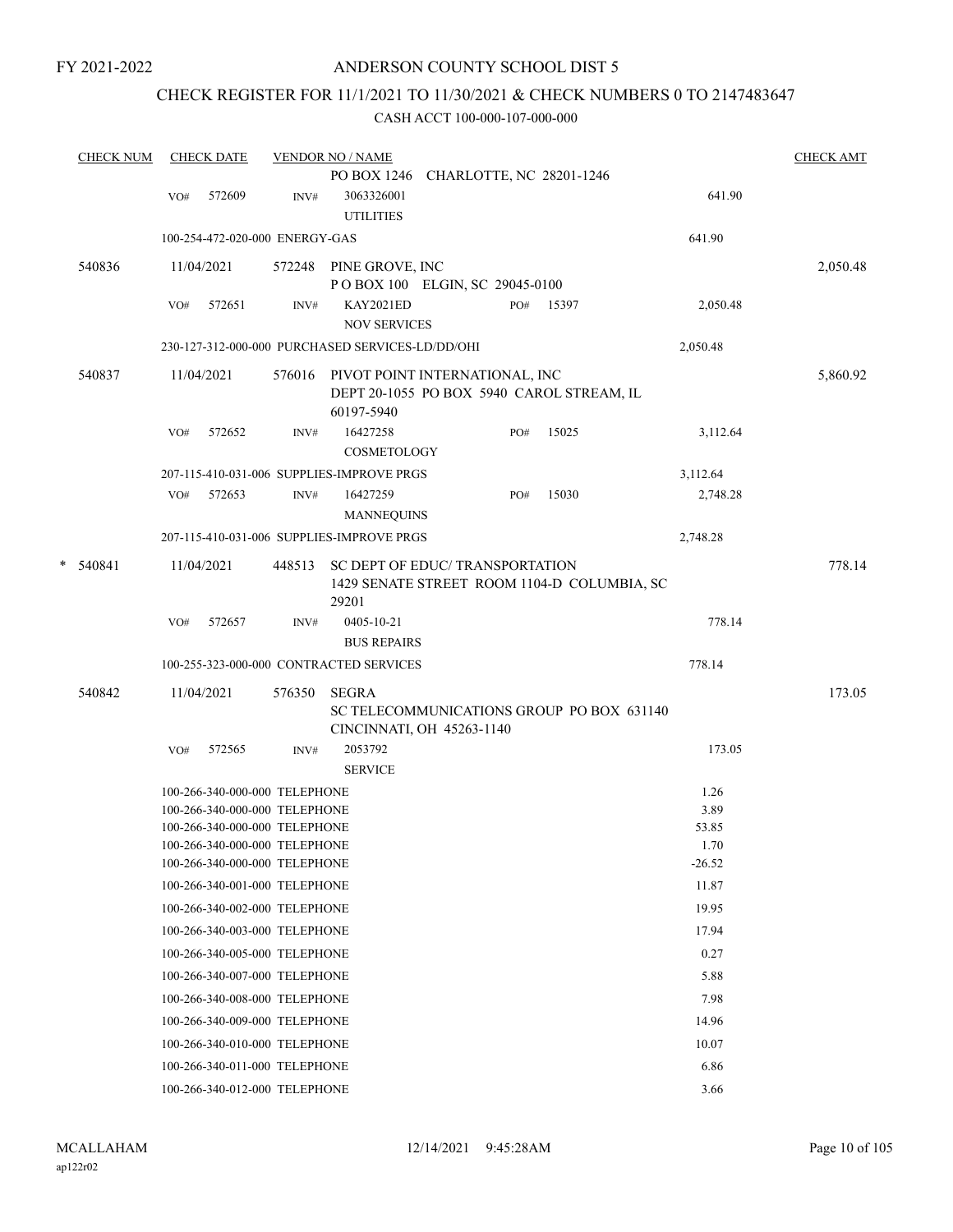## CHECK REGISTER FOR 11/1/2021 TO 11/30/2021 & CHECK NUMBERS 0 TO 2147483647

|   | <b>CHECK NUM</b> |     | <b>CHECK DATE</b>             |        | <b>VENDOR NO / NAME</b>                                                          |     |           |           | <b>CHECK AMT</b> |
|---|------------------|-----|-------------------------------|--------|----------------------------------------------------------------------------------|-----|-----------|-----------|------------------|
|   |                  |     | 100-266-340-014-000 TELEPHONE |        |                                                                                  |     |           | 11.01     |                  |
|   |                  |     | 100-266-340-015-000 TELEPHONE |        |                                                                                  |     |           | 4.26      |                  |
|   |                  |     | 100-266-340-016-000 TELEPHONE |        |                                                                                  |     |           | 1.12      |                  |
|   |                  |     | 100-266-340-017-000 TELEPHONE |        |                                                                                  |     |           | 10.61     |                  |
|   |                  |     | 100-266-340-019-000 TELEPHONE |        |                                                                                  |     |           | 7.44      |                  |
|   |                  |     | 100-266-340-021-000 TELEPHONE |        |                                                                                  |     |           | 4.99      |                  |
| * | 540844           |     | 11/04/2021                    | 576762 | <b>SMF</b><br>1550 N. INDUSTRIAL PARK RD MINONK, IL 61760                        |     |           |           | 2,904.63         |
|   |                  | VO# | 572659                        | INV#   | 101427<br><b>SUPPLIES</b>                                                        | PO# | 14975     | 967.28    |                  |
|   |                  |     |                               |        | 329-115-410-031-0CO SUPPLIES-STATE (C/O)                                         |     |           | 967.28    |                  |
|   |                  | VO# | 572660                        | INV#   | 161339<br><b>SUPPLIES</b>                                                        | PO# | 15390     | 1,937.35  |                  |
|   |                  |     |                               |        | 329-115-410-031-0CO SUPPLIES-STATE (C/O)                                         |     |           | 1,937.35  |                  |
|   | 540845           |     | 11/04/2021                    | 569927 | <b>SOFTDOCS</b><br>807 BLUFF ROAD ATT: ACCOUNTS RECEIVABLE<br>COLUMBIA, SC 29201 |     |           |           | 1,482.00         |
|   |                  | VO# | 572663                        | INV#   | 47692<br>12/2021-12/2022                                                         |     |           | 1,482.00  |                  |
|   |                  |     |                               |        | 100-266-445-000-000 SOFTWARE TECHNOLOGY                                          |     |           | 1,482.00  |                  |
|   | 540846           |     | 11/04/2021                    | 480850 | <b>SOUTHERN EDUCATIONAL SYSTEMS</b><br>POBOX 170339 SPARTANBURG, SC 29301        |     |           |           | 37,015.91        |
|   |                  | VO# | 572664                        | INV#   | 21-1276<br><b>ENGINEERING PROG</b>                                               | PO# | 15019     | 37,015.91 |                  |
|   |                  |     |                               |        | 329-115-410-031-0CO SUPPLIES-STATE (C/O)                                         |     |           | 3,215.91  |                  |
|   |                  |     |                               |        | 900-115-540-031-039 BOSCH EQUIPMENT                                              |     |           | 33,800.00 |                  |
|   | 540847           |     | 11/04/2021                    | 571484 | <b>STAPLES ADVANTAGE</b><br>PO BOX 105748 ATLANTA, GA 30348-5748                 |     |           |           | 1,026.27         |
|   |                  | VO# | 572574                        | INV#   | 3490639846<br><b>SUPPLIES</b>                                                    | PO# | 15440     | 125.19    |                  |
|   |                  |     | 202-112-410-014-000 SUPPLIES  |        |                                                                                  |     |           | 125.19    |                  |
|   |                  |     | VO# 572575                    | INV#   | 3490639847<br><b>SUPPLIES</b>                                                    |     | PO# 15449 | 901.08    |                  |
|   |                  |     | 202-112-410-014-000 SUPPLIES  |        |                                                                                  |     |           | 901.08    |                  |
|   | 540848           |     | 11/04/2021                    | 571368 | STRAIGHT PATHS LANDSCAPE<br>PO BOX 5542 ANDERSON, SC 29623-0542                  |     |           |           | 2,531.25         |
|   |                  | VO# | 572665                        | INV#   | 509<br><b>AIT SERVICE</b>                                                        | PO# | 14868     | 2,531.25  |                  |
|   |                  |     |                               |        | 131-254-323-031-305 CONTRACT SERV.-GROUNDS                                       |     |           | 2,531.25  |                  |
|   | 540849           |     | 11/04/2021                    | 574096 | SUMMIT CONSTRUCTION GROUP LLS<br>101 CONCORD CIRCLE ANDERSON, SC 29621           |     |           |           | 74,950.00        |
|   |                  | VO# | 572577                        | INV#   | 202132<br><b>WATER STATIONS</b>                                                  | PO# | 15051     | 74,950.00 |                  |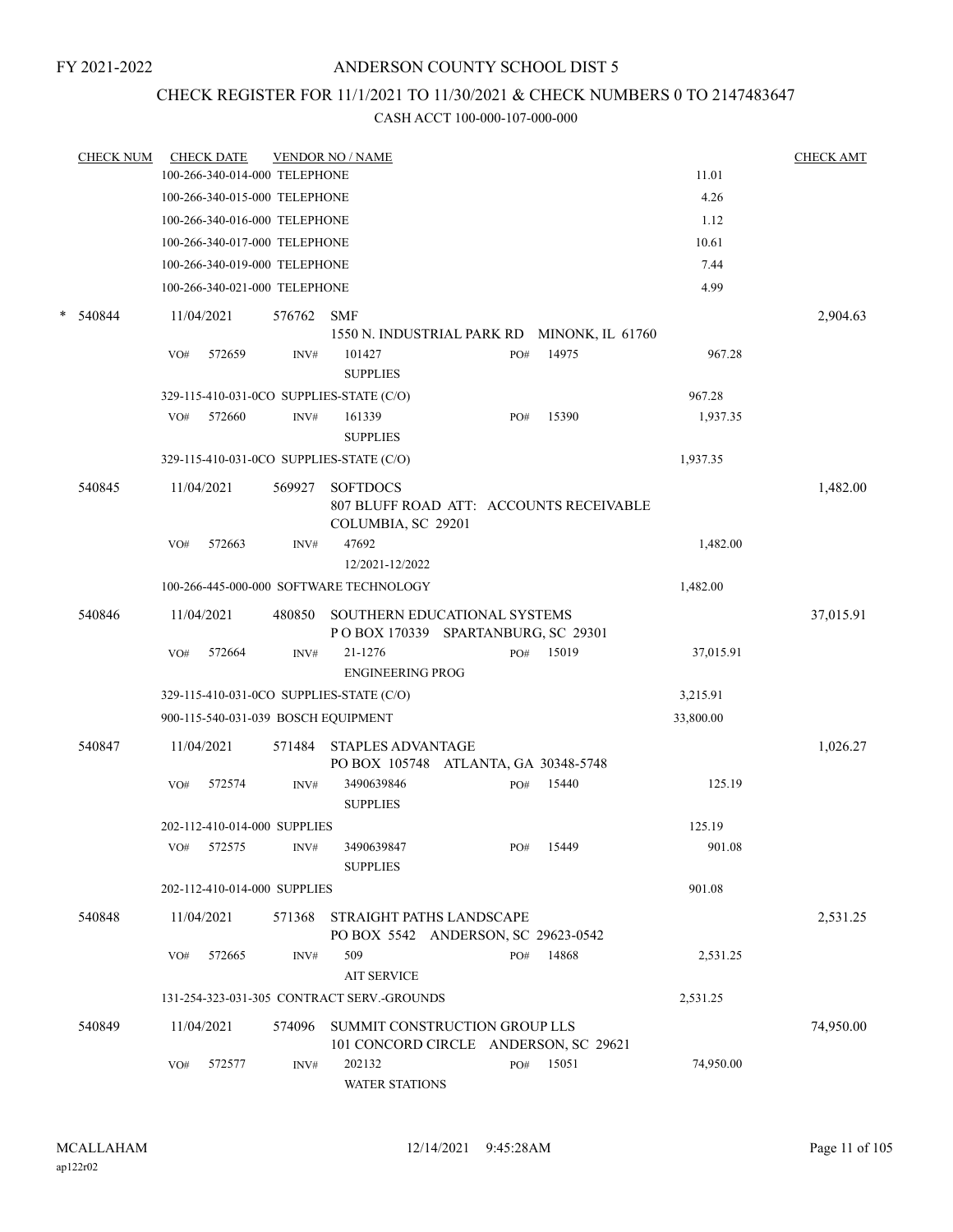## CHECK REGISTER FOR 11/1/2021 TO 11/30/2021 & CHECK NUMBERS 0 TO 2147483647

|   | <b>CHECK NUM</b> |     | <b>CHECK DATE</b> |                              | <b>VENDOR NO / NAME</b><br>505-254-410-000-WTR WATER BOTTLE FILL STATIONS                                    |     |       | 74,950.00          | <b>CHECK AMT</b> |
|---|------------------|-----|-------------------|------------------------------|--------------------------------------------------------------------------------------------------------------|-----|-------|--------------------|------------------|
|   | 540850           |     | 11/04/2021        |                              | 576973 SUNBELT STAFFING, LLC<br>PO BOX 934411 ATLANTA, GA 31193-4411                                         |     |       |                    | 3,080.00         |
|   |                  | VO# | 572578            | INV#                         | 20239660<br>10/24 SERVICE                                                                                    | PO# | 15422 | 3,080.00           |                  |
|   |                  |     |                   |                              | 203-127-312-000-000 PURCHASED SERVICES                                                                       |     |       | 3,080.00           |                  |
|   | 540851           |     | 11/04/2021        | 572801                       | <b>SWEETWATER</b><br>5501 US HIGHWAY 30 W FORT WAYNE, IN 46818                                               |     |       |                    | 192.59           |
|   |                  | VO# | 572666            | INV#                         | 29113421<br><b>MIXER</b>                                                                                     | PO# | 15333 | 192.59             |                  |
|   |                  |     |                   |                              | 100-266-314-013-000 REPAIRS TO EQUIPMENT                                                                     |     |       | 192.59             |                  |
|   | 540852           |     | 11/04/2021        | 577021                       | THERAPYNOTES LLC<br>630 DRESHER ROAD HORSHAM, PA 19044                                                       |     |       |                    | 119.00           |
|   |                  | VO# | 572580            | INV#                         | 5069523<br><b>SERVICES</b>                                                                                   | PO# | 15271 | 119.00             |                  |
|   |                  |     |                   |                              | 100-221-312-000-MHC MENTAL HEALTH PUCHASE SERVICE                                                            |     |       | 119.00             |                  |
|   | 540853           |     | 11/04/2021        | 576791                       | THE WW WILLIAMS COMPANY LLC<br>PO BOX 772022 DETROIT, MI 48277-2022                                          |     |       |                    | 1,601.94         |
|   |                  | VO# | 572667            | INV#                         | 11445, 11185<br><b>REPAIRS</b>                                                                               |     |       | 1,601.94           |                  |
|   |                  |     |                   |                              | 100-255-323-000-ACT ACTIVITY BUS CONTRACTED SERVICES<br>100-255-323-000-ACT ACTIVITY BUS CONTRACTED SERVICES |     |       | 1,023.75<br>578.19 |                  |
|   | 540854           |     | 11/04/2021        | 576021                       | VEEAM PAYMENT SOLUTIONS<br>PO BOX 5066 HARTFORD, CT 06102-5066                                               |     |       |                    | 3,334.34         |
|   |                  | VO# | 572668            | INV#                         | 12426533<br><b>LICENSE</b>                                                                                   | PO# | 15477 | 3,334.34           |                  |
|   |                  |     |                   |                              | 100-266-445-000-000 SOFTWARE TECHNOLOGY                                                                      |     |       | 3,334.34           |                  |
| * | 540856           |     | 11/04/2021        |                              | 521900 VOYAGER SOPRIS LEARNING, INC<br>PO BOX 844615 BOSTON, MA 02284-4615                                   |     |       |                    | 6,872.58         |
|   |                  | VO# | 572582            | INV#                         | 4438104<br><b>NORTH POINTE</b>                                                                               | PO# | 15410 | 6,872.58           |                  |
|   |                  |     |                   | 225-112-410-013-012 SUPPLIES |                                                                                                              |     |       | 6,872.58           |                  |
|   | 540857           |     | 11/04/2021        | 564185                       | WOOD INSULATING & VINYL SIDING<br>PO BOX 40 ANDERSON, SC 29622                                               |     |       |                    | 100.58           |
|   |                  | VO# | 572590            | INV#                         | 105024<br><b>SUPPLIES</b>                                                                                    |     |       | 100.58             |                  |
|   |                  |     |                   |                              | 100-254-410-001-001 SUPPLIES - MAINTENANCE                                                                   |     |       | 100.58             |                  |
|   | 540858           |     | 11/04/2021        | 576750                       | YESCO GREENVILLE<br>104 PARKSIDE DRIVE ANDERSON, SC 29621                                                    |     |       |                    | 1,125.00         |
|   |                  | VO# | 572591            | INV#                         | SVO-1425<br>HOMELAND PARK                                                                                    |     |       | 375.00             |                  |
|   |                  |     |                   |                              | 100-254-323-011-400 CONTR SERV-HVAC/ELECT/PLUMBING                                                           |     |       | 375.00             |                  |
|   |                  | VO# | 572592            | INV#                         | SVO-1427                                                                                                     |     |       | 375.00             |                  |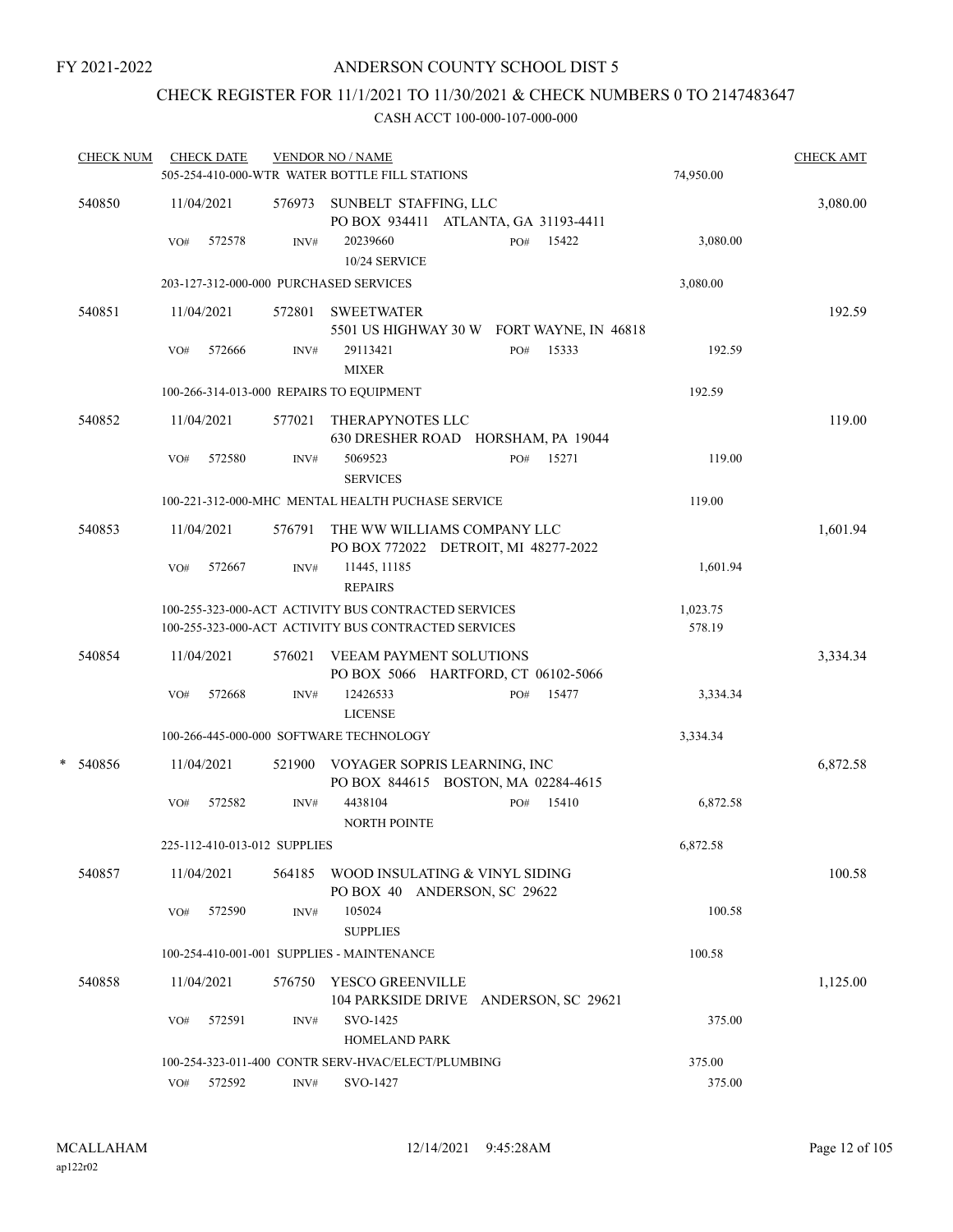## ANDERSON COUNTY SCHOOL DIST 5

## CHECK REGISTER FOR 11/1/2021 TO 11/30/2021 & CHECK NUMBERS 0 TO 2147483647

|        | <b>CHECK NUM</b> |     | <b>CHECK DATE</b>            |      | <b>VENDOR NO / NAME</b><br><b>MCCANTS</b>               |     |       |           | <b>CHECK AMT</b> |
|--------|------------------|-----|------------------------------|------|---------------------------------------------------------|-----|-------|-----------|------------------|
|        |                  |     |                              |      |                                                         |     |       |           |                  |
|        |                  |     |                              |      | 100-254-323-005-400 CONTR SERV-HVAC/ELECT/PLUMBING      |     |       | 375.00    |                  |
|        |                  |     | VO# 572593                   | INV# | SVO-1426                                                |     |       | 375.00    |                  |
|        |                  |     |                              |      | <b>SOUTHWOOD</b>                                        |     |       |           |                  |
|        |                  |     |                              |      | 100-254-323-021-400 CONTR SERV-HVAC/ELECT/PLUMBING      |     |       | 375.00    |                  |
| 540859 |                  |     | 11/09/2021                   |      | 570950 ANDERSON COUNTY SHERIFF'S OFFICE                 |     |       |           | 595.00           |
|        |                  |     |                              |      | ATTN: JAMIE LAZAR 305 CAMSON ROAD                       |     |       |           |                  |
|        |                  |     |                              |      | ANDERSON, SC 29621<br>OCT <sub>29</sub>                 |     |       | 227.50    |                  |
|        |                  | VO# | 572698                       | INV# | TLH FOOTBALL                                            |     |       |           |                  |
|        |                  |     |                              |      | 702-271-660-002-671 FOOTBALL GATE RECEIPTS EXPENSE      |     |       | 227.50    |                  |
|        |                  | VO# | 572699                       | INV# | OCT <sub>28</sub>                                       |     |       | 175.00    |                  |
|        |                  |     |                              |      | TLH FOOTBALL                                            |     |       |           |                  |
|        |                  |     |                              |      | 702-271-660-002-671 FOOTBALL GATE RECEIPTS EXPENSE      |     |       | 175.00    |                  |
|        |                  |     | $VO#$ 572700                 | INV# | OCT 21 & 27                                             |     |       | 192.50    |                  |
|        |                  |     |                              |      | <b>RBT ANDERSON</b>                                     |     |       |           |                  |
|        |                  |     | 100-113-410-006-000 SUPPLIES |      |                                                         |     |       | 35.00     |                  |
|        |                  |     |                              |      | 706-271-660-006-671 FOOTBALL GATE RECEIPTS EXPENSE      |     |       | 157.50    |                  |
|        |                  |     |                              |      |                                                         |     |       |           |                  |
| *      | 540861           |     | 11/09/2021                   |      | 576890 BUCK, RANDY**<br>PO BOX 14293 ANDERSON, SC 29624 |     |       |           | 310.50           |
|        |                  | VO# | 572707                       | INV# | 1701                                                    |     |       | 135.00    |                  |
|        |                  |     |                              |      | <b>REPAIR</b>                                           |     |       |           |                  |
|        |                  |     |                              |      | 100-255-323-000-ACT ACTIVITY BUS CONTRACTED SERVICES    |     |       | 135.00    |                  |
|        |                  |     | VO# 572708                   | INV# | 1700                                                    |     |       | 175.50    |                  |
|        |                  |     |                              |      | <b>REPAIR</b>                                           |     |       |           |                  |
|        |                  |     |                              |      | 100-255-323-000-ACT ACTIVITY BUS CONTRACTED SERVICES    |     |       | 175.50    |                  |
|        | 540862           |     | 11/09/2021                   |      | 572113 BULL'S EYE BRANDS, INC.                          |     |       |           | 59,259.31        |
|        |                  |     |                              |      | P.O. BOX 638286 CINCINNATI, OH 45263-8286               |     |       |           |                  |
|        |                  | VO# | 572709                       | INV# | <b>OCT 2021</b>                                         | PO# | 15037 | 20,966.36 |                  |
|        |                  |     |                              |      | <b>TL HANNA</b>                                         |     |       |           |                  |
|        |                  |     | 600-256-410-002-000 SUPPLIES |      |                                                         |     |       | 2,871.13  |                  |
|        |                  |     | 600-256-460-002-000 FOOD     |      |                                                         |     |       | 18,095.23 |                  |
|        |                  | VO# | 572711                       | INV# | <b>OCT 2021</b>                                         | PO# | 15038 | 4,934.03  |                  |
|        |                  |     |                              |      | <b>WESTSIDE HS</b>                                      |     |       |           |                  |
|        |                  |     | 600-256-410-003-000 SUPPLIES |      |                                                         |     |       | 691.68    |                  |
|        |                  |     | 600-256-460-003-000 FOOD     |      |                                                         |     |       | 4,242.35  |                  |
|        |                  |     | VO# 572712                   | INV# | <b>OCT 2021</b>                                         | PO# | 15041 | 11,624.81 |                  |
|        |                  |     |                              |      | <b>GLENVIEW</b>                                         |     |       |           |                  |
|        |                  |     | 600-256-410-020-000 SUPPLIES |      |                                                         |     |       | 1,760.89  |                  |
|        |                  |     | 600-256-460-020-000 FOOD     |      |                                                         |     |       | 9,863.92  |                  |
|        |                  | VO# | 572713                       | INV# | <b>OCT 2021</b>                                         | PO# | 15039 | 12,872.78 |                  |
|        |                  |     |                              |      | ROBERT ANDERSON                                         |     |       |           |                  |
|        |                  |     | 600-256-410-006-000 SUPPLIES |      |                                                         |     |       | 2,122.96  |                  |
|        |                  |     | 600-256-460-006-000 FOOD     |      |                                                         |     |       | 10,749.82 |                  |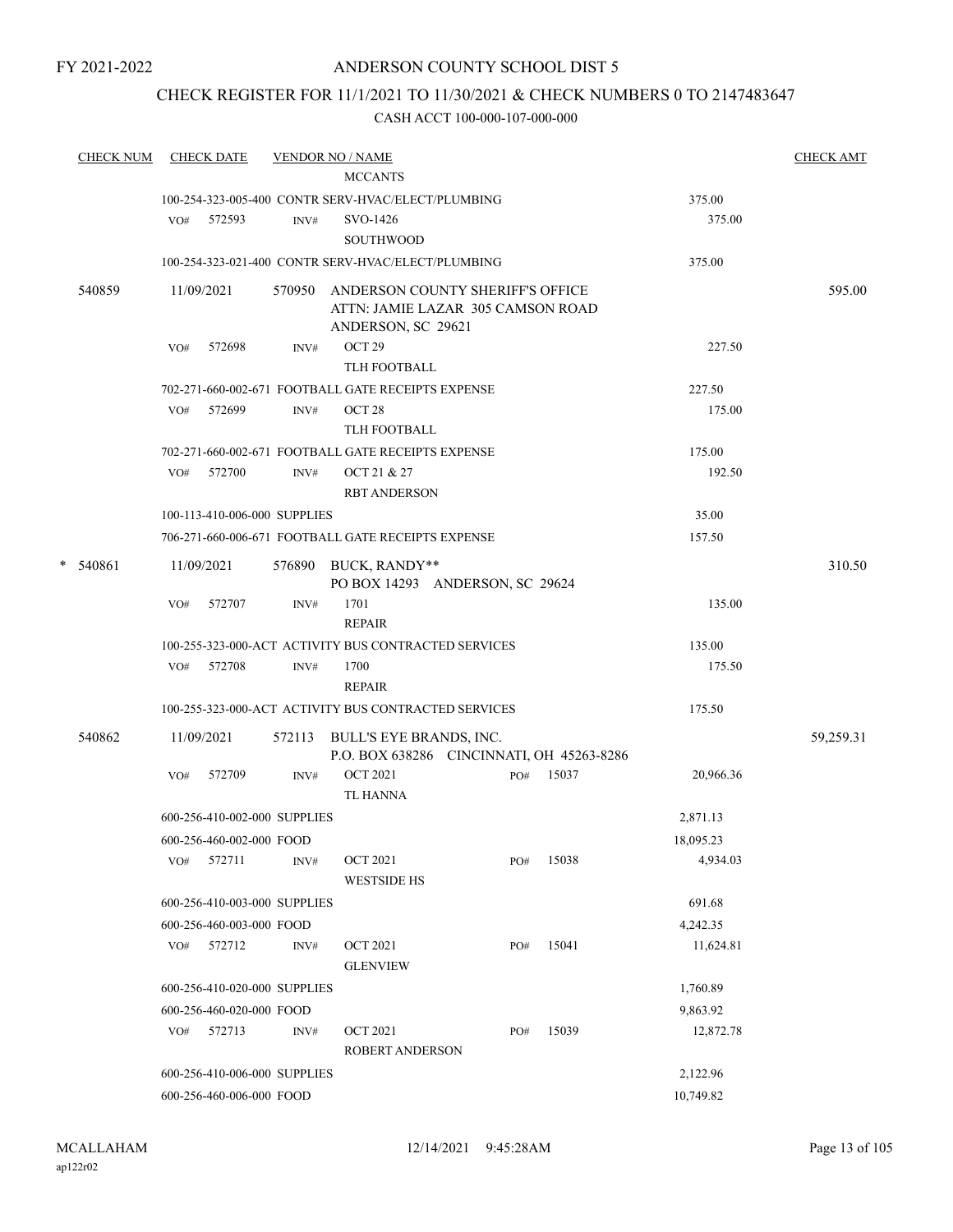# CHECK REGISTER FOR 11/1/2021 TO 11/30/2021 & CHECK NUMBERS 0 TO 2147483647

|   | <b>CHECK NUM</b> | <b>CHECK DATE</b>                                    |        | <b>VENDOR NO / NAME</b>                                      |                                                                               |       |          | <b>CHECK AMT</b> |
|---|------------------|------------------------------------------------------|--------|--------------------------------------------------------------|-------------------------------------------------------------------------------|-------|----------|------------------|
|   |                  | 572714<br>VO#                                        | INV#   | <b>OCT 2021</b><br><b>MCCANTS</b>                            | PO#                                                                           | 15040 | 8,861.33 |                  |
|   |                  | 600-256-410-005-000 SUPPLIES                         |        |                                                              |                                                                               |       | 1,469.82 |                  |
|   |                  | 600-256-460-005-000 FOOD                             |        |                                                              |                                                                               |       | 7,391.51 |                  |
|   | 540863           | 11/09/2021                                           | 576490 | <b>BWI COMPANIES INC</b><br>PO BOX 1410 GREER, SC 29652-1410 |                                                                               |       |          | 3,001.46         |
|   |                  | 572715<br>VO#                                        | INV#   | 16848095<br><b>SUPPLIES</b>                                  |                                                                               |       | 3,001.46 |                  |
|   |                  | 731-271-660-031-878 HORTICULTURE EXPENSE             |        |                                                              |                                                                               |       | 1,107.78 |                  |
|   |                  | 731-271-660-031-879 AG BIOSYSTEMS EXPENSE            |        |                                                              |                                                                               |       | 1,893.68 |                  |
| * | 540866           | 11/09/2021                                           | 576838 | CFL FACILITIES INC                                           | 775 SENATE PARKWAY ANDERSON, SC 29621                                         |       |          | 541.15           |
|   |                  | 572717<br>VO#                                        | INV#   | 9386<br><b>CUSTODIAL</b>                                     | PO#                                                                           | 15305 | 541.15   |                  |
|   |                  | 100-254-124-016-000 SALARIES-CUSTODIAL               |        |                                                              |                                                                               |       | 541.15   |                  |
|   | 540867           | 11/09/2021                                           | 570581 | ANDERSON, SC 29624                                           | CITY OF ANDERSON POLICE DEPT<br>401 SOUTH MAIN ST ATTN: SARAH YOUNG           |       |          | 1,376.00         |
|   |                  | 572718<br>VO#                                        | INV#   | 020<br><b>ADULT ED</b>                                       |                                                                               |       | 1,376.00 |                  |
|   |                  | 356-258-312-023-000 CONTRACTED SECURITY              |        |                                                              |                                                                               |       | 1,376.00 |                  |
|   | 540868           | 11/09/2021                                           | 576896 |                                                              | COMMERCIAL FITNESS SERVICE & SALES INC<br>535-A CLEMSON RD COLUMBIA, SC 29229 |       |          | 998.09           |
|   |                  | 572719<br>VO#                                        | INV#   | 31477<br><b>TL HANNA</b>                                     |                                                                               |       | 998.09   |                  |
|   |                  | 100-271-410-002-000 SUPPLIES                         |        |                                                              |                                                                               |       | 998.09   |                  |
|   | 540869           | 11/09/2021                                           | 196400 |                                                              | DEAN HUNTER & COMPANY<br>1815 NORTH BOULEVARD ATT: ACCOUNTS                   |       |          | 375.00           |
|   |                  | 572721<br>VO#                                        | INV#   | 48714                                                        | RECEIVABLE ANDERSON, SC 29621                                                 |       | 375.00   |                  |
|   |                  |                                                      |        | <b>ADULT ED</b>                                              |                                                                               |       |          |                  |
|   |                  | 100-254-323-023-400 CONTR SERV.-HVAC/ELECT/PLUMBING  |        |                                                              |                                                                               |       | 375.00   |                  |
|   | 540870           | 11/09/2021                                           | 198651 | <b>DELL MARKETING</b><br>ATLANTA, GA 30353-4118              | PO BOX 534118 ATT: ACCOUNTS RECEIVABLE                                        |       |          | 738.30           |
|   |                  | 572720<br>VO#                                        | INV#   | 10528930651<br><b>TONER</b>                                  |                                                                               |       | 738.30   |                  |
|   |                  | 720-271-660-020-411 MISCELLANEOUS EXPENSE            |        |                                                              |                                                                               |       | 738.30   |                  |
|   | 540871           | 11/09/2021                                           | 573355 | DENVER DOWNS FARM                                            | PO BOX 400 SANDY SPRINGS, SC 29677                                            |       |          | 1,248.00         |
|   |                  | 572722<br>VO#                                        | INV#   | 1041<br>MIDWAY ELEM                                          |                                                                               |       | 1,248.00 |                  |
|   |                  | 717-190-660-017-350 FIELD TRIPS KINDERGARTEN EXPENSE |        |                                                              |                                                                               |       | 1,248.00 |                  |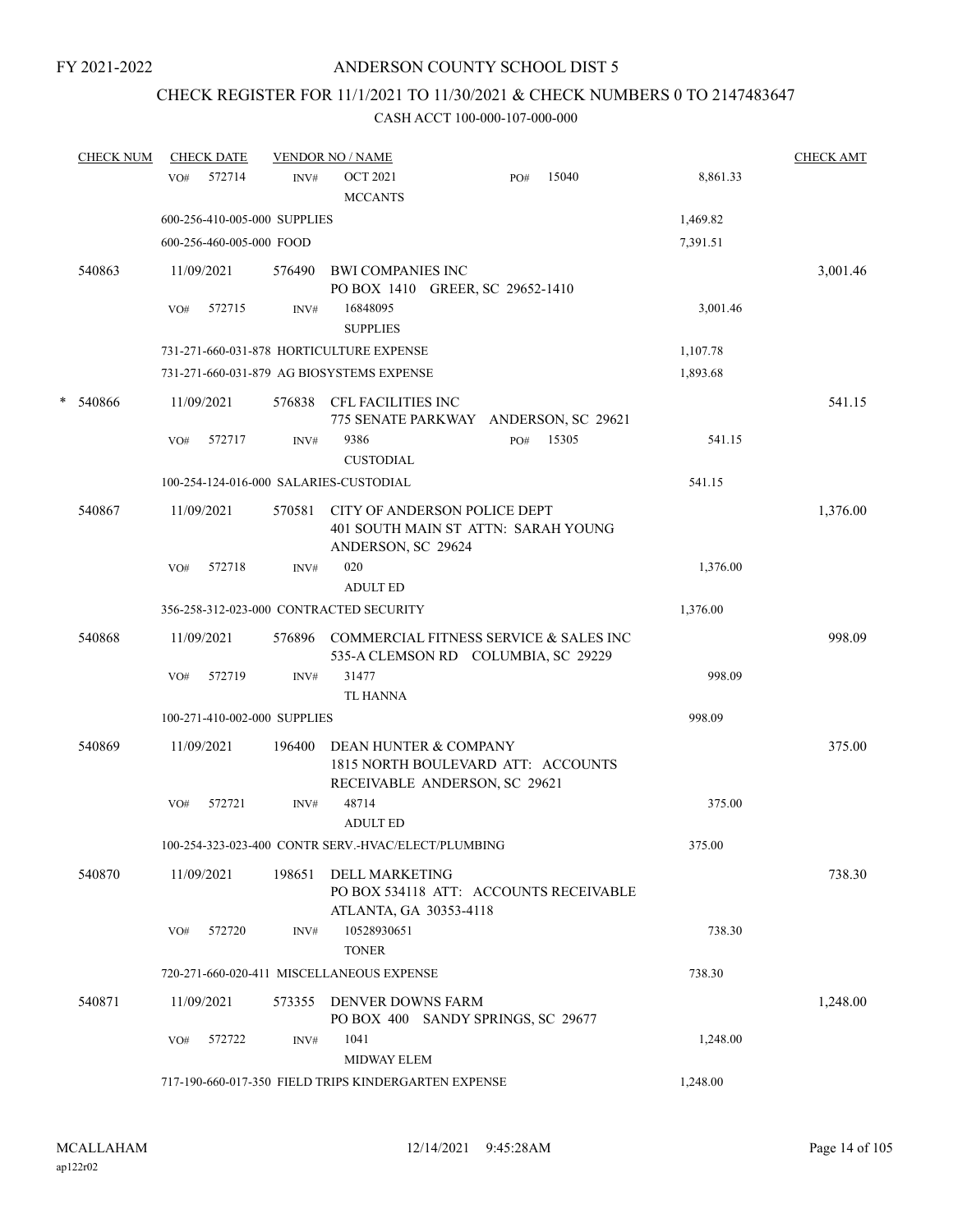# CHECK REGISTER FOR 11/1/2021 TO 11/30/2021 & CHECK NUMBERS 0 TO 2147483647

| <b>CHECK NUM</b> | <b>CHECK DATE</b>                            |        | <b>VENDOR NO / NAME</b>                                           |     |                                         |           | <b>CHECK AMT</b> |
|------------------|----------------------------------------------|--------|-------------------------------------------------------------------|-----|-----------------------------------------|-----------|------------------|
| $*$ 540873       | 11/09/2021                                   | 575500 | EDPUZZLE                                                          |     | PO BOX 446 SAN FRANCISCO, CA 94104-0446 |           | 1,122.00         |
|                  | 572723<br>VO#                                | INV#   | 29824<br><b>GLENVIEW MS</b>                                       |     |                                         | 1,122.00  |                  |
|                  | 397-113-410-020-000 SUPPLIES                 |        |                                                                   |     |                                         | 1,122.00  |                  |
| 540874           | 11/09/2021                                   | 576971 | ESS SOUTH CENTRAL LLC                                             |     |                                         |           | 20,055.24        |
|                  | 572725<br>VO#                                | INV#   | PO BOX 747077 ATLANTA, GA 30374-7077<br>276014<br>WK ENDING 10/30 | PO# | 15078                                   | 17,189.27 |                  |
|                  | 100-112-311-007-000 PURCHASED SERVICE - SUBS |        |                                                                   |     |                                         | 387.00    |                  |
|                  | 100-112-311-008-000 PURCHASED SERVICE - SUBS |        |                                                                   |     |                                         | 212.85    |                  |
|                  | 100-112-311-009-000 PURCHASED SERVICE - SUBS |        |                                                                   |     |                                         | 935.25    |                  |
|                  | 100-112-311-010-000 PURCHASED SERVICE - SUBS |        |                                                                   |     |                                         | 1,438.35  |                  |
|                  | 100-112-311-011-000 PURCHASED SERVICE - SUBS |        |                                                                   |     |                                         | 567.60    |                  |
|                  | 100-112-311-012-000 PURCHASED SERVICE - SUBS |        |                                                                   |     |                                         | 541.80    |                  |
|                  | 100-112-311-013-000 PURCHASED SERVICE - SUBS |        |                                                                   |     |                                         | 348.30    |                  |
|                  | 100-112-311-014-000 PURCHASED SERVICE - SUBS |        |                                                                   |     |                                         | 612.75    |                  |
|                  | 100-112-311-016-000 PURCHASED SERVICE - SUBS |        |                                                                   |     |                                         | 180.60    |                  |
|                  | 100-112-311-017-000 PURCHASED SERVICE - SUBS |        |                                                                   |     |                                         | 2,089.80  |                  |
|                  | 100-112-311-019-000 PURCHASED SERVICE - SUBS |        |                                                                   |     |                                         | 619.20    |                  |
|                  | 100-113-311-005-000 PURCHASED SERVICE - SUBS |        |                                                                   |     |                                         | 1,238.40  |                  |
|                  | 100-113-311-006-000 PURCHASED SERVICE - SUBS |        |                                                                   |     |                                         | 857.85    |                  |
|                  | 100-113-311-020-000 PURCHASED SERVICE - SUBS |        |                                                                   |     |                                         | 1,689.90  |                  |
|                  | 100-113-311-021-000 PURCHASED SERVICE - SUBS |        |                                                                   |     |                                         | 387.00    |                  |
|                  | 100-114-311-001-ALT PURCHASED SERVICE - SUBS |        |                                                                   |     |                                         | 0.00      |                  |
|                  | 100-114-311-002-000 PURCHASED SERVICE - SUBS |        |                                                                   |     |                                         | 1,254.53  |                  |
|                  | 100-114-311-003-000 PURCHASED SERVICE - SUBS |        |                                                                   |     |                                         | 2,270.40  |                  |
|                  | 100-114-311-021-000 PURCHASED SERVICE - SUBS |        |                                                                   |     |                                         | 0.00      |                  |
|                  | 100-139-311-015-000 PURCHASED SERVICE - SUBS |        |                                                                   |     |                                         | 0.00      |                  |
|                  | 100-139-311-018-000 PURCHASED SERVICE - SUBS |        |                                                                   |     |                                         | 251.55    |                  |
|                  | 100-255-323-000-000 CONTRACTED SERVICES      |        |                                                                   |     |                                         | 0.00      |                  |
|                  | 100-264-312-000-000 PURCHASED SERVICES       |        |                                                                   |     |                                         | 0.00      |                  |
|                  | 124-114-312-024-000 PURCHASED SERVICE        |        |                                                                   |     |                                         | 0.00      |                  |
|                  | 131-115-311-031-000 PURCHASED SERVICE - SUBS |        |                                                                   |     |                                         | 1,306.14  |                  |
|                  | 263-224-120-019-PD5 SUBS- SC STANDARDS       |        |                                                                   |     |                                         | 0.00      |                  |
|                  | 283-161-120-007-000 SPED PART TIME EMPLOYEES |        |                                                                   |     |                                         | 0.00      |                  |
|                  | 572726<br>VO#                                | INV#   | 276015                                                            | PO# | 15078                                   | 461.17    |                  |
|                  |                                              |        | WK ENDING 10/30                                                   |     |                                         |           |                  |
|                  | 100-112-311-008-000 PURCHASED SERVICE - SUBS |        |                                                                   |     |                                         | 167.70    |                  |
|                  | 100-112-311-012-000 PURCHASED SERVICE - SUBS |        |                                                                   |     |                                         | 167.70    |                  |
|                  | 100-264-312-000-000 PURCHASED SERVICES       |        |                                                                   |     |                                         | 167.70    |                  |
|                  | 131-115-311-031-000 PURCHASED SERVICE - SUBS |        |                                                                   |     |                                         | $-41.93$  |                  |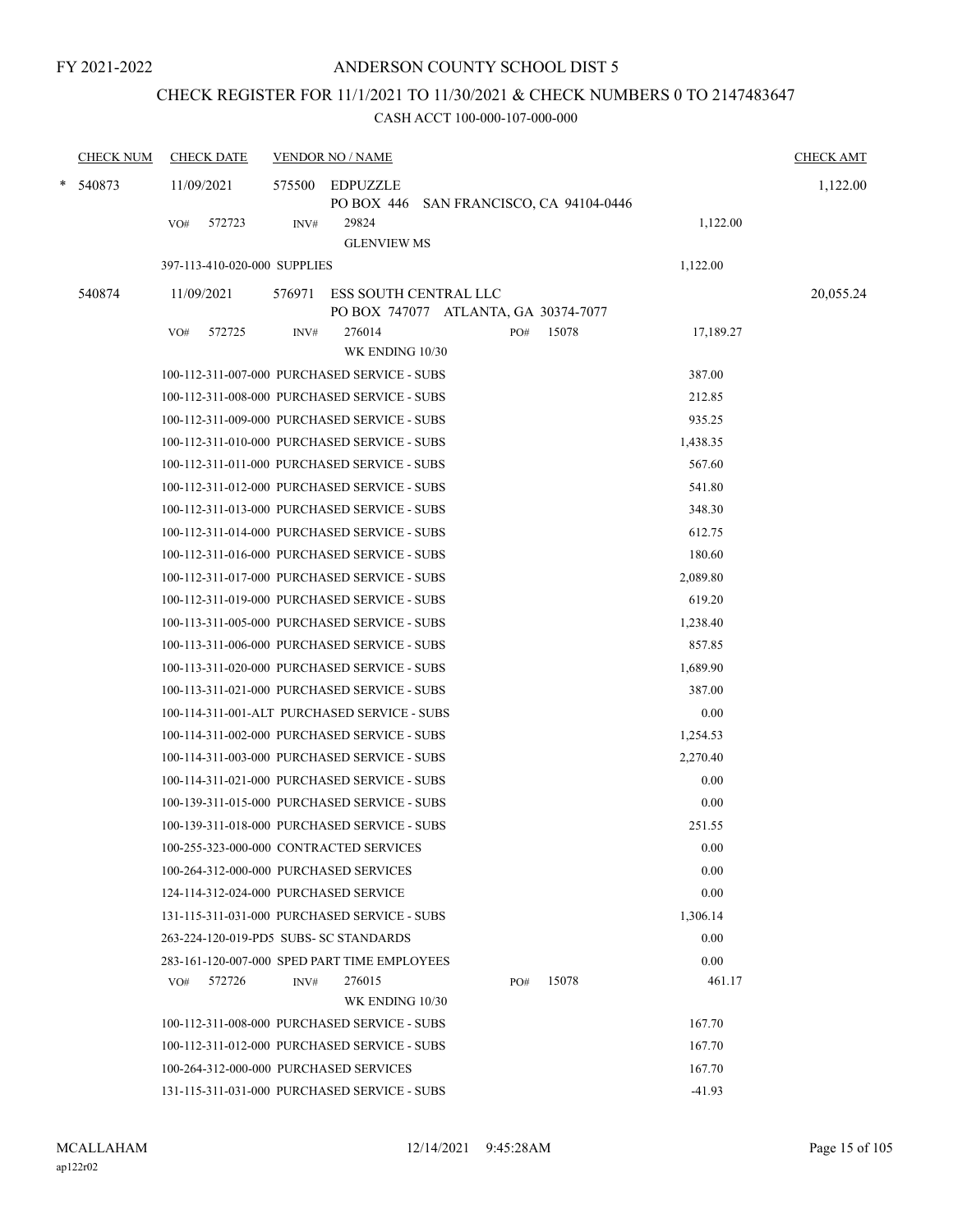## CHECK REGISTER FOR 11/1/2021 TO 11/30/2021 & CHECK NUMBERS 0 TO 2147483647

|   | <b>CHECK NUM</b> | <b>CHECK DATE</b> |        |        | <b>VENDOR NO / NAME</b>                                                                                        |     |       |            | <b>CHECK AMT</b> |
|---|------------------|-------------------|--------|--------|----------------------------------------------------------------------------------------------------------------|-----|-------|------------|------------------|
|   |                  | VO#               | 572727 | INV#   | 276019<br>WK ENDING 10/30                                                                                      | PO# | 15078 | 1,806.00   |                  |
|   |                  |                   |        |        | 100-112-311-008-000 PURCHASED SERVICE - SUBS                                                                   |     |       | 83.85      |                  |
|   |                  |                   |        |        | 100-112-311-010-000 PURCHASED SERVICE - SUBS                                                                   |     |       | 270.90     |                  |
|   |                  |                   |        |        | 100-112-311-014-000 PURCHASED SERVICE - SUBS                                                                   |     |       | 464.40     |                  |
|   |                  |                   |        |        | 100-112-311-019-000 PURCHASED SERVICE - SUBS                                                                   |     |       | 890.10     |                  |
|   |                  |                   |        |        | 100-139-311-018-000 PURCHASED SERVICE - SUBS                                                                   |     |       | 96.75      |                  |
|   |                  | VO#               | 572728 | INV#   | 274023<br>WK ENDING 10/23                                                                                      | PO# | 15238 | 598.80     |                  |
|   |                  |                   |        |        | 100-254-124-009-000 SALARIES-CUSTODIAL                                                                         |     |       | 598.80     |                  |
| * | 540876           | 11/09/2021        |        | 565590 | HUDSON, JAMES LAMAR**<br>1703 SHILOH ROAD SENECA, SC 29678                                                     |     |       |            | 101.20           |
|   |                  | VO#               | 572693 | INV#   | NOV <sub>3</sub><br><b>FOOTBALL OFFICIAL</b>                                                                   |     |       | 101.20     |                  |
|   |                  |                   |        |        | 720-271-660-020-671 FOOTBALL GATE RECEIPTS EXPENSE                                                             |     |       | 101.20     |                  |
|   | 540877           | 11/09/2021        |        | 273950 | HUGHES, STEVEN K.**<br>1224 GREEN WILLOW TRAIL ANDERSON, SC 29621                                              |     |       |            | 100.30           |
|   |                  | VO#               | 572691 | INV#   | NOV <sub>3</sub><br>FOOTBALL OFFICIAL                                                                          |     |       | 100.30     |                  |
|   |                  |                   |        |        | 720-271-660-020-671 FOOTBALL GATE RECEIPTS EXPENSE                                                             |     |       | 100.30     |                  |
|   | 540878           | 11/09/2021        |        | 577005 | INDUSTRIAL WAREHOUSE SERVCES INC<br>PO BOX 2177 TUSCALOOSA, AL 35403                                           |     |       |            | 1,560.00         |
|   |                  | VO#               | 572735 | INV#   | 50956<br><b>OCTOBER RENTAL</b>                                                                                 | PO# | 14993 | 1,560.00   |                  |
|   |                  |                   |        |        | 100-255-323-000-000 CONTRACTED SERVICES                                                                        |     |       | 1,560.00   |                  |
|   | 540879           | 11/09/2021        |        | 282620 | <b>IONOSPHERE TOURS</b><br>307 N. MAIN STREET ANDERSON, SC 29621                                               |     |       |            | 7,850.00         |
|   |                  | VO#               | 572736 | INV#   | RSV #19728<br><b>MIDWAY ELEM</b>                                                                               |     |       | 7,850.00   |                  |
|   |                  |                   |        |        | 717-190-660-017-355 FIELD TRIPS GRADE 5 EXPENSE                                                                |     |       | 7,850.00   |                  |
|   | 540880           | 11/09/2021        |        |        | 313476 LAKESHORE LEARNING MATERIALS<br>2695 EAST DOMINGUEZ STREET ATT: ACCOUNTS<br>RECEIVABLE CARSON, CA 90895 |     |       |            | 1,608.70         |
|   |                  | VO#               | 572739 | INV#   | 989343110421<br><b>CREDIT</b>                                                                                  | PO# | 15402 | $-225.52$  |                  |
|   |                  |                   |        |        | 263-370-312-000-SJC PS- ST JOSEPH CATHOLIC                                                                     |     |       | $-225.52$  |                  |
|   |                  | VO#               | 572740 | INV#   | 233898101421<br><b>SUPPLIES</b>                                                                                | PO# | 15402 | 1,834.22   |                  |
|   |                  |                   |        |        | 263-370-312-000-SJC PS- ST JOSEPH CATHOLIC                                                                     |     |       | 1,834.22   |                  |
|   | * 540882         | 11/09/2021        |        | 564723 | MATRIX CONSTRUCTION CO, INC<br>POBOX 1807 ATT: ACCOUNTS RECEIVABLE<br>ANDERSON, SC 29622-1807                  |     |       |            | 342,047.33       |
|   |                  | VO#               | 572743 | INV#   | APP 200020-05                                                                                                  |     |       | 342,047.33 |                  |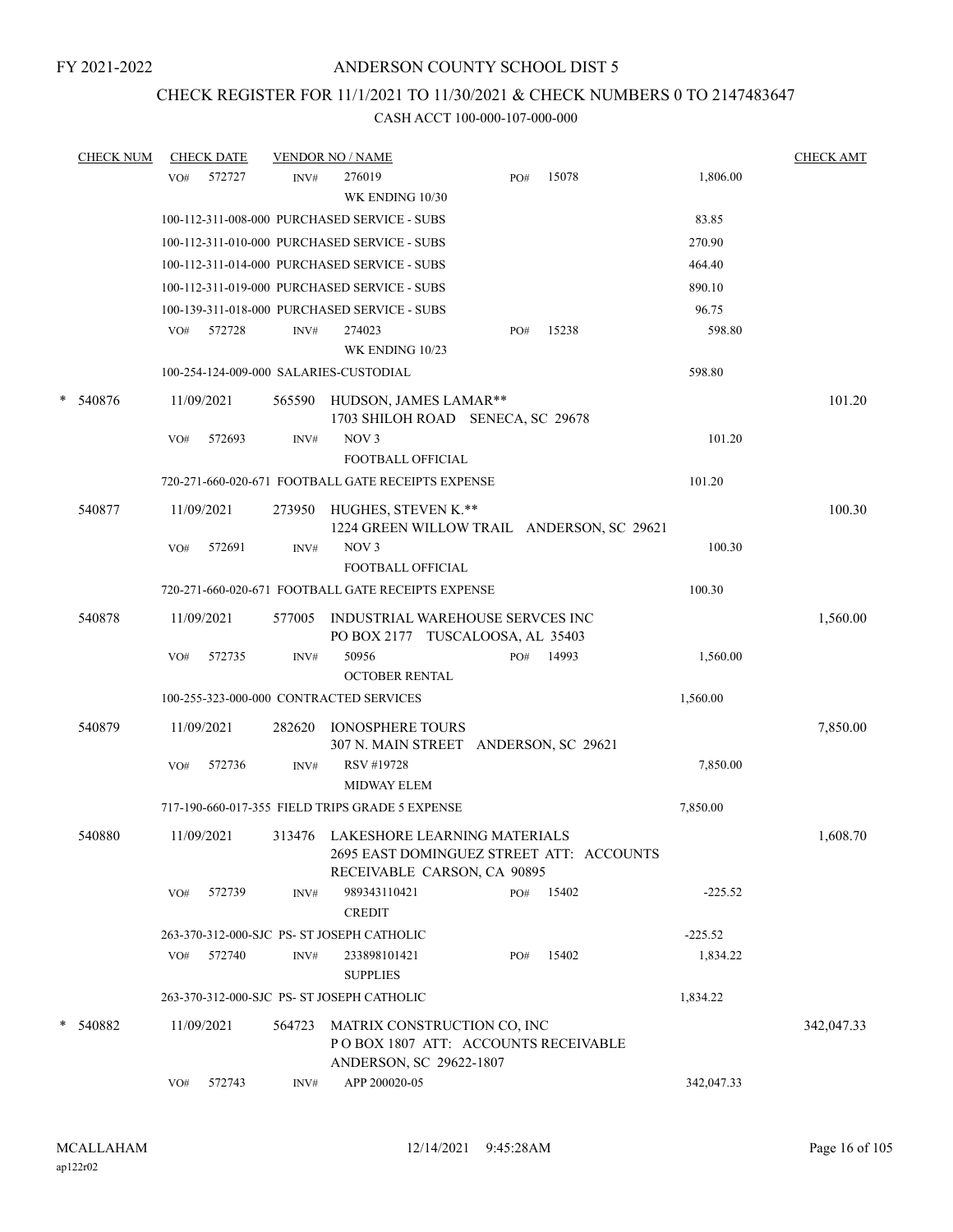## CHECK REGISTER FOR 11/1/2021 TO 11/30/2021 & CHECK NUMBERS 0 TO 2147483647

|   | <b>CHECK NUM</b> |     | <b>CHECK DATE</b>                  |        | <b>VENDOR NO / NAME</b><br><b>TRANSPORTATION</b>                                          |     |       |            | <b>CHECK AMT</b> |
|---|------------------|-----|------------------------------------|--------|-------------------------------------------------------------------------------------------|-----|-------|------------|------------------|
|   |                  |     |                                    |        | 505-253-540-000-BLD TRANSPORTATION RENOVATIONS                                            |     |       | 342,047.33 |                  |
|   | 540883           |     | 11/09/2021                         | 577020 | MEA HEALTHCARE EDUCATION SUPPLIES<br>SHAMROCK INC 1819 N GRAND AVE TAHLEQUAH,<br>OK 74464 |     |       |            | 2,414.00         |
|   |                  | VO# | 572744                             | INV#   | 66673<br>ADVIEW2                                                                          | PO# | 15343 | 2,414.00   |                  |
|   |                  |     | 207-115-410-031-C06 SUPPLIES (C/O) |        |                                                                                           |     |       | 2,414.00   |                  |
|   | 540884           |     | 11/09/2021                         |        | 573439 MK FUNDRAISING SERVICES, LLC<br>703 GLENRIDGE RD. SPARTANBURG, SC 29301            |     |       |            | 382.00           |
|   |                  | VO# | 572764                             | INV#   | 78893<br><b>NEVITT FOREST</b>                                                             |     |       | 382.00     |                  |
|   |                  |     |                                    |        | 712-271-660-012-201 MISCELLANEOUS EXPENSE                                                 |     |       | 382.00     |                  |
| * | 540886           |     | 11/09/2021                         | 366700 | MUTUAL OF OMAHA<br>PO BOX 2147 OMAHA, NE 68103-2147                                       |     |       |            | 27,881.13        |
|   |                  | VO# | 572765                             | INV#   | <b>NOV 2021</b><br>#G00018B5                                                              |     |       | 27,881.13  |                  |
|   |                  |     |                                    |        | 100-000-450-000-000 MISC. DEDUCTIONS                                                      |     |       | 7,826.73   |                  |
|   |                  |     |                                    |        | 100-000-456-000-000 INSURANCE PAYABLE                                                     |     |       | 20,054.40  |                  |
|   | 540887           |     | 11/09/2021                         | 572028 | OMNI CHEER<br>PO BOX 786436 PHILADELPHIA, PA 19178-6436                                   |     |       |            | 977.00           |
|   |                  | VO# | 572772                             | INV#   | 2021000205109<br><b>ACCT M90507</b>                                                       |     |       | 550.29     |                  |
|   |                  |     |                                    |        | 706-271-660-006-611 PEP CLUB EXPENSE                                                      |     |       | 550.29     |                  |
|   |                  | VO# | 572773                             | INV#   | 2021000205126<br><b>ACCT M90507</b>                                                       |     |       | 426.71     |                  |
|   |                  |     |                                    |        | 706-271-660-006-611 PEP CLUB EXPENSE                                                      |     |       | 426.71     |                  |
| * | 540891           |     | 11/09/2021                         | 572850 | ROBERT ANDERSON PETTY CASH<br>, ---                                                       |     |       |            | 500.00           |
|   |                  | VO# | 572780                             | INV#   | <b>NOV 10</b><br><b>POWDER PUFF</b>                                                       |     |       | 500.00     |                  |
|   |                  |     |                                    |        | 706-271-660-006-611 PEP CLUB EXPENSE                                                      |     |       | 300.00     |                  |
|   |                  |     |                                    |        | 706-271-660-006-666 CONCESSIONS EXPENSE                                                   |     |       | 200.00     |                  |
|   | 540892           |     | 11/09/2021                         | 566828 | RWI INDUSTRIAL<br>4019 SOUTH MURRAY AVE ATT: ACCOUNTS<br>RECEIVABLE ANDERSON, SC 29624    |     |       |            | 145.76           |
|   |                  | VO# | 572781                             | INV#   | 41207<br><b>SUPPLIES</b>                                                                  |     |       | 68.64      |                  |
|   |                  |     |                                    |        | 100-254-410-000-001 MAINT. SUPPLIES-STRUCTURES                                            |     |       | 68.64      |                  |
|   |                  | VO# | 572782                             | INV#   | 41197<br><b>SUPPLIES</b>                                                                  |     |       | 77.12      |                  |
|   |                  |     |                                    |        | 100-254-410-000-001 MAINT. SUPPLIES-STRUCTURES                                            |     |       | 77.12      |                  |
|   | * 540894         |     | 11/09/2021                         |        | 573466 SCCTM                                                                              |     |       |            | 450.00           |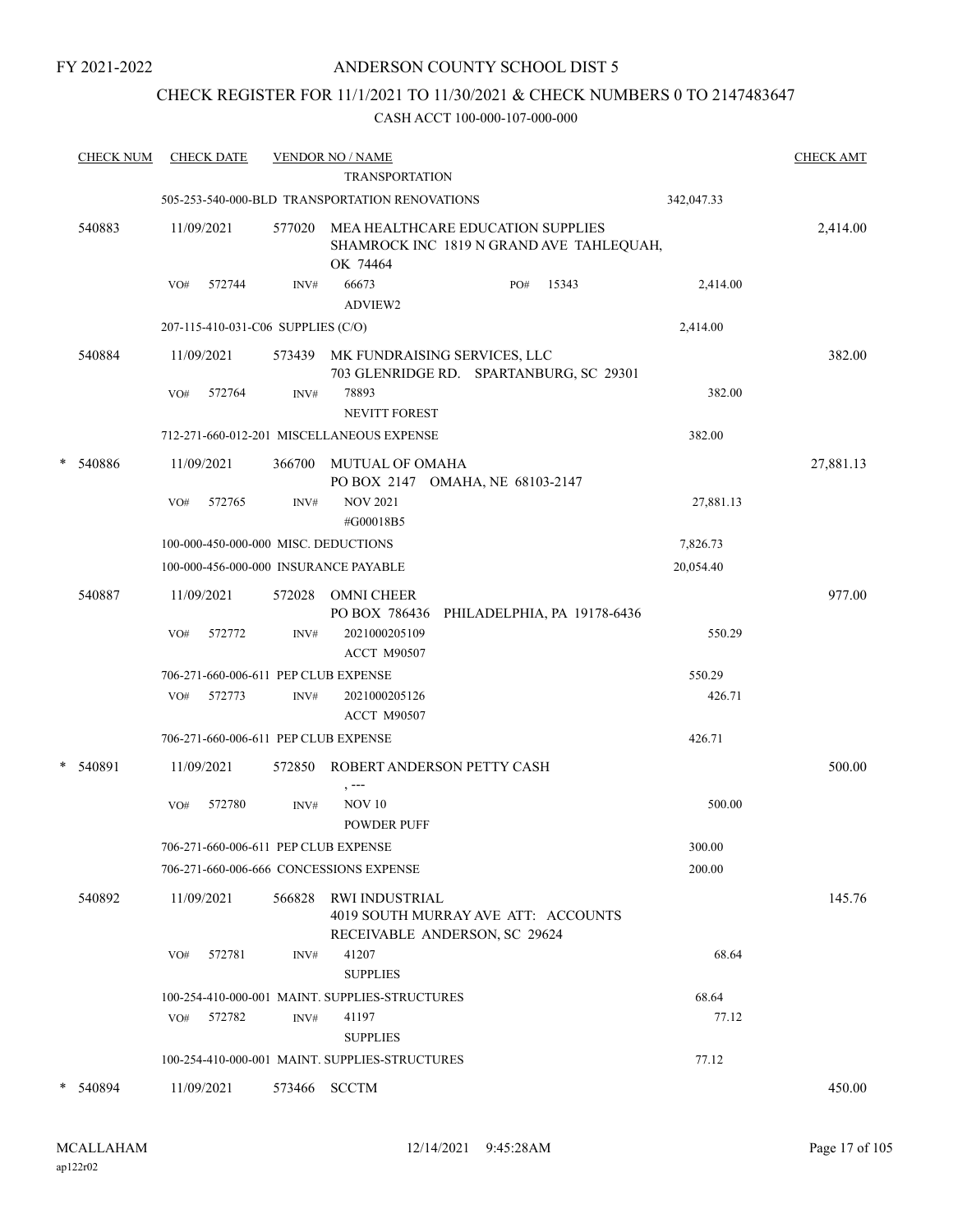## ANDERSON COUNTY SCHOOL DIST 5

## CHECK REGISTER FOR 11/1/2021 TO 11/30/2021 & CHECK NUMBERS 0 TO 2147483647

|   | <b>CHECK NUM</b> | <b>CHECK DATE</b> |                              |        | <b>VENDOR NO / NAME</b>                                                                    |     |       |            |            |  |
|---|------------------|-------------------|------------------------------|--------|--------------------------------------------------------------------------------------------|-----|-------|------------|------------|--|
|   |                  |                   |                              |        | C/O CINDY PARKER, REGISTRAR 315 60TH AVE N N<br>MYRTLE BEACH, SC 29582                     |     |       |            |            |  |
|   |                  | VO#               | 572783                       | INV#   | 11443,44,46<br><b>REGISTRATIONS</b>                                                        | PO# | 15518 | 450.00     |            |  |
|   |                  |                   |                              |        | 201-224-333-019-000 TRIPS AND CONFERENCES                                                  |     |       | 450.00     |            |  |
|   | 540895           |                   | 11/09/2021                   | 568954 | <b>SHRED A WAY</b><br>PO BOX 51132 ATT: ACCOUNTS RECEIVABLE<br>PIEDMONT, SC 29673          |     |       |            | 167.00     |  |
|   |                  | VO#               | 572790                       | INV#   | A96126<br><b>ROBERT ANDERSON</b>                                                           |     |       | 68.00      |            |  |
|   |                  |                   | 100-113-410-006-000 SUPPLIES |        |                                                                                            |     |       | 68.00      |            |  |
|   |                  | VO#               | 572791                       | INV#   | A95880<br><b>VARENNES</b>                                                                  |     |       | 33.00      |            |  |
|   |                  |                   |                              |        | 716-271-660-016-201 MISCELLANEOUS EXPENSE                                                  |     |       | 33.00      |            |  |
|   |                  | VO#               | 572792                       | INV#   | A96118<br><b>ADULT ED</b>                                                                  |     |       | 33.00      |            |  |
|   |                  |                   |                              |        | 723-190-660-023-911 MISCELLANEOUS- ADULT ED EXPENSE                                        |     |       | 33.00      |            |  |
|   |                  | VO#               | 572793                       | INV#   | A96127<br><b>WEST MARKET</b>                                                               |     |       | 33.00      |            |  |
|   |                  |                   |                              |        | 718-271-660-018-201 MISCELLANEOUS EXPENSE                                                  |     |       | 33.00      |            |  |
|   | 540896           |                   | 11/09/2021                   | 571007 | SIMPLIFIED OFFICE SYSTEMS<br>6220 BUSH RIVER ROAD COLUMBIA, SC 29212                       |     |       |            | 473.22     |  |
|   |                  | VO#               | 572794                       | INV#   | 211102-0236<br><b>ROBERT ANDERSON</b>                                                      |     |       | 473.22     |            |  |
|   |                  |                   | 100-113-410-006-000 SUPPLIES |        |                                                                                            |     |       | 473.22     |            |  |
| * | 540898           |                   | 11/09/2021                   | 576973 | SUNBELT STAFFING, LLC<br>PO BOX 934411 ATLANTA, GA 31193-4411                              |     |       |            | 2,760.00   |  |
|   |                  | VO#               | 572796                       | INV#   | 20243170<br><b>SERVICES</b>                                                                | PO# | 15422 | 2,760.00   |            |  |
|   |                  |                   |                              |        | 203-127-312-000-000 PURCHASED SERVICES                                                     |     |       | 2,760.00   |            |  |
|   | 540899           |                   | 11/09/2021                   | 577011 | THOMPSON CONSTRUCTION GROUP<br>100 N MAIN STREET SUMTER, SC 29150                          |     |       |            | 259,623.63 |  |
|   |                  | VO#               | 572798                       | INV#   | APP 200900003<br><b>OFFICE RENO</b>                                                        |     |       | 259,623.63 |            |  |
|   |                  |                   |                              |        | 515-253-520-000-HQ1 DOWNTOWN PROJECT BLDG 1                                                |     |       | 259,623.63 |            |  |
|   | 540900           |                   | 11/09/2021                   | 565542 | TL HANNA HIGH SCHOOL - NJROTC<br>2600 N HWY 81 ANDERSON, SC 29621                          |     |       |            | 1,240.10   |  |
|   |                  | VO#               | 572797                       | INV#   | <b>FIELD TRIP</b><br>REIMBURSEMENT                                                         |     |       | 1,240.10   |            |  |
|   |                  |                   | 100-114-410-002-ROT ROTC     |        |                                                                                            |     |       | 1,240.10   |            |  |
|   | 540901           |                   | 11/09/2021                   | 564442 | UNITED CHEMICAL & SUPPLY CO<br>POBOX 5066 ATT: ACCOUNTS RECEIVABLE<br>GREENVILLE, SC 29606 |     |       |            | 10,490.32  |  |
|   |                  | VO#               | 572800                       | INV#   | 636131                                                                                     | PO# | 15076 | 10,490.32  |            |  |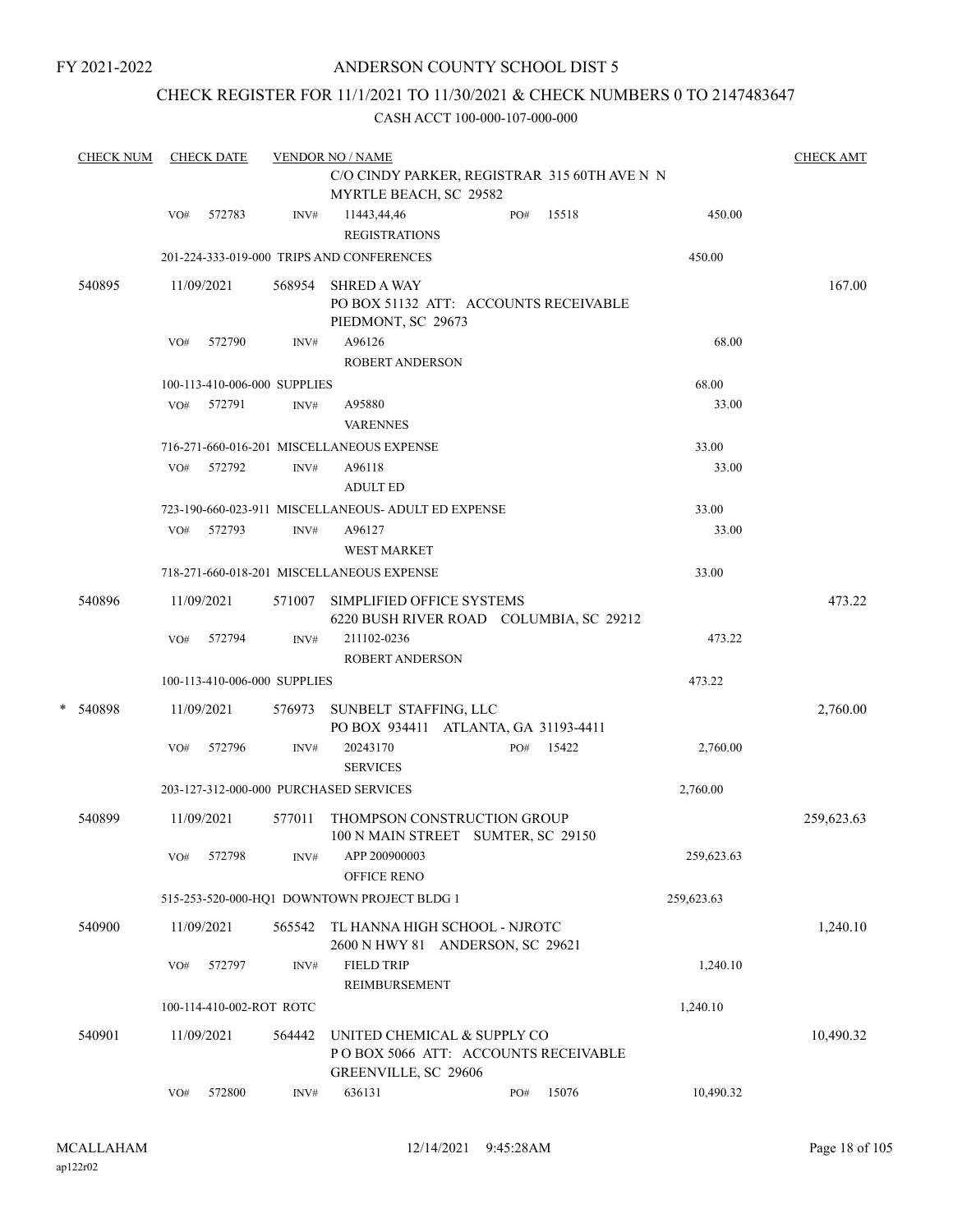## ANDERSON COUNTY SCHOOL DIST 5

## CHECK REGISTER FOR 11/1/2021 TO 11/30/2021 & CHECK NUMBERS 0 TO 2147483647

| <b>CHECK NUM</b> |     | <b>CHECK DATE</b>        |        | <b>VENDOR NO / NAME</b><br><b>WHSE SUPPLIES</b>                                             |     |       |           | <b>CHECK AMT</b> |
|------------------|-----|--------------------------|--------|---------------------------------------------------------------------------------------------|-----|-------|-----------|------------------|
|                  |     |                          |        |                                                                                             |     |       | 0.00      |                  |
|                  |     |                          |        | 600-000-171-000-000 FOOD SERV. - INVEN. SUPPLIES                                            |     |       | 10,490.32 |                  |
| 540902           |     | 11/09/2021               |        | 573815 UNITED REFRIGERATION, INC<br>PO BOX 740703 ATLANTA, GA 30374-0703                    |     |       |           | 111.66           |
|                  | VO# | 572801                   | INV#   | 81642367<br><b>SUPPLIES</b>                                                                 |     |       | 21.53     |                  |
|                  |     |                          |        | 100-254-410-000-001 MAINT. SUPPLIES-STRUCTURES                                              |     |       | 21.53     |                  |
|                  |     | VO# 572802               | INV#   | 81589486<br><b>SUPPLIES</b>                                                                 |     |       | 22.34     |                  |
|                  |     |                          |        | 100-254-410-000-001 MAINT. SUPPLIES-STRUCTURES                                              |     |       | 22.34     |                  |
|                  |     | VO# 572803               | INV#   | 81589250<br><b>SUPPLIES</b>                                                                 |     |       | 67.79     |                  |
|                  |     |                          |        | 100-254-410-009-001 SUPPLIES - MAINTENANCE                                                  |     |       | 67.79     |                  |
| 540903           |     | 11/09/2021               |        | 571676 UPCOUNTRY HISTORY MUSEUM<br>540 BUNCOMBE STREET GREENVILLE, SC 29601                 |     |       |           | 168.00           |
|                  | VO# | 572804                   | INV#   | RSV 126746<br><b>VISIT ON 10/29</b>                                                         |     |       | 168.00    |                  |
|                  |     |                          |        | 100-221-312-000-000 PURCHASED SERVICES                                                      |     |       | 168.00    |                  |
| 540904           |     | 11/09/2021               |        | 569972 WHITE KNOLL HS NJROTC<br>5643 PLATT SPRINGS RD LEXINGTON, SC 29073                   |     |       |           | 175.00           |
|                  | VO# | 572807                   | INV#   | <b>TL HANNA</b><br><b>REGISTRATION</b>                                                      |     |       | 175.00    |                  |
|                  |     | 100-114-410-002-ROT ROTC |        |                                                                                             |     |       | 175.00    |                  |
| 540905           |     | 11/09/2021               | 576750 | YESCO GREENVILLE<br>104 PARKSIDE DRIVE ANDERSON, SC 29621                                   |     |       |           | 875.00           |
|                  | VO# | 572808                   | INV#   | SVO 1365<br><b>HOMELAND PARK</b>                                                            |     |       | 875.00    |                  |
|                  |     |                          |        | 100-254-323-011-400 CONTR SERV-HVAC/ELECT/PLUMBING                                          |     |       | 875.00    |                  |
| $*$ 540907       |     | 11/11/2021               | 570950 | ANDERSON COUNTY SHERIFF'S OFFICE<br>ATTN: JAMIE LAZAR 305 CAMSON ROAD<br>ANDERSON, SC 29621 |     |       |           | 1,610.00         |
|                  | VO# | 572848                   | INV#   | NOV <sub>5</sub><br>TLH SECURITY                                                            |     |       | 1,540.00  |                  |
|                  |     |                          |        | 702-271-660-002-671 FOOTBALL GATE RECEIPTS EXPENSE                                          |     |       | 1,540.00  |                  |
|                  | VO# | 572849                   | INV#   | OCT 27<br><b>MIDWAY SECURITY</b>                                                            |     |       | 70.00     |                  |
|                  |     |                          |        | 717-271-660-017-201 MISCELLANEOUS EXPENSE                                                   |     |       | 70.00     |                  |
| 540908           |     | 11/11/2021               | 570168 | APPLE, INC<br>PO BOX 281877 ATT: ACCOUNTS RECEIVABLE<br>ATLANTA, GA 30384-1877              |     |       |           | 2,896.49         |
|                  | VO# | 572852                   | INV#   | AG17613700<br><b>TECH SUPPLIES</b>                                                          | PO# | 15306 | 543.56    |                  |
|                  |     |                          |        | 100-266-345-000-000 TECHNOLOGY INFRASTRUCTURE                                               |     |       | 543.56    |                  |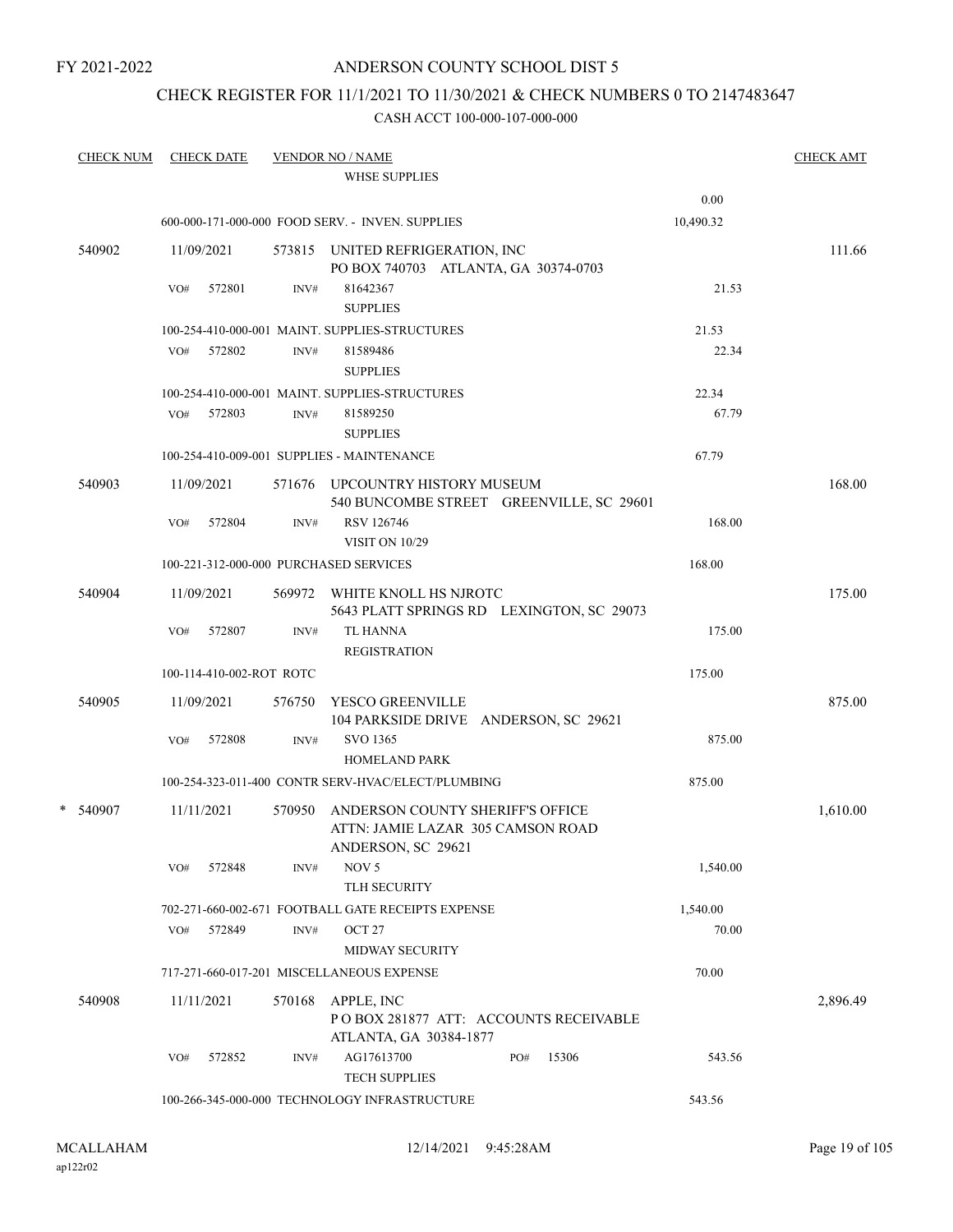# CHECK REGISTER FOR 11/1/2021 TO 11/30/2021 & CHECK NUMBERS 0 TO 2147483647

|   | <b>CHECK NUM</b> | <b>CHECK DATE</b>                        |        | <b>VENDOR NO / NAME</b>                                                                    |     |       |          | <b>CHECK AMT</b> |
|---|------------------|------------------------------------------|--------|--------------------------------------------------------------------------------------------|-----|-------|----------|------------------|
|   |                  | 572853<br>VO#                            | INV#   | AG14381093<br><b>TECH SUPPLIES</b>                                                         | PO# | 15359 | 2,352.93 |                  |
|   |                  |                                          |        | 515-253-520-000-HQ1 DOWNTOWN PROJECT BLDG 1                                                |     |       | 2,352.93 |                  |
|   | 540909           | 11/11/2021                               | 576453 | ART & FRAME OF SARASOTA<br>1055 SOUTH TAMIAMI TRAIL, STE 102 SARASOTA,<br>FL 34236-9118    |     |       |          | 155.04           |
|   |                  | 572854<br>VO#                            | INV#   | QUOTE 7929<br><b>SUPPLIES</b>                                                              | PO# | 15387 | 155.04   |                  |
|   |                  | 329-115-410-031-0CO SUPPLIES-STATE (C/O) |        |                                                                                            |     |       | 155.04   |                  |
|   | 540910           | 11/11/2021                               | 570003 | AT&T<br>$(803 M24-8701)$<br>PO BOX 9011 ATT: ACCOUNTS RECEIVABLE CAROL<br>STREAM, IL 60197 |     |       |          | 1,069.68         |
|   |                  | 572855<br>VO#                            | INV#   | 17293174<br><b>SERVICE</b>                                                                 |     |       | 1,069.68 |                  |
|   |                  | 100-266-340-015-000 TELEPHONE            |        |                                                                                            |     |       | 356.56   |                  |
|   |                  | 100-266-340-018-000 TELEPHONE            |        |                                                                                            |     |       | 356.56   |                  |
|   |                  | 100-266-340-023-000 TELEPHONE            |        |                                                                                            |     |       | 356.56   |                  |
|   | 540911           | 11/11/2021                               | 573507 | <b>BRIDGEWAY SOLUTIONS</b><br>600 EAST UNION STREET MORGANTON, NC 28655                    |     |       |          | 498.00           |
|   |                  | 572857<br>VO#                            | INV#   | P104844<br>ACCT AS04                                                                       |     |       | 498.00   |                  |
|   |                  | 100-233-410-000-000 SUPPLIES             |        |                                                                                            |     |       | 498.00   |                  |
| * | 540913           | 11/11/2021                               |        | 569296 CAPITAL ONE                                                                         |     |       |          | 322.19           |
|   |                  |                                          |        | PO BOX 60506 CITY OF INDUSTRY, CA 91716-0506                                               |     |       |          |                  |
|   |                  | 572859<br>VO#                            | INV#   | 1638300700<br>ACCT 636835                                                                  |     |       | 322.19   |                  |
|   |                  | 100-255-410-000-000 SUPPLIES             |        |                                                                                            |     |       | 289.52   |                  |
|   |                  | 600-256-410-000-000 SUPPLIES             |        |                                                                                            |     |       | 4.94     |                  |
|   |                  | 631-256-460-031-CAT FOOD-CATERING        |        |                                                                                            |     |       | 27.73    |                  |
|   | 540914           | 11/11/2021                               | 156900 | CAROLINA PRODUCE COMPANY<br>POBOX 3849 ATT: ACCOUNTS RECEIVABLE<br>ANDERSON, SC 29622      |     |       |          | 5,384.95         |
|   |                  | 572860<br>VO#                            | INV#   | <b>OCT 2021</b><br><b>FOOD</b>                                                             |     |       | 5,384.95 |                  |
|   |                  | 600-256-460-003-000 FOOD                 |        |                                                                                            |     |       | 3,647.00 |                  |
|   |                  | 600-256-460-005-000 FOOD                 |        |                                                                                            |     |       | 26.50    |                  |
|   |                  | 600-256-460-006-000 FOOD                 |        |                                                                                            |     |       | 266.50   |                  |
|   |                  | 600-256-460-007-000 FOOD                 |        |                                                                                            |     |       | 61.50    |                  |
|   |                  | 600-256-460-008-000 FOOD                 |        |                                                                                            |     |       | 229.00   |                  |
|   |                  | 600-256-460-009-000 FOOD                 |        |                                                                                            |     |       | 15.00    |                  |
|   |                  | 600-256-460-011-000 FOOD                 |        |                                                                                            |     |       | 348.00   |                  |
|   |                  | 600-256-460-012-000 FOOD                 |        |                                                                                            |     |       | 169.75   |                  |
|   |                  | 600-256-460-017-000 FOOD                 |        |                                                                                            |     |       | 67.90    |                  |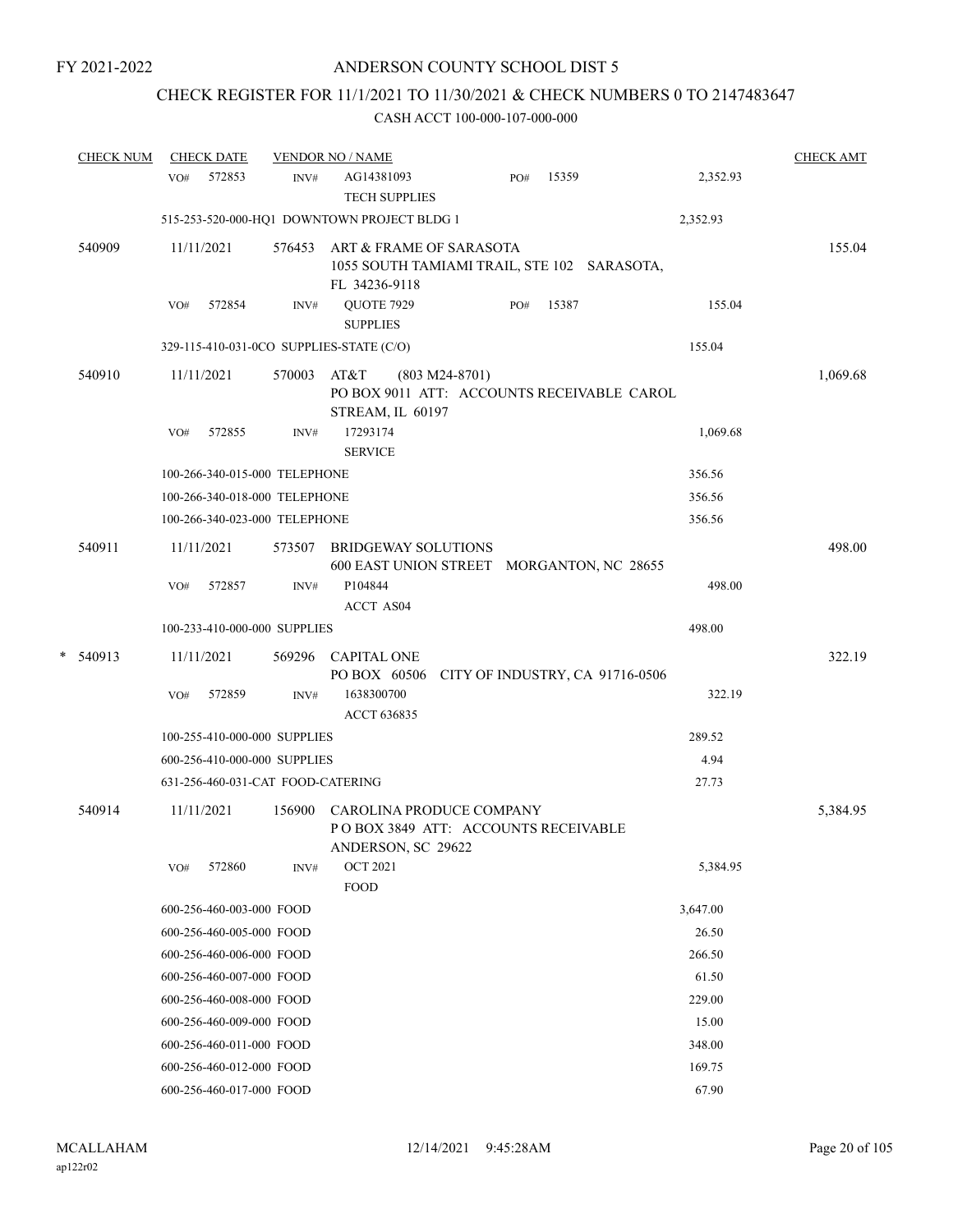## CHECK REGISTER FOR 11/1/2021 TO 11/30/2021 & CHECK NUMBERS 0 TO 2147483647

| <b>CHECK NUM</b> | <b>CHECK DATE</b><br>600-256-460-018-000 FOOD                                                                                    |                | <b>VENDOR NO / NAME</b>                                                                                                                        | 348.00                   | <b>CHECK AMT</b> |
|------------------|----------------------------------------------------------------------------------------------------------------------------------|----------------|------------------------------------------------------------------------------------------------------------------------------------------------|--------------------------|------------------|
|                  | 631-256-460-031-000 PURCHASED FOOD                                                                                               |                |                                                                                                                                                | 205.80                   |                  |
| 540915           | 11/11/2021<br>572865<br>VO#                                                                                                      | 160602<br>INV# | CDW GOVERNMENT<br>75 REMITTANCE DRIVE SUITE 1515 ATT:<br>ACCOUNTS RECEIVABLE CHICAGO, IL 60675-1515<br>PO 15351<br>15351<br>PO#<br>TONER & INK | 601.11                   | 601.11           |
|                  | 329-115-410-031-0CO SUPPLIES-STATE (C/O)<br>329-115-410-031-0CO SUPPLIES-STATE (C/O)<br>329-115-410-031-0CO SUPPLIES-STATE (C/O) |                |                                                                                                                                                | 503.02<br>67.38<br>30.71 |                  |
| 540916           | 11/11/2021<br>572866<br>VO#<br>131-115-410-031-000 SUPPLIES                                                                      | 576513<br>INV# | <b>CENTRICITY</b><br>11790 SUNRISE VALLEY DR T100 RESTON, VA 20191<br>126445-1<br>ID#1474533                                                   | 275.00<br>275.00         | 275.00           |
| 540917           | 11/11/2021<br>572867<br>VO#                                                                                                      | 566288<br>INV# | CES CITY ELECTRIC SUPPLY<br>PO BOX 131811 DALLAS, TX 75313<br>163001                                                                           | 149.80                   | 553.97           |
|                  | 572868<br>VO#                                                                                                                    | INV#           | <b>SUPPLIES</b><br>100-254-410-017-001 SUPPLIES - MANTENANCE<br>163576<br><b>SUPPLIES</b>                                                      | 149.80<br>218.03         |                  |
|                  | 572869<br>VO#                                                                                                                    | INV#           | 100-254-410-003-001 SUPPLIES - MAINTENANCE<br>163429<br><b>SUPPLIES</b>                                                                        | 218.03<br>36.34          |                  |
|                  | 572870<br>VO#                                                                                                                    | INV#           | 100-254-410-003-001 SUPPLIES - MAINTENANCE<br>163585<br><b>SUPPLIES</b>                                                                        | 36.34<br>149.80          |                  |
|                  |                                                                                                                                  |                | 100-254-410-008-001 SUPPLIES - MAINTENANCE                                                                                                     | 149.80                   |                  |
| 540918           | 11/11/2021                                                                                                                       |                | 569437 CHASTAIN, DENNIS L<br><b>CHASTAIN'S HEATING &amp; AIR 3553 KEYS STREET</b><br>ANDERSON, SC 29624                                        |                          | 585.00           |
|                  | 572871<br>VO#                                                                                                                    | INV#           | 216032<br><b>REPAIR</b>                                                                                                                        | 585.00                   |                  |
|                  | 100-255-323-000-000 CONTRACTED SERVICES                                                                                          |                |                                                                                                                                                | 585.00                   |                  |
| 540919           | 11/11/2021                                                                                                                       | 174377         | <b>CLEMSON UNIVERSITY</b><br>YOUTH LEARNING INSTITUTE/CBA 698 CONCORD<br>CHURCH RD. PICKENS, SC 29671                                          |                          | 500.00           |
|                  | 572872<br>VO#                                                                                                                    | INV#           | PF298-22                                                                                                                                       | 500.00                   |                  |
|                  | 719-271-660-019-357 FIELD TRIPS EXPENSE                                                                                          |                | WHITEHALL ELEM                                                                                                                                 | 500.00                   |                  |
| 540920           | 11/11/2021                                                                                                                       | 571748         | <b>COLONIAL LIFE</b><br>PREMIUM PROCESSING PO BOX 903 COLUMBIA, SC<br>29202-0903                                                               |                          | 6,444.84         |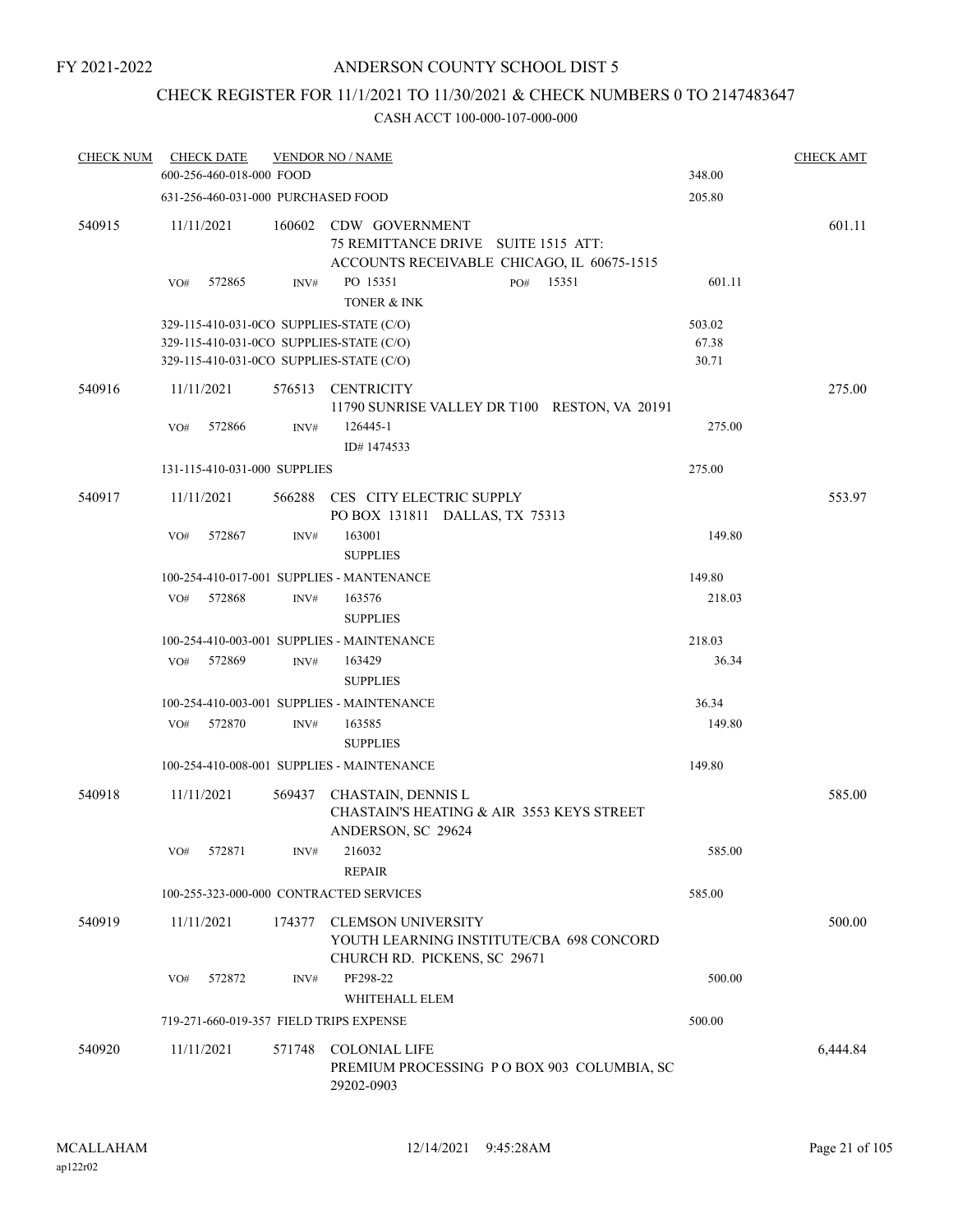## CHECK REGISTER FOR 11/1/2021 TO 11/30/2021 & CHECK NUMBERS 0 TO 2147483647

| <b>CHECK NUM</b> | <b>CHECK DATE</b> |        | <b>VENDOR NO / NAME</b>                                                                   |              |           | <b>CHECK AMT</b> |
|------------------|-------------------|--------|-------------------------------------------------------------------------------------------|--------------|-----------|------------------|
|                  | 572989<br>VO#     | INV#   | E4041711<br><b>OCTOBER 2021</b>                                                           |              | 6,444.84  |                  |
|                  |                   |        | 100-000-469-000-000 LIFE INSURANCE PAYABLE                                                |              | 6,444.84  |                  |
| 540921           | 11/11/2021        | 198651 | <b>DELL MARKETING</b><br>PO BOX 534118 ATT: ACCOUNTS RECEIVABLE<br>ATLANTA, GA 30353-4118 |              |           | 21,829.27        |
|                  | 572880<br>VO#     | INV#   | 10531131645<br><b>TECH SUPPLIES</b>                                                       | 15196<br>PO# | 16,017.89 |                  |
|                  |                   |        | 515-253-520-000-HQ1 DOWNTOWN PROJECT BLDG 1                                               |              | 16,017.89 |                  |
|                  | VO#<br>572881     | INV#   | 10530824733<br><b>TECH SUPPLIES</b>                                                       | PO#<br>15268 | 5,811.38  |                  |
|                  |                   |        | 515-253-520-000-HQ1 DOWNTOWN PROJECT BLDG 1                                               |              | 5,811.38  |                  |
| 540922           | 11/11/2021        | 211302 | <b>DUKE ENERGY</b><br>PO BOX 1094 CHARLOTTE, NC 28201-1094                                |              |           | 46,946.70        |
|                  | 573008<br>VO#     | INV#   | DUE NOV 23<br><b>UTILITIES</b>                                                            |              | 46,946.70 |                  |
|                  |                   |        | 100-254-470-000-000 ENERGY-ELECTRICITY & WATER                                            |              | 4,103.53  |                  |
|                  |                   |        | 100-254-470-001-000 ENERGY-ELECTRICITY & WATER                                            |              | 89.60     |                  |
|                  |                   |        | 100-254-470-003-000 ENERGY-ELECTRICITY & WATER                                            |              | 22,555.91 |                  |
|                  |                   |        | 100-254-470-009-000 ENERGY-ELECTRICITY & WATER                                            |              | 6,629.36  |                  |
|                  |                   |        | 100-254-470-012-000 ENERGY-ELECTRICITY & WATER                                            |              | 31.47     |                  |
|                  |                   |        | 100-254-470-015-000 ENERGY-ELECTRICITY & WATER                                            |              | 25.18     |                  |
|                  |                   |        | 100-254-470-016-000 ENERGY-ELECTRICITY & WATER                                            |              | 23.33     |                  |
|                  |                   |        | 100-254-470-018-000 ENERGY-ELECTRICITY & WATER                                            |              | 3,748.52  |                  |
|                  |                   |        | 100-254-470-019-000 ENERGY-ELECTRICITY & WATER                                            |              | 27.20     |                  |
|                  |                   |        | 131-254-470-031-000 ENERGY-ELECTRICITY/WATER                                              |              | 9,712.60  |                  |
| *<br>540924      | 11/11/2021        | 563495 | ELECTRIC CITY UTILITIES<br>CITY OF ANDERSON 601 SOUTH MAIN ST<br>ANDERSON, SC 29624       |              |           | 10,288.65        |
|                  | 573001<br>VO#     | INV#   | 235529711<br><b>UTILITIES</b>                                                             |              | 1,630.32  |                  |
|                  |                   |        | 100-254-470-016-000 ENERGY-ELECTRICITY & WATER                                            |              | 1,630.32  |                  |
|                  | 573002<br>VO#     | INV#   | 475221331<br><b>UTILITIES</b>                                                             |              | 759.72    |                  |
|                  |                   |        | 100-254-470-015-000 ENERGY-ELECTRICITY & WATER                                            |              | 759.72    |                  |
|                  | VO# 573003        | INV#   | 500040088<br><b>UTILITIES</b>                                                             |              | 3,900.46  |                  |
|                  |                   |        | 100-254-470-006-000 ENERGY-ELECTRICITY & WATER                                            |              | 3,900.46  |                  |
|                  | 573004<br>VO#     | INV#   | 435229651<br><b>UTILITIES</b>                                                             |              | 1,022.16  |                  |
|                  |                   |        | 100-254-470-018-000 ENERGY-ELECTRICITY & WATER                                            |              | 1,022.16  |                  |
|                  | 573005<br>VO#     | INV#   | 445129682<br><b>UTILITIES</b>                                                             |              | 1,912.72  |                  |
|                  |                   |        | 100-254-470-021-000 ENERGY-ELECTRICITY & WATER                                            |              | 1,912.72  |                  |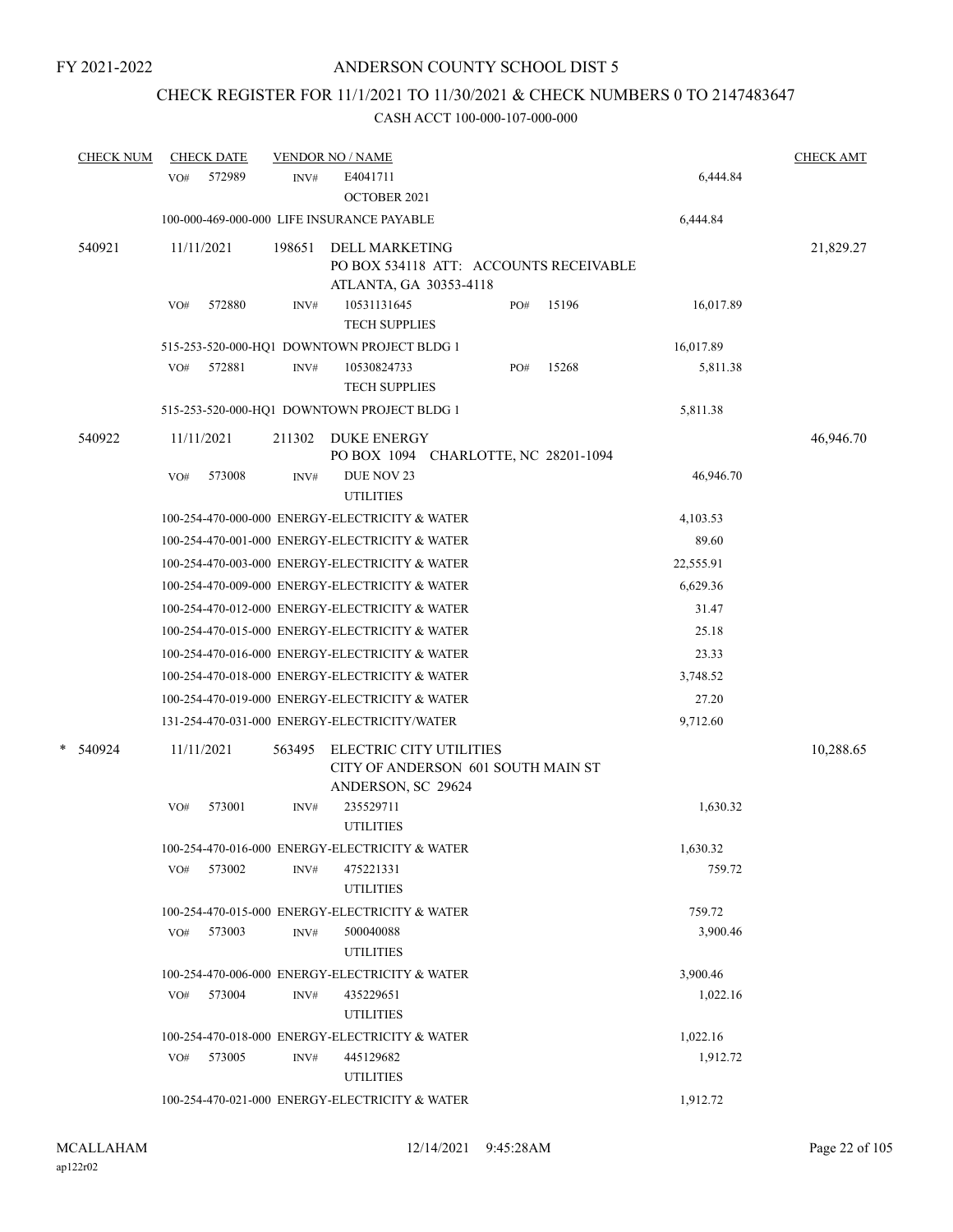## CHECK REGISTER FOR 11/1/2021 TO 11/30/2021 & CHECK NUMBERS 0 TO 2147483647

| <b>CHECK NUM</b> |     | <b>CHECK DATE</b> |                                                              | <b>VENDOR NO / NAME</b>                          |                                                                            |                  | <b>CHECK AMT</b> |
|------------------|-----|-------------------|--------------------------------------------------------------|--------------------------------------------------|----------------------------------------------------------------------------|------------------|------------------|
|                  | VO# | 573006            | INV#                                                         | 475302931<br><b>UTILITIES</b>                    |                                                                            | 1,063.27         |                  |
|                  |     |                   |                                                              | 100-254-470-001-000 ENERGY-ELECTRICITY & WATER   |                                                                            | 1,063.27         |                  |
| 540925           |     | 11/11/2021        |                                                              | 576971 ESS SOUTH CENTRAL LLC                     | PO BOX 747077 ATLANTA, GA 30374-7077                                       |                  | 1,393.20         |
|                  | VO# | 572886            | INV#                                                         | 276018<br>WK ENDING 10/30                        | 15304<br>PO#                                                               | 1,393.20         |                  |
|                  |     |                   |                                                              | 100-213-311-002-000 PURCHASED SERVICE - SUBS     |                                                                            | 309.60           |                  |
|                  |     |                   |                                                              | 100-213-311-009-000 PURCHASED SERVICE - SUBS     |                                                                            | 619.20           |                  |
|                  |     |                   |                                                              | 100-213-311-016-000 PURCHASED SERVICE - SUBS     |                                                                            | 154.80           |                  |
|                  |     |                   |                                                              | 100-213-311-020-000 PURCHASED SERVICE - SUBS     |                                                                            | 309.60           |                  |
| * 540927         |     | 11/11/2021        |                                                              | 569352 FRONTLINE TECHNOLOGIES                    | PO BOX 780577 PHILADELPHIA, PA 19178-0577                                  |                  | 2,194.01         |
|                  | VO# | 572889            | INV#                                                         | 149212<br><b>OCTOBER FEES</b>                    | 14904<br>PO#                                                               | 2,194.01         |                  |
|                  |     |                   |                                                              | 283-213-316-000-000 HEALTHMASTER DATA PROCESSING |                                                                            | 2,194.01         |                  |
| 540928           |     | 11/11/2021        |                                                              | 574009 FUN EXPRESS, LLC                          | PO BOX 14463 DES MOINES, IA 50306                                          |                  | 663.28           |
|                  | VO# | 572890            | INV#                                                         | 712649076-01<br><b>SOUTH FANT</b>                |                                                                            | 213.95           |                  |
|                  |     |                   | 810-147-410-015-000 SUPPLIES                                 |                                                  |                                                                            | 213.95           |                  |
|                  |     | VO# 572891        | INV#                                                         | 712649076-03<br><b>SOUTH FANT</b>                |                                                                            | 449.33           |                  |
|                  |     |                   | 810-147-410-015-000 SUPPLIES                                 |                                                  |                                                                            | 449.33           |                  |
| 540929           |     | 11/11/2021        |                                                              |                                                  | 574279 HALLIGAN MAHONEY & WILLIAMS<br>PO BOX 11367 COLUMBIA, SC 29211-1367 |                  | 7,885.65         |
|                  | VO# | 572896            | INV#                                                         | 16289<br><b>OCT SERVICES</b>                     |                                                                            | 7,579.40         |                  |
|                  |     |                   | 100-231-319-000-000 LEGAL FEES                               |                                                  |                                                                            | 7,579.40         |                  |
|                  | VO# | 572897            | INV#                                                         | 16266<br><b>AIT OCT SERVICES</b>                 |                                                                            | 306.25           |                  |
|                  |     |                   | 131-233-318-031-000 AUDIT SERVICES                           |                                                  |                                                                            | 306.25           |                  |
| 540930           |     | 11/11/2021        |                                                              | 576027 HOME DEPOT USA, INC                       | PO BOX 742604 ATLANTA, GA 30374-2604                                       |                  | 646.12           |
|                  | VO# | 572999            | INV#                                                         | 650511942<br>649984119                           | 15168<br>PO#                                                               | 646.12           |                  |
|                  |     |                   | 217-254-410-013-001 SUPPLIES<br>217-254-410-013-001 SUPPLIES |                                                  |                                                                            | 397.61<br>248.51 |                  |
| 540931           |     | 11/11/2021        | 304900                                                       | CHARLOTTE, NC 28289-0575                         | KAPLAN EARLY LEARNING COMPANY<br>PO BOX 890575 ATT: ACCOUNTS RECEIVABLE    |                  | 303.70           |
|                  | VO# | 572906            | INV#                                                         | 6048771<br><b>SOUTH FANT</b>                     |                                                                            | 303.70           |                  |
|                  |     |                   | 810-147-410-015-000 SUPPLIES                                 |                                                  |                                                                            | 303.70           |                  |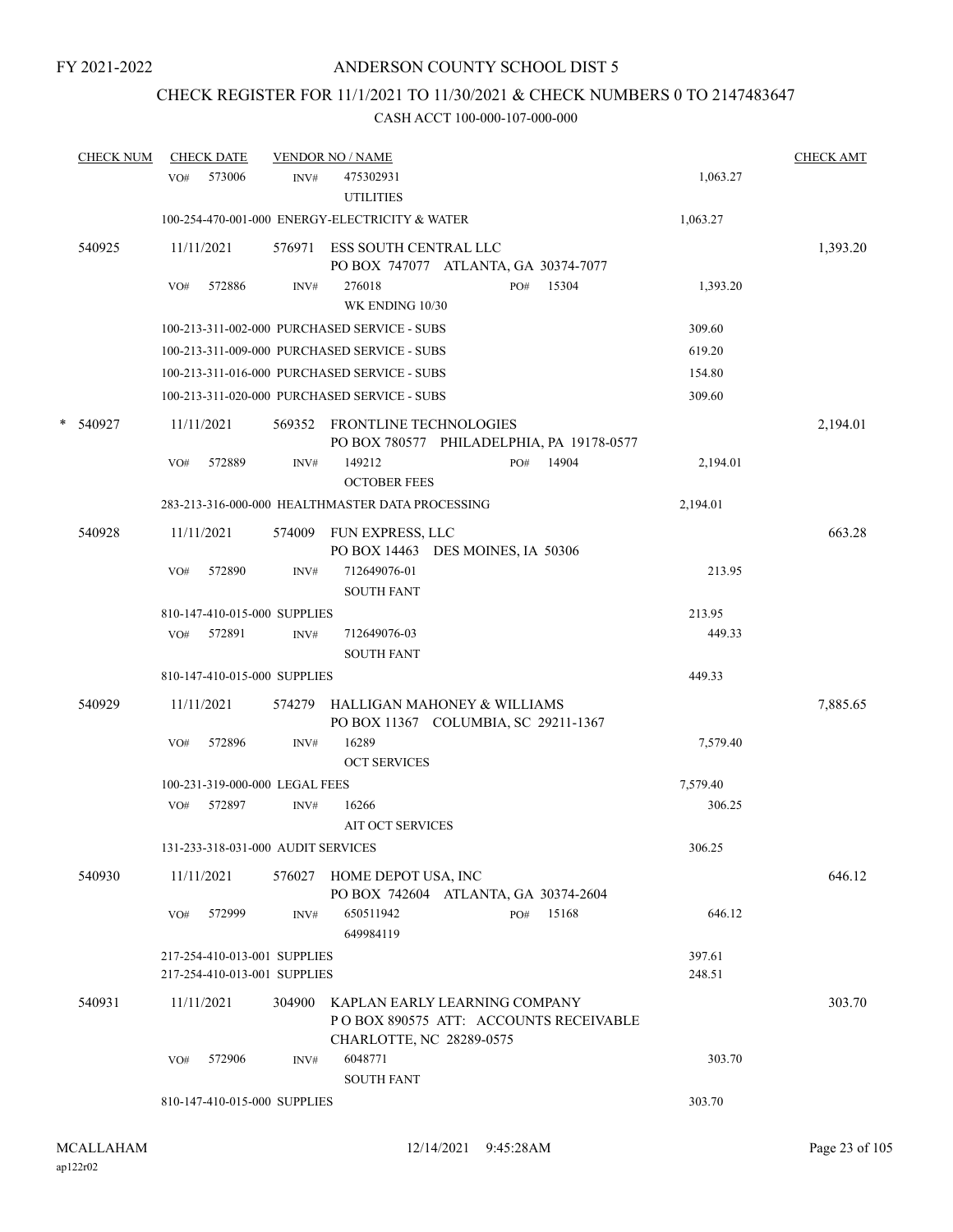## CHECK REGISTER FOR 11/1/2021 TO 11/30/2021 & CHECK NUMBERS 0 TO 2147483647

| <b>CHECK NUM</b> | <b>CHECK DATE</b>                        |        | <b>VENDOR NO / NAME</b>                                                                                        |          | <b>CHECK AMT</b> |
|------------------|------------------------------------------|--------|----------------------------------------------------------------------------------------------------------------|----------|------------------|
| 540932           | 11/11/2021                               |        | 576778 KATAZOOM<br>115 A CONWAY DRIVE GREER, SC 29651                                                          |          | 2,887.93         |
|                  | 572907<br>VO#                            | INV#   | 15499<br>3268<br>PO#<br><b>VEHICLE WRAP</b>                                                                    | 2,887.93 |                  |
|                  |                                          |        | 100-254-410-000-001 MAINT. SUPPLIES-STRUCTURES                                                                 | 2,887.93 |                  |
| 540933           | 11/11/2021                               |        | 313476 LAKESHORE LEARNING MATERIALS<br>2695 EAST DOMINGUEZ STREET ATT: ACCOUNTS<br>RECEIVABLE CARSON, CA 90895 |          | 817.16           |
|                  | 572909<br>VO#                            | INV#   | 293816102621<br><b>SOUTH FANT</b>                                                                              | 817.16   |                  |
|                  | 810-147-410-015-000 SUPPLIES             |        |                                                                                                                | 817.16   |                  |
| 540934           | 11/11/2021                               | 576808 | LITERACY RESOURCES<br>HEGGERTY PHONEMIC AWARENESS PO BOX 7143<br>CAROL STREAM, IL 60197-7143                   |          | 337.56           |
|                  | 572912<br>VO#                            | INV#   | 171549<br><b>MATERIALS</b>                                                                                     | 337.56   |                  |
|                  | 100-147-410-019-000 SUPPLIES             |        |                                                                                                                | 337.56   |                  |
| 540935           | 11/11/2021                               |        | 573808 LOGO'S SIGNS AND SCREEN PRINTING, LLC<br>2704 NORTH MAIN STREET ANDERSON, SC 29621                      |          | 747.66           |
|                  | 572911<br>VO#                            | INV#   | 3668<br><b>WESTSIDE SHIRTS</b>                                                                                 | 747.66   |                  |
|                  | 100-114-410-003-BAN BAND EQUIPMENT       |        |                                                                                                                | 747.66   |                  |
| 540936           | 11/11/2021                               |        | 329401 LOWES BUSINESS ACCOUNT<br>PO BOX 530954 CREDIT SERVICES ATLANTA, GA<br>30353-0954                       |          | 1,961.06         |
|                  | 572913<br>VO#                            | INV#   | 9800 728800 8<br><b>SEPT PURCHASES</b>                                                                         | 1,961.06 |                  |
|                  | 100-254-410-000-000 CUSTODIAL SUPPLIES   |        |                                                                                                                | 54.87    |                  |
|                  |                                          |        | 100-254-410-000-001 MAINT. SUPPLIES-STRUCTURES                                                                 | 624.27   |                  |
|                  |                                          |        | 100-254-410-002-001 SUPPLIES - MAINTENANCE                                                                     | 875.56   |                  |
|                  |                                          |        | 100-254-410-015-001 SUPPLIES - MAINTENANCE                                                                     | 75.27    |                  |
|                  |                                          |        | 100-254-410-020-001 SUPPLIES - MAINTENANCE                                                                     | 125.87   |                  |
|                  |                                          |        | 100-254-410-021-001 SUPPLIES - MAINTENANCE                                                                     | 141.29   |                  |
|                  |                                          |        | 100-254-410-023-001 SUPPLIES-MAINTENANCE                                                                       | 63.93    |                  |
| 540937           | 11/11/2021                               | 329401 | <b>LOWES BUSINESS ACCOUNT</b><br>PO BOX 530954 CREDIT SERVICES ATLANTA, GA<br>30353-0954                       |          | 305.19           |
|                  | 572915<br>VO#                            | INV#   | 9800 728800 8<br><b>SEPT PURCHASES</b>                                                                         | 305.19   |                  |
|                  | 329-115-410-031-0CO SUPPLIES-STATE (C/O) |        |                                                                                                                | 305.19   |                  |
| * 540939         | 11/11/2021                               | 577071 | MANEUVERING THE MIDDLE LLC<br>PO BOX 115 GEORGETOWN, TX 78627                                                  |          | 867.00           |
|                  | 572916<br>VO#                            | INV#   | 2281                                                                                                           | 867.00   |                  |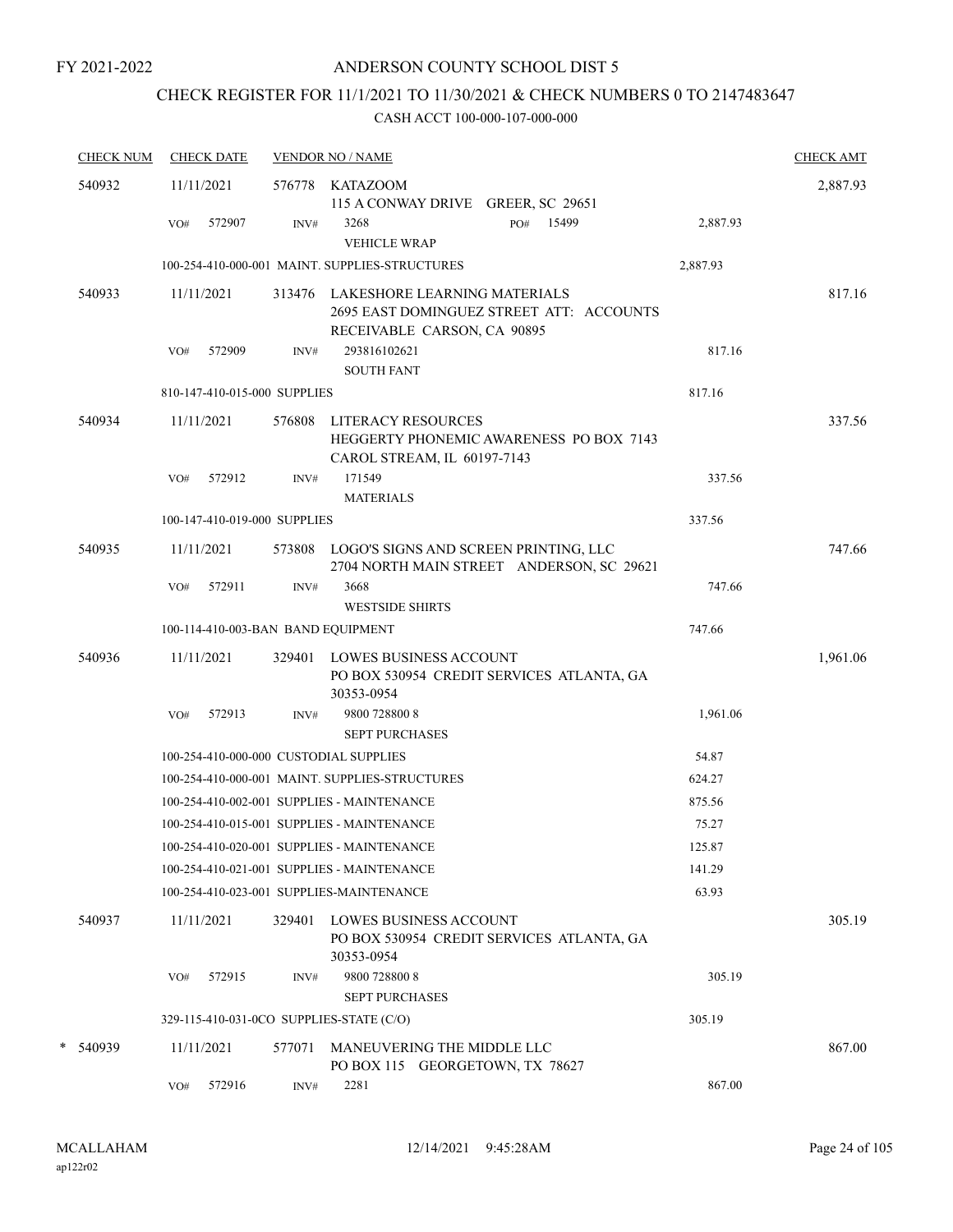## ANDERSON COUNTY SCHOOL DIST 5

## CHECK REGISTER FOR 11/1/2021 TO 11/30/2021 & CHECK NUMBERS 0 TO 2147483647

|        | <b>CHECK NUM</b> |     | <b>CHECK DATE</b> |                                 | <b>VENDOR NO / NAME</b>                                                                |              |          | <b>CHECK AMT</b> |
|--------|------------------|-----|-------------------|---------------------------------|----------------------------------------------------------------------------------------|--------------|----------|------------------|
|        |                  |     |                   |                                 | <b>ACE ACADEMY</b>                                                                     |              |          |                  |
|        |                  |     |                   | 100-114-410-001-ALT SUPPLIES    |                                                                                        |              | 867.00   |                  |
| $\ast$ | 540941           |     | 11/11/2021        |                                 | 576956 MAXIM STAFFING SOLUTIONS<br>12558 COLLECTIONS CENTER DRIVE CHICAGO, IL<br>60693 |              |          | 807.50           |
|        |                  | VO# | 572918            | INV#                            | E4146550143                                                                            |              | 807.50   |                  |
|        |                  |     |                   |                                 | ACCT ERM9200                                                                           |              |          |                  |
|        |                  |     |                   |                                 | 283-127-312-000-000 PURCHASED SERVICES                                                 |              | 807.50   |                  |
|        | 540943           |     | 11/11/2021        | 574423 MOE'S                    |                                                                                        |              |          | 451.16           |
|        |                  | VO# | 572921            | INV#                            | 3144 N MAIN STREET ANDERSON, SC 29621<br>870098<br>NORTH POINTE ELEM                   |              | 451.16   |                  |
|        |                  |     |                   |                                 | 713-271-660-013-201 MISCELLANEOUS EXPENSE                                              |              | 451.16   |                  |
|        | 540944           |     | 11/11/2021        |                                 | 573847 NEW SEASON, INC<br>103 DEVON WAY ANDERSON, SC 29621                             |              |          | 442.50           |
|        |                  | VO# | 572997            | INV#                            | 956<br><b>WESTSIDE HS</b>                                                              |              | 442.50   |                  |
|        |                  |     |                   | 100-233-410-003-000 SUPPLIES    |                                                                                        |              | 442.50   |                  |
|        | 540945           |     | 11/11/2021        |                                 | 576962 PALADEN PROPERTIES LLC<br>1116 POLK AVE NASHVILLE, TN 37210                     |              |          | 3,000.00         |
|        |                  | VO# | 573010            | INV#                            | NOV 4-DEC 4<br>111 ROUSCH ST                                                           | 14992<br>PO# | 3,000.00 |                  |
|        |                  |     |                   |                                 | 100-255-323-000-000 CONTRACTED SERVICES                                                |              | 3,000.00 |                  |
|        | 540947           |     | 11/11/2021        |                                 | 564378 PEARSON EDUCATION, INC<br>13036 COLLECTION CENTER DRIVE CHICAGO, IL<br>60693    |              |          | 192.60           |
|        |                  | VO# | 572939            | INV#                            | 16267690<br><b>MATERIALS</b>                                                           | 15380<br>PO# | 192.60   |                  |
|        |                  |     |                   |                                 | 100-221-410-000-TST SUPPLIES-TESTING                                                   |              | 192.60   |                  |
|        | 540948           |     | 11/11/2021        |                                 | 568036 PIEDMONT NATURAL GAS<br>PO BOX 1246 CHARLOTTE, NC 28201-1246                    |              |          | 1,856.30         |
|        |                  |     | VO# 573007        |                                 | INV# DUE NOV 17<br><b>UTILITIES</b>                                                    |              | 1,856.30 |                  |
|        |                  |     |                   | 100-254-472-000-000 ENERGY-GAS  |                                                                                        |              | 101.30   |                  |
|        |                  |     |                   | 100-254-472-001-000 ENERGY-GAS  |                                                                                        |              | 335.08   |                  |
|        |                  |     |                   | 100-254-472-005-000 ENERGY-GAS  |                                                                                        |              | 24.72    |                  |
|        |                  |     |                   | 100-254-472-011-000 ENERGY-GAS  |                                                                                        |              | 23.54    |                  |
|        |                  |     |                   | 100-254-472-012-000 ENERGY-GAS  |                                                                                        |              | 24.72    |                  |
|        |                  |     |                   | 100-254-472-015-000 ENERGY-GAS  |                                                                                        |              | 260.74   |                  |
|        |                  |     |                   | 100-254-472-016-000 ENERGY-GAS  |                                                                                        |              | 23.54    |                  |
|        |                  |     |                   | 100-254-472-021-000 ENERGY- GAS |                                                                                        |              | 95.73    |                  |
|        |                  |     |                   | 600-256-470-011-000 ENERGY      |                                                                                        |              | 243.36   |                  |
|        |                  |     |                   | 600-256-470-012-000 ENERGY      |                                                                                        |              | 180.03   |                  |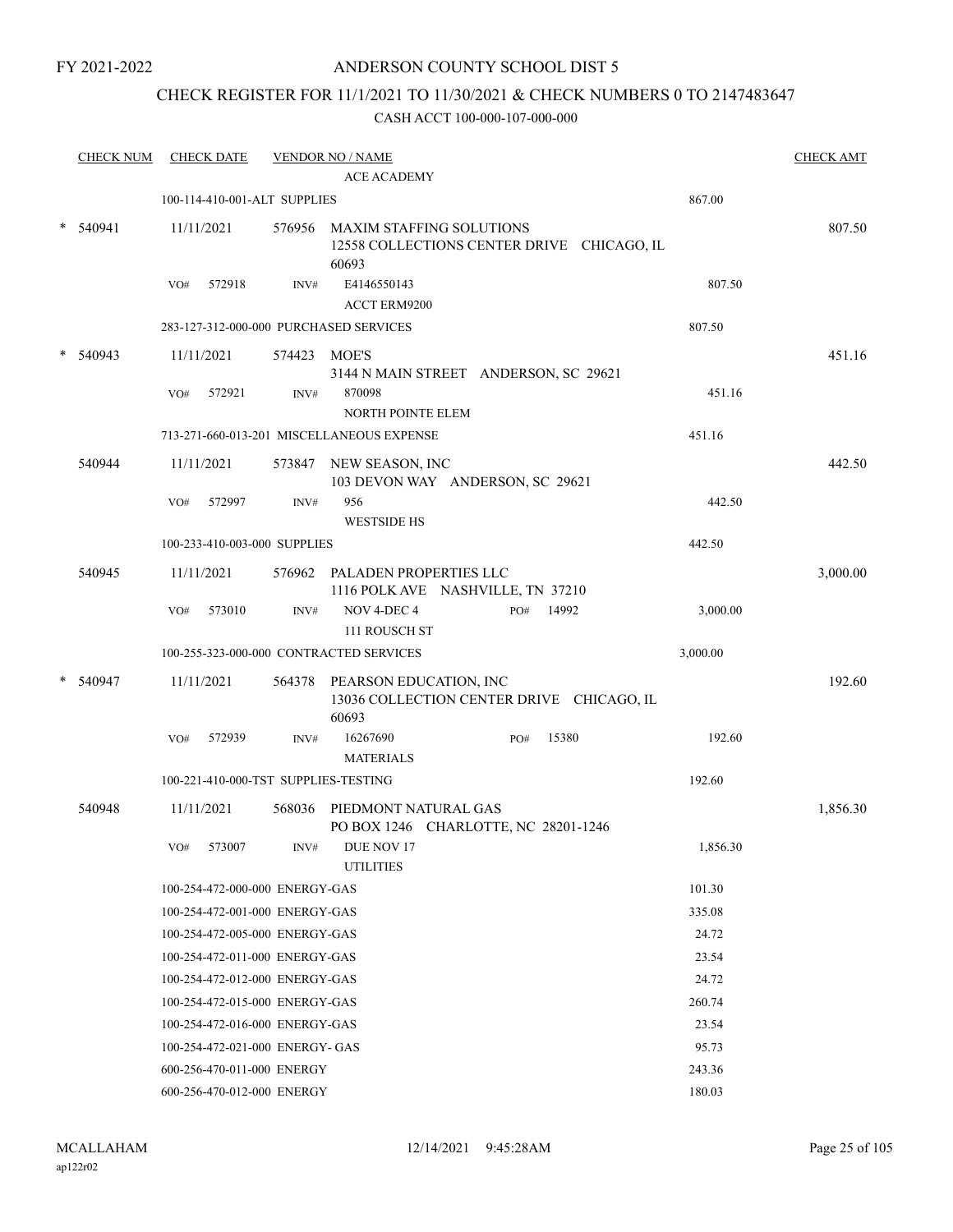## CHECK REGISTER FOR 11/1/2021 TO 11/30/2021 & CHECK NUMBERS 0 TO 2147483647

| <b>CHECK NUM</b> |            | <b>CHECK DATE</b>            |        | <b>VENDOR NO / NAME</b>                                                                                  |     |       |          | <b>CHECK AMT</b> |
|------------------|------------|------------------------------|--------|----------------------------------------------------------------------------------------------------------|-----|-------|----------|------------------|
|                  |            | 600-256-470-015-000 ENERGY   |        |                                                                                                          |     |       | 126.26   |                  |
|                  |            | 600-256-470-016-000 ENERGY   |        |                                                                                                          |     |       | 214.60   |                  |
|                  |            | 600-256-470-021-000 ENERGY   |        |                                                                                                          |     |       | 202.68   |                  |
| 540949           | 11/11/2021 |                              |        | 575998 PRO KITCHEN ONLINE LLC<br>2115 COMMERCE DR CAYCE, SC 29033                                        |     |       |          | 395.08           |
|                  | VO#        | 572942                       | INV#   | 34906                                                                                                    |     |       | 252.43   |                  |
|                  |            |                              |        | <b>SUPPLIES</b>                                                                                          |     |       |          |                  |
|                  |            | 600-256-410-006-000 SUPPLIES |        |                                                                                                          |     |       | 252.43   |                  |
|                  |            | VO# 572943                   | INV#   | 34905                                                                                                    |     |       | 142.65   |                  |
|                  |            |                              |        | <b>SUPPLIES</b>                                                                                          |     |       |          |                  |
|                  |            | 600-256-410-017-000 SUPPLIES |        |                                                                                                          |     |       | 142.65   |                  |
| 540950           | 11/11/2021 |                              |        | 571652 PROSOURCE LLC<br>P.O. BOX 5339 GREENVILLE, SC 29606                                               |     |       |          | 176.32           |
|                  | VO#        | 572947                       | INV#   | S2399564<br><b>SUPPLIES</b>                                                                              |     |       | 45.12    |                  |
|                  |            |                              |        | 100-254-410-000-001 MAINT. SUPPLIES-STRUCTURES                                                           |     |       | 45.12    |                  |
|                  |            | VO# 572948                   | INV#   | S2391033                                                                                                 |     |       | 95.42    |                  |
|                  |            |                              |        | <b>SUPPLIES</b>                                                                                          |     |       |          |                  |
|                  |            |                              |        | 600-256-323-015-000 REPAIRS TO EQUIPMENT                                                                 |     |       | 95.42    |                  |
|                  |            | VO# 572949                   | INV#   | S2404385<br><b>SUPPLIES</b>                                                                              |     |       | 35.78    |                  |
|                  |            |                              |        | 100-254-410-023-001 SUPPLIES-MAINTENANCE                                                                 |     |       | 35.78    |                  |
| 540951           | 11/11/2021 |                              |        | 443275 ROTARY CLUB OF ANDERSON                                                                           |     |       |          | 260.27           |
|                  | VO#        | 572952                       | INV#   | PO BOX 434 ANDERSON, SC 29622<br>3281939                                                                 |     |       | 260.27   |                  |
|                  |            |                              |        | <b>DENISE SAVIDGE</b>                                                                                    |     |       |          |                  |
|                  |            |                              |        | 100-390-410-000-000 SUPPLIES AND MATERIALS                                                               |     |       | 260.27   |                  |
|                  |            |                              |        |                                                                                                          |     |       |          |                  |
| 540952           | 11/11/2021 |                              |        | 448514 SC DEPT OF EDUCATION<br>1429 SENATE ST SUITE 808 MEDICAID SERVICES<br>COLUMBIA, SC 29201          |     |       |          | 5,100.35         |
|                  | VO#        | 572955                       | INV#   | 2021-09-0405<br><b>TECHNOLOGY</b>                                                                        | PO# | 15513 | 2,509.68 |                  |
|                  |            |                              |        | 100-266-345-000-000 TECHNOLOGY INFRASTRUCTURE                                                            |     |       | 2,509.68 |                  |
|                  | VO#        | 572956                       | INV#   | 2021-10-0405                                                                                             | PO# | 15514 | 2,590.67 |                  |
|                  |            |                              |        | <b>TECHNOLOGY</b>                                                                                        |     |       |          |                  |
|                  |            |                              |        | 100-266-345-000-000 TECHNOLOGY INFRASTRUCTURE                                                            |     |       | 2,590.67 |                  |
| * 540954         | 11/11/2021 |                              | 451500 | <b>SC STATE DEPARTMENT OF EDUCATION</b><br>1429 SENATE ST ROOM 1101 TRANSPORTATION<br>COLUMBIA, SC 29201 |     |       |          | 3,253.51         |
|                  | VO#        | 572957                       | INV#   | <b>SEPT 2021</b>                                                                                         |     |       | 3,037.75 |                  |
|                  |            |                              |        | MILEAGE COST                                                                                             |     |       |          |                  |
|                  |            |                              |        | 100-255-330-000-TRP TRANSITIONAL MILEAGE                                                                 |     |       | 3,037.75 |                  |
|                  | VO#        | 572958                       | INV#   | <b>SEPT 2021</b>                                                                                         |     |       | 215.76   |                  |
|                  |            |                              |        | MILEAGE COST                                                                                             |     |       |          |                  |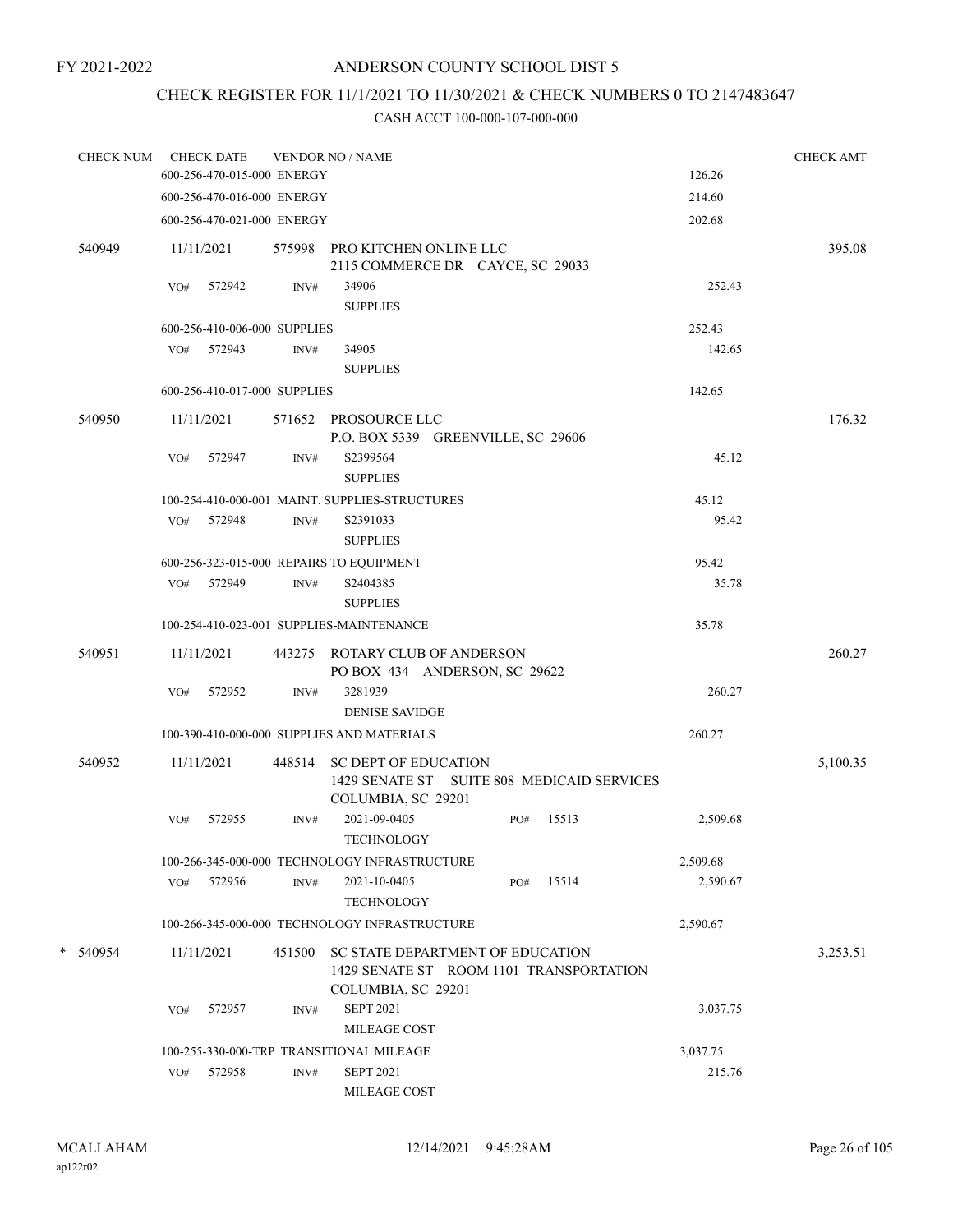## CHECK REGISTER FOR 11/1/2021 TO 11/30/2021 & CHECK NUMBERS 0 TO 2147483647

| <b>CHECK NUM</b> |     | <b>CHECK DATE</b>            |        | <b>VENDOR NO / NAME</b><br>100-223-312-002-000 PURCHASED SERVICES                                      | 215.76   | <b>CHECK AMT</b> |
|------------------|-----|------------------------------|--------|--------------------------------------------------------------------------------------------------------|----------|------------------|
| 540955           |     | 11/11/2021                   | 568954 | <b>SHRED A WAY</b><br>PO BOX 51132 ATT: ACCOUNTS RECEIVABLE<br>PIEDMONT, SC 29673                      |          | 271.00           |
|                  |     | VO# 572964                   | INV#   | A96129<br><b>WESTSIDE</b>                                                                              | 95.00    |                  |
|                  |     | 100-233-410-003-000 SUPPLIES |        |                                                                                                        | 95.00    |                  |
|                  |     | VO# 572965                   | INV#   | A96130                                                                                                 | 95.00    |                  |
|                  |     |                              |        | <b>DISTRICT OFFICE</b>                                                                                 |          |                  |
|                  |     |                              |        | 100-252-312-000-000 PURCHASED SERVICES                                                                 | 95.00    |                  |
|                  |     | VO# 572966                   | INV#   | A16278                                                                                                 | 33.00    |                  |
|                  |     |                              |        | WHITEHALL ELEM                                                                                         |          |                  |
|                  |     |                              |        | 719-271-660-019-201 MISCELLANEOUS EXPENSE                                                              | 33.00    |                  |
|                  |     | VO# 572967                   | INV#   | A96096                                                                                                 | 48.00    |                  |
|                  |     |                              |        | <b>TL HANNA</b>                                                                                        |          |                  |
|                  |     |                              |        | 100-114-410-002-VEN SUPPLY-ADDT'L FOR LOST VENDING                                                     | 48.00    |                  |
| 540956           |     | 11/11/2021                   | 569927 | <b>SOFTDOCS</b><br>807 BLUFF ROAD ATT: ACCOUNTS RECEIVABLE<br>COLUMBIA, SC 29201                       |          | 845.98           |
|                  | VO# | 572968                       | INV#   | 47795<br><b>FORMS</b>                                                                                  | 845.98   |                  |
|                  |     |                              |        | 100-252-360-000-000 PRINTING AND BINDING                                                               | 845.98   |                  |
| * 540958         |     | 11/11/2021                   | 572122 | THE ELECTRIC CITY NEWS                                                                                 |          | 675.00           |
|                  |     |                              |        | POBOX 1015 ANDERSON, SC 29622                                                                          |          |                  |
|                  | VO# | 572970                       | INV#   | 7807                                                                                                   | 675.00   |                  |
|                  |     |                              |        | <b>COLOR AD</b>                                                                                        |          |                  |
|                  |     |                              |        | 100-263-360-000-000 PRINTING AND BINDING                                                               | 675.00   |                  |
| 540959           |     | 11/11/2021                   |        | 577076 THE FARM AT SADDLERS CREEK LLC<br>1721 HIGHWAY 187 S ANDERSON, SC 29626                         |          | 584.22           |
|                  | VO# | 572998                       | INV#   | <b>BOXED LUNCHES</b><br><b>MCLEES ELEM</b>                                                             | 584.22   |                  |
|                  |     |                              |        | 802-112-410-008-000 SUPPLIES - RETENTION                                                               | 584.22   |                  |
| 540960           |     | 11/11/2021                   | 576122 | THERE IS HOPE COUNSELING, LLC<br>ROYCE V. MILLER 144 THOMAS GREEN BLVD, SUITE<br>223 CLEMSON, SC 29631 |          | 1,050.00         |
|                  | VO# | 572972                       | INV#   | 161800<br>15430<br>PO#<br><b>SERVICES</b>                                                              | 1,050.00 |                  |
|                  |     |                              |        | 237-128-313-002-021 STUDENT SERVICES/COUNSELOR                                                         | 525.00   |                  |
|                  |     |                              |        | 237-128-313-003-021 STUDENT SERVICES/ COUNSELOR                                                        | 525.00   |                  |
| 540961           |     | 11/11/2021                   | 576283 | <b>TRACTOR SUPPLY COMPANY</b><br>DEPT 30 - 1205692138 PO BOX 70612 PHILADELPHIA,<br>PA 19176-0612      |          | 331.67           |
|                  | VO# | 572973                       | INV#   | 200592256<br>ACCT 0526 7188                                                                            | 331.67   |                  |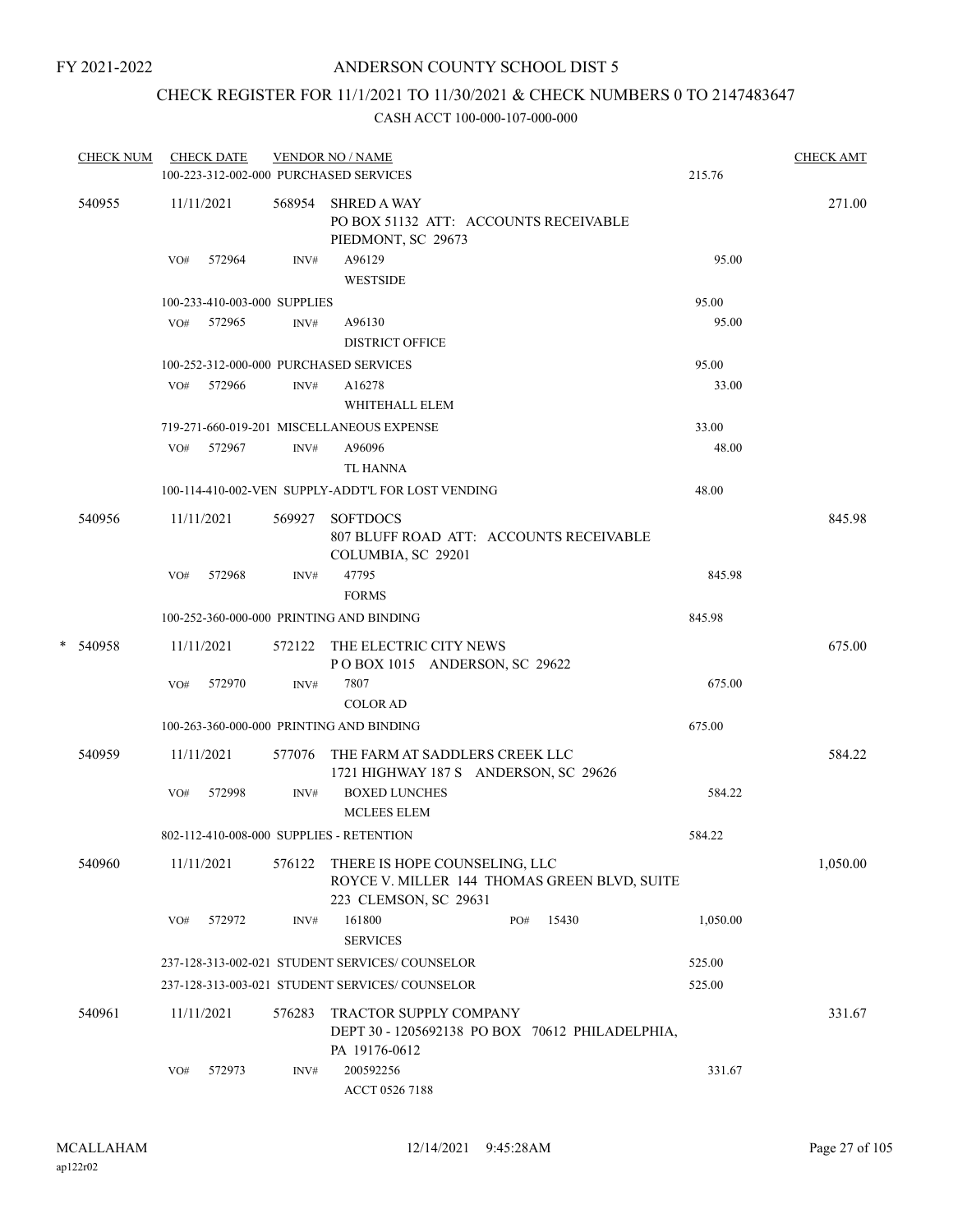## CHECK REGISTER FOR 11/1/2021 TO 11/30/2021 & CHECK NUMBERS 0 TO 2147483647

| <b>CHECK NUM</b> | <b>CHECK DATE</b>            |        | <b>VENDOR NO / NAME</b>                                                                      |          | <b>CHECK AMT</b> |
|------------------|------------------------------|--------|----------------------------------------------------------------------------------------------|----------|------------------|
|                  |                              |        | 100-254-412-000-001 TRUCK SERVICE - MAINTENANCE                                              | 331.67   |                  |
| 540962           | 11/11/2021                   |        | 510210 TYSON FOODS, INC.<br>PO BOX 28959 NEW YORK, NY 10087-8959                             |          | 3,739.20         |
|                  | VO#<br>572974                | INV#   | 28750056<br>${\tt FOOD}$                                                                     | 3,739.20 |                  |
|                  |                              |        | 600-000-172-000-000 FOOD SERV INVEN. FOOD                                                    | 3,739.20 |                  |
| 540963           | 11/11/2021                   | 565278 | UNITED ART AND EDUCATION<br>POBOX 9219 ATT: ACCOUNTS RECEIVABLE FORT<br>WAYNE, IN 46899-9219 |          | 130.49           |
|                  | 573009<br>VO#                | INV#   | 52948<br>15096<br>PO#                                                                        | 130.49   |                  |
|                  |                              |        | <b>SOUTHWOOD</b>                                                                             |          |                  |
|                  | 100-114-410-021-ART SUPPLIES |        |                                                                                              | 130.49   |                  |
| 540964           | 11/11/2021                   | 564442 | UNITED CHEMICAL & SUPPLY CO<br>POBOX 5066 ATT: ACCOUNTS RECEIVABLE<br>GREENVILLE, SC 29606   |          | 157.35           |
|                  | 572995<br>VO#                | INV#   | SC313335<br><b>SERVICE CHARGES</b>                                                           | 157.35   |                  |
|                  | 600-256-410-000-000 SUPPLIES |        |                                                                                              | 157.35   |                  |
| 540965           | 11/11/2021                   |        | 573815 UNITED REFRIGERATION, INC<br>PO BOX 740703 ATLANTA, GA 30374-0703                     |          | 762.11           |
|                  | VO#<br>572977                | INV#   | 81663622                                                                                     | 46.14    |                  |
|                  |                              |        | <b>SUPPLIES</b>                                                                              |          |                  |
|                  |                              |        | 100-254-410-003-001 SUPPLIES - MAINTENANCE                                                   | 46.14    |                  |
|                  | 572978<br>VO#                | INV#   | 80483485                                                                                     | 465.72   |                  |
|                  |                              |        | <b>SUPPLIES</b>                                                                              |          |                  |
|                  |                              |        | 100-254-410-017-001 SUPPLIES - MANTENANCE                                                    | 465.72   |                  |
|                  | 572979<br>VO#                | INV#   | 81645838<br><b>SUPPLIES</b>                                                                  | 33.55    |                  |
|                  |                              |        | 100-254-410-014-001 SUPPLIES - MAINTENANCE                                                   | 33.55    |                  |
|                  | 572980<br>VO#                | INV#   | 80923574<br><b>SUPPLIES</b>                                                                  | 216.70   |                  |
|                  |                              |        | 100-254-410-017-001 SUPPLIES - MANTENANCE                                                    | 216.70   |                  |
| 540966           | 11/11/2021                   | 519401 | <b>VERIZON</b><br>POBOX 660108 DALLAS, TX 75266-0652                                         |          | 110.00           |
|                  | VO#<br>572982                | INV#   | 9891492148<br>ACCT 842349188                                                                 | 110.00   |                  |
|                  |                              |        | 900-188-313-000-006 HOMELESS STUDENT SERVICES/TUTORS                                         | 110.00   |                  |
| 540967           | 11/11/2021                   | 573864 | WELLS FARGO VENDOR FIN SERV                                                                  |          | 2,436.39         |
|                  | 573000<br>VO#                | INV#   | PO BOX 105743 ATLANTA, GA 30348-5743<br>5016829379                                           | 2,436.39 |                  |
|                  | 100-112-410-013-000 SUPPLIES |        | <b>COPIER</b>                                                                                | 2,436.39 |                  |
|                  |                              |        |                                                                                              |          |                  |
| 540968           | 11/11/2021                   | 531000 | WESTSIDE HIGH SCHOOL<br>806 PEARMAN DAIRY ROAD ANDERSON, SC 29625                            |          | 400.00           |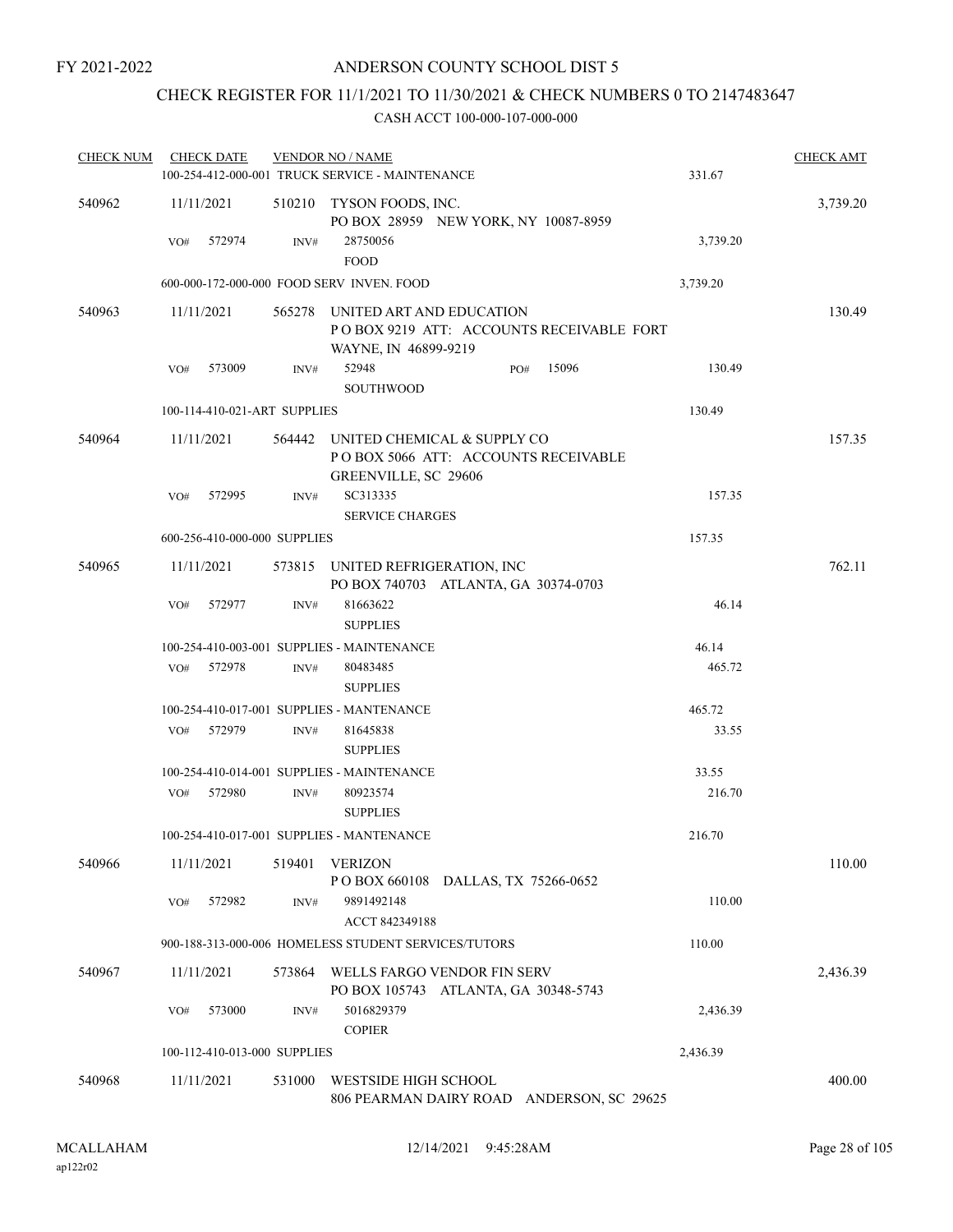## CHECK REGISTER FOR 11/1/2021 TO 11/30/2021 & CHECK NUMBERS 0 TO 2147483647

|   | <b>CHECK NUM</b> |     | <b>CHECK DATE</b> |                                       | <b>VENDOR NO / NAME</b>                                                                          |     |       |                    | <b>CHECK AMT</b> |
|---|------------------|-----|-------------------|---------------------------------------|--------------------------------------------------------------------------------------------------|-----|-------|--------------------|------------------|
|   |                  | VO# | 572983            | INV#                                  | <b>TEAM LEVEL</b><br><b>GOLF TOURNAMENT</b>                                                      |     |       | 400.00             |                  |
|   |                  |     |                   |                                       | 100-390-410-000-000 SUPPLIES AND MATERIALS                                                       |     |       | 400.00             |                  |
|   | 540969           |     | 11/11/2021        | 565833                                | <b>WEX BANK</b><br>WRIGHT EXPRESS FLEET SERVICES PO BOX 6293<br>CAROL STREAM, IL 60197-6293      |     |       |                    | 5,871.07         |
|   |                  | VO# | 572985            | INV#                                  | 75695240<br><b>FUEL</b>                                                                          |     |       | 5,871.07           |                  |
|   |                  |     |                   | 100-255-411-000-000 GASOLINE          |                                                                                                  |     |       | 5,871.07           |                  |
|   | 540970           |     | 11/11/2021        | 569938                                | WILSON LANGUAGE TRAINING CORP<br>POBOX 8173 ATT: ACCOUNTS RECEIVABLE<br>WORCESTER, MA 01614-8173 |     |       |                    | 138.68           |
|   |                  | VO# | 572987            | INV#                                  | 1889752<br><b>MCLEES ELEM</b>                                                                    | PO# | 15471 | 138.68             |                  |
|   |                  |     |                   | 203-127-410-008-000 SUPPLIES          |                                                                                                  |     |       | 138.68             |                  |
|   | 540971           |     | 11/11/2021        | 571803                                | ZOHO CORPORATION<br>ATTN: ASH G PAUL 4141 HACIENDA DRIVE<br>PLEASANTON, CA 94588                 |     |       |                    | 3,470.00         |
|   |                  | VO# | 572988            | INV#                                  | 2317070<br><b>SUBSCRIPTIONS</b>                                                                  | PO# | 15510 | 3,470.00           |                  |
|   |                  |     |                   |                                       | 100-266-445-000-000 SOFTWARE TECHNOLOGY                                                          |     |       | 3,470.00           |                  |
| * | 540973           |     | 11/16/2021        |                                       | 576412 AMAZON CAPITAL SERVICES<br>PO BOX 035184 SEATTLE, WA 98124-5184                           |     |       |                    | 12,294.55        |
|   |                  | VO# | 573147            | INV#                                  | <b>PURCHASES</b><br># A2QG7V7TDJIMYY                                                             |     |       | 12,294.55          |                  |
|   |                  |     |                   | 100-212-410-000-000 SUPPLIES          |                                                                                                  |     |       | 117.90             |                  |
|   |                  |     |                   |                                       | 100-221-312-000-000 PURCHASED SERVICES                                                           |     |       | 40.10              |                  |
|   |                  |     |                   | 100-221-410-000-MHC MHC SUPPLIES      |                                                                                                  |     |       | 620.46             |                  |
|   |                  |     |                   | 100-221-410-000-MHC MHC SUPPLIES      |                                                                                                  |     |       | 77.66              |                  |
|   |                  |     |                   | 100-221-410-000-MHC MHC SUPPLIES      |                                                                                                  |     |       | 272.64             |                  |
|   |                  |     |                   | 100-221-410-000-TST SUPPLIES-TESTING  |                                                                                                  |     |       | 17.90              |                  |
|   |                  |     |                   |                                       | 100-254-410-000-000 CUSTODIAL SUPPLIES                                                           |     |       | 116.91             |                  |
|   |                  |     |                   | 100-266-410-000-000 SUPPLIES          |                                                                                                  |     |       | 50.45              |                  |
|   |                  |     |                   | 283-126-410-000-000 SUPPLIES - SPEECH |                                                                                                  |     |       | 38.95              |                  |
|   |                  |     |                   | 397-114-410-000-000 SUPPLIES          |                                                                                                  |     |       | 159.42             |                  |
|   |                  |     |                   |                                       | 707-190-660-007-201 MISCELLANEOUS EXPENSE                                                        |     |       | 93.60              |                  |
|   |                  |     |                   |                                       | 708-271-660-008-201 MISCELLANEOUS EXPENSE                                                        |     |       | 89.76              |                  |
|   |                  |     |                   | 708-271-660-008-220 MUSIC EXPENSE     |                                                                                                  |     |       | 117.67             |                  |
|   |                  |     |                   |                                       | 713-271-660-013-201 MISCELLANEOUS EXPENSE                                                        |     |       | 86.62              |                  |
|   |                  |     |                   |                                       | 720-271-660-020-411 MISCELLANEOUS EXPENSE                                                        |     |       | 80.24              |                  |
|   |                  |     |                   |                                       | 720-271-660-020-570 ROBOTICS TEAM EXPENSE<br>720-271-660-020-570 ROBOTICS TEAM EXPENSE           |     |       | 129.28<br>$-65.09$ |                  |
|   |                  |     |                   |                                       | 720-271-660-020-570 ROBOTICS TEAM EXPENSE                                                        |     |       | 70.60              |                  |
|   |                  |     |                   |                                       | 802-112-410-007-001 BOOK STUDY SUPPLIES                                                          |     |       | 1,246.76           |                  |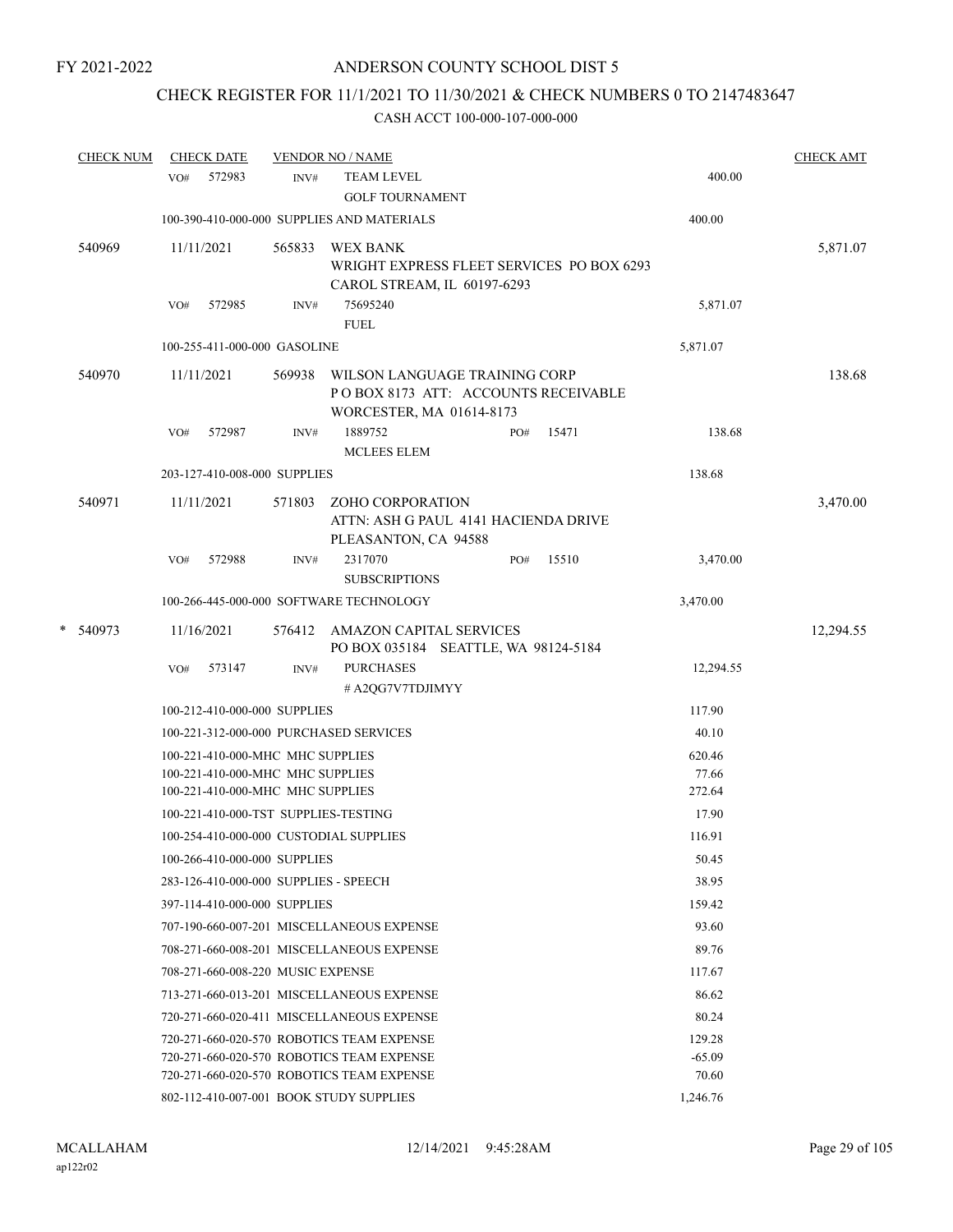## CHECK REGISTER FOR 11/1/2021 TO 11/30/2021 & CHECK NUMBERS 0 TO 2147483647

| <b>CHECK NUM</b> | <b>CHECK DATE</b>               |        | <b>VENDOR NO / NAME</b>                                                                  |     |       |          | <b>CHECK AMT</b> |
|------------------|---------------------------------|--------|------------------------------------------------------------------------------------------|-----|-------|----------|------------------|
|                  |                                 |        | 802-112-410-008-001 BOOK STUDY SUPPLIES                                                  |     |       | 1,231.04 |                  |
|                  |                                 |        | 802-112-410-010-001 BOOK STUDY SUPPLIES                                                  |     |       | 479.00   |                  |
|                  |                                 |        | 802-112-410-012-001 BOOK STUDY SUPPLIES                                                  |     |       | 1,048.58 |                  |
|                  |                                 |        | 802-114-410-003-001 BOOK STUDY SUPPLIES                                                  |     |       | 2,212.53 |                  |
|                  |                                 |        | 802-147-410-015-001 BOOK STUDY SUPPLIES                                                  |     |       | 790.80   |                  |
|                  |                                 |        | 860-266-345-000-000 TECHNOLOGY PURCHASED SERV                                            |     |       | 339.12   |                  |
|                  | 883-223-410-000-000 SUPPLIES    |        |                                                                                          |     |       | 195.11   |                  |
|                  |                                 |        | 900-221-410-000-047 SUPPLIES- BOSCH LEARNING LAB                                         |     |       | 157.20   |                  |
|                  |                                 |        | 900-221-410-000-047 SUPPLIES- BOSCH LEARNING LAB                                         |     |       | 636.06   |                  |
|                  |                                 |        | 900-221-410-000-047 SUPPLIES- BOSCH LEARNING LAB                                         |     |       | 1,828.32 |                  |
|                  |                                 |        | 900-221-410-000-047 SUPPLIES- BOSCH LEARNING LAB                                         |     |       | 14.96    |                  |
| 540974           | 11/16/2021                      | 570950 | ANDERSON COUNTY SHERIFF'S OFFICE<br>ATTN: JAMIE LAZAR 305 CAMSON ROAD                    |     |       |          | 1,697.50         |
|                  |                                 |        | ANDERSON, SC 29621                                                                       |     |       |          |                  |
|                  | 573077<br>VO#                   | INV#   | <b>GLENVIEW MS</b>                                                                       |     |       | 227.50   |                  |
|                  |                                 |        | <b>SECURITY</b>                                                                          |     |       |          |                  |
|                  |                                 |        | 720-271-660-020-411 MISCELLANEOUS EXPENSE                                                |     |       | 227.50   |                  |
|                  | VO#<br>573078                   | INV#   | OCT <sub>20</sub>                                                                        |     |       | 175.00   |                  |
|                  |                                 |        | <b>GLENVIEW FOOTBALL</b>                                                                 |     |       |          |                  |
|                  |                                 |        | 720-271-660-020-671 FOOTBALL GATE RECEIPTS EXPENSE                                       |     |       | 175.00   |                  |
|                  | 573079<br>VO#                   | INV#   | NOV <sub>4</sub>                                                                         |     |       | 175.00   |                  |
|                  |                                 |        | <b>GLENVIEW FOOTBALL</b>                                                                 |     |       |          |                  |
|                  |                                 |        | 720-271-660-020-671 FOOTBALL GATE RECEIPTS EXPENSE                                       |     |       | 175.00   |                  |
|                  | 573140<br>VO#                   | INV#   | NOV 5                                                                                    |     |       | 1,120.00 |                  |
|                  |                                 |        | WHS FOOTBALL                                                                             |     |       |          |                  |
|                  |                                 |        | 703-271-660-003-671 FOOTBALL GATE RECEIPTS EXPENSE                                       |     |       | 1,120.00 |                  |
| 540975           | 11/16/2021                      | 126400 | ATTAINMENT COMPANY INC<br>POBOX 930160 ATT: ACCOUNTS RECEIVABLE<br>VERONA, WI 53593-0160 |     |       |          | 240.45           |
|                  | 573028<br>VO#                   | INV#   | 340472A<br><b>MIDWAY ELEM</b>                                                            | PO# | 15469 | 240.45   |                  |
|                  | 203-127-410-000-000 SUPPLIES    |        |                                                                                          |     |       | 240.45   |                  |
| 540976           | 11/16/2021                      | 576803 | <b>BAREFOOT</b>                                                                          |     |       |          | 2,909.15         |
|                  |                                 |        | C & G SPORTING GOODS, LLC PO BOX 1277<br>STEPHENVILLE, TX 76401                          |     |       |          |                  |
|                  | 573081<br>VO#                   | INV#   | 179879                                                                                   |     |       | 1,568.75 |                  |
|                  |                                 |        | CUST #12492                                                                              |     |       |          |                  |
|                  | 131-115-410-031-000 SUPPLIES    |        |                                                                                          |     |       | 1,568.75 |                  |
|                  | 573141<br>VO#                   | INV#   | 179881                                                                                   |     |       | 750.20   |                  |
|                  |                                 |        | <b>ANDERSON FFA</b>                                                                      |     |       |          |                  |
|                  | 731-271-660-031-850 FFA EXPENSE |        |                                                                                          |     |       | 750.20   |                  |
|                  | 573142<br>VO#                   | INV#   | 179880                                                                                   |     |       | 590.20   |                  |
|                  |                                 |        | ANDERSON FFA                                                                             |     |       |          |                  |
|                  | 731-271-660-031-850 FFA EXPENSE |        |                                                                                          |     |       | 590.20   |                  |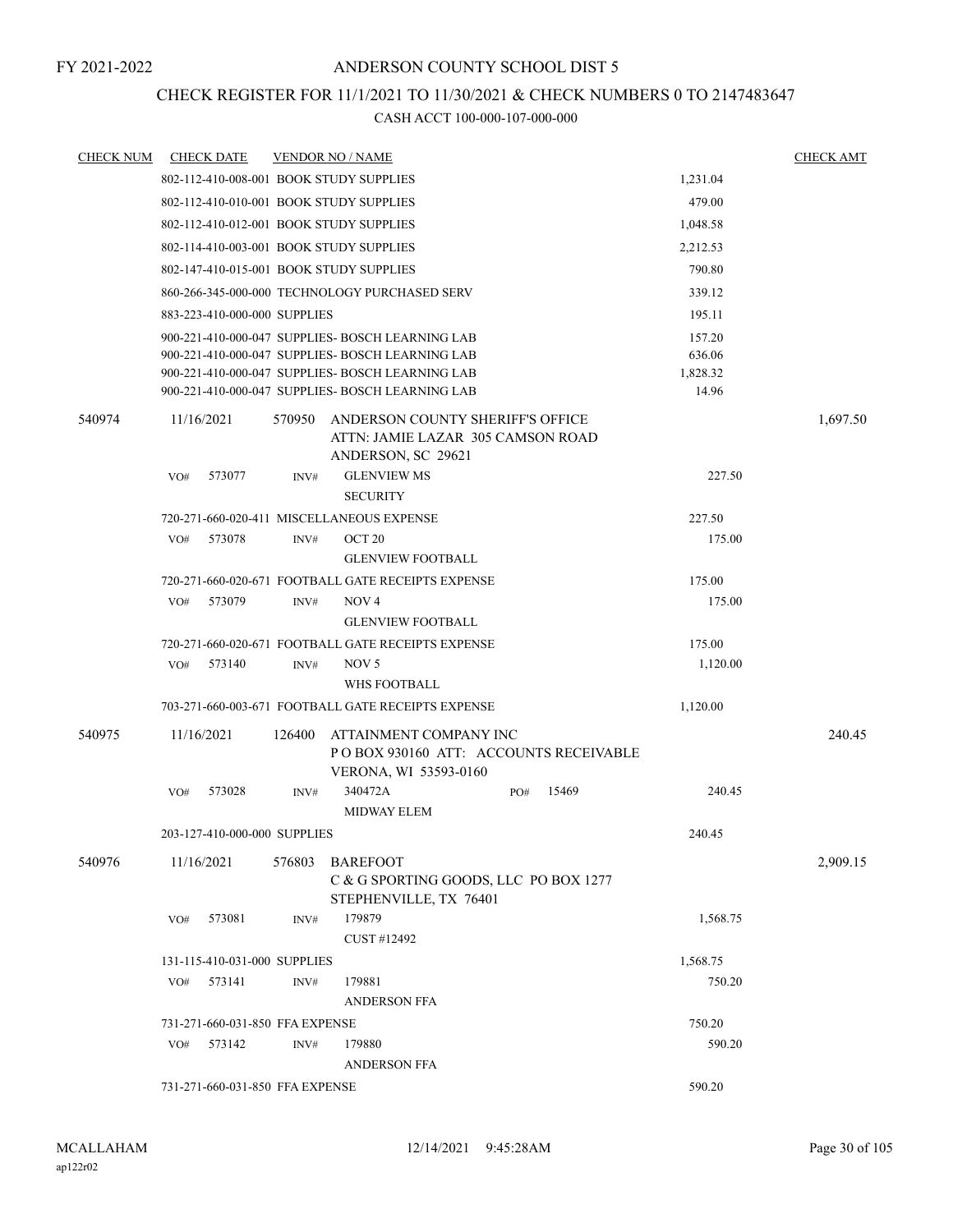## CHECK REGISTER FOR 11/1/2021 TO 11/30/2021 & CHECK NUMBERS 0 TO 2147483647

| <b>CHECK NUM</b> |     | <b>CHECK DATE</b> |        | <b>VENDOR NO / NAME</b>                                                                   |                    | <b>CHECK AMT</b> |
|------------------|-----|-------------------|--------|-------------------------------------------------------------------------------------------|--------------------|------------------|
| 540977           |     | 11/16/2021        |        | 575063 BAYADA HOME HEALTH CARE, INC.<br>PO BOX 536446 PITTSBURGH, PA 15253-5906           |                    | 750.00           |
|                  | VO# | 573029            | INV#   | 16888029<br><b>SOUTHWOOD</b>                                                              | 750.00             |                  |
|                  |     |                   |        | 100-213-312-021-MOE NURSING CONTRACTED SERVICES                                           | 750.00             |                  |
| 540979           |     | 11/16/2021        |        | 139785 BLACKMON, LEE**<br>201 HEATHWOOD DRIVE LIBERTY, SC 29657                           |                    | 123.10           |
|                  | VO# | 573070            | INV#   | NOV <sub>5</sub><br><b>FOOTBALL OFFICIAL</b>                                              | 123.10             |                  |
|                  |     |                   |        | 703-271-660-003-671 FOOTBALL GATE RECEIPTS EXPENSE                                        | 123.10             |                  |
| 540981           |     | 11/16/2021        |        | 575832 BONDED FILTER CO, LLC<br>PO BOX 676221 DALLAS, TX 75267-6221                       |                    | 16,719.22        |
|                  | VO# | 573030            | INV#   | <b>SERVICE</b><br>PO#<br>JULY-SEPT                                                        | 15456<br>16,719.22 |                  |
|                  |     |                   |        | 100-254-323-000-400 CONTRACT SRVS.-HVAC                                                   | 183.68             |                  |
|                  |     |                   |        | 100-254-323-003-400 CONTR SERV-HVAC/ELECT/PLUMBING                                        | 2,155.72           |                  |
|                  |     |                   |        | 100-254-323-005-400 CONTR SERV-HVAC/ELECT/PLUMBING                                        | 1,638.25           |                  |
|                  |     |                   |        | 100-254-323-006-400 CONTR SERV-HVAC/ELECT/PLUMBING                                        | 2,150.77           |                  |
|                  |     |                   |        | 100-254-323-008-400 CONTR SERV-HVAC/ELECT/PLUMBING                                        | 745.15             |                  |
|                  |     |                   |        | 100-254-323-010-400 CONTR SERV-HVAC/ELECT/PLUMBING                                        | 749.13             |                  |
|                  |     |                   |        | 100-254-323-012-400 CONTR SERV-HVAC/ELECT/PLUMBING                                        | 646.22             |                  |
|                  |     |                   |        | 100-254-323-013-400 CONTR SERV-HVAC/ELECT/PLUMBING                                        | 1,395.94           |                  |
|                  |     |                   |        | 100-254-323-014-400 CONTR SERV-HVAC/ELECT/PLUMBING                                        | 1,064.84           |                  |
|                  |     |                   |        | 100-254-323-015-400 CONTR SERV-HVAC/ELECT/PLUMBING                                        | 346.71             |                  |
|                  |     |                   |        | 100-254-323-016-400 CONTR SERV-HVAC/ELECT/PLUMBING                                        | 0.00               |                  |
|                  |     |                   |        | 100-254-323-017-400 CONTR SERV-HVAC/ELECT/PLUMBING                                        | 1,078.83           |                  |
|                  |     |                   |        | 100-254-323-018-400 CONTR SERV-HVAC/ELECT/PLUMBING                                        | 290.92             |                  |
|                  |     |                   |        | 100-254-323-019-400 CONTR SERV-HVAC/ELECT/PLUMBING                                        | 768.19             |                  |
|                  |     |                   |        | 100-254-323-020-400 CONTR SERV-HVAC/ELECT/PLUMBING                                        | 1,671.84           |                  |
|                  |     |                   |        | 100-254-323-021-400 CONTR SERV-HVAC/ELECT/PLUMBING                                        | 984.94             |                  |
|                  |     |                   |        | 100-254-323-023-400 CONTR SERV.-HVAC/ELECT/PLUMBING                                       | 109.99             |                  |
|                  |     |                   |        | 131-254-323-031-400 CONTR SERV-HVAC/ELECT/PLUMBING                                        | 738.10             |                  |
| 540982           |     | 11/16/2021        |        | 564814 BROOKWOOD FARMS, INC<br>POBOX 277 ATT: ACCOUNTS RECEIVABLE SILER<br>CITY, NC 27344 |                    | 2,900.00         |
|                  | VO# | 573031            | INV#   | 0136014<br><b>FOOD</b>                                                                    | 2,900.00           |                  |
|                  |     |                   |        | 600-000-172-000-000 FOOD SERV INVEN. FOOD                                                 | 2,900.00           |                  |
| 540983           |     | 11/16/2021        | 576890 | BUCK, RANDY**<br>PO BOX 14293 ANDERSON, SC 29624                                          |                    | 171.27           |
|                  | VO# | 573032            | INV#   | 1702<br><b>REPAIR</b>                                                                     | 171.27             |                  |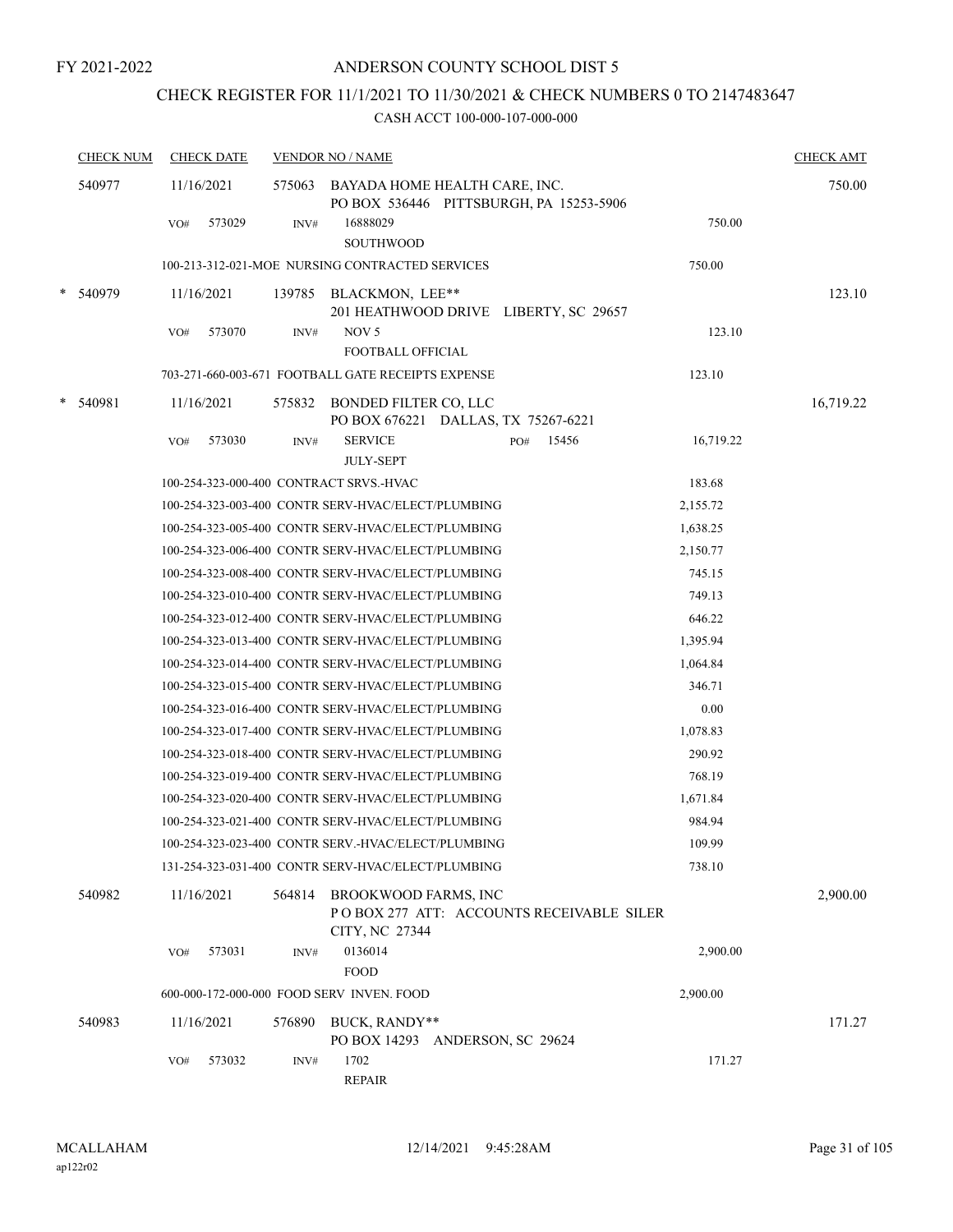## CHECK REGISTER FOR 11/1/2021 TO 11/30/2021 & CHECK NUMBERS 0 TO 2147483647

|   | <b>CHECK NUM</b> | <b>CHECK DATE</b> |                                    | <b>VENDOR NO / NAME</b>                                                                    |              |          | <b>CHECK AMT</b> |
|---|------------------|-------------------|------------------------------------|--------------------------------------------------------------------------------------------|--------------|----------|------------------|
|   |                  |                   |                                    | 100-255-323-000-ACT ACTIVITY BUS CONTRACTED SERVICES                                       |              | 171.27   |                  |
|   | 540984           | 11/16/2021        |                                    | 571685 CALDWELL, JEREMY**<br>170 HANNAH CIRCLE ANDERSON, SC 29625                          |              |          | 115.00           |
|   |                  | VO#               | $\text{INV}\#$<br>573135           | NOV <sub>5</sub>                                                                           |              | 115.00   |                  |
|   |                  |                   |                                    | FOOTBALL OFFICIAL                                                                          |              |          |                  |
|   |                  |                   |                                    | 703-271-660-003-671 FOOTBALL GATE RECEIPTS EXPENSE                                         |              | 115.00   |                  |
|   | 540985           | 11/16/2021        |                                    | 569296 CAPITAL ONE<br>PO BOX 60506 CITY OF INDUSTRY, CA 91716-0506                         |              |          | 366.28           |
|   |                  | VO#               | 573144<br>INV#                     | 1638780745<br>ACCT 611456                                                                  |              | 50.12    |                  |
|   |                  |                   |                                    | 720-271-660-020-666 CONCESSIONS EXPENSE                                                    |              | 50.12    |                  |
|   |                  | VO#               | 573145<br>INV#                     | 1638782394<br><b>ACCT 646540</b>                                                           |              | 316.16   |                  |
|   |                  |                   |                                    | 702-271-660-002-427 CALCULATOR FUND EXPENSE                                                |              | 316.16   |                  |
|   | 540986           | 11/16/2021        |                                    | 576838 CFL FACILITIES INC<br>775 SENATE PARKWAY ANDERSON, SC 29621                         |              |          | 767.20           |
|   |                  | VO#               | 573034<br>INV#                     | 9414<br><b>CUSTODIAL</b>                                                                   | 15305<br>PO# | 767.20   |                  |
|   |                  |                   |                                    | 100-254-124-008-000 SALARIES-CUSTODIAL                                                     |              | 328.80   |                  |
|   |                  |                   |                                    | 100-254-124-016-000 SALARIES-CUSTODIAL                                                     |              | 438.40   |                  |
| * | 540988           | 11/16/2021        |                                    | 572942 CROMER, AIMEE**                                                                     |              |          | 355.75           |
|   |                  | VO#               | 573035<br>INV#                     | 1018 THORNEHILL DR ANDERSON, SC 29621<br>0557<br><b>FRESH FLOWERS</b>                      |              | 355.75   |                  |
|   |                  |                   | 852-252-410-000-000 SUPPLIES       |                                                                                            |              | 355.75   |                  |
|   | 540989           | 11/16/2021        |                                    | 567489 DE LAGE LANDEN<br>POBOX 41602 PHILADELPHIA, PA 19101-1602                           |              |          | 2,930.73         |
|   |                  | VO#               | 573085<br>INV#                     | 74244780<br><b>COPIER</b>                                                                  | PO# 15155    | 2,930.73 |                  |
|   |                  |                   | 100-112-410-017-000 SUPPLIES       |                                                                                            |              | 2,930.73 |                  |
|   | 540990           | 11/16/2021        |                                    | 575808 DUE SOUTH COFFEE ROASTERS<br>1320 HAMPTON AVE. EXT. UNIT 4B GREENVILLE, SC<br>29601 |              |          | 175.00           |
|   |                  | VO#               | 573036<br>INV#                     | R4905<br><b>COFFEE</b>                                                                     |              | 175.00   |                  |
|   |                  |                   | 631-256-460-031-000 PURCHASED FOOD |                                                                                            |              | 175.00   |                  |
|   | 540991           | 11/16/2021        | 576971                             | ESS SOUTH CENTRAL LLC                                                                      |              |          | 15,102.71        |
|   |                  |                   |                                    | PO BOX 747077 ATLANTA, GA 30374-7077                                                       |              |          |                  |
|   |                  | VO#               | 573086<br>INV#                     | 278754<br>PO#<br>WK ENDING 11/6                                                            | 15078        | 2,051.10 |                  |
|   |                  |                   |                                    | 100-112-311-008-000 PURCHASED SERVICE - SUBS                                               |              | 83.85    |                  |
|   |                  |                   |                                    | 100-112-311-009-000 PURCHASED SERVICE - SUBS                                               |              | 232.20   |                  |
|   |                  |                   |                                    | 100-112-311-010-000 PURCHASED SERVICE - SUBS                                               |              | 167.70   |                  |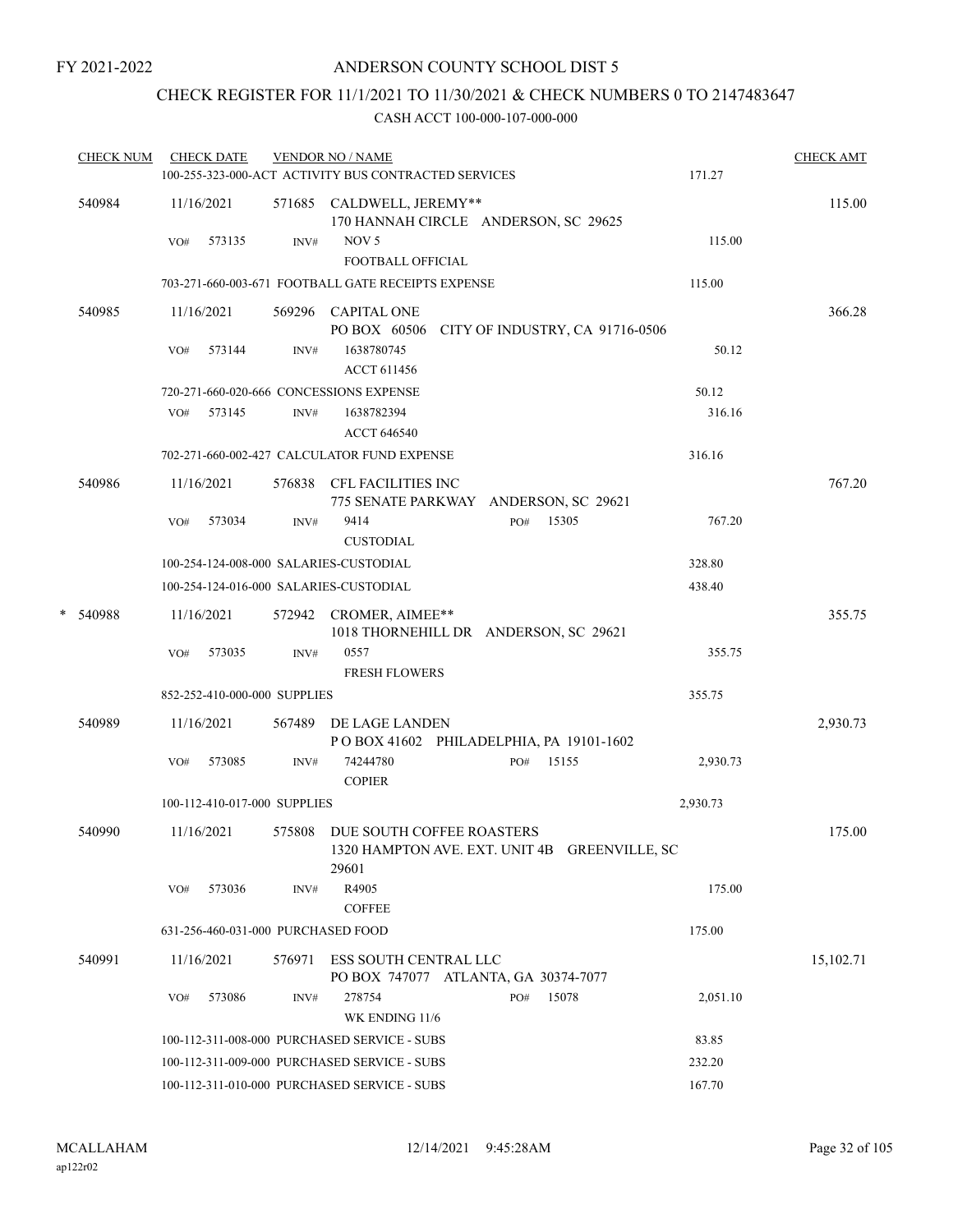#### CHECK REGISTER FOR 11/1/2021 TO 11/30/2021 & CHECK NUMBERS 0 TO 2147483647

|   | <b>CHECK NUM</b> | <b>CHECK DATE</b>                         |        | <b>VENDOR NO / NAME</b>                                   |     |       |           | <b>CHECK AMT</b> |
|---|------------------|-------------------------------------------|--------|-----------------------------------------------------------|-----|-------|-----------|------------------|
|   |                  |                                           |        | 100-112-311-011-000 PURCHASED SERVICE - SUBS              |     |       | 90.30     |                  |
|   |                  |                                           |        | 100-112-311-013-000 PURCHASED SERVICE - SUBS              |     |       | 116.10    |                  |
|   |                  |                                           |        | 100-112-311-014-000 PURCHASED SERVICE - SUBS              |     |       | 348.30    |                  |
|   |                  |                                           |        | 100-112-311-017-000 PURCHASED SERVICE - SUBS              |     |       | 58.05     |                  |
|   |                  |                                           |        | 100-114-311-003-000 PURCHASED SERVICE - SUBS              |     |       | 522.45    |                  |
|   |                  |                                           |        | 100-139-311-015-000 PURCHASED SERVICE - SUBS              |     |       | 167.70    |                  |
|   |                  |                                           |        | 100-139-311-018-000 PURCHASED SERVICE - SUBS              |     |       | 264.45    |                  |
|   |                  | 573087<br>VO#                             | INV#   | 278725                                                    | PO# | 15078 | 161.26    |                  |
|   |                  |                                           |        | WK ENDING 10/31                                           |     |       |           |                  |
|   |                  |                                           |        | 100-112-311-017-000 PURCHASED SERVICE - SUBS              |     |       | 77.40     |                  |
|   |                  |                                           |        | 131-115-311-031-000 PURCHASED SERVICE - SUBS              |     |       | 83.86     |                  |
|   |                  | VO#<br>573149                             | INV#   | 278750                                                    | PO# | 15078 | 12,890.35 |                  |
|   |                  |                                           |        | WK ENDING 11/6                                            |     |       |           |                  |
|   |                  |                                           |        | 100-112-311-007-000 PURCHASED SERVICE - SUBS              |     |       | 290.25    |                  |
|   |                  |                                           |        | 100-112-311-008-000 PURCHASED SERVICE - SUBS              |     |       | 96.75     |                  |
|   |                  |                                           |        | 100-112-311-009-000 PURCHASED SERVICE - SUBS              |     |       | 348.30    |                  |
|   |                  |                                           |        | 100-112-311-010-000 PURCHASED SERVICE - SUBS              |     |       | 806.25    |                  |
|   |                  |                                           |        | 100-112-311-011-000 PURCHASED SERVICE - SUBS              |     |       | 483.75    |                  |
|   |                  |                                           |        | 100-112-311-012-000 PURCHASED SERVICE - SUBS              |     |       | 264.45    |                  |
|   |                  |                                           |        | 100-112-311-014-000 PURCHASED SERVICE - SUBS              |     |       | 335.40    |                  |
|   |                  |                                           |        | 100-112-311-016-000 PURCHASED SERVICE - SUBS              |     |       | 96.75     |                  |
|   |                  |                                           |        | 100-112-311-017-000 PURCHASED SERVICE - SUBS              |     |       | 1,151.33  |                  |
|   |                  |                                           |        | 100-112-311-019-000 PURCHASED SERVICE - SUBS              |     |       | 509.55    |                  |
|   |                  |                                           |        | 100-113-311-005-000 PURCHASED SERVICE - SUBS              |     |       | 348.30    |                  |
|   |                  |                                           |        | 100-113-311-006-000 PURCHASED SERVICE - SUBS              |     |       | 490.20    |                  |
|   |                  |                                           |        | 100-113-311-020-000 PURCHASED SERVICE - SUBS              |     |       | 1,631.85  |                  |
|   |                  |                                           |        | 100-114-311-002-000 PURCHASED SERVICE - SUBS              |     |       | 2,057.56  |                  |
|   |                  |                                           |        | 100-114-311-003-000 PURCHASED SERVICE - SUBS              |     |       | 1,457.70  |                  |
|   |                  |                                           |        | 100-114-311-021-000 PURCHASED SERVICE - SUBS              |     |       | 425.70    |                  |
|   |                  |                                           |        | 100-139-311-015-000 PURCHASED SERVICE - SUBS              |     |       | 96.75     |                  |
|   |                  |                                           |        | 100-139-311-018-000 PURCHASED SERVICE - SUBS              |     |       | 193.50    |                  |
|   |                  |                                           |        | 131-115-311-031-000 PURCHASED SERVICE - SUBS              |     |       | 574.06    |                  |
|   |                  | 201-112-120-012-000 SALARIES- SUBSTITUTES |        |                                                           |     |       | 174.15    |                  |
|   |                  | 263-224-120-013-PD5 SUBSTITUTE SALARIES   |        |                                                           |     |       | 1,057.80  |                  |
|   | 540992           | 11/16/2021                                | 573217 | HART, SHERRY**<br>1221 KEONE CIRCLE WILLIAMSTON, SC 29697 |     |       |           | 220.00           |
|   |                  | VO#<br>573039                             | INV#   | <b>ASD5 BOARD</b><br>MEAL NOV 16                          |     |       | 220.00    |                  |
|   |                  | 100-231-334-000-000 TRUSTEE EXPENSE       |        |                                                           |     |       | 220.00    |                  |
| * | 540995           | 11/16/2021                                | 299410 | JONES SCHOOL SUPPLY<br>PO BOX 7008 COLUMBIA, SC 29202     |     |       |           | 214.98           |
|   |                  | 573096<br>VO#                             | INV#   | 1840164                                                   |     |       | 214.98    |                  |
|   |                  |                                           |        |                                                           |     |       |           |                  |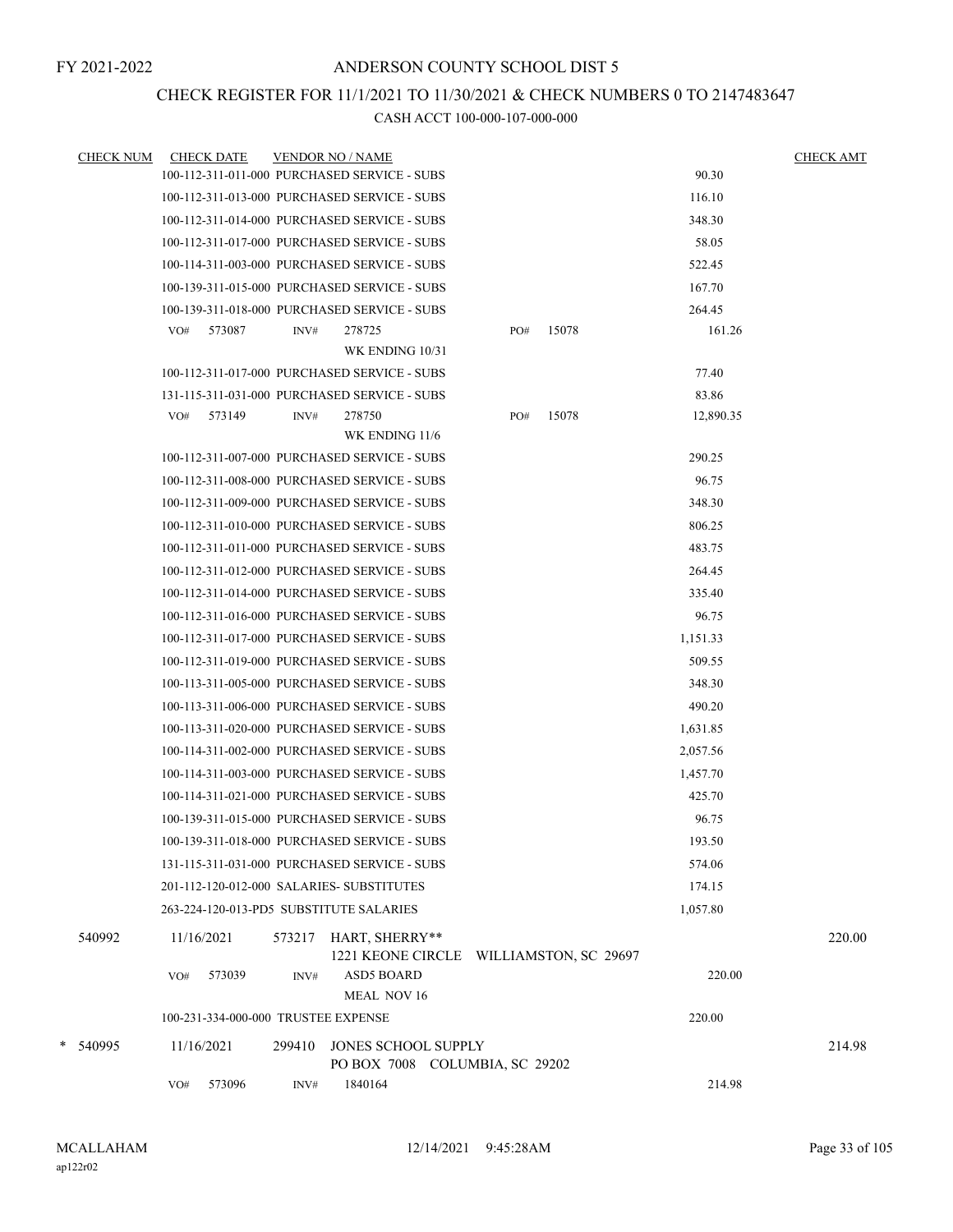## ANDERSON COUNTY SCHOOL DIST 5

## CHECK REGISTER FOR 11/1/2021 TO 11/30/2021 & CHECK NUMBERS 0 TO 2147483647

| <b>CHECK NUM</b> |     | <b>CHECK DATE</b>               |        | <b>VENDOR NO / NAME</b><br><b>NORTH POINTE</b>                                                                 |     |       |          | <b>CHECK AMT</b> |
|------------------|-----|---------------------------------|--------|----------------------------------------------------------------------------------------------------------------|-----|-------|----------|------------------|
|                  |     | 937-113-410-013-000 SUPPLIES    |        |                                                                                                                |     |       | 214.98   |                  |
| 540996           |     | 11/16/2021                      |        | 313476 LAKESHORE LEARNING MATERIALS<br>2695 EAST DOMINGUEZ STREET ATT: ACCOUNTS<br>RECEIVABLE CARSON, CA 90895 |     |       |          | 800.98           |
|                  | VO# | 573043                          | INV#   | 268471102221<br>WHITEHALL                                                                                      | PO# | 15438 | 119.30   |                  |
|                  |     | 202-112-410-019-000 SUPPLIES    |        |                                                                                                                |     |       | 119.30   |                  |
|                  |     | VO# 573044                      | INV#   | 310463102921<br><b>HOMELAND PARK</b>                                                                           | PO# | 15467 | 658.65   |                  |
|                  |     | 201-112-410-011-000 SUPPLIES    |        |                                                                                                                |     |       | 658.65   |                  |
|                  |     | VO# 573097                      | INV#   | 319179110221<br>WHITEHALL ELEM                                                                                 |     |       | 23.03    |                  |
|                  |     |                                 |        | 719-271-660-019-201 MISCELLANEOUS EXPENSE                                                                      |     |       | 23.03    |                  |
| 540997           |     | 11/16/2021                      |        | 571174 LITTLE, WILLIAM E**<br>115 WILLIAMS STREET LAURENS, SC 29360                                            |     |       |          | 154.60           |
|                  | VO# | 573073                          | INV#   | NOV <sub>5</sub><br><b>FOOTBALL OFFICIAL</b>                                                                   |     |       | 154.60   |                  |
|                  |     |                                 |        | 703-271-660-003-671 FOOTBALL GATE RECEIPTS EXPENSE                                                             |     |       | 154.60   |                  |
| 540998           |     | 11/16/2021                      |        | 576302 MARYLAND CHILD SUPPORT ACCOUNT<br>PO BOX 17396 BALTIMORE, MD 21297-1396                                 |     |       |          | 255.89           |
|                  | VO# | 573014                          | INV#   | 11/15/21<br>PAYROLL DEDUCTIONS                                                                                 |     |       | 255.89   |                  |
|                  |     |                                 |        | 100-000-435-000-000 WAGE GARNISH/CH SUPPORT                                                                    |     |       | 255.89   |                  |
| 540999           |     | 11/16/2021                      | 573349 | MEDSHORE AMBULANCE SERVICE<br>PO BOX 650458 DALLAS, TX 75265                                                   |     |       |          | 1,400.00         |
|                  | VO# | 573098                          | INV#   | 37160<br><b>GLENVIEW MS</b>                                                                                    |     |       | 700.00   |                  |
|                  |     |                                 |        | 720-271-660-020-671 FOOTBALL GATE RECEIPTS EXPENSE                                                             |     |       | 700.00   |                  |
|                  |     | VO# 573099                      | INV#   | 37158<br><b>MCCANTS MS</b>                                                                                     |     |       | 700.00   |                  |
|                  |     |                                 |        | 705-271-660-005-671 FOOTBALL GATE RECEIPTS EXPENSE                                                             |     |       | 700.00   |                  |
| 541000           |     | 11/16/2021                      |        | 574358 MONSTER TECHNOLOGY, LLC<br>8726 S. SEPULVEDA BLVD SUITE D #B-152 LOS<br>ANGELES, CA 90045               |     |       |          | 1,089.00         |
|                  | VO# | 573100                          | INV#   | IGH-1769<br><b>TONER</b>                                                                                       |     |       | 1,089.00 |                  |
|                  |     | 713-271-660-013-228 ART EXPENSE |        |                                                                                                                |     |       | 954.00   |                  |
|                  |     |                                 |        | 713-271-660-013-305 LIBRARY EXPENSE                                                                            |     |       | 135.00   |                  |
| $*$ 541002       |     | 11/16/2021                      | 574487 | NORTH POINTE PETTY CASH<br>$\,$                                                                                |     |       |          | 150.00           |
|                  | VO# | 573103                          | INV#   | <b>BOOK FAIR</b><br><b>NOV 15-19</b>                                                                           |     |       | 150.00   |                  |
|                  |     |                                 |        | 713-271-660-013-305 LIBRARY EXPENSE                                                                            |     |       | 150.00   |                  |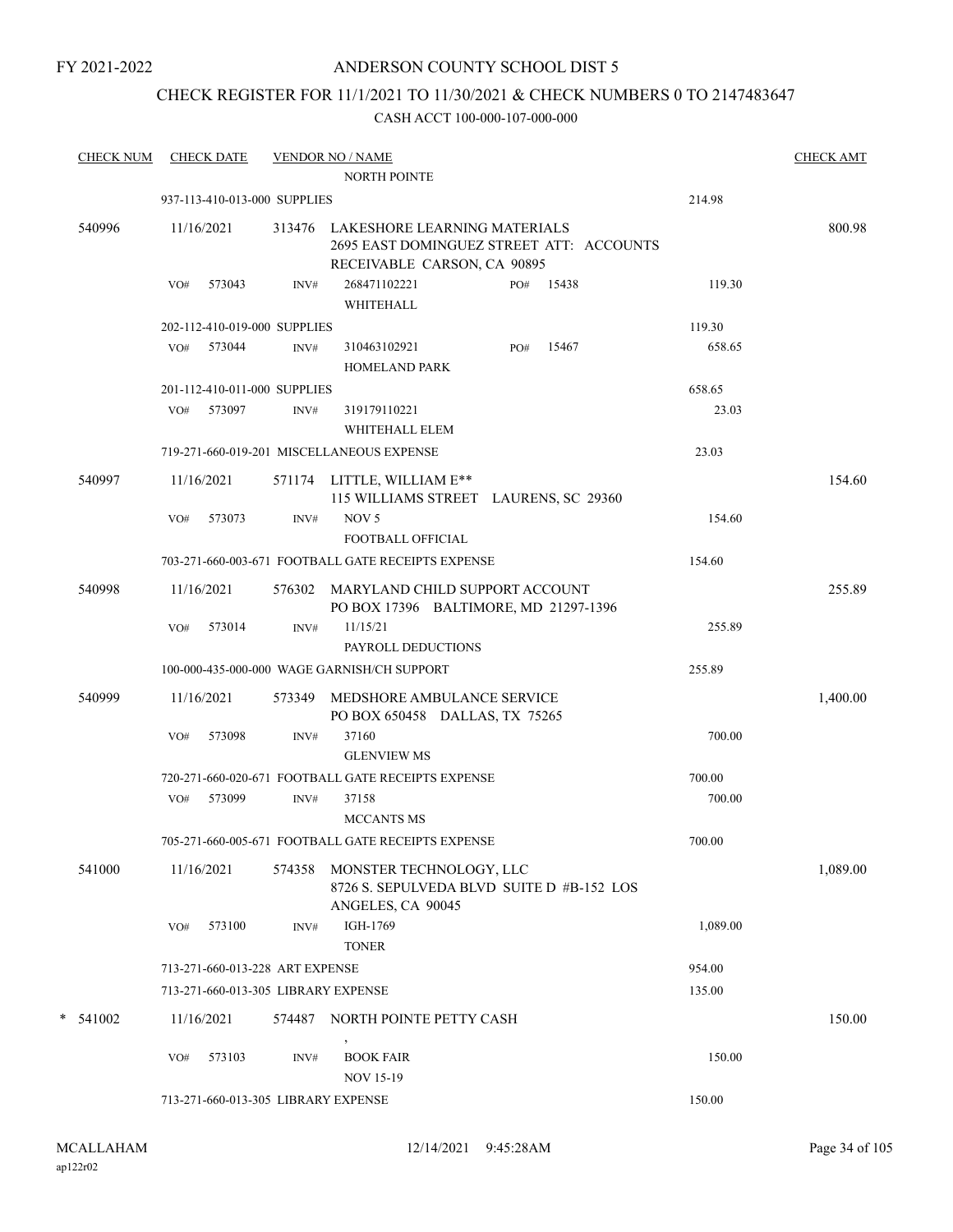## CHECK REGISTER FOR 11/1/2021 TO 11/30/2021 & CHECK NUMBERS 0 TO 2147483647

|   | <b>CHECK NUM</b> |     | <b>CHECK DATE</b>                  |                | <b>VENDOR NO / NAME</b>                                                                                        |        | <b>CHECK AMT</b> |
|---|------------------|-----|------------------------------------|----------------|----------------------------------------------------------------------------------------------------------------|--------|------------------|
|   | 541004           | VO# | 11/16/2021<br>573050               | INV#           | 569027 O'REILLY AUTO PARTS<br>POBOX 9464 ATT: ACCOUNTS RECEIVABLE<br>SPRINGFIELD, MO 65801-9464<br>1430-285916 | 519.83 | 519.83           |
|   |                  |     |                                    |                | <b>SUPPLIES</b>                                                                                                |        |                  |
|   |                  |     | 100-255-410-000-000 SUPPLIES       |                |                                                                                                                | 519.83 |                  |
|   | 541005           |     | 11/16/2021                         |                | 565985 PANERA BREAD<br>103 ANDERSON STATION ANDERSON, SC 29621                                                 |        | 287.72           |
|   |                  | VO# | 573114                             | INV#           | <b>VARENNES</b><br><b>FRIDAY NOV 19TH</b>                                                                      | 287.72 |                  |
|   |                  |     |                                    |                | 802-112-410-016-000 SUPPLIES - RETENTION                                                                       | 287.72 |                  |
|   | 541007           |     | 11/16/2021                         |                | 571652 PROSOURCE LLC<br>P.O. BOX 5339 GREENVILLE, SC 29606                                                     |        | 464.02           |
|   |                  | VO# | 573115                             | INV#           | S2389793<br><b>SUPPLIES</b>                                                                                    | 464.02 |                  |
|   |                  |     |                                    |                | 100-254-410-003-001 SUPPLIES - MAINTENANCE                                                                     | 464.02 |                  |
|   | 541010           |     | 11/16/2021                         |                | 568980 SC DEPT OF REVENUE<br>PO BOX 2535 COLUMBIA, SC 29202-2535                                               |        | 412.18           |
|   |                  | VO# | 573013                             | INV#           | 11/15/21<br>PAYROLL DEDUCTIONS                                                                                 | 412.18 |                  |
|   |                  |     |                                    |                | 100-000-440-000-000 SC STATE TAX LEVY                                                                          | 412.18 |                  |
|   | 541012           |     | 11/16/2021                         |                | 450701 SC RETIREMENT SYSTEM (SPP)<br>POBOX 11960 CAPITOL STATION COLUMBIA, SC<br>29211                         |        | 585.61           |
|   |                  | VO# | 573011                             | INV#           | 11/15/21<br>PAYROLL DEDUCTIONS                                                                                 | 585.61 |                  |
|   |                  |     |                                    |                | 100-000-438-000-000 RETIREMENT SERV PURCHASE                                                                   | 585.61 |                  |
|   | 541013           |     | 11/16/2021                         | 576084         | SC STATE DISBURSEMENT UNIT<br>PO BOX 100303 COLUMBIA, SC 29202-3303                                            |        | 872.39           |
|   |                  | VO# | 573015                             | INV#           | 11/15/21<br>PAYROLL DEDUCTIONS                                                                                 | 872.39 |                  |
|   |                  |     |                                    |                | 100-000-435-000-000 WAGE GARNISH/CH SUPPORT                                                                    | 872.39 |                  |
| * | 541015           |     | 11/16/2021                         | 571007         | SIMPLIFIED OFFICE SYSTEMS<br>6220 BUSH RIVER ROAD COLUMBIA, SC 29212                                           |        | 204.38           |
|   |                  | VO# | 573056                             | INV#           | 211020-0979<br><b>COPIES</b>                                                                                   | 146.55 |                  |
|   |                  |     | 201-112-490-011-000 COPIER COST    |                |                                                                                                                | 146.55 |                  |
|   |                  | VO# | 573124                             | $\text{INV}\#$ | 211102-0237<br><b>NORTH POINTE</b>                                                                             | 57.83  |                  |
|   |                  |     | 713-271-660-013-362 COPIER EXPENSE |                |                                                                                                                | 57.83  |                  |
|   | 541016           |     | 11/16/2021                         | 564225         | SLENSKI, PATRICK M**<br>103 MUIRWOOD COURT MAULDIN, SC 29662                                                   |        | 137.50           |
|   |                  | VO# | 573071                             | INV#           | NOV <sub>5</sub>                                                                                               | 137.50 |                  |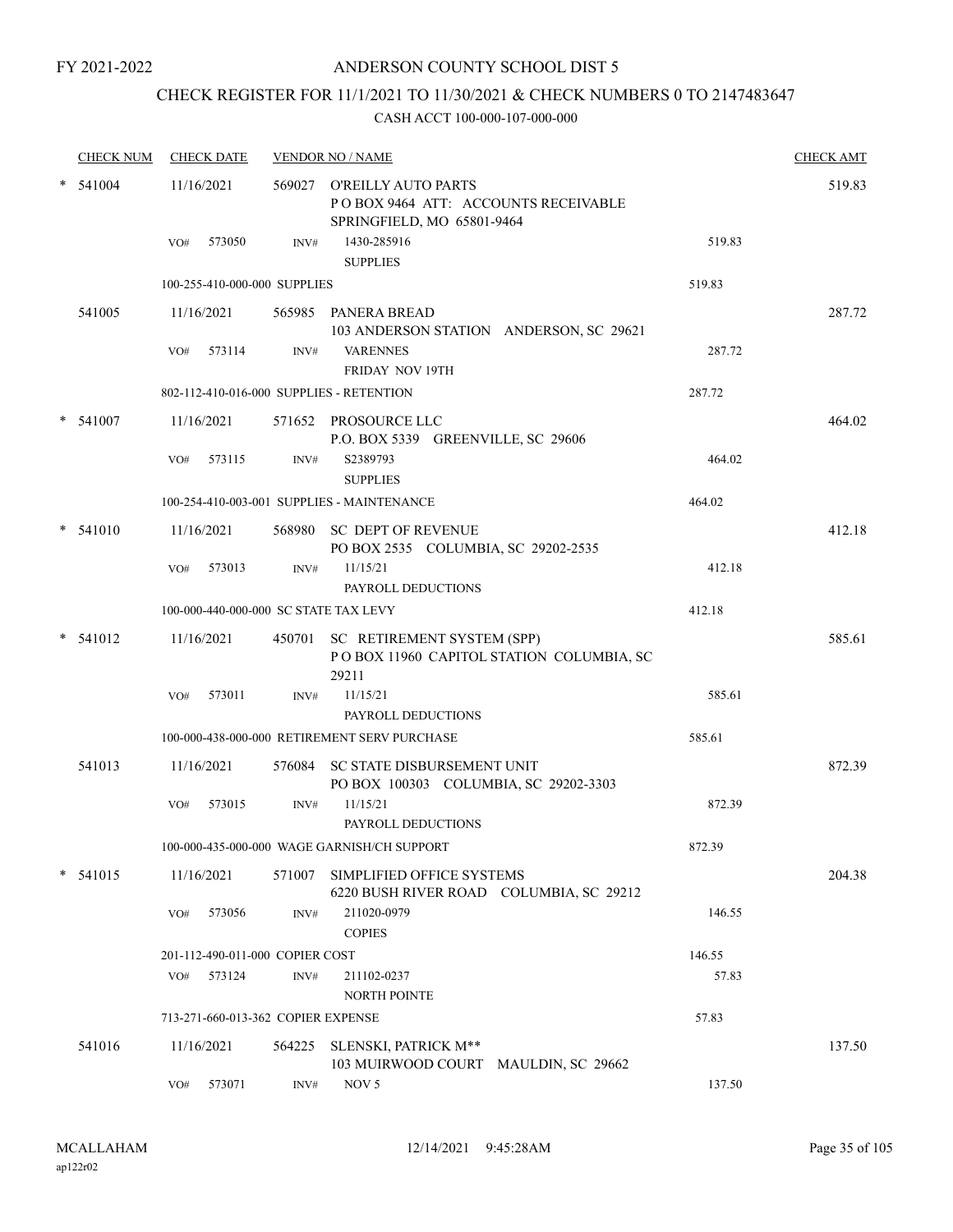## ANDERSON COUNTY SCHOOL DIST 5

## CHECK REGISTER FOR 11/1/2021 TO 11/30/2021 & CHECK NUMBERS 0 TO 2147483647

| <b>CHECK NUM</b> |     | <b>CHECK DATE</b> |        | <b>VENDOR NO / NAME</b><br>FOOTBALL OFFICIAL                                  |          | <b>CHECK AMT</b> |
|------------------|-----|-------------------|--------|-------------------------------------------------------------------------------|----------|------------------|
|                  |     |                   |        | 703-271-660-003-671 FOOTBALL GATE RECEIPTS EXPENSE                            | 137.50   |                  |
| $*$ 541019       |     | 11/16/2021        |        | 572260 SMITH, RYAN<br>224 ASHRIDGE WAY SIMPSONVILLE, SC 29681                 |          | 141.10           |
|                  | VO# | 573072            | INV#   | NOV <sub>5</sub><br>FOOTBALL OFFICIAL                                         | 141.10   |                  |
|                  |     |                   |        | 703-271-660-003-671 FOOTBALL GATE RECEIPTS EXPENSE                            | 141.10   |                  |
| 541020           |     | 11/16/2021        |        | 574096 SUMMIT CONSTRUCTION GROUP LLS<br>101 CONCORD CIRCLE ANDERSON, SC 29621 |          | 1,800.00         |
|                  | VO# | 573057            | INV#   | 202133<br><b>MCCANTS</b>                                                      | 1,800.00 |                  |
|                  |     |                   |        | 100-254-323-005-400 CONTR SERV-HVAC/ELECT/PLUMBING                            | 1,800.00 |                  |
| 541021           |     | 11/16/2021        |        | 575399 SWANK MOVIE LICENSING USA<br>2844 PAYSPHERE CIRCLE CHICAGO, IL 60674   |          | 517.00           |
|                  | VO# | 573125            | INV#   | 3098295<br><b>MCLEES ELEM</b>                                                 | 517.00   |                  |
|                  |     |                   |        | 708-271-660-008-201 MISCELLANEOUS EXPENSE                                     | 517.00   |                  |
| 541022           |     | 11/16/2021        |        | 576791 THE WW WILLIAMS COMPANY LLC<br>PO BOX 772022 DETROIT, MI 48277-2022    |          | 1,607.64         |
|                  | VO# | 573058            | INV#   | 068W11664<br><b>REPAIR</b>                                                    | 942.50   |                  |
|                  |     |                   |        | 100-255-323-000-ACT ACTIVITY BUS CONTRACTED SERVICES                          | 942.50   |                  |
|                  | VO# | 573059            | INV#   | 068W11328                                                                     | 665.14   |                  |
|                  |     |                   |        | <b>REPAIR</b>                                                                 |          |                  |
|                  |     |                   |        | 100-255-323-000-ACT ACTIVITY BUS CONTRACTED SERVICES                          | 665.14   |                  |
| 541023           |     | 11/16/2021        |        | 573815 UNITED REFRIGERATION, INC<br>PO BOX 740703 ATLANTA, GA 30374-0703      |          | 283.25           |
|                  | VO# | 573061            | INV#   | 81675015<br><b>SUPPLIES</b>                                                   | 115.44   |                  |
|                  |     |                   |        | 100-254-410-002-001 SUPPLIES - MAINTENANCE                                    | 115.44   |                  |
|                  | VO# | 573062            | INV#   | 81705753<br><b>SUPPLIES</b>                                                   | 167.81   |                  |
|                  |     |                   |        | 600-256-323-002-000 REPAIRS TO EQUIPMENT                                      | 167.81   |                  |
| 541024           |     | 11/16/2021        | 564298 | UNITED WAY OF ANDERSON COUNTY<br>POBOX 2067 ANDERSON, SC 29622                |          | 1,889.31         |
|                  | VO# | 573012            | INV#   | 11/15/21<br>PAYROLL DEDUCTIONS                                                | 1,889.31 |                  |
|                  |     |                   |        | 100-000-455-000-000 UNITED FUND - PAYABLE                                     | 1,889.31 |                  |
| 541025           |     | 11/16/2021        | 567862 | USA TESTPREP LLC<br>PO BOX 746845 ATLANTA, GA 30374                           |          | 3,100.00         |
|                  | VO# | 573063            | INV#   | CI002596<br>15447<br>PO#<br><b>SUBSCRIPTIONS</b>                              | 3,100.00 |                  |
|                  |     |                   |        | 201-112-445-016-000 TECHNOLOGY SUPPLIES                                       | 3,100.00 |                  |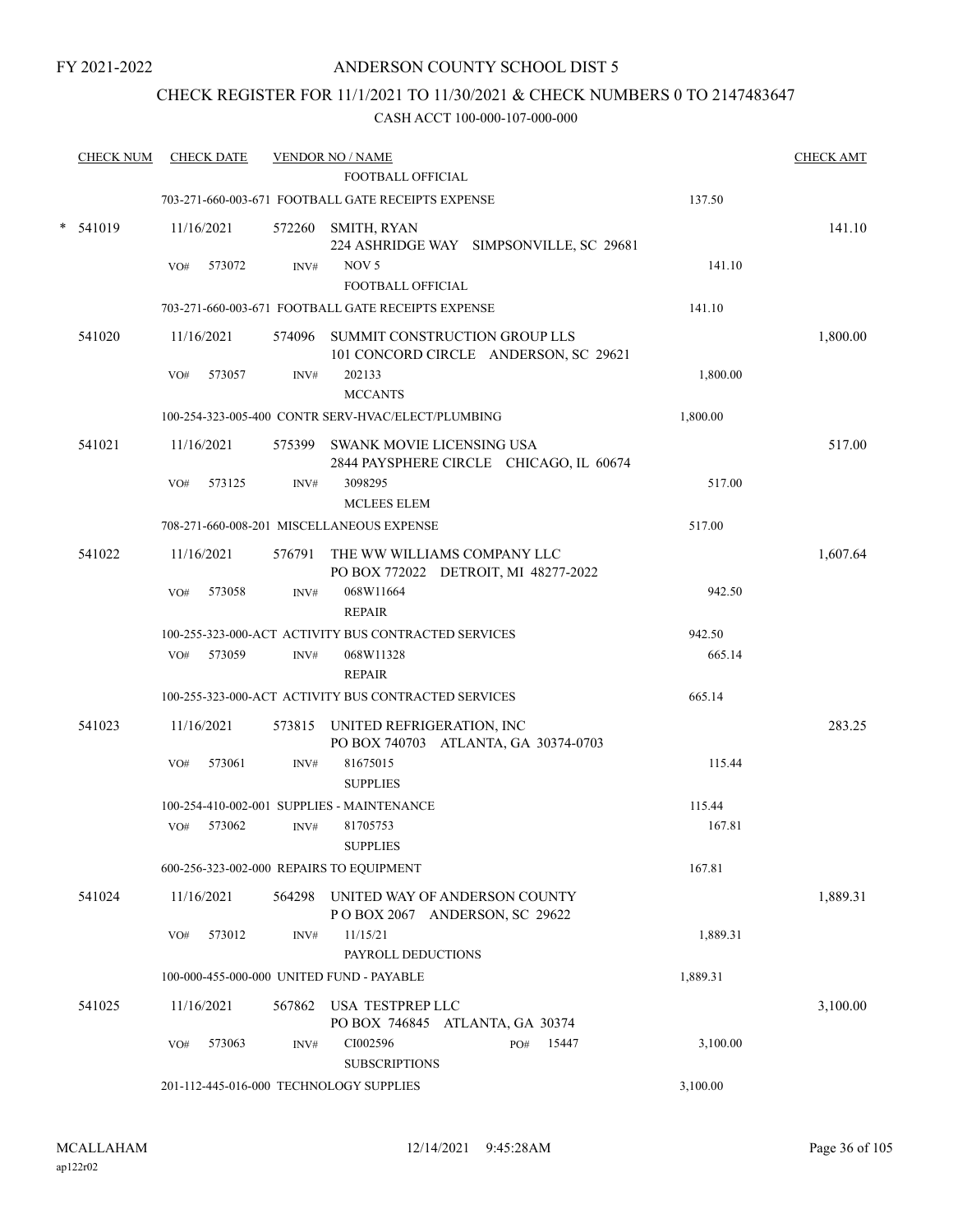# CHECK REGISTER FOR 11/1/2021 TO 11/30/2021 & CHECK NUMBERS 0 TO 2147483647

| <b>CHECK NUM</b> | <b>CHECK DATE</b>            |        | <b>VENDOR NO / NAME</b>                    |                                         |            | <b>CHECK AMT</b> |
|------------------|------------------------------|--------|--------------------------------------------|-----------------------------------------|------------|------------------|
| 541026           | 11/16/2021                   | 510790 | US FOODSERVICE                             | POBOX 602292 CHARLOTTE, NC 28260-2292   |            | 1,404.00         |
|                  | 573016<br>VO#                | INV#   | 60813458<br><b>USDA</b>                    |                                         | 1,404.00   |                  |
|                  |                              |        | 600-256-462-002-000 COMMODITY DISTRIBUTION |                                         | 116.00     |                  |
|                  |                              |        | 600-256-462-003-000 COMMODITY DISTRIBUTION |                                         | 100.00     |                  |
|                  |                              |        | 600-256-462-005-000 COMMODITY DISTRIBUTION |                                         | 100.00     |                  |
|                  |                              |        | 600-256-462-006-000 COMMODITY DISTRIBUTION |                                         | 56.00      |                  |
|                  |                              |        | 600-256-462-007-000 COMMODITY DISTRIBUTION |                                         | 100.00     |                  |
|                  |                              |        | 600-256-462-008-000 COMMODITY DISTRIBUTION |                                         | 116.00     |                  |
|                  |                              |        | 600-256-462-009-000 COMMODITY DISTRIBUTION |                                         | 88.00      |                  |
|                  |                              |        | 600-256-462-010-000 COMMODITY DISTRIBUTION |                                         | 96.00      |                  |
|                  |                              |        | 600-256-462-011-000 COMMODITY DISTRIBUTION |                                         | 80.00      |                  |
|                  |                              |        | 600-256-462-012-000 COMMODITY DISTRIBUTION |                                         | 100.00     |                  |
|                  |                              |        | 600-256-462-013-000 COMMODITY DISTRIBUTION |                                         | 56.00      |                  |
|                  |                              |        | 600-256-462-014-000 COMMODITY DISTRIBUTION |                                         | 16.00      |                  |
|                  |                              |        | 600-256-462-016-000 COMMODITY DISTRIBUTION |                                         | 100.00     |                  |
|                  |                              |        | 600-256-462-017-000 COMMODITY DISTRIBUTION |                                         | 60.00      |                  |
|                  |                              |        | 600-256-462-018-000 COMMODITY DISTRIBUTION |                                         | 48.00      |                  |
|                  |                              |        | 600-256-462-019-000 COMMODITY DISTRIBUTION |                                         | 24.00      |                  |
|                  |                              |        | 600-256-462-020-000 COMMODITY DISTRIBUTION |                                         | 68.00      |                  |
|                  |                              |        | 600-256-462-021-000 COMMODITY DISTRIBUTION |                                         | 80.00      |                  |
| 541027           | 11/16/2021                   | 510790 | US FOODSERVICE                             | P O BOX 602292 CHARLOTTE, NC 28260-2292 |            | 337,109.13       |
|                  | 573017<br>VO#                | INV#   | 20950515<br><b>FOOD &amp; SUPPLIES</b>     |                                         | 337,109.13 |                  |
|                  | 600-256-410-002-000 SUPPLIES |        |                                            |                                         | 3,625.77   |                  |
|                  | 600-256-410-003-000 SUPPLIES |        |                                            |                                         | 2,501.27   |                  |
|                  | 600-256-410-005-000 SUPPLIES |        |                                            |                                         | 1,482.81   |                  |
|                  | 600-256-410-006-000 SUPPLIES |        |                                            |                                         | 2,658.29   |                  |
|                  | 600-256-410-007-000 SUPPLIES |        |                                            |                                         | 1,427.22   |                  |
|                  | 600-256-410-008-000 SUPPLIES |        |                                            |                                         | 1,268.74   |                  |
|                  | 600-256-410-009-000 SUPPLIES |        |                                            |                                         | 3,194.41   |                  |
|                  | 600-256-410-010-000 SUPPLIES |        |                                            |                                         | 2,598.55   |                  |
|                  | 600-256-410-011-000 SUPPLIES |        |                                            |                                         | 1,346.06   |                  |
|                  | 600-256-410-012-000 SUPPLIES |        |                                            |                                         | 1,416.25   |                  |
|                  | 600-256-410-013-000 SUPPLIES |        |                                            |                                         | 2,259.33   |                  |
|                  | 600-256-410-014-000 SUPPLIES |        |                                            |                                         | 1,077.06   |                  |
|                  | 600-256-410-016-000 SUPPLIES |        |                                            |                                         | 1,108.92   |                  |
|                  | 600-256-410-017-000 SUPPLIES |        |                                            |                                         | 1,851.78   |                  |
|                  | 600-256-410-018-000 SUPPLIES |        |                                            |                                         | 620.46     |                  |
|                  | 600-256-410-019-000 SUPPLIES |        |                                            |                                         | 845.02     |                  |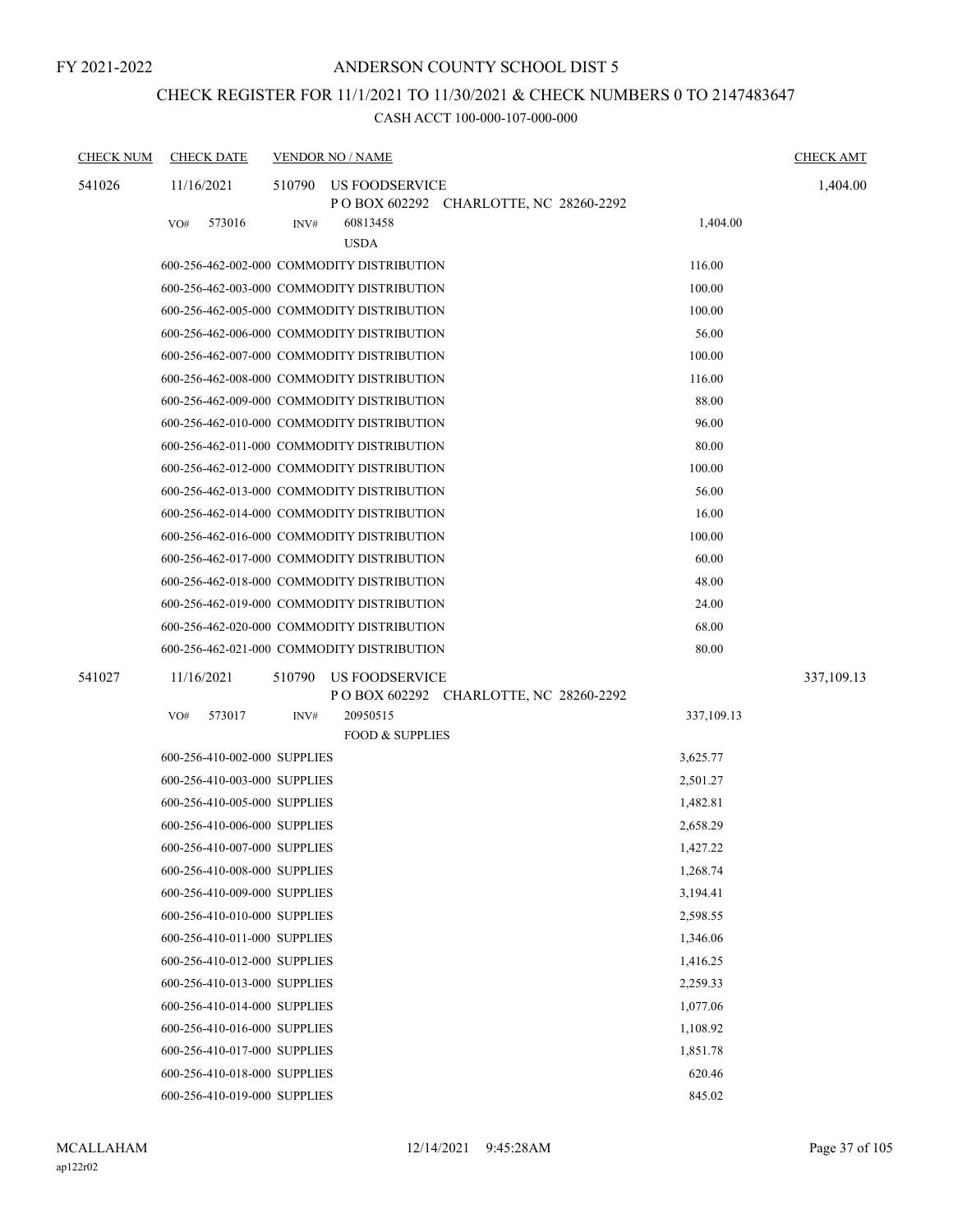## CHECK REGISTER FOR 11/1/2021 TO 11/30/2021 & CHECK NUMBERS 0 TO 2147483647

| <b>CHECK NUM</b> | <b>CHECK DATE</b>                            |        | <b>VENDOR NO / NAME</b>                                            |                | <b>CHECK AMT</b> |
|------------------|----------------------------------------------|--------|--------------------------------------------------------------------|----------------|------------------|
|                  | 600-256-410-020-000 SUPPLIES                 |        |                                                                    | 3,149.22       |                  |
|                  | 600-256-410-021-000 SUPPLIES                 |        |                                                                    | 1,870.36       |                  |
|                  | 600-256-460-002-000 FOOD                     |        |                                                                    | 38,079.44      |                  |
|                  | 600-256-460-003-000 FOOD                     |        |                                                                    | 33,498.81      |                  |
|                  | 600-256-460-005-000 FOOD                     |        |                                                                    | 15,128.56      |                  |
|                  | 600-256-460-006-000 FOOD                     |        |                                                                    | 29,104.12      |                  |
|                  | 600-256-460-007-000 FOOD                     |        |                                                                    | 15,740.68      |                  |
|                  | 600-256-460-008-000 FOOD                     |        |                                                                    | 12,119.74      |                  |
|                  | 600-256-460-009-000 FOOD                     |        |                                                                    | 12,235.43      |                  |
|                  | 600-256-460-010-000 FOOD                     |        |                                                                    | 10,675.77      |                  |
|                  | 600-256-460-011-000 FOOD                     |        |                                                                    | 15,229.47      |                  |
|                  | 600-256-460-012-000 FOOD                     |        |                                                                    | 12,910.68      |                  |
|                  | 600-256-460-013-000 FOOD                     |        |                                                                    | 8,847.01       |                  |
|                  | 600-256-460-014-000 FOOD                     |        |                                                                    | 8,759.49       |                  |
|                  | 600-256-460-016-000 FOOD                     |        |                                                                    | 12,435.52      |                  |
|                  | 600-256-460-017-000 FOOD                     |        |                                                                    | 10,977.72      |                  |
|                  | 600-256-460-018-000 FOOD                     |        |                                                                    | 7,053.55       |                  |
|                  | 600-256-460-019-000 FOOD                     |        |                                                                    | 8,639.17       |                  |
|                  | 600-256-460-020-000 FOOD                     |        | 23,714.37                                                          |                |                  |
|                  | 600-256-460-021-000 FOOD                     |        | 22,399.02                                                          |                |                  |
|                  | 631-256-410-031-000 SUPPLIES                 |        |                                                                    | 421.89         |                  |
|                  | 631-256-410-031-CAT SUPPLIES-CATERING        |        |                                                                    | 142.41         |                  |
|                  | 631-256-460-031-000 PURCHASED FOOD           |        |                                                                    | 3,645.04       |                  |
|                  | 631-256-460-031-CAT FOOD-CATERING            |        |                                                                    | 1,049.72       |                  |
| 541028           | 11/16/2021                                   | 576048 | VITAL RECORDS HOLDINGS, LLC                                        |                | 265.12           |
|                  |                                              |        | DEPT 5874 PO BOX 11407 BIRMINGHAM, AL<br>35246-5874                |                |                  |
|                  | 573064<br>VO#                                | INV#   | 2290183                                                            | 93.04          |                  |
|                  |                                              |        | <b>MONTHLY FEES</b>                                                |                |                  |
|                  | 100-232-312-000-REC RECORDS                  |        |                                                                    | 93.04          |                  |
|                  | VO# 573065                                   | INV#   | 2246458                                                            | 86.22          |                  |
|                  |                                              |        | <b>MONTHLY FEES</b>                                                |                |                  |
|                  | 100-232-312-000-REC RECORDS<br>VO#<br>573066 | INV#   | 2312173                                                            | 86.22<br>85.86 |                  |
|                  |                                              |        | <b>MONTHLY FEES</b>                                                |                |                  |
|                  | 100-232-312-000-REC RECORDS                  |        |                                                                    | 85.86          |                  |
| 541029           | 11/16/2021                                   | 527500 | WAYNE'S OVERHEAD DOORS, INC                                        |                | 150.00           |
|                  |                                              |        | 3021 WHITEHALL ROAD ATT: ACCOUNTS<br>RECEIVABLE ANDERSON, SC 29626 |                |                  |
|                  | 573067<br>VO#                                | INV#   | 170889<br><b>REPAIR</b>                                            | 150.00         |                  |
|                  |                                              |        | 100-254-323-001-400 CONTR SERV-HVAC/ELECT/PLUMBING                 | 150.00         |                  |
| 541030           | 11/16/2021                                   |        | 573864 WELLS FARGO VENDOR FIN SERV                                 |                | 4,044.86         |
|                  |                                              |        |                                                                    |                |                  |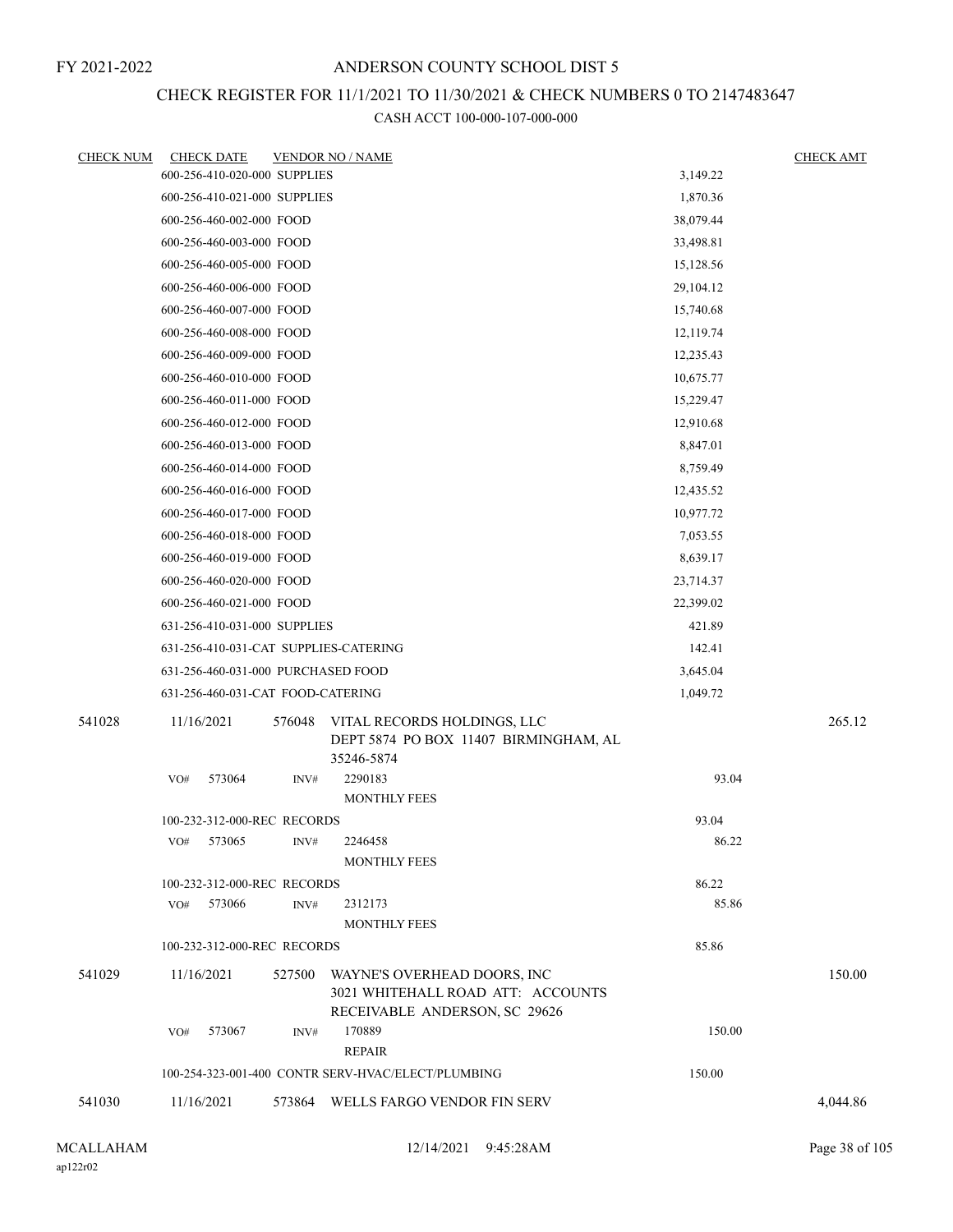### ANDERSON COUNTY SCHOOL DIST 5

# CHECK REGISTER FOR 11/1/2021 TO 11/30/2021 & CHECK NUMBERS 0 TO 2147483647

| <b>CHECK NUM</b> |     | <b>CHECK DATE</b>                    |        | <b>VENDOR NO / NAME</b>                                                                       |     |       |           | <b>CHECK AMT</b> |
|------------------|-----|--------------------------------------|--------|-----------------------------------------------------------------------------------------------|-----|-------|-----------|------------------|
|                  |     |                                      |        | PO BOX 105743 ATLANTA, GA 30348-5743                                                          |     |       |           |                  |
|                  | VO# | 573126                               | INV#   | 5017475807<br><b>COPIER</b>                                                                   | PO# | 15082 | 222.56    |                  |
|                  |     | 100-147-410-018-000 SUPPLIES         |        |                                                                                               |     |       | 222.56    |                  |
|                  |     | VO# 573127                           | INV#   | 5017524653<br><b>COPIER</b>                                                                   | PO# | 15084 | 369.15    |                  |
|                  |     | 100-113-410-020-000 SUPPLIES         |        |                                                                                               |     |       | 369.15    |                  |
|                  |     | VO# 573128                           | INV#   | 5017648798<br><b>COPIER</b>                                                                   | PO# | 15085 | 214.00    |                  |
|                  |     | 100-112-410-017-000 SUPPLIES         |        |                                                                                               |     |       | 214.00    |                  |
|                  |     | VO# 573129                           | INV#   | 5017484373<br><b>COPIER</b>                                                                   | PO# | 15083 | 1,188.61  |                  |
|                  |     | 100-115-410-003-000 SUPPLIES         |        |                                                                                               |     |       | 1,188.61  |                  |
|                  |     | VO# 573130                           | INV#   | 5015928647<br><b>COPIER</b>                                                                   | PO# | 15549 | 2,050.54  |                  |
|                  |     | 100-112-410-009-000 SUPPLIES         |        |                                                                                               |     |       | 2,050.54  |                  |
| 541031           |     | 11/18/2021                           | 570950 | ANDERSON COUNTY SHERIFF'S OFFICE<br>ATTN: JAMIE LAZAR 305 CAMSON ROAD<br>ANDERSON, SC 29621   |     |       |           | 1,680.00         |
|                  | VO# | 573239                               | INV#   | <b>NOV 16</b><br><b>BOARD MEETING</b>                                                         |     |       | 175.00    |                  |
|                  |     |                                      |        | 100-233-312-000-000 PURCHASED SERVICES                                                        |     |       | 175.00    |                  |
|                  |     | VO# 573240                           | INV#   | <b>NOV 12</b><br>TLH FOOTBALL                                                                 |     |       | 280.00    |                  |
|                  |     |                                      |        | 702-271-660-002-671 FOOTBALL GATE RECEIPTS EXPENSE                                            |     |       | 280.00    |                  |
|                  |     | VO# 573241                           | INV#   | <b>NOV 12</b><br>WHS FOOTBALL                                                                 |     |       | 1,120.00  |                  |
|                  |     |                                      |        | 703-271-660-003-671 FOOTBALL GATE RECEIPTS EXPENSE                                            |     |       | 1,120.00  |                  |
|                  |     | VO# 573242                           | INV#   | <b>NOV 10</b><br>WHS POWDER PUFF                                                              |     |       | 105.00    |                  |
|                  |     | 706-271-660-006-611 PEP CLUB EXPENSE |        |                                                                                               |     |       | 105.00    |                  |
| 541032           |     | 11/18/2021                           |        | 112250 ANDERSON COUNTY FINANCE DEPT<br>POBOX 8002 ATT: ALEX MCLEES ANDERSON, SC<br>29622-8002 |     |       |           | 78,037.05        |
|                  | VO# | 573237                               | INV#   | OCTOBER 2021<br><b>SRO GRANT</b>                                                              | PO# | 15174 | 72,136.97 |                  |
|                  |     |                                      |        | 100-258-312-000-000 CONTRACTED SERVICES - RESOURCE OFFR                                       |     |       | 72,136.97 |                  |
|                  |     | VO# 573238                           | INV#   | OCTOBER 2021<br>AIT SRO                                                                       | PO# | 15173 | 5,900.08  |                  |
|                  |     |                                      |        | 131-258-312-031-000 SECURITY CONTRACT -SRO                                                    |     |       | 5,900.08  |                  |
| $* 541034$       |     | 11/18/2021                           | 563977 | BOYLAN, JIM**<br>66 DEVONHALL WAY TAYLORS, SC 29303                                           |     |       |           | 134.80           |
|                  | VO# | 573224                               | INV#   | <b>NOV 12</b><br>FOOTBALL OFFICIAL                                                            |     |       | 134.80    |                  |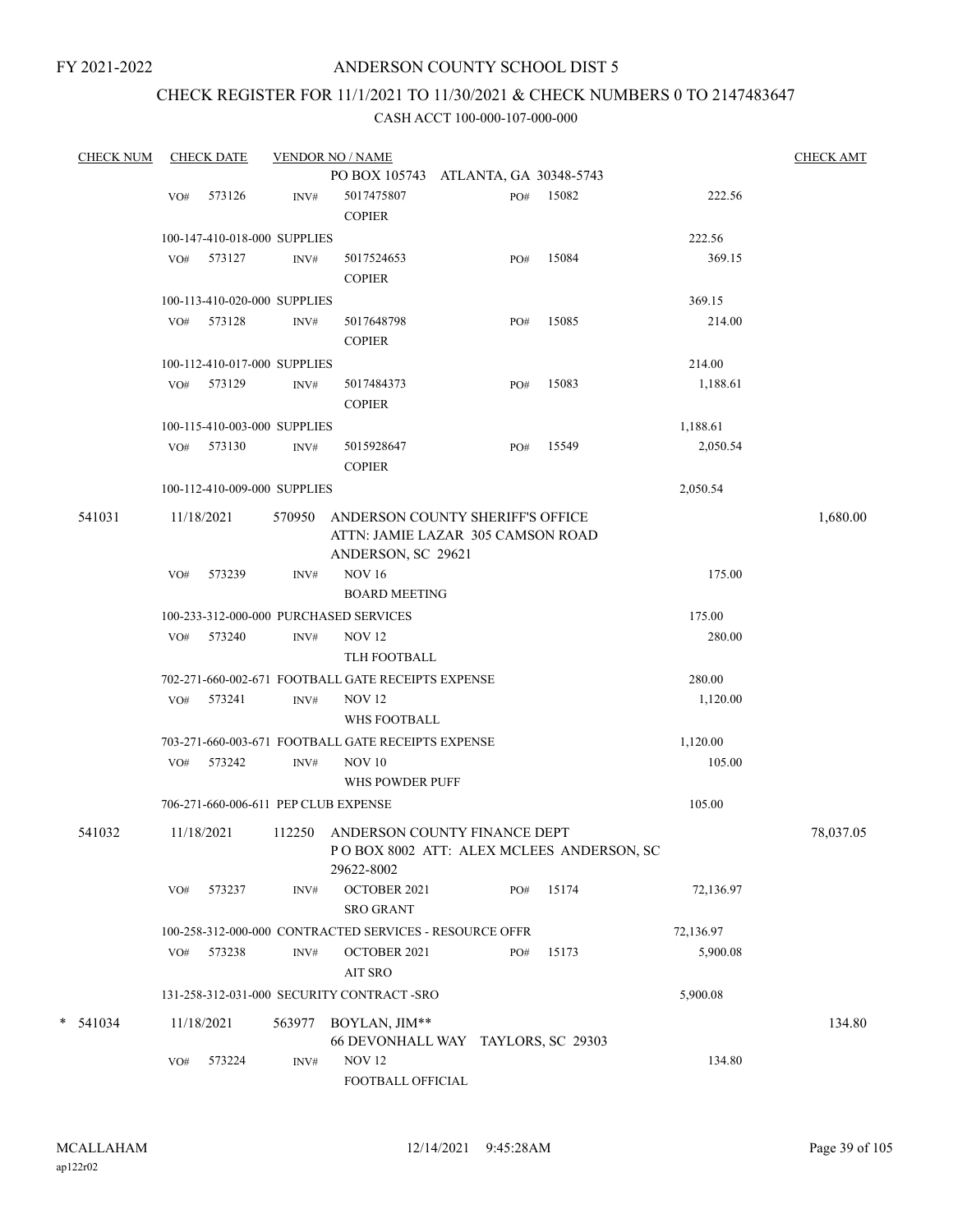## CHECK REGISTER FOR 11/1/2021 TO 11/30/2021 & CHECK NUMBERS 0 TO 2147483647

| <b>CHECK NUM</b> | <b>CHECK DATE</b>                                            |        | <b>VENDOR NO / NAME</b>                                                                   |     |       |                       | <b>CHECK AMT</b> |
|------------------|--------------------------------------------------------------|--------|-------------------------------------------------------------------------------------------|-----|-------|-----------------------|------------------|
|                  |                                                              |        | 703-271-660-003-671 FOOTBALL GATE RECEIPTS EXPENSE                                        |     |       | 134.80                |                  |
| $*$ 541037       | 11/18/2021                                                   |        | 569296 CAPITAL ONE<br>PO BOX 60506 CITY OF INDUSTRY, CA 91716-0506                        |     |       |                       | 1,715.29         |
|                  | 573243<br>VO#                                                | INV#   | 1638780741<br>ACCT 611452                                                                 |     |       | 1,715.29              |                  |
|                  | 100-113-410-006-000 SUPPLIES                                 |        |                                                                                           |     |       | 148.92                |                  |
|                  |                                                              |        | 706-271-660-006-666 CONCESSIONS EXPENSE                                                   |     |       | 1,505.63              |                  |
|                  |                                                              |        | 706-271-660-006-682 VOLLEYBALL EXPENSE                                                    |     |       | 60.74                 |                  |
| $*$ 541039       | 11/18/2021                                                   |        | 577073 CHAPMAN, JOSEPH**<br>214 SAINT CHARLES PLACE CHAPIN, SC 29036                      |     |       |                       | 500.00           |
|                  | 573172<br>VO#                                                | INV#   | AIT<br>PROF DEVELOPMENT                                                                   |     |       | 500.00                |                  |
|                  |                                                              |        | 207-224-333-031-004 TRIPS AND CONFERENCES                                                 |     |       | 500.00                |                  |
| 541040           | 11/18/2021                                                   |        | 573602 CHRISTOPHER TRUCKS<br>PO BOX 8677 GREENVILLE, SC 29604                             |     |       |                       | 929.69           |
|                  | 573245<br>VO#                                                | INV#   | 80914<br><b>REPAIR</b>                                                                    | PO# | 15552 | 929.69                |                  |
|                  | 100-257-412-000-000 TRUCK SERVICE                            |        |                                                                                           |     |       | 929.69                |                  |
| 541041           | 11/18/2021                                                   | 570581 | CITY OF ANDERSON POLICE DEPT<br>401 SOUTH MAIN ST ATTN: SARAH YOUNG<br>ANDERSON, SC 29624 |     |       |                       | 9,262.21         |
|                  | 573246<br>VO#                                                | INV#   | PAYMENT#3<br><b>CROSSING GUARDS</b>                                                       | PO# | 15175 | 9,262.21              |                  |
|                  | 100-258-690-000-000 CROSSING GUARDS                          |        |                                                                                           |     |       | 9,262.21              |                  |
| 541042           | 11/18/2021                                                   | 573557 | <b>CLAY-KING</b><br>125 BEN-ABI ROAD SPARTANBURG, SC 29307-5400                           |     |       |                       | 952.29           |
|                  | 573247<br>VO#                                                | INV#   | 5854<br><b>TL HANNA</b>                                                                   |     |       | 952.29                |                  |
|                  | 100-114-410-002-ART ART SUPPLIES                             |        |                                                                                           |     |       | 952.29                |                  |
| 541043           | 11/18/2021                                                   | 182700 | CONTINENTAL PRESS INC<br>520 EAST BAINBRIDGE STREET ELIZABETHTOWN,<br>PA 17022-2299       |     |       |                       | 20,139.62        |
|                  | 573248<br>VO#                                                | INV#   | 668460,668318<br><b>FINISH LINE</b>                                                       | PO# | 15398 | 20,139.62             |                  |
|                  | 237-162-445-000-021 SOFTWARE<br>237-162-445-000-021 SOFTWARE |        |                                                                                           |     |       | 17,905.22<br>2,234.40 |                  |
| $* 541047$       | 11/18/2021                                                   |        | 567489 DE LAGE LANDEN<br>POBOX 41602 PHILADELPHIA, PA 19101-1602                          |     |       |                       | 156.22           |
|                  | VO#<br>573251                                                | INV#   | 74452882<br><b>COPIER</b>                                                                 |     |       | 156.22                |                  |
|                  | 100-113-410-009-000 SUPPLIES                                 |        |                                                                                           |     |       | 156.22                |                  |
| 541048           | 11/18/2021                                                   |        | 573355 DENVER DOWNS FARM<br>PO BOX 400 SANDY SPRINGS, SC 29677                            |     |       |                       | 2,010.00         |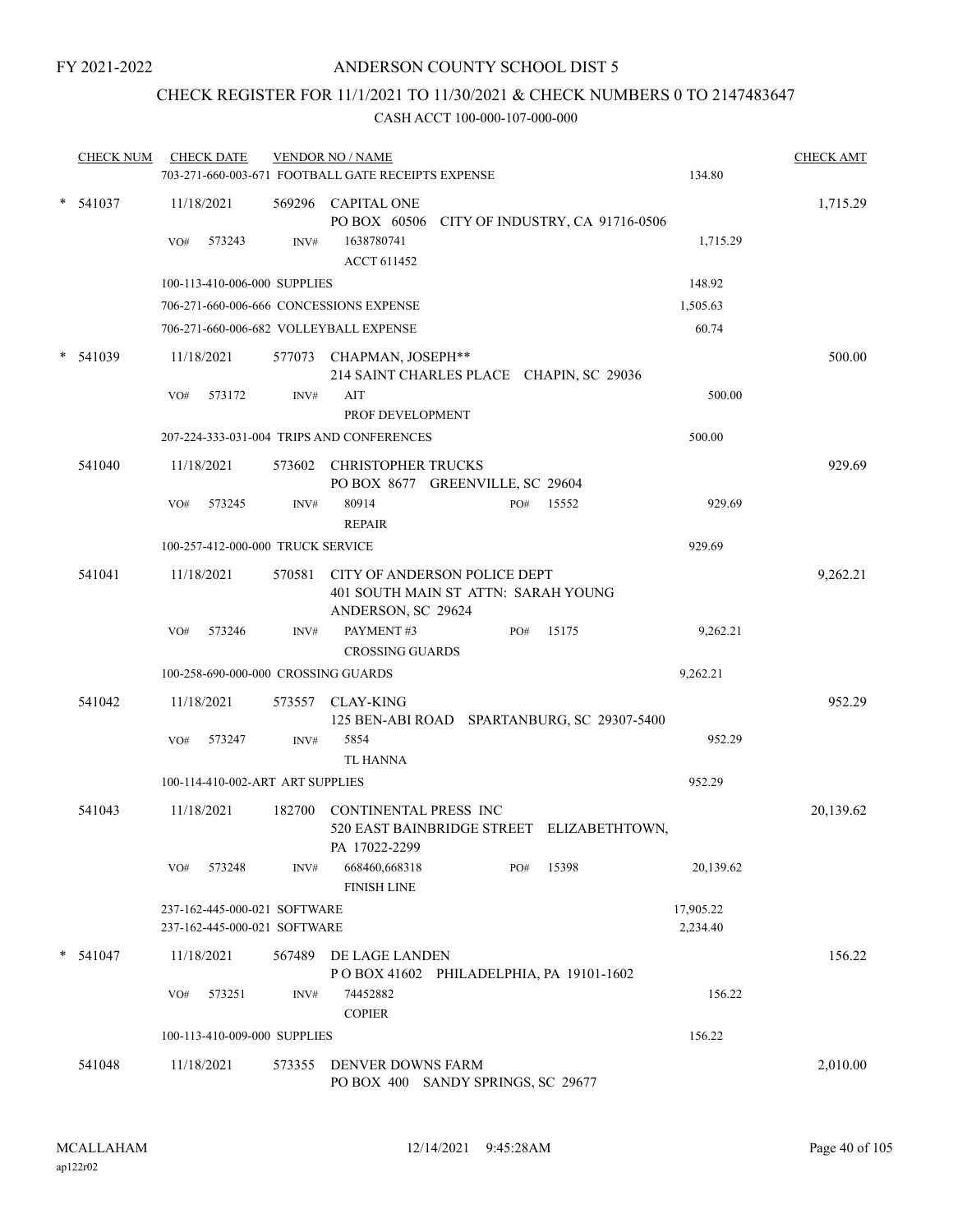# CHECK REGISTER FOR 11/1/2021 TO 11/30/2021 & CHECK NUMBERS 0 TO 2147483647

| <b>CHECK NUM</b> | <b>CHECK DATE</b>                       |        | <b>VENDOR NO / NAME</b>                                                                          |     |                                          |                  | <b>CHECK AMT</b> |
|------------------|-----------------------------------------|--------|--------------------------------------------------------------------------------------------------|-----|------------------------------------------|------------------|------------------|
|                  | 573177<br>VO#                           | INV#   | 1042<br><b>MIDWAY ELEM</b>                                                                       |     |                                          | 2,010.00         |                  |
|                  |                                         |        | 717-190-660-017-351 FIELD TRIPS GRADE 1 EXPENSE                                                  |     |                                          | 2,010.00         |                  |
| 541049           | 11/18/2021                              | 211302 | DUKE ENERGY<br>PO BOX 1094 CHARLOTTE, NC 28201-1094                                              |     |                                          |                  | 104,755.96       |
|                  | 573282<br>VO#                           | INV#   | DUE DEC 3<br><b>UTILITIES</b>                                                                    |     |                                          | 104,755.96       |                  |
|                  |                                         |        | 100-254-470-000-000 ENERGY-ELECTRICITY & WATER<br>100-254-470-000-000 ENERGY-ELECTRICITY & WATER |     |                                          | 399.58<br>238.64 |                  |
|                  |                                         |        | 100-254-470-001-000 ENERGY-ELECTRICITY & WATER                                                   |     |                                          | 242.91           |                  |
|                  |                                         |        | 100-254-470-002-000 ENERGY-ELECTRICITY & WATER                                                   |     |                                          | 20,797.62        |                  |
|                  |                                         |        | 100-254-470-005-000 ENERGY-ELECTRICITY & WATER                                                   |     |                                          | 8,453.98         |                  |
|                  |                                         |        | 100-254-470-006-000 ENERGY-ELECTRICITY & WATER                                                   |     |                                          | 13,534.18        |                  |
|                  |                                         |        | 100-254-470-008-000 ENERGY-ELECTRICITY & WATER                                                   |     |                                          | 7,257.83         |                  |
|                  |                                         |        | 100-254-470-011-000 ENERGY-ELECTRICITY & WATER                                                   |     |                                          | 3,743.56         |                  |
|                  |                                         |        | 100-254-470-012-000 ENERGY-ELECTRICITY & WATER                                                   |     |                                          | 5,055.28         |                  |
|                  |                                         |        | 100-254-470-013-000 ENERGY-ELECTRICITY & WATER                                                   |     |                                          | 8,051.55         |                  |
|                  |                                         |        | 100-254-470-014-000 ENERGY-ELECTRICITY & WATER                                                   |     |                                          | 5,713.48         |                  |
|                  | 100-254-470-014-THR UTILITIES - THEATRE |        |                                                                                                  |     |                                          | 1,504.76         |                  |
|                  |                                         |        | 100-254-470-015-000 ENERGY-ELECTRICITY & WATER                                                   |     |                                          | 2,054.60         |                  |
|                  |                                         |        | 100-254-470-017-000 ENERGY-ELECTRICITY & WATER                                                   |     |                                          | 7,722.02         |                  |
|                  |                                         |        | 100-254-470-020-000 ENERGY-ELECTRICITY & WATER                                                   |     |                                          | 10,657.87        |                  |
|                  |                                         |        | 100-254-470-021-000 ENERGY-ELECTRICITY & WATER                                                   |     |                                          | 8,988.49         |                  |
|                  |                                         |        | 100-254-470-023-000 ENERGY-ELECTRICITY & WATER                                                   |     |                                          | 111.19           |                  |
|                  | 600-256-470-026-000 ENERGY              |        |                                                                                                  |     |                                          | 228.42           |                  |
| 541050           | 11/18/2021                              | 569860 | DUXBURY SYSTEMS, INC                                                                             |     | 270 LITTLETON, UNIT 6 WESTFORD, MA 01886 |                  | 445.00           |
|                  | 573252<br>VO#                           | INV#   | 8373<br><b>LICENSE</b>                                                                           | PO# | 15408                                    | 445.00           |                  |
|                  | 203-127-410-000-000 SUPPLIES            |        |                                                                                                  |     |                                          | 445.00           |                  |
| 541051           | 11/18/2021                              |        | 563495 ELECTRIC CITY UTILITIES<br>CITY OF ANDERSON 601 SOUTH MAIN ST<br>ANDERSON, SC 29624       |     |                                          |                  | 1,490.82         |
|                  | VO#<br>573277                           | INV#   | 295758061<br><b>UTILITIES</b>                                                                    |     |                                          | 1,225.12         |                  |
|                  |                                         |        | 100-254-470-012-000 ENERGY-ELECTRICITY & WATER                                                   |     |                                          | 1,225.12         |                  |
|                  | 573278<br>VO#                           | INV#   | 500079018<br><b>UTILITIES</b>                                                                    |     |                                          | 75.41            |                  |
|                  |                                         |        | 100-254-470-000-000 ENERGY-ELECTRICITY & WATER                                                   |     |                                          | 75.41            |                  |
|                  | 573279<br>VO#                           | INV#   | 495402011<br><b>UTILITIES</b>                                                                    |     |                                          | 164.52           |                  |
|                  |                                         |        | 100-254-470-000-000 ENERGY-ELECTRICITY & WATER                                                   |     |                                          | 164.52           |                  |
|                  | 573280<br>VO#                           | INV#   | 500079017                                                                                        |     |                                          | 25.77            |                  |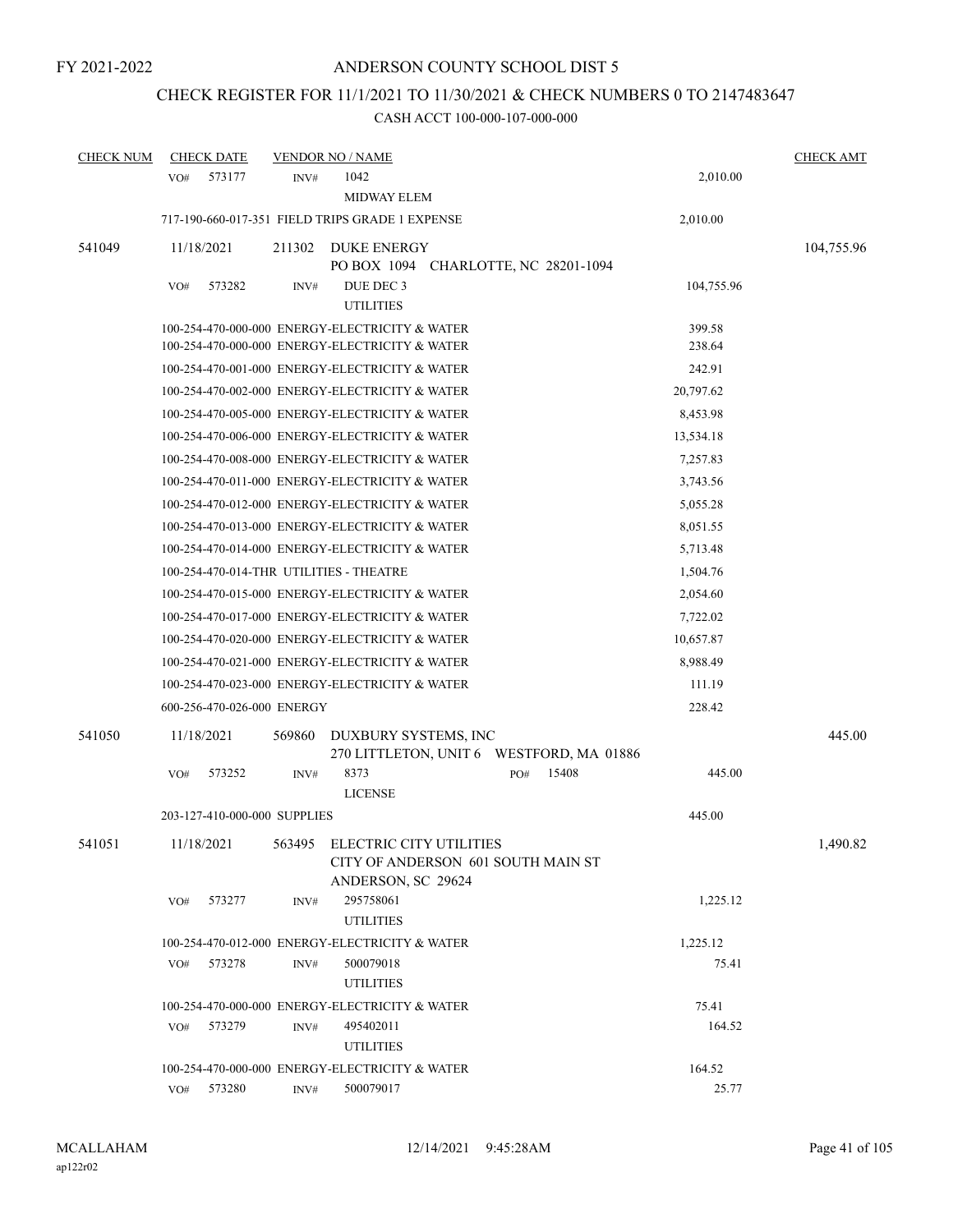#### ANDERSON COUNTY SCHOOL DIST 5

### CHECK REGISTER FOR 11/1/2021 TO 11/30/2021 & CHECK NUMBERS 0 TO 2147483647

|        | <b>CHECK NUM</b> | <b>CHECK DATE</b>               |                | <b>VENDOR NO / NAME</b><br><b>UTILITIES</b>                                                          |          | <b>CHECK AMT</b> |
|--------|------------------|---------------------------------|----------------|------------------------------------------------------------------------------------------------------|----------|------------------|
|        |                  |                                 |                | 100-254-470-000-000 ENERGY-ELECTRICITY & WATER                                                       | 25.77    |                  |
|        | 541052           | 11/18/2021                      |                | 576971 ESS SOUTH CENTRAL LLC<br>PO BOX 747077 ATLANTA, GA 30374-7077                                 |          | 541.80           |
|        |                  | 573253<br>VO#                   | INV#           | 15304<br>278753<br>PO#<br>WK ENDING 11/6                                                             | 541.80   |                  |
|        |                  |                                 |                | 100-213-311-002-000 PURCHASED SERVICE - SUBS                                                         | 464.40   |                  |
|        |                  |                                 |                | 100-213-311-016-000 PURCHASED SERVICE - SUBS                                                         | 77.40    |                  |
| $\ast$ | 541055           | 11/18/2021                      |                | 569372 GREAT AMERICA LEASING CORP<br>PO BOX 660831 ATT: ACCOUNTS RECEIVABLE<br>DALLAS, TX 75266-0831 |          | 1,598.48         |
|        |                  | 573180<br>VO#                   | INV#           | 30384415<br>14926<br>PO#<br><b>COPIER</b>                                                            | 1,598.48 |                  |
|        |                  | 100-252-325-000-000 RENTALS     |                |                                                                                                      | 1,598.48 |                  |
|        | $*$ 541057       | 11/18/2021                      |                | 259850 HANSON AGGREGATES SOUTHEAST<br>PO BOX 412345 BOSTON, MA 02241-2345                            |          | 106.07           |
|        |                  | 573184<br>VO#                   | INV#           | 40861178<br><b>TL HANNA</b>                                                                          | 106.07   |                  |
|        |                  |                                 |                | 100-254-410-002-001 SUPPLIES - MAINTENANCE                                                           | 106.07   |                  |
| $\ast$ | 541059           | 11/18/2021                      |                | 576772 HOWARD TECHNOLOGY SOLUTIONS<br>PO BOX 11407 BIRMINGHAM, AL 35246-1132                         |          | 5,576.84         |
|        |                  | VO#<br>573255                   | INV#           | 21-00532372<br>15258<br>PO#<br><b>SUPPLIES</b>                                                       | 5,576.84 |                  |
|        |                  |                                 |                | 210-113-410-000-021 SUPPLIES AND MATERIALS/KITS                                                      | 5,576.84 |                  |
|        | 541060           | 11/18/2021                      | 577062         | JANTIZE AMERICA<br>CHARLOTTE MOTOR SPEEDWAY 5555 CONCORD<br>PKWY S., SUITE 336 CONCORD, NC 28027     |          | 525.00           |
|        |                  | 573181<br>VO#                   | INV#           | 128857<br><b>STADIUMS</b>                                                                            | 525.00   |                  |
|        |                  |                                 |                | 100-254-323-002-400 CONTR SERV-HVAC/ELECT/PLUMBING                                                   | 175.00   |                  |
|        |                  |                                 |                | 100-254-323-003-400 CONTR SERV-HVAC/ELECT/PLUMBING                                                   | 350.00   |                  |
|        | 541061           | 11/18/2021                      |                | 299410 JONES SCHOOL SUPPLY<br>PO BOX 7008 COLUMBIA, SC 29202                                         |          | 470.40           |
|        |                  | 573182<br>VO#                   | $\text{INV}\#$ | 1841399<br>NEVITT FOREST                                                                             | 470.40   |                  |
|        |                  | 201-112-410-012-000 SUPPLIES    |                |                                                                                                      | 470.40   |                  |
|        | $*$ 541063       | 11/18/2021                      | 569972         | <b>JUSTIN RICHEY</b><br>205 OLD COLONY RD ANDERSON, SC 29621                                         |          | 250.00           |
|        |                  | 573165<br>VO#                   | INV#           | <b>REFUND</b><br><b>EQUINE CAMP</b>                                                                  | 250.00   |                  |
|        |                  | 731-271-660-031-850 FFA EXPENSE |                |                                                                                                      | 250.00   |                  |
|        | $*$ 541065       | 11/18/2021                      |                | 576047 LANGUAGE LINE SERVICES INC<br>PO BOX 202564 DALLAS, TX 75320                                  |          | 963.16           |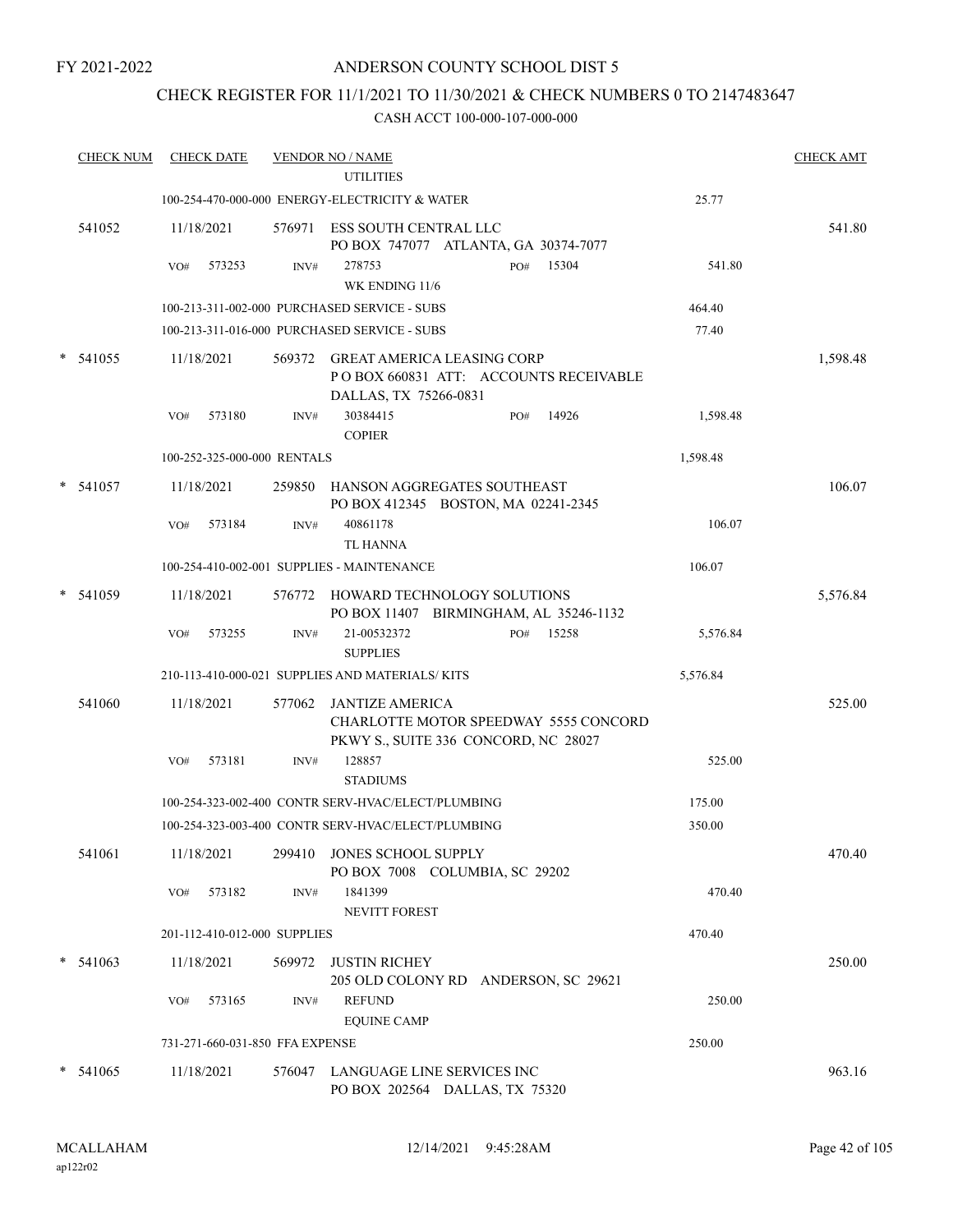# CHECK REGISTER FOR 11/1/2021 TO 11/30/2021 & CHECK NUMBERS 0 TO 2147483647

| <b>CHECK NUM</b> | <b>CHECK DATE</b>                      |        | <b>VENDOR NO / NAME</b>                                                                  |          | <b>CHECK AMT</b> |
|------------------|----------------------------------------|--------|------------------------------------------------------------------------------------------|----------|------------------|
|                  | 573183<br>VO#                          | INV#   | 10375437                                                                                 | 963.16   |                  |
|                  |                                        |        | <b>OCT SERVICE</b>                                                                       |          |                  |
|                  | 100-221-312-000-000 PURCHASED SERVICES |        |                                                                                          | 963.16   |                  |
| 541066           | 11/18/2021                             |        | 569972 LORIELLE ROBIDAS<br>303 MARIA DRIVE ANDERSON, SC 29625                            |          | 250.00           |
|                  | 573164<br>VO#                          | INV#   | <b>REFUND</b>                                                                            | 250.00   |                  |
|                  |                                        |        | <b>EQUINE CAMP</b>                                                                       |          |                  |
|                  | 731-271-660-031-850 FFA EXPENSE        |        |                                                                                          | 250.00   |                  |
| 541067           | 11/18/2021                             | 329401 | <b>LOWES BUSINESS ACCOUNT</b><br>PO BOX 530954 CREDIT SERVICES ATLANTA, GA<br>30353-0954 |          | 1,677.70         |
|                  | 573283<br>VO#                          | INV#   | <b>PURCHASES</b><br>9800 728800 8                                                        | 1,677.70 |                  |
|                  | 100-254-410-000-000 CUSTODIAL SUPPLIES |        |                                                                                          | 45.67    |                  |
|                  |                                        |        | 100-254-410-000-001 MAINT, SUPPLIES-STRUCTURES                                           | 416.75   |                  |
|                  |                                        |        | 100-254-410-001-001 SUPPLIES - MAINTENANCE                                               | 59.39    |                  |
|                  |                                        |        | 100-254-410-002-001 SUPPLIES - MAINTENANCE                                               | 264.36   |                  |
|                  |                                        |        | 100-254-410-003-001 SUPPLIES - MAINTENANCE                                               | 34.24    |                  |
|                  |                                        |        | 100-254-410-007-001 SUPPLIES - MAINTENANCE                                               | 288.09   |                  |
|                  |                                        |        | 100-254-410-009-001 SUPPLIES - MAINTENANCE                                               | 9.83     |                  |
|                  |                                        |        | 100-254-410-010-001 SUPPLIES - MAINTENANCE                                               | 105.46   |                  |
|                  |                                        |        | 100-254-410-011-001 SUPPLIES - MAINTENANCE                                               | 87.44    |                  |
|                  |                                        |        | 100-254-410-012-001 SUPPLIES - MAINTENANCE                                               | 37.41    |                  |
|                  |                                        |        | 100-254-410-013-001 SUPPLIES - MAINTENANCE                                               | 40.87    |                  |
|                  |                                        |        | 100-254-410-014-001 SUPPLIES - MAINTENANCE                                               | 18.75    |                  |
|                  |                                        |        | 100-254-410-015-001 SUPPLIES - MAINTENANCE                                               | 97.49    |                  |
|                  |                                        |        | 100-254-410-016-001 SUPPLIES - MAINTENANCE                                               | 54.26    |                  |
|                  |                                        |        | 100-254-410-018-001 SUPPLIES - MAINTENANCE                                               | 75.02    |                  |
|                  |                                        |        | 100-254-410-020-001 SUPPLIES - MAINTENANCE                                               | 5.37     |                  |
|                  |                                        |        | 100-254-410-021-001 SUPPLIES - MAINTENANCE                                               | 20.29    |                  |
|                  |                                        |        | 131-254-410-031-001 SUPPLIES - MAINTENANCE                                               | 17.01    |                  |
| $*$ 541070       | 11/18/2021                             | 568647 | MANSFIELD OIL COMPANY<br>PO BOX 733706 DALLAS, TX 75373-3706                             |          | 5,030.50         |
|                  | 573256<br>VO#                          | INV#   | SQLCD711888<br><b>FUEL</b>                                                               | 5,030.50 |                  |
|                  | 100-254-411-000-001 GASOLINE           |        |                                                                                          | 4,866.03 |                  |
|                  | 100-255-411-000-000 GASOLINE           |        |                                                                                          | 117.01   |                  |
|                  | 600-256-690-021-000 OTHER OBJECTS      |        |                                                                                          | 47.46    |                  |
| 541071           | 11/18/2021                             | 570547 | MASSINGILLE, MAX.**<br>7 NIELSON CIRCLE TAYLORS, SC 29687                                |          | 145.60           |
|                  | 573230<br>VO#                          | INV#   | <b>NOV 12</b><br>FOOTBALL OFFICIAL                                                       | 145.60   |                  |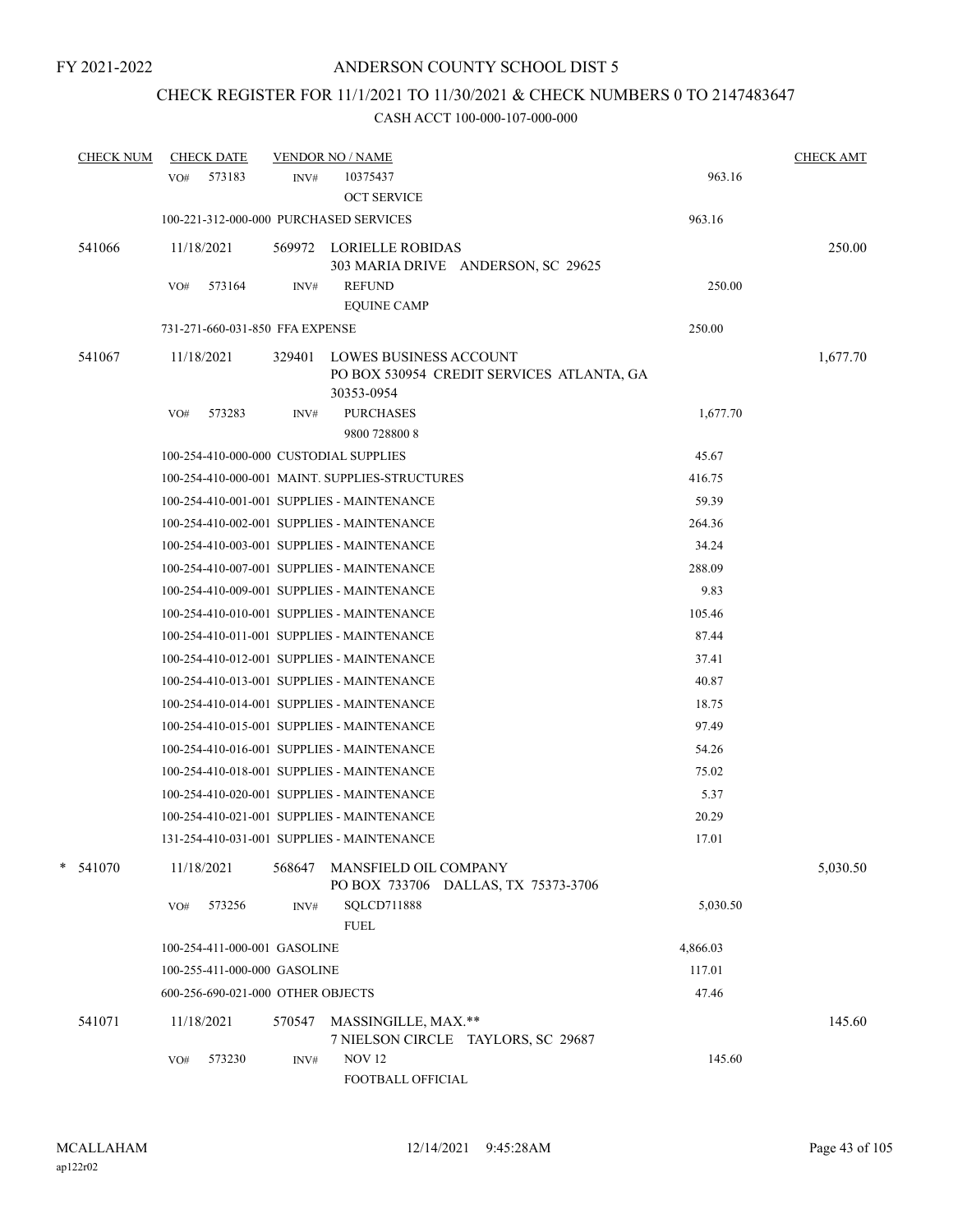## CHECK REGISTER FOR 11/1/2021 TO 11/30/2021 & CHECK NUMBERS 0 TO 2147483647

| <b>CHECK NUM</b> | <b>CHECK DATE</b>                 |        |        | <b>VENDOR NO / NAME</b><br>703-271-660-003-671 FOOTBALL GATE RECEIPTS EXPENSE                   | 145.60             | <b>CHECK AMT</b> |
|------------------|-----------------------------------|--------|--------|-------------------------------------------------------------------------------------------------|--------------------|------------------|
| 541072           | 11/18/2021                        |        | 564723 | MATRIX CONSTRUCTION CO, INC<br>POBOX 1807 ATT: ACCOUNTS RECEIVABLE<br>ANDERSON, SC 29622-1807   |                    | 166,704.32       |
|                  | VO#                               | 573185 | INV#   | 20020-06<br><b>TRANSPORTATION</b>                                                               | 166,704.32         |                  |
|                  |                                   |        |        | 505-253-540-000-BLD TRANSPORTATION RENOVATIONS                                                  | 166,704.32         |                  |
| 541073           | 11/18/2021                        |        | 576956 | MAXIM STAFFING SOLUTIONS<br>12558 COLLECTIONS CENTER DRIVE CHICAGO, IL<br>60693                 |                    | 340.00           |
|                  | VO#                               | 573257 | INV#   | E4193610143<br><b>SERVICES</b>                                                                  | 340.00             |                  |
|                  |                                   |        |        | 218-126-312-000-01B SPED BCBA CONTRACT                                                          | 340.00             |                  |
| 541074           | 11/18/2021                        |        | 577080 | MCGILL, CALVIN**<br>124 FARM LAKE DRIVE COWPENS, SC 29330                                       |                    | 169.00           |
|                  | VO#                               | 573275 | INV#   | <b>NOV 12</b><br>FOOTBALL OFFICIAL                                                              | 169.00             |                  |
|                  |                                   |        |        | 703-271-660-003-671 FOOTBALL GATE RECEIPTS EXPENSE                                              | 169.00             |                  |
| 541075           | 11/18/2021                        |        | 574358 | MONSTER TECHNOLOGY, LLC<br>8726 S. SEPULVEDA BLVD SUITE D #B-152 LOS<br>ANGELES, CA 90045       |                    | 1,565.00         |
|                  | VO#                               | 573258 | INV#   | IJH-7998<br><b>TONER</b>                                                                        | 1,565.00           |                  |
|                  |                                   |        |        | 100-113-410-005-VEN SUPPLY-ADDT'L FOR LOST VENDING                                              | 1,565.00           |                  |
| 541076           | 11/18/2021                        |        | 567126 | MUSIC & ARTS CENTER<br>5295 WESTVIEW DR SUITE 300 ATTN: CA<br>FREDERICK, MD 21703               |                    | 105.67           |
|                  | VO#                               | 573186 | INV#   | 029002492<br><b>MCLEES ELEM</b>                                                                 | 96.30              |                  |
|                  | 708-271-660-008-220 MUSIC EXPENSE |        |        |                                                                                                 | 96.30              |                  |
|                  | VO#                               | 573259 | INV#   | 029053337<br><b>MCCANTS</b>                                                                     | 9.37               |                  |
|                  |                                   |        |        | 705-271-660-005-601 BAND CLUB EXPENSE                                                           | 9.37               |                  |
| 541077           | 11/18/2021                        |        | 369400 | <b>NASCO</b><br>POBOX 901 ATT: ACCOUNTS RECEIVABLE FORT<br>ATKINSON, WI 53538-0901              |                    | 2,213.22         |
|                  | VO#                               | 573189 | INV#   | PO 15423<br>15423<br>PO#<br>180588,6440,4734                                                    | 2,213.22           |                  |
|                  |                                   |        |        | 329-115-410-031-0CO SUPPLIES-STATE (C/O)                                                        | 615.25             |                  |
|                  |                                   |        |        | 329-115-410-031-0CO SUPPLIES-STATE (C/O)<br>329-115-410-031-0CO SUPPLIES-STATE (C/O)            | 413.66<br>1,184.31 |                  |
| 541078           | 11/18/2021                        |        | 569027 | <b>O'REILLY AUTO PARTS</b><br>POBOX 9464 ATT: ACCOUNTS RECEIVABLE<br>SPRINGFIELD, MO 65801-9464 |                    | 144.70           |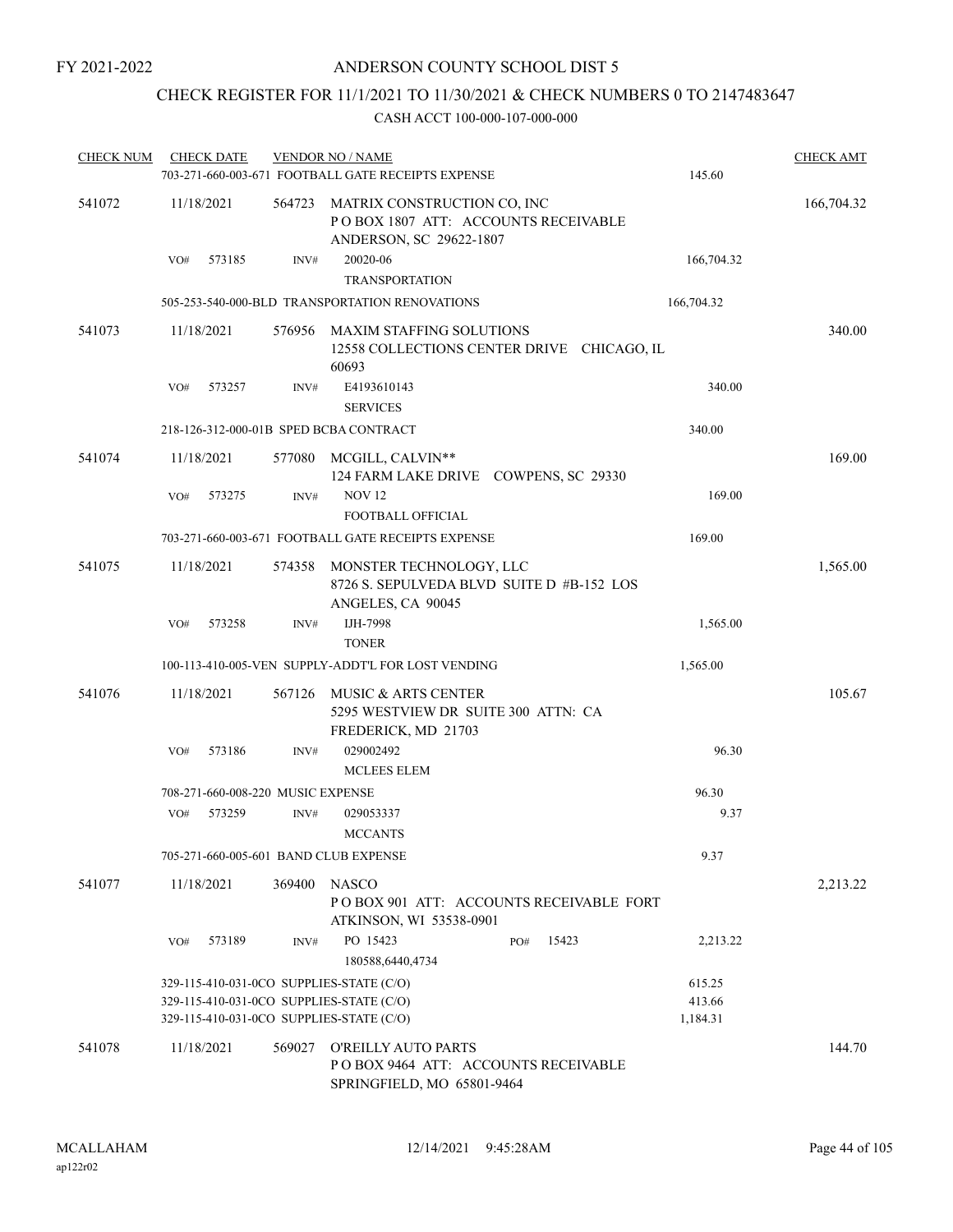# CHECK REGISTER FOR 11/1/2021 TO 11/30/2021 & CHECK NUMBERS 0 TO 2147483647

| <b>CHECK NUM</b> | <b>CHECK DATE</b>                        |        | <b>VENDOR NO / NAME</b>                                                                |          | <b>CHECK AMT</b> |
|------------------|------------------------------------------|--------|----------------------------------------------------------------------------------------|----------|------------------|
|                  | 573193<br>VO <sub>#</sub>                | INV#   | 1430-285006<br><b>SUPPLIES</b>                                                         | 144.70   |                  |
|                  |                                          |        | 100-254-412-000-001 TRUCK SERVICE - MAINTENANCE                                        | 144.70   |                  |
| 541079           | 11/18/2021                               |        | 565985 PANERA BREAD<br>103 ANDERSON STATION ANDERSON, SC 29621                         |          | 447.47           |
|                  | 573195<br>VO#                            | INV#   | WHITEHALL<br>11/23 BREAKFAST                                                           | 447.47   |                  |
|                  | 802-112-410-019-000 SUPPLIES - RETENTION |        |                                                                                        | 447.47   |                  |
| 541080           | 11/18/2021                               | 569766 | PEAP<br>PRESIDENT'S EDUCATION AWARDS PROGRAM PO<br>BOX 1020 SEWICKLEY, PA 15143-1020   |          | 145.30           |
|                  | 573262<br>VO#                            | INV#   | 461598<br>CUST #233151                                                                 | 145.30   |                  |
|                  |                                          |        | 707-190-660-007-201 MISCELLANEOUS EXPENSE                                              | 145.30   |                  |
| 541081           | 11/18/2021                               | 568036 | PIEDMONT NATURAL GAS<br>PO BOX 1246 CHARLOTTE, NC 28201-1246                           |          | 2,828.13         |
|                  | 573281<br>VO#                            | INV#   | DUE DEC 2<br><b>UTILITIES</b>                                                          | 2,828.13 |                  |
|                  | 100-254-472-000-000 ENERGY-GAS           |        |                                                                                        | 31.38    |                  |
|                  | 100-254-472-000-000 ENERGY-GAS           |        |                                                                                        | 29.13    |                  |
|                  | 100-254-472-003-000 ENERGY-GAS           |        |                                                                                        | 1,071.90 |                  |
|                  | 100-254-472-006-000 ENERGY-GAS           |        |                                                                                        | 387.51   |                  |
|                  | 100-254-472-007-000 ENERGY-GAS           |        |                                                                                        | 23.54    |                  |
|                  | 100-254-472-010-000 ENERGY-GAS           |        |                                                                                        | 43.70    |                  |
|                  | 131-254-472-031-000 ENERGY-NATURAL GAS   |        |                                                                                        | 378.55   |                  |
|                  | 600-256-470-003-000 ENERGY               |        |                                                                                        | 96.33    |                  |
|                  | 600-256-470-007-000 ENERGY               |        |                                                                                        | 155.69   |                  |
|                  | 600-256-470-008-000 ENERGY               |        |                                                                                        | 176.96   |                  |
|                  | 600-256-470-010-000 ENERGY               |        |                                                                                        | 248.63   |                  |
|                  | 600-256-470-018-000 ENERGY               |        |                                                                                        | 184.81   |                  |
| 541082           | 11/18/2021                               |        | 573906 PRODUCTIONS UNLIMITED, INC.<br>175 OLD AIRPORT RD ROEBUCK, SC 29376             |          | 480.00           |
|                  | 573263<br>VO#                            | INV#   | 19187<br><b>TRAINING</b>                                                               | 480.00   |                  |
|                  | 100-266-312-000-000 PURCHASED SERVICES   |        |                                                                                        | 480.00   |                  |
| 541083           | 11/18/2021                               | 573466 | <b>SCCTM</b><br>C/O CINDY PARKER, REGISTRAR 315 60TH AVE N N<br>MYRTLE BEACH, SC 29582 |          | 330.00           |
|                  | 573198<br>VO#                            | INV#   | 2021-15<br>15534<br>PO#<br><b>REGISTRATION</b>                                         | 330.00   |                  |
|                  | 263-224-333-006-PD5 TRIPS- SC STANDARDS  |        |                                                                                        | 330.00   |                  |
| 541084           | 11/18/2021                               |        | 448502 SC DEPT OF EDUCATION/ACCOUNTING                                                 |          | 1,305.68         |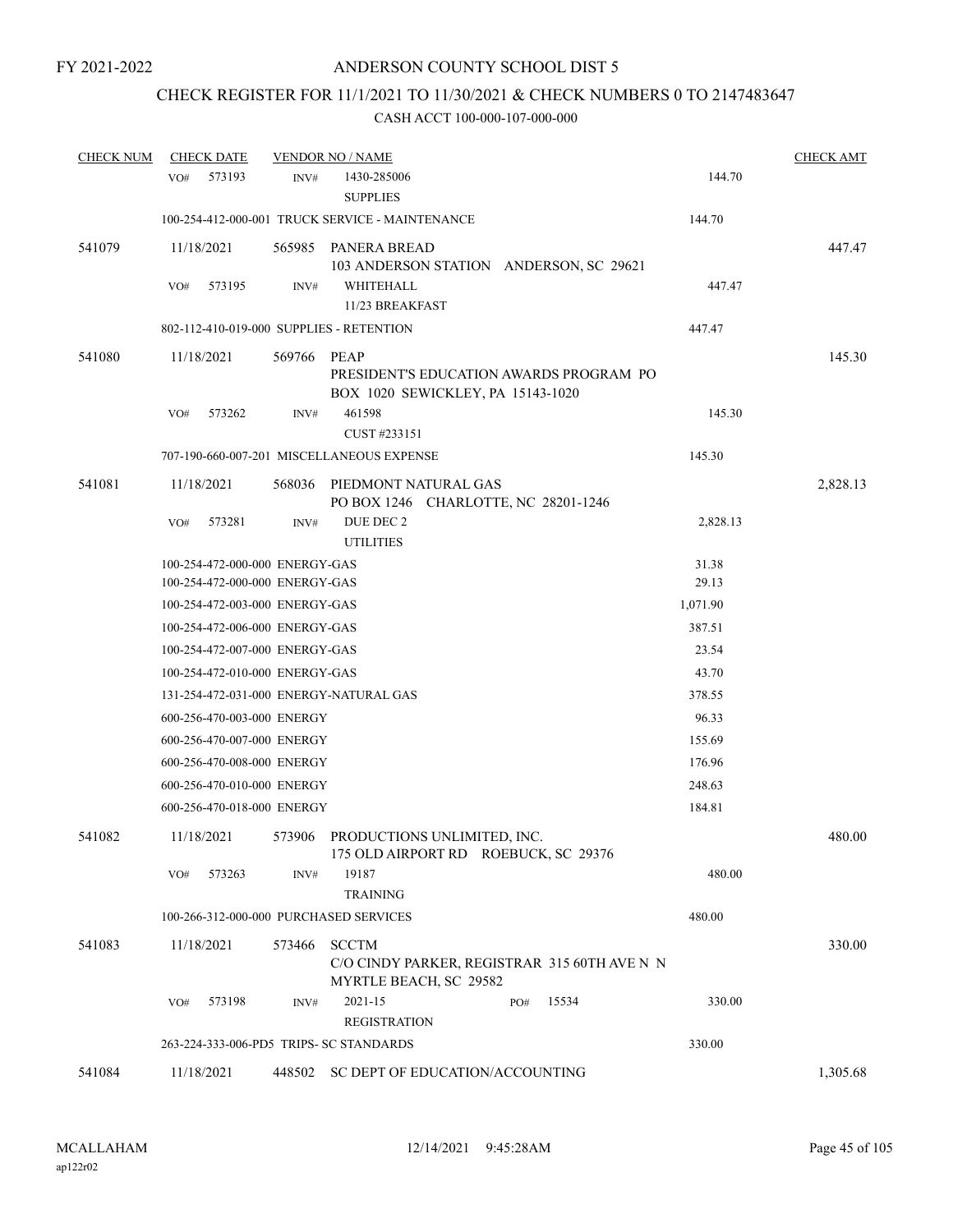### ANDERSON COUNTY SCHOOL DIST 5

### CHECK REGISTER FOR 11/1/2021 TO 11/30/2021 & CHECK NUMBERS 0 TO 2147483647

|   | <b>CHECK NUM</b> |     | <b>CHECK DATE</b>                |        | <b>VENDOR NO / NAME</b><br>1429 SENATE ST ROOM 307 ATTN: DIANE HOUSE         |              |          | <b>CHECK AMT</b> |
|---|------------------|-----|----------------------------------|--------|------------------------------------------------------------------------------|--------------|----------|------------------|
|   |                  | VO# | 573264                           | INV#   | COLUMBIA, SC 29201<br><b>REFUND</b><br>FY19 221 N&D                          |              | 1,305.68 |                  |
|   |                  |     |                                  |        | 221-004-310-000-1CO TITLE I- N&D C/O FY20                                    |              | 1,305.68 |                  |
|   | 541085           |     | 11/18/2021                       |        | 563620 SC DEPT OF LABOR, LIC & REGULATION<br>PO BOX 11329 COLUMBIA, SC 29211 |              |          | 175.00           |
|   |                  | VO# | 573197                           | INV#   | 16465<br><b>WESTSIDE HS</b>                                                  |              | 175.00   |                  |
|   |                  |     |                                  |        | 100-254-323-003-400 CONTR SERV-HVAC/ELECT/PLUMBING                           |              | 175.00   |                  |
| * | 541087           |     | 11/18/2021                       | 572224 | SMITH, ALPHONSO CHRISTOPHER**<br>138 BERWICK COURT EASLEY, SC 29642          |              |          | 136.60           |
|   |                  | VO# | 573225                           | INV#   | <b>NOV 12</b><br>FOOTBALL OFFICIAL                                           |              | 136.60   |                  |
|   |                  |     |                                  |        | 703-271-660-003-671 FOOTBALL GATE RECEIPTS EXPENSE                           |              | 136.60   |                  |
|   | 541088           |     | 11/18/2021                       | 576973 | SUNBELT STAFFING, LLC<br>PO BOX 934411 ATLANTA, GA 31193-4411                |              |          | 1,860.00         |
|   |                  | VO# | 573266                           | INV#   | 20251796<br>CUST #178148                                                     | 15422<br>PO# | 1,860.00 |                  |
|   |                  |     |                                  |        | 203-127-312-000-000 PURCHASED SERVICES                                       |              | 1,860.00 |                  |
|   | 541089           |     | 11/18/2021                       | 571571 | <b>TECHPOINT</b><br>144 PEARL INDUSTRIAL AVE HOSCHTON, GA 30548              |              |          | 2,000.00         |
|   |                  | VO# | 573267                           | INV#   | 2901<br><b>WESTSIDE HS</b>                                                   |              | 2,000.00 |                  |
|   |                  |     | 100-254-395-003-SCI SCIENCE BLDG |        |                                                                              |              | 2,000.00 |                  |
|   | 541090           |     | 11/18/2021                       | 569972 | <b>TOWER GARDEN</b><br>140 CRESCENT DR COLLIERVILLE, TN 38017                |              |          | 481.50           |
|   |                  | VO# | 573201                           | INV#   | US192559095<br><b>TL HANNA</b>                                               |              | 481.50   |                  |
|   |                  |     |                                  |        | 900-127-410-002-HBW HEATHER WOHLERS 21/22 SUPPLIES                           |              | 481.50   |                  |
|   | 541091           |     | 11/18/2021<br>VO# 573220         |        | 510010 EMPLOYEE VENDOR<br>INV# NOV 12-14<br><b>MYRTLE BEACH</b>              |              | 656.60   | 656.60           |
|   |                  |     |                                  |        | 100-113-410-020-VEN SUPPLY-ADDT'L FOR LOST VENDING                           |              | 656.60   |                  |
|   | $* 541093$       |     | 11/18/2021                       | 576674 | UPSTATE INDUSTRIAL SUPPLIES INC<br>PO BOX 469 SANDY SPRINGS, SC 29677        |              |          | 3,244.88         |
|   |                  | VO# | 573203                           | INV#   | 71827<br><b>SUPPLIES</b>                                                     | PO# 15290    | 1,151.05 |                  |
|   |                  |     |                                  |        | 329-115-410-031-0CO SUPPLIES-STATE (C/O)                                     |              | 1,151.05 |                  |
|   |                  | VO# | 573204                           | INV#   | 72195<br><b>SUPPLIES</b>                                                     | 15459<br>PO# | 2,093.83 |                  |
|   |                  |     |                                  |        | 329-115-410-031-0CO SUPPLIES-STATE (C/O)                                     |              | 2,093.83 |                  |
|   | 541094           |     | 11/18/2021                       |        | 569972 UPWARD STARS                                                          |              |          | 200.00           |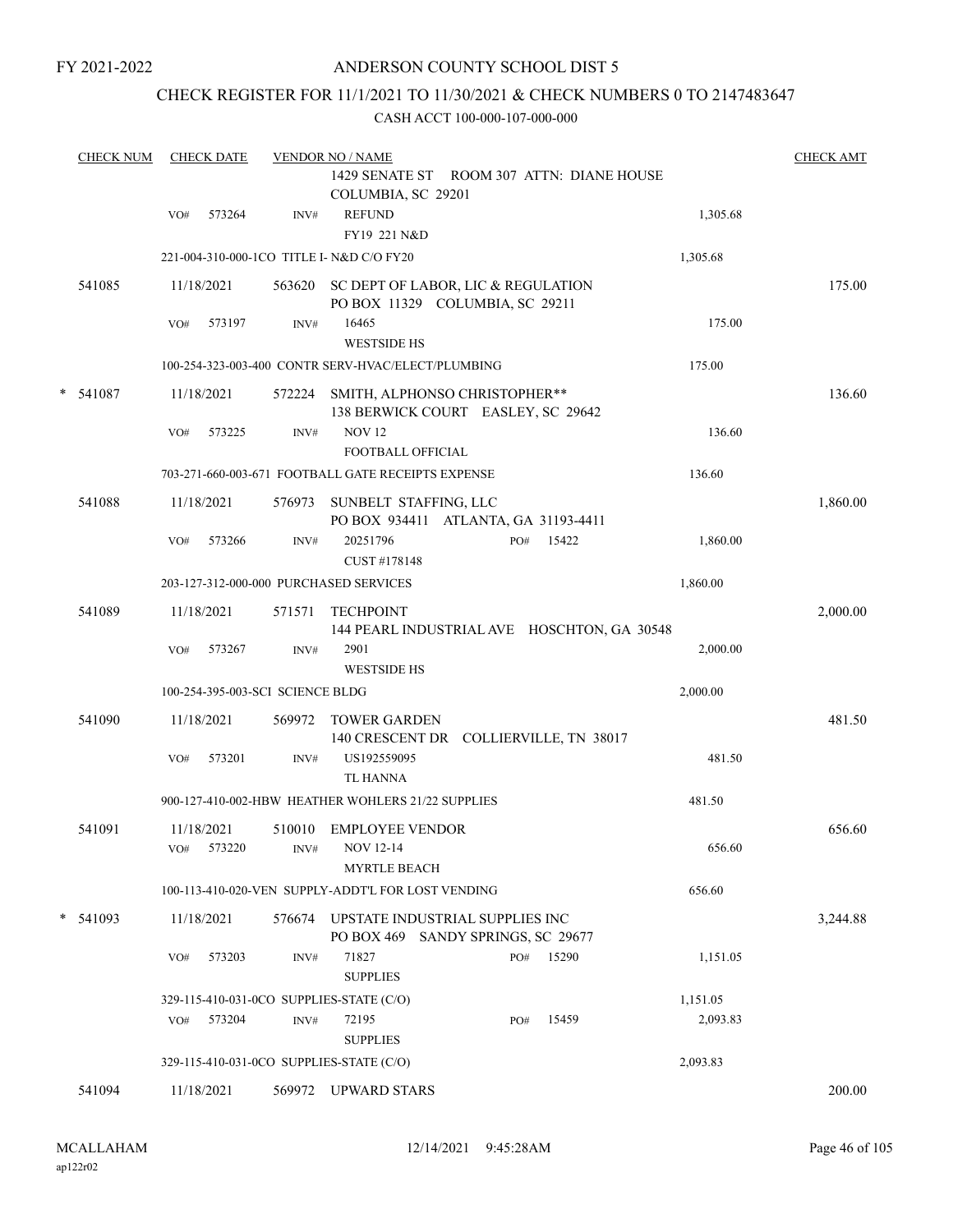### CHECK REGISTER FOR 11/1/2021 TO 11/30/2021 & CHECK NUMBERS 0 TO 2147483647

| <b>CHECK NUM</b> | <b>CHECK DATE</b>                       |        | <b>VENDOR NO / NAME</b>                                                     |                                            |          | <b>CHECK AMT</b> |
|------------------|-----------------------------------------|--------|-----------------------------------------------------------------------------|--------------------------------------------|----------|------------------|
|                  |                                         |        |                                                                             | 198 WHITE STAR POINT SPARTANBURG, SC 29734 |          |                  |
|                  | 573271<br>VO#                           | INV#   | <b>REGISTRATION</b><br><b>GLENVIEW MS</b>                                   |                                            | 200.00   |                  |
|                  |                                         |        | 720-271-660-020-751 BASKETBALL BOYS EXPENSE                                 |                                            | 100.00   |                  |
|                  |                                         |        | 720-271-660-020-752 BASKETBALL GIRLS EXPENSE                                |                                            | 100.00   |                  |
| 541095           | 11/18/2021                              |        | 569972 VALERIE MCGEE<br>245 WENTZKY CIRCLE ANDERSON, SC 29621               |                                            |          | 250.00           |
|                  | 573166<br>VO#                           | INV#   | <b>REFUND</b><br><b>EQUINE CAMP</b>                                         |                                            | 250.00   |                  |
|                  | 731-271-660-031-877 VET SCIENCE EXPENSE |        |                                                                             |                                            | 250.00   |                  |
| 541096           | 11/18/2021                              | 519401 | <b>VERIZON</b>                                                              |                                            |          | 6,317.11         |
|                  |                                         |        | POBOX 660108 DALLAS, TX 75266-0652                                          |                                            |          |                  |
|                  | VO#<br>573276                           | INV#   | 217085392<br><b>SERVICE</b>                                                 |                                            | 6,317.11 |                  |
|                  | 100-266-340-000-000 TELEPHONE           |        |                                                                             |                                            | 5,430.68 |                  |
|                  | 100-266-340-001-000 TELEPHONE           |        |                                                                             |                                            | 38.01    |                  |
|                  | 100-266-340-002-000 TELEPHONE           |        |                                                                             |                                            | 122.78   |                  |
|                  | 100-266-340-003-000 TELEPHONE           |        |                                                                             |                                            | 86.94    |                  |
|                  | 100-266-340-006-000 TELEPHONE           |        |                                                                             |                                            | 18.03    |                  |
|                  | 100-266-340-007-000 TELEPHONE           |        |                                                                             |                                            | 13.81    |                  |
|                  | 100-266-340-008-000 TELEPHONE           |        |                                                                             |                                            | 13.81    |                  |
|                  | 100-266-340-009-000 TELEPHONE           |        |                                                                             |                                            | 13.80    |                  |
|                  | 100-266-340-010-000 TELEPHONE           |        |                                                                             |                                            | 13.80    |                  |
|                  | 100-266-340-012-000 TELEPHONE           |        |                                                                             |                                            | 66.72    |                  |
|                  | 100-266-340-013-000 TELEPHONE           |        |                                                                             |                                            | 13.81    |                  |
|                  | 100-266-340-014-000 TELEPHONE           |        |                                                                             |                                            | 13.80    |                  |
|                  | 100-266-340-016-000 TELEPHONE           |        |                                                                             |                                            | 30.81    |                  |
|                  | 100-266-340-017-000 TELEPHONE           |        |                                                                             |                                            | 13.80    |                  |
|                  | 100-266-340-018-000 TELEPHONE           |        |                                                                             |                                            | 13.80    |                  |
|                  | 100-266-340-019-000 TELEPHONE           |        |                                                                             |                                            | 13.81    |                  |
|                  | 100-266-340-020-000 TELEPHONE           |        |                                                                             |                                            | 18.03    |                  |
|                  | 131-266-340-031-000 TELEPHONE           |        |                                                                             |                                            | 147.14   |                  |
|                  | 338-221-340-000-EAR TELEPHONE           |        |                                                                             |                                            | 38.01    |                  |
|                  | 600-256-340-000-000 TELEPHONE           |        |                                                                             |                                            | 146.79   |                  |
|                  | 900-188-340-000-006 HOMELESS TELEPHONE  |        |                                                                             |                                            | 48.93    |                  |
| * 541098         | 11/18/2021                              |        | 577014 VPA OF THE CAROLINAS, INC<br>11 CLEVELAND COURT GREENVILLE, SC 29607 |                                            |          | 5,400.00         |
|                  | 573205<br>VO#                           | INV#   | 21-519-523                                                                  | 15528<br>PO#                               | 5,400.00 |                  |
|                  |                                         |        | <b>APPRAISAL FEES</b>                                                       |                                            |          |                  |
|                  | 100-254-323-002-LAN HANNA LAND          |        |                                                                             |                                            | 5,400.00 |                  |
| 541099           | 11/18/2021                              | 567510 | WATERS, DEAN R**<br>2 LARK DRIVE GREENVILLE, SC 29609                       |                                            |          | 141.10           |
|                  |                                         |        |                                                                             |                                            |          |                  |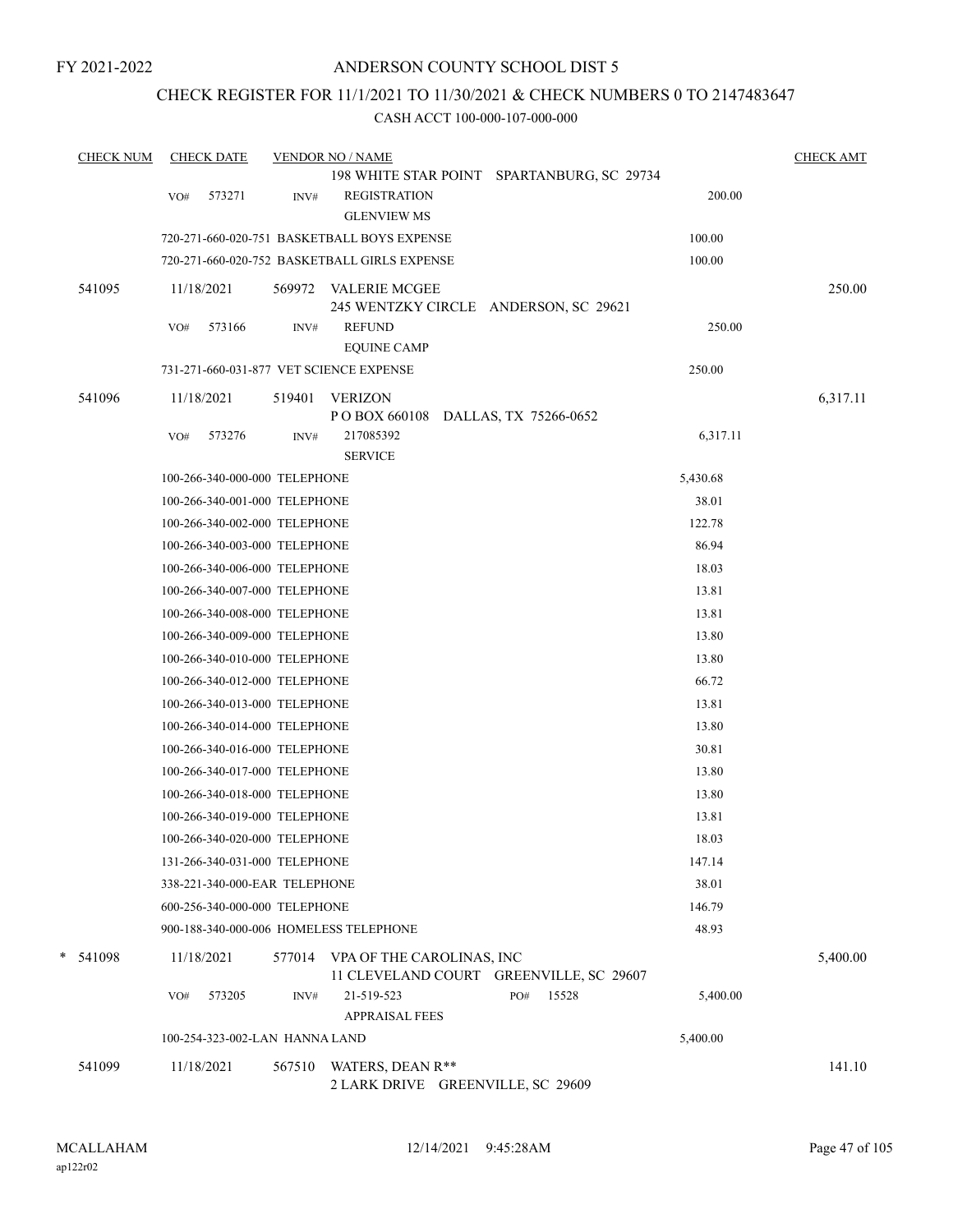# CHECK REGISTER FOR 11/1/2021 TO 11/30/2021 & CHECK NUMBERS 0 TO 2147483647

| <b>CHECK NUM</b> | <b>CHECK DATE</b> |                                                              | <b>VENDOR NO / NAME</b>                            |                                                                     |       |                      | <b>CHECK AMT</b> |
|------------------|-------------------|--------------------------------------------------------------|----------------------------------------------------|---------------------------------------------------------------------|-------|----------------------|------------------|
|                  | 573231<br>VO#     | INV#                                                         | <b>NOV 12</b><br>FOOTBALL OFFICIAL                 |                                                                     |       | 141.10               |                  |
|                  |                   |                                                              | 703-271-660-003-671 FOOTBALL GATE RECEIPTS EXPENSE |                                                                     |       | 141.10               |                  |
| 541100           | 11/18/2021        | 573864                                                       |                                                    | WELLS FARGO VENDOR FIN SERV<br>PO BOX 105743 ATLANTA, GA 30348-5743 |       |                      | 4,889.21         |
|                  | 573206<br>VO#     | INV#                                                         | 5017592737<br><b>COPIER</b>                        | PO#                                                                 | 15003 | 226.31               |                  |
|                  |                   |                                                              | 100-255-323-000-000 CONTRACTED SERVICES            |                                                                     |       | 226.31               |                  |
|                  | VO#<br>573273     | INV#                                                         | 5017477026<br><b>COPIER</b>                        | PO#                                                                 | 15473 | 2,579.18             |                  |
|                  |                   |                                                              | 124-114-445-024-000 TECHNOLOGY SUPPLIES            |                                                                     |       | 2,579.18             |                  |
|                  | 573274<br>VO#     | INV#                                                         | 5017402889<br><b>COPIER</b>                        | PO#                                                                 | 15458 | 2,083.72             |                  |
|                  |                   | 100-113-410-008-000 SUPPLIES                                 |                                                    |                                                                     |       | 2,083.72             |                  |
| 541101           | 11/23/2021        |                                                              | 576412 AMAZON CAPITAL SERVICES                     | PO BOX 035184 SEATTLE, WA 98124-5184                                |       |                      | 5,604.59         |
|                  | VO#<br>573297     | INV#                                                         | A2OG7V7TDJIMYY<br><b>PURCHASES</b>                 |                                                                     |       | 5,604.59             |                  |
|                  |                   |                                                              | 100-221-333-000-000 TRIPS AND CONFERENCES          |                                                                     |       | 188.60               |                  |
|                  |                   | 100-221-410-000-TST SUPPLIES-TESTING                         |                                                    |                                                                     |       | 290.55               |                  |
|                  |                   |                                                              | 100-266-345-000-000 TECHNOLOGY INFRASTRUCTURE      |                                                                     |       | 35.85                |                  |
|                  |                   |                                                              | 100-266-345-000-000 TECHNOLOGY INFRASTRUCTURE      |                                                                     |       | 42.80                |                  |
|                  |                   |                                                              | 100-266-345-000-000 TECHNOLOGY INFRASTRUCTURE      |                                                                     |       | 977.88               |                  |
|                  |                   |                                                              | 100-266-345-000-000 TECHNOLOGY INFRASTRUCTURE      |                                                                     |       | 22.45                |                  |
|                  |                   | 201-112-410-007-000 SUPPLIES                                 |                                                    |                                                                     |       | 413.88               |                  |
|                  |                   | 201-112-410-010-000 SUPPLIES                                 |                                                    |                                                                     |       | 566.92               |                  |
|                  |                   | 201-112-410-010-000 SUPPLIES                                 |                                                    |                                                                     |       | $-280.35$            |                  |
|                  |                   | 201-112-410-010-000 SUPPLIES<br>201-112-410-010-000 SUPPLIES |                                                    |                                                                     |       | $-49.84$<br>$-43.61$ |                  |
|                  |                   | 201-112-410-012-000 SUPPLIES                                 |                                                    |                                                                     |       | 33.09                |                  |
|                  |                   | 201-112-410-012-000 SUPPLIES                                 |                                                    |                                                                     |       | 79.68                |                  |
|                  |                   | 201-112-410-012-000 SUPPLIES                                 |                                                    |                                                                     |       | 394.80               |                  |
|                  |                   | 201-112-410-014-000 SUPPLIES                                 |                                                    |                                                                     |       | 30.92                |                  |
|                  |                   | 201-112-410-014-000 SUPPLIES                                 |                                                    |                                                                     |       | 275.01               |                  |
|                  |                   | 201-112-410-014-000 SUPPLIES                                 |                                                    |                                                                     |       | 42.75                |                  |
|                  |                   | 201-112-410-014-000 SUPPLIES                                 |                                                    |                                                                     |       | 147.11               |                  |
|                  |                   | 201-112-410-014-000 SUPPLIES                                 |                                                    |                                                                     |       | 40.65                |                  |
|                  |                   | 201-188-410-016-000 SUPPLIES- PARENTING                      |                                                    |                                                                     |       | 1,072.59             |                  |
|                  |                   | 203-127-410-008-000 SUPPLIES                                 |                                                    |                                                                     |       | 146.87               |                  |
|                  |                   | 203-127-410-008-000 SUPPLIES                                 |                                                    |                                                                     |       | 99.43                |                  |
|                  |                   | 203-127-410-018-000 SUPPLIES                                 |                                                    |                                                                     |       | 453.07               |                  |
|                  |                   |                                                              | 702-271-660-002-411 MISCELLANEOUS EXPENSE          |                                                                     |       | 61.20                |                  |
|                  |                   | 707-190-660-007-288 LITERACY EXPENSE                         |                                                    |                                                                     |       | $-40.98$             |                  |
|                  |                   | 707-190-660-007-288 LITERACY EXPENSE                         |                                                    |                                                                     |       | 86.50                |                  |
|                  |                   | 713-271-660-013-228 ART EXPENSE                              |                                                    |                                                                     |       | 105.85               |                  |
|                  |                   | 713-271-660-013-228 ART EXPENSE                              |                                                    |                                                                     |       | $-25.65$             |                  |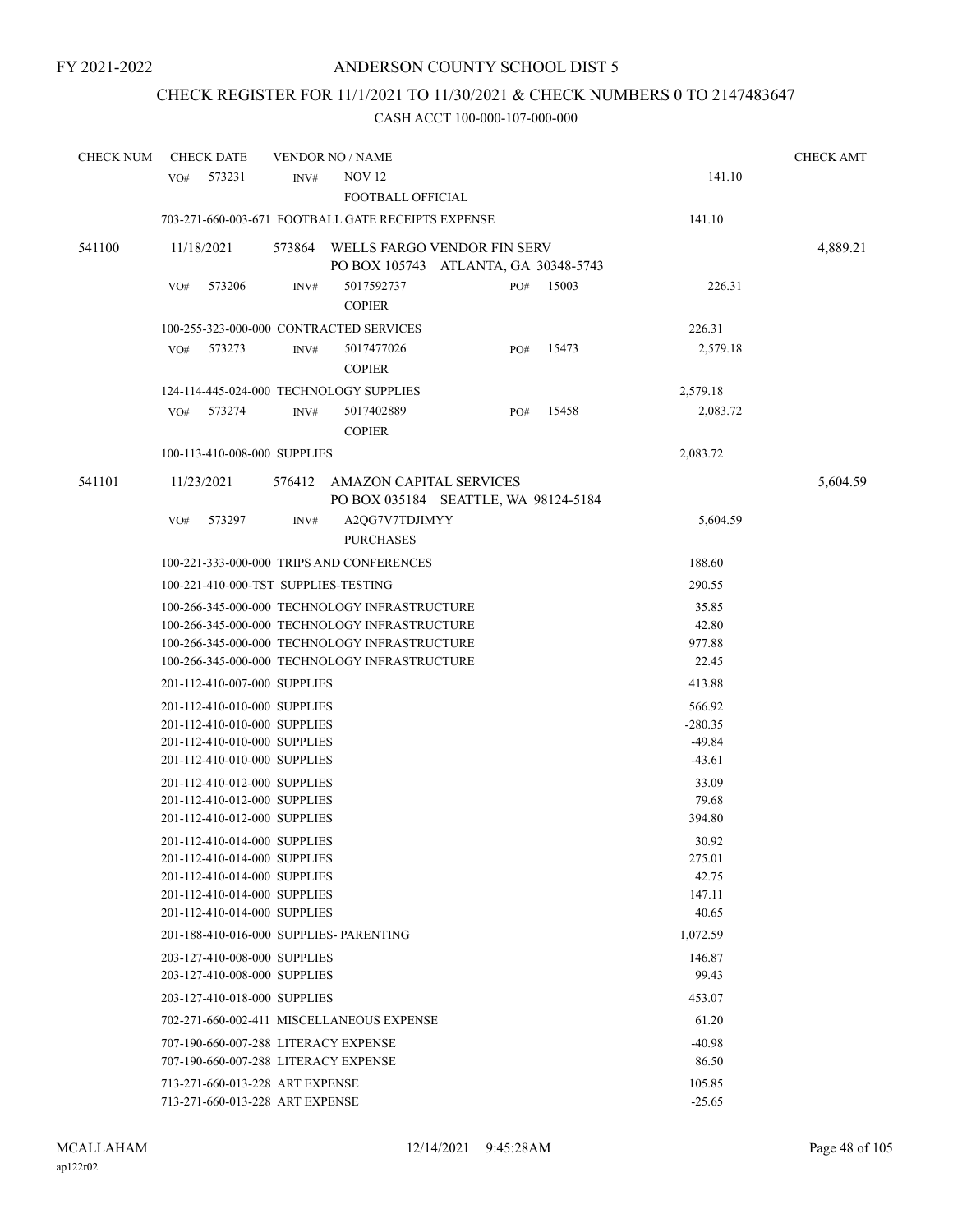### CHECK REGISTER FOR 11/1/2021 TO 11/30/2021 & CHECK NUMBERS 0 TO 2147483647

| <b>CHECK NUM</b> | <b>CHECK DATE</b>                      |        | <b>VENDOR NO / NAME</b>                                                                    |     |                       |           | <b>CHECK AMT</b> |
|------------------|----------------------------------------|--------|--------------------------------------------------------------------------------------------|-----|-----------------------|-----------|------------------|
|                  |                                        |        | 720-271-660-020-411 MISCELLANEOUS EXPENSE                                                  |     |                       | 35.25     |                  |
|                  |                                        |        | 720-271-660-020-411 MISCELLANEOUS EXPENSE                                                  |     |                       | 216.98    |                  |
|                  |                                        |        | 720-271-660-020-411 MISCELLANEOUS EXPENSE                                                  |     |                       | 58.15     |                  |
|                  |                                        |        | 720-271-660-020-411 MISCELLANEOUS EXPENSE                                                  |     |                       | $-4.91$   |                  |
|                  |                                        |        | 720-271-660-020-411 MISCELLANEOUS EXPENSE                                                  |     |                       | $-11.60$  |                  |
|                  |                                        |        | 900-221-410-000-047 SUPPLIES- BOSCH LEARNING LAB                                           |     |                       | 103.12    |                  |
|                  |                                        |        | 900-221-410-000-047 SUPPLIES- BOSCH LEARNING LAB                                           |     |                       | 39.58     |                  |
| 541102           | 11/23/2021                             | 568170 | ANDERSON UNIVERSITY<br>316 BOULEVARD ANDERSON, SC 29621                                    |     |                       |           | 17,200.00        |
|                  | VO#<br>573389                          | INV#   | 2021 FALL TUITION<br>TLH & WHS                                                             | PO# | 15560                 | 17,200.00 |                  |
|                  |                                        |        | 100-114-312-002-DCC DUAL CREDIT COURSES                                                    |     |                       | 16,800.00 |                  |
|                  |                                        |        | 100-114-312-003-DCC DUAL CREDIT COURSES                                                    |     |                       | 400.00    |                  |
|                  |                                        |        |                                                                                            |     |                       |           |                  |
| 541103           | 11/23/2021                             | 575565 | ASE ENTRY-LEVEL CERTIFICATION<br>1503 EDWARDS FERRY RD, NE SUITE 401 LEESBURG,<br>VA 20176 |     |                       |           | 190.00           |
|                  | VO#<br>573395                          | INV#   | A4003<br><b>VOUCHERS</b>                                                                   | PO# | 15522                 | 190.00    |                  |
|                  |                                        |        |                                                                                            |     |                       | 190.00    |                  |
|                  | 328-115-312-031-000 PURCHASED SERVICES |        |                                                                                            |     |                       |           |                  |
| 541104           | 11/23/2021                             | 575868 | AVEANNA HEALTHCARE<br>PO BOX 746256 ATLANTA, GA 30374-6256                                 |     |                       |           | 2,351.20         |
|                  | 573340<br>VO#                          | INV#   | 2916007<br>NURSING SERVICES                                                                | PO# | 15431                 | 2,090.40  |                  |
|                  | 203-127-312-017-000 PURCHASED SERVICES |        |                                                                                            |     |                       | 2,090.40  |                  |
|                  | VO#<br>573341                          | INV#   | 2904938<br>NURSING SERVICES                                                                | PO# | 15431                 | 260.80    |                  |
|                  | 203-127-312-017-000 PURCHASED SERVICES |        |                                                                                            |     |                       | 260.80    |                  |
|                  |                                        |        |                                                                                            |     |                       |           |                  |
| 541105           | 11/23/2021                             | 576431 | <b>BARRS RECREATION LLC</b><br>36 DIANCE STREET PITTSBORO, NC 27312                        |     |                       |           | 1,405.04         |
|                  | 573423<br>VO#                          | INV#   | 73081<br><b>SWING SEATS</b>                                                                |     |                       | 1,405.04  |                  |
|                  | 100-222-410-010-000 SUPPLIES           |        |                                                                                            |     |                       | 265.82    |                  |
|                  |                                        |        | 100-271-410-011-BRD BOARD CAPITAL PROJECT                                                  |     |                       | 531.64    |                  |
|                  |                                        |        | 709-271-660-009-201 MISCELLANEOUS EXPENSE                                                  |     |                       | 303.79    |                  |
|                  |                                        |        | 716-271-660-016-201 MISCELLANEOUS EXPENSE                                                  |     |                       | 303.79    |                  |
| 541106           | 11/23/2021                             | 574045 | <b>BORDEN DAIRY</b>                                                                        |     |                       |           | 42,110.85        |
|                  | 573454<br>VO#                          | INV#   | PO BOX 208769<br><b>OCT 2021</b><br>MILK                                                   |     | DALLAS, TX 75320-8769 | 42,110.85 |                  |
|                  | 100-271-410-002-000 SUPPLIES           |        |                                                                                            |     |                       | 1,103.72  |                  |
|                  | 600-256-460-002-000 FOOD               |        |                                                                                            |     |                       | 2,149.29  |                  |
|                  | 600-256-460-003-000 FOOD               |        |                                                                                            |     |                       | 2,461.96  |                  |
|                  | 600-256-460-005-000 FOOD               |        |                                                                                            |     |                       | 1,717.91  |                  |
|                  | 600-256-460-006-000 FOOD               |        |                                                                                            |     |                       | 3,563.43  |                  |
|                  |                                        |        |                                                                                            |     |                       |           |                  |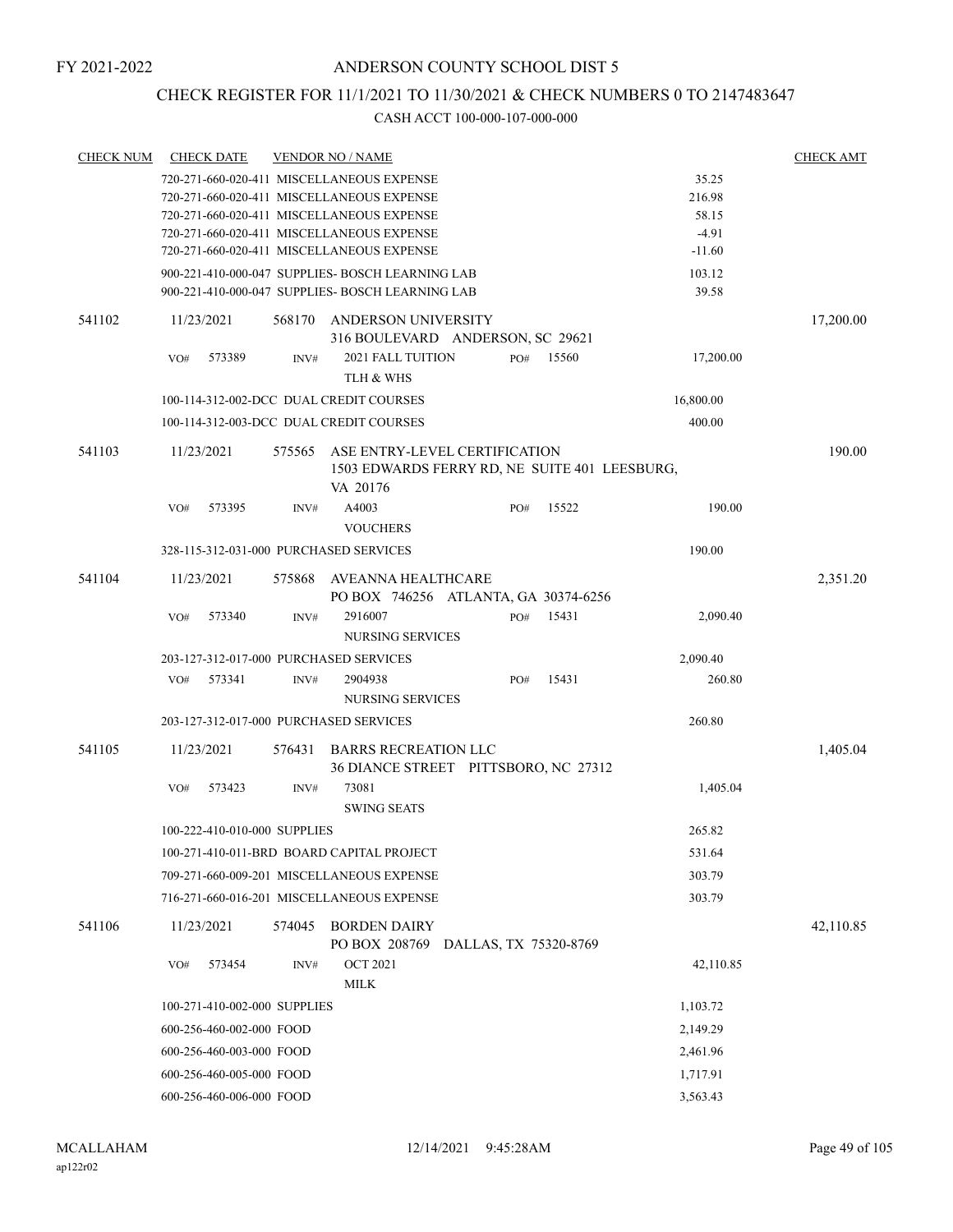# CHECK REGISTER FOR 11/1/2021 TO 11/30/2021 & CHECK NUMBERS 0 TO 2147483647

| <b>CHECK NUM</b> | <b>CHECK DATE</b>                      |        | <b>VENDOR NO / NAME</b>                                          |          | <b>CHECK AMT</b> |
|------------------|----------------------------------------|--------|------------------------------------------------------------------|----------|------------------|
|                  | 600-256-460-007-000 FOOD               |        |                                                                  | 2,476.56 |                  |
|                  | 600-256-460-008-000 FOOD               |        |                                                                  | 3,572.14 |                  |
|                  | 600-256-460-009-000 FOOD               |        |                                                                  | 2,331.72 |                  |
|                  | 600-256-460-010-000 FOOD               |        |                                                                  | 2,194.91 |                  |
|                  | 600-256-460-011-000 FOOD               |        |                                                                  | 2,566.20 |                  |
|                  | 600-256-460-012-000 FOOD               |        |                                                                  | 2,708.91 |                  |
|                  | 600-256-460-013-000 FOOD               |        |                                                                  | 2,350.56 |                  |
|                  | 600-256-460-014-000 FOOD               |        |                                                                  | 2,245.93 |                  |
|                  | 600-256-460-015-000 FOOD               |        |                                                                  | 708.17   |                  |
|                  | 600-256-460-016-000 FOOD               |        |                                                                  | 1,845.71 |                  |
|                  | 600-256-460-017-000 FOOD               |        |                                                                  | 2,149.15 |                  |
|                  | 600-256-460-018-000 FOOD               |        |                                                                  | 84.81    |                  |
|                  | 600-256-460-018-000 FOOD               |        |                                                                  | 1,022.37 |                  |
|                  | 600-256-460-019-000 FOOD               |        |                                                                  | 2,093.61 |                  |
|                  | 600-256-460-020-000 FOOD               |        |                                                                  | 1,732.17 |                  |
|                  | 600-256-460-021-000 FOOD               |        |                                                                  | 731.70   |                  |
|                  | 631-256-460-031-000 PURCHASED FOOD     |        |                                                                  | 299.92   |                  |
| 541107           | 11/23/2021                             | 569972 | <b>BRANDY GORE</b><br>3902 LIBERTY HWY ANDERSON, SC 29621        |          | 500.00           |
|                  | 573301<br>VO#                          | INV#   | REIMBURSEMENT                                                    | 500.00   |                  |
|                  |                                        |        | <b>CLASS</b>                                                     |          |                  |
|                  |                                        |        | 263-370-312-000-ACS PS-ANDERSON CHRISTIAN SCH                    | 500.00   |                  |
| 541108           | 11/23/2021                             | 564720 | BREWER, JOE H**<br>101 HORNBUCKLE DRIVE EASLEY, SC 29642         |          | 132.10           |
|                  | VO#<br>573409                          | INV#   | 10/22/21<br>WALHALLA                                             | 132.10   |                  |
|                  |                                        |        | 703-271-660-003-671 FOOTBALL GATE RECEIPTS EXPENSE               | 132.10   |                  |
| 541109           | 11/23/2021                             | 574240 | CBR TECHNOLOGIES, INC<br>PO BOX 160579 BOILING SPRINGS, SC 29316 |          | 1,600.00         |
|                  | 573365<br>VO#                          | INV#   | 8878<br><b>SERVICE RATE</b>                                      | 1,600.00 |                  |
|                  |                                        |        | 100-254-323-020-400 CONTR SERV-HVAC/ELECT/PLUMBING               | 1,600.00 |                  |
| 541110           | 11/23/2021                             | 576513 | <b>CENTRICITY</b>                                                |          | 500.94           |
|                  | VO#<br>573463                          | INV#   | 11790 SUNRISE VALLEY DR T100 RESTON, VA 20191<br>126518-1        | 500.94   |                  |
|                  |                                        |        | <b>SHIRTS</b>                                                    |          |                  |
|                  | 131-115-410-031-000 SUPPLIES           |        |                                                                  | 500.94   |                  |
| 541111           | 11/23/2021                             | 576838 | CFL FACILITIES INC<br>775 SENATE PARKWAY ANDERSON, SC 29621      |          | 986.40           |
|                  | 573327<br>VO#                          | INV#   | 15305<br>9433<br>PO#<br><b>CUSTODIAL</b>                         | 986.40   |                  |
|                  | 100-254-124-008-000 SALARIES-CUSTODIAL |        |                                                                  | 548.00   |                  |
|                  | 100-254-124-016-000 SALARIES-CUSTODIAL |        |                                                                  | 438.40   |                  |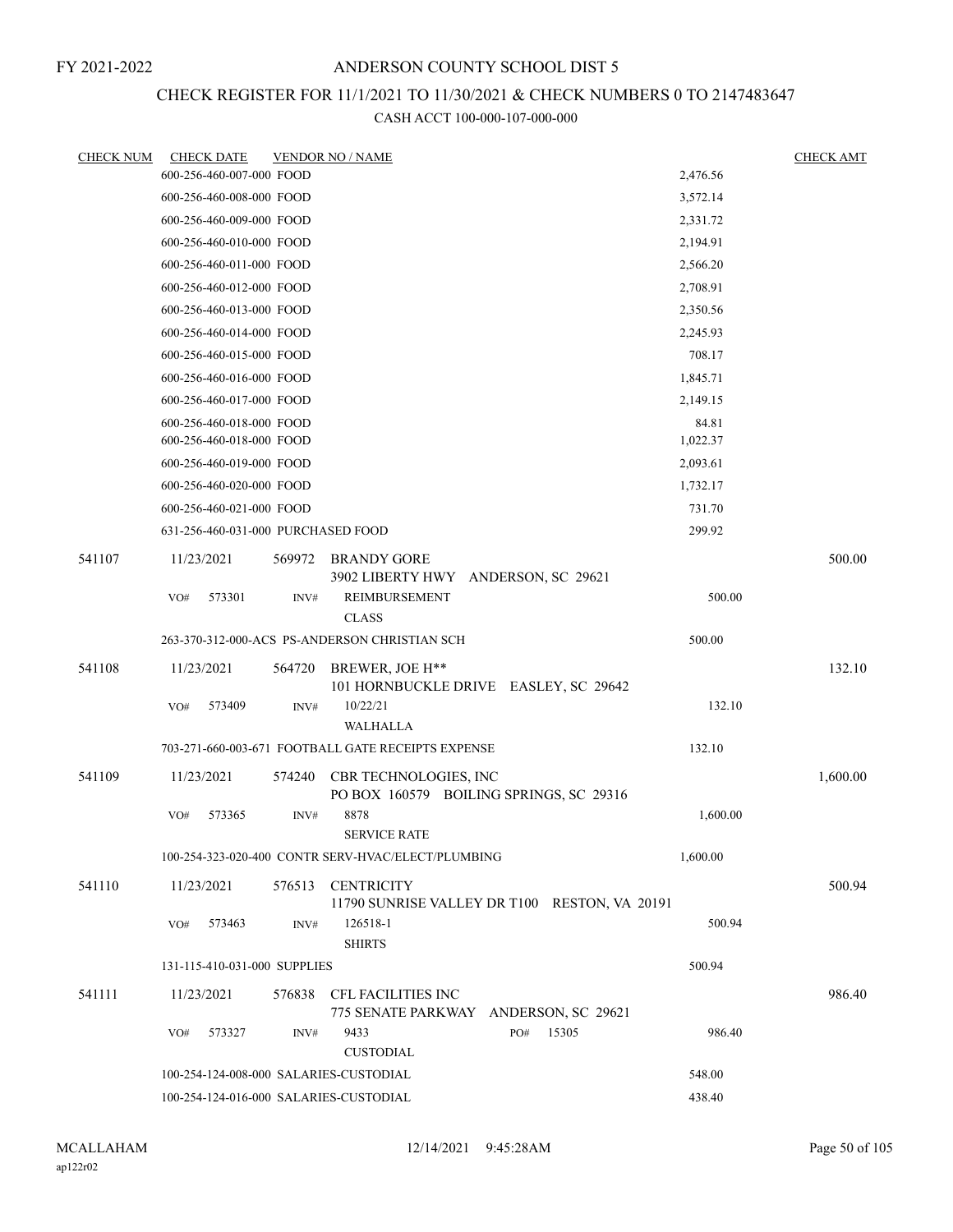# CHECK REGISTER FOR 11/1/2021 TO 11/30/2021 & CHECK NUMBERS 0 TO 2147483647

| <b>CHECK NUM</b> |     | <b>CHECK DATE</b> |        | <b>VENDOR NO / NAME</b>                                   |                                      |     |       |           | <b>CHECK AMT</b> |
|------------------|-----|-------------------|--------|-----------------------------------------------------------|--------------------------------------|-----|-------|-----------|------------------|
| $*$ 541113       |     | 11/23/2021        |        | 570581 CITY OF ANDERSON POLICE DEPT<br>ANDERSON, SC 29624 | 401 SOUTH MAIN ST ATTN: SARAH YOUNG  |     |       |           | 37,669.16        |
|                  | VO# | 573289            | INV#   | <b>OCT 2021</b><br>SRO'S                                  |                                      | PO# | 15176 | 37,669.16 |                  |
|                  |     |                   |        | 100-258-312-000-000 CONTRACTED SERVICES - RESOURCE OFFR   |                                      |     |       | 37,669.16 |                  |
| $*$ 541115       |     | 11/23/2021        |        | 575579 DIAMOND DEL'S GEM MINING LLC                       | 6310 NEW CUT RD INMAN, SC 29349      |     |       |           | 1,380.00         |
|                  | VO# | 573434            | INV#   | <b>VARENNES</b><br><b>GEM MINING</b>                      |                                      |     |       | 1,380.00  |                  |
|                  |     |                   |        | 716-271-660-016-353 FIELD TRIPS GRADE 3 EXPENSE           |                                      |     |       | 1,380.00  |                  |
| 541116           |     | 11/23/2021        | 573378 | DIAMOND T PROMOTIONAL GEAR                                | PO BOX 125 FAIR PLAY, SC 29643       |     |       |           | 851.82           |
|                  | VO# | 573385            | INV#   | 26659<br><b>SIGNS</b>                                     |                                      |     |       | 296.80    |                  |
|                  |     |                   |        | 714-271-660-014-201 MISCELLANEOUS EXPENSE                 |                                      |     |       | 296.80    |                  |
|                  | VO# | 573438            | INV#   | 26675<br><b>SHIRTS</b>                                    |                                      |     |       | 555.02    |                  |
|                  |     |                   |        | 714-271-660-014-359 GATOR FELLOWS EXPENSE                 |                                      |     |       | 555.02    |                  |
| $* 541118$       |     | 11/23/2021        |        | 563495 ELECTRIC CITY UTILITIES<br>ANDERSON, SC 29624      | CITY OF ANDERSON 601 SOUTH MAIN ST   |     |       |           | 2,973.92         |
|                  | VO# | 573470            | INV#   | 145157672<br><b>WATER/SEWER</b>                           |                                      |     |       | 1,210.76  |                  |
|                  |     |                   |        | 100-254-470-009-000 ENERGY-ELECTRICITY & WATER            |                                      |     |       | 1,210.76  |                  |
|                  |     | VO# 573471        | INV#   | 125257581<br><b>WATER/SEWER</b>                           |                                      |     |       | 1,609.72  |                  |
|                  |     |                   |        | 100-254-470-014-000 ENERGY-ELECTRICITY & WATER            |                                      |     |       | 1,609.72  |                  |
|                  |     | VO# 573472        | INV#   | 165357731<br><b>WATER/SEWER</b>                           |                                      |     |       | 153.44    |                  |
|                  |     |                   |        | 100-254-470-023-000 ENERGY-ELECTRICITY & WATER            |                                      |     |       | 153.44    |                  |
| $*$ 541120       |     | 11/23/2021        |        | 576971 ESS SOUTH CENTRAL LLC                              | PO BOX 747077 ATLANTA, GA 30374-7077 |     |       |           | 27,241.43        |
|                  | VO# | 573317            | INV#   | <b>INV280258</b><br><b>CLERICAL</b>                       |                                      | PO# | 15078 | 335.40    |                  |
|                  |     |                   |        | 100-112-311-013-000 PURCHASED SERVICE - SUBS              |                                      |     |       | 83.85     |                  |
|                  |     |                   |        | 100-139-311-018-000 PURCHASED SERVICE - SUBS              |                                      |     |       | 83.85     |                  |
|                  |     |                   |        | 100-264-312-000-000 PURCHASED SERVICES                    |                                      |     |       | 167.70    |                  |
|                  | VO# | 573318            | INV#   | <b>INV280262</b><br>PARA                                  |                                      | PO# | 15078 | 3,460.43  |                  |
|                  |     |                   |        | 100-112-311-009-000 PURCHASED SERVICE - SUBS              |                                      |     |       | 116.10    |                  |
|                  |     |                   |        | 100-112-311-011-000 PURCHASED SERVICE - SUBS              |                                      |     |       | 206.40    |                  |
|                  |     |                   |        | 100-112-311-013-000 PURCHASED SERVICE - SUBS              |                                      |     |       | 580.50    |                  |
|                  |     |                   |        | 100-112-311-014-000 PURCHASED SERVICE - SUBS              |                                      |     |       | 748.20    |                  |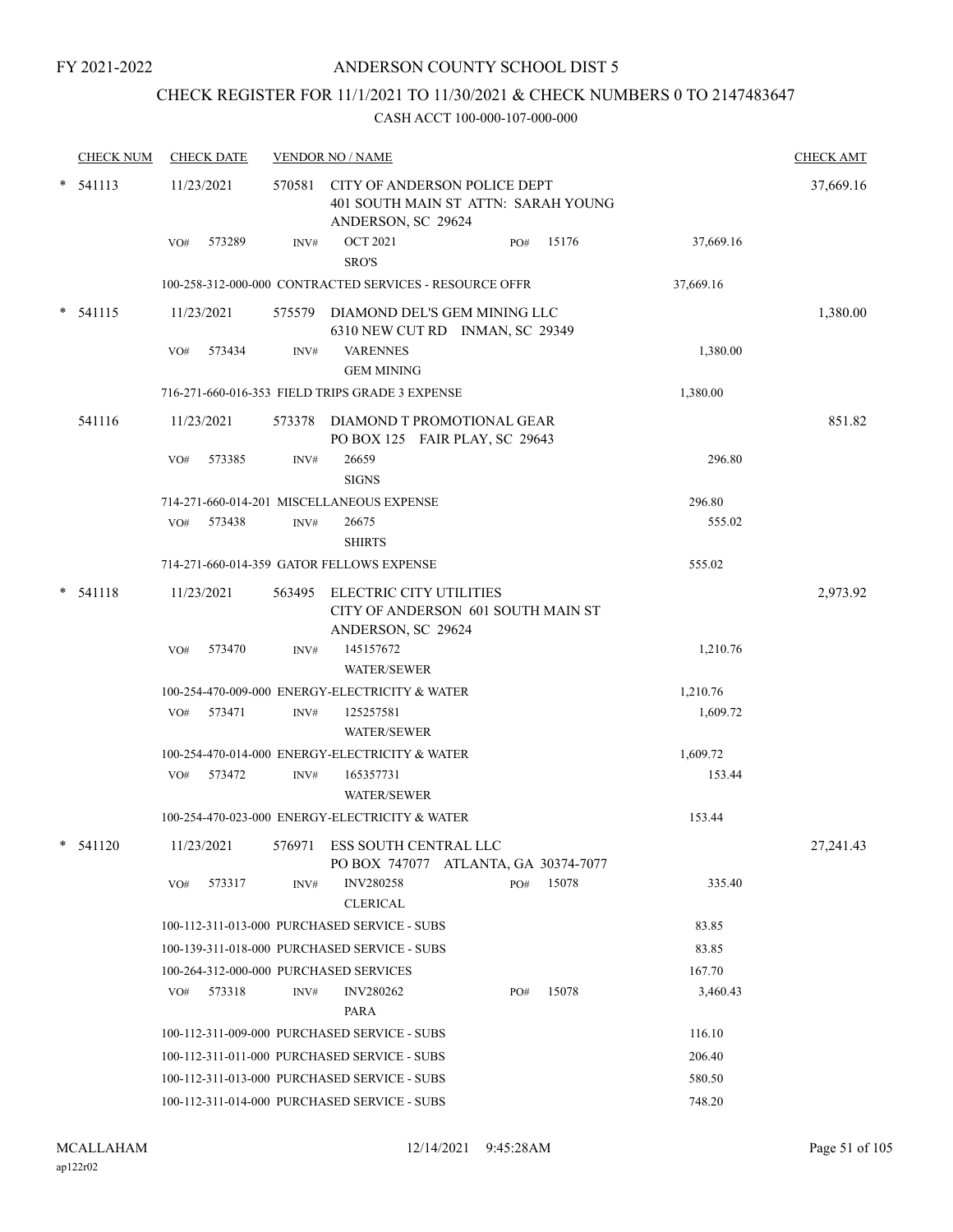### CHECK REGISTER FOR 11/1/2021 TO 11/30/2021 & CHECK NUMBERS 0 TO 2147483647

| <b>CHECK NUM</b> | <b>CHECK DATE</b> | <b>VENDOR NO / NAME</b>                      |     |       |           | <b>CHECK AMT</b> |
|------------------|-------------------|----------------------------------------------|-----|-------|-----------|------------------|
|                  |                   | 100-112-311-017-000 PURCHASED SERVICE - SUBS |     |       | 83.85     |                  |
|                  |                   | 100-112-311-019-000 PURCHASED SERVICE - SUBS |     |       | 551.48    |                  |
|                  |                   | 100-113-311-006-000 PURCHASED SERVICE - SUBS |     |       | 251.55    |                  |
|                  |                   | 100-114-311-003-000 PURCHASED SERVICE - SUBS |     |       | 90.30     |                  |
|                  |                   | 100-139-311-015-000 PURCHASED SERVICE - SUBS |     |       | 335.40    |                  |
|                  |                   | 100-139-311-018-000 PURCHASED SERVICE - SUBS |     |       | 316.05    |                  |
|                  |                   | 100-145-115-009-000 TEACHING ASST SALARIES   |     |       | 180.60    |                  |
|                  | VO#<br>573319     | INV#<br><b>INV280257</b><br><b>TEACHER</b>   | PO# | 15078 | 20,904.48 |                  |
|                  |                   | 100-112-311-007-000 PURCHASED SERVICE - SUBS |     |       | 241.88    |                  |
|                  |                   | 100-112-311-008-000 PURCHASED SERVICE - SUBS |     |       | 1,057.80  |                  |
|                  |                   | 100-112-311-009-000 PURCHASED SERVICE - SUBS |     |       | 567.60    |                  |
|                  |                   | 100-112-311-010-000 PURCHASED SERVICE - SUBS |     |       | 1,051.35  |                  |
|                  |                   | 100-112-311-011-000 PURCHASED SERVICE - SUBS |     |       | 780.45    |                  |
|                  |                   | 100-112-311-012-000 PURCHASED SERVICE - SUBS |     |       | 167.70    |                  |
|                  |                   | 100-112-311-013-000 PURCHASED SERVICE - SUBS |     |       | 667.58    |                  |
|                  |                   | 100-112-311-014-000 PURCHASED SERVICE - SUBS |     |       | 335.40    |                  |
|                  |                   | 100-112-311-016-000 PURCHASED SERVICE - SUBS |     |       | 83.85     |                  |
|                  |                   | 100-112-311-017-000 PURCHASED SERVICE - SUBS |     |       | 3,025.05  |                  |
|                  |                   | 100-112-311-019-000 PURCHASED SERVICE - SUBS |     |       | 1,038.45  |                  |
|                  |                   | 100-113-311-005-000 PURCHASED SERVICE - SUBS |     |       | 780.45    |                  |
|                  |                   | 100-113-311-006-000 PURCHASED SERVICE - SUBS |     |       | 964.28    |                  |
|                  |                   | 100-113-311-020-000 PURCHASED SERVICE - SUBS |     |       | 2,434.88  |                  |
|                  |                   | 100-113-311-021-000 PURCHASED SERVICE - SUBS |     |       | 993.30    |                  |
|                  |                   | 100-114-311-002-000 PURCHASED SERVICE - SUBS |     |       | 3,370.13  |                  |
|                  |                   | 100-114-311-003-000 PURCHASED SERVICE - SUBS |     |       | 1,735.05  |                  |
|                  |                   | 100-139-311-015-000 PURCHASED SERVICE - SUBS |     |       | 83.85     |                  |
|                  |                   | 100-139-311-018-000 PURCHASED SERVICE - SUBS |     |       | 374.10    |                  |
|                  |                   | 131-115-311-031-000 PURCHASED SERVICE - SUBS |     |       | 583.73    |                  |
|                  |                   | 263-224-120-005-PD5 SUBS- SC STANDARDS       |     |       | 96.75     |                  |
|                  |                   | 263-224-120-006-PD5 SUBS- SC STANDARDS       |     |       | 193.50    |                  |
|                  |                   | 263-224-120-019-PD5 SUBS- SC STANDARDS       |     |       | 277.35    |                  |
|                  | 573328<br>VO#     | <b>INV280260</b><br>INV#<br><b>CUSTODIAL</b> | PO# | 15238 | 838.32    |                  |
|                  |                   | 100-254-124-006-000 SALARIES-CUSTODIAL       |     |       | 239.52    |                  |
|                  |                   | 100-254-124-009-000 SALARIES-CUSTODIAL       |     |       | 598.80    |                  |
|                  | 573467<br>VO#     | <b>INV280261</b><br>INV#<br><b>NURSE</b>     | PO# | 15304 | 1,702.80  |                  |
|                  |                   | 100-213-311-002-000 PURCHASED SERVICE - SUBS |     |       | 774.00    |                  |
|                  |                   | 100-213-311-009-000 PURCHASED SERVICE - SUBS |     |       | 774.00    |                  |
|                  |                   | 100-213-311-015-000 PURCHASED SERVICE - SUBS |     |       | 154.80    |                  |
| 541121           | 11/23/2021        | 571633<br>GENESIS, INC                       |     |       |           | 116.00           |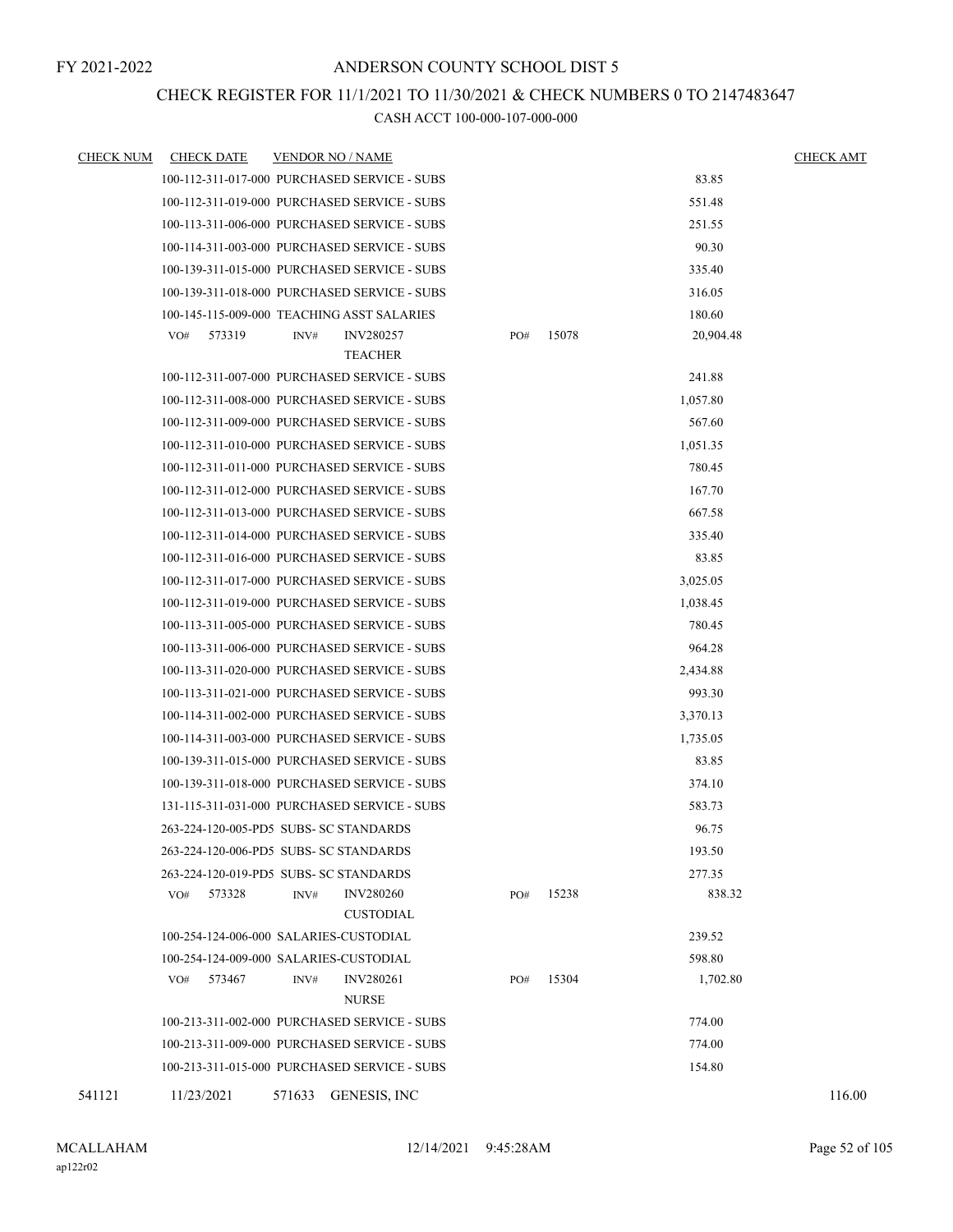### ANDERSON COUNTY SCHOOL DIST 5

# CHECK REGISTER FOR 11/1/2021 TO 11/30/2021 & CHECK NUMBERS 0 TO 2147483647

|   | <b>CHECK NUM</b> |     | <b>CHECK DATE</b>                 |        | <b>VENDOR NO / NAME</b>                                                                         |     |       |          | <b>CHECK AMT</b> |
|---|------------------|-----|-----------------------------------|--------|-------------------------------------------------------------------------------------------------|-----|-------|----------|------------------|
|   |                  |     |                                   |        | POBOX 2242 MOUNT VERNON, WA 98273                                                               |     |       |          |                  |
|   |                  | VO# | 573408                            | INV#   | 11210099<br><b>OWL PELLETS</b>                                                                  | PO# | 15526 | 116.00   |                  |
|   |                  |     | 201-112-410-014-000 SUPPLIES      |        |                                                                                                 |     |       | 116.00   |                  |
|   | 541122           |     | 11/23/2021                        | 273625 | <b>HUBERT COMPANY</b><br>25401 NETWORK PLACE ATT: ACCOUNTS<br>RECEIVABLE CHICAGO, IL 60673-1254 |     |       |          | 1,089.17         |
|   |                  | VO# | 573447                            | INV#   | 509782<br><b>SUPPLIES</b>                                                                       |     |       | 1,089.17 |                  |
|   |                  |     | 600-256-410-000-000 SUPPLIES      |        |                                                                                                 |     |       | 1,089.17 |                  |
| * | 541124           |     | 11/23/2021                        | 566591 | KINLEY'S WOODWORKS & CABINETS, INC<br>120 EAST MAULDIN STREET ANDERSON, SC 29621                |     |       |          | 5,825.00         |
|   |                  | VO# | 573377                            | INV#   | 6409<br>WHS JUICE BAR                                                                           | PO# | 14411 | 5,825.00 |                  |
|   |                  |     |                                   |        | 100-271-410-003-CAB FIELD HOUSE CABINETS                                                        |     |       | 5,825.00 |                  |
|   | 541125           |     | 11/23/2021                        | 568647 | MANSFIELD OIL COMPANY<br>PO BOX 733706 DALLAS, TX 75373-3706                                    |     |       |          | 7,668.54         |
|   |                  | VO# | 573441                            | INV#   | SQLCD-71915<br><b>FUEL</b>                                                                      |     |       | 7,668.54 |                  |
|   |                  |     | 100-254-411-000-001 GASOLINE      |        |                                                                                                 |     |       | 7,321.50 |                  |
|   |                  |     | 100-255-411-000-000 GASOLINE      |        |                                                                                                 |     |       | 289.38   |                  |
|   |                  |     | 600-256-690-021-000 OTHER OBJECTS |        |                                                                                                 |     |       | 57.66    |                  |
|   | 541126           |     | 11/23/2021                        | 565254 | MARSHALL I PICKENS HOSPITAL<br>701 GROVE ROAD ATT: ROBYN ELLISON<br>GREENVILLE, SC 29605        |     |       |          | 120.00           |
|   |                  | VO# | 573379                            | INV#   | 182794<br><b>CONCORD</b>                                                                        |     |       | 120.00   |                  |
|   |                  |     |                                   |        | 100-145-112-000-000 SALARIES - HOMEBOUND                                                        |     |       | 120.00   |                  |
|   | 541127           |     | 11/23/2021                        | 576956 | <b>MAXIM STAFFING SOLUTIONS</b><br>12558 COLLECTIONS CENTER DRIVE CHICAGO, IL<br>60693          |     |       |          | 467.50           |
|   |                  | VO# | 573387                            | INV#   | E4193610143<br><b>BCBA SERVICES</b>                                                             |     |       | 467.50   |                  |
|   |                  |     |                                   |        | 218-126-312-000-01B SPED BCBA CONTRACT                                                          |     |       | 467.50   |                  |
| * | 541129           |     | 11/23/2021                        | 576277 | MENDEZ, KIYA**<br>5720 CARNEGIE BLVD APT 4322 CHARLOTTE, NC<br>28209                            |     |       |          | 250.00           |
|   |                  | VO# | 573464                            | INV#   | 11/3-11/13/21<br><b>INTERNSHIP</b>                                                              |     |       | 250.00   |                  |
|   |                  |     |                                   |        | 131-115-312-031-000 PURCHASED SERVICES                                                          |     |       | 250.00   |                  |
|   | 541130           |     | 11/23/2021                        | 574358 | MONSTER TECHNOLOGY, LLC<br>8726 S. SEPULVEDA BLVD SUITE D #B-152 LOS<br>ANGELES, CA 90045       |     |       |          | 158.00           |
|   |                  | VO# | 573307                            | INV#   | IGH-1755                                                                                        |     |       | 158.00   |                  |
|   |                  |     |                                   |        |                                                                                                 |     |       |          |                  |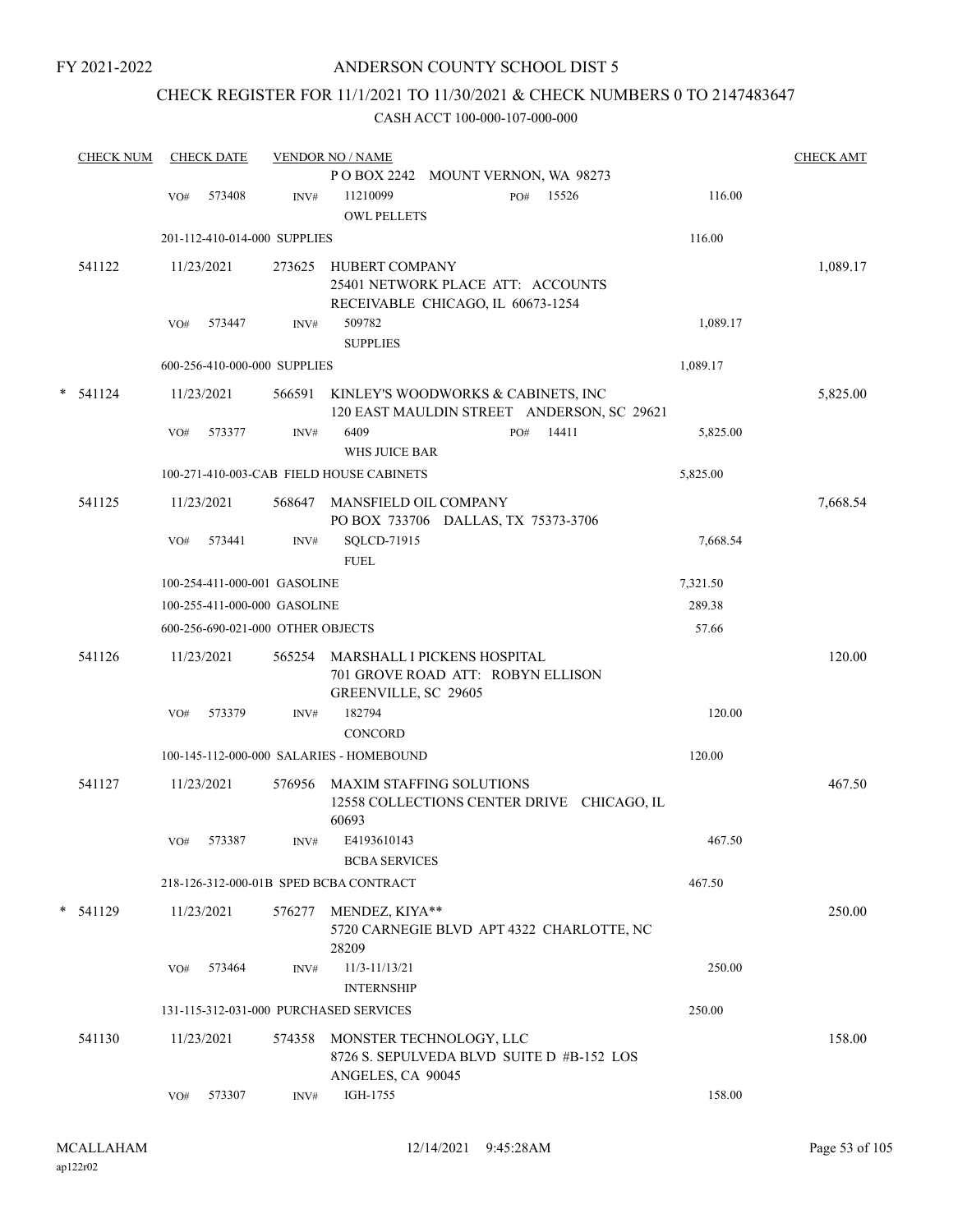### CHECK REGISTER FOR 11/1/2021 TO 11/30/2021 & CHECK NUMBERS 0 TO 2147483647

| <b>CHECK NUM</b> |     | <b>CHECK DATE</b>                   |        | <b>VENDOR NO / NAME</b><br><b>TONER</b>                                                                     |     |       |          | <b>CHECK AMT</b> |
|------------------|-----|-------------------------------------|--------|-------------------------------------------------------------------------------------------------------------|-----|-------|----------|------------------|
|                  |     | 713-271-660-013-305 LIBRARY EXPENSE |        |                                                                                                             |     |       | 158.00   |                  |
| 541131           |     | 11/23/2021                          | 567126 | MUSIC & ARTS CENTER<br>5295 WESTVIEW DR SUITE 300 ATTN: CA<br>FREDERICK, MD 21703                           |     |       |          | 352.07           |
|                  | VO# | 573321                              | INV#   | INV029082701<br><b>REPAIRS</b>                                                                              | PO# | 14729 | 352.07   |                  |
|                  |     |                                     |        | 100-114-314-002-000 BAND REPAIRS ACCOUNT                                                                    |     |       | 352.07   |                  |
| 541132           |     | 11/23/2021                          | 382750 | NEW FOUNDATIONS CHILDREN & FAM SVCS INC<br>2300 STANDRIDGE ROAD ATT: DONNA HARRINGTON<br>ANDERSON, SC 29625 |     |       |          | 2,778.53         |
|                  | VO# | 573417                              | INV#   | 1894<br><b>TUTORS</b>                                                                                       | PO# | 15556 | 2,778.53 |                  |
|                  |     |                                     |        | 221-113-312-000-NFH ADMIN COORD/VOC FACIL/TUTORS                                                            |     |       | 2,778.53 |                  |
| 541133           |     | 11/23/2021                          |        | 572028 OMNI CHEER<br>PO BOX 786436 PHILADELPHIA, PA 19178-6436                                              |     |       |          | 3,844.88         |
|                  | VO# | 573347                              | INV#   | 2021000217610<br><b>UNIFORMS</b>                                                                            |     |       | 104.10   |                  |
|                  |     |                                     |        | 706-271-660-006-611 PEP CLUB EXPENSE                                                                        |     |       | 104.10   |                  |
|                  | VO# | 573348                              | INV#   | 2021000181843<br><b>UNIFORMS</b>                                                                            |     |       | 395.25   |                  |
|                  |     |                                     |        | 706-271-660-006-611 PEP CLUB EXPENSE                                                                        |     |       | 395.25   |                  |
|                  | VO# | 573349                              | INV#   | 2021000181337<br><b>UNIFORMS</b>                                                                            |     |       | 179.54   |                  |
|                  |     |                                     |        | 706-271-660-006-611 PEP CLUB EXPENSE                                                                        |     |       | 179.54   |                  |
|                  | VO# | 573350                              | INV#   | 2021000159100<br><b>UNIFORMS</b>                                                                            |     |       | 179.54   |                  |
|                  |     |                                     |        | 706-271-660-006-611 PEP CLUB EXPENSE                                                                        |     |       | 179.54   |                  |
|                  | VO# | 573351                              | INV#   | 2021000159600<br><b>UNIFORMS</b>                                                                            |     |       | 374.91   |                  |
|                  |     |                                     |        | 706-271-660-006-611 PEP CLUB EXPENSE                                                                        |     |       | 374.91   |                  |
|                  | VO# | 573352                              | INV#   | 2021000153304<br><b>UNIFORMS</b>                                                                            |     |       | 6.41     |                  |
|                  |     |                                     |        | 706-271-660-006-611 PEP CLUB EXPENSE                                                                        |     |       | 6.41     |                  |
|                  | VO# | 573353                              | INV#   | 2021000122787<br><b>UNIFORMS</b>                                                                            |     |       | 2,605.13 |                  |
|                  |     |                                     |        | 706-271-660-006-611 PEP CLUB EXPENSE                                                                        |     |       | 2,605.13 |                  |
| $*$ 541135       |     | 11/23/2021                          |        | 575317 PARTS TOWN, LLC<br>27787 NETWORK PLACE CHICAGO, IL 60673-1277                                        |     |       |          | 318.33           |
|                  | VO# | 573451                              | INV#   | 28356949<br>THERMOSTAT                                                                                      |     |       | 186.96   |                  |
|                  |     |                                     |        | 600-256-323-014-000 REPAIRS TO EQUIPMENT                                                                    |     |       | 186.96   |                  |
|                  | VO# | 573452                              | INV#   | 28281519<br><b>GASKET</b>                                                                                   |     |       | 131.37   |                  |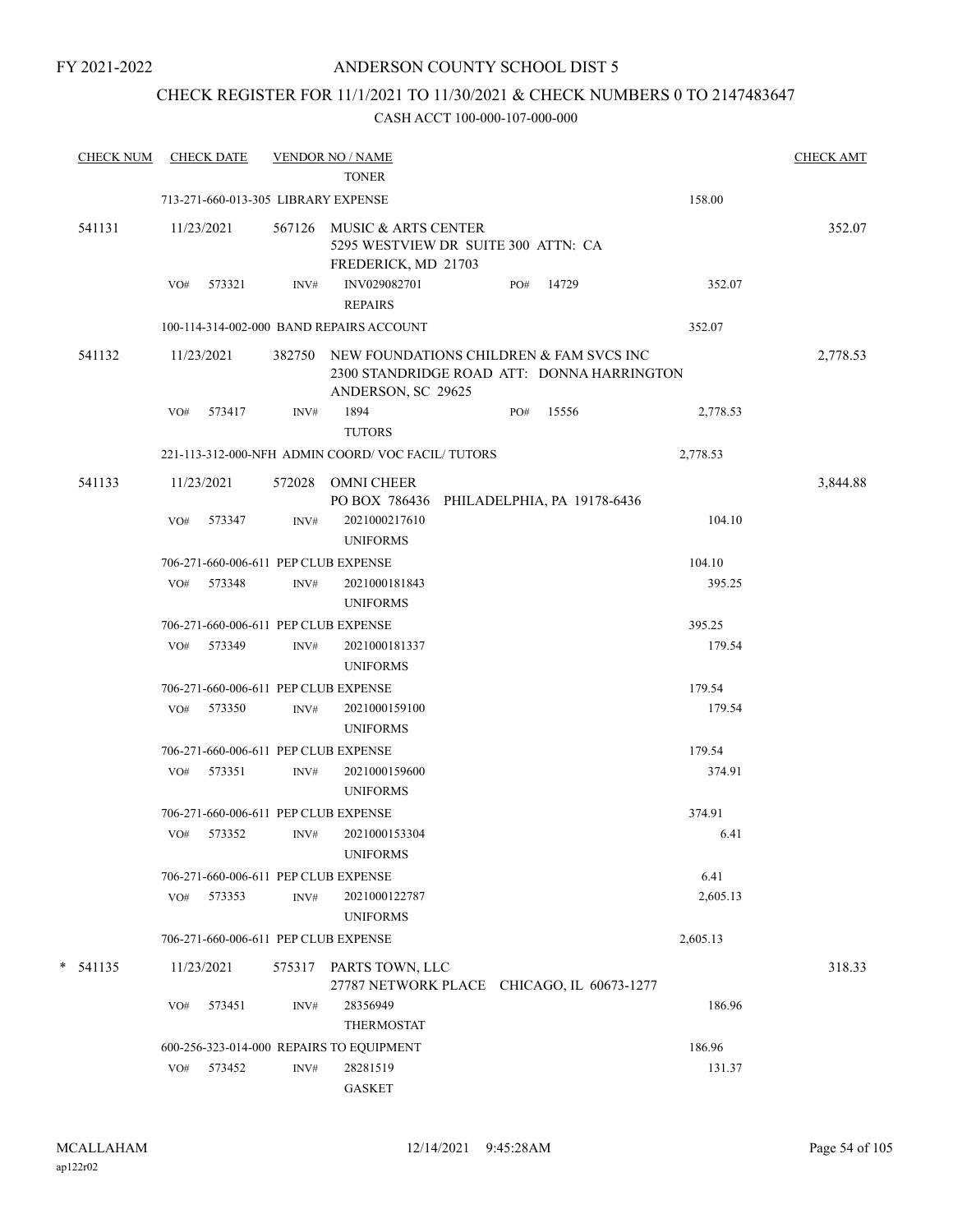# CHECK REGISTER FOR 11/1/2021 TO 11/30/2021 & CHECK NUMBERS 0 TO 2147483647

| <b>CHECK NUM</b> | <b>CHECK DATE</b><br>600-256-323-002-000 REPAIRS TO EQUIPMENT |        | <b>VENDOR NO / NAME</b>                                             | 131.37   | <b>CHECK AMT</b> |
|------------------|---------------------------------------------------------------|--------|---------------------------------------------------------------------|----------|------------------|
| 541136           | 11/23/2021                                                    |        | 568036 PIEDMONT NATURAL GAS<br>PO BOX 1246 CHARLOTTE, NC 28201-1246 |          | 8,727.95         |
|                  | 572285<br>VO#                                                 | INV#   | DUE NOV 8<br><b>UTILITIES</b>                                       | 5,497.90 |                  |
|                  | 100-254-472-002-000 ENERGY-GAS                                |        |                                                                     | 717.57   |                  |
|                  | 100-254-472-005-000 ENERGY-GAS                                |        |                                                                     | 177.70   |                  |
|                  | 100-254-472-009-000 ENERGY-GAS                                |        |                                                                     | 185.42   |                  |
|                  | 100-254-472-013-000 ENERGY-GAS                                |        |                                                                     | 131.40   |                  |
|                  | 100-254-472-014-000 ENERGY-GAS                                |        |                                                                     | 77.40    |                  |
|                  | 100-254-472-019-000 ENERGY-GAS                                |        |                                                                     | 24.72    |                  |
|                  | 100-254-472-023-000 ENERGY-GAS                                |        |                                                                     | 59.14    |                  |
|                  | 131-254-472-031-000 ENERGY-NATURAL GAS                        |        |                                                                     | 3,202.66 |                  |
|                  | 600-256-470-002-000 ENERGY                                    |        |                                                                     | 113.93   |                  |
|                  | 600-256-470-005-000 ENERGY                                    |        |                                                                     | 166.01   |                  |
|                  | 600-256-470-009-000 ENERGY                                    |        |                                                                     | 24.72    |                  |
|                  | 600-256-470-014-000 ENERGY                                    |        |                                                                     | 216.70   |                  |
|                  | 600-256-470-017-000 ENERGY                                    |        |                                                                     | 225.90   |                  |
|                  | 600-256-470-019-000 ENERGY                                    |        |                                                                     | 174.63   |                  |
|                  | VO# 573473                                                    | INV#   | 0004218075001<br><b>NATURAL GAS</b>                                 | 2,554.40 |                  |
|                  | 131-254-472-031-000 ENERGY-NATURAL GAS                        |        |                                                                     | 2,554.40 |                  |
|                  | 573474<br>VO#                                                 | INV#   | 9000772286001                                                       | 675.65   |                  |
|                  |                                                               |        | <b>NATURAL GAS</b>                                                  |          |                  |
|                  | 100-254-472-005-000 ENERGY-GAS                                |        |                                                                     | 675.65   |                  |
| $* 541138$       | 11/23/2021                                                    |        | 572850 ROBERT ANDERSON PETTY CASH<br>, ---                          |          | 400.00           |
|                  | 573414<br>VO#                                                 | INV#   | 11/29/21<br><b>BASKETBALL</b>                                       | 400.00   |                  |
|                  | 706-271-660-006-666 CONCESSIONS EXPENSE                       |        |                                                                     | 200.00   |                  |
|                  |                                                               |        | 706-271-660-006-753 BASKETBALL GATE EXPENSE                         | 200.00   |                  |
| $*$ 541140       | 11/23/2021                                                    | 572780 | SAFETY & COMPLIANCE MGMT INC<br>P.O. BOX 615 ROCK SPRING, GA 30739  |          | 1,471.40         |
|                  | 573294<br>VO#                                                 | INV#   | 26861<br><b>SCREENINGS</b>                                          | 623.20   |                  |
|                  | 100-271-312-003-TST DRUG TESTING                              |        |                                                                     | 623.20   |                  |
|                  | 573295<br>VO#                                                 | INV#   | 26861<br><b>SCREENINGS</b>                                          | 848.20   |                  |
|                  | 100-271-312-002-TST DRUG TESTING                              |        |                                                                     | 848.20   |                  |
| 541141           | 11/23/2021                                                    | 576565 | <b>SC GRAPHICS INC</b><br>100 CONTROL DR ANDERSON, SC 29625         |          | 214.00           |
|                  | VO#<br>573363                                                 | INV#   | 4167<br><b>SIGNS</b>                                                | 214.00   |                  |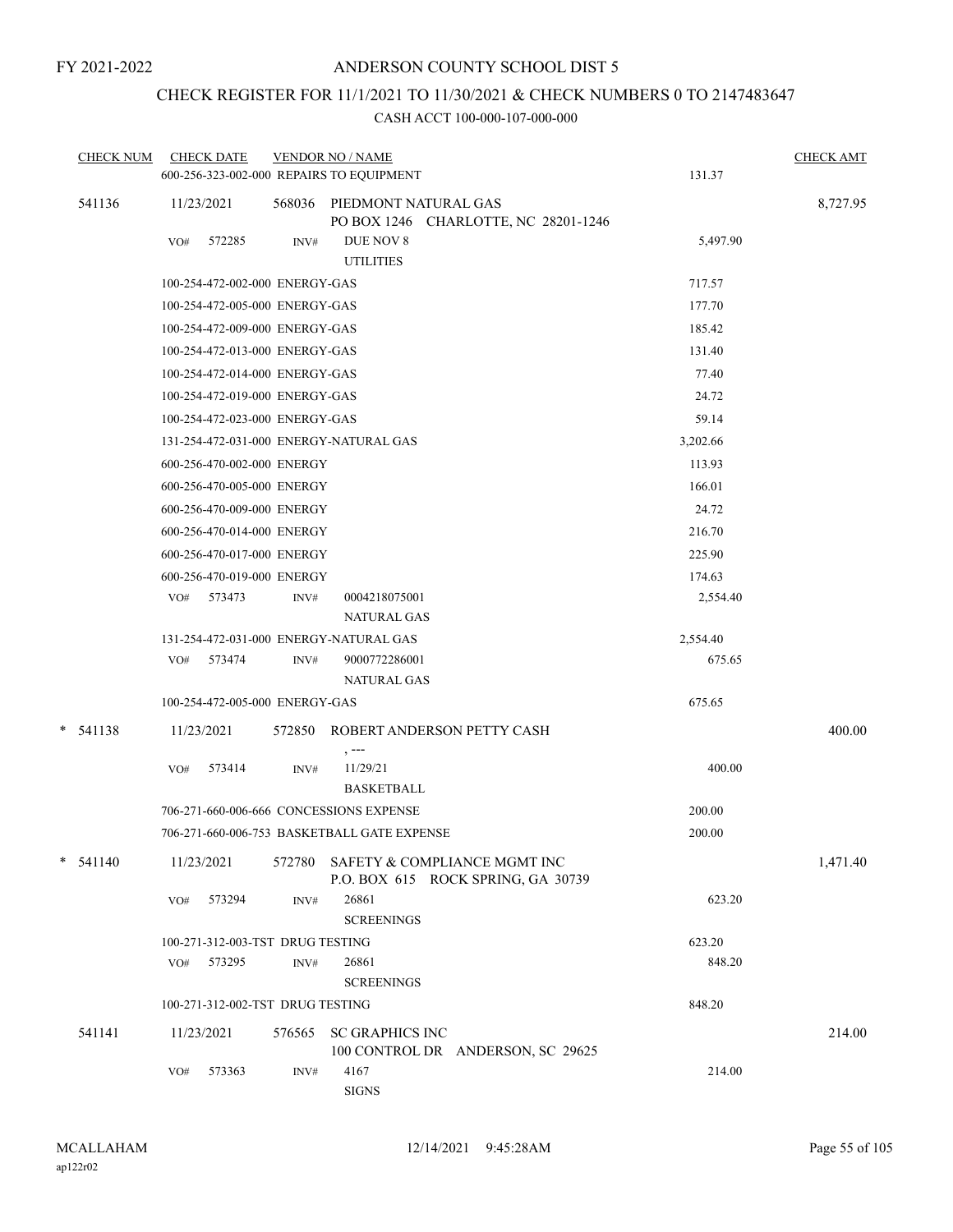### ANDERSON COUNTY SCHOOL DIST 5

# CHECK REGISTER FOR 11/1/2021 TO 11/30/2021 & CHECK NUMBERS 0 TO 2147483647

| <b>CHECK NUM</b> | <b>CHECK DATE</b>                        |            | <b>VENDOR NO / NAME</b><br>100-254-410-010-001 SUPPLIES - MAINTENANCE                                  | 214.00   | <b>CHECK AMT</b> |
|------------------|------------------------------------------|------------|--------------------------------------------------------------------------------------------------------|----------|------------------|
| 541142           | 11/23/2021<br>573431<br>VO#              | INV#       | 572976 SENN, MICHAEL**<br>1102 RAVENSWOOD DR ANDERSON, SC 29625<br><b>FOOTBALL</b><br><b>TIMECLOCK</b> | 475.00   | 475.00           |
|                  |                                          |            | 703-271-660-003-671 FOOTBALL GATE RECEIPTS EXPENSE                                                     | 475.00   |                  |
| $*$ 541146       | 11/23/2021                               | 576762 SMF | 1550 N. INDUSTRIAL PARK RD MINONK, IL 61760                                                            |          | 497.34           |
|                  | 573396<br>VO#                            | INV#       | 15519<br>161594<br>PO#<br><b>BARS</b>                                                                  | 497.34   |                  |
|                  |                                          |            | 329-115-410-031-000 SUPPLIES-STATE EQUIPMENT                                                           | 497.34   |                  |
| 541147           | 11/23/2021                               |            | 571484 STAPLES ADVANTAGE<br>PO BOX 105748 ATLANTA, GA 30348-5748                                       |          | 233.77           |
|                  | 573292<br>VO#                            | INV#       | 8064339197<br><b>SUPPLIES</b>                                                                          | 233.77   |                  |
|                  | 100-233-410-014-000 SUPPLIES             |            |                                                                                                        | 233.77   |                  |
| 541148           | 11/23/2021                               |            | 576973 SUNBELT STAFFING, LLC<br>PO BOX 934411 ATLANTA, GA 31193-4411                                   |          | 3,100.00         |
|                  | VO#<br>573339                            | INV#       | 20256723<br>PO# 15422<br><b>SPEECH SERVICES</b>                                                        | 3,100.00 |                  |
|                  | 203-127-312-000-000 PURCHASED SERVICES   |            |                                                                                                        | 3,100.00 |                  |
| 541149           | 11/23/2021                               |            | 572801 SWEETWATER<br>5501 US HIGHWAY 30 W FORT WAYNE, IN 46818                                         |          | 455.61           |
|                  | 573400<br>VO#                            | INV#       | 29530511<br>15511<br>PO#<br><b>TRANSMITTERS</b>                                                        | 455.61   |                  |
|                  |                                          |            | 100-113-410-021-VEN SUPPLY-ADDT'L FOR LOST VENDING                                                     | 455.61   |                  |
| 541150           | 11/23/2021                               | 575711     | <b>SYNCED UP DESIGNS</b><br>SHANVE GWALTNEY 205 ANDY JOHNS DR SMYRNA,<br>TN 37167                      |          | 800.00           |
|                  | 573461<br>VO#                            | INV#       | 21-1206<br>IN THE WALLS                                                                                | 800.00   |                  |
|                  | 100-114-410-003-BAN BAND EQUIPMENT       |            |                                                                                                        | 800.00   |                  |
| $* 541152$       | 11/23/2021                               |            | 569972 THE GI GO FUND<br>PO BOX 1777 NEW BRUNSWICK, NJ 08903                                           |          | 311.15           |
|                  | 573383<br>VO#                            | INV#       | <b>DONATION</b><br><b>MCCANTS</b>                                                                      | 311.15   |                  |
|                  | 705-271-660-005-459 GUIDANCE EXPENSE     |            |                                                                                                        | 311.15   |                  |
| 541153           | 11/23/2021                               |            | 572122 THE ELECTRIC CITY NEWS<br>POBOX 1015 ANDERSON, SC 29622                                         |          | 675.00           |
|                  | 573324<br>VO#                            | INV#       | 7830                                                                                                   | 675.00   |                  |
|                  | 100-263-360-000-000 PRINTING AND BINDING |            | $\rm{AD}$                                                                                              | 675.00   |                  |
| 541154           | 11/23/2021                               |            | 576122 THERE IS HOPE COUNSELING, LLC                                                                   |          | 1,575.00         |
|                  |                                          |            |                                                                                                        |          |                  |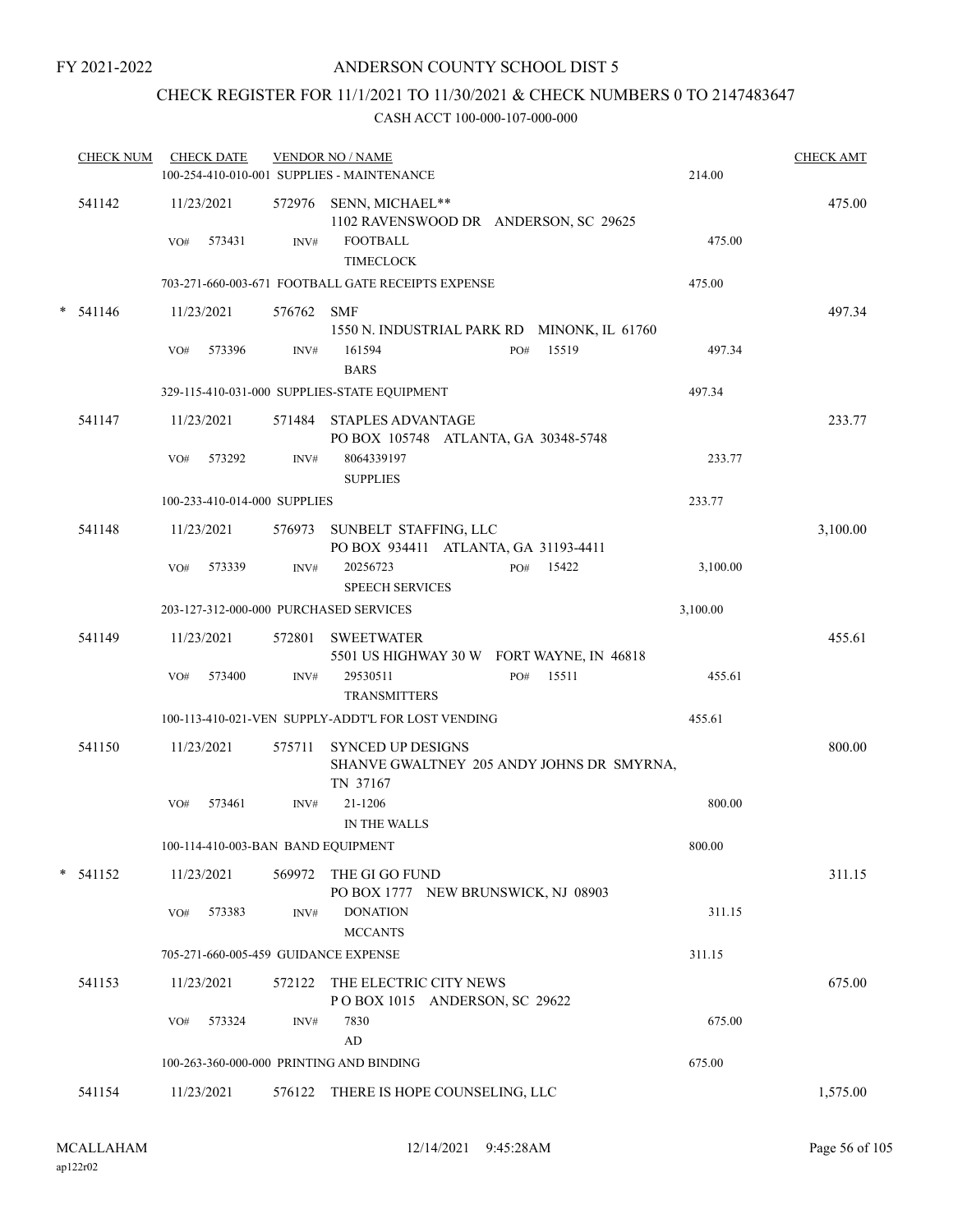### ANDERSON COUNTY SCHOOL DIST 5

### CHECK REGISTER FOR 11/1/2021 TO 11/30/2021 & CHECK NUMBERS 0 TO 2147483647

|   | <b>CHECK NUM</b> |                                                             | <b>CHECK DATE</b>                  |        | <b>VENDOR NO / NAME</b>                                                                           |     |       |          | <b>CHECK AMT</b> |
|---|------------------|-------------------------------------------------------------|------------------------------------|--------|---------------------------------------------------------------------------------------------------|-----|-------|----------|------------------|
|   |                  |                                                             |                                    |        | ROYCE V. MILLER 144 THOMAS GREEN BLVD, SUITE<br>223 CLEMSON, SC 29631                             |     |       |          |                  |
|   |                  | VO#                                                         | 573342                             | INV#   | 161801<br>CONSULTING                                                                              | PO# | 15430 | 1,575.00 |                  |
|   |                  |                                                             |                                    |        | 237-128-313-002-021 STUDENT SERVICES/COUNSELOR                                                    |     |       | 787.50   |                  |
|   |                  |                                                             |                                    |        | 237-128-313-003-021 STUDENT SERVICES/ COUNSELOR                                                   |     |       | 787.50   |                  |
|   | 541155           |                                                             | 11/23/2021                         |        | 564442 UNITED CHEMICAL & SUPPLY CO<br>POBOX 5066 ATT: ACCOUNTS RECEIVABLE<br>GREENVILLE, SC 29606 |     |       |          | 2,953.20         |
|   |                  | VO#                                                         | 573449                             | INV#   | 640639                                                                                            | PO# | 15414 | 2,953.20 |                  |
|   |                  |                                                             |                                    |        | <b>CUTLERY KITS</b>                                                                               |     |       |          |                  |
|   |                  |                                                             |                                    |        | 600-000-171-000-000 FOOD SERV. - INVEN. SUPPLIES                                                  |     |       | 2,953.20 |                  |
| * | 541157           |                                                             | 11/23/2021                         |        | 573864 WELLS FARGO VENDOR FIN SERV<br>PO BOX 105743 ATLANTA, GA 30348-5743                        |     |       |          | 1,214.08         |
|   |                  | VO#                                                         | 573305                             | INV#   | 5017432912<br><b>COPIET</b>                                                                       |     |       | 174.41   |                  |
|   |                  |                                                             | 723-190-660-023-913 COPIER EXPENSE |        |                                                                                                   |     |       | 174.41   |                  |
|   |                  | VO#                                                         | 573306                             | INV#   | 5017501023<br><b>COPIER</b>                                                                       |     |       | 252.52   |                  |
|   |                  |                                                             | 723-190-660-023-913 COPIER EXPENSE |        |                                                                                                   |     |       | 252.52   |                  |
|   |                  | VO#                                                         | 573416                             | INV#   | 5017488200<br><b>COPIER</b>                                                                       |     |       | 206.55   |                  |
|   |                  |                                                             | 201-112-490-012-000 COPIER COST    |        |                                                                                                   |     |       | 206.55   |                  |
|   |                  | VO#                                                         | 573436                             | INV#   | 5017654698<br><b>COPIER</b>                                                                       | PO# | 14998 | 355.24   |                  |
|   |                  |                                                             | 100-114-410-021-000 SUPPLIES       |        |                                                                                                   |     |       | 355.24   |                  |
|   |                  | VO#                                                         | 573466                             | INV#   | 5017654710<br><b>COPIER</b>                                                                       | PO# | 15001 | 225.36   |                  |
|   |                  |                                                             | 100-147-410-015-000 SUPPLIES       |        |                                                                                                   |     |       | 225.36   |                  |
|   | 541158           |                                                             | 11/23/2021                         | 576750 | YESCO GREENVILLE<br>104 PARKSIDE DRIVE ANDERSON, SC 29621                                         |     |       |          | 1,434.80         |
|   |                  | VO#                                                         | 573372                             | INV#   | SVO-1482<br><b>CHARTER SCHOOL</b>                                                                 |     |       | 1,434.80 |                  |
|   |                  |                                                             |                                    |        | 100-254-323-001-400 CONTR SERV-HVAC/ELECT/PLUMBING                                                |     |       | 1,434.80 |                  |
|   | 541159           |                                                             | 11/30/2021                         |        | 576412 AMAZON CAPITAL SERVICES<br>PO BOX 035184 SEATTLE, WA 98124-5184                            |     |       |          | 4,405.13         |
|   |                  | VO#                                                         | 573498                             | INV#   | <b>PURCHASES</b><br>#A2QG7V7TDJIMYY                                                               |     |       | 4,405.13 |                  |
|   |                  |                                                             |                                    |        | 100-113-410-005-VEN SUPPLY-ADDT'L FOR LOST VENDING                                                |     |       | 212.12   |                  |
|   |                  |                                                             | 100-113-410-006-ART ART SUPPLIES   |        |                                                                                                   |     |       | 144.40   |                  |
|   |                  | 100-113-410-021-VEN SUPPLY-ADDT'L FOR LOST VENDING<br>52.00 |                                    |        |                                                                                                   |     |       |          |                  |
|   |                  | 25.87<br>100-114-410-001-ALT SUPPLIES                       |                                    |        |                                                                                                   |     |       |          |                  |
|   |                  |                                                             | 100-221-410-000-000 SUPPLIES       |        |                                                                                                   |     |       | 43.71    |                  |
|   |                  |                                                             | 100-221-410-000-MHC MHC SUPPLIES   |        |                                                                                                   |     |       | 342.02   |                  |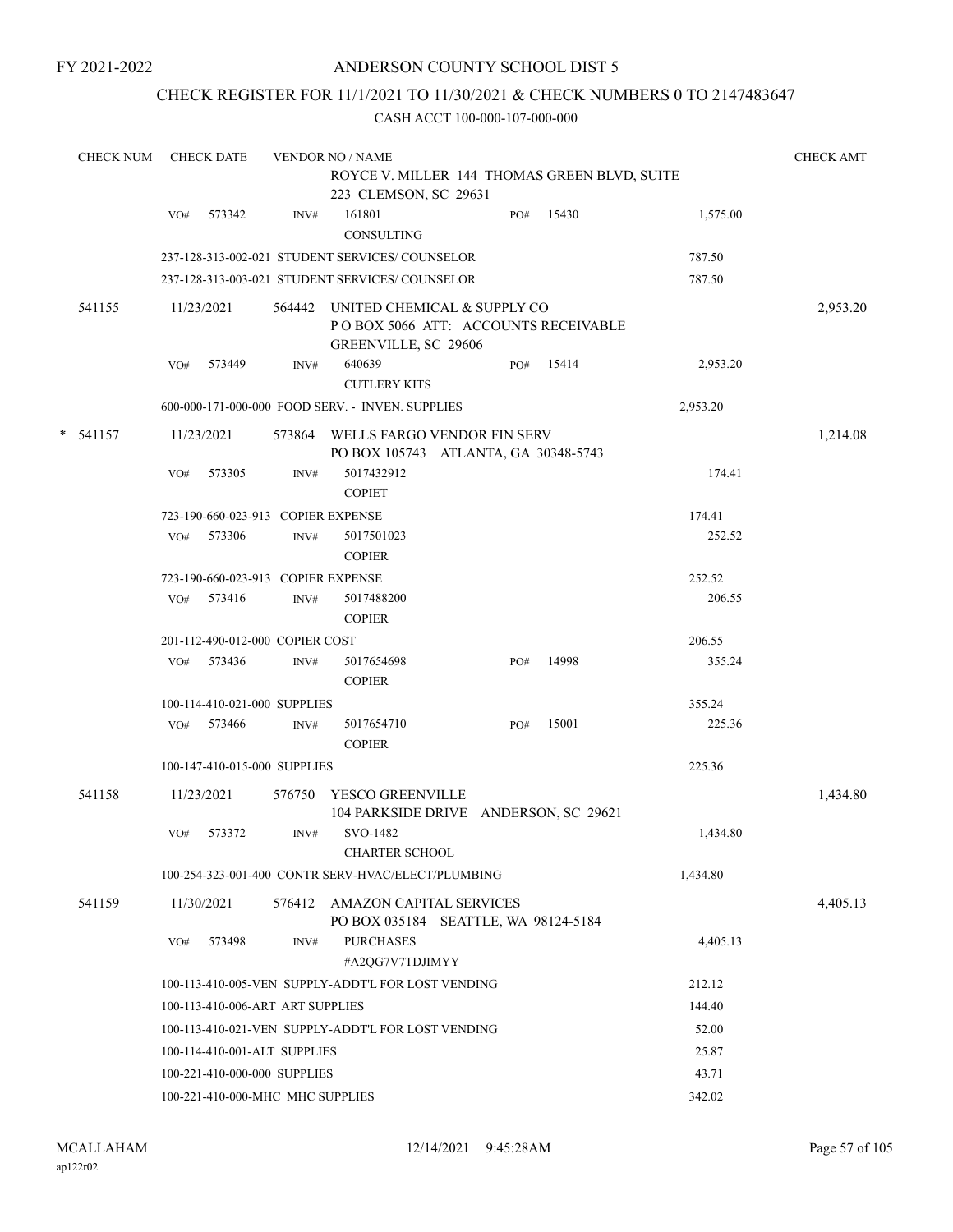### CHECK REGISTER FOR 11/1/2021 TO 11/30/2021 & CHECK NUMBERS 0 TO 2147483647

| <b>CHECK NUM</b> |     | <b>CHECK DATE</b>                                            |      | <b>VENDOR NO / NAME</b>                                                                       |     |                                                                                              |                    | <b>CHECK AMT</b> |
|------------------|-----|--------------------------------------------------------------|------|-----------------------------------------------------------------------------------------------|-----|----------------------------------------------------------------------------------------------|--------------------|------------------|
|                  |     | 100-221-410-000-TST SUPPLIES-TESTING                         |      |                                                                                               |     |                                                                                              | 78.38              |                  |
|                  |     | 100-233-410-006-000 SUPPLIES                                 |      |                                                                                               |     |                                                                                              | 55.84              |                  |
|                  |     | 100-233-410-006-000 SUPPLIES<br>100-233-410-006-000 SUPPLIES |      |                                                                                               |     |                                                                                              | 41.66<br>139.86    |                  |
|                  |     |                                                              |      |                                                                                               |     |                                                                                              |                    |                  |
|                  |     |                                                              |      | 100-266-345-000-000 TECHNOLOGY INFRASTRUCTURE                                                 |     |                                                                                              | $-15.96$           |                  |
|                  |     | 203-127-410-008-000 SUPPLIES                                 |      |                                                                                               |     |                                                                                              | $-9.94$            |                  |
|                  |     | 397-112-410-012-000 SUPPLIES                                 |      |                                                                                               |     |                                                                                              | 619.02             |                  |
|                  |     | 397-112-410-017-000 SUPPLIES<br>397-112-410-017-000 SUPPLIES |      |                                                                                               |     |                                                                                              | 1,382.52<br>723.20 |                  |
|                  |     |                                                              |      |                                                                                               |     |                                                                                              |                    |                  |
|                  |     |                                                              |      | 719-271-660-019-201 MISCELLANEOUS EXPENSE                                                     |     |                                                                                              | 55.31              |                  |
|                  |     | 731-271-660-031-859 BIOMED EXPENSE                           |      |                                                                                               |     |                                                                                              | 120.46             |                  |
|                  |     |                                                              |      | 731-271-660-031-891 BIOMED 2- RANKIN EXPENSE                                                  |     |                                                                                              | 355.08             |                  |
|                  |     |                                                              |      | 802-114-410-003-001 BOOK STUDY SUPPLIES                                                       |     |                                                                                              | 38.12              |                  |
|                  |     |                                                              |      | 802-114-410-003-001 BOOK STUDY SUPPLIES                                                       |     |                                                                                              | $-38.12$           |                  |
|                  |     |                                                              |      | 900-221-410-000-047 SUPPLIES- BOSCH LEARNING LAB                                              |     |                                                                                              | 39.58              |                  |
| 541160           |     | 11/30/2021                                                   |      | MD 21279-0952                                                                                 |     | 576680 AMERICAN SPEECH-LANGUAGE HEARING ASSOCIA<br>C/O SUNTRUST BANK PO BOX 79952 BALTIMORE, |                    | 253.00           |
|                  | VO# | 573504                                                       | INV# | <b>DUES</b>                                                                                   |     |                                                                                              | 253.00             |                  |
|                  |     |                                                              |      | ACCT#09148681                                                                                 |     |                                                                                              |                    |                  |
|                  |     |                                                              |      | 714-271-660-014-201 MISCELLANEOUS EXPENSE                                                     |     |                                                                                              | 253.00             |                  |
| $*$ 541162       |     | 11/30/2021                                                   |      | 566288 CES CITY ELECTRIC SUPPLY<br>PO BOX 131811 DALLAS, TX 75313                             |     |                                                                                              |                    | 181.90           |
|                  |     | VO# 573508                                                   | INV# | 163679                                                                                        |     |                                                                                              | 181.90             |                  |
|                  |     |                                                              |      | <b>SUPPLIES</b>                                                                               |     |                                                                                              |                    |                  |
|                  |     |                                                              |      | 100-254-410-002-001 SUPPLIES - MAINTENANCE                                                    |     |                                                                                              | 181.90             |                  |
| 541163           |     | 11/30/2021                                                   |      | 575500 EDPUZZLE<br>PO BOX 446 SAN FRANCISCO, CA 94104-0446                                    |     |                                                                                              |                    | 1,122.00         |
|                  | VO# | 573522                                                       | INV# | 17668<br><b>GLENVIEW</b>                                                                      |     |                                                                                              | 1,122.00           |                  |
|                  |     |                                                              |      | 100-113-410-020-VEN SUPPLY-ADDT'L FOR LOST VENDING                                            |     |                                                                                              | 1,122.00           |                  |
| 541164           |     | 11/30/2021                                                   |      | 576889 EXPRESS OIL CENTRALIZED BILLING<br>DEPT 5964 PO BOX 11407 BIRMINGHAM, AL<br>35246-5964 |     |                                                                                              |                    | 107.47           |
|                  | VO# | 573523                                                       | INV# | 751-5298<br><b>SERVICE</b>                                                                    |     |                                                                                              | 78.99              |                  |
|                  |     |                                                              |      | 100-254-412-000-001 TRUCK SERVICE - MAINTENANCE                                               |     |                                                                                              | 78.99              |                  |
|                  |     | VO# 573524                                                   | INV# | 751-5293                                                                                      |     |                                                                                              | 28.48              |                  |
|                  |     |                                                              |      | <b>SERVICE</b>                                                                                |     |                                                                                              |                    |                  |
|                  |     |                                                              |      | 100-254-412-000-001 TRUCK SERVICE - MAINTENANCE                                               |     |                                                                                              | 28.48              |                  |
| $* 541166$       |     | 11/30/2021                                                   |      | 576772 HOWARD TECHNOLOGY SOLUTIONS<br>PO BOX 11407 BIRMINGHAM, AL 35246-1132                  |     |                                                                                              |                    | 2,439.60         |
|                  | VO# | 573528                                                       | INV# | 21-00535769<br><b>SUPPLIES</b>                                                                | PO# | 15258                                                                                        | 2,439.60           |                  |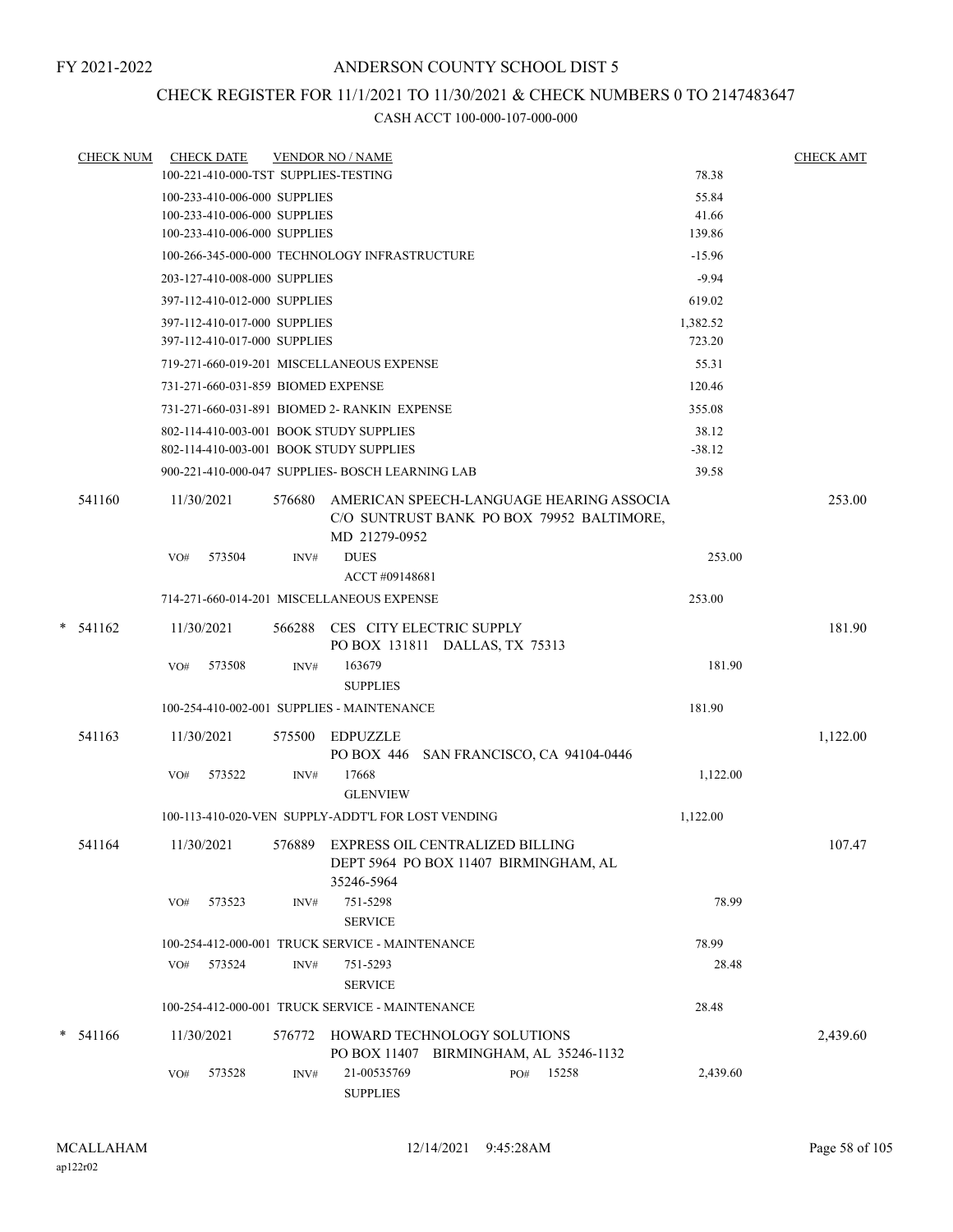### CHECK REGISTER FOR 11/1/2021 TO 11/30/2021 & CHECK NUMBERS 0 TO 2147483647

| <b>CHECK NUM</b> | <b>CHECK DATE</b> |                              | <b>VENDOR NO / NAME</b>                                                                   |          | <b>CHECK AMT</b> |
|------------------|-------------------|------------------------------|-------------------------------------------------------------------------------------------|----------|------------------|
|                  |                   |                              | 210-113-410-000-021 SUPPLIES AND MATERIALS/KITS                                           | 2,439.60 |                  |
| 541167           | 11/30/2021        |                              | 576666 LAMINATION KING<br>PO BOX 1029 ENGLEWOOD, FL 34295                                 |          | 175.98           |
|                  | 573531<br>VO#     | INV#                         | 9076586<br>15445<br>PO#<br><b>CENTERVILLE</b>                                             | 175.98   |                  |
|                  |                   | 202-112-410-007-000 SUPPLIES |                                                                                           | 175.98   |                  |
| 541168           | 11/30/2021        | 327600                       | LOLLIS METALS, INC<br>PO BOX 13042 ATT: ACCOUNTS RECEIVABLE<br>ANDERSON, SC 29624         |          | 963.00           |
|                  | 573534<br>VO#     | INV#                         | 93708<br><b>BRACKETS</b>                                                                  | 963.00   |                  |
|                  |                   |                              | 100-254-410-016-001 SUPPLIES - MAINTENANCE                                                | 481.50   |                  |
|                  |                   |                              | 100-254-410-019-001 SUPPLIES - MAINTENANCE                                                | 481.50   |                  |
| 541169           | 11/30/2021        |                              | 575673 L & W SUPPLY CORPORATION<br>PO BOX 415421 BOSTON, MA 02241-5421                    |          | 295.78           |
|                  | 573532<br>VO#     | INV#                         | 240310276<br><b>SUPPLIES</b>                                                              | 295.78   |                  |
|                  |                   |                              | 100-254-410-000-001 MAINT. SUPPLIES-STRUCTURES                                            | 295.78   |                  |
| 541170           | 11/30/2021        |                              | 576302 MARYLAND CHILD SUPPORT ACCOUNT<br>PO BOX 17396 BALTIMORE, MD 21297-1396            |          | 255.89           |
|                  | VO#<br>573479     | INV#                         | 11-30 PAYROLL<br><b>DEDUCTIONS</b>                                                        | 255.89   |                  |
|                  |                   |                              | 100-000-435-000-000 WAGE GARNISH/CH SUPPORT                                               | 255.89   |                  |
| 541171           | 11/30/2021        | 576413                       | MOBILE COMMUNICATIONS AMERICA INC<br>PO BOX 1458 CHARLOTTE, NC 28201                      |          | 102.54           |
|                  | 573540<br>VO#     | INV#                         | 282000374-1<br><b>REPAIR</b>                                                              | 102.54   |                  |
|                  |                   |                              | 100-255-323-000-000 CONTRACTED SERVICES                                                   | 102.54   |                  |
| 541172           | 11/30/2021        | 574358                       | MONSTER TECHNOLOGY, LLC<br>8726 S. SEPULVEDA BLVD SUITE D #B-152 LOS<br>ANGELES, CA 90045 |          | 1,154.00         |
|                  | VO# 573541        |                              | INV# IGH 1794<br><b>TONER</b>                                                             | 438.00   |                  |
|                  |                   | 100-111-410-008-000 SUPPLIES |                                                                                           | 146.00   |                  |
|                  |                   | 100-112-410-008-000 SUPPLIES |                                                                                           | 146.00   |                  |
|                  |                   | 100-113-410-008-000 SUPPLIES |                                                                                           | 146.00   |                  |
|                  | 573542<br>VO#     | INV#                         | <b>IGH 1788</b><br><b>TONER</b>                                                           | 716.00   |                  |
|                  |                   | 100-111-410-013-000 SUPPLIES |                                                                                           | 179.00   |                  |
|                  |                   | 100-113-410-013-000 SUPPLIES |                                                                                           | 179.00   |                  |
|                  |                   | 100-147-410-013-000 SUPPLIES |                                                                                           | 179.00   |                  |
|                  |                   | 100-212-410-013-000 SUPPLIES |                                                                                           | 179.00   |                  |
| 541173           | 11/30/2021        |                              | 567126 MUSIC & ARTS CENTER                                                                |          | 160.91           |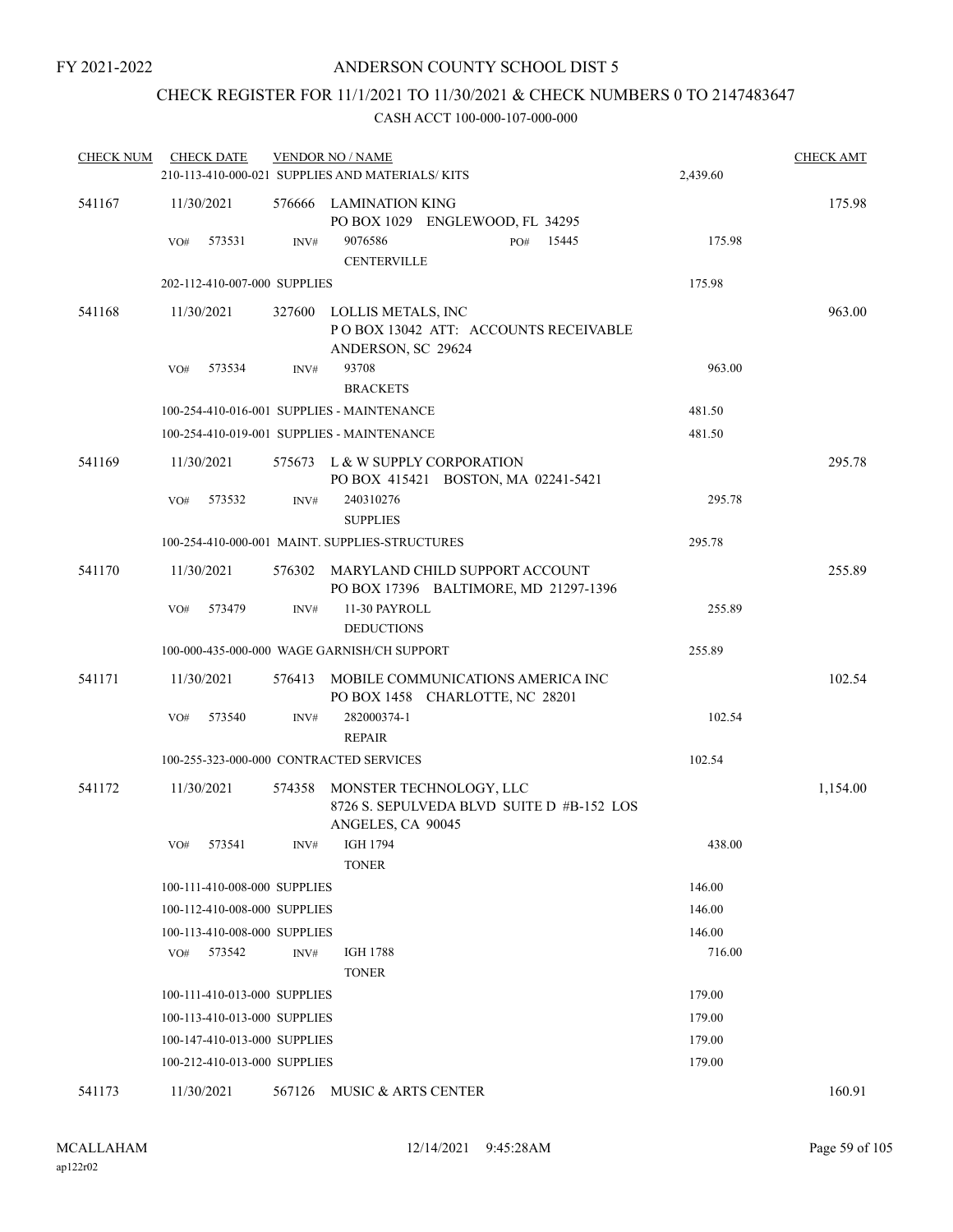### ANDERSON COUNTY SCHOOL DIST 5

### CHECK REGISTER FOR 11/1/2021 TO 11/30/2021 & CHECK NUMBERS 0 TO 2147483647

| <b>CHECK NUM</b> |     | <b>CHECK DATE</b> |                                   | <b>VENDOR NO / NAME</b><br>5295 WESTVIEW DR SUITE 300 ATTN: CA<br>FREDERICK, MD 21703                            |           | <b>CHECK AMT</b> |
|------------------|-----|-------------------|-----------------------------------|------------------------------------------------------------------------------------------------------------------|-----------|------------------|
|                  | VO# | 573544            | INV#                              | 029125596<br><b>GLENVIEW</b>                                                                                     | 160.91    |                  |
|                  |     |                   |                                   | 100-113-410-020-COB CHORUS, ORCHESTRA & BAND                                                                     | 160.91    |                  |
| 541174           |     | 11/30/2021        |                                   | 567126 MUSIC & ARTS CENTER<br>5295 WESTVIEW DR SUITE 300 ATTN: CA<br>FREDERICK, MD 21703                         |           | 1,200.00         |
|                  | VO# | 573543            | INV#                              | 029016252<br><b>MCLEES ELEM</b>                                                                                  | 1,200.00  |                  |
|                  |     |                   | 708-271-660-008-220 MUSIC EXPENSE |                                                                                                                  | 1,200.00  |                  |
| * 541179         |     | 11/30/2021        |                                   | 572850 ROBERT ANDERSON PETTY CASH<br>, ---                                                                       |           | 400.00           |
|                  | VO# | 573561            | INV#                              | DEC <sub>2</sub><br><b>BASKETBALL</b>                                                                            | 400.00    |                  |
|                  |     |                   |                                   | 706-271-660-006-666 CONCESSIONS EXPENSE                                                                          | 200.00    |                  |
|                  |     |                   |                                   | 706-271-660-006-753 BASKETBALL GATE EXPENSE                                                                      | 200.00    |                  |
| 541180           |     | 11/30/2021        | 568980                            | <b>SC DEPT OF REVENUE</b><br>PO BOX 2535 COLUMBIA, SC 29202-2535                                                 |           | 1,045.56         |
|                  | VO# | 573478            | INV#                              | 11-30 PAYROLL<br><b>DEDUCTIONS</b>                                                                               | 1,045.56  |                  |
|                  |     |                   |                                   | 100-000-440-000-000 SC STATE TAX LEVY                                                                            | 1,045.56  |                  |
| $*$ 541182       |     | 11/30/2021        |                                   | 450701 SC RETIREMENT SYSTEM (SPP)<br>POBOX 11960 CAPITOL STATION COLUMBIA, SC<br>29211                           |           | 585.61           |
|                  | VO# | 573476            | INV#                              | 11-30 PAYROLL<br><b>DEDUCTIONS</b>                                                                               | 585.61    |                  |
|                  |     |                   |                                   | 100-000-438-000-000 RETIREMENT SERV PURCHASE                                                                     | 585.61    |                  |
| 541183           |     | 11/30/2021        | 576084                            | SC STATE DISBURSEMENT UNIT<br>PO BOX 100303 COLUMBIA, SC 29202-3303                                              |           | 872.39           |
|                  | VO# | 573480            | INV#                              | 11-30 PAYROLL<br><b>DEDUCTIONS</b>                                                                               | 872.39    |                  |
|                  |     |                   |                                   | 100-000-435-000-000 WAGE GARNISH/CH SUPPORT                                                                      | 872.39    |                  |
| $* 541186$       |     | 11/30/2021        | 571778                            | SOUTHEAST INDUSTRIAL EQUIPMENT<br>PO BOX 63230 CHARLOTTE, NC 28263-3230                                          |           | 1,016.50         |
|                  | VO# | 573570            | INV#                              | 02R7409295<br>15505<br>PO#<br><b>RENTAL</b>                                                                      | 1,016.50  |                  |
|                  |     |                   |                                   | 505-253-540-000-BLD TRANSPORTATION RENOVATIONS                                                                   | 1,016.50  |                  |
| 541187           |     | 11/30/2021        | 573721                            | SSBT AS TTEE FOR SCORP MM61953-001-042<br>MASS MUTUAL RETIREMENT SERVICES PO BOX<br>219062 KANSAS CITY, MO 64121 |           | 21,251.41        |
|                  | VO# | 573481            | INV#                              | 11-30 PAYROLL<br><b>DEDUCTIONS</b>                                                                               | 21,251.41 |                  |
|                  |     |                   |                                   | 100-000-468-000-000 OPTIONAL RETIREMENT PLAN                                                                     | 13,661.61 |                  |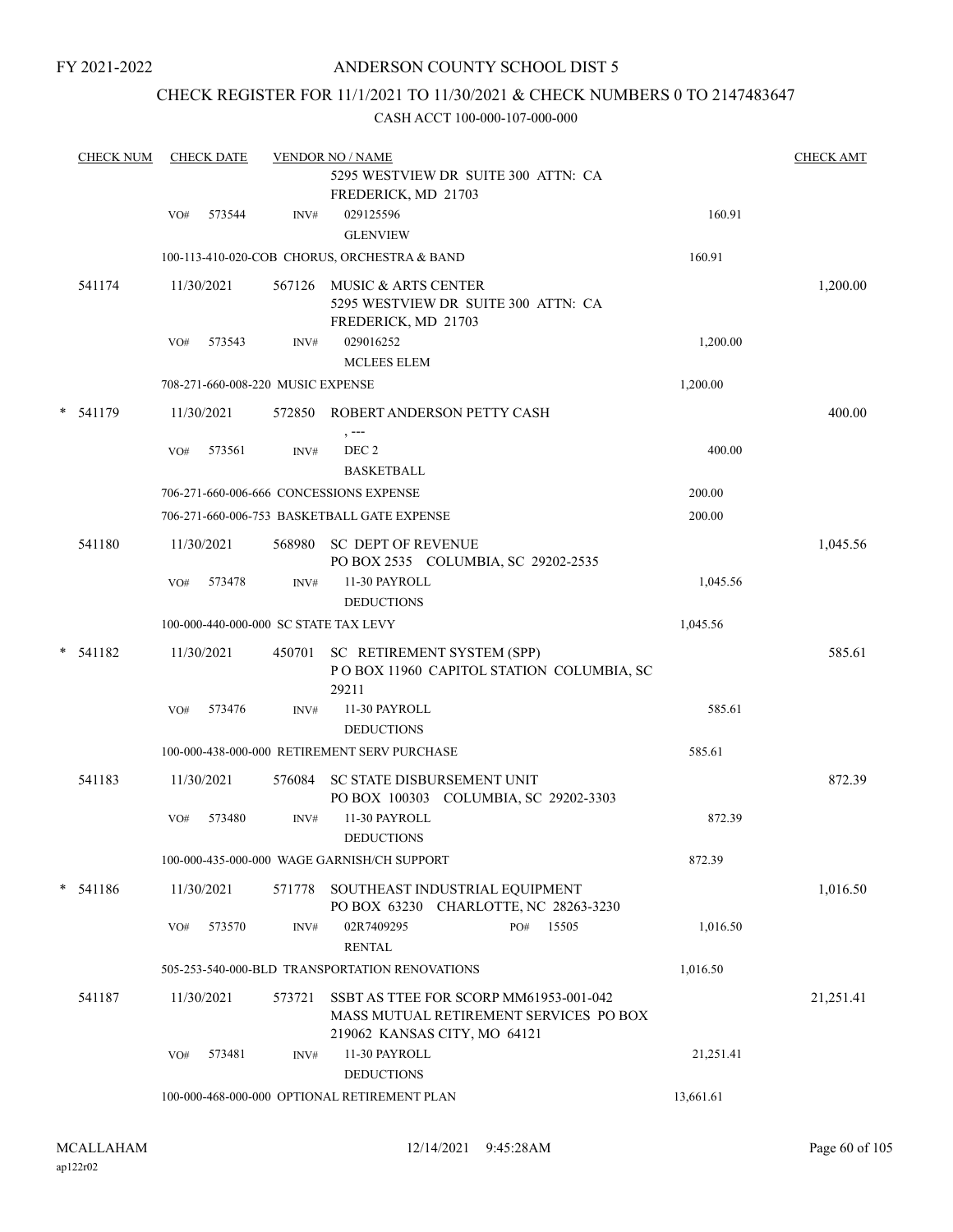### CHECK REGISTER FOR 11/1/2021 TO 11/30/2021 & CHECK NUMBERS 0 TO 2147483647

| <b>CHECK NUM</b> | <b>CHECK DATE</b>                         |        | <b>VENDOR NO / NAME</b>                                                                                |           | <b>CHECK AMT</b> |
|------------------|-------------------------------------------|--------|--------------------------------------------------------------------------------------------------------|-----------|------------------|
|                  |                                           |        | 100-000-484-000-000 EMPLOYER RETIREMENT PAYABLE                                                        | 7,589.80  |                  |
| 541188           | 11/30/2021                                | 576122 | THERE IS HOPE COUNSELING, LLC<br>ROYCE V. MILLER 144 THOMAS GREEN BLVD, SUITE<br>223 CLEMSON, SC 29631 |           | 1,575.00         |
|                  | 573571<br>VO#                             | INV#   | 161802<br>15430<br>PO#<br><b>SERVICE</b>                                                               | 1,575.00  |                  |
|                  |                                           |        | 237-128-313-002-021 STUDENT SERVICES/COUNSELOR                                                         | 787.50    |                  |
|                  |                                           |        | 237-128-313-003-021 STUDENT SERVICES/COUNSELOR                                                         | 787.50    |                  |
| 541189           | 11/30/2021                                | 504890 | TIAA-CREF<br>POBOX 105316 ATLANTA, GA 30348-5316                                                       |           | 28,274.16        |
|                  | VO#<br>573482                             | INV#   | 11-30 PAYROLL<br><b>DEDUCTIONS</b>                                                                     | 28,274.16 |                  |
|                  |                                           |        | 100-000-468-000-000 OPTIONAL RETIREMENT PLAN                                                           | 18,176.24 |                  |
|                  |                                           |        | 100-000-484-000-000 EMPLOYER RETIREMENT PAYABLE                                                        | 10,097.92 |                  |
| 541190           | 11/30/2021                                | 571546 | TUCKER MATERIALS, INC<br>P.O. BOX 8 MAULDIN, SC 29662                                                  |           | 239.68           |
|                  | VO#<br>573574                             | INV#   | 7217714<br><b>SUPPLIES</b>                                                                             | 239.68    |                  |
|                  |                                           |        | 100-254-410-000-001 MAINT. SUPPLIES-STRUCTURES                                                         | 239.68    |                  |
| 541191           | 11/30/2021                                | 573815 | UNITED REFRIGERATION, INC<br>PO BOX 740703 ATLANTA, GA 30374-0703                                      |           | 846.60           |
|                  | 573575<br>VO#                             | INV#   | 81802477<br><b>SUPPLIES</b>                                                                            | 125.62    |                  |
|                  |                                           |        | 100-254-410-021-001 SUPPLIES - MAINTENANCE                                                             | 125.62    |                  |
|                  | 573576<br>VO#                             | INV#   | 81861170<br><b>SUPPLIES</b>                                                                            | 507.35    |                  |
|                  |                                           |        | 100-254-410-023-001 SUPPLIES-MAINTENANCE                                                               | 507.35    |                  |
|                  | 573577<br>VO#                             | INV#   | 81903100<br><b>SUPPLIES</b>                                                                            | 22.21     |                  |
|                  |                                           |        | 100-254-410-000-001 MAINT. SUPPLIES-STRUCTURES                                                         | 22.21     |                  |
|                  | VO#<br>573578                             | INV#   | 81903052<br><b>SUPPLIES</b>                                                                            | 30.92     |                  |
|                  |                                           |        | 100-254-410-000-001 MAINT. SUPPLIES-STRUCTURES                                                         | 30.92     |                  |
|                  | 573579<br>VO#                             | INV#   | 81746793<br><b>SUPPLIES</b>                                                                            | 160.50    |                  |
|                  |                                           |        | 100-254-410-000-001 MAINT, SUPPLIES-STRUCTURES                                                         | 160.50    |                  |
| 541192           | 11/30/2021                                | 564298 | UNITED WAY OF ANDERSON COUNTY<br>POBOX 2067 ANDERSON, SC 29622                                         |           | 1,894.31         |
|                  | 573477<br>VO#                             | INV#   | 11-30 PAYROLL<br><b>DEDUCTIONS</b>                                                                     | 1,894.31  |                  |
|                  | 100-000-455-000-000 UNITED FUND - PAYABLE |        |                                                                                                        | 1,894.31  |                  |
| 541193           | 11/30/2021                                | 575086 | <b>VALIC</b><br>C/O JP MORGAN CHASE PO BOX 301701 DALLAS,<br>TX 75303-1701                             |           | 50,394.21        |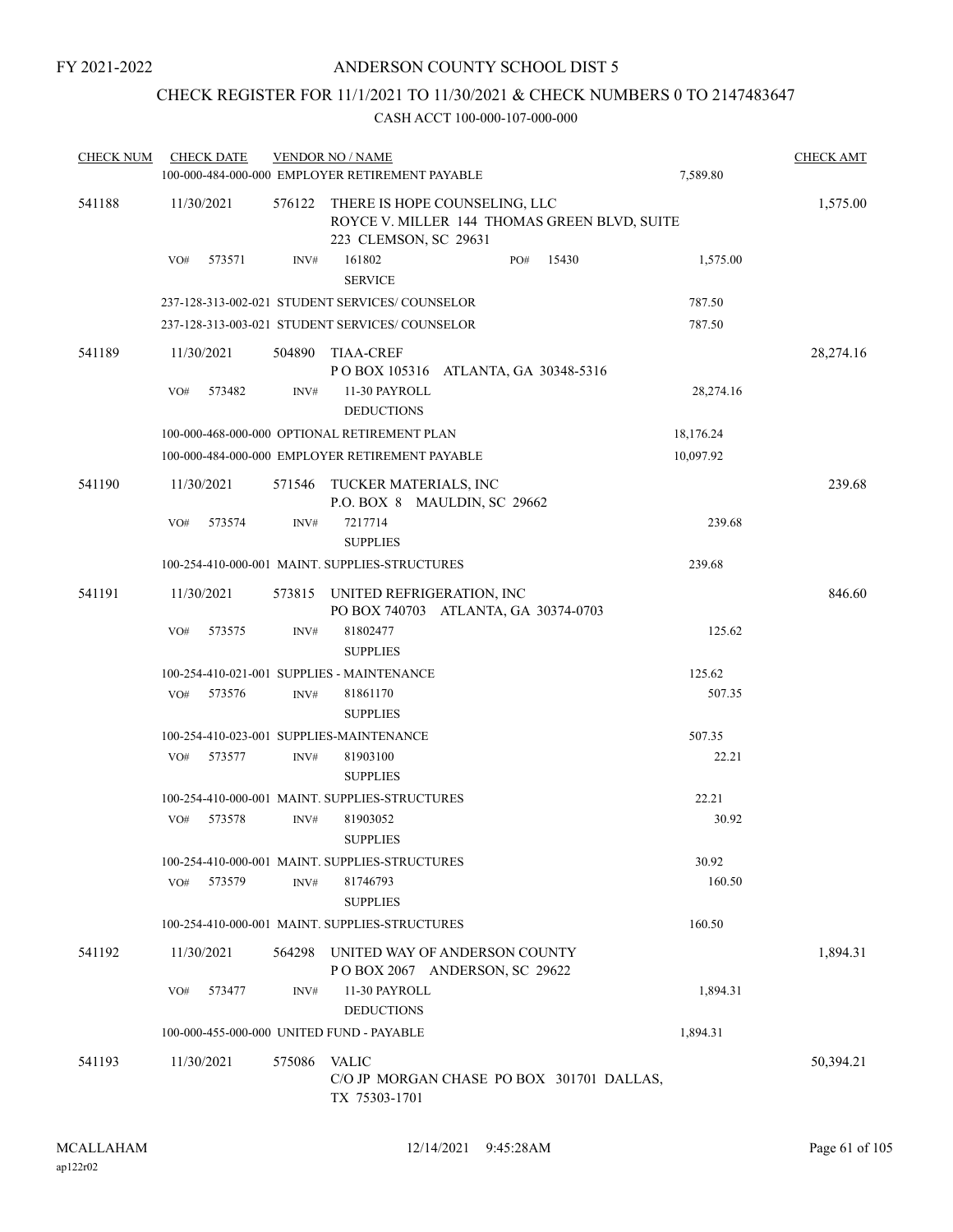# CHECK REGISTER FOR 11/1/2021 TO 11/30/2021 & CHECK NUMBERS 0 TO 2147483647

|        | <b>CHECK NUM</b> | <b>CHECK DATE</b>                      |                          | <b>VENDOR NO / NAME</b>                                                                           |     | <b>CHECK AMT</b> |           |            |  |
|--------|------------------|----------------------------------------|--------------------------|---------------------------------------------------------------------------------------------------|-----|------------------|-----------|------------|--|
|        |                  | 573483<br>VO#                          | INV#                     | 11-30 PAYROLL<br><b>DEDUCTIONS</b>                                                                |     |                  | 50,394.21 |            |  |
|        |                  |                                        |                          | 100-000-468-000-000 OPTIONAL RETIREMENT PLAN                                                      |     |                  | 32,396.30 |            |  |
|        |                  |                                        |                          | 100-000-484-000-000 EMPLOYER RETIREMENT PAYABLE                                                   |     |                  | 17,997.91 |            |  |
|        | 541194           | 11/30/2021                             | 527500                   | WAYNE'S OVERHEAD DOORS, INC<br>3021 WHITEHALL ROAD ATT: ACCOUNTS<br>RECEIVABLE ANDERSON, SC 29626 |     |                  |           | 300.00     |  |
|        |                  | 573581<br>VO#                          | $\text{INV}\#$           | 167640                                                                                            |     |                  | 300.00    |            |  |
|        |                  |                                        |                          | <b>GLENVIEW</b>                                                                                   |     |                  |           |            |  |
|        |                  |                                        |                          | 100-254-323-020-400 CONTR SERV-HVAC/ELECT/PLUMBING                                                |     |                  | 300.00    |            |  |
|        | * 541196         | 11/30/2021                             |                          | 576839 WHALE TALE MEDIA LLC<br>281 CUMBERLAND BEND, APT 102 NASHVILLE, TN<br>37228                |     |                  |           | 2,500.00   |  |
|        |                  | VO#<br>573582                          | INV#                     | 1303<br>VIDEOGRAPHY                                                                               | PO# | 15605            | 2,500.00  |            |  |
|        |                  | 100-221-312-000-000 PURCHASED SERVICES |                          |                                                                                                   |     |                  | 2,500.00  |            |  |
|        | $*$ 20049        | 11/02/2021                             | 102640                   | <b>ACTION AUTO</b><br>529 FAIR STREET ATT: ACCOUNTS RECEIVABLE<br>ANDERSON, SC 29625              |     |                  |           | 150.82 E   |  |
|        |                  | 572457<br>VO#                          | INV#                     | 94727<br><b>REPAIR</b>                                                                            |     |                  | 150.82    |            |  |
|        |                  |                                        |                          | 100-255-323-000-ACT ACTIVITY BUS CONTRACTED SERVICES                                              |     |                  | 150.82    |            |  |
| $\ast$ | 20053            | 11/02/2021<br>572455<br>VO#            | 475759<br>INV#           | <b>EMPLOYEE VENDOR</b><br><b>COSTUME</b><br>REIMBURSEMENT                                         |     |                  | 126.24    | 126.24 E   |  |
|        |                  | 100-233-410-013-000 SUPPLIES           |                          |                                                                                                   |     |                  | 126.24    |            |  |
| *      | 20055            | 11/02/2021                             |                          | 564176 BSN SPORTS, LLC<br>PO BOX 841393 DALLAS, TX 75284-1393                                     |     |                  |           | 1,913.82 E |  |
|        |                  | 572462<br>VO#                          | INV#                     | 913651111<br><b>TL HANNA</b>                                                                      |     |                  | 1,913.82  |            |  |
|        |                  | 100-271-410-002-000 SUPPLIES           |                          |                                                                                                   |     |                  | 1,913.82  |            |  |
|        | 20056            | 11/02/2021<br>572454<br>VO#            | 576982<br>$\text{INV}\#$ | <b>EMPLOYEE VENDOR</b><br><b>TECH SUPPLIES</b><br>REIMBURSEMENT                                   |     |                  | 765.64    | 765.64 E   |  |
|        |                  | 309-113-410-021-000 SUPPLIES           |                          |                                                                                                   |     |                  | 400.00    |            |  |
|        |                  | 817-113-410-021-000 SUPPLIES           |                          |                                                                                                   |     |                  | 365.64    |            |  |
|        | 20057            | 11/02/2021                             | 251600                   | <b>GOPHER SPORT</b><br>POBOX 1450 NW5634 ATT: ACCOUNTS<br>RECEIVABLE MINNEAPOLIS, MN 55485-5634   |     |                  |           | 134.13 E   |  |
|        |                  | 572472<br>VO#                          | INV#                     | 103042<br><b>CALHOUN ELEM</b>                                                                     |     |                  | 134.13    |            |  |
|        |                  | 937-113-410-014-000 SUPPLIES           |                          |                                                                                                   |     |                  | 134.13    |            |  |
| *      | - 20066          | 11/02/2021                             | 307650                   | <b>EMPLOYEE VENDOR</b>                                                                            |     |                  |           | 127.12 E   |  |
|        |                  |                                        |                          |                                                                                                   |     |                  |           |            |  |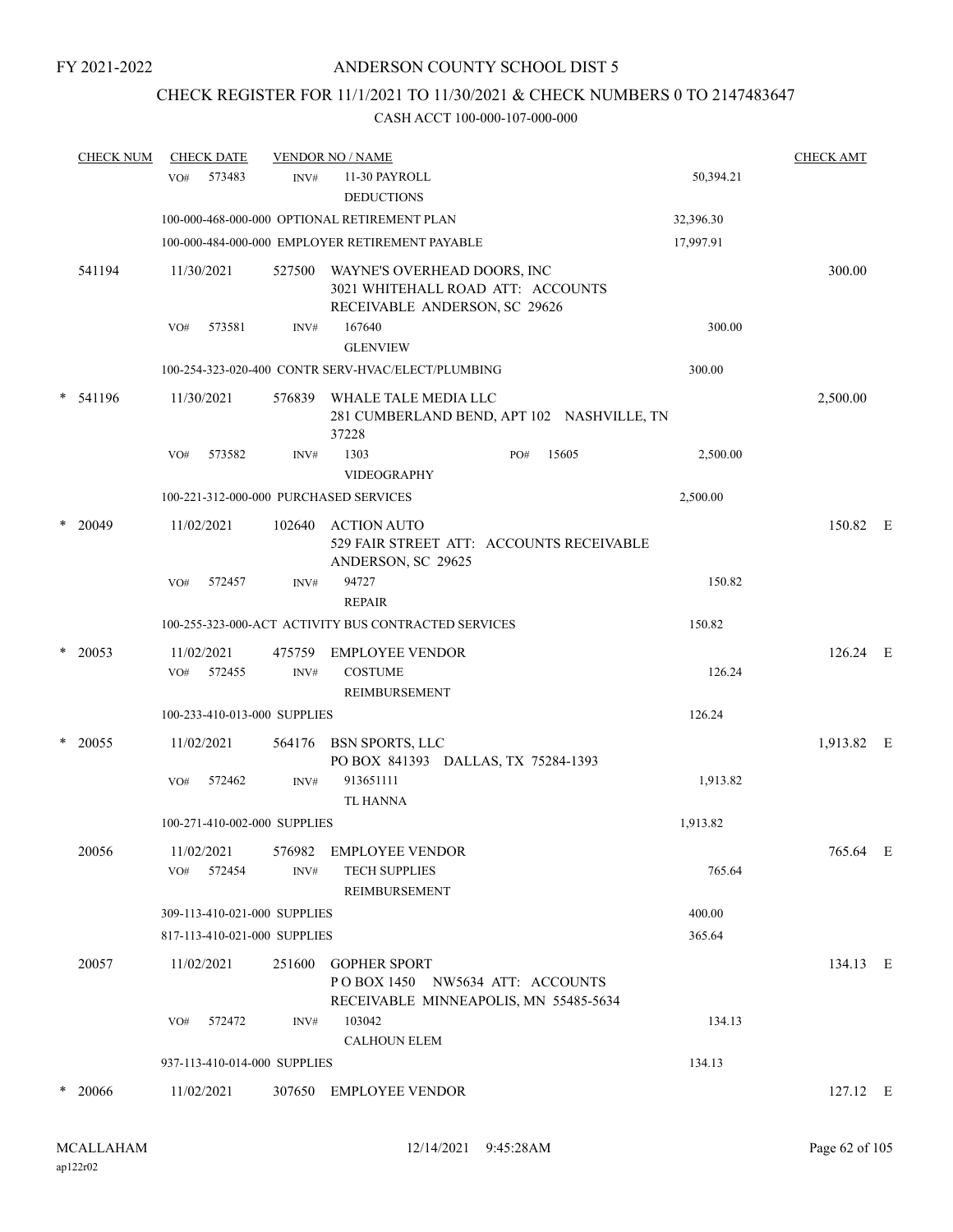# CHECK REGISTER FOR 11/1/2021 TO 11/30/2021 & CHECK NUMBERS 0 TO 2147483647

|   | <b>CHECK NUM</b> |     | <b>CHECK DATE</b>            |      | <b>VENDOR NO / NAME</b>                                                   |     |           |          | <b>CHECK AMT</b> |  |
|---|------------------|-----|------------------------------|------|---------------------------------------------------------------------------|-----|-----------|----------|------------------|--|
|   |                  |     | VO# 572447                   | INV# | OCT 21<br><b>COLUMBIA</b>                                                 |     |           | 127.12   |                  |  |
|   |                  |     |                              |      | 100-221-312-000-000 PURCHASED SERVICES                                    |     |           | 127.12   |                  |  |
|   | $*$ 20069        |     | 11/02/2021                   |      | 389900 OFFICE DEPOT<br>PO BOX 1413 CHARLOTTE, NC 28201-1413               |     |           |          | 642.48 E         |  |
|   |                  |     | VO# 572480                   | INV# | 2530498342<br><b>SUPPLIES</b>                                             |     | PO# 15439 | 206.63   |                  |  |
|   |                  |     | 100-255-410-000-000 SUPPLIES |      |                                                                           |     |           | 206.63   |                  |  |
|   |                  |     | VO# 572481                   | INV# | 205231683001<br><b>SUPPLIES</b>                                           |     | PO# 15439 | 134.75   |                  |  |
|   |                  |     | 100-255-410-000-000 SUPPLIES |      |                                                                           |     |           | 134.75   |                  |  |
|   |                  |     | VO# 572482                   | INV# | 204465073001<br><b>SUPPLIES</b>                                           |     |           | 105.28   |                  |  |
|   |                  |     |                              |      | 713-271-660-013-201 MISCELLANEOUS EXPENSE                                 |     |           | 105.28   |                  |  |
|   |                  |     | VO# 572483                   | INV# | 204473119001<br><b>SUPPLIES</b>                                           |     |           | 19.46    |                  |  |
|   |                  |     |                              |      | 713-271-660-013-201 MISCELLANEOUS EXPENSE                                 |     |           | 19.46    |                  |  |
|   |                  |     | VO# 572484                   | INV# | 189975408001<br><b>SUPPLIES</b>                                           |     |           | $-71.95$ |                  |  |
|   |                  |     |                              |      | 713-271-660-013-201 MISCELLANEOUS EXPENSE                                 |     |           | $-71.95$ |                  |  |
|   |                  |     | VO# 572485                   | INV# | 202419919001<br><b>SUPPLIES</b>                                           |     |           | 109.42   |                  |  |
|   |                  |     | 600-256-410-000-000 SUPPLIES |      |                                                                           |     |           | 109.42   |                  |  |
|   |                  |     | VO# 572486                   | INV# | 202438932001<br><b>SUPPLIES</b>                                           |     |           | 30.77    |                  |  |
|   |                  |     | 600-256-410-000-000 SUPPLIES |      |                                                                           |     |           | 30.77    |                  |  |
|   |                  |     | VO# 572516                   | INV# | 204906582001<br><b>SUPPLIES</b>                                           |     |           | 20.44    |                  |  |
|   |                  |     | 600-256-410-000-000 SUPPLIES |      |                                                                           |     |           | 20.44    |                  |  |
|   |                  |     | VO# 572517                   | INV# | 204906419001<br><b>SUPPLIES</b>                                           |     |           | 87.68    |                  |  |
|   |                  |     | 600-256-410-000-000 SUPPLIES |      |                                                                           |     |           | 87.68    |                  |  |
| * | 20073            |     | 11/02/2021                   |      | 571719 REPUBLIC SERVICES #744<br>PO BOX 9001099 LOUISVILLE, KY 40290-1099 |     |           |          | 17,546.46 E      |  |
|   |                  | VO# | 572492                       | INV# | 744-002130167<br><b>OCT SERVICE</b>                                       | PO# | 14897     | 8,919.43 |                  |  |
|   |                  |     |                              |      | 100-254-323-000-400 CONTRACT SRVS.-HVAC                                   |     |           | 399.67   |                  |  |
|   |                  |     |                              |      | 100-254-323-001-400 CONTR SERV-HVAC/ELECT/PLUMBING                        |     |           | 325.52   |                  |  |
|   |                  |     |                              |      | 100-254-323-002-400 CONTR SERV-HVAC/ELECT/PLUMBING                        |     |           | 1,139.19 |                  |  |
|   |                  |     |                              |      | 100-254-323-003-400 CONTR SERV-HVAC/ELECT/PLUMBING                        |     |           | 679.50   |                  |  |
|   |                  |     |                              |      | 100-254-323-005-400 CONTR SERV-HVAC/ELECT/PLUMBING                        |     |           | 628.46   |                  |  |
|   |                  |     |                              |      | 100-254-323-006-400 CONTR SERV-HVAC/ELECT/PLUMBING                        |     |           | 513.03   |                  |  |
|   |                  |     |                              |      | 100-254-323-007-400 CONTR SERV-HVAC/ELECT/PLUMBING                        |     |           | 256.51   |                  |  |
|   |                  |     |                              |      | 100-254-323-008-400 CONTR SERV-HVAC/ELECT/PLUMBING                        |     |           | 321.67   |                  |  |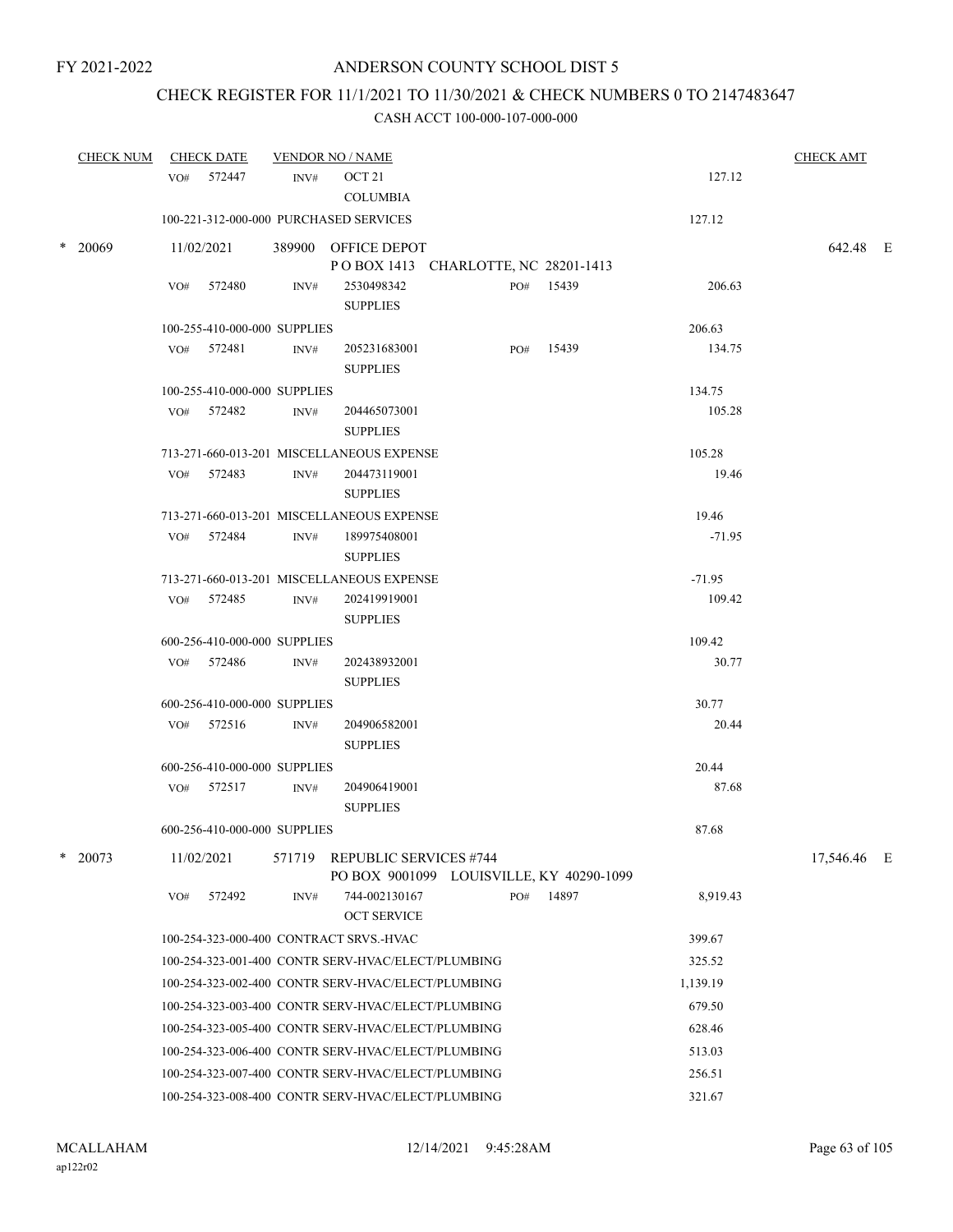### CHECK REGISTER FOR 11/1/2021 TO 11/30/2021 & CHECK NUMBERS 0 TO 2147483647

| <b>CHECK NUM</b> | <b>CHECK DATE</b>                        |      | <b>VENDOR NO / NAME</b>                             |     |       |          | <b>CHECK AMT</b> |
|------------------|------------------------------------------|------|-----------------------------------------------------|-----|-------|----------|------------------|
|                  |                                          |      | 100-254-323-009-400 CONTR SERV-HVAC/ELECT/PLUMBING  |     |       | 268.06   |                  |
|                  |                                          |      | 100-254-323-010-400 CONTR SERV-HVAC/ELECT/PLUMBING  |     |       | 268.06   |                  |
|                  |                                          |      | 100-254-323-011-400 CONTR SERV-HVAC/ELECT/PLUMBING  |     |       | 268.06   |                  |
|                  |                                          |      | 100-254-323-012-400 CONTR SERV-HVAC/ELECT/PLUMBING  |     |       | 448.90   |                  |
|                  |                                          |      | 100-254-323-013-400 CONTR SERV-HVAC/ELECT/PLUMBING  |     |       | 333.23   |                  |
|                  |                                          |      | 100-254-323-014-400 CONTR SERV-HVAC/ELECT/PLUMBING  |     |       | 268.06   |                  |
|                  |                                          |      | 100-254-323-015-400 CONTR SERV-HVAC/ELECT/PLUMBING  |     |       | 268.06   |                  |
|                  |                                          |      | 100-254-323-016-400 CONTR SERV-HVAC/ELECT/PLUMBING  |     |       | 256.51   |                  |
|                  |                                          |      | 100-254-323-017-400 CONTR SERV-HVAC/ELECT/PLUMBING  |     |       | 321.67   |                  |
|                  |                                          |      | 100-254-323-018-400 CONTR SERV-HVAC/ELECT/PLUMBING  |     |       | 268.06   |                  |
|                  |                                          |      | 100-254-323-019-400 CONTR SERV-HVAC/ELECT/PLUMBING  |     |       | 256.51   |                  |
|                  |                                          |      | 100-254-323-020-400 CONTR SERV-HVAC/ELECT/PLUMBING  |     |       | 546.11   |                  |
|                  |                                          |      | 100-254-323-021-400 CONTR SERV-HVAC/ELECT/PLUMBING  |     |       | 522.72   |                  |
|                  |                                          |      | 100-254-323-023-400 CONTR SERV.-HVAC/ELECT/PLUMBING |     |       | 201.04   |                  |
|                  | 131-254-323-031-600 MAINTENANCE SERVICES |      |                                                     |     |       | 160.83   |                  |
|                  | $VO#$ 572493                             | INV# | 744-002141258<br><b>NOV SERVICE</b>                 | PO# | 14897 | 8,627.03 |                  |
|                  | 100-254-323-000-400 CONTRACT SRVS.-HVAC  |      |                                                     |     |       | 631.97   |                  |
|                  |                                          |      | 100-254-323-001-400 CONTR SERV-HVAC/ELECT/PLUMBING  |     |       | 228.07   |                  |
|                  |                                          |      | 100-254-323-002-400 CONTR SERV-HVAC/ELECT/PLUMBING  |     |       | 666.94   |                  |
|                  |                                          |      | 100-254-323-003-400 CONTR SERV-HVAC/ELECT/PLUMBING  |     |       | 649.50   |                  |
|                  |                                          |      | 100-254-323-005-400 CONTR SERV-HVAC/ELECT/PLUMBING  |     |       | 628.46   |                  |
|                  |                                          |      | 100-254-323-006-400 CONTR SERV-HVAC/ELECT/PLUMBING  |     |       | 513.03   |                  |
|                  |                                          |      | 100-254-323-007-400 CONTR SERV-HVAC/ELECT/PLUMBING  |     |       | 256.51   |                  |
|                  |                                          |      | 100-254-323-008-400 CONTR SERV-HVAC/ELECT/PLUMBING  |     |       | 321.67   |                  |
|                  |                                          |      | 100-254-323-009-400 CONTR SERV-HVAC/ELECT/PLUMBING  |     |       | 268.06   |                  |
|                  |                                          |      | 100-254-323-010-400 CONTR SERV-HVAC/ELECT/PLUMBING  |     |       | 268.06   |                  |
|                  |                                          |      | 100-254-323-011-400 CONTR SERV-HVAC/ELECT/PLUMBING  |     |       | 268.06   |                  |
|                  |                                          |      | 100-254-323-012-400 CONTR SERV-HVAC/ELECT/PLUMBING  |     |       | 448.90   |                  |
|                  |                                          |      | 100-254-323-013-400 CONTR SERV-HVAC/ELECT/PLUMBING  |     |       | 333.23   |                  |
|                  |                                          |      | 100-254-323-014-400 CONTR SERV-HVAC/ELECT/PLUMBING  |     |       | 268.06   |                  |
|                  |                                          |      | 100-254-323-015-400 CONTR SERV-HVAC/ELECT/PLUMBING  |     |       | 353.06   |                  |
|                  |                                          |      | 100-254-323-016-400 CONTR SERV-HVAC/ELECT/PLUMBING  |     |       | 256.51   |                  |
|                  |                                          |      | 100-254-323-017-400 CONTR SERV-HVAC/ELECT/PLUMBING  |     |       | 321.67   |                  |
|                  |                                          |      | 100-254-323-018-400 CONTR SERV-HVAC/ELECT/PLUMBING  |     |       | 268.06   |                  |
|                  |                                          |      | 100-254-323-019-400 CONTR SERV-HVAC/ELECT/PLUMBING  |     |       | 256.51   |                  |
|                  |                                          |      | 100-254-323-020-400 CONTR SERV-HVAC/ELECT/PLUMBING  |     |       | 536.11   |                  |
|                  |                                          |      | 100-254-323-021-400 CONTR SERV-HVAC/ELECT/PLUMBING  |     |       | 522.72   |                  |
|                  |                                          |      | 100-254-323-023-400 CONTR SERV.-HVAC/ELECT/PLUMBING |     |       | 201.04   |                  |
|                  | 131-254-323-031-600 MAINTENANCE SERVICES |      |                                                     |     |       | 160.83   |                  |
| 20074            | 11/02/2021                               |      | 567435 SCHOLASTIC INC                               |     |       |          | 4.922.23 E       |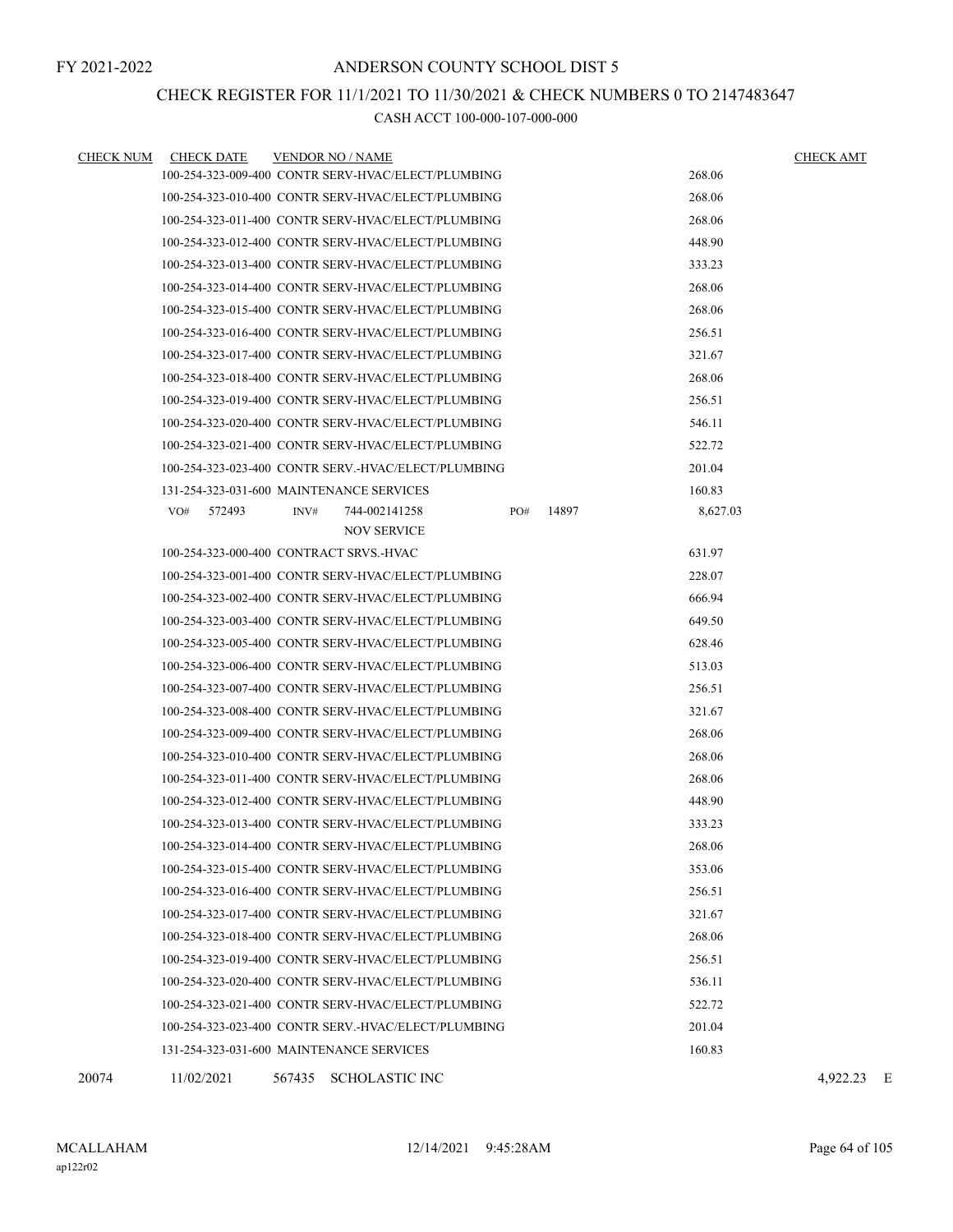### ANDERSON COUNTY SCHOOL DIST 5

## CHECK REGISTER FOR 11/1/2021 TO 11/30/2021 & CHECK NUMBERS 0 TO 2147483647

|   | <b>CHECK NUM</b> |     | <b>CHECK DATE</b> |                              | <b>VENDOR NO / NAME</b>                                                        |     |       |          | <b>CHECK AMT</b> |  |
|---|------------------|-----|-------------------|------------------------------|--------------------------------------------------------------------------------|-----|-------|----------|------------------|--|
|   |                  |     |                   |                              | POBOX 3720 ATT: ACCOUNTS RECEIVABLE<br>JEFFERSON CITY, MO 65102-3720           |     |       |          |                  |  |
|   |                  | VO# | 572500            | INV#                         | W4921009BF                                                                     |     |       | 4,922.23 |                  |  |
|   |                  |     |                   |                              | <b>MCLEES ELEM</b>                                                             |     |       |          |                  |  |
|   |                  |     |                   |                              | 708-271-660-008-305 LIBRARY EXPENSE                                            |     |       | 4,922.23 |                  |  |
|   | 20075            |     | 11/02/2021        |                              | 570059 SHARP BUSINESS SYSTEMS<br>DEPT 1216 PO BOX 121216 DALLAS, TX 75312-1216 |     |       |          | 166.54 E         |  |
|   |                  | VO# | 572501            | INV#                         | 9003441731<br><b>COPIES</b>                                                    |     |       | 92.77    |                  |  |
|   |                  |     |                   | 715-271-660-015-362 COPIER   |                                                                                |     |       | 92.77    |                  |  |
|   |                  | VO# | 572502            | INV#                         | 9003527521<br><b>COPIES</b>                                                    |     |       | 73.77    |                  |  |
|   |                  |     |                   | 715-271-660-015-362 COPIER   |                                                                                |     |       | 73.77    |                  |  |
|   | $*$ 20079        |     | 11/02/2021        | 568718                       | THE READING WAREHOUSE                                                          |     |       |          | 2,560.51 E       |  |
|   |                  |     |                   |                              | POBOX 41328 ATT: ACCOUNTS RECEIVABLE NORTH<br>CHARLESTON, SC 29423             |     |       |          |                  |  |
|   |                  | VO# | 572505            | INV#                         | 212471<br><b>NEVITT FOREST</b>                                                 | PO# | 15117 | 2,560.51 |                  |  |
|   |                  |     |                   | 201-112-410-012-000 SUPPLIES |                                                                                |     |       | 2,560.51 |                  |  |
|   | 20080            |     | 11/02/2021        | 569781                       | VARITRONICS, LLC<br>CB BOX 174 PO BOX 9202 MINNEAPOLIS, MN<br>55480-9202       |     |       |          | 791.69 E         |  |
|   |                  | VO# | 572512            | INV#                         | PSI 134376<br><b>SUPPLIES</b>                                                  | PO# | 15435 | 791.69   |                  |  |
|   |                  |     |                   | 100-112-410-017-000 SUPPLIES |                                                                                |     |       | 791.69   |                  |  |
|   | 20081            |     | 11/02/2021        | 565855                       | EMPLOYEE VENDOR                                                                |     |       |          | 800.72 E         |  |
|   |                  | VO# | 572518            | INV#                         | <b>OCT 19-22</b><br><b>MYRTLE BEACH</b>                                        |     |       | 800.72   |                  |  |
|   |                  |     |                   |                              | 100-266-333-000-000 TRIPS & CONFERENCES                                        |     |       | 800.72   |                  |  |
| * | 20083            |     | 11/04/2021        | 569031                       | AIRGAS USA<br>POBOX 532609 ATT: ACCOUNTS RECEIVABLE                            |     |       |          | $1,063.67$ E     |  |
|   |                  |     |                   |                              | ATLANTA, GA 30353-2609                                                         |     |       |          |                  |  |
|   |                  | VO# | 572640            | INV#                         | 9982993827<br><b>RENTAL</b>                                                    |     |       | 1,063.67 |                  |  |
|   |                  |     |                   |                              | 329-115-410-031-0CO SUPPLIES-STATE (C/O)                                       |     |       | 1,063.67 |                  |  |
|   | $*$ 20086        |     | 11/04/2021        | 126675                       | <b>ATTAWAY INC</b><br>POBOX 302 ATT: ACCOUNTS RECEIVABLE<br>ANDERSON, SC 29622 |     |       |          | 228.23 E         |  |
|   |                  | VO# | 572538            | INV#                         | 234869<br><b>NORTH POINTE</b>                                                  | PO# | 14980 | 228.23   |                  |  |
|   |                  |     |                   | 100-147-410-013-000 SUPPLIES |                                                                                |     |       | 228.23   |                  |  |
|   | 20087            |     | 11/04/2021        | 569220                       | <b>AUTECH</b>                                                                  |     |       |          | 280.34 E         |  |
|   |                  |     |                   |                              | PO BOX 248 ATT: ACCOUNTS RECEIVABLE<br>WILLIAMSTON, SC 29697                   |     |       |          |                  |  |
|   |                  |     |                   |                              |                                                                                |     |       |          |                  |  |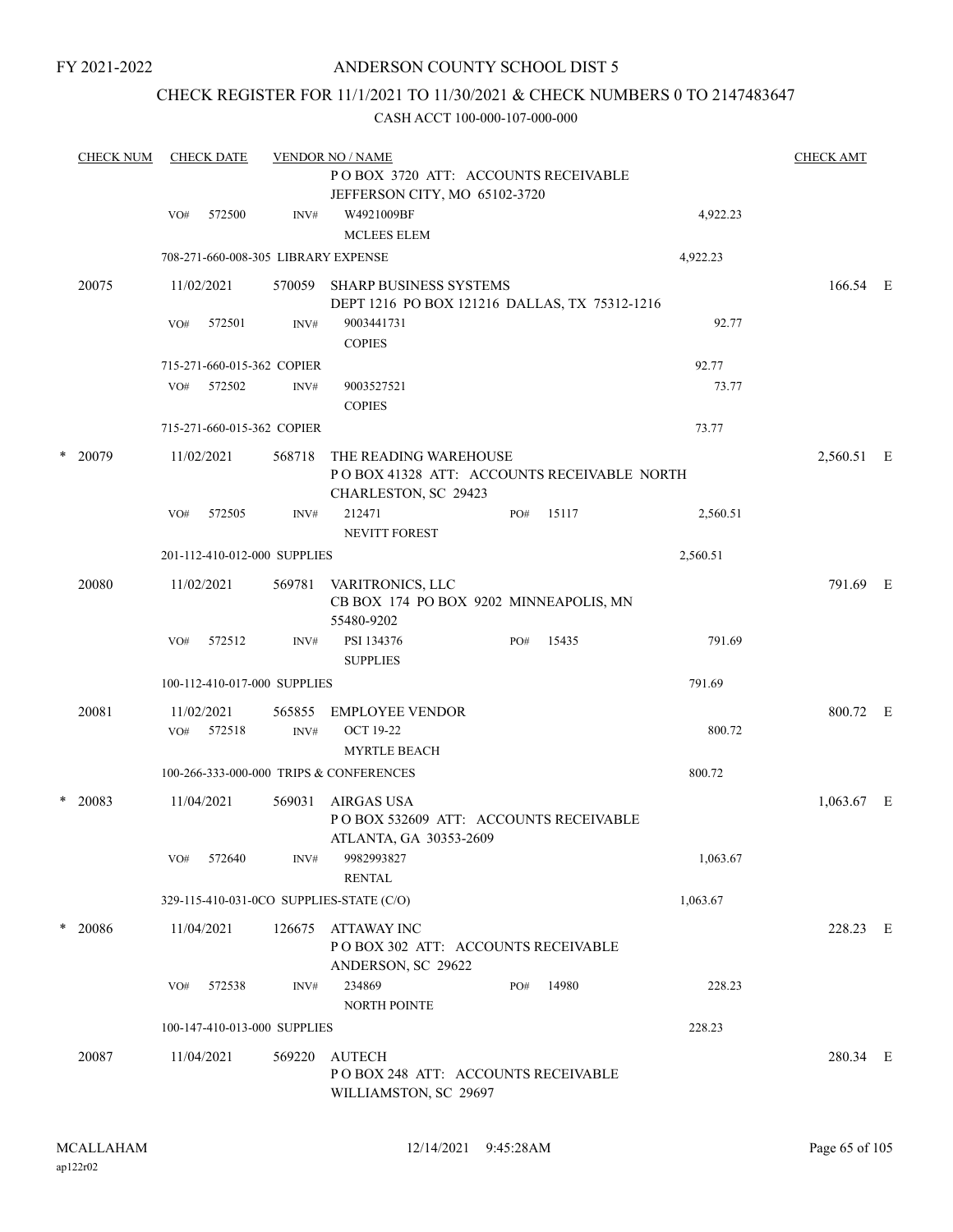# CHECK REGISTER FOR 11/1/2021 TO 11/30/2021 & CHECK NUMBERS 0 TO 2147483647

| <b>CHECK NUM</b> |         | <b>CHECK DATE</b> | <b>VENDOR NO / NAME</b>      |                |                                                                                            |                                              | <b>CHECK AMT</b> |            |  |
|------------------|---------|-------------------|------------------------------|----------------|--------------------------------------------------------------------------------------------|----------------------------------------------|------------------|------------|--|
|                  |         | VO <sub>#</sub>   | 572539                       | INV#           | 8769<br><b>CONCORD ELEM</b>                                                                |                                              | 280.34           |            |  |
|                  |         |                   |                              |                | 100-254-323-009-400 CONTR SERV-HVAC/ELECT/PLUMBING                                         | 280.34                                       |                  |            |  |
|                  | 20088   | VO#               | 11/04/2021<br>572629         | 573677<br>INV# | <b>EMPLOYEE VENDOR</b><br><b>BREAKFAST</b><br>REIMBURSEMENT                                |                                              | 155.85           | 155.85 E   |  |
|                  |         |                   |                              |                | 802-112-410-016-000 SUPPLIES - RETENTION                                                   | 155.85                                       |                  |            |  |
|                  | * 20090 | VO#               | 11/04/2021<br>572633         | 574842<br>INV# | <b>EMPLOYEE VENDOR</b><br><b>SNACKS</b><br>REIMBURSEMENT                                   |                                              | 104.22           | 104.22 E   |  |
|                  |         |                   |                              |                | 705-271-660-005-512 HOUSE SYSTEM EXPENSE                                                   | 104.22                                       |                  |            |  |
|                  | 20091   |                   | 11/04/2021                   | 569871         | FOLLETT SCHOOL SOLUTIONS, INC<br>RECEIVABLE CHICAGO, IL 60693-0918                         | 91826 COLLECTION CENTER DRIVE ATT: ACCOUNTS  |                  | 1,431.40 E |  |
|                  |         | VO#               | 572546                       | INV#           | 325778F<br><b>CONCORD ELEM</b>                                                             |                                              | 1,431.40         |            |  |
|                  |         |                   | 100-222-410-009-000 SUPPLIES |                |                                                                                            | 1,431.40                                     |                  |            |  |
| *                | 20093   |                   | 11/04/2021                   | 237555         | <b>FORMS &amp; SUPPLY</b><br>PO BOX 563953 ATT: ACCOUNTS RECEIVABLE<br>CHARLOTTE, NC 28256 |                                              |                  | 168.97 E   |  |
|                  |         | VO#               | 572547                       | INV#           | 5816978-1<br><b>NEVITT FOREST</b>                                                          |                                              | 83.05            |            |  |
|                  |         |                   | 100-111-410-012-000 SUPPLIES |                |                                                                                            |                                              | 83.05            |            |  |
|                  |         | VO#               | 572548                       | INV#           | 5937941-0<br><b>SOUTH FANT</b>                                                             |                                              | 85.92            |            |  |
|                  |         |                   | 810-147-410-015-000 SUPPLIES |                |                                                                                            |                                              | 85.92            |            |  |
| $\ast$           | 20096   |                   | 11/04/2021                   | 565398         | <b>EMPLOYEE VENDOR</b>                                                                     |                                              |                  | 160.12 E   |  |
|                  |         | VO#               | 572536                       | INV#           | <b>JC'S LUNCH</b><br>REIMBURSEMENT                                                         |                                              | 160.12           |            |  |
|                  |         |                   |                              |                | 720-271-660-020-411 MISCELLANEOUS EXPENSE                                                  | 160.12                                       |                  |            |  |
|                  | 20097   |                   | 11/04/2021                   |                | 570843 GATEWAY SUPPLY CO<br>29202                                                          | CORPORATE OFFICES P.O. BOX 2826 COLUMBIA, SC |                  | 293.19 E   |  |
|                  |         | VO#               | 572550                       | INV#           | S5324217<br><b>SUPPLIES</b>                                                                |                                              | 293.19           |            |  |
|                  |         |                   |                              |                | 100-254-410-000-001 MAINT. SUPPLIES-STRUCTURES                                             |                                              | 84.53            |            |  |
|                  |         |                   |                              |                | 100-254-410-001-001 SUPPLIES - MAINTENANCE                                                 |                                              | 23.35            |            |  |
|                  |         |                   |                              |                | 100-254-410-002-001 SUPPLIES - MAINTENANCE                                                 |                                              | 82.68            |            |  |
|                  |         |                   |                              |                | 100-254-410-003-001 SUPPLIES - MAINTENANCE                                                 |                                              | 3.12             |            |  |
|                  |         |                   |                              |                | 100-254-410-005-001 SUPPLIES - MAINTENANCE                                                 |                                              | 19.78            |            |  |
|                  |         |                   |                              |                | 100-254-410-014-001 SUPPLIES - MAINTENANCE                                                 |                                              | 22.68            |            |  |
|                  |         |                   |                              |                | 100-254-410-016-001 SUPPLIES - MAINTENANCE                                                 |                                              | 29.78            |            |  |
|                  |         |                   |                              |                | 100-254-410-021-001 SUPPLIES - MAINTENANCE                                                 |                                              | 27.27            |            |  |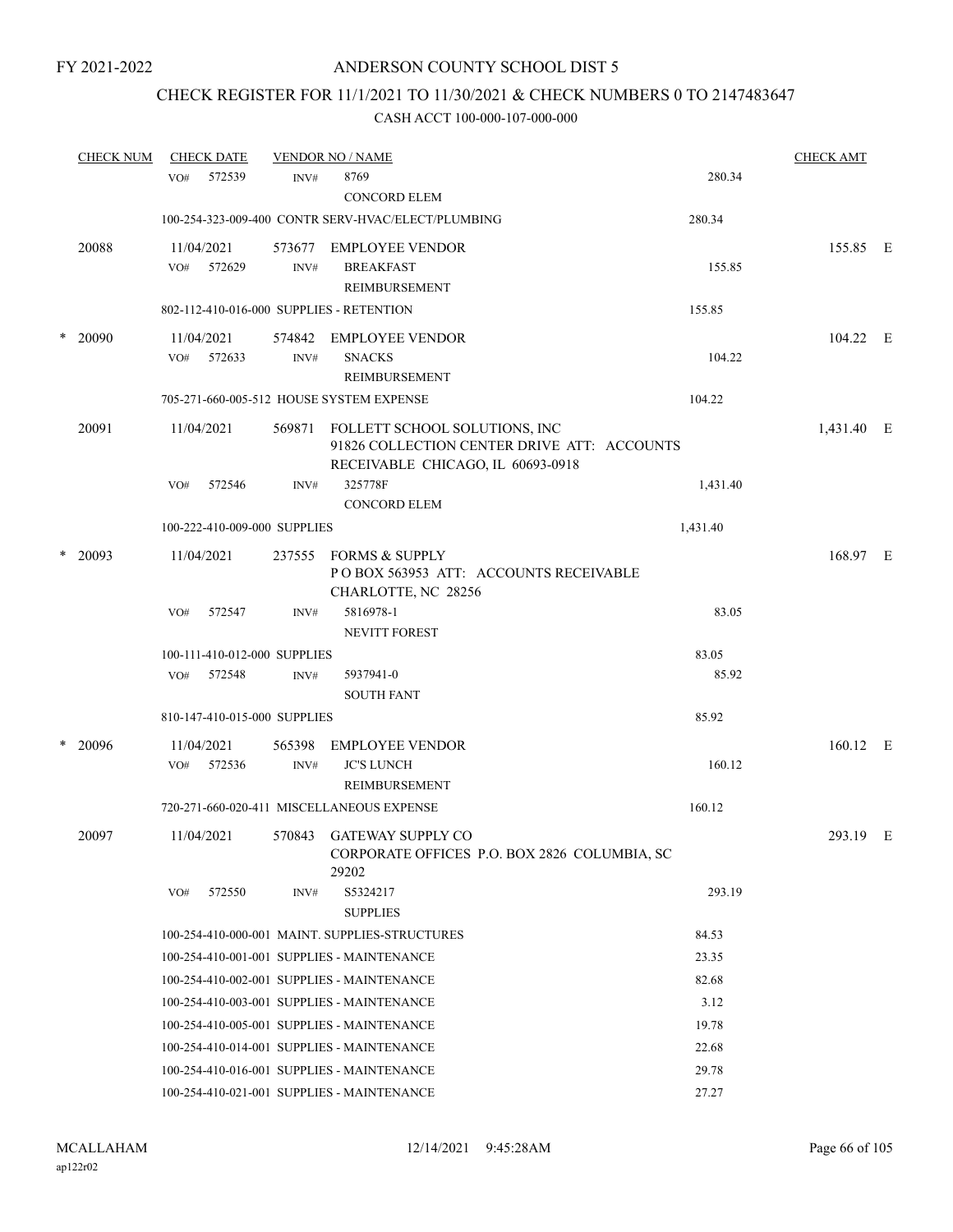### ANDERSON COUNTY SCHOOL DIST 5

# CHECK REGISTER FOR 11/1/2021 TO 11/30/2021 & CHECK NUMBERS 0 TO 2147483647

|       | <b>CHECK NUM</b> | <b>CHECK DATE</b>                        |                | <b>VENDOR NO / NAME</b>                                                                          |     |       |                 | <b>CHECK AMT</b> |  |
|-------|------------------|------------------------------------------|----------------|--------------------------------------------------------------------------------------------------|-----|-------|-----------------|------------------|--|
| 20098 |                  | 11/04/2021                               | 251600         | <b>GOPHER SPORT</b><br>POBOX 1450 NW5634 ATT: ACCOUNTS<br>RECEIVABLE MINNEAPOLIS, MN 55485-5634  |     |       |                 | 1,389.70 E       |  |
|       |                  | 572551<br>VO#                            | INV#           | 100667<br><b>NORTH POINTE</b>                                                                    |     |       | 1,389.70        |                  |  |
|       |                  | 937-113-410-013-000 SUPPLIES             |                |                                                                                                  |     |       | 1,389.70        |                  |  |
|       | $*$ 20100        | 11/04/2021<br>VO# 572634                 | INV#           | 575614 EMPLOYEE VENDOR<br><b>MEMBERSHIP</b><br><b>REIMBURSEMENT</b>                              |     |       | 295.00          | 295.00 E         |  |
|       |                  | 131-115-410-031-000 SUPPLIES             |                |                                                                                                  |     |       | 295.00          |                  |  |
|       | $*$ 20102        | 11/04/2021<br>VO# 572525                 | INV#           | 573954 EMPLOYEE VENDOR<br><b>OCT 2021</b><br><b>MILEAGE</b>                                      |     |       | 102.87          | 123.06 E         |  |
|       |                  | VO# 572630                               | INV#           | 203-223-332-000-000 IN-DISTRICT TRAVEL- ADMIN<br><b>TASK BOXES</b>                               |     |       | 102.87<br>20.19 |                  |  |
|       |                  | 883-223-410-000-000 SUPPLIES             |                | <b>REIMBURSEMENT</b>                                                                             |     |       | 20.19           |                  |  |
|       | 20103            |                                          |                |                                                                                                  |     |       |                 | 124.21 E         |  |
|       |                  | 11/04/2021<br>572535<br>VO#              | 576961<br>INV# | <b>EMPLOYEE VENDOR</b><br><b>SLIME EXP</b><br>REIMBURSEMENT                                      |     |       | 124.21          |                  |  |
|       |                  | 100-111-410-014-000 SUPPLIES             |                |                                                                                                  |     |       | 113.75          |                  |  |
|       |                  | 100-112-410-014-000 SUPPLIES             |                |                                                                                                  |     |       | 10.46           |                  |  |
|       | * 20108          | 11/04/2021                               | 570294         | <b>MARIANNA INDUSTRIES</b><br>11222 "I" STREET ATT: ACCOUNTS RECEIVABLE<br>OMAHA, NE 68137-1296  |     |       |                 | 599.45 E         |  |
|       |                  | VO#<br>572648                            | INV#           | 001-070558-21<br><b>SUPPLIES</b>                                                                 | PO# | 15188 | 599.45          |                  |  |
|       |                  | 329-115-410-031-0CO SUPPLIES-STATE (C/O) |                |                                                                                                  |     |       | 599.45          |                  |  |
|       | $*$ 20113        | 11/04/2021                               |                | 570443 PROJECT LEAD THE WAY<br>3939 PRIORITY WAY SOUTH DRIVE SUITE 400<br>INDIANAPOLIS, IN 46240 |     |       |                 | 4,599.25 E       |  |
|       |                  | 572654<br>VO#                            | INV#           | 313012<br><b>SUPPLIES</b>                                                                        | PO# | 15233 | 2,459.75        |                  |  |
|       |                  | 329-115-410-031-0CO SUPPLIES-STATE (C/O) |                |                                                                                                  |     |       | 2,459.75        |                  |  |
|       |                  | VO# 572655                               | INV#           | 306796<br><b>SUPPLIES</b>                                                                        | PO# | 15022 | 2,139.50        |                  |  |
|       |                  | 329-115-410-031-0CO SUPPLIES-STATE (C/O) |                |                                                                                                  |     |       | 2,139.50        |                  |  |
|       | 20114            | 11/04/2021                               | 426200         | <b>QUILL CORPORATION</b><br>POBOX 37600 ATT: ACCOUNTS RECEIVABLE<br>PHILADELPHIA, PA 19101-0600  |     |       |                 | 204.57 E         |  |
|       |                  | 572656<br>VO#                            | INV#           | 20238395<br><b>SUPPLIES</b>                                                                      |     |       | 204.57          |                  |  |
|       |                  |                                          |                | 731-271-660-031-860 HEALTH SCIENCE EXPENSE                                                       |     |       | 204.57          |                  |  |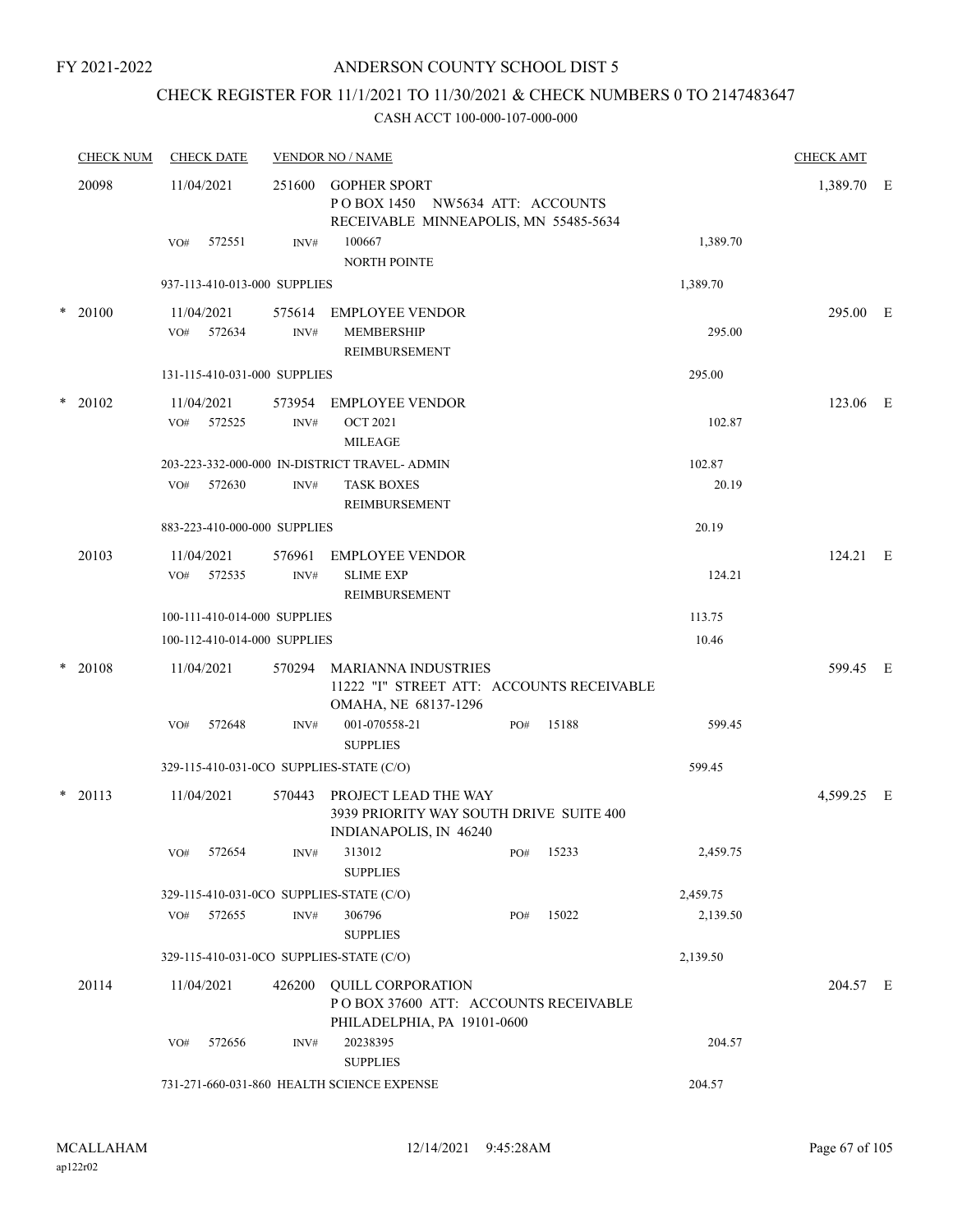# CHECK REGISTER FOR 11/1/2021 TO 11/30/2021 & CHECK NUMBERS 0 TO 2147483647

| <b>CHECK NUM</b> |     | <b>CHECK DATE</b>                  |                | <b>VENDOR NO / NAME</b>                                                        |        | <b>CHECK AMT</b> |  |
|------------------|-----|------------------------------------|----------------|--------------------------------------------------------------------------------|--------|------------------|--|
| $*$ 20116        |     | 11/04/2021<br>VO# 572623           | INV#           | 574513 EMPLOYEE VENDOR<br><b>OCT 2021</b><br><b>MILEAGE</b>                    | 158.09 | 158.09 E         |  |
|                  |     | 100-221-332-000-000 TRAVEL         |                |                                                                                | 158.09 |                  |  |
| 20117            |     | 11/04/2021                         |                | 570059 SHARP BUSINESS SYSTEMS<br>DEPT 1216 PO BOX 121216 DALLAS, TX 75312-1216 |        | 1,325.47 E       |  |
|                  | VO# | 572566                             | INV#           | 9003530628<br><b>COPIES</b>                                                    | 25.19  |                  |  |
|                  |     |                                    |                | 100-254-323-000-400 CONTRACT SRVS.-HVAC                                        | 25.19  |                  |  |
|                  |     | VO# 572567                         | INV#           | 9003482915<br><b>COPIES</b>                                                    | 23.52  |                  |  |
|                  |     |                                    |                | 100-254-323-000-400 CONTRACT SRVS.-HVAC                                        | 23.52  |                  |  |
|                  |     | VO# 572568                         | INV#           | 9003345611<br><b>COPIES</b>                                                    | 43.80  |                  |  |
|                  |     |                                    |                | 100-254-323-000-400 CONTRACT SRVS.-HVAC                                        | 43.80  |                  |  |
|                  |     | VO# 572569                         | INV#           | 9003525221<br><b>COPIES</b>                                                    | 283.12 |                  |  |
|                  |     |                                    |                | 201-112-490-016-000 OTHER/COPIER COST                                          | 283.12 |                  |  |
|                  | VO# | 572570                             | INV#           | 9003530634<br><b>COPIES</b>                                                    | 279.67 |                  |  |
|                  |     | 201-112-490-007-000 COPIER COST    |                |                                                                                | 279.67 |                  |  |
|                  |     | VO# 572571                         | INV#           | 9003530629<br><b>COPIES</b>                                                    | 53.94  |                  |  |
|                  |     | 201-112-490-019-000 COPIER COST    |                |                                                                                | 53.94  |                  |  |
|                  |     | VO# 572596                         | INV#           | 9003526616<br><b>COPIES</b>                                                    | 18.60  |                  |  |
|                  |     | 708-271-660-008-362 COPIER EXPENSE |                |                                                                                | 18.60  |                  |  |
|                  | VO# | 572597                             | INV#           | 9003496505<br><b>COPIES</b>                                                    | 26.96  |                  |  |
|                  |     |                                    |                | 329-115-690-031-0CO OTHER OBJECTS-WBL (C/O)                                    | 26.96  |                  |  |
|                  | VO# | 572598                             | INV#           | 9003490372<br><b>COPIES</b>                                                    | 410.83 |                  |  |
|                  |     |                                    |                | 329-115-690-031-0CO OTHER OBJECTS-WBL (C/O)                                    | 410.83 |                  |  |
|                  | VO# | 572599                             | INV#           | 9003483722<br><b>COPIES</b>                                                    | 3.24   |                  |  |
|                  |     |                                    |                | 329-115-690-031-0CO OTHER OBJECTS-WBL (C/O)                                    | 3.24   |                  |  |
|                  | VO# | 572600                             | $\text{INV}\#$ | 9003483729<br><b>COPIES</b>                                                    | 78.47  |                  |  |
|                  |     |                                    |                | 329-115-690-031-0CO OTHER OBJECTS-WBL (C/O)                                    | 78.47  |                  |  |
|                  | VO# | 572601                             | INV#           | 9003520126<br><b>COPIES</b>                                                    | 0.17   |                  |  |
|                  |     |                                    |                | 329-115-690-031-0CO OTHER OBJECTS-WBL (C/O)                                    | 0.17   |                  |  |
|                  | VO# | 572602                             | INV#           | 9003520118<br><b>COPIES</b>                                                    | 77.96  |                  |  |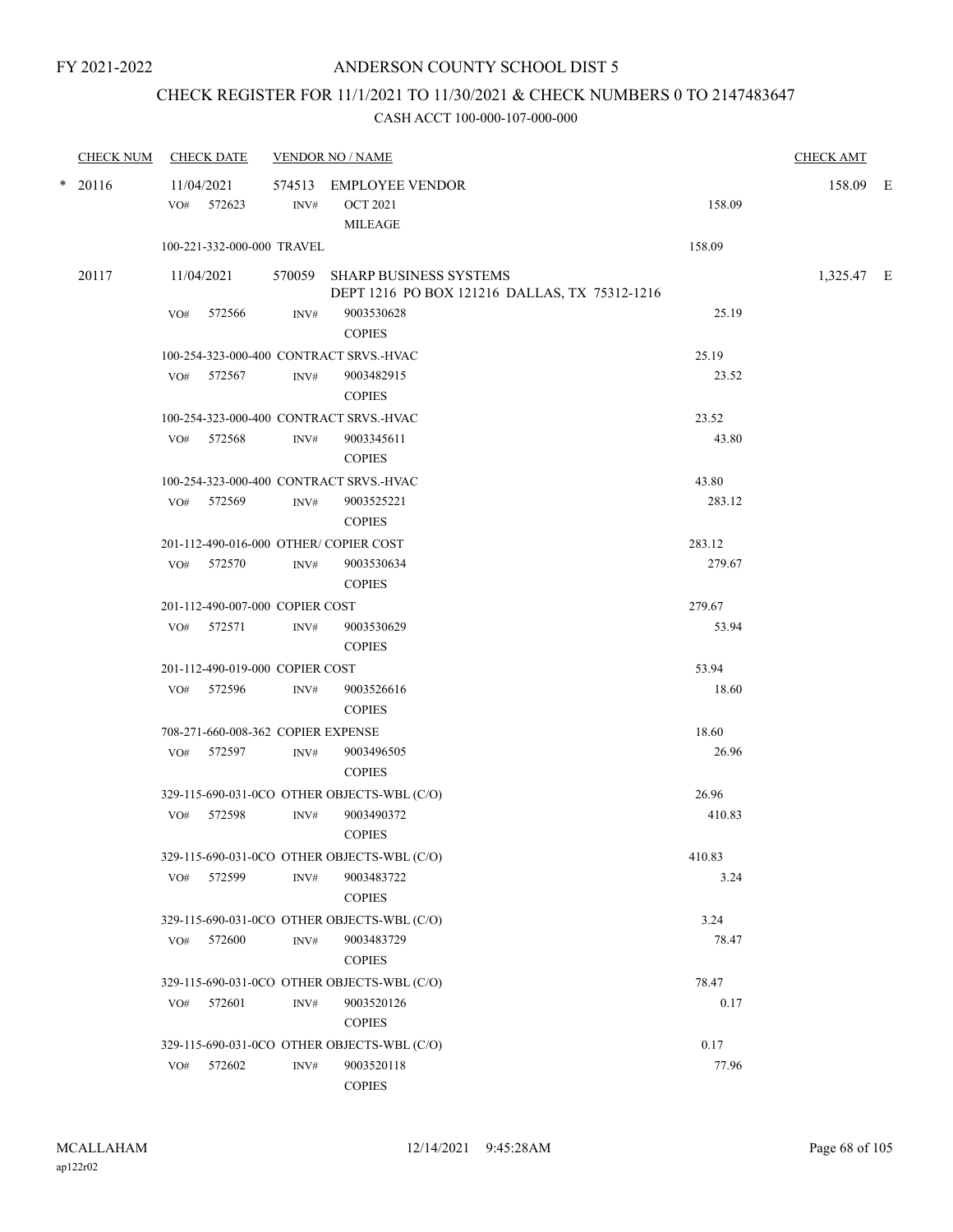## CHECK REGISTER FOR 11/1/2021 TO 11/30/2021 & CHECK NUMBERS 0 TO 2147483647

|   | <b>CHECK NUM</b> |     | <b>CHECK DATE</b> |        | <b>VENDOR NO / NAME</b><br>329-115-690-031-0CO OTHER OBJECTS-WBL (C/O)                            |     |       | 77.96    | <b>CHECK AMT</b> |  |
|---|------------------|-----|-------------------|--------|---------------------------------------------------------------------------------------------------|-----|-------|----------|------------------|--|
|   | 20118            |     | 11/04/2021        | 472700 | <b>SHERWIN WILLIAMS</b><br>613 NORTH MURRAY AVENUE ATT: ACCOUNTS<br>RECEIVABLE ANDERSON, SC 29625 |     |       |          | 173.59 E         |  |
|   |                  | VO# | 572572            | INV#   | 7911-2<br><b>SUPPLIES</b>                                                                         |     |       | 120.18   |                  |  |
|   |                  |     |                   |        | 100-254-410-006-001 SUPPLIES - MAINTENANCE                                                        |     |       | 120.18   |                  |  |
|   |                  | VO# | 572573            | INV#   | 7966-6<br><b>SUPPLIES</b>                                                                         |     |       | 53.41    |                  |  |
|   |                  |     |                   |        | 100-254-410-006-001 SUPPLIES - MAINTENANCE                                                        |     |       | 53.41    |                  |  |
|   | $*$ 20121        |     | 11/04/2021        | 569256 | SNAP-ON INDUSTRIAL<br>21755 NETWORK PLACE CHICAGO, IL 60673-1217                                  |     |       |          | 1,585.47 E       |  |
|   |                  | VO# | 572661            | INV#   | ARV49498951<br><b>SUPPLIES</b>                                                                    | PO# | 15105 | 13.64    |                  |  |
|   |                  |     |                   |        | 329-115-410-031-0CO SUPPLIES-STATE (C/O)                                                          |     |       | 13.64    |                  |  |
|   |                  | VO# | 572662            | INV#   | ARV49106244<br><b>SUPPLIES</b>                                                                    | PO# | 14922 | 1,571.83 |                  |  |
|   |                  |     |                   |        | 207-115-410-031-006 SUPPLIES-IMPROVE PRGS                                                         |     |       | 1,571.83 |                  |  |
| * | 20126            |     | 11/04/2021        | 569789 | UNIFIRST CORPORATION<br>PO BOX 650481 DALLAS, TX 75265-0481                                       |     |       |          | 158.37 E         |  |
|   |                  | VO# | 572581            | INV#   | 2961895679<br><b>HOMELAND PARK</b>                                                                | PO# | 15302 | 158.37   |                  |  |
|   |                  |     |                   |        | 100-254-410-011-075 UNIFORM PURCHASES                                                             |     |       | 158.37   |                  |  |
|   | 20127            |     | 11/04/2021        | 529000 | WEST ANDERSON WATER COMPANY<br>504 HWY 187 SOUTH ATT: ACCOUNTS RECEIVABLE<br>ANDERSON, SC 29626   |     |       |          | 7,547.60 E       |  |
|   |                  | VO# | 572583            | INV#   | <b>ACCT 6473</b><br><b>UTILITIES</b>                                                              |     |       | 2,902.40 |                  |  |
|   |                  |     |                   |        | 100-254-470-008-000 ENERGY-ELECTRICITY & WATER                                                    |     |       | 2,902.40 |                  |  |
|   |                  |     | VO# 572584        | INV#   | <b>ACCT 5438</b><br><b>UTILITIES</b>                                                              |     |       | 4,645.20 |                  |  |
|   |                  |     |                   |        | 100-254-470-010-000 ENERGY-ELECTRICITY & WATER                                                    |     |       | 4,645.20 |                  |  |
|   | 20128            |     | 11/04/2021        | 532300 | WHITE JONES ACE HARDWARE<br>PO BOX 13012 ATT: ACCOUNTS RECEIVABLE<br>ANDERSON, SC 29624           |     |       |          | 143.58 E         |  |
|   |                  | VO# | 572585            | INV#   | 901300<br><b>SUPPLIES</b>                                                                         |     |       | 4.69     |                  |  |
|   |                  |     |                   |        | 100-254-410-006-001 SUPPLIES - MAINTENANCE                                                        |     |       | 4.69     |                  |  |
|   |                  | VO# | 572586            | INV#   | 901335<br><b>SUPPLIES</b>                                                                         |     |       | 15.74    |                  |  |
|   |                  |     |                   |        | 100-254-410-005-001 SUPPLIES - MAINTENANCE                                                        |     |       | 15.74    |                  |  |
|   |                  |     | VO# 572587        | INV#   | 901437<br><b>SUPPLIES</b>                                                                         |     |       | 27.15    |                  |  |
|   |                  |     |                   |        | 100-254-410-000-001 MAINT. SUPPLIES-STRUCTURES                                                    |     |       | 27.15    |                  |  |
|   |                  |     |                   |        |                                                                                                   |     |       |          |                  |  |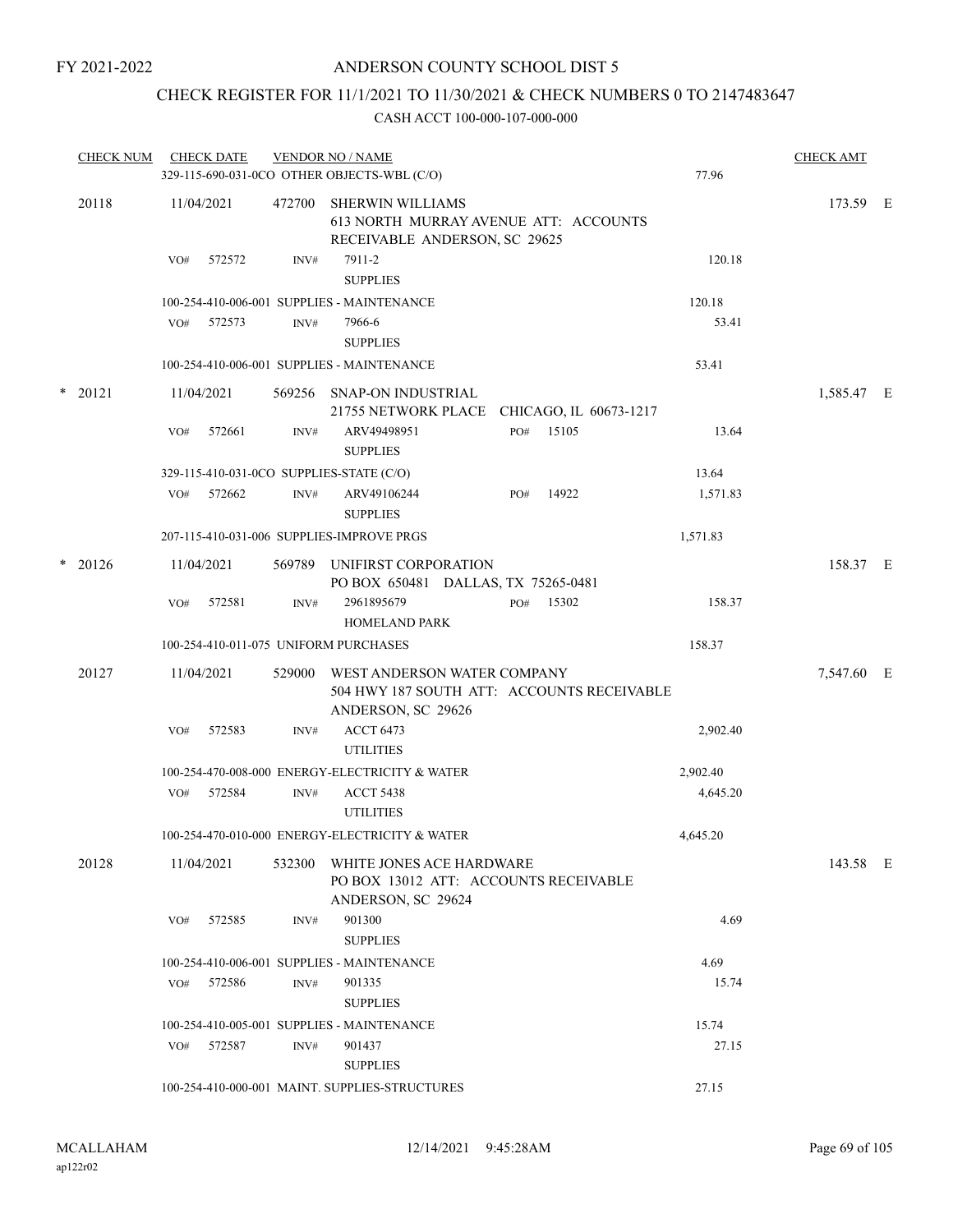# CHECK REGISTER FOR 11/1/2021 TO 11/30/2021 & CHECK NUMBERS 0 TO 2147483647

| <b>CHECK NUM</b> |            | <b>CHECK DATE</b>                 |        | <b>VENDOR NO / NAME</b>                                                              |     |       |          | <b>CHECK AMT</b> |  |
|------------------|------------|-----------------------------------|--------|--------------------------------------------------------------------------------------|-----|-------|----------|------------------|--|
|                  | VO#        | 572588                            | INV#   | 411551<br><b>SUPPLIES</b>                                                            |     |       | 32.44    |                  |  |
|                  |            |                                   |        | 100-254-410-000-001 MAINT. SUPPLIES-STRUCTURES                                       |     |       | 32.44    |                  |  |
|                  | VO#        | 572589                            | INV#   | 901372<br><b>SUPPLIES</b>                                                            |     |       | 35.40    |                  |  |
|                  |            |                                   |        | 100-254-410-000-001 MAINT. SUPPLIES-STRUCTURES                                       |     |       | 35.40    |                  |  |
|                  | VO#        | 572670                            | INV#   | 901466<br><b>SUPPLIES</b>                                                            |     |       | 5.54     |                  |  |
|                  |            |                                   |        | 100-254-410-021-001 SUPPLIES - MAINTENANCE                                           |     |       | 5.54     |                  |  |
|                  | VO# 572671 |                                   | INV#   | 901383<br><b>SUPPLIES</b>                                                            |     |       | 22.62    |                  |  |
|                  |            |                                   |        | 600-256-323-020-000 REPAIRS TO EQUIPMENT                                             |     |       | 22.62    |                  |  |
| $*$ 20130        | 11/09/2021 |                                   |        | 102640 ACTION AUTO<br>529 FAIR STREET ATT: ACCOUNTS RECEIVABLE<br>ANDERSON, SC 29625 |     |       |          | 373.36 E         |  |
|                  | VO#        | 572697                            | INV#   | 95196<br><b>REPAIR</b>                                                               | PO# | 15481 | 373.36   |                  |  |
|                  |            | 100-257-412-000-000 TRUCK SERVICE |        |                                                                                      |     |       | 373.36   |                  |  |
| 20131            | 11/09/2021 |                                   | 201391 | BLICK ART MATERIALS<br>6910 EAGLE WAY CHICAGO, IL 60670-1069                         |     |       |          | 793.41 E         |  |
|                  | VO#        | 572702                            | INV#   | 7292313<br><b>SOUTHWOOD</b>                                                          |     |       | 793.41   |                  |  |
|                  |            | 100-114-410-021-ART SUPPLIES      |        |                                                                                      |     |       | 793.41   |                  |  |
| 20132            | 11/09/2021 |                                   | 147195 | EMPLOYEE VENDOR                                                                      |     |       |          | 193.00 E         |  |
|                  | VO#        | 572689                            | INV#   | <b>STAFF LUNCH</b><br>REIMBURSEMENT                                                  |     |       | 193.00   |                  |  |
|                  |            |                                   |        | 723-190-660-023-911 MISCELLANEOUS- ADULT ED EXPENSE                                  |     |       | 193.00   |                  |  |
| 20133            | 11/09/2021 |                                   |        | 564176 BSN SPORTS, LLC<br>PO BOX 841393 DALLAS, TX 75284-1393                        |     |       |          | 8,944.63 E       |  |
|                  | VO#        | 572703                            | INV#   | 914013541<br><b>WESTSIDE</b>                                                         |     |       | 70.68    |                  |  |
|                  |            |                                   |        | 100-114-410-003-BAN BAND EQUIPMENT                                                   |     |       | 70.68    |                  |  |
|                  | VO#        | 572704                            | INV#   | 913456433<br><b>ROBERT ANDERSON</b>                                                  |     |       | 2,339.65 |                  |  |
|                  |            |                                   |        | 706-271-660-006-663 ATHLETIC GENERAL EXPENSE                                         |     |       | 2,339.65 |                  |  |
|                  | VO#        | 572705                            | INV#   | 914161538<br>ROBERT ANDERSON                                                         |     |       | 1,438.04 |                  |  |
|                  |            |                                   |        | 706-271-660-006-674 FOOTBALL EXPENSE                                                 |     |       | 1,438.04 |                  |  |
|                  | VO#        | 572706                            | INV#   | 914295383<br><b>GLENVIEW</b>                                                         |     |       | 5,096.26 |                  |  |
|                  |            |                                   |        | 720-271-660-020-752 BASKETBALL GIRLS EXPENSE                                         |     |       | 5,096.26 |                  |  |
| 20134            | 11/09/2021 | 572685                            | 572771 | <b>EMPLOYEE VENDOR</b><br><b>FIELD TRIP</b>                                          |     |       | 300.00   | 300.00 E         |  |
|                  | VO#        |                                   | INV#   | REIMBURSEMENT                                                                        |     |       |          |                  |  |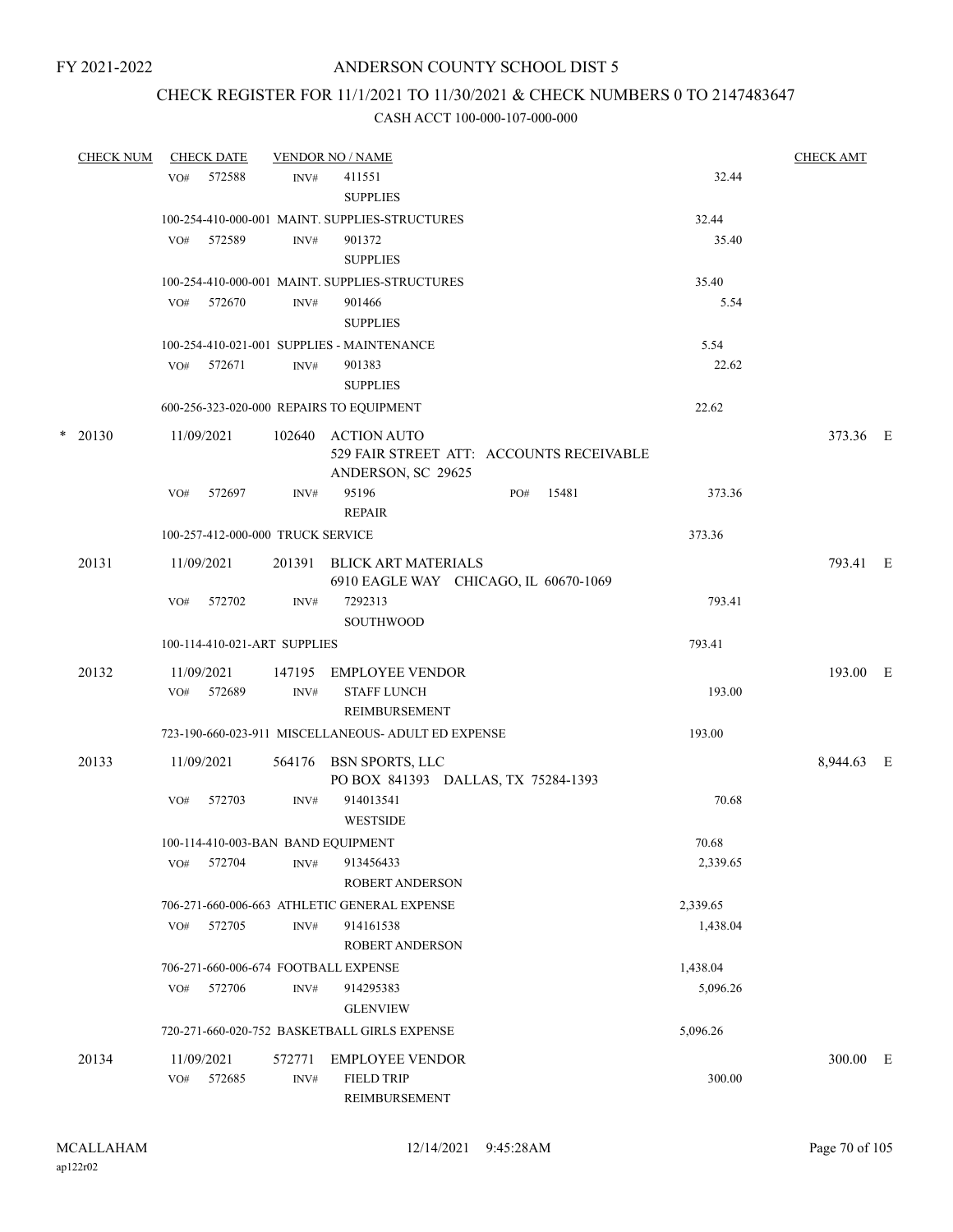### CHECK REGISTER FOR 11/1/2021 TO 11/30/2021 & CHECK NUMBERS 0 TO 2147483647

|        | <b>CHECK NUM</b> |                              | <b>CHECK DATE</b>                      |                | <b>VENDOR NO / NAME</b>                                                                                                  |        | <b>CHECK AMT</b> |  |
|--------|------------------|------------------------------|----------------------------------------|----------------|--------------------------------------------------------------------------------------------------------------------------|--------|------------------|--|
|        |                  |                              |                                        |                | 724-271-660-024-593 FIELD TRIPS-MISC. EXPENSE                                                                            | 300.00 |                  |  |
| $\ast$ | 20137            |                              | 11/09/2021                             | 566171         | EMPLOYMENT SCREENING, INC<br>POBOX 410442 ATT: ACCOUNTS RECEIVABLE<br>CHARLOTTE, NC 28241                                |        | 158.00 E         |  |
|        |                  | VO#                          | 572724                                 | INV#           | ANDER5110321<br><b>OCT 2021</b>                                                                                          | 158.00 |                  |  |
|        |                  |                              | 100-264-312-000-000 PURCHASED SERVICES |                | 158.00                                                                                                                   |        |                  |  |
|        | 20138            |                              | 11/09/2021                             |                | 569871 FOLLETT SCHOOL SOLUTIONS, INC<br>91826 COLLECTION CENTER DRIVE ATT: ACCOUNTS<br>RECEIVABLE CHICAGO, IL 60693-0918 |        | 598.75 E         |  |
|        |                  | VO#                          | 572729                                 | INV#           | 358892F<br><b>CENTERVILLE</b>                                                                                            | 598.75 |                  |  |
|        |                  | 100-222-410-007-000 SUPPLIES |                                        |                | 598.75                                                                                                                   |        |                  |  |
| *      | 20140            |                              | 11/09/2021                             | 570843         | <b>GATEWAY SUPPLY CO</b><br>CORPORATE OFFICES P.O. BOX 2826 COLUMBIA, SC<br>29202                                        |        | 112.82 E         |  |
|        |                  | VO#                          | 572731                                 | INV#           | S5328025<br><b>SUPPLIES</b>                                                                                              | 112.82 |                  |  |
|        |                  |                              |                                        |                | 100-254-410-000-001 MAINT. SUPPLIES-STRUCTURES                                                                           | 36.59  |                  |  |
|        |                  |                              |                                        |                | 100-254-410-001-001 SUPPLIES - MAINTENANCE                                                                               | 31.37  |                  |  |
|        |                  |                              |                                        |                | 100-254-410-005-001 SUPPLIES - MAINTENANCE                                                                               | 21.51  |                  |  |
|        |                  |                              |                                        |                | 100-254-410-023-001 SUPPLIES-MAINTENANCE                                                                                 | 23.35  |                  |  |
| $\ast$ | 20143            |                              | 11/09/2021                             | 577070         | <b>EMPLOYEE VENDOR</b>                                                                                                   |        | 142.42 E         |  |
|        |                  | VO#                          | 572696                                 | INV#           | <b>BOOKS</b><br>REIMBURSEMENT                                                                                            | 142.42 |                  |  |
|        |                  |                              |                                        |                | 100-113-410-005-INQ INQUIRY BASED LEARNING                                                                               | 142.42 |                  |  |
|        | 20144            | VO#                          | 11/09/2021<br>572681                   | 575199<br>INV# | <b>EMPLOYEE VENDOR</b><br><b>COOKIE TRAY</b><br><b>REIMBURSEMENT</b>                                                     | 25.00  | 182.60 E         |  |
|        |                  |                              |                                        |                | 720-271-660-020-674 FOOTBALL EXPENSE                                                                                     | 25.00  |                  |  |
|        |                  | VO#                          | 572682                                 | INV#           | <b>GETTYS</b><br>REIMBURSEMENT                                                                                           | 157.60 |                  |  |
|        |                  |                              |                                        |                | 720-271-660-020-674 FOOTBALL EXPENSE                                                                                     | 157.60 |                  |  |
| *      | 20146            | VO#                          | 11/09/2021<br>572686                   | INV#           | 573259 EMPLOYEE VENDOR<br><b>TOOLS</b><br>REIMBURSEMENT                                                                  | 300.56 | 300.56 E         |  |
|        |                  |                              |                                        |                | 731-271-660-031-834 ENGINEERING - MECHANICAL EXPENSE                                                                     | 300.56 |                  |  |
|        | 20147            |                              | 11/09/2021                             |                | 563608 JW PEPPER & SON, INC<br>POBOX 642 ATT: ACCOUNTS RECEIVABLE EXTON,<br>PA 19341                                     |        | 358.13 E         |  |
|        |                  | VO#                          | 572738                                 | INV#           | 363748777<br><b>MCCANTS</b>                                                                                              | 358.13 |                  |  |
|        |                  |                              |                                        |                | 100-113-410-005-COB CHORUS, ORCHESTRA & BAND                                                                             | 358.13 |                  |  |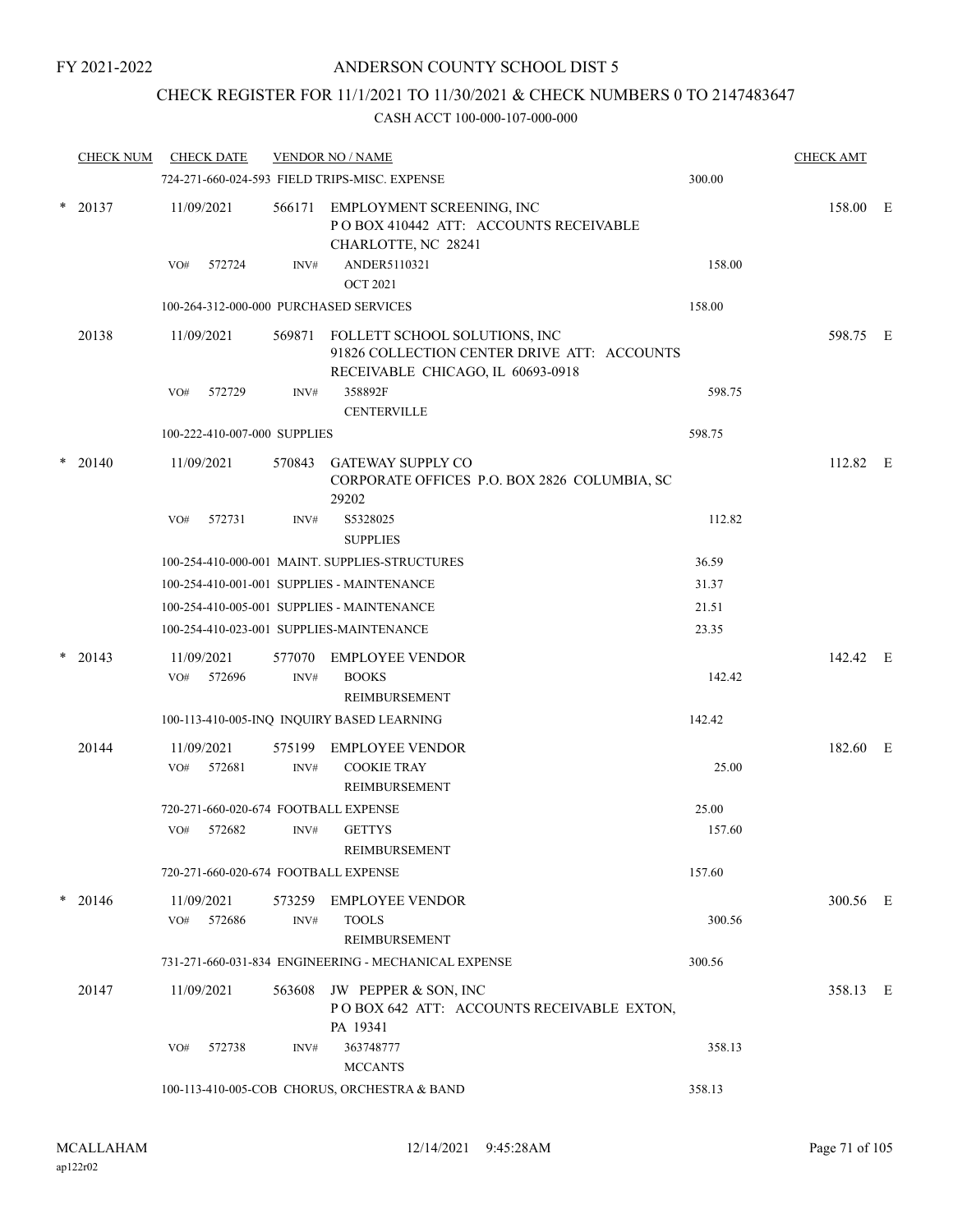# CHECK REGISTER FOR 11/1/2021 TO 11/30/2021 & CHECK NUMBERS 0 TO 2147483647

|        | <b>CHECK NUM</b> |     | <b>CHECK DATE</b> |                              | <b>VENDOR NO / NAME</b>                                                           |        | <b>CHECK AMT</b> |  |
|--------|------------------|-----|-------------------|------------------------------|-----------------------------------------------------------------------------------|--------|------------------|--|
|        | * 20149          |     | 11/09/2021        |                              | 576698 EMPLOYEE VENDOR                                                            |        | 244.28 E         |  |
|        |                  |     | VO# 572676        | INV#                         | 10/8 LUNCH                                                                        | 58.45  |                  |  |
|        |                  |     |                   |                              | REIMBURSEMENT                                                                     |        |                  |  |
|        |                  |     |                   | 100-114-410-001-ALT SUPPLIES |                                                                                   | 58.45  |                  |  |
|        |                  |     | VO# 572677        | INV#                         | 10/15 LUNCH                                                                       | 35.77  |                  |  |
|        |                  |     |                   |                              | REIMBURSEMENT                                                                     |        |                  |  |
|        |                  |     |                   | 100-114-410-001-ALT SUPPLIES |                                                                                   | 35.77  |                  |  |
|        |                  |     | VO# 572678        | INV#                         | 10/28 LUNCH                                                                       | 81.47  |                  |  |
|        |                  |     |                   |                              | REIMBURSEMENT                                                                     |        |                  |  |
|        |                  |     |                   | 100-114-410-001-ALT SUPPLIES |                                                                                   | 81.47  |                  |  |
|        |                  | VO# | 572679            | INV#                         | 10/22 LUNCH                                                                       | 68.59  |                  |  |
|        |                  |     |                   |                              | REIMBURSEMENT                                                                     |        |                  |  |
|        |                  |     |                   | 100-114-410-001-ALT SUPPLIES |                                                                                   | 68.59  |                  |  |
| $\ast$ | 20151            |     | 11/09/2021        |                              | 571837 EMPLOYEE VENDOR                                                            |        | 143.39 E         |  |
|        |                  |     | VO# 572684        | INV#                         | PIZZA                                                                             | 143.39 |                  |  |
|        |                  |     |                   |                              | REIMBURSEMENT                                                                     |        |                  |  |
|        |                  |     |                   |                              | 717-190-660-017-201 MISCELLANEOUS EXPENSE                                         | 143.39 |                  |  |
|        |                  |     |                   |                              |                                                                                   |        |                  |  |
|        | 20152            |     | 11/09/2021        |                              | 349701 MED CENTRAL HEALTH RESOURCES<br>3424 CLEMSON BLVD ATT: ACCOUNTS RECEIVABLE |        | $1,170.00$ E     |  |
|        |                  |     |                   |                              | ANDERSON, SC 29621                                                                |        |                  |  |
|        |                  | VO# | 572745            | INV#                         | 55576                                                                             | 65.00  |                  |  |
|        |                  |     |                   |                              | <b>TATE</b>                                                                       |        |                  |  |
|        |                  |     |                   |                              | 100-255-323-000-000 CONTRACTED SERVICES                                           | 65.00  |                  |  |
|        |                  |     | VO# 572746        | INV#                         | 41626                                                                             | 65.00  |                  |  |
|        |                  |     |                   |                              | <b>DINGLE</b>                                                                     |        |                  |  |
|        |                  |     |                   |                              | 100-255-323-000-000 CONTRACTED SERVICES                                           | 65.00  |                  |  |
|        |                  |     | VO# 572747        | INV#                         | 35052                                                                             | 65.00  |                  |  |
|        |                  |     |                   |                              | <b>DIXON</b>                                                                      |        |                  |  |
|        |                  |     |                   |                              | 100-255-323-000-000 CONTRACTED SERVICES                                           | 65.00  |                  |  |
|        |                  |     | VO# 572748        | INV#                         | 54307                                                                             | 65.00  |                  |  |
|        |                  |     |                   |                              | <b>WILLIAMS</b>                                                                   |        |                  |  |
|        |                  |     |                   |                              | 100-255-323-000-000 CONTRACTED SERVICES                                           | 65.00  |                  |  |
|        |                  | VO# | 572749            | INV#                         | 23153                                                                             | 65.00  |                  |  |
|        |                  |     |                   |                              | <b>WILLIAMS</b>                                                                   |        |                  |  |
|        |                  |     |                   |                              | 100-255-323-000-000 CONTRACTED SERVICES                                           | 65.00  |                  |  |
|        |                  |     | VO# 572750        | INV#                         | 52229                                                                             | 65.00  |                  |  |
|        |                  |     |                   |                              | <b>JOSEPH</b>                                                                     |        |                  |  |
|        |                  |     |                   |                              | 100-255-323-000-000 CONTRACTED SERVICES                                           | 65.00  |                  |  |
|        |                  |     | VO# 572751        | INV#                         | 54682                                                                             | 65.00  |                  |  |
|        |                  |     |                   |                              | <b>BYRUM</b>                                                                      |        |                  |  |
|        |                  |     |                   |                              | 100-255-323-000-000 CONTRACTED SERVICES                                           | 65.00  |                  |  |
|        |                  | VO# | 572752            | INV#                         | 44885                                                                             | 65.00  |                  |  |
|        |                  |     |                   |                              | <b>TIPTON</b>                                                                     |        |                  |  |
|        |                  |     |                   |                              | 100-255-323-000-000 CONTRACTED SERVICES                                           | 65.00  |                  |  |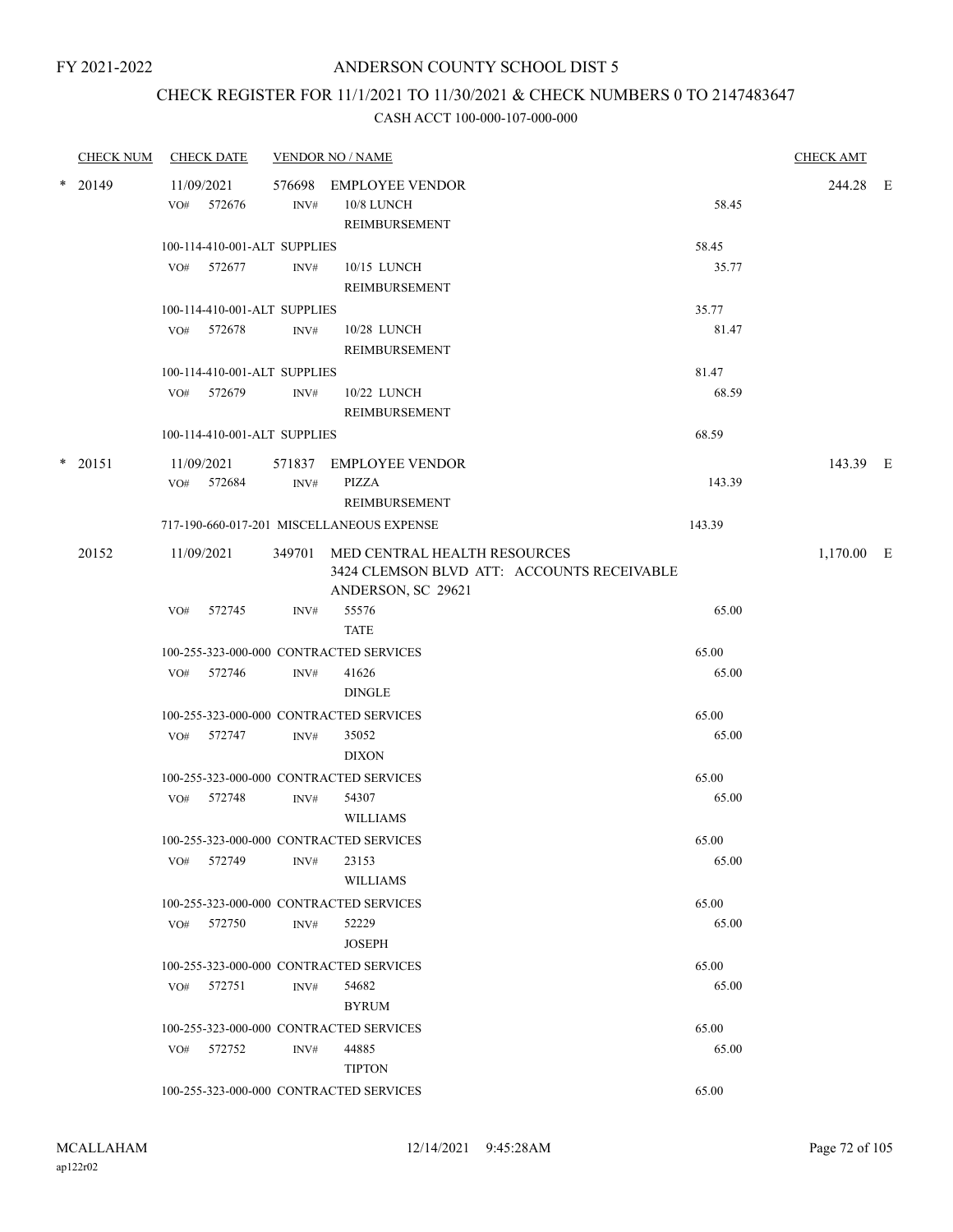## CHECK REGISTER FOR 11/1/2021 TO 11/30/2021 & CHECK NUMBERS 0 TO 2147483647

| <b>CHECK NUM</b> |     | <b>CHECK DATE</b>            |      | <b>VENDOR NO / NAME</b>                 |        | <b>CHECK AMT</b> |
|------------------|-----|------------------------------|------|-----------------------------------------|--------|------------------|
|                  |     | VO# 572753                   | INV# | 35491                                   | 65.00  |                  |
|                  |     |                              |      | <b>DONALDSON</b>                        |        |                  |
|                  |     |                              |      | 100-255-323-000-000 CONTRACTED SERVICES | 65.00  |                  |
|                  |     | VO# 572754                   | INV# | 55587                                   | 65.00  |                  |
|                  |     |                              |      | LUNA                                    |        |                  |
|                  |     |                              |      | 100-255-323-000-000 CONTRACTED SERVICES | 65.00  |                  |
|                  |     | VO# 572755                   | INV# | 46359                                   | 65.00  |                  |
|                  |     |                              |      | WRIGHT                                  |        |                  |
|                  |     |                              |      | 100-255-323-000-000 CONTRACTED SERVICES | 65.00  |                  |
|                  |     | VO# 572756                   | INV# | 49685                                   | 45.00  |                  |
|                  |     |                              |      | <b>SIMS</b>                             |        |                  |
|                  |     |                              |      | 100-255-323-000-000 CONTRACTED SERVICES | 45.00  |                  |
|                  |     | VO# 572757                   | INV# | 9794                                    | 45.00  |                  |
|                  |     |                              |      | HOWARD                                  |        |                  |
|                  |     |                              |      | 100-255-323-000-000 CONTRACTED SERVICES | 45.00  |                  |
|                  |     | VO# 572758                   | INV# | 56512                                   | 45.00  |                  |
|                  |     |                              |      | <b>HAMPTON</b>                          |        |                  |
|                  |     |                              |      | 100-255-323-000-000 CONTRACTED SERVICES | 45.00  |                  |
|                  |     | VO# 572759                   | INV# | 54643                                   | 45.00  |                  |
|                  |     |                              |      | <b>CARSON</b>                           |        |                  |
|                  |     |                              |      | 100-255-323-000-000 CONTRACTED SERVICES | 45.00  |                  |
|                  |     | VO# 572760                   | INV# | 45520                                   | 40.00  |                  |
|                  |     |                              |      | WEBB                                    |        |                  |
|                  |     |                              |      | 100-255-323-000-000 CONTRACTED SERVICES | 40.00  |                  |
|                  |     | VO# 572761                   | INV# | 47467                                   | 40.00  |                  |
|                  |     |                              |      | <b>SMITH</b>                            |        |                  |
|                  |     |                              |      | 100-255-323-000-000 CONTRACTED SERVICES | 40.00  |                  |
|                  |     | VO# 572762                   | INV# | 35052                                   | 130.00 |                  |
|                  |     |                              |      | <b>DIXON</b>                            |        |                  |
|                  |     |                              |      | 100-255-323-000-000 CONTRACTED SERVICES | 130.00 |                  |
|                  |     | VO# 572763                   | INV# | 15364                                   | 65.00  |                  |
|                  |     |                              |      | CARROLL                                 |        |                  |
|                  |     |                              |      | 100-255-323-000-000 CONTRACTED SERVICES | 65.00  |                  |
| $*$ 20154        |     | 11/09/2021                   |      | 389900 OFFICE DEPOT                     |        | 555.13 E         |
|                  |     |                              |      | POBOX 1413 CHARLOTTE, NC 28201-1413     |        |                  |
|                  | VO# | 572768                       | INV# | 204562271001                            | 265.61 |                  |
|                  |     |                              |      | <b>SUPPLIES</b>                         |        |                  |
|                  |     | 100-112-410-007-000 SUPPLIES |      |                                         | 265.61 |                  |
|                  | VO# | 572769                       | INV# | 205228474001                            | 176.54 |                  |
|                  |     |                              |      | <b>SUPPLIES</b>                         |        |                  |
|                  |     | 100-114-410-003-000 SUPPLIES |      |                                         | 176.54 |                  |
|                  | VO# | 572770                       | INV# | 205229630001                            | 16.36  |                  |
|                  |     |                              |      | <b>SUPPLIES</b>                         |        |                  |
|                  |     | 100-114-410-003-000 SUPPLIES |      |                                         | 16.36  |                  |
|                  | VO# | 572771                       | INV# | 2529922953                              | 96.62  |                  |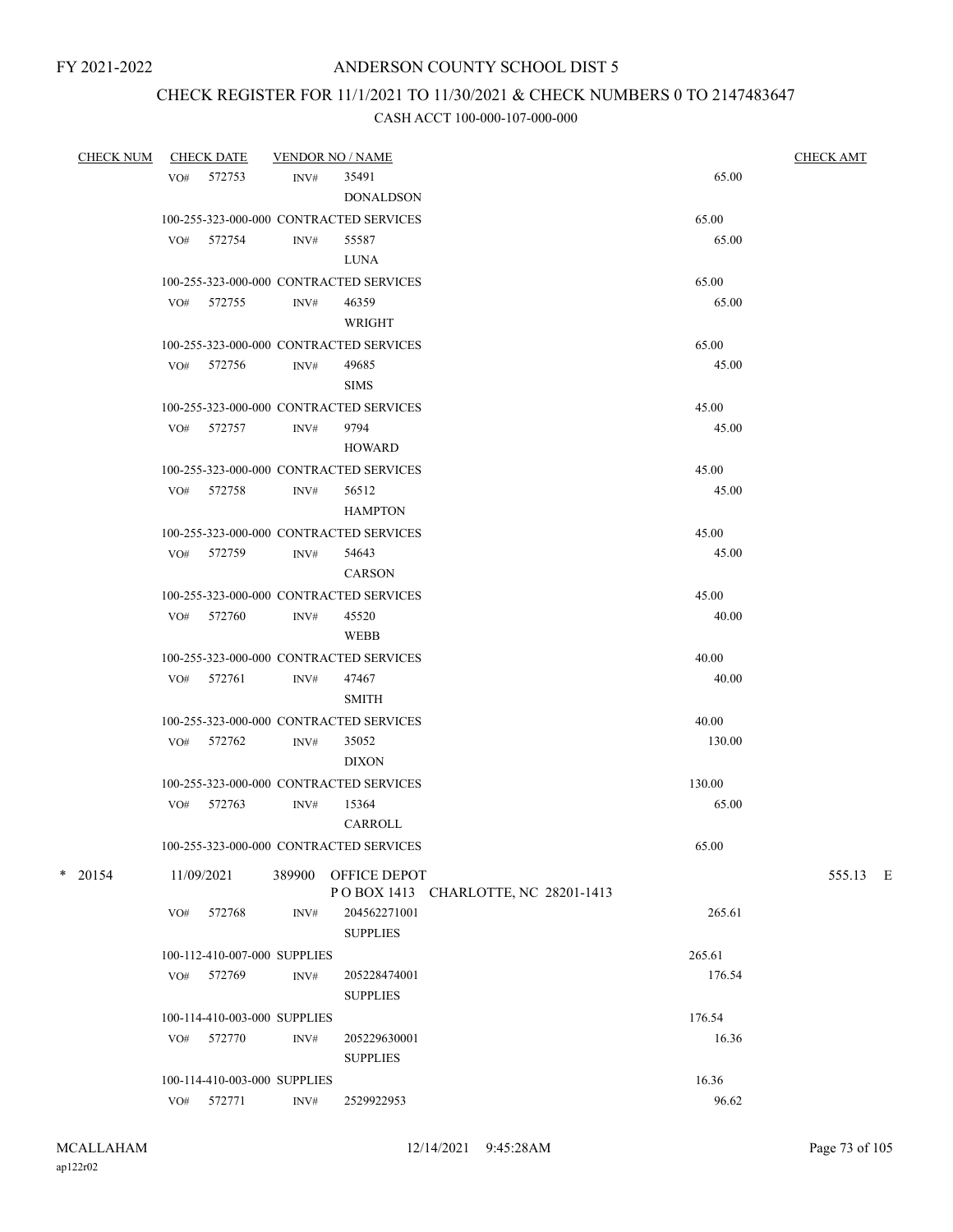## ANDERSON COUNTY SCHOOL DIST 5

## CHECK REGISTER FOR 11/1/2021 TO 11/30/2021 & CHECK NUMBERS 0 TO 2147483647

| <b>CHECK NUM</b> |     | <b>CHECK DATE</b>            |        | <b>VENDOR NO / NAME</b>                                                                       |     |       |          | <b>CHECK AMT</b> |  |
|------------------|-----|------------------------------|--------|-----------------------------------------------------------------------------------------------|-----|-------|----------|------------------|--|
|                  |     |                              |        | <b>SUPPLIES</b>                                                                               |     |       |          |                  |  |
|                  |     | 100-114-410-003-000 SUPPLIES |        |                                                                                               |     |       | 96.62    |                  |  |
| 20155            |     | 11/09/2021                   | 405100 | PERMA-BOUND<br>617 EAST VANDALIA ROAD ATT: ACCOUNTS<br>RECEIVABLE JACKSONVILLE, IL 62650-3599 |     |       |          | 306.56 E         |  |
|                  | VO# | 572777                       | INV#   | 1905023-01                                                                                    |     |       | 306.56   |                  |  |
|                  |     |                              |        | <b>SOUTHWOOD</b>                                                                              |     |       |          |                  |  |
|                  |     | 100-222-410-021-000 SUPPLIES |        |                                                                                               |     |       | 306.56   |                  |  |
| 20156            |     | 11/09/2021                   |        | 570955 RIDDELL/ ALL AMERICAN SPORTS<br>PO BOX 71914 CHICAGO, IL 60694-1914                    |     |       |          | 753.28 E         |  |
|                  | VO# | 572779                       | INV#   | 951307297<br><b>WESTSIDE</b>                                                                  |     |       | 753.28   |                  |  |
|                  |     | 100-271-410-003-000 SUPPLIES |        |                                                                                               |     |       | 753.28   |                  |  |
| 20157            |     | 11/09/2021                   | 573480 | <b>SCHERMER PECAN COMPANY</b><br>PO BOX 1478 THOMASVILLE, GA 31799                            |     |       |          | 6,047.52 E       |  |
|                  | VO# | 572784                       | INV#   | 15066<br><b>SOUTHWOOD MS</b>                                                                  |     |       | 6,047.52 |                  |  |
|                  |     |                              |        | 721-190-660-021-658 ORCHESTRA MIDDLE EXPENSE                                                  |     |       | 6,047.52 |                  |  |
| 20158            |     | 11/09/2021                   |        | 570059 SHARP BUSINESS SYSTEMS<br>DEPT 1216 PO BOX 121216 DALLAS, TX 75312-1216                |     |       |          | 1,314.08 E       |  |
|                  | VO# | 572785                       | INV#   | 9003530627<br><b>COPIES</b>                                                                   |     |       | 61.06    |                  |  |
|                  |     |                              |        | 100-255-323-000-000 CONTRACTED SERVICES                                                       |     |       | 61.06    |                  |  |
|                  | VO# | 572786                       | INV#   | 9003527530<br><b>COPIES</b>                                                                   |     |       | 65.14    |                  |  |
|                  |     |                              |        | 100-113-410-005-VEN SUPPLY-ADDT'L FOR LOST VENDING                                            |     |       | 65.14    |                  |  |
|                  |     | VO# 572787                   | INV#   | 9003530632<br><b>COPIES</b>                                                                   |     |       | 377.35   |                  |  |
|                  |     |                              |        | 720-271-660-020-411 MISCELLANEOUS EXPENSE                                                     |     |       | 377.35   |                  |  |
|                  | VO# | 572788                       | INV#   | 9003530715<br><b>COPIES</b>                                                                   |     |       | 810.53   |                  |  |
|                  |     | 100-113-410-006-000 SUPPLIES |        |                                                                                               |     |       | 810.53   |                  |  |
| $*$ 20160        |     | 11/09/2021                   | 572446 | THE NATIONAL BETA CLUB<br>151 BETA CLUB WAY SPARTANBURG, SC 29306-3012                        |     |       |          | 111.74 E         |  |
|                  | VO# | 572767                       | INV#   | M 194903<br><b>CHARTER SCHOOL</b>                                                             |     |       | 111.74   |                  |  |
|                  |     |                              |        | 724-271-660-024-602 BETA CLUB EXPENSE                                                         |     |       | 111.74   |                  |  |
| 20161            |     | 11/09/2021                   | 569789 | UNIFIRST CORPORATION<br>PO BOX 650481 DALLAS, TX 75265-0481                                   |     |       |          | 938.43 E         |  |
|                  | VO# | 572799                       | INV#   | <b>SEPT 2021</b><br><b>MOP SERVICE</b>                                                        | PO# | 14870 | 938.43   |                  |  |
|                  |     |                              |        | 100-254-410-001-001 SUPPLIES - MAINTENANCE                                                    |     |       | 17.82    |                  |  |
|                  |     |                              |        | 100-254-410-002-001 SUPPLIES - MAINTENANCE                                                    |     |       | 81.24    |                  |  |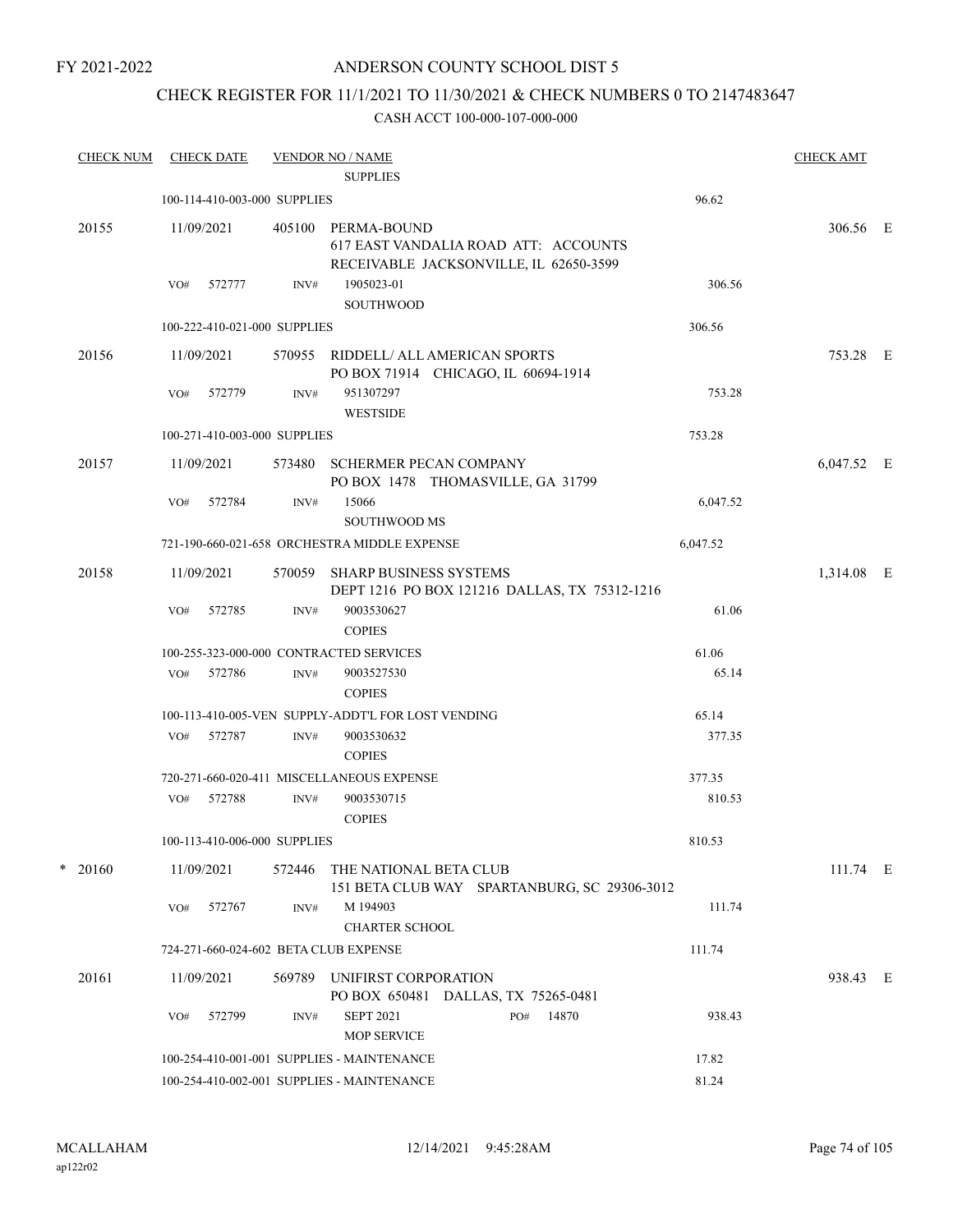# CHECK REGISTER FOR 11/1/2021 TO 11/30/2021 & CHECK NUMBERS 0 TO 2147483647

| <b>CHECK NUM</b> | <b>CHECK DATE</b>                         |        | <b>VENDOR NO / NAME</b>                            |          | <b>CHECK AMT</b> |  |
|------------------|-------------------------------------------|--------|----------------------------------------------------|----------|------------------|--|
|                  |                                           |        | 100-254-410-003-001 SUPPLIES - MAINTENANCE         | 59.72    |                  |  |
|                  |                                           |        | 100-254-410-005-001 SUPPLIES - MAINTENANCE         | 62.67    |                  |  |
|                  |                                           |        | 100-254-410-006-001 SUPPLIES - MAINTENANCE         | 56.38    |                  |  |
|                  |                                           |        | 100-254-410-007-001 SUPPLIES - MAINTENANCE         | 22.44    |                  |  |
|                  |                                           |        | 100-254-410-008-001 SUPPLIES - MAINTENANCE         | 41.40    |                  |  |
|                  |                                           |        | 100-254-410-009-001 SUPPLIES - MAINTENANCE         | 31.42    |                  |  |
|                  |                                           |        | 100-254-410-010-001 SUPPLIES - MAINTENANCE         | 18.42    |                  |  |
|                  |                                           |        | 100-254-410-011-001 SUPPLIES - MAINTENANCE         | 19.50    |                  |  |
|                  |                                           |        | 100-254-410-012-001 SUPPLIES - MAINTENANCE         | 28.14    |                  |  |
|                  |                                           |        | 100-254-410-013-001 SUPPLIES - MAINTENANCE         | 46.38    |                  |  |
|                  |                                           |        | 100-254-410-014-001 SUPPLIES - MAINTENANCE         | 56.84    |                  |  |
|                  |                                           |        | 100-254-410-015-001 SUPPLIES - MAINTENANCE         | 23.42    |                  |  |
|                  |                                           |        | 100-254-410-016-001 SUPPLIES - MAINTENANCE         | 23.42    |                  |  |
|                  | 100-254-410-017-001 SUPPLIES - MANTENANCE |        |                                                    | 82.14    |                  |  |
|                  |                                           |        | 100-254-410-018-001 SUPPLIES - MAINTENANCE         | 29.22    |                  |  |
|                  |                                           |        | 100-254-410-019-001 SUPPLIES - MAINTENANCE         | 37.50    |                  |  |
|                  |                                           |        | 100-254-410-020-001 SUPPLIES - MAINTENANCE         | 50.88    |                  |  |
|                  |                                           |        | 100-254-410-021-001 SUPPLIES - MAINTENANCE         | 47.90    |                  |  |
|                  | 100-254-410-023-001 SUPPLIES-MAINTENANCE  |        |                                                    | 22.77    |                  |  |
|                  |                                           |        | 131-254-410-031-001 SUPPLIES - MAINTENANCE         | 78.81    |                  |  |
| 20162            | 11/09/2021                                | 526475 | <b>EMPLOYEE VENDOR</b>                             |          | 475.61 E         |  |
|                  | 572687<br>VO#                             | INV#   | <b>STORE</b>                                       | 475.61   |                  |  |
|                  |                                           |        | REIMBURSEMENT                                      |          |                  |  |
|                  |                                           |        | 715-271-660-015-279 CHRISTMAS STORE EXPENSE        | 475.61   |                  |  |
| 20163            | 11/09/2021                                | 532300 | WHITE JONES ACE HARDWARE                           |          | 242.87 E         |  |
|                  |                                           |        | PO BOX 13012 ATT: ACCOUNTS RECEIVABLE              |          |                  |  |
|                  | 572805<br>VO#                             | INV#   | ANDERSON, SC 29624<br>411549                       | 6.70     |                  |  |
|                  |                                           |        | <b>SUPPLIES</b>                                    |          |                  |  |
|                  |                                           |        | 100-254-410-009-001 SUPPLIES - MAINTENANCE         | 6.70     |                  |  |
|                  | 572806<br>VO#                             | INV#   | 901469                                             | 236.17   |                  |  |
|                  |                                           |        | <b>SUPPLIES</b>                                    |          |                  |  |
|                  |                                           |        | 100-254-410-000-001 MAINT. SUPPLIES-STRUCTURES     | 236.17   |                  |  |
| 20164            | 11/09/2021                                | 576306 | <b>EMPLOYEE VENDOR</b>                             |          | 212.98 E         |  |
|                  | 572683<br>VO#                             | INV#   | <b>GARDEN</b>                                      | 212.98   |                  |  |
|                  |                                           |        | REIMBURSEMENT                                      |          |                  |  |
|                  |                                           |        | 900-127-410-002-HBW HEATHER WOHLERS 21/22 SUPPLIES | 212.98   |                  |  |
| $*$ 20169        | 11/11/2021                                | 574512 | EMPLOYEE VENDOR                                    |          | $1,085.04$ E     |  |
|                  | 572992<br>VO#                             | INV#   | <b>SAMS CLUB</b>                                   | 1,085.04 |                  |  |
|                  |                                           |        | REIMBURSEMENT                                      |          |                  |  |
|                  | 802-224-410-000-007 DIS PD SUPPLIES       |        |                                                    | 1,085.04 |                  |  |
| 20170            | 11/11/2021                                | 576987 | <b>EMPLOYEE VENDOR</b>                             |          | 139.27 E         |  |
|                  |                                           |        |                                                    |          |                  |  |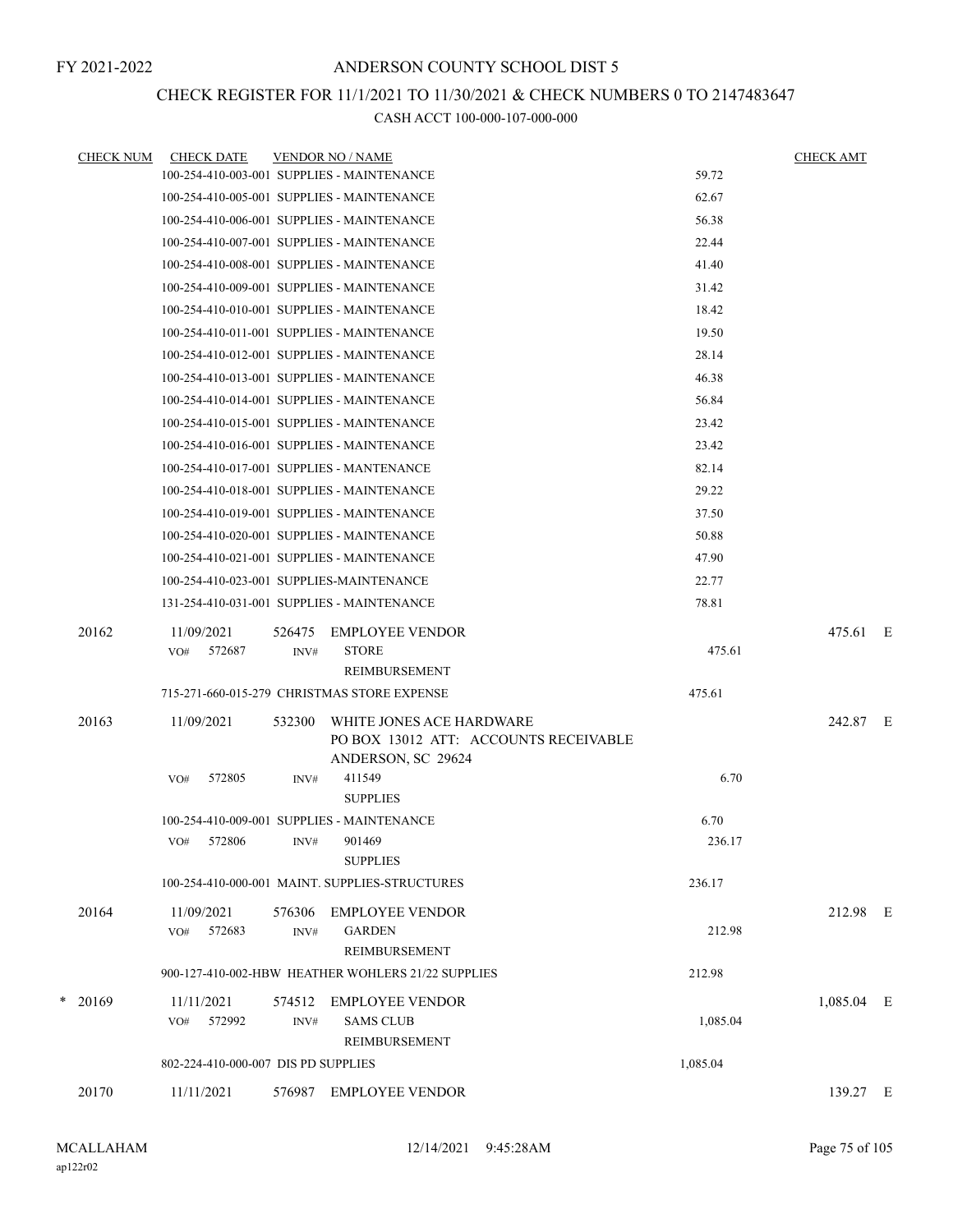## CHECK REGISTER FOR 11/1/2021 TO 11/30/2021 & CHECK NUMBERS 0 TO 2147483647

| <b>CHECK NUM</b> |     | <b>CHECK DATE</b>                 |                | <b>VENDOR NO / NAME</b>                                                                       |              |                 | <b>CHECK AMT</b> |     |
|------------------|-----|-----------------------------------|----------------|-----------------------------------------------------------------------------------------------|--------------|-----------------|------------------|-----|
|                  | VO# | 572823                            | INV#           | <b>OCT 2021</b><br><b>MILEAGE</b>                                                             |              | 139.27          |                  |     |
|                  |     | 283-223-333-000-000 TRIPS/MILEAGE |                |                                                                                               |              | 139.27          |                  |     |
| 20171            | VO# | 11/11/2021<br>572991              | 143760<br>INV# | <b>EMPLOYEE VENDOR</b><br><b>AMAZON</b><br><b>REIMBURSEMENT</b>                               |              | 492.00          | 492.00 E         |     |
|                  |     |                                   |                | 802-111-410-011-000 SUPPLIES - RETENTION                                                      |              | 492.00          |                  |     |
| 20172            | VO# | 11/11/2021<br>572836              | 147195<br>INV# | EMPLOYEE VENDOR<br><b>SPARE TIME</b><br>REIMBURSEMENT                                         |              | 361.63          | 361.63 E         |     |
|                  |     |                                   |                | 802-114-410-024-000 SUPPLIES - RETENTION                                                      |              | 361.63          |                  |     |
| $*$ 20174        | VO# | 11/11/2021<br>572837              | 572771<br>INV# | EMPLOYEE VENDOR<br>ONE CIRCLE<br>REIMBURSEMENT                                                |              | 700.00          | 700.00           | – E |
|                  |     |                                   |                | 100-224-312-000-000 STAFF DEV - PURCHASED SERVICE                                             |              | 700.00          |                  |     |
| $*$ 20177        |     | 11/11/2021                        |                | 572787 CC&I SERVICES LLC<br>4795 S CHURCH ST EXT SUITE 2 ROEBUCK, SC 29376                    |              |                 | 548.00 E         |     |
|                  | VO# | 572864                            | INV#           | 7457<br><b>INSPECTIONS</b>                                                                    | 14494<br>PO# | 548.00          |                  |     |
|                  |     |                                   |                | 515-253-520-000-HQ1 DOWNTOWN PROJECT BLDG 1                                                   |              | 548.00          |                  |     |
| 20178            | VO# | 11/11/2021<br>572993              | 576751<br>INV# | <b>EMPLOYEE VENDOR</b><br><b>OCT 19-22</b><br><b>MYRTLE BEACH</b>                             |              | 821.36          | 821.36 E         |     |
|                  |     |                                   |                | 263-224-333-000-P11 TECHNOLOGY LITERACY TRIPS                                                 |              | 821.36          |                  |     |
| 20179            |     | 11/11/2021                        | 574859         | <b>EMPLOYEE VENDOR</b>                                                                        |              |                 | 119.40 E         |     |
|                  |     | VO# 572835                        | INV#           | <b>CANVA</b><br><b>REIMBURSEMENT</b>                                                          |              | 119.40          |                  |     |
|                  |     | 100-263-410-000-000 SUPPLIES      |                |                                                                                               |              | 119.40          |                  |     |
| 20180            |     | 11/11/2021                        |                | 187300 CRESCENT SUPPLY CO, INC<br>POBOX 8798 ATT: ACCOUNTS RECEIVABLE<br>GREENVILLE, SC 29604 |              |                 | 224.49 E         |     |
|                  | VO# | 572873                            | INV#           | 391817<br><b>SUPPLIES</b>                                                                     |              | 112.35          |                  |     |
|                  |     |                                   |                | 100-254-410-017-001 SUPPLIES - MANTENANCE                                                     |              | 22.47           |                  |     |
|                  |     |                                   |                | 100-254-410-018-001 SUPPLIES - MAINTENANCE                                                    |              | 22.47           |                  |     |
|                  |     |                                   |                | 100-254-410-019-001 SUPPLIES - MAINTENANCE                                                    |              | 22.47           |                  |     |
|                  |     |                                   |                | 100-254-410-020-001 SUPPLIES - MAINTENANCE                                                    |              | 22.47           |                  |     |
|                  | VO# | 572874                            | INV#           | 100-254-410-021-001 SUPPLIES - MAINTENANCE<br>391553<br><b>SUPPLIES</b>                       |              | 22.47<br>144.45 |                  |     |
|                  |     |                                   |                | 100-254-410-002-001 SUPPLIES - MAINTENANCE                                                    |              | 144.45          |                  |     |
|                  | VO# | 572875                            | INV#           | 391552<br><b>SUPPLIES</b>                                                                     |              | 122.41          |                  |     |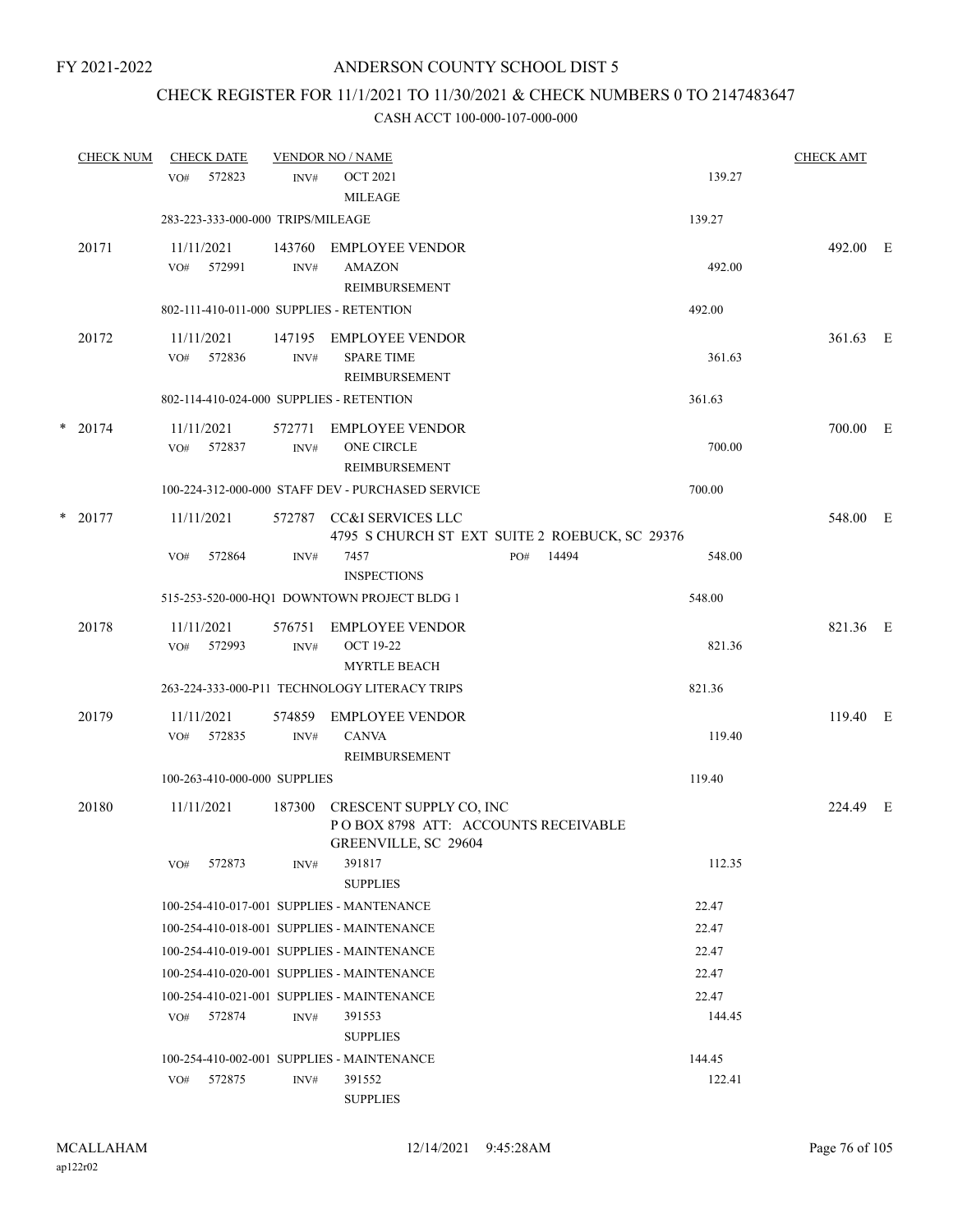### CHECK REGISTER FOR 11/1/2021 TO 11/30/2021 & CHECK NUMBERS 0 TO 2147483647

|   | <b>CHECK NUM</b> |                   | <b>CHECK DATE</b>                    |                | <b>VENDOR NO / NAME</b>                                                                                           |     |       |           | <b>CHECK AMT</b> |  |
|---|------------------|-------------------|--------------------------------------|----------------|-------------------------------------------------------------------------------------------------------------------|-----|-------|-----------|------------------|--|
|   |                  |                   |                                      |                | 100-254-410-006-001 SUPPLIES - MAINTENANCE                                                                        |     |       | 122.41    |                  |  |
|   |                  | VO#               | 572876                               | INV#           | 391086<br><b>SUPPLIES</b>                                                                                         |     |       | 13.80     |                  |  |
|   |                  |                   |                                      |                | 100-254-410-017-001 SUPPLIES - MANTENANCE                                                                         |     |       | 13.80     |                  |  |
|   |                  | VO#               | 572877                               | INV#           | 391085<br><b>SUPPLIES</b>                                                                                         |     |       | 131.08    |                  |  |
|   |                  |                   |                                      |                | 100-254-410-002-001 SUPPLIES - MAINTENANCE                                                                        |     |       | 131.08    |                  |  |
|   |                  | VO#               | 572878                               | INV#           | 391084 CREDIT<br><b>CREDIT</b>                                                                                    |     |       | $-299.60$ |                  |  |
|   |                  |                   |                                      |                | 100-254-410-002-001 SUPPLIES - MAINTENANCE                                                                        |     |       | $-299.60$ |                  |  |
|   | 20181            | 11/11/2021        |                                      | 569462         | CROSSROADS ENVIRONMENTAL, LLC<br>1258 BOILING SPRINGS ROAD SPARTANBURG, SC<br>29303                               |     |       |           | 2,713.44 E       |  |
|   |                  | VO#               | 572879                               | INV#           | 10294<br><b>INSPECTION</b>                                                                                        | PO# | 15491 | 2,713.44  |                  |  |
|   |                  |                   | 100-255-312-000-BLD BUILDING DESIGN  |                |                                                                                                                   |     |       | 2,713.44  |                  |  |
| * | 20185            | 11/11/2021        |                                      | 202600         | DILLARD'S SPORTS CENTER<br>708 WHITEHALL ROAD ATT: ACCOUNTS<br>RECEIVABLE ANDERSON, SC 29625                      |     |       |           | 128.38 E         |  |
|   |                  | VO#               | 572883                               | INV#           | 105365<br><b>WESTSIDE</b>                                                                                         |     |       | 128.38    |                  |  |
|   |                  |                   | 100-271-410-003-000 SUPPLIES         |                |                                                                                                                   |     |       | 128.38    |                  |  |
|   | 20186            | 11/11/2021        |                                      | 564637         | EMD ELECTRIC MOTORS & DRIVES INC<br>POBOX 2565 ATT: ACCOUNTS RECEIVABLE<br>ANDERSON, SC 29622                     |     |       |           | 424.35 E         |  |
|   |                  | VO#               | 572885                               | INV#           | 56919<br><b>SUPPLIES</b>                                                                                          |     |       | 424.35    |                  |  |
|   |                  |                   |                                      |                | 100-254-410-021-001 SUPPLIES - MAINTENANCE                                                                        |     |       | 424.35    |                  |  |
|   | 20187            | 11/11/2021        |                                      | 569871         | FOLLETT SCHOOL SOLUTIONS, INC<br>91826 COLLECTION CENTER DRIVE ATT: ACCOUNTS<br>RECEIVABLE CHICAGO, IL 60693-0918 |     |       |           | 293.40 E         |  |
|   |                  | VO#               | 572888                               | INV#           | 355126F<br><b>MCCANTS</b>                                                                                         | PO# | 15289 | 293.40    |                  |  |
|   |                  |                   | 100-222-410-005-000 SUPPLIES         |                |                                                                                                                   |     |       | 293.40    |                  |  |
|   | 20188            | 11/11/2021        |                                      | 571463         | <b>GAMETIME</b><br>PO BOX 680121 FORT PAYNE, AL 35968                                                             |     |       |           | 124.75 E         |  |
|   |                  | VO#               | 572892                               | INV#           | PJI-0171716<br>PLAYGROUND                                                                                         |     |       | 124.75    |                  |  |
|   |                  |                   |                                      |                | 100-254-410-015-001 SUPPLIES - MAINTENANCE                                                                        |     |       | 62.38     |                  |  |
|   |                  |                   |                                      |                | 100-254-410-016-001 SUPPLIES - MAINTENANCE                                                                        |     |       | 62.37     |                  |  |
|   | 20189            | 11/11/2021<br>VO# | 572844                               | 574569<br>INV# | <b>EMPLOYEE VENDOR</b><br><b>MATERIALS</b>                                                                        |     |       | 169.00    | $169.00$ E       |  |
|   |                  |                   | 100-114-410-003-SCI SCIENCE SUPPLIES |                | REIMBURSEMENT                                                                                                     |     |       | 169.00    |                  |  |
|   |                  |                   |                                      |                |                                                                                                                   |     |       |           |                  |  |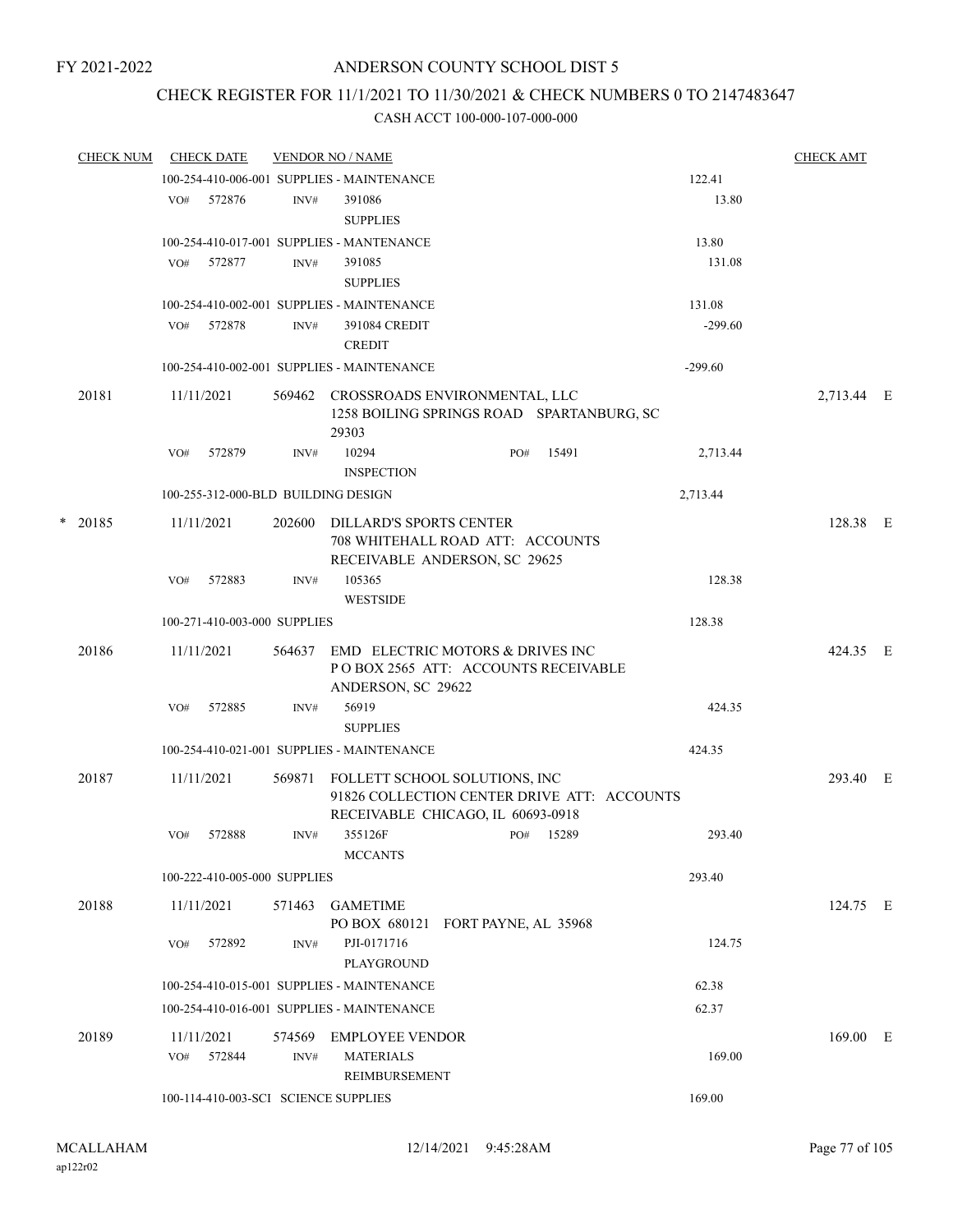## ANDERSON COUNTY SCHOOL DIST 5

## CHECK REGISTER FOR 11/1/2021 TO 11/30/2021 & CHECK NUMBERS 0 TO 2147483647

|        | <b>CHECK NUM</b> | <b>CHECK DATE</b>            |                | <b>VENDOR NO / NAME</b>                                                               |     |       |           | <b>CHECK AMT</b> |  |
|--------|------------------|------------------------------|----------------|---------------------------------------------------------------------------------------|-----|-------|-----------|------------------|--|
|        | $*$ 20191        | 11/11/2021                   | 570843         | <b>GATEWAY SUPPLY CO</b><br>CORPORATE OFFICES P.O. BOX 2826 COLUMBIA, SC<br>29202     |     |       |           | 412.26 E         |  |
|        |                  | 572893<br>VO#                | INV#           | S5343133<br><b>SUPPLIES</b>                                                           |     |       | 412.26    |                  |  |
|        |                  |                              |                | 100-254-410-001-001 SUPPLIES - MAINTENANCE                                            |     |       | 23.35     |                  |  |
|        |                  |                              |                | 100-254-410-003-001 SUPPLIES - MAINTENANCE                                            |     |       | 137.99    |                  |  |
|        |                  |                              |                | 100-254-410-005-001 SUPPLIES - MAINTENANCE                                            |     |       | 53.21     |                  |  |
|        |                  |                              |                | 100-254-410-008-001 SUPPLIES - MAINTENANCE                                            |     |       | 113.40    |                  |  |
|        |                  |                              |                | 100-254-410-016-001 SUPPLIES - MAINTENANCE                                            |     |       | 46.70     |                  |  |
|        |                  |                              |                | 100-254-410-023-001 SUPPLIES-MAINTENANCE                                              |     |       | 37.61     |                  |  |
| *      | 20194            | 11/11/2021                   | 252650         | <b>GRAINGER</b><br>DEPT 867098550 ATT: ACCOUNTS RECEIVABLE<br>PALATINE, IL 60038-0001 |     |       |           | 1,720.34 E       |  |
|        |                  | 572894<br>VO#                | INV#           | 9103263266<br><b>AC UNIT</b>                                                          |     |       | 1,586.67  |                  |  |
|        |                  |                              |                | 100-254-410-023-001 SUPPLIES-MAINTENANCE                                              |     |       | 1,586.67  |                  |  |
|        |                  | 572895<br>VO#                | INV#           | 9103263274<br><b>REPAIR PARTS</b>                                                     |     |       | 133.67    |                  |  |
|        |                  |                              |                | 100-254-410-016-001 SUPPLIES - MAINTENANCE                                            |     |       | 133.67    |                  |  |
|        | 20195            | 11/11/2021<br>572839<br>VO#  | 575614<br>INV# | <b>EMPLOYEE VENDOR</b><br><b>SULLIVANS</b><br>REIMBURSEMENT                           |     |       | 124.11    | 124.11 E         |  |
|        |                  | 131-115-410-031-000 SUPPLIES |                |                                                                                       |     |       | 124.11    |                  |  |
|        |                  |                              |                |                                                                                       |     |       |           |                  |  |
| $\ast$ | 20197            | 11/11/2021<br>572815<br>VO#  | 573862<br>INV# | <b>EMPLOYEE VENDOR</b><br><b>NOV 2-5</b><br><b>MYRTLE BEACH</b>                       |     |       | 774.20    | 774.20 E         |  |
|        |                  | 100-252-380-000-000 TRAVEL   |                |                                                                                       |     |       | 774.20    |                  |  |
|        | 20198            | 11/11/2021                   | 264114         | <b>HEINEMANN</b><br>15963 COLLECTIONS CENTER DRIVE CHICAGO, IL<br>60693               |     |       |           | 155,622.36 E     |  |
|        |                  | $\rm VO\#$ 572898            | INV#           | 7387435<br>WHITEHALL ELEM                                                             | PO# | 15368 | 37,916.41 |                  |  |
|        |                  | 225-112-410-019-012 SUPPLIES |                |                                                                                       |     |       | 37,916.41 |                  |  |
|        |                  | VO# 572899                   | INV#           | 7384983<br><b>VARENNES ELEM</b>                                                       | PO# | 15373 | 18,963.63 |                  |  |
|        |                  | 225-112-410-016-012 SUPPLIES |                |                                                                                       |     |       | 18,963.63 |                  |  |
|        |                  | 572900<br>VO#                | INV#           | 7385033<br><b>NEVITT FOREST</b>                                                       | PO# | 15365 | 40,570.58 |                  |  |
|        |                  | 225-112-410-012-012 SUPPLIES |                |                                                                                       |     |       | 40,570.58 |                  |  |
|        |                  | VO# 572901                   | INV#           | 7384982<br><b>CALHOUN ELEM</b>                                                        | PO# | 15363 | 37,916.41 |                  |  |
|        |                  | 225-112-410-014-012 SUPPLIES |                |                                                                                       |     |       | 37,916.41 |                  |  |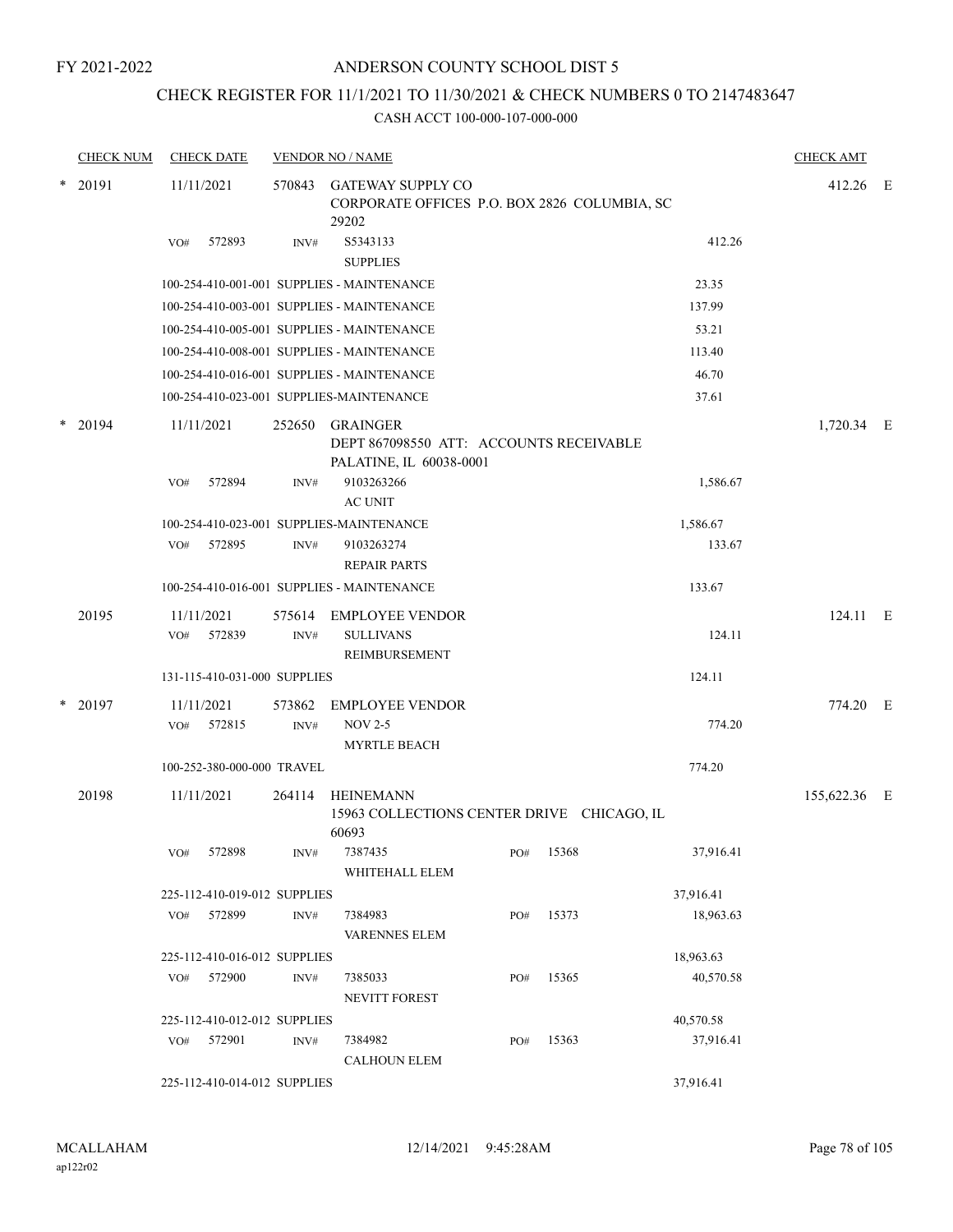### CHECK REGISTER FOR 11/1/2021 TO 11/30/2021 & CHECK NUMBERS 0 TO 2147483647

|        | <b>CHECK NUM</b> |     | <b>CHECK DATE</b>         |                              | <b>VENDOR NO / NAME</b>                                                                              |     |       |           | <b>CHECK AMT</b> |  |
|--------|------------------|-----|---------------------------|------------------------------|------------------------------------------------------------------------------------------------------|-----|-------|-----------|------------------|--|
|        |                  | VO# | 572902                    | INV#                         | 7385034<br>HOMELAND PARK                                                                             | PO# | 15372 | 18,952.78 |                  |  |
|        |                  |     |                           | 225-112-410-011-012 SUPPLIES |                                                                                                      |     |       | 18,952.78 |                  |  |
|        |                  | VO# | 572996                    | INV#                         | 7345346<br><b>MCLEES ELEM</b>                                                                        | PO# | 14779 | 1,302.55  |                  |  |
|        |                  |     |                           | 397-112-410-008-000 SUPPLIES |                                                                                                      |     |       | 1,302.55  |                  |  |
|        | 20199            |     | 11/11/2021<br>VO# 572812  | 574666<br>INV#               | <b>EMPLOYEE VENDOR</b><br>OCT <sub>27</sub><br><b>COLUMBIA</b>                                       |     |       | 124.48    | 124.48 E         |  |
|        |                  |     |                           |                              | 124-224-333-024-000 TRIPS AND CONFERENCES                                                            |     |       | 124.48    |                  |  |
|        | $*$ 20203        |     | 11/11/2021                | 300176                       | JOSTENS INC<br>21336 NETWORK PLACE ATT: ACCOUNTS<br>RECEIVABLE CHICAGO, IL 60673                     |     |       |           | 437.06 E         |  |
|        |                  | VO# | 572904                    | INV#                         | N002962171<br><b>ACE ACADEMY</b>                                                                     |     |       | 437.06    |                  |  |
|        |                  |     |                           | 100-114-410-001-ALT SUPPLIES |                                                                                                      |     |       | 437.06    |                  |  |
| $\ast$ | 20205            |     | 11/11/2021                | 305300                       | <b>KATHY'S ENTERPRISES</b><br>500 MT LEBANON CHURCH ROAD ATT: ACCOUNTS<br>RECEIVABLE GREER, SC 29651 |     |       |           | 496.48 E         |  |
|        |                  | VO# | 572908                    | INV#                         | 5905<br><b>WESTSIDE</b>                                                                              |     |       | 496.48    |                  |  |
|        |                  |     |                           |                              | 100-114-410-003-BAN BAND EQUIPMENT                                                                   |     |       | 496.48    |                  |  |
|        | $*$ 20210        | VO# | 11/11/2021<br>572810      | INV#                         | 574462 EMPLOYEE VENDOR<br><b>NOV 2-5</b><br><b>MYRTLE BEACH</b>                                      |     |       | 776.76    | 806.29 E         |  |
|        |                  |     |                           |                              | 100-252-333-000-000 TRIPS AND CONFERENCES                                                            |     |       | 776.76    |                  |  |
|        |                  | VO# | 572831                    | INV#                         | <b>PECANS</b><br>REIMBURSEMENT                                                                       |     |       | 29.53     |                  |  |
|        |                  |     |                           | 852-252-410-000-000 SUPPLIES |                                                                                                      |     |       | 29.53     |                  |  |
|        | * 20212          |     | 11/11/2021                | 349701                       | MED CENTRAL HEALTH RESOURCES<br>3424 CLEMSON BLVD ATT: ACCOUNTS RECEIVABLE<br>ANDERSON, SC 29621     |     |       |           | 130.00 E         |  |
|        |                  | VO# | 572919                    | INV#                         | 1686<br><b>DOBBS</b>                                                                                 |     |       | 65.00     |                  |  |
|        |                  |     |                           |                              | 100-255-323-000-000 CONTRACTED SERVICES                                                              |     |       | 65.00     |                  |  |
|        |                  |     | VO# 572920                | INV#                         | 12799<br><b>HARGRAVE</b>                                                                             |     |       | 65.00     |                  |  |
|        |                  |     |                           |                              | 100-255-323-000-000 CONTRACTED SERVICES                                                              |     |       | 65.00     |                  |  |
|        | 20213            | VO# | 11/11/2021<br>572813      | 363600<br>INV#               | <b>EMPLOYEE VENDOR</b><br><b>OCT 26-29</b><br><b>MYRTLE BEACH</b>                                    |     |       | 951.53    | 951.53 E         |  |
|        |                  |     | 202-223-333-000-000 TRIPS |                              |                                                                                                      |     |       | 951.53    |                  |  |
|        | 20214            |     | 11/11/2021                | 574388                       | NAPA AUTO PARTS                                                                                      |     |       |           | 144.19 E         |  |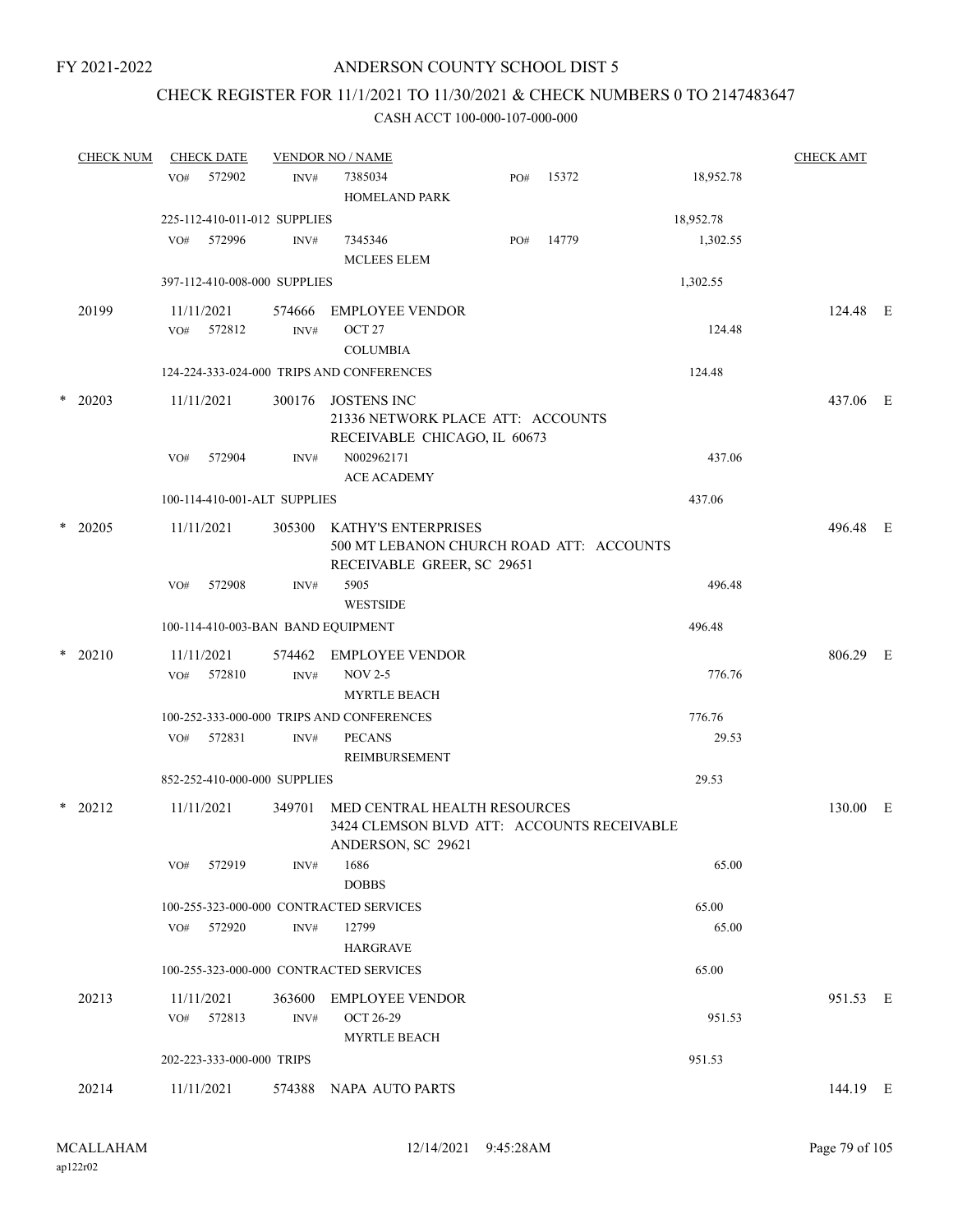## ANDERSON COUNTY SCHOOL DIST 5

## CHECK REGISTER FOR 11/1/2021 TO 11/30/2021 & CHECK NUMBERS 0 TO 2147483647

| <b>CHECK NUM</b> |     | <b>CHECK DATE</b>            |                | <b>VENDOR NO / NAME</b>                             |     |       |        | <b>CHECK AMT</b> |  |
|------------------|-----|------------------------------|----------------|-----------------------------------------------------|-----|-------|--------|------------------|--|
|                  |     |                              |                | 508 SOUTH MAIN ST ANDERSON, SC 29624                |     |       |        |                  |  |
|                  | VO# | 572922                       | INV#           | 831219                                              |     |       | 127.76 |                  |  |
|                  |     |                              |                | <b>SUPPLIES</b>                                     |     |       |        |                  |  |
|                  |     |                              |                | 100-254-412-000-001 TRUCK SERVICE - MAINTENANCE     |     |       | 127.76 |                  |  |
|                  | VO# | 572923                       | $\text{INV}\#$ | 831472                                              |     |       | 2.76   |                  |  |
|                  |     |                              |                | <b>SUPPLIES</b>                                     |     |       |        |                  |  |
|                  |     |                              |                | 100-254-412-000-001 TRUCK SERVICE - MAINTENANCE     |     |       | 2.76   |                  |  |
|                  | VO# | 572924                       | INV#           | 830701                                              |     |       | 6.73   |                  |  |
|                  |     |                              |                | <b>SUPPLIES</b>                                     |     |       |        |                  |  |
|                  |     |                              |                | 100-254-412-000-001 TRUCK SERVICE - MAINTENANCE     |     |       | 6.73   |                  |  |
|                  | VO# | 572925                       | INV#           | 831203                                              |     |       | 6.94   |                  |  |
|                  |     |                              |                | <b>SUPPLIES</b>                                     |     |       |        |                  |  |
|                  |     |                              |                | 100-254-410-000-001 MAINT. SUPPLIES-STRUCTURES      |     |       | 6.94   |                  |  |
| 20215            |     | 11/11/2021                   |                | 370175 EMPLOYEE VENDOR                              |     |       |        | 103.49 E         |  |
|                  | VO# | 572825                       | INV#           | <b>OCT 2021</b>                                     |     |       | 103.49 |                  |  |
|                  |     |                              |                | <b>MILEAGE</b>                                      |     |       |        |                  |  |
|                  |     |                              |                | 329-115-690-031-000 OTHER OBJECTS- WBL              |     |       | 103.49 |                  |  |
| 20216            |     | 11/11/2021                   |                | 389900 OFFICE DEPOT                                 |     |       |        | 1,355.62 E       |  |
|                  |     |                              |                | POBOX 1413 CHARLOTTE, NC 28201-1413                 |     |       |        |                  |  |
|                  | VO# | 572926                       | INV#           | 207218715001                                        |     |       | 383.04 |                  |  |
|                  |     |                              |                | <b>SUPPLIES</b>                                     |     |       |        |                  |  |
|                  |     |                              |                | 723-190-660-023-911 MISCELLANEOUS- ADULT ED EXPENSE |     |       | 383.04 |                  |  |
|                  | VO# | 572927                       | INV#           | 205876031001                                        | PO# | 15457 | 16.33  |                  |  |
|                  |     |                              |                | <b>SUPPLIES</b>                                     |     |       |        |                  |  |
|                  |     |                              |                | 100-221-410-000-TST SUPPLIES-TESTING                |     |       | 16.33  |                  |  |
|                  | VO# | 572928                       | INV#           | 205909721001                                        | PO# | 15457 | 45.46  |                  |  |
|                  |     |                              |                | <b>SUPPLIES</b>                                     |     |       |        |                  |  |
|                  |     |                              |                | 100-221-410-000-TST SUPPLIES-TESTING                |     |       | 45.46  |                  |  |
|                  | VO# | 572929                       | INV#           | 205421137001                                        | PO# | 15464 | 298.04 |                  |  |
|                  |     |                              |                | <b>SUPPLIES</b>                                     |     |       |        |                  |  |
|                  |     |                              |                | 100-221-410-000-TST SUPPLIES-TESTING                |     |       | 298.04 |                  |  |
|                  | VO# | 572930                       | INV#           | 201214227001                                        | PO# | 15482 | 343.68 |                  |  |
|                  |     |                              |                | <b>SUPPLIES</b>                                     |     |       |        |                  |  |
|                  |     | 397-114-410-000-000 SUPPLIES |                |                                                     |     |       | 343.68 |                  |  |
|                  |     | VO# 572931                   | INV#           | 206300595001                                        |     |       | 160.07 |                  |  |
|                  |     |                              |                | <b>SUPPLIES</b>                                     |     |       |        |                  |  |
|                  |     | 100-113-410-019-000 SUPPLIES |                |                                                     |     |       | 160.07 |                  |  |
|                  | VO# | 572932                       | INV#           | 202570516001                                        |     |       | 101.00 |                  |  |
|                  |     |                              |                | <b>SUPPLIES</b>                                     |     |       |        |                  |  |
|                  |     | 100-113-410-019-000 SUPPLIES |                |                                                     |     |       | 101.00 |                  |  |
|                  | VO# | 572933                       | INV#           | 204906419002                                        |     |       | 8.00   |                  |  |
|                  |     |                              |                | <b>SUPPLIES</b>                                     |     |       |        |                  |  |
|                  |     | 600-256-410-000-000 SUPPLIES |                |                                                     |     |       | 8.00   |                  |  |
|                  |     | $VO#$ 572934                 | INV#           | 201589286001                                        |     |       | 20.31  |                  |  |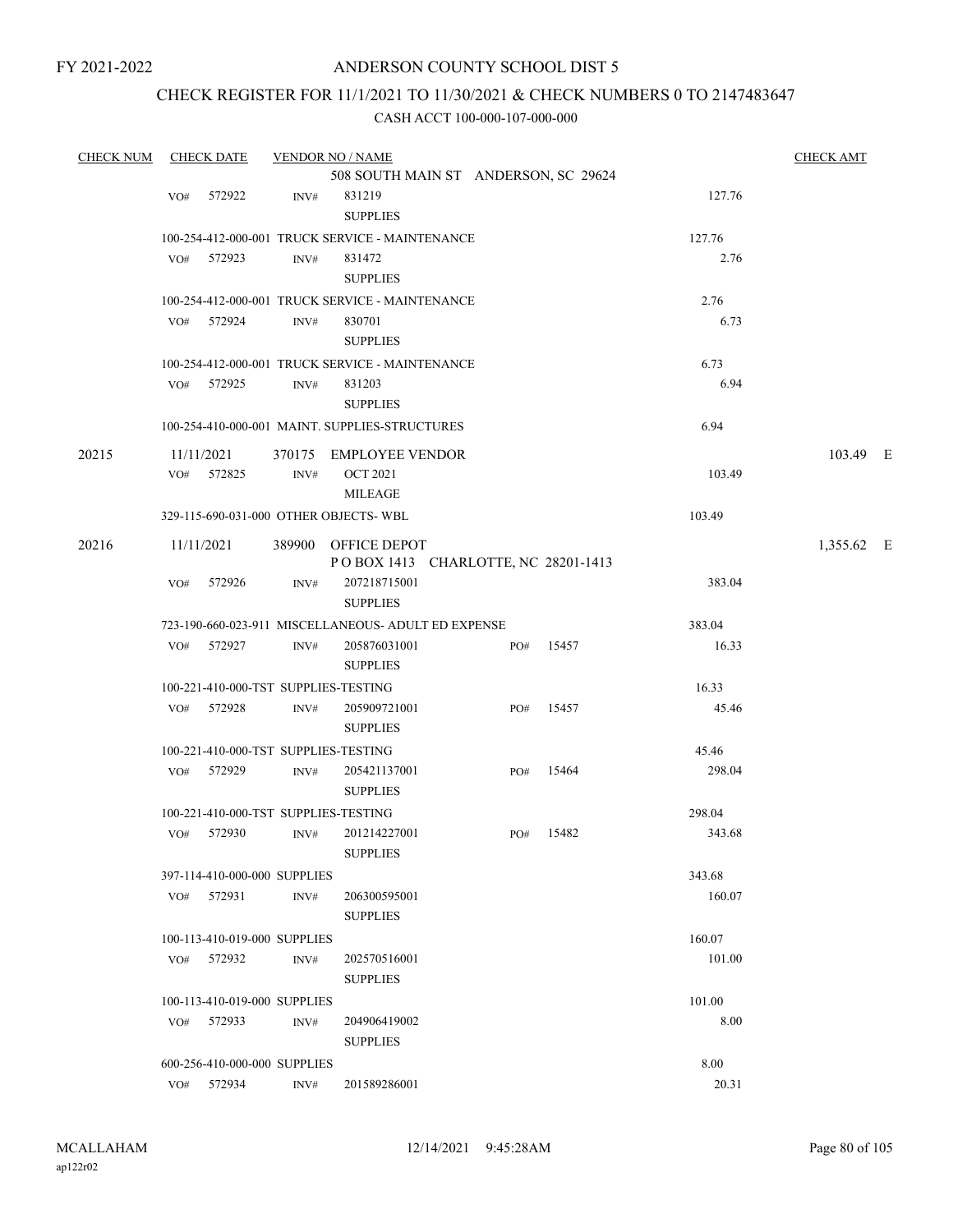## ANDERSON COUNTY SCHOOL DIST 5

## CHECK REGISTER FOR 11/1/2021 TO 11/30/2021 & CHECK NUMBERS 0 TO 2147483647

| <b>CHECK NUM</b> | <b>CHECK DATE</b>                       |        | <b>VENDOR NO / NAME</b>                                                                                |                   | <b>CHECK AMT</b> |  |
|------------------|-----------------------------------------|--------|--------------------------------------------------------------------------------------------------------|-------------------|------------------|--|
|                  |                                         |        | <b>SUPPLIES</b>                                                                                        |                   |                  |  |
|                  | 600-256-410-000-000 SUPPLIES            |        |                                                                                                        | 20.31             |                  |  |
|                  | VO# 572935                              | INV#   | 204961631001                                                                                           | $-20.31$          |                  |  |
|                  |                                         |        | <b>CREDIT</b>                                                                                          |                   |                  |  |
|                  | 600-256-410-000-000 SUPPLIES            |        |                                                                                                        | $-20.31$          |                  |  |
| 20217            | 11/11/2021                              | 391100 | OLD STONE TRACTOR CO, INC                                                                              |                   | 498.83 E         |  |
|                  |                                         |        | PO BOX 13565 ATT: ACCOUNTS RECEIVABLE                                                                  |                   |                  |  |
|                  |                                         |        | ANDERSON, SC 29624                                                                                     |                   |                  |  |
|                  | 572936<br>VO#                           | INV#   | 04896<br><b>REPAIR PARTS</b>                                                                           | 498.83            |                  |  |
|                  | 100-254-410-000-100 SMALL EQUIPMENT     |        |                                                                                                        | 498.83            |                  |  |
|                  |                                         |        |                                                                                                        |                   |                  |  |
| 20218            | 11/11/2021                              |        | 416350 PRESENTATION SYSTEMS SOUTH, INC<br>POBOX 3872 ATT: ACCOUNTS RECEIVABLE<br>MOORESVILLE, NC 28117 |                   | 879.01 E         |  |
|                  | VO#<br>572940                           | INV#   | 5891                                                                                                   | 879.01            |                  |  |
|                  |                                         |        | <b>SUPPLIES</b>                                                                                        |                   |                  |  |
|                  | 706-271-660-006-519 LIBRARY EXPENSE     |        |                                                                                                        | 879.01            |                  |  |
| 20219            | 11/11/2021                              |        | 574687 PRIORITY ONE SECURITY<br>PO BOX 36 MAULDIN, SC 29662                                            |                   | 1,282.00 E       |  |
|                  | 572941<br>VO#                           | INV#   | 2173635<br>PO#<br><b>NOV SERVICE</b>                                                                   | 14898<br>1,282.00 |                  |  |
|                  | 100-254-323-000-400 CONTRACT SRVS.-HVAC |        |                                                                                                        | 92.00             |                  |  |
|                  |                                         |        | 100-254-323-001-400 CONTR SERV-HVAC/ELECT/PLUMBING                                                     | 46.00             |                  |  |
|                  |                                         |        | 100-254-323-002-400 CONTR SERV-HVAC/ELECT/PLUMBING                                                     | 168.00            |                  |  |
|                  |                                         |        | 100-254-323-003-400 CONTR SERV-HVAC/ELECT/PLUMBING                                                     | 102.00            |                  |  |
|                  |                                         |        | 100-254-323-005-400 CONTR SERV-HVAC/ELECT/PLUMBING                                                     | 46.00             |                  |  |
|                  |                                         |        | 100-254-323-006-400 CONTR SERV-HVAC/ELECT/PLUMBING                                                     | 69.00             |                  |  |
|                  |                                         |        | 100-254-323-007-400 CONTR SERV-HVAC/ELECT/PLUMBING                                                     | 46.00             |                  |  |
|                  |                                         |        | 100-254-323-008-400 CONTR SERV-HVAC/ELECT/PLUMBING                                                     | 46.00             |                  |  |
|                  |                                         |        | 100-254-323-009-400 CONTR SERV-HVAC/ELECT/PLUMBING                                                     | 46.00             |                  |  |
|                  |                                         |        | 100-254-323-010-400 CONTR SERV-HVAC/ELECT/PLUMBING                                                     | 46.00             |                  |  |
|                  |                                         |        | 100-254-323-011-400 CONTR SERV-HVAC/ELECT/PLUMBING                                                     | 46.00             |                  |  |
|                  |                                         |        | 100-254-323-012-400 CONTR SERV-HVAC/ELECT/PLUMBING                                                     | 46.00             |                  |  |
|                  |                                         |        | 100-254-323-013-400 CONTR SERV-HVAC/ELECT/PLUMBING                                                     | 46.00             |                  |  |
|                  |                                         |        | 100-254-323-014-400 CONTR SERV-HVAC/ELECT/PLUMBING                                                     | 46.00             |                  |  |
|                  |                                         |        | 100-254-323-015-400 CONTR SERV-HVAC/ELECT/PLUMBING                                                     | 46.00             |                  |  |
|                  |                                         |        | 100-254-323-016-400 CONTR SERV-HVAC/ELECT/PLUMBING                                                     | 46.00             |                  |  |
|                  |                                         |        | 100-254-323-017-400 CONTR SERV-HVAC/ELECT/PLUMBING                                                     | 46.00             |                  |  |
|                  |                                         |        | 100-254-323-018-400 CONTR SERV-HVAC/ELECT/PLUMBING                                                     | 46.00             |                  |  |
|                  |                                         |        | 100-254-323-019-400 CONTR SERV-HVAC/ELECT/PLUMBING                                                     | 46.00             |                  |  |
|                  |                                         |        | 100-254-323-020-400 CONTR SERV-HVAC/ELECT/PLUMBING                                                     | 46.00             |                  |  |
|                  |                                         |        | 100-254-323-021-400 CONTR SERV-HVAC/ELECT/PLUMBING                                                     | 46.00             |                  |  |
|                  |                                         |        | 100-254-323-023-400 CONTR SERV.-HVAC/ELECT/PLUMBING                                                    | 69.00             |                  |  |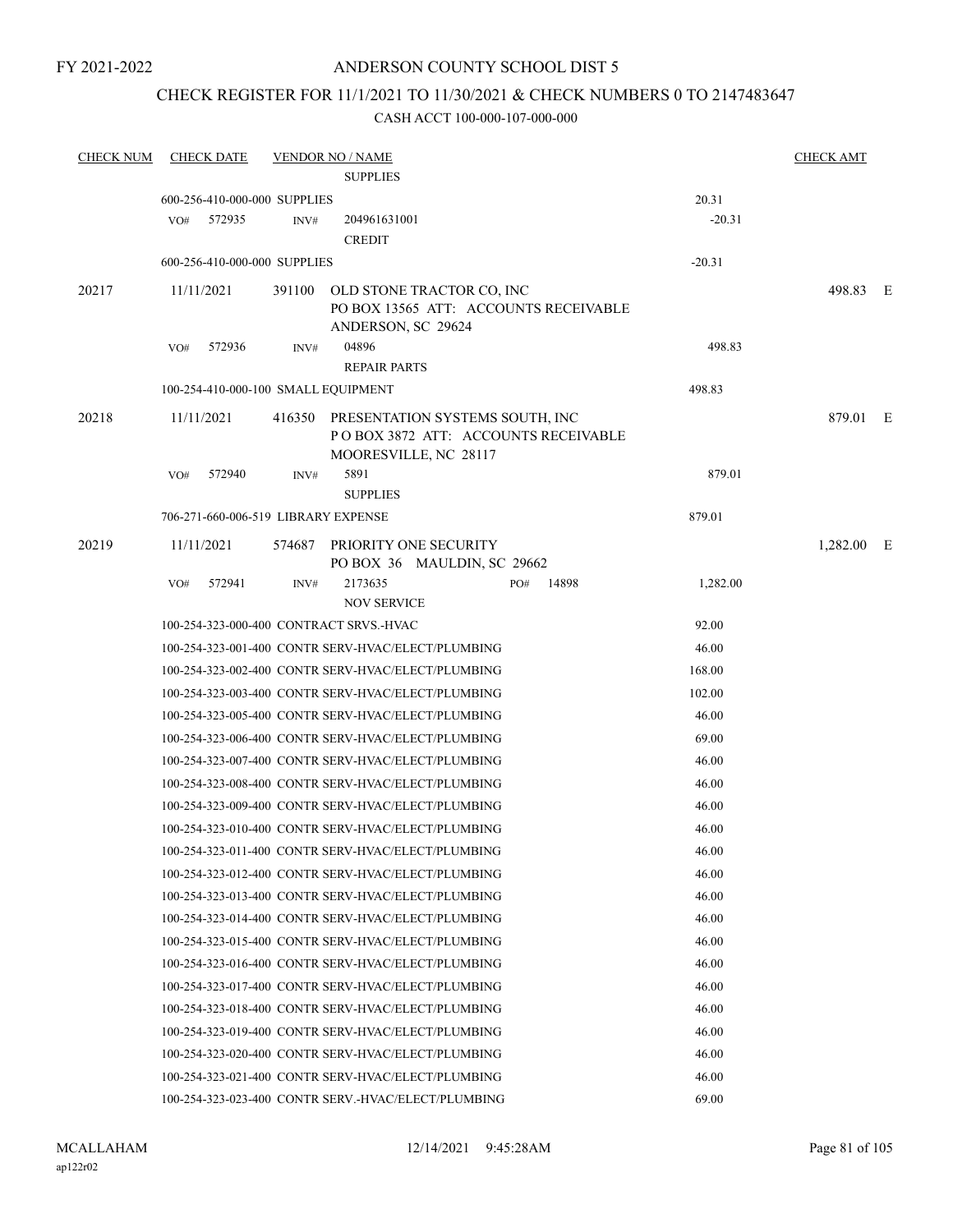## CHECK REGISTER FOR 11/1/2021 TO 11/30/2021 & CHECK NUMBERS 0 TO 2147483647

|   | <b>CHECK NUM</b> | <b>CHECK DATE</b>                                                                    |        | <b>VENDOR NO / NAME</b>                                                                   |     |                                       |                  | <b>CHECK AMT</b> |  |
|---|------------------|--------------------------------------------------------------------------------------|--------|-------------------------------------------------------------------------------------------|-----|---------------------------------------|------------------|------------------|--|
|   | 20220            | 11/11/2021                                                                           | 570443 | PROJECT LEAD THE WAY<br>3939 PRIORITY WAY SOUTH DRIVE SUITE 400<br>INDIANAPOLIS, IN 46240 |     |                                       |                  | 12,693.25 E      |  |
|   |                  | 572944<br>VO#                                                                        | INV#   | 317462<br><b>SUPPLIES</b>                                                                 | PO# | 15233                                 | 683.00           |                  |  |
|   |                  | 329-115-410-031-0CO SUPPLIES-STATE (C/O)                                             |        |                                                                                           |     |                                       | 683.00           |                  |  |
|   |                  | 572945<br>VO#                                                                        | INV#   | 318066<br><b>SUPPLIES</b>                                                                 | PO# | 15020                                 | 1,659.75         |                  |  |
|   |                  | 207-115-410-031-C06 SUPPLIES (C/O)                                                   |        |                                                                                           |     |                                       | 1,545.23         |                  |  |
|   |                  | 329-115-410-031-0CO SUPPLIES-STATE (C/O)                                             |        |                                                                                           |     |                                       | 114.52           |                  |  |
|   |                  | 572946<br>VO#                                                                        | INV#   | 311251,308813<br><b>SUPPLIES</b>                                                          | PO# | 15017                                 | 10,350.50        |                  |  |
|   |                  |                                                                                      |        | 207-115-410-031-006 SUPPLIES-IMPROVE PRGS                                                 |     |                                       | 128.00           |                  |  |
|   |                  | 207-115-410-031-C06 SUPPLIES (C/O)                                                   |        |                                                                                           |     |                                       | 605.50           |                  |  |
|   |                  | 329-115-410-031-0CO SUPPLIES-STATE (C/O)<br>329-115-410-031-0CO SUPPLIES-STATE (C/O) |        |                                                                                           |     |                                       | 9.00<br>9,608.00 |                  |  |
|   | 20221            | 11/11/2021                                                                           | 572848 | RISE VISION<br>PO BOX 505331 ST. LOUIS, MO 63150-5331                                     |     |                                       |                  | 5,346.00 E       |  |
|   |                  | 572951<br>VO#                                                                        | INV#   | 76285<br><b>LICENSES</b>                                                                  | PO# | 15515                                 | 5,346.00         |                  |  |
|   |                  |                                                                                      |        | 100-266-445-000-000 SOFTWARE TECHNOLOGY                                                   |     |                                       | 5,346.00         |                  |  |
|   | $*$ 20224        | 11/11/2021                                                                           | 570099 | SCHOOL SPECIALTY, LLC<br>PO BOX 825640 PHILADELPHIA, PA 19182-5640                        |     |                                       |                  | 645.13 E         |  |
|   |                  | 572960<br>VO#                                                                        | INV#   | 208128940649<br><b>CALHOUN ELEM</b>                                                       |     |                                       | 645.13           |                  |  |
|   |                  | 100-112-410-014-000 SUPPLIES                                                         |        |                                                                                           |     |                                       | 645.13           |                  |  |
|   | $*$ 20226        | 11/11/2021                                                                           | 472700 | <b>SHERWIN WILLIAMS</b><br>RECEIVABLE ANDERSON, SC 29625                                  |     | 613 NORTH MURRAY AVENUE ATT: ACCOUNTS |                  | 183.07 E         |  |
|   |                  | VO#<br>572962                                                                        | INV#   | 2405-9<br><b>SUPPLIES</b>                                                                 |     |                                       | 129.73           |                  |  |
|   |                  |                                                                                      |        | 100-254-410-006-001 SUPPLIES - MAINTENANCE                                                |     |                                       | 129.73           |                  |  |
|   |                  | 572963<br>VO#                                                                        | INV#   | 2489-3<br><b>SUPPLIES</b>                                                                 |     |                                       | 53.34            |                  |  |
|   |                  |                                                                                      |        | 100-254-410-006-001 SUPPLIES - MAINTENANCE                                                |     |                                       | 53.34            |                  |  |
|   | 20227            | 11/11/2021                                                                           | 574734 | <b>EMPLOYEE VENDOR</b>                                                                    |     |                                       |                  | 163.46 E         |  |
|   |                  | VO# 572824                                                                           | INV#   | <b>OCT 2021</b><br><b>MILEAGE</b>                                                         |     |                                       | 163.46           |                  |  |
|   |                  | 283-223-333-000-000 TRIPS/MILEAGE                                                    |        |                                                                                           |     |                                       | 163.46           |                  |  |
| * | 20229            | 11/11/2021                                                                           | 508275 | EMPLOYEE VENDOR                                                                           |     |                                       |                  | 928.14 E         |  |
|   |                  | 572834<br>VO#                                                                        | INV#   | <b>SUPPLIES</b><br>REIMBURSEMENT                                                          |     |                                       | 928.14           |                  |  |
|   |                  |                                                                                      |        | 900-112-410-011-MWT MICHELLE TRAYNUM 21/22 SUPPLIES                                       |     |                                       | 928.14           |                  |  |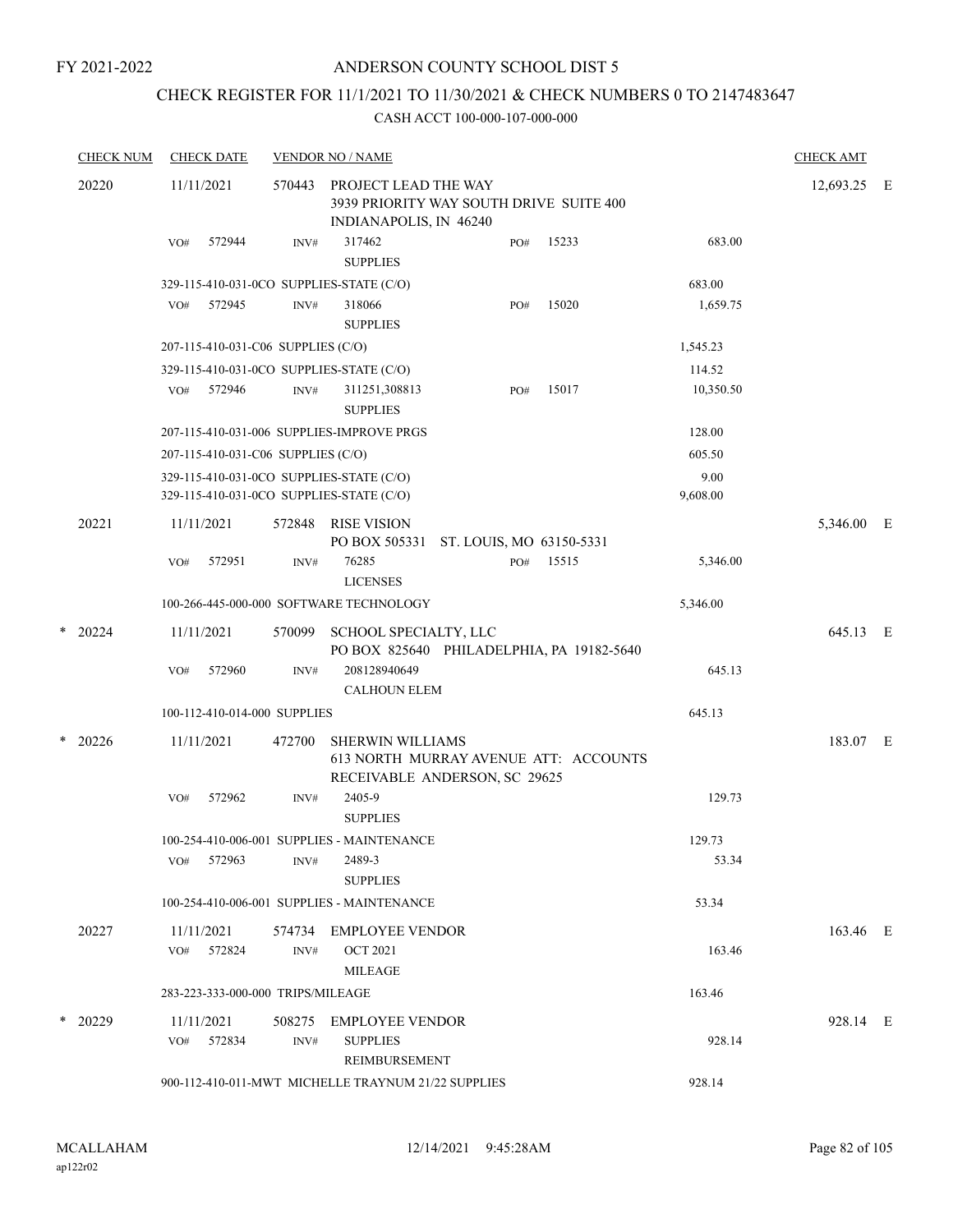## CHECK REGISTER FOR 11/1/2021 TO 11/30/2021 & CHECK NUMBERS 0 TO 2147483647

|   | <b>CHECK NUM</b> | <b>CHECK DATE</b>                                            |                | <b>VENDOR NO / NAME</b>                                                                      |                    | <b>CHECK AMT</b> |  |
|---|------------------|--------------------------------------------------------------|----------------|----------------------------------------------------------------------------------------------|--------------------|------------------|--|
|   | 20230            | 11/11/2021                                                   | 570855         | ULINE - ATLANTA<br>P.O. BOX 88741 ATT: ACCOUNTS RECEIVABLE<br>CHICAGO, IL 60680-1741         |                    | 878.78 E         |  |
|   |                  | 572975<br>VO#                                                | INV#           | 140490390<br><b>SUPPLIES</b>                                                                 | 878.78             |                  |  |
|   |                  |                                                              |                | 100-266-345-000-000 TECHNOLOGY INFRASTRUCTURE                                                | 878.78             |                  |  |
|   | 20231            | 11/11/2021                                                   | 573363         | VARSITY SPIRIT FASHION<br>PO BOX 751210 MEMPHIS, TN 38175-1210                               |                    | 227.24 E         |  |
|   |                  | 572981<br>VO#                                                | INV#           | 31707995<br><b>WESTSIDE</b>                                                                  | 227.24             |                  |  |
|   |                  | 100-271-410-003-000 SUPPLIES<br>100-271-410-003-000 SUPPLIES |                |                                                                                              | 290.35<br>$-63.11$ |                  |  |
|   | 20232            | 11/11/2021                                                   | 529275         | WESTAR TIRE<br>PO BOX 400<br>715 NORTH MURRAY ATT:<br>ACCOUNTS RECEIVABLE ANDERSON, SC 29622 |                    | 131.47 E         |  |
|   |                  | 572984<br>VO#                                                | INV#           | 168733<br><b>TIRE</b>                                                                        | 131.47             |                  |  |
|   |                  |                                                              |                | 100-254-412-000-001 TRUCK SERVICE - MAINTENANCE                                              | 131.47             |                  |  |
| * | 20234            | 11/11/2021<br>VO# 572811                                     | 574654<br>INV# | <b>EMPLOYEE VENDOR</b><br><b>OCT 26-29</b><br><b>MYRTLE BEACH</b>                            | 1,670.08           | 2,223.08 E       |  |
|   |                  |                                                              |                | 201-224-333-010-000 TRIPS AND CONFERENCES                                                    | 1,670.08           |                  |  |
|   |                  | 572838<br>VO#                                                | INV#           | PD BOOKS<br><b>REIMBURSEMENT</b>                                                             | 39.53              |                  |  |
|   |                  | 100-111-410-010-000 SUPPLIES                                 |                |                                                                                              | 39.53              |                  |  |
|   |                  | 572990<br>VO#                                                | INV#           | <b>CUPS</b><br><b>REIMBURSEMENT</b>                                                          | 513.47             |                  |  |
|   |                  | 802-112-410-010-000 SUPPLIES - RETENTION                     |                |                                                                                              | 513.47             |                  |  |
|   | $*$ 20236        | 11/11/2021                                                   | 575599         | WRIST-BAND.COM<br>12505 REED RD #110 SUGAR LAND, TX 77478                                    |                    | 420.00 E         |  |
|   |                  | 572950<br>VO#                                                | INV#           | 177469<br>14891<br>PO#<br>NEVITT FOREST                                                      | 420.00             |                  |  |
|   |                  | 100-111-410-012-000 SUPPLIES                                 |                |                                                                                              | 420.00             |                  |  |
|   | $*$ 20238        | 11/16/2021                                                   | 569031         | AIRGAS USA<br>POBOX 532609 ATT: ACCOUNTS RECEIVABLE<br>ATLANTA, GA 30353-2609                |                    | 127.47 E         |  |
|   |                  | 573025<br>VO#                                                | INV#           | 9118823213<br><b>SUPPLIES</b>                                                                | 127.47             |                  |  |
|   |                  | 329-115-410-031-0CO SUPPLIES-STATE (C/O)                     |                |                                                                                              | 127.47             |                  |  |
|   | 20239            | 11/16/2021                                                   | 111125         | <b>ANDERSON AWARDS</b><br>716 WHITEHALL ROAD ATT: ACCOUNTS<br>RECEIVABLE ANDERSON, SC 29625  |                    | 127.33 E         |  |
|   |                  | 573026<br>VO#                                                | INV#           | <b>NAME BADGES</b><br><b>CULINARY</b>                                                        | 14.98              |                  |  |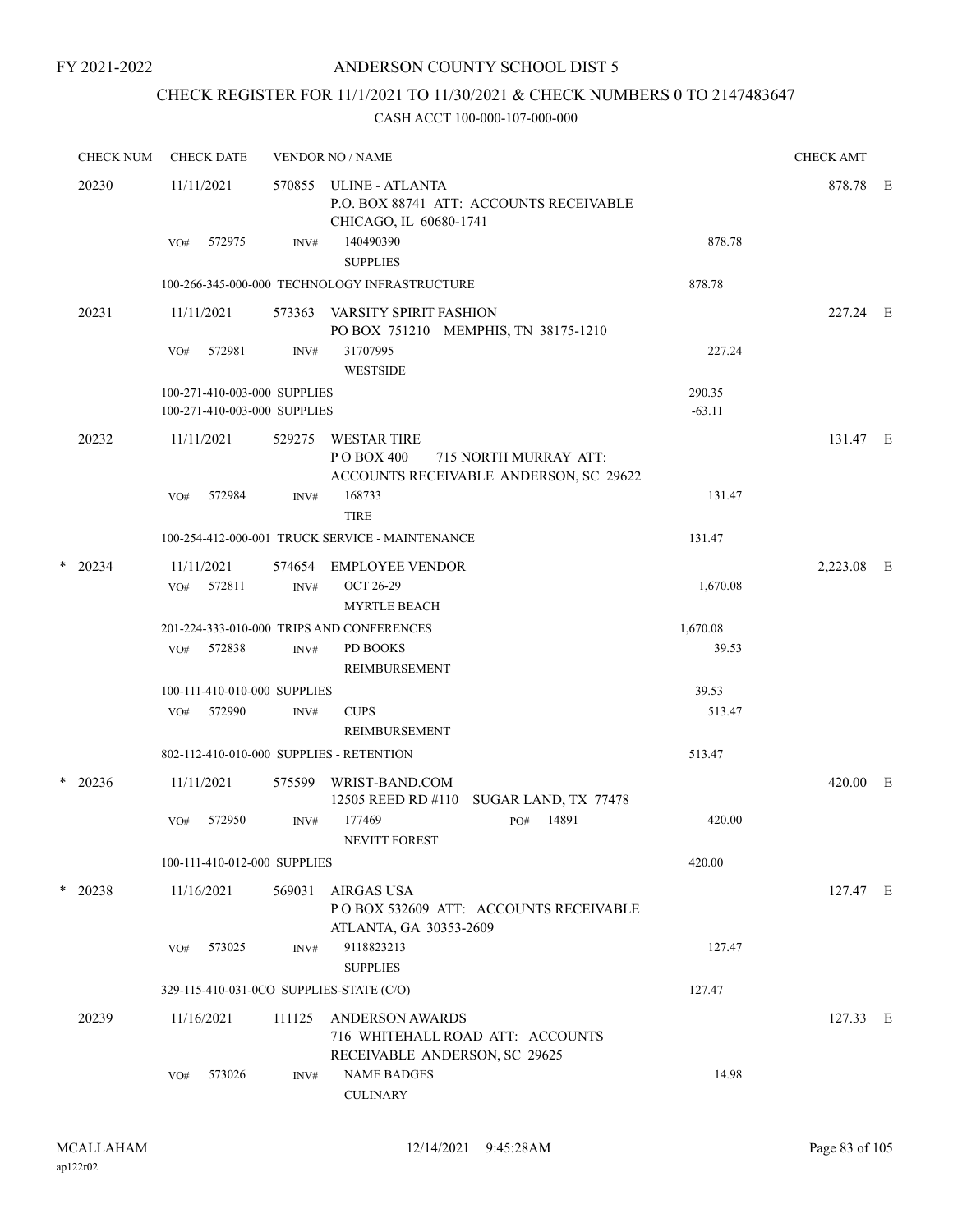## CHECK REGISTER FOR 11/1/2021 TO 11/30/2021 & CHECK NUMBERS 0 TO 2147483647

|   | <b>CHECK NUM</b> |     | <b>CHECK DATE</b><br>600-256-410-000-000 SUPPLIES |                | <b>VENDOR NO / NAME</b>                                                                         |     |       | 14.98    |        | <b>CHECK AMT</b> |  |
|---|------------------|-----|---------------------------------------------------|----------------|-------------------------------------------------------------------------------------------------|-----|-------|----------|--------|------------------|--|
|   |                  |     | VO# 573027                                        | INV#           | <b>NAME BADGES</b>                                                                              |     |       |          | 112.35 |                  |  |
|   |                  |     |                                                   |                | <b>HOMELAND PARK</b>                                                                            |     |       |          |        |                  |  |
|   |                  |     | 100-233-410-011-000 SUPPLIES                      |                |                                                                                                 |     |       | 112.35   |        |                  |  |
| * | 20241            |     | 11/16/2021                                        |                | 126675 ATTAWAY INC<br>POBOX 302 ATT: ACCOUNTS RECEIVABLE<br>ANDERSON, SC 29622                  |     |       |          |        | 532.86 E         |  |
|   |                  | VO# | 573080                                            | INV#           | 236042<br>ROBERT ANDERSON                                                                       |     |       |          | 532.86 |                  |  |
|   |                  |     | 100-212-410-006-000 SUPPLIES                      |                |                                                                                                 |     |       | 532.86   |        |                  |  |
| * | 20245            |     | 11/16/2021                                        |                | 564176 BSN SPORTS, LLC<br>PO BOX 841393 DALLAS, TX 75284-1393                                   |     |       |          |        | 422.28 E         |  |
|   |                  | VO# | 573084                                            | INV#           | 914444495<br><b>GLENVIEW</b>                                                                    |     |       |          | 422.28 |                  |  |
|   |                  |     |                                                   |                | 720-271-660-020-682 VOLLEYBALL EXPENSE                                                          |     |       | 422.28   |        |                  |  |
|   | 20246            |     | 11/16/2021                                        |                | 568574 CCP CROWE'S CORPORATE PROMOTIONS<br>PO BOX 2647 ANDERSON, SC 29622                       |     |       |          |        | 3,203.77 E       |  |
|   |                  | VO# | 573146                                            | INV#           | 17638<br><b>WEST MARKET</b>                                                                     |     |       | 3,203.77 |        |                  |  |
|   |                  |     |                                                   |                | 718-271-660-018-261 "T" SHIRTS EXPENSE                                                          |     |       | 3,203.77 |        |                  |  |
|   | 20247            |     | 11/16/2021                                        |                | 237555 FORMS & SUPPLY<br>POBOX 563953 ATT: ACCOUNTS RECEIVABLE<br>CHARLOTTE, NC 28256           |     |       |          |        | 638.59 E         |  |
|   |                  | VO# | 573088                                            | INV#           | 5937641<br><b>SUPPLIES</b>                                                                      |     |       |          | 556.64 |                  |  |
|   |                  |     | 100-252-410-000-000 SUPPLIES                      |                |                                                                                                 |     |       | 556.64   |        |                  |  |
|   |                  |     | VO# 573089                                        | INV#           | 5942968<br><b>SUPPLIES</b>                                                                      |     |       |          | 11.46  |                  |  |
|   |                  |     | 100-252-410-000-000 SUPPLIES                      |                |                                                                                                 |     |       | 11.46    |        |                  |  |
|   |                  |     | VO# 573090                                        | INV#           | 5950619<br><b>SUPPLIES</b>                                                                      |     |       |          | 70.49  |                  |  |
|   |                  |     | 100-233-410-007-000 SUPPLIES                      |                |                                                                                                 |     |       | 70.49    |        |                  |  |
|   | $*$ 20249        |     | 11/16/2021                                        |                | 564177 GLOBAL EQUIPMENT COMPANY INC<br>29833 NETWORK PLACE CHICAGO, IL 60673-1298               |     |       |          |        | 191.14 E         |  |
|   |                  | VO# | 573038                                            | INV#           | 118373768<br><b>SUPPLIES</b>                                                                    | PO# | 15091 |          | 191.14 |                  |  |
|   |                  |     |                                                   |                | 329-115-410-031-0CO SUPPLIES-STATE (C/O)                                                        |     |       | 191.14   |        |                  |  |
|   | $*$ 20251        |     | 11/16/2021                                        | 251600         | <b>GOPHER SPORT</b><br>POBOX 1450 NW5634 ATT: ACCOUNTS<br>RECEIVABLE MINNEAPOLIS, MN 55485-5634 |     |       |          |        | 334.13 E         |  |
|   |                  | VO# | 573091                                            | INV#           | 109565<br><b>CALHOUN</b>                                                                        |     |       |          | 191.53 |                  |  |
|   |                  |     | 937-113-410-014-000 SUPPLIES                      |                |                                                                                                 |     |       | 191.53   |        |                  |  |
|   |                  |     | VO# 573092                                        | $\text{INV}\#$ | 108872                                                                                          |     |       |          | 142.60 |                  |  |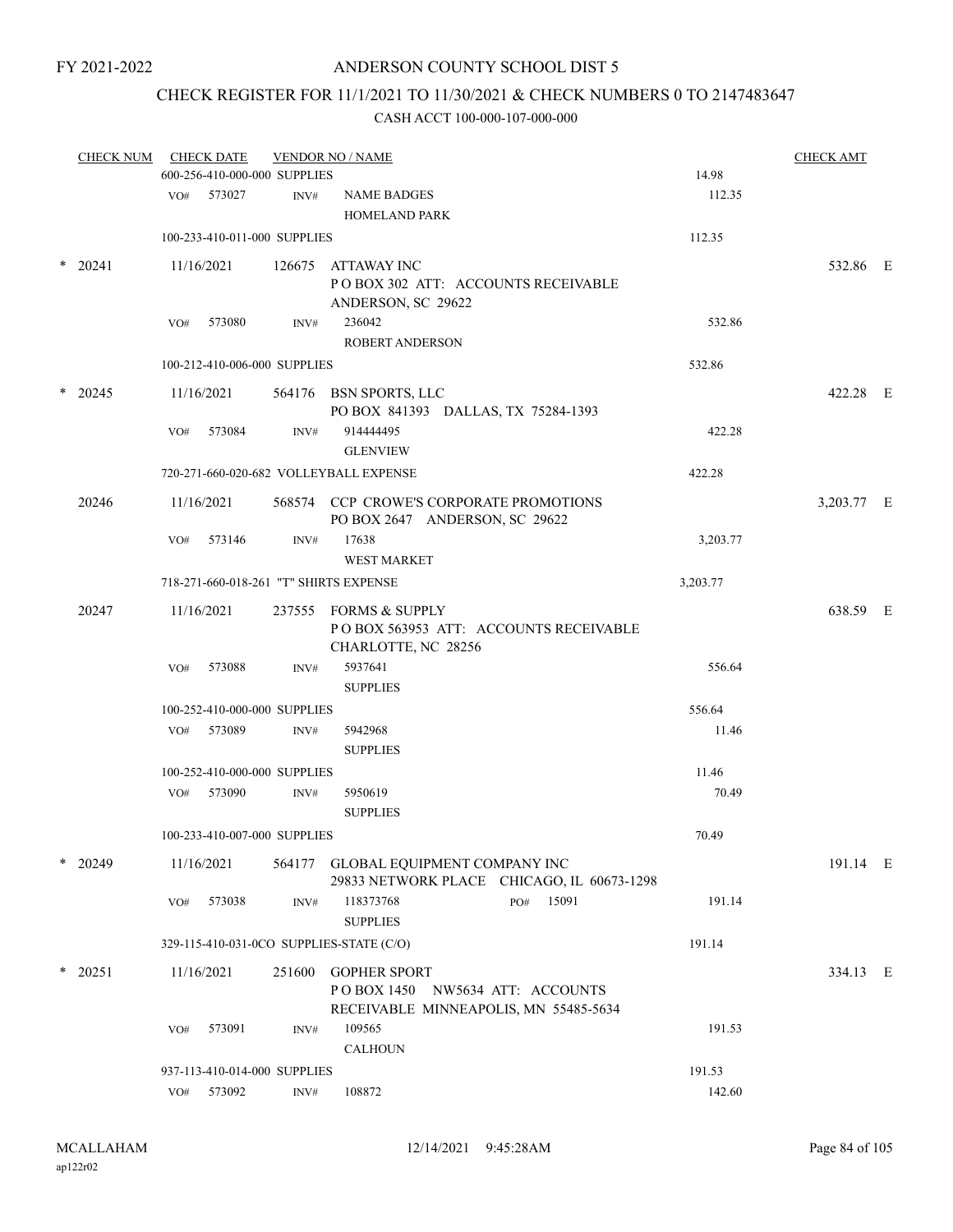## ANDERSON COUNTY SCHOOL DIST 5

## CHECK REGISTER FOR 11/1/2021 TO 11/30/2021 & CHECK NUMBERS 0 TO 2147483647

| <b>CHECK NUM</b> |            | <b>CHECK DATE</b>            |        | <b>VENDOR NO / NAME</b><br><b>NORTH POINTE</b>                                       |     |       |                  | <b>CHECK AMT</b> |  |
|------------------|------------|------------------------------|--------|--------------------------------------------------------------------------------------|-----|-------|------------------|------------------|--|
|                  |            | 937-113-410-013-000 SUPPLIES |        |                                                                                      |     |       | 142.60           |                  |  |
| $*$ 20253        | 11/16/2021 |                              |        | 573279 HERSHEY CREAMERY COMPANY<br>710 CORPORATE CIRCLE SALISBURY, NC 28145          |     |       |                  | 1,236.17 E       |  |
|                  | VO#        | 573093                       | INV#   | 0017138691<br><b>NORTH POINTE</b>                                                    |     |       | 336.41           |                  |  |
|                  |            |                              |        | 713-271-660-013-391 ICE CREAM SALES EXPENSE                                          |     |       | 336.41           |                  |  |
|                  |            | VO# 573094                   | INV#   | 0017183327<br><b>NEVITT FOREST</b>                                                   |     |       | 308.16           |                  |  |
|                  |            |                              |        | 712-271-660-012-391 ICE CREAM SALES EXPENSE                                          |     |       | 308.16           |                  |  |
|                  |            | VO# 573095                   | INV#   | 0017183397<br>WHITEHALL ELEM                                                         |     |       | 591.60           |                  |  |
|                  |            |                              |        | 719-271-660-019-391 ICE CREAM SALES EXPENSE                                          |     |       | 591.60           |                  |  |
| 20254            | 11/16/2021 |                              |        | 573239 JONES & BARTLETT LEARNING<br>PO BOX 417289 BOSTON, MA 02241-7289              |     |       |                  | 3,846.65 E       |  |
|                  | VO#        | 573041                       | INV#   | 336861<br><b>SUBSCRIPTION</b>                                                        | PO# | 15029 | 3,846.65         |                  |  |
|                  |            |                              |        | 207-115-410-031-006 SUPPLIES-IMPROVE PRGS                                            |     |       | 3,846.65         |                  |  |
| 20256            | 11/16/2021 |                              |        | 576574 LOC-DOC SECURITY<br>PO BOX 78987 CHARLOTTE, NC 28271                          |     |       |                  | 102.91 E         |  |
|                  | VO#        | 573045                       | INV#   | C <sub>205718</sub><br><b>LOCK</b>                                                   |     |       | 75.02            |                  |  |
|                  |            |                              |        | 100-254-410-010-001 SUPPLIES - MAINTENANCE                                           |     |       | 75.02            |                  |  |
|                  |            | VO# 573046                   | INV#   | C <sub>205712</sub><br><b>KEYS</b>                                                   |     |       | 27.89            |                  |  |
|                  |            |                              |        | 100-254-410-002-001 SUPPLIES - MAINTENANCE                                           |     |       | 27.89            |                  |  |
| $*$ 20259        | 11/16/2021 |                              |        | 574388 NAPA AUTO PARTS<br>508 SOUTH MAIN ST ANDERSON, SC 29624                       |     |       |                  | 4,299.97 E       |  |
|                  | VO#        | 573048                       | INV#   | <b>ACCT 15229</b><br><b>SUPPLIES</b>                                                 |     |       | 387.28           |                  |  |
|                  |            |                              |        | 329-115-410-031-0CO SUPPLIES-STATE (C/O)<br>329-115-410-031-0CO SUPPLIES-STATE (C/O) |     |       | 243.68<br>143.60 |                  |  |
|                  | VO#        | 573049                       | INV#   | 825951<br><b>SUPPLIES</b>                                                            | PO# | 15092 | 3,912.69         |                  |  |
|                  |            |                              |        | 329-115-410-031-0CO SUPPLIES-STATE (C/O)                                             |     |       | 3,912.69         |                  |  |
| 20260            | 11/16/2021 |                              | 389900 | OFFICE DEPOT<br>POBOX 1413 CHARLOTTE, NC 28201-1413                                  |     |       |                  | 341.10 E         |  |
|                  | VO#        | 573104                       | INV#   | 205624549001<br><b>SUPPLIES</b>                                                      |     |       | 63.08            |                  |  |
|                  |            |                              |        | 713-271-660-013-201 MISCELLANEOUS EXPENSE                                            |     |       | 63.08            |                  |  |
|                  | VO#        | 573105                       | INV#   | 207679257001<br><b>SUPPLIES</b>                                                      |     |       | 103.13           |                  |  |
|                  |            | 100-114-410-002-000 SUPPLIES |        |                                                                                      |     |       | 48.13            |                  |  |
|                  |            | 100-223-410-002-000 SUPPLIES |        |                                                                                      |     |       | 55.00            |                  |  |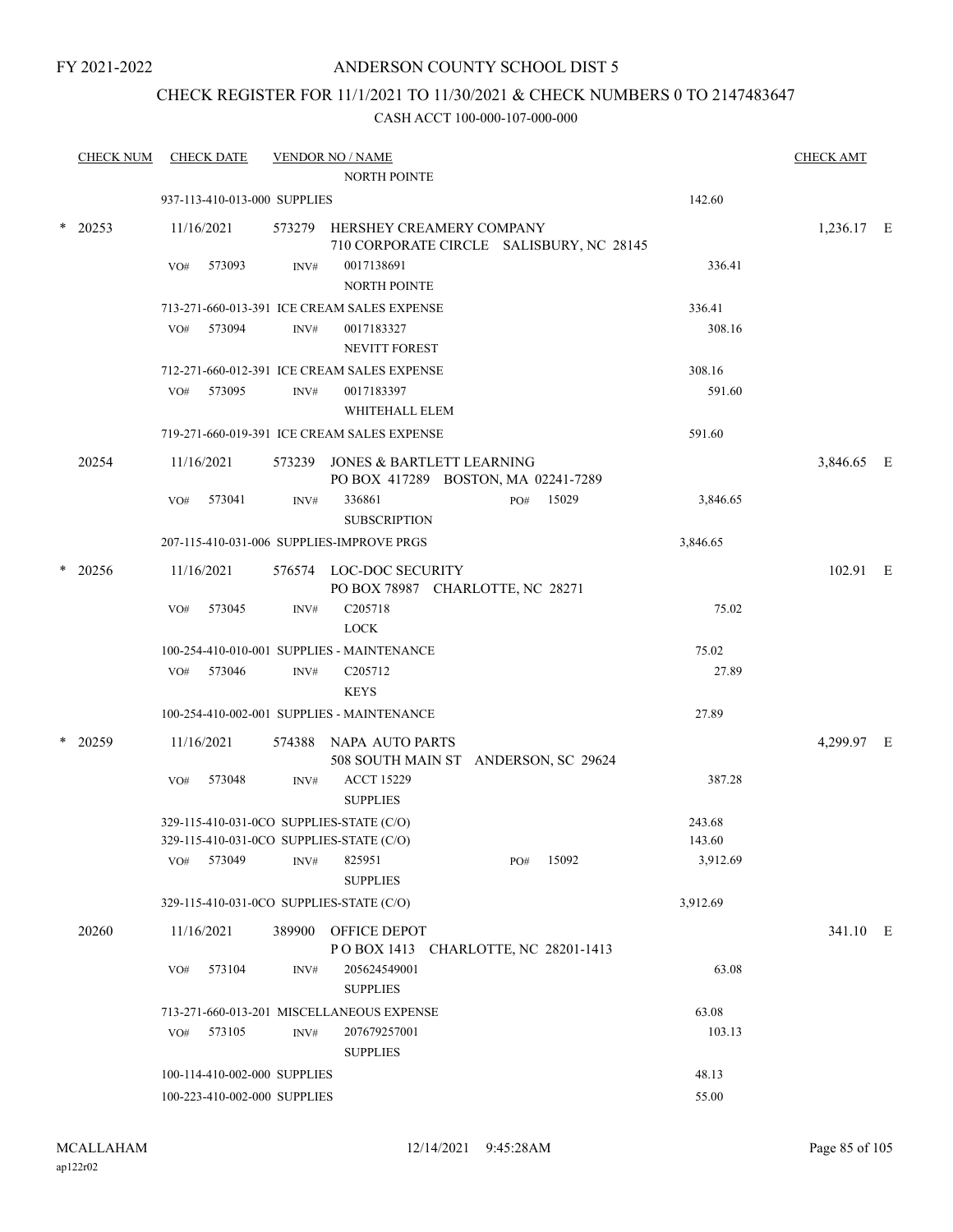## CHECK REGISTER FOR 11/1/2021 TO 11/30/2021 & CHECK NUMBERS 0 TO 2147483647

| <b>CHECK NUM</b> |     | <b>CHECK DATE</b>                  |        | <b>VENDOR NO / NAME</b>                            |           | <b>CHECK AMT</b> |  |
|------------------|-----|------------------------------------|--------|----------------------------------------------------|-----------|------------------|--|
|                  |     | VO# 573106                         | INV#   | 202065893001                                       | 27.60     |                  |  |
|                  |     |                                    |        | <b>SUPPLIES</b>                                    |           |                  |  |
|                  |     | 100-114-410-002-000 SUPPLIES       |        |                                                    | 27.60     |                  |  |
|                  |     | VO# 573107                         | INV#   | 191222676001                                       | $-27.17$  |                  |  |
|                  |     |                                    |        | <b>CREDIT</b>                                      |           |                  |  |
|                  |     | 100-113-410-007-000 SUPPLIES       |        |                                                    | $-27.17$  |                  |  |
|                  |     | VO# 573108                         | INV#   | 192615475001                                       | $-8.28$   |                  |  |
|                  |     |                                    |        | <b>CREDIT</b>                                      |           |                  |  |
|                  |     |                                    |        | 100-114-410-002-VEN SUPPLY-ADDT'L FOR LOST VENDING | $-8.28$   |                  |  |
|                  |     | VO# 573109                         | INV#   | 200532348001<br><b>CREDIT</b>                      | $-169.62$ |                  |  |
|                  |     | 100-112-410-017-000 SUPPLIES       |        |                                                    | $-169.62$ |                  |  |
|                  |     | VO# 573110                         | INV#   | 194014053001                                       | 169.62    |                  |  |
|                  |     |                                    |        | <b>SUPPLIES</b>                                    |           |                  |  |
|                  |     | 100-112-410-017-000 SUPPLIES       |        |                                                    | 169.62    |                  |  |
|                  |     | VO# 573111                         | INV#   | 205689947001                                       | 40.65     |                  |  |
|                  |     |                                    |        | <b>SUPPLIES</b>                                    |           |                  |  |
|                  |     |                                    |        | 713-271-660-013-201 MISCELLANEOUS EXPENSE          | 40.65     |                  |  |
|                  | VO# | 573112                             | INV#   | 205646191001                                       | 110.00    |                  |  |
|                  |     |                                    |        | <b>SUPPLIES</b>                                    |           |                  |  |
|                  |     |                                    |        | 720-271-660-020-411 MISCELLANEOUS EXPENSE          | 110.00    |                  |  |
|                  |     | VO# 573113                         | INV#   | 205689948001                                       | 32.09     |                  |  |
|                  |     |                                    |        | <b>SUPPLIES</b>                                    |           |                  |  |
|                  |     |                                    |        | 713-271-660-013-201 MISCELLANEOUS EXPENSE          | 32.09     |                  |  |
| 20261            |     | 11/16/2021                         | 576080 | EMPLOYEE VENDOR                                    |           | 145.60 E         |  |
|                  |     | VO# 573021                         | INV#   | OCT <sub>23</sub>                                  | 145.60    |                  |  |
|                  |     |                                    |        | <b>STATE FAIR</b>                                  |           |                  |  |
|                  |     |                                    |        | 207-271-333-031-001 COMPETITION TRAVEL             | 145.60    |                  |  |
| $*$ 20263        |     | 11/16/2021                         |        | 576092 SECURITY CENTRAL                            |           | 425.04 E         |  |
|                  |     |                                    |        | PO BOX 602371 CHARLOTTE, NC 28260-2371             |           |                  |  |
|                  | VO# | 573118                             | INV#   | S1002645839<br><b>ACCT C0125380</b>                | 425.04    |                  |  |
|                  |     |                                    |        | 131-254-323-031-001 CONTRACTED SERVICES            | 425.04    |                  |  |
| 20264            |     | 11/16/2021                         |        | 570059 SHARP BUSINESS SYSTEMS                      |           | 1,387.19 E       |  |
|                  |     |                                    |        | DEPT 1216 PO BOX 121216 DALLAS, TX 75312-1216      |           |                  |  |
|                  | VO# | 573054                             | INV#   | 9003530762                                         | 320.41    |                  |  |
|                  |     |                                    |        | <b>COPIES</b>                                      |           |                  |  |
|                  |     |                                    |        | 329-115-690-031-0CO OTHER OBJECTS-WBL (C/O)        | 320.41    |                  |  |
|                  | VO# | 573119                             | INV#   | 9003364080                                         | 53.52     |                  |  |
|                  |     |                                    |        | <b>COPIES</b>                                      |           |                  |  |
|                  |     |                                    |        | 100-255-323-000-000 CONTRACTED SERVICES            | 53.52     |                  |  |
|                  | VO# | 573120                             | INV#   | 9003530696                                         | 96.19     |                  |  |
|                  |     |                                    |        | <b>COPIES</b>                                      |           |                  |  |
|                  |     | 713-271-660-013-362 COPIER EXPENSE |        |                                                    | 96.19     |                  |  |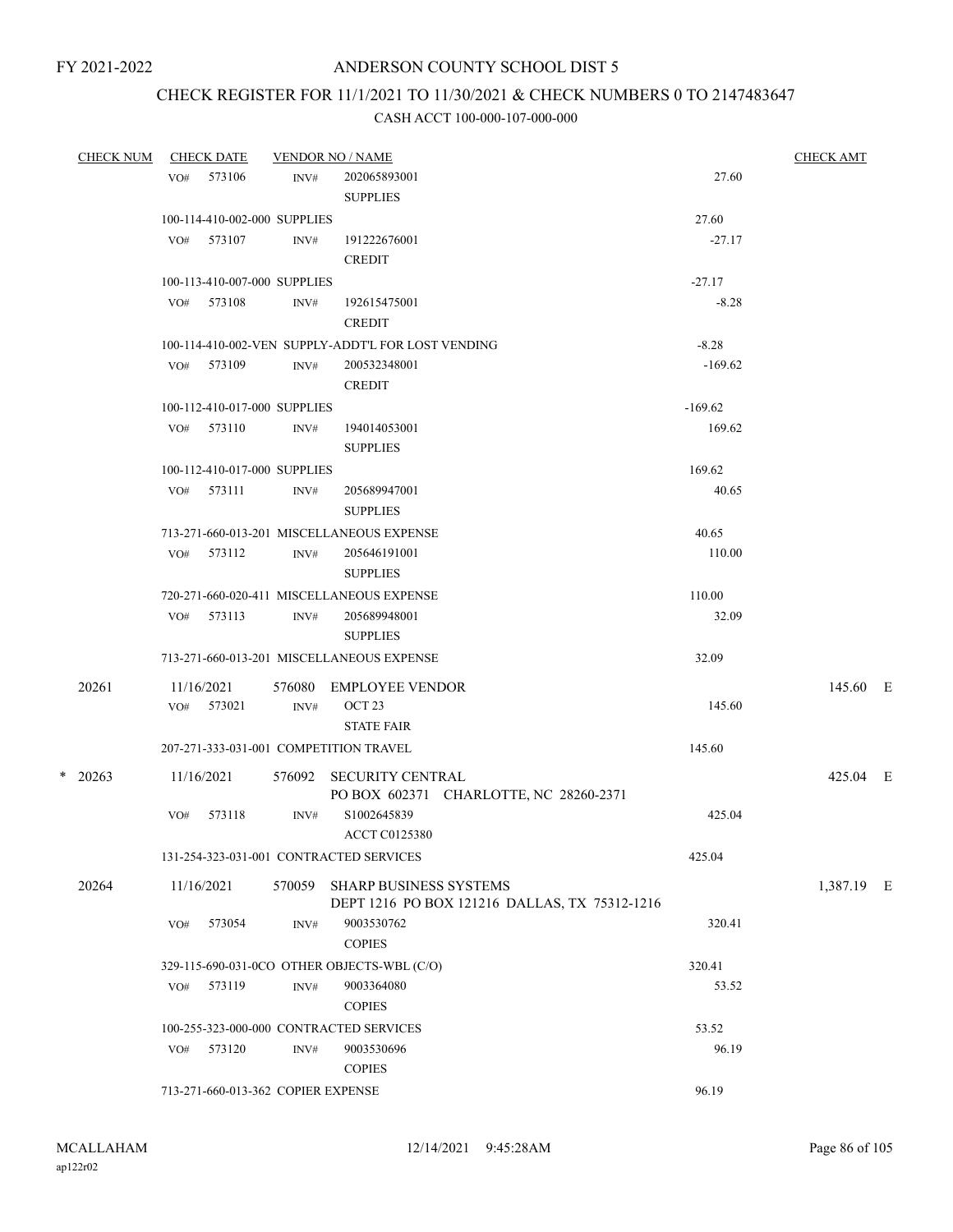## CHECK REGISTER FOR 11/1/2021 TO 11/30/2021 & CHECK NUMBERS 0 TO 2147483647

| <b>CHECK NUM</b> | <b>CHECK DATE</b>                        |                | <b>VENDOR NO / NAME</b>                            |     |           |          | <b>CHECK AMT</b> |  |
|------------------|------------------------------------------|----------------|----------------------------------------------------|-----|-----------|----------|------------------|--|
|                  | 573121<br>VO#                            | INV#           | 9003539692                                         | PO# | 14996     | 20.22    |                  |  |
|                  |                                          |                | <b>TL HANNA</b>                                    |     |           |          |                  |  |
|                  | 100-114-410-002-000 SUPPLIES             |                |                                                    |     |           | 20.22    |                  |  |
|                  | 573122<br>VO#                            | INV#           | 9003532834                                         |     |           | 896.85   |                  |  |
|                  |                                          |                | <b>COPIES</b>                                      |     |           |          |                  |  |
|                  | 100-252-360-000-000 PRINTING AND BINDING |                |                                                    |     |           | 896.85   |                  |  |
| $*$ 20266        | 11/16/2021                               | 507850         | <b>TRANE</b>                                       |     |           |          | 700.00 E         |  |
|                  |                                          |                | POBOX 406469 ATT: ACCOUNTS RECEIVABLE              |     |           |          |                  |  |
|                  |                                          |                | ATLANTA, GA 30384-6469                             |     |           |          |                  |  |
|                  | 573060<br>VO#                            | INV#           | 312148805                                          |     |           | 700.00   |                  |  |
|                  |                                          |                | <b>REPAIR</b>                                      |     |           |          |                  |  |
|                  |                                          |                | 131-254-323-031-400 CONTR SERV-HVAC/ELECT/PLUMBING |     |           | 700.00   |                  |  |
| 20267            | 11/16/2021                               |                | 529275 WESTAR TIRE                                 |     |           |          | 1,028.99 E       |  |
|                  |                                          |                | PO BOX 400<br>715 NORTH MURRAY ATT:                |     |           |          |                  |  |
|                  |                                          |                | ACCOUNTS RECEIVABLE ANDERSON, SC 29622             |     |           |          |                  |  |
|                  | 573068<br>VO#                            | INV#           | 168616<br><b>TIRES</b>                             |     | PO# 15472 | 1,028.99 |                  |  |
|                  |                                          |                |                                                    |     |           |          |                  |  |
|                  | 100-255-410-000-000 SUPPLIES             |                |                                                    |     |           | 1,028.99 |                  |  |
| $*$ 20270        | 11/16/2021                               | 565855         | <b>EMPLOYEE VENDOR</b>                             |     |           |          | 133.28 E         |  |
|                  | 573148<br>VO#                            | INV#           | <b>NOV 12</b>                                      |     |           | 133.28   |                  |  |
|                  |                                          |                | <b>COLUMBIA</b>                                    |     |           |          |                  |  |
|                  | 100-266-333-000-000 TRIPS & CONFERENCES  |                |                                                    |     |           | 133.28   |                  |  |
| 20271            | 11/16/2021                               | 571132         | <b>EMPLOYEE VENDOR</b>                             |     |           |          | 128.39 E         |  |
|                  | 573023<br>VO#                            | $\text{INV}\#$ | <b>LUNCH 11/12</b>                                 |     |           | 128.39   |                  |  |
|                  |                                          |                | <b>REIMBURSEMENT</b>                               |     |           |          |                  |  |
|                  | 852-252-410-000-000 SUPPLIES             |                |                                                    |     |           | 128.39   |                  |  |
| 20272            | 11/18/2021                               | 574682         | <b>EMPLOYEE VENDOR</b>                             |     |           |          | 190.00 E         |  |
|                  | 573152<br>VO#                            | INV#           | <b>OCT 19-22</b>                                   |     |           | 190.00   |                  |  |
|                  |                                          |                | <b>MYRTLE BEACH</b>                                |     |           |          |                  |  |
|                  |                                          |                | 263-224-333-000-P11 TECHNOLOGY LITERACY TRIPS      |     |           | 190.00   |                  |  |
| 20273            | 11/18/2021                               |                | 569031 AIRGAS USA                                  |     |           |          | 1,087.36 E       |  |
|                  |                                          |                | PO BOX 532609 ATT: ACCOUNTS RECEIVABLE             |     |           |          |                  |  |
|                  |                                          |                | ATLANTA, GA 30353-2609                             |     |           |          |                  |  |
|                  | 573168<br>VO#                            | INV#           | 9983753808                                         |     |           | 1,087.36 |                  |  |
|                  |                                          |                | <b>RENTAL</b>                                      |     |           |          |                  |  |
|                  |                                          |                | 329-115-410-031-000 SUPPLIES-STATE EQUIPMENT       |     |           | 1,087.36 |                  |  |
| $*$ 20276        | 11/18/2021                               | 201391         | <b>BLICK ART MATERIALS</b>                         |     |           |          | 246.10 E         |  |
|                  |                                          |                | 6910 EAGLE WAY CHICAGO, IL 60670-1069              |     |           |          |                  |  |
|                  | 573169<br>VO#                            | INV#           | 7428382                                            |     |           | 246.10   |                  |  |
|                  |                                          |                | ROBERT ANDERSON                                    |     |           |          |                  |  |
|                  | 706-271-660-006-458 ART CLASS EXPENSE    |                |                                                    |     |           | 246.10   |                  |  |
| 20277            | 11/18/2021                               |                | 576427 BLUE RIDGE EQUIPMENT SERVICES LLC           |     |           |          | 182.50 E         |  |
|                  |                                          |                |                                                    |     |           |          |                  |  |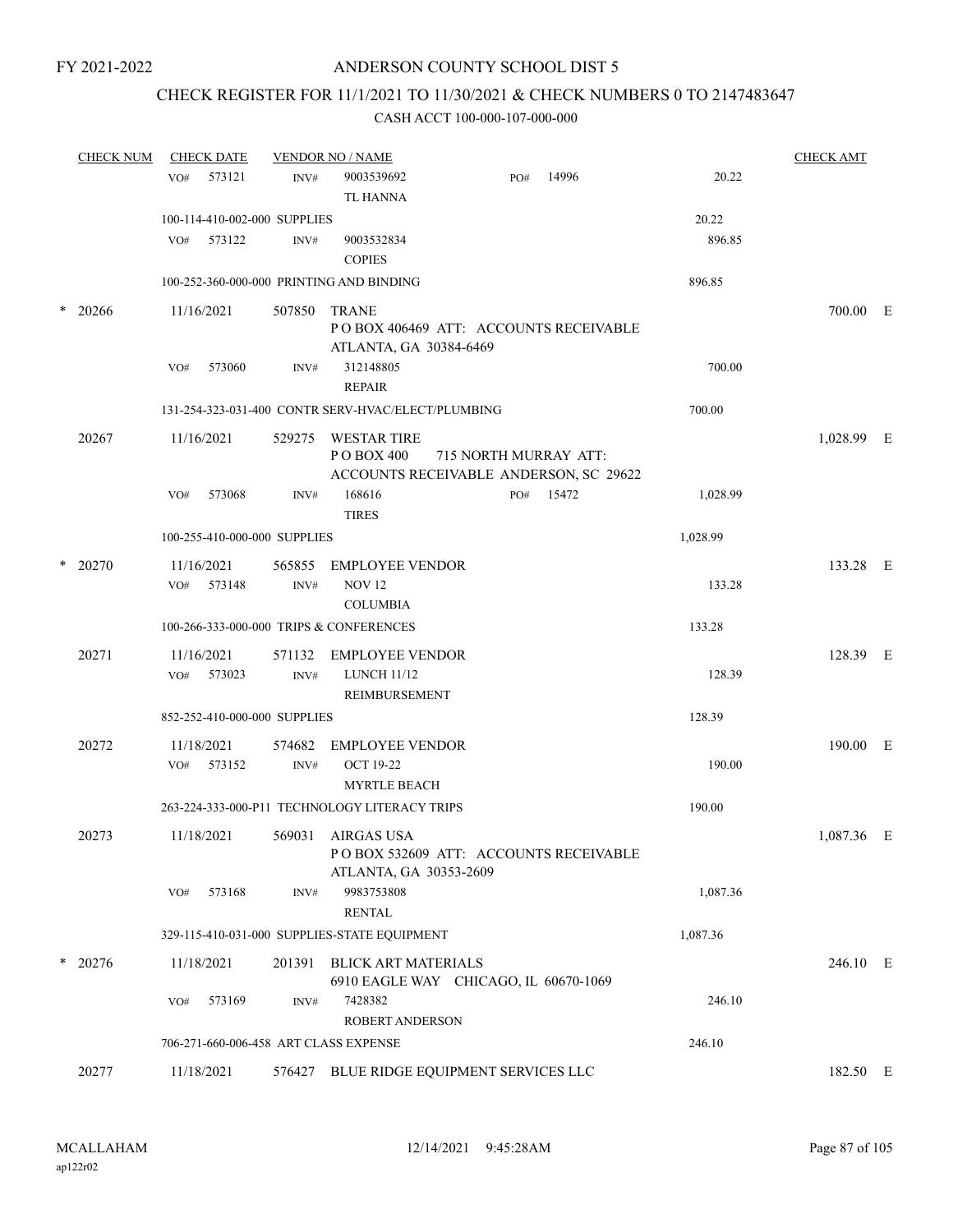## ANDERSON COUNTY SCHOOL DIST 5

## CHECK REGISTER FOR 11/1/2021 TO 11/30/2021 & CHECK NUMBERS 0 TO 2147483647

|        | <b>CHECK NUM</b> |     | <b>CHECK DATE</b> |                              | <b>VENDOR NO / NAME</b>                                                                 |     |                                             |          | <b>CHECK AMT</b> |  |
|--------|------------------|-----|-------------------|------------------------------|-----------------------------------------------------------------------------------------|-----|---------------------------------------------|----------|------------------|--|
|        |                  |     |                   |                              | DAVID L PARKER 102 WELPINE RIDGE RD<br>PENDLETON, SC 29670                              |     |                                             |          |                  |  |
|        |                  | VO# | 573170            | INV#                         | 1485<br><b>REPAIR</b>                                                                   |     |                                             | 182.50   |                  |  |
|        |                  |     |                   |                              | 100-254-412-000-001 TRUCK SERVICE - MAINTENANCE                                         |     |                                             | 182.50   |                  |  |
| $\ast$ | 20283            |     | 11/18/2021        |                              | 573082 COOLE SCHOOL<br>77055                                                            |     | 1213 WEST LOOP NORTH, SUITE 100 HOUSTON, TX |          | $1,108.00$ E     |  |
|        |                  | VO# | 573249            | INV#                         | 210782<br><b>CENTERVILLE ELEM</b>                                                       |     |                                             | 1,108.00 |                  |  |
|        |                  |     |                   | 100-113-410-007-000 SUPPLIES |                                                                                         |     |                                             | 1,108.00 |                  |  |
|        | 20284            |     | 11/18/2021        | 187300                       | CRESCENT SUPPLY CO, INC<br>POBOX 8798 ATT: ACCOUNTS RECEIVABLE<br>GREENVILLE, SC 29604  |     |                                             |          | 169.17 E         |  |
|        |                  | VO# | 573173            | INV#                         | 391909<br><b>SUPPLIES</b>                                                               |     |                                             | 169.17   |                  |  |
|        |                  |     |                   |                              | 131-254-410-031-001 SUPPLIES - MAINTENANCE                                              |     |                                             | 169.17   |                  |  |
| $\ast$ | 20286            |     | 11/18/2021        |                              | 572679 DEFENDER SERVICES, INC.<br>PO BOX 1775 COLUMBIA, SC 29202                        |     |                                             |          | 2,774.40 E       |  |
|        |                  | VO# | 573174            | INV#                         | 1008942<br><b>ADULT ED</b>                                                              | PO# | 15244                                       | 924.80   |                  |  |
|        |                  |     |                   |                              | 100-181-312-023-000 PURCHASED SERVICES                                                  |     |                                             | 924.80   |                  |  |
|        |                  | VO# | 573175            | INV#                         | 1009653<br><b>ADULT ED</b>                                                              | PO# | 15244                                       | 924.80   |                  |  |
|        |                  |     |                   |                              | 100-181-312-023-000 PURCHASED SERVICES                                                  |     |                                             | 924.80   |                  |  |
|        |                  | VO# | 573176            | $\text{INV}\#$               | 1009485<br><b>ADULT ED</b>                                                              | PO# | 15244                                       | 924.80   |                  |  |
|        |                  |     |                   |                              | 100-181-312-023-000 PURCHASED SERVICES                                                  |     |                                             | 924.80   |                  |  |
|        | 20287            |     | 11/18/2021        | 235550                       | FLINN SCIENTIFIC INC<br>PO BOX 71721 ATT: ACCOUNTS RECEIVABLE<br>CHICAGO, IL 60694-1721 |     |                                             |          | 1,776.57 E       |  |
|        |                  | VO# | 573178            | INV#                         | 2646359<br><b>SUPPLIES</b>                                                              | PO# | 15483                                       | 633.92   |                  |  |
|        |                  |     |                   |                              | 218-114-410-002-7LL SCIENCE SUPPLIES                                                    |     |                                             | 633.92   |                  |  |
|        |                  | VO# | 573179            | INV#                         | 2642373<br><b>SUPPLIES</b>                                                              | PO# | 15485                                       | 1,142.65 |                  |  |
|        |                  |     |                   |                              | 218-114-410-003-7LL SCIENCE SUPPLIES                                                    |     |                                             | 1,142.65 |                  |  |
|        | 20288            |     | 11/18/2021        |                              | 237555 FORMS & SUPPLY<br>CHARLOTTE, NC 28256                                            |     | POBOX 563953 ATT: ACCOUNTS RECEIVABLE       |          | 701.32 E         |  |
|        |                  | VO# | 573254            | INV#                         | 5953193<br><b>SUPPLIES</b>                                                              |     |                                             | 701.32   |                  |  |
|        |                  |     |                   | 100-233-410-007-000 SUPPLIES |                                                                                         |     |                                             | 701.32   |                  |  |
|        | $*$ 20290        |     | 11/18/2021        | 573256                       | <b>EMPLOYEE VENDOR</b>                                                                  |     |                                             |          | 683.94 E         |  |
|        |                  |     |                   |                              |                                                                                         |     |                                             |          |                  |  |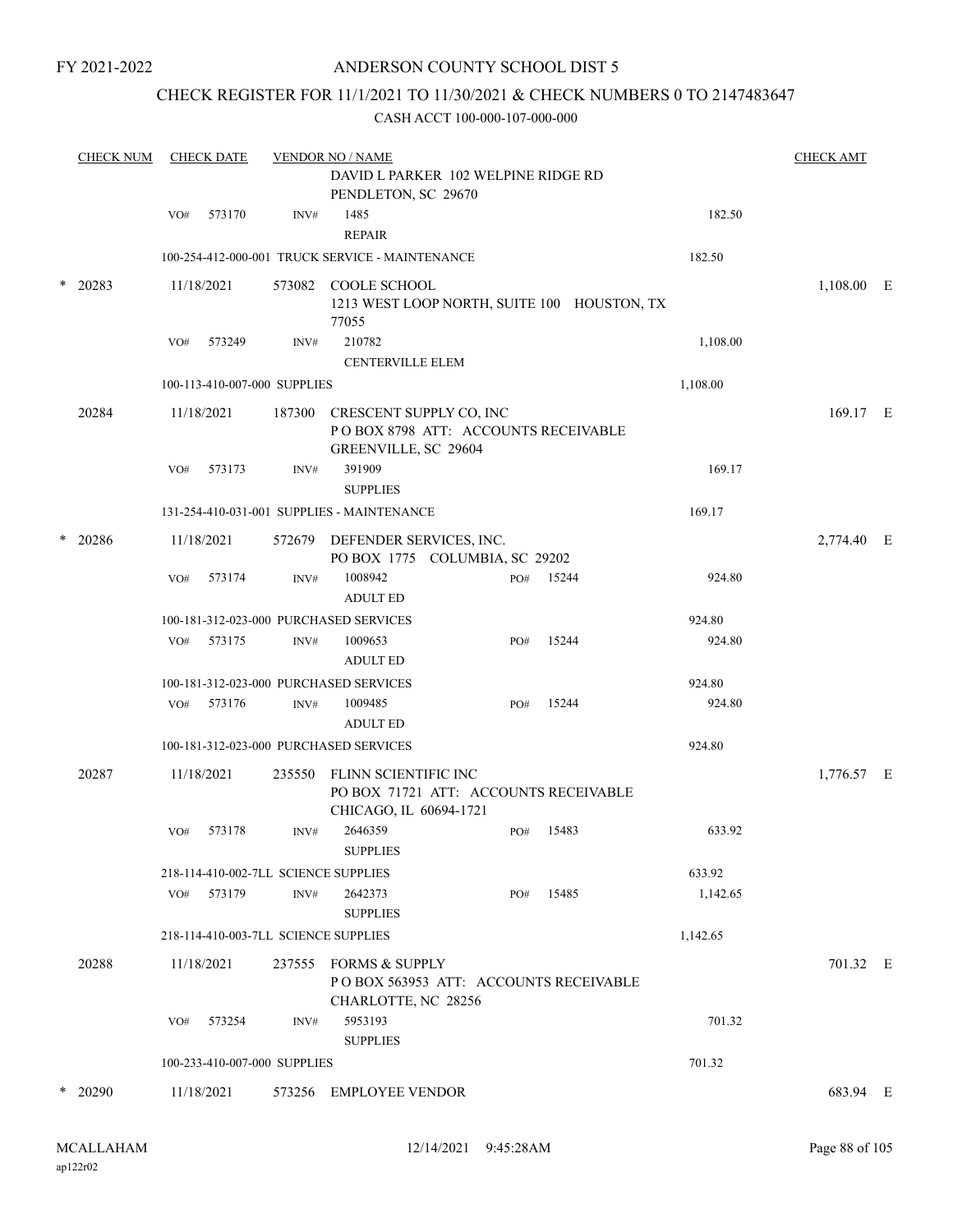## CHECK REGISTER FOR 11/1/2021 TO 11/30/2021 & CHECK NUMBERS 0 TO 2147483647

|   | <b>CHECK NUM</b> |     | <b>CHECK DATE</b> |                                      | <b>VENDOR NO / NAME</b>                         |     |       |                 | <b>CHECK AMT</b> |  |
|---|------------------|-----|-------------------|--------------------------------------|-------------------------------------------------|-----|-------|-----------------|------------------|--|
|   |                  | VO# | 573212            | INV#                                 | <b>DONUTS</b>                                   |     |       | 130.80          |                  |  |
|   |                  |     |                   |                                      | REIMBURSEMENT                                   |     |       |                 |                  |  |
|   |                  |     |                   | 100-233-410-006-000 SUPPLIES         |                                                 |     |       | 130.80          |                  |  |
|   |                  |     | VO# 573235        | INV#                                 | <b>SUPPLIES</b>                                 |     |       | 553.14          |                  |  |
|   |                  |     |                   |                                      | REIMBURSEMENT                                   |     |       |                 |                  |  |
|   |                  |     |                   | 100-113-410-006-000 SUPPLIES         |                                                 |     |       | 553.14          |                  |  |
|   | 20291            |     | 11/18/2021        |                                      | 577070 EMPLOYEE VENDOR                          |     |       |                 | 176.56 E         |  |
|   |                  |     | VO# 573155        | INV#                                 | <b>ORCHESTRA</b>                                |     |       | 176.56          |                  |  |
|   |                  |     |                   |                                      | <b>REIMBURSEMENT</b>                            |     |       |                 |                  |  |
|   |                  |     |                   |                                      | 100-113-410-020-COB CHORUS, ORCHESTRA & BAND    |     |       | 176.56          |                  |  |
| * | 20293            |     | 11/18/2021        |                                      | 307650 EMPLOYEE VENDOR                          |     |       |                 | 142.64 E         |  |
|   |                  |     | VO# 573219        | INV#                                 | <b>NOV 10</b>                                   |     |       | 142.64          |                  |  |
|   |                  |     |                   |                                      | <b>COLUMBIA</b>                                 |     |       |                 |                  |  |
|   |                  |     |                   |                                      | 100-221-312-000-000 PURCHASED SERVICES          |     |       | 142.64          |                  |  |
|   | 20294            |     | 11/18/2021        | 574889                               | EMPLOYEE VENDOR                                 |     |       |                 | 130.23 E         |  |
|   |                  | VO# | 573159            | INV#                                 | <b>ASCD</b>                                     |     |       | 130.23          |                  |  |
|   |                  |     |                   |                                      | REIMBURSEMENT                                   |     |       |                 |                  |  |
|   |                  |     |                   | 100-233-410-019-000 SUPPLIES         |                                                 |     |       | 130.23          |                  |  |
|   | $*$ 20296        |     | 11/18/2021        | 577078                               | EMPLOYEE VENDOR                                 |     |       |                 | 275.00 E         |  |
|   |                  |     | VO# 573214        | INV#                                 | 2021-2022                                       |     |       | 275.00          |                  |  |
|   |                  |     |                   |                                      | <b>TEACHER SUPPLY</b>                           |     |       |                 |                  |  |
|   |                  |     |                   |                                      | 377-113-410-020-000 TEACHER SUPPLY - GLENVIEW   |     |       | 275.00          |                  |  |
|   | $*$ 20298        |     | 11/18/2021        |                                      | 574388 NAPA AUTO PARTS                          |     |       |                 | 178.61 E         |  |
|   |                  |     |                   |                                      | 508 SOUTH MAIN ST ANDERSON, SC 29624            |     |       |                 |                  |  |
|   |                  | VO# | 573187            | INV#                                 | 832506                                          |     |       | 16.02           |                  |  |
|   |                  |     |                   |                                      | <b>FUSE</b>                                     |     |       |                 |                  |  |
|   |                  |     |                   |                                      | 100-254-412-000-001 TRUCK SERVICE - MAINTENANCE |     |       | 16.02           |                  |  |
|   |                  |     | VO# 573188        | INV#                                 | 831761                                          |     |       | 162.59          |                  |  |
|   |                  |     |                   |                                      | <b>BATTERY</b>                                  |     |       |                 |                  |  |
|   |                  |     |                   |                                      | 100-254-410-000-001 MAINT. SUPPLIES-STRUCTURES  |     |       | 162.59          |                  |  |
|   | 20299            |     | 11/18/2021        |                                      | 389900 OFFICE DEPOT                             |     |       |                 | 487.64 E         |  |
|   |                  |     |                   |                                      | POBOX 1413 CHARLOTTE, NC 28201-1413             |     |       |                 |                  |  |
|   |                  | VO# | 573190            | INV#                                 | 177806180001                                    |     |       | 11.53           |                  |  |
|   |                  |     |                   |                                      | <b>SUPPLIES</b>                                 |     |       |                 |                  |  |
|   |                  |     |                   | 100-223-410-002-000 SUPPLIES         |                                                 |     |       | 11.53           |                  |  |
|   |                  |     | VO# 573191        | INV#                                 | 177806179001                                    |     |       | 217.69          |                  |  |
|   |                  |     |                   |                                      | <b>SUPPLIES</b>                                 |     |       |                 |                  |  |
|   |                  |     |                   | 100-223-410-002-000 SUPPLIES         |                                                 |     |       | 217.69          |                  |  |
|   |                  |     | VO# 573192        | INV#                                 | 194748830001                                    | PO# | 15255 | 201.81          |                  |  |
|   |                  |     |                   |                                      | <b>SUPPLIES</b>                                 |     |       |                 |                  |  |
|   |                  |     | VO# 573260        | 100-257-410-000-000 SUPPLIES<br>INV# | 207449855001                                    |     |       | 201.81<br>18.00 |                  |  |
|   |                  |     |                   |                                      | <b>SUPPLIES</b>                                 |     |       |                 |                  |  |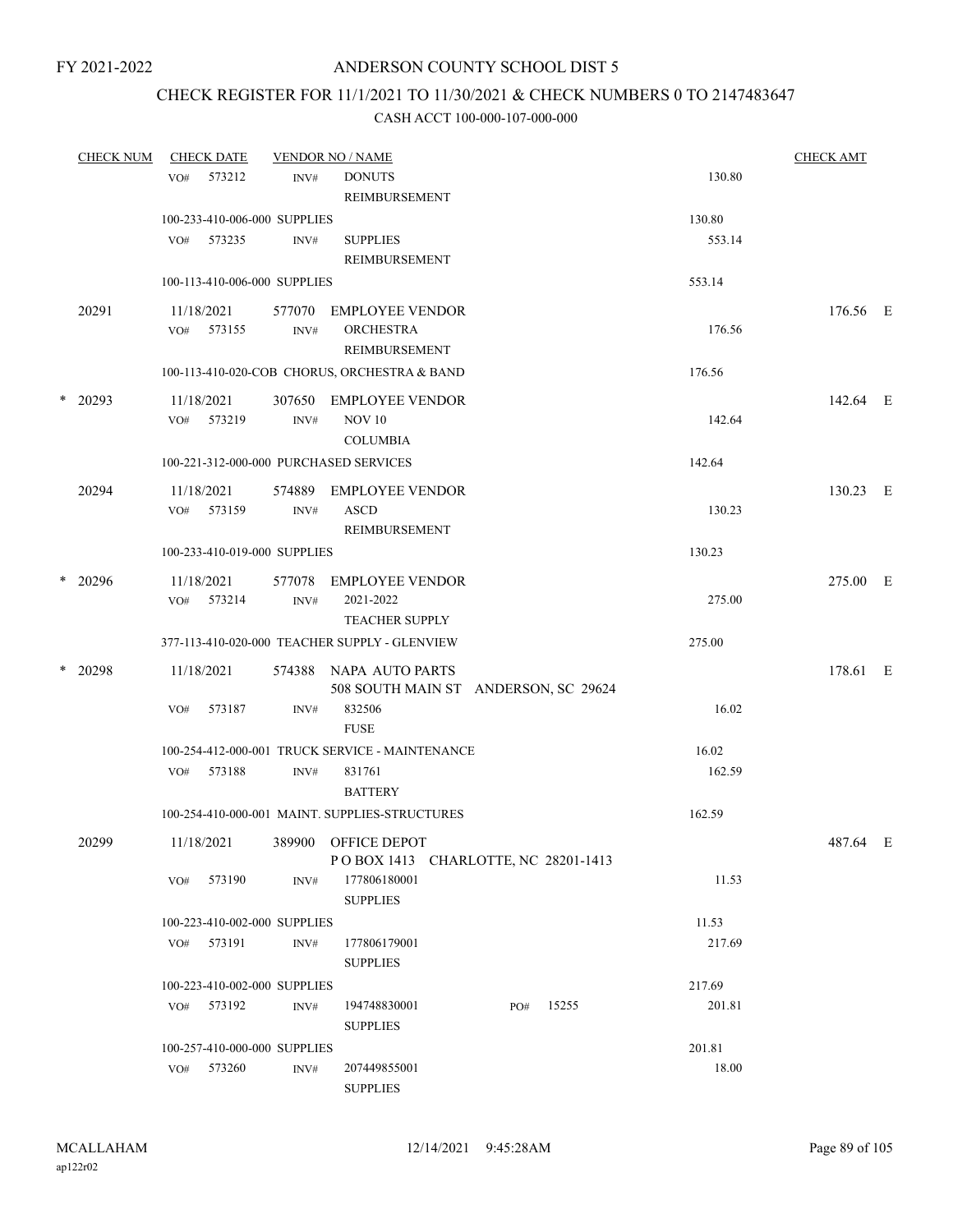## CHECK REGISTER FOR 11/1/2021 TO 11/30/2021 & CHECK NUMBERS 0 TO 2147483647

|   | <b>CHECK NUM</b> | <b>CHECK DATE</b><br>100-112-410-011-000 SUPPLIES |                | <b>VENDOR NO / NAME</b>                                                                   |     |       | 18.00    | <b>CHECK AMT</b> |  |
|---|------------------|---------------------------------------------------|----------------|-------------------------------------------------------------------------------------------|-----|-------|----------|------------------|--|
|   |                  | VO#<br>573261                                     | INV#           | 207451820001<br><b>SUPPLIES</b>                                                           |     |       | 38.61    |                  |  |
|   |                  | 100-112-410-011-000 SUPPLIES                      |                |                                                                                           |     |       | 38.61    |                  |  |
|   | 20300            | 11/18/2021<br>VO# 573234                          | 577081<br>INV# | <b>EMPLOYEE VENDOR</b><br>NOV 9-12<br><b>MYRTLE BEACH</b>                                 |     |       | 408.60   | 408.60 E         |  |
|   |                  |                                                   |                | 100-257-333-000-000 TRIPS AND CONFERENCES                                                 |     |       | 408.60   |                  |  |
|   | 20301            | 11/18/2021                                        |                | 574531 PALMETTO SCREEN PRINTING & EMBROIDERY, L<br>614 N. MURRAY AVE ANDERSON, SC 29625   |     |       |          | 1,132.60 E       |  |
|   |                  | 573194<br>VO#                                     | INV#           | 5361<br><b>SOUTH FANT</b>                                                                 |     |       | 1,132.60 |                  |  |
|   |                  | 715-271-660-015-357 FIELD TRIPS EXPENSE           |                |                                                                                           |     |       | 1,132.60 |                  |  |
| * | 20303            | 11/18/2021<br>573162<br>VO#                       | 413550<br>INV# | EMPLOYEE VENDOR<br><b>SUPPLIES</b><br>REIMBURSEMENT                                       |     |       | 510.05   | 510.05 E         |  |
|   |                  | 397-112-410-011-000 SUPPLIES                      |                |                                                                                           |     |       | 510.05   |                  |  |
|   | 20304            | 11/18/2021<br>573221<br>VO#                       | 574722<br>INV# | EMPLOYEE VENDOR<br><b>NOV 11-14</b><br><b>GREENVILLE</b>                                  |     |       | 235.37   | 235.37 E         |  |
|   |                  |                                                   |                | 100-221-333-021-000 TRIPS AND CONFERENCES                                                 |     |       | 235.37   |                  |  |
|   | 20305            | 11/18/2021                                        | 570443         | PROJECT LEAD THE WAY<br>3939 PRIORITY WAY SOUTH DRIVE SUITE 400<br>INDIANAPOLIS, IN 46240 |     |       |          | 615.25 E         |  |
|   |                  | 573196<br>VO#                                     | INV#           | 318333<br><b>MCCANTS</b>                                                                  | PO# | 15182 | 615.25   |                  |  |
|   |                  |                                                   |                | 100-221-410-005-PLW PROJECT LEAD THE WAY                                                  |     |       | 481.50   |                  |  |
|   |                  | 207-116-410-005-006 SUPPLIES-IMPROVE PRGS         |                |                                                                                           |     |       | 133.75   |                  |  |
|   | 20306            | 11/18/2021<br>573153<br>VO#                       | 576160<br>INV# | EMPLOYEE VENDOR<br><b>OCT 19-22</b><br><b>MYRTLE BEACH</b>                                |     |       | 824.72   | 866.08 E         |  |
|   |                  |                                                   |                | 263-224-333-000-P11 TECHNOLOGY LITERACY TRIPS                                             |     |       | 824.72   |                  |  |
|   |                  | 573222<br>VO#                                     | INV#           | <b>NOV 10</b><br><b>GREENVILLE</b>                                                        |     |       | 41.36    |                  |  |
|   |                  |                                                   |                | 100-221-410-000-DIS DIGITAL INTEGRATION SUPPLIES                                          |     |       | 41.36    |                  |  |
|   | $*$ 20309        | 11/18/2021                                        | 569744         | S&S WORLDWIDE, INC<br>POBOX 845825 ATT: ACCOUNTS RECEIVABLE<br>BOSTON, MA 02284-5825      |     |       |          | 117.69 E         |  |
|   |                  | VO#<br>573265                                     | INV#           | 100889753<br><b>CALHOUN ELEM</b>                                                          |     |       | 117.69   |                  |  |
|   |                  | 937-113-410-014-000 SUPPLIES                      |                |                                                                                           |     |       | 117.69   |                  |  |
| * | 20312            | 11/18/2021                                        |                | 570855 ULINE - ATLANTA                                                                    |     |       |          | 912.24 E         |  |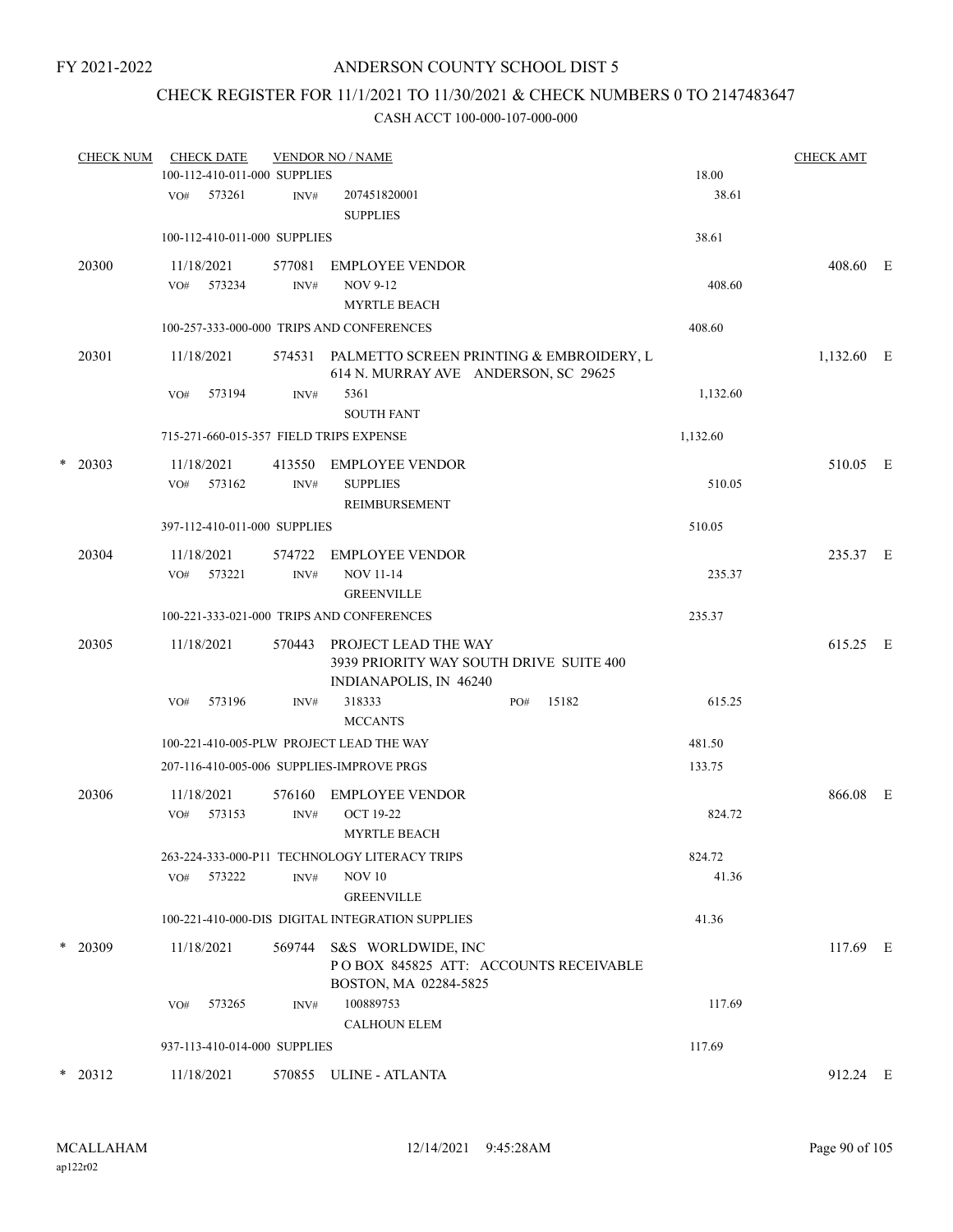## ANDERSON COUNTY SCHOOL DIST 5

## CHECK REGISTER FOR 11/1/2021 TO 11/30/2021 & CHECK NUMBERS 0 TO 2147483647

| <b>CHECK NUM</b> | <b>CHECK DATE</b>                             | <b>VENDOR NO / NAME</b> |                                           |                                                                   |        | <b>CHECK AMT</b> |  |
|------------------|-----------------------------------------------|-------------------------|-------------------------------------------|-------------------------------------------------------------------|--------|------------------|--|
|                  |                                               |                         |                                           | P.O. BOX 88741 ATT: ACCOUNTS RECEIVABLE                           |        |                  |  |
|                  |                                               |                         | CHICAGO, IL 60680-1741                    |                                                                   |        |                  |  |
|                  | 573268<br>VO#                                 | INV#                    | 140773476<br><b>SUPPLIES</b>              |                                                                   | 191.23 |                  |  |
|                  | 100-266-345-000-000 TECHNOLOGY INFRASTRUCTURE |                         |                                           |                                                                   | 191.23 |                  |  |
|                  | 573269<br>VO#                                 | INV#                    | 140629079<br><b>SUPPLIES</b>              |                                                                   | 721.01 |                  |  |
|                  | 100-254-395-003-SCI SCIENCE BLDG              |                         |                                           |                                                                   | 721.01 |                  |  |
| 20313            | 11/18/2021                                    | 569789                  | UNIFIRST CORPORATION                      | PO BOX 650481 DALLAS, TX 75265-0481                               |        | 765.36 E         |  |
|                  | 573270<br>VO#                                 | INV#                    | 1578913                                   | PO#<br>14870                                                      | 765.36 |                  |  |
|                  |                                               |                         | <b>MOP SERVICE</b>                        |                                                                   |        |                  |  |
|                  | 100-254-410-001-001 SUPPLIES - MAINTENANCE    |                         |                                           |                                                                   | 17.82  |                  |  |
|                  | 100-254-410-002-001 SUPPLIES - MAINTENANCE    |                         |                                           |                                                                   | 54.16  |                  |  |
|                  | 100-254-410-003-001 SUPPLIES - MAINTENANCE    |                         |                                           |                                                                   | 59.72  |                  |  |
|                  | 100-254-410-005-001 SUPPLIES - MAINTENANCE    |                         |                                           |                                                                   | 41.78  |                  |  |
|                  | 100-254-410-006-001 SUPPLIES - MAINTENANCE    |                         |                                           |                                                                   | 56.38  |                  |  |
|                  | 100-254-410-007-001 SUPPLIES - MAINTENANCE    |                         |                                           |                                                                   | 22.44  |                  |  |
|                  | 100-254-410-008-001 SUPPLIES - MAINTENANCE    |                         |                                           |                                                                   | 41.40  |                  |  |
|                  | 100-254-410-009-001 SUPPLIES - MAINTENANCE    |                         |                                           |                                                                   | 31.42  |                  |  |
|                  | 100-254-410-010-001 SUPPLIES - MAINTENANCE    |                         |                                           |                                                                   | 18.42  |                  |  |
|                  | 100-254-410-011-001 SUPPLIES - MAINTENANCE    |                         |                                           |                                                                   | 19.50  |                  |  |
|                  | 100-254-410-012-001 SUPPLIES - MAINTENANCE    |                         |                                           |                                                                   | 28.14  |                  |  |
|                  | 100-254-410-013-001 SUPPLIES - MAINTENANCE    |                         |                                           |                                                                   | 30.92  |                  |  |
|                  | 100-254-410-014-001 SUPPLIES - MAINTENANCE    |                         |                                           |                                                                   | 28.42  |                  |  |
|                  | 100-254-410-015-001 SUPPLIES - MAINTENANCE    |                         |                                           |                                                                   | 23.42  |                  |  |
|                  | 100-254-410-016-001 SUPPLIES - MAINTENANCE    |                         |                                           |                                                                   | 23.42  |                  |  |
|                  | 100-254-410-017-001 SUPPLIES - MANTENANCE     |                         |                                           |                                                                   | 54.76  |                  |  |
|                  | 100-254-410-018-001 SUPPLIES - MAINTENANCE    |                         |                                           |                                                                   | 29.22  |                  |  |
|                  | 100-254-410-019-001 SUPPLIES - MAINTENANCE    |                         |                                           |                                                                   | 37.50  |                  |  |
|                  | 100-254-410-020-001 SUPPLIES - MAINTENANCE    |                         |                                           |                                                                   | 33.92  |                  |  |
|                  | 100-254-410-021-001 SUPPLIES - MAINTENANCE    |                         |                                           |                                                                   | 47.90  |                  |  |
|                  | 100-254-410-023-001 SUPPLIES-MAINTENANCE      |                         |                                           |                                                                   | 15.18  |                  |  |
|                  | 131-254-410-031-001 SUPPLIES - MAINTENANCE    |                         |                                           |                                                                   | 49.52  |                  |  |
| *<br>20315       | 11/23/2021                                    | 111125                  | <b>ANDERSON AWARDS</b>                    | 716 WHITEHALL ROAD ATT: ACCOUNTS<br>RECEIVABLE ANDERSON, SC 29625 |        | 434.42 E         |  |
|                  | 573444<br>VO#                                 | INV#                    | <b>NAME BADGES</b><br><b>FOOD SERVICE</b> |                                                                   | 14.98  |                  |  |
|                  | 600-256-410-000-000 SUPPLIES                  |                         |                                           |                                                                   | 14.98  |                  |  |
|                  | 573455<br>VO#                                 | INV#                    | <b>PLAQUES</b><br><b>WESTSIDE</b>         |                                                                   | 321.00 |                  |  |
|                  | 100-233-410-003-000 SUPPLIES                  |                         |                                           |                                                                   | 321.00 |                  |  |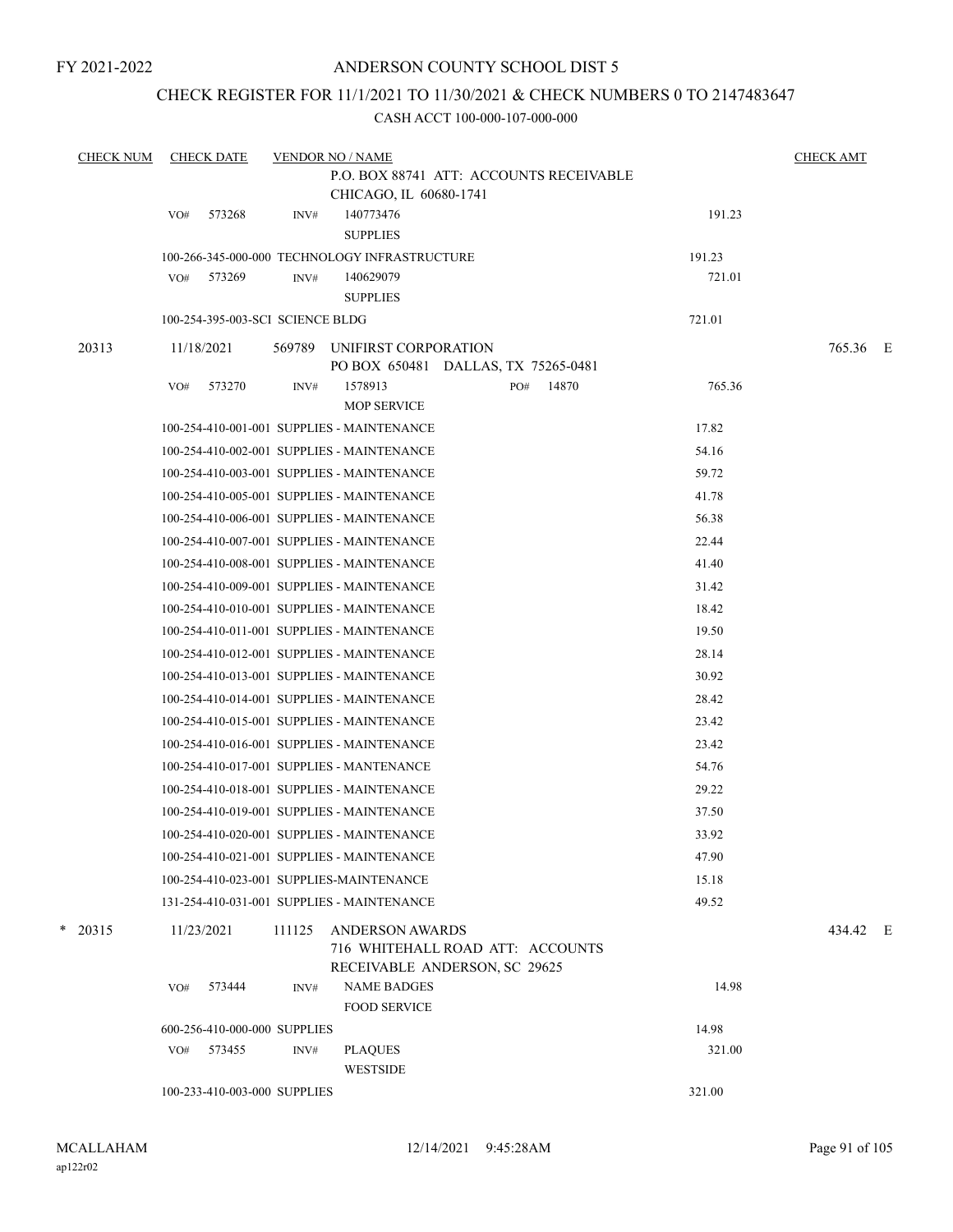# CHECK REGISTER FOR 11/1/2021 TO 11/30/2021 & CHECK NUMBERS 0 TO 2147483647

|  | <b>CHECK NUM</b> | <b>CHECK DATE</b>                        |                                   | <b>VENDOR NO / NAME</b>                                                        |          | <b>CHECK AMT</b> |  |
|--|------------------|------------------------------------------|-----------------------------------|--------------------------------------------------------------------------------|----------|------------------|--|
|  | 573460<br>VO#    | INV#                                     | <b>PLAQUES</b><br><b>WESTSIDE</b> | 98.44                                                                          |          |                  |  |
|  |                  | 100-114-410-003-ROT ROTC                 |                                   |                                                                                | 98.44    |                  |  |
|  | * 20318          | 11/23/2021                               | 126675                            | <b>ATTAWAY INC</b><br>POBOX 302 ATT: ACCOUNTS RECEIVABLE<br>ANDERSON, SC 29622 |          | 2,662.37 E       |  |
|  |                  | 573296<br>VO#                            | INV#                              | 00-2369302<br>15509<br>PO#<br><b>COURSE CATALOGS</b>                           | 2,662.37 |                  |  |
|  |                  | 100-221-360-000-000 PRINTING AND BINDING |                                   |                                                                                | 2,662.37 |                  |  |
|  | 20319            | 11/23/2021                               | 569220                            | AUTECH<br>POBOX 248 ATT: ACCOUNTS RECEIVABLE<br>WILLIAMSTON, SC 29697          |          | 534.33 E         |  |
|  |                  | VO#<br>573360                            | INV#                              | 8781<br><b>TLH</b>                                                             | 150.00   |                  |  |
|  |                  |                                          |                                   | 100-254-323-002-400 CONTR SERV-HVAC/ELECT/PLUMBING                             | 150.00   |                  |  |
|  |                  | 573367<br>VO#                            | INV#                              | 8776<br>CONCORD                                                                | 384.33   |                  |  |
|  |                  |                                          |                                   | 100-254-323-009-400 CONTR SERV-HVAC/ELECT/PLUMBING                             | 384.33   |                  |  |
|  | 20320            | 11/23/2021<br>VO# 573388                 | INV#                              | 574512 EMPLOYEE VENDOR<br>REIMBURSEMENT<br>PENS & STICKY NOTES                 | 755.46   | 755.46 E         |  |
|  |                  | 802-224-410-000-007 DIS PD SUPPLIES      |                                   |                                                                                | 755.46   |                  |  |
|  | 20321            | 11/23/2021<br>573465<br>VO#              | 143760<br>$\text{INV}\#$          | <b>EMPLOYEE VENDOR</b><br><b>REIMBURSEMENT</b><br><b>WALMART</b>               | 238.60   | 238.60 E         |  |
|  |                  | 100-233-410-011-000 SUPPLIES             |                                   |                                                                                | 238.60   |                  |  |
|  | $*$ 20323        | 11/23/2021                               |                                   | 564176 BSN SPORTS, LLC<br>PO BOX 841393 DALLAS, TX 75284-1393                  |          | 2,804.06 E       |  |
|  |                  | VO#<br>573354                            | INV#                              | 914422562<br><b>UNIFORMS</b>                                                   | 890.24   |                  |  |
|  |                  |                                          |                                   | 706-271-660-006-663 ATHLETIC GENERAL EXPENSE                                   | 890.24   |                  |  |
|  |                  | VO# 573435 INV# 913651113                |                                   | <b>UNIFORMS</b>                                                                | 1,913.82 |                  |  |
|  |                  | 100-271-410-002-000 SUPPLIES             |                                   |                                                                                | 1,913.82 |                  |  |
|  | $*$ 20325        | 11/23/2021<br>VO# 573445                 | $\text{INV}\#$                    | 574515 EMPLOYEE VENDOR<br>11/15-11/19/21<br><b>MILEAGE</b>                     | 72.69    | 142.24 E         |  |
|  |                  | 600-256-332-000-000 IN DISTRICT TRAVEL   |                                   |                                                                                | 72.69    |                  |  |
|  |                  | 573446<br>VO#                            | INV#                              | 11/5-11/11/21<br><b>MILEAGE</b>                                                | 69.55    |                  |  |
|  |                  | 600-256-332-000-000 IN DISTRICT TRAVEL   |                                   |                                                                                | 69.55    |                  |  |
|  | 20326            | 11/23/2021                               |                                   | 568574 CCP CROWE'S CORPORATE PROMOTIONS<br>PO BOX 2647 ANDERSON, SC 29622      |          | 1,780.61 E       |  |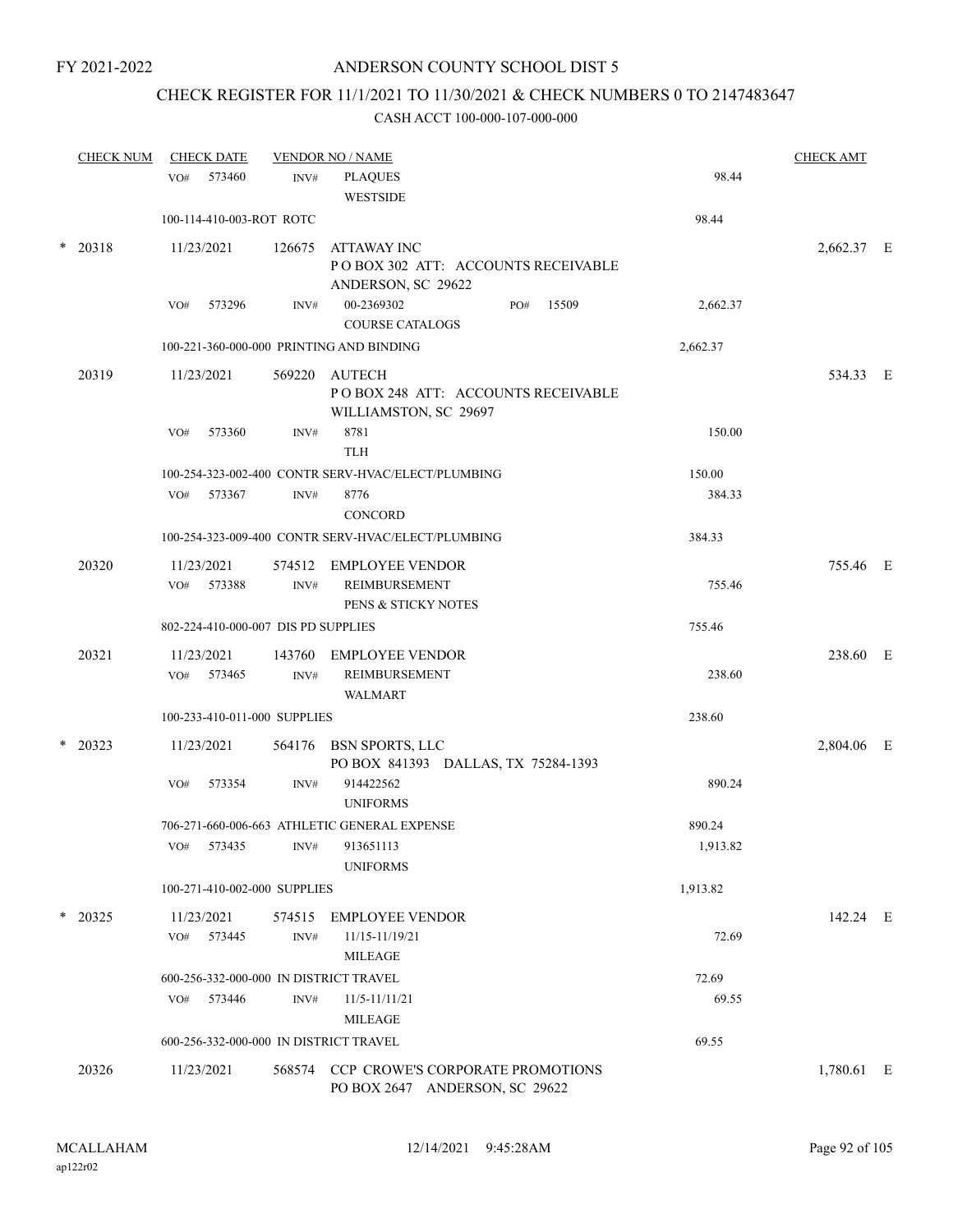## CHECK REGISTER FOR 11/1/2021 TO 11/30/2021 & CHECK NUMBERS 0 TO 2147483647

|   | <b>CHECK NUM</b> |     | <b>CHECK DATE</b> |                              | <b>VENDOR NO / NAME</b>                                                                                           |                        |     |       |          | <b>CHECK AMT</b> |  |
|---|------------------|-----|-------------------|------------------------------|-------------------------------------------------------------------------------------------------------------------|------------------------|-----|-------|----------|------------------|--|
|   |                  | VO# | 573439            | INV#                         | 17663<br><b>SHIRTS</b>                                                                                            |                        |     |       | 1,780.61 |                  |  |
|   |                  |     |                   |                              | 802-112-410-008-000 SUPPLIES - RETENTION                                                                          |                        |     |       | 1,780.61 |                  |  |
|   | 20327            |     | 11/23/2021        | 187625                       | <b>CPI</b><br>10850 W PARK PLACE SUITE 250 MILWAUKEE, WI<br>53224                                                 |                        |     |       |          | 150.00 E         |  |
|   |                  | VO# | 573325            | INV#                         | <b>IUS0198287</b><br><b>ANDREA BORDERS</b>                                                                        |                        |     |       | 150.00   |                  |  |
|   |                  |     |                   |                              | 809-224-333-000-000 TRIPS AND CONFERENCES                                                                         |                        |     |       | 150.00   |                  |  |
|   | 20328            |     | 11/23/2021        | 577086                       | <b>EMPLOYEE VENDOR</b>                                                                                            |                        |     |       |          | 414.96 E         |  |
|   |                  | VO# | 573421            | INV#                         | 11/10-11/12/21<br><b>COLUMBIA</b>                                                                                 |                        |     |       | 414.96   |                  |  |
|   |                  |     |                   |                              | 263-224-333-006-PD5 TRIPS- SC STANDARDS                                                                           |                        |     |       | 414.96   |                  |  |
| * | 20330            |     | 11/23/2021        |                              | 572679 DEFENDER SERVICES, INC.<br>PO BOX 1775 COLUMBIA, SC 29202                                                  |                        |     |       |          | 554.88 E         |  |
|   |                  | VO# | 573290            | INV#                         | 1009917<br><b>SECURITY</b>                                                                                        |                        | PO# | 15244 | 554.88   |                  |  |
|   |                  |     |                   |                              | 100-181-312-023-000 PURCHASED SERVICES                                                                            |                        |     |       | 554.88   |                  |  |
|   | 20331            |     | 11/23/2021        |                              | 199000 DEMCO, INC<br>P O BOX 8048                                                                                 | MADISON, WI 53708-8048 |     |       |          | $1,047.22$ E     |  |
|   |                  | VO# | 573355            | INV#                         | 7038307<br><b>SUPPLIES</b>                                                                                        |                        |     |       | 1,047.22 |                  |  |
|   |                  |     |                   | 100-222-410-008-000 SUPPLIES |                                                                                                                   |                        |     |       | 1,047.22 |                  |  |
|   | 20332            |     | 11/23/2021        | 235550                       | FLINN SCIENTIFIC INC<br>PO BOX 71721 ATT: ACCOUNTS RECEIVABLE<br>CHICAGO, IL 60694-1721                           |                        |     |       |          | 742.51 E         |  |
|   |                  | VO# | 573390            | INV#                         | 2650143<br><b>SUPPLIES</b>                                                                                        |                        | PO# | 15530 | 742.51   |                  |  |
|   |                  |     |                   |                              | 218-114-410-002-7LL SCIENCE SUPPLIES                                                                              |                        |     |       | 742.51   |                  |  |
|   | 20333            |     | 11/23/2021        | 569871                       | FOLLETT SCHOOL SOLUTIONS, INC<br>91826 COLLECTION CENTER DRIVE ATT: ACCOUNTS<br>RECEIVABLE CHICAGO, IL 60693-0918 |                        |     |       |          | 2,432.64 E       |  |
|   |                  | VO# | 573320            | INV#                         | 354640F<br><b>BOOKS</b>                                                                                           |                        | PO# | 15283 | 2,432.64 |                  |  |
|   |                  |     |                   | 100-222-410-002-000 SUPPLIES |                                                                                                                   |                        |     |       | 2,432.64 |                  |  |
|   | 20334            |     | 11/23/2021        | 237555                       | FORMS & SUPPLY<br>PO BOX 563953 ATT: ACCOUNTS RECEIVABLE<br>CHARLOTTE, NC 28256                                   |                        |     |       |          | 443.85 E         |  |
|   |                  | VO# | 573375            | INV#                         | 5929828-0                                                                                                         |                        |     |       | 211.86   |                  |  |
|   |                  |     |                   |                              | <b>SUPPLIES</b>                                                                                                   |                        |     |       |          |                  |  |
|   |                  |     |                   |                              | 100-254-410-012-001 SUPPLIES - MAINTENANCE                                                                        |                        |     |       | 21.18    |                  |  |
|   |                  |     |                   |                              | 100-254-410-013-001 SUPPLIES - MAINTENANCE                                                                        |                        |     |       | 21.18    |                  |  |
|   |                  |     |                   |                              | 100-254-410-014-001 SUPPLIES - MAINTENANCE                                                                        |                        |     |       | 21.18    |                  |  |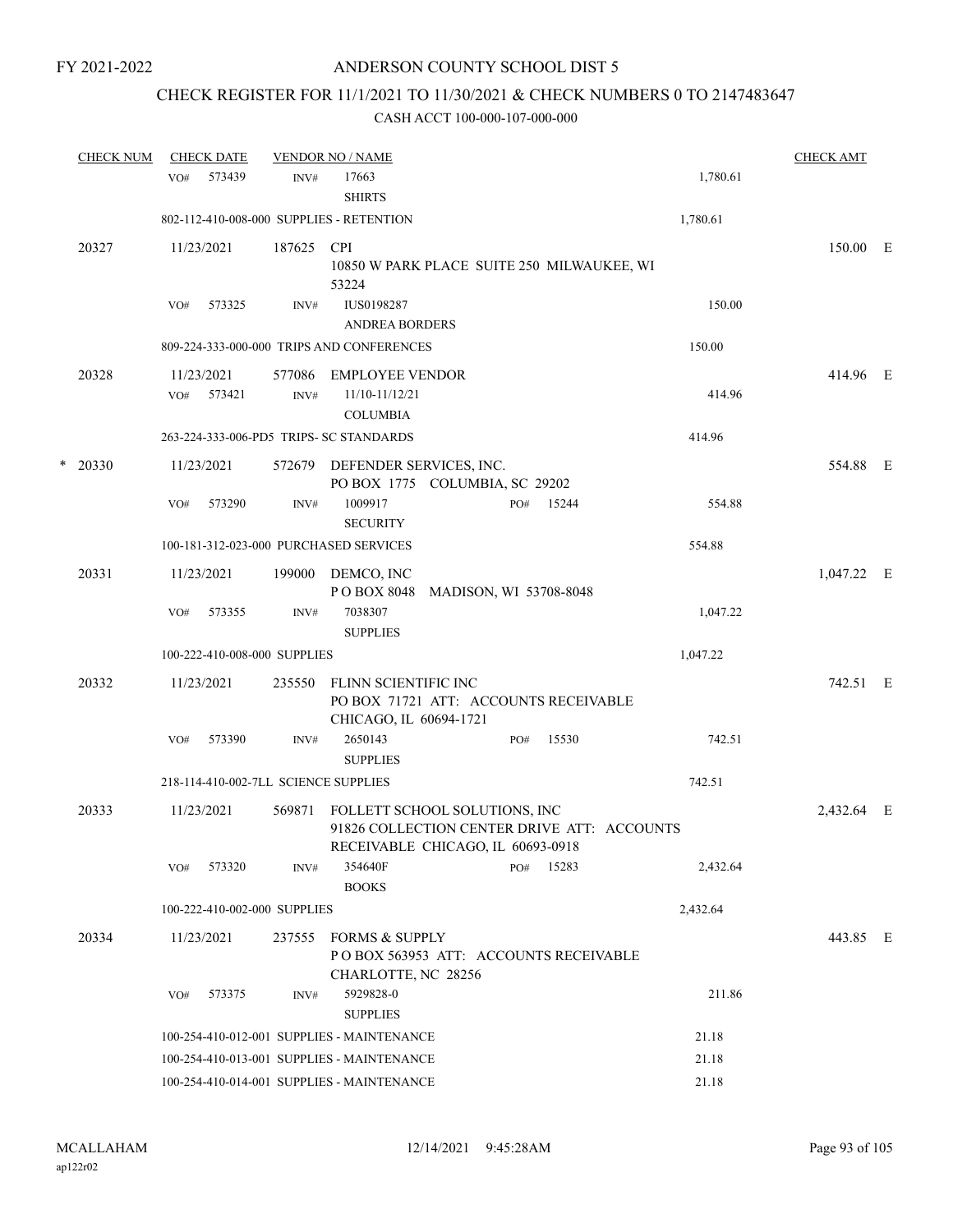## CHECK REGISTER FOR 11/1/2021 TO 11/30/2021 & CHECK NUMBERS 0 TO 2147483647

| <b>CHECK NUM</b> |     | <b>CHECK DATE</b>                |        | <b>VENDOR NO / NAME</b>                                                    |     |       |          | <b>CHECK AMT</b> |  |
|------------------|-----|----------------------------------|--------|----------------------------------------------------------------------------|-----|-------|----------|------------------|--|
|                  |     |                                  |        | 100-254-410-015-001 SUPPLIES - MAINTENANCE                                 |     |       | 21.18    |                  |  |
|                  |     |                                  |        | 100-254-410-016-001 SUPPLIES - MAINTENANCE                                 |     |       | 21.19    |                  |  |
|                  |     |                                  |        | 100-254-410-017-001 SUPPLIES - MANTENANCE                                  |     |       | 21.19    |                  |  |
|                  |     |                                  |        | 100-254-410-018-001 SUPPLIES - MAINTENANCE                                 |     |       | 21.19    |                  |  |
|                  |     |                                  |        | 100-254-410-019-001 SUPPLIES - MAINTENANCE                                 |     |       | 21.19    |                  |  |
|                  |     |                                  |        | 100-254-410-020-001 SUPPLIES - MAINTENANCE                                 |     |       | 21.19    |                  |  |
|                  |     |                                  |        | 100-254-410-021-001 SUPPLIES - MAINTENANCE                                 |     |       | 21.19    |                  |  |
|                  | VO# | 573380                           | INV#   | 5940347<br><b>SUPPLIES</b>                                                 |     |       | 18.56    |                  |  |
|                  |     |                                  |        | 709-271-660-009-201 MISCELLANEOUS EXPENSE                                  |     |       | 18.56    |                  |  |
|                  | VO# | 573381                           | INV#   | 5940498-0<br><b>SUPPLIES</b>                                               |     |       | 27.98    |                  |  |
|                  |     |                                  |        | 709-271-660-009-201 MISCELLANEOUS EXPENSE                                  |     |       | 27.98    |                  |  |
|                  |     | VO# 573386                       | INV#   | 5953085-0<br><b>SUPPLIES</b>                                               |     |       | 28.65    |                  |  |
|                  |     | 100-252-410-000-000 SUPPLIES     |        |                                                                            |     |       | 28.65    |                  |  |
|                  | VO# | 573398                           | INV#   | 5950619-1<br><b>SUPPLIES</b>                                               |     |       | 38.04    |                  |  |
|                  |     | 100-233-410-007-000 SUPPLIES     |        |                                                                            |     |       | 38.04    |                  |  |
|                  | VO# | 573413                           | INV#   | 5948442<br><b>SUPPLIES</b>                                                 |     |       | 118.76   |                  |  |
|                  |     |                                  |        | 718-271-660-018-201 MISCELLANEOUS EXPENSE                                  |     |       | 118.76   |                  |  |
| 20335            |     | 11/23/2021                       | 577046 | <b>EMPLOYEE VENDOR</b>                                                     |     |       |          | 141.41 E         |  |
|                  | VO# | 573462                           | INV#   | REIMBURSEMENT<br>PIZZA/DONUTS                                              |     |       | 141.41   |                  |  |
|                  |     | 100-114-410-003-ROT ROTC         |        |                                                                            |     |       | 141.41   |                  |  |
| $*$ 20337        |     | 11/23/2021                       | 564815 | <b>EMPLOYEE VENDOR</b>                                                     |     |       |          | 272.60 E         |  |
|                  |     | VO# 573312                       | INV#   | REIMBURSEMENT<br><b>FACULTY BREAKFAST</b>                                  |     |       | 272.60   |                  |  |
|                  |     |                                  |        | 802-113-410-021-000 SUPPLIES - RETENTION                                   |     |       | 272.60   |                  |  |
| 20338            | VO# | 11/23/2021<br>573356             | INV#   | 575384 EMPLOYEE VENDOR<br><b>REIMBURSEMENT</b><br><b>SCHOOL PLAY ITEMS</b> |     |       | 160.37   | 160.37 E         |  |
|                  |     | 100-113-410-006-0RE RELATED ARTS |        |                                                                            |     |       | 160.37   |                  |  |
| 20339            |     | 11/23/2021                       | 264114 | HEINEMANN<br>15963 COLLECTIONS CENTER DRIVE CHICAGO, IL                    |     |       |          | 9,626.27 E       |  |
|                  | VO# | 573323                           | INV#   | 60693<br>7382020<br><b>FOUNTAS</b>                                         | PO# | 15298 | 482.90   |                  |  |
|                  |     | 397-113-410-017-000 SUPPLIES     |        |                                                                            |     |       | 482.90   |                  |  |
|                  |     | VO# 573391                       | INV#   | 7390808, 7390844<br>PD                                                     | PO# | 13620 | 5,800.00 |                  |  |
|                  |     |                                  |        | 263-224-312-000-PD5 PURCH SERV- SC STANDARDS                               |     |       | 5,800.00 |                  |  |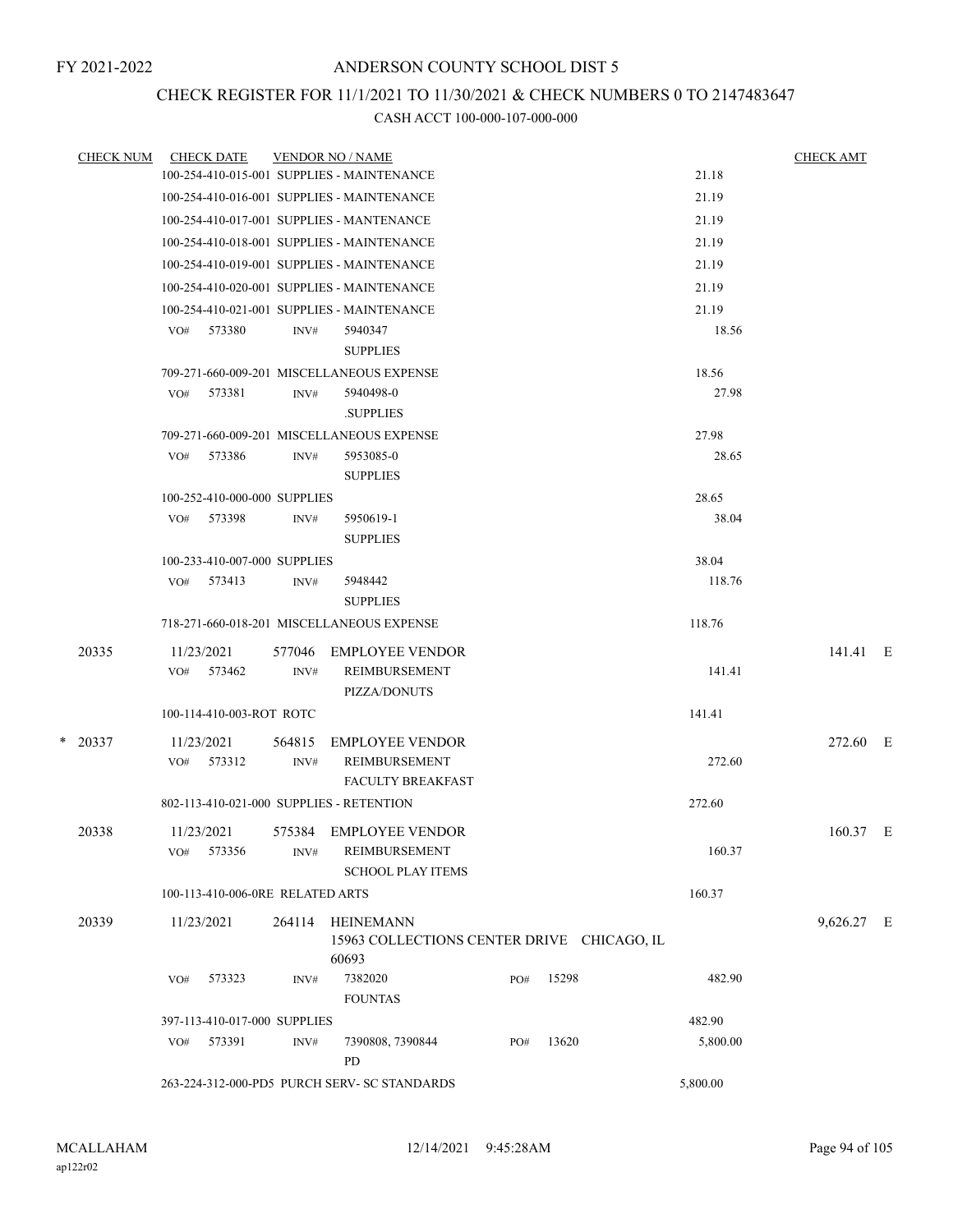## CHECK REGISTER FOR 11/1/2021 TO 11/30/2021 & CHECK NUMBERS 0 TO 2147483647

| <b>CHECK NUM</b> | <b>CHECK DATE</b>                        |                          | <b>VENDOR NO / NAME</b>                                                              |     |       |          | <b>CHECK AMT</b> |  |
|------------------|------------------------------------------|--------------------------|--------------------------------------------------------------------------------------|-----|-------|----------|------------------|--|
|                  | 573406<br>VO#                            | INV#                     | 7391664<br><b>BOOKS</b>                                                              | PO# | 15480 | 3,343.37 |                  |  |
|                  | 201-112-410-011-000 SUPPLIES             |                          |                                                                                      |     |       | 3,343.37 |                  |  |
| $*$ 20342        | 11/23/2021<br>573403<br>VO#              | 575524<br>INV#           | <b>EMPLOYEE VENDOR</b><br>$100-9$<br><b>KOOZIES</b>                                  |     |       | 210.00   | 210.00 E         |  |
|                  | 802-112-410-012-000 SUPPLIES - RETENTION |                          |                                                                                      |     |       | 210.00   |                  |  |
| 20343            | 11/23/2021                               |                          | 563608 JW PEPPER & SON, INC<br>POBOX 642 ATT: ACCOUNTS RECEIVABLE EXTON,<br>PA 19341 |     |       |          | 153.66 E         |  |
|                  | 573401<br>VO#                            | INV#                     | 363789110<br><b>MUSIC</b>                                                            |     |       | 153.66   |                  |  |
|                  |                                          |                          | 100-113-410-021-COB CHORUS, ORCHESTRA & BAND                                         |     |       | 153.66   |                  |  |
| 20344            | 11/23/2021<br>573293<br>VO#              | 307650<br>INV#           | <b>EMPLOYEE VENDOR</b><br>11/19/21<br><b>COLUMBIA</b>                                |     |       | 143.92   | 143.92 E         |  |
|                  |                                          |                          | 100-221-333-000-000 TRIPS AND CONFERENCES                                            |     |       | 143.92   |                  |  |
| 20345            | 11/23/2021<br>VO#<br>573314              | 575453<br>INV#           | <b>EMPLOYEE VENDOR</b><br>11/11-11/12/21<br><b>COLUMBIA</b>                          |     |       | 597.47   | 597.47 E         |  |
|                  | 263-224-333-019-P10 TRIPS- LEADERSHIP    |                          |                                                                                      |     |       | 597.47   |                  |  |
| $*$ 20349        | 11/23/2021<br>573357<br>VO#              | 564683<br>INV#           | <b>EMPLOYEE VENDOR</b><br>11/12-11/14/21<br><b>GREENVILLE</b>                        |     |       | 635.82   | 635.82 E         |  |
|                  | 309-113-333-021-000 TRIPS/ ACTIVITIES    |                          |                                                                                      |     |       | 635.82   |                  |  |
| 20350            | 11/23/2021<br>573412<br>VO#              | 226700<br>$\text{INV}\#$ | <b>EMPLOYEE VENDOR</b><br>REIMBURSEMENT<br><b>TRADER JOES</b>                        |     |       | 169.18   | 169.18 E         |  |
|                  |                                          |                          | 718-271-660-018-201 MISCELLANEOUS EXPENSE                                            |     |       | 169.18   |                  |  |
| 20351            | 11/23/2021<br>VO# 573392                 | 577087                   | <b>EMPLOYEE VENDOR</b><br>INV# REIMBURSEMENT<br>MEMBERSHIP SCCTM                     |     |       | 21.00    | 304.84 E         |  |
|                  | 871-113-410-000-000 SUPPLIES             |                          |                                                                                      |     |       | 21.00    |                  |  |
|                  | VO# 573393                               | INV#                     | 11/10-11/13/21<br><b>COLUMBIA</b>                                                    |     |       | 283.84   |                  |  |
|                  | 263-224-333-005-PD5 TRIPS- SC STANDARDS  |                          |                                                                                      |     |       | 283.84   |                  |  |
| 20352            | 11/23/2021<br>573358<br>VO#              | INV#                     | 370900 EMPLOYEE VENDOR<br>11/12-11/14/21<br>LUNCH - FIELD TRIP                       |     |       | 236.47   | 236.47 E         |  |
|                  |                                          |                          | 724-271-660-024-593 FIELD TRIPS-MISC. EXPENSE                                        |     |       | 236.47   |                  |  |
| $*$ 20354        | 11/23/2021                               |                          | 389900 OFFICE DEPOT<br>POBOX 1413 CHARLOTTE, NC 28201-1413                           |     |       |          | 1,168.38 E       |  |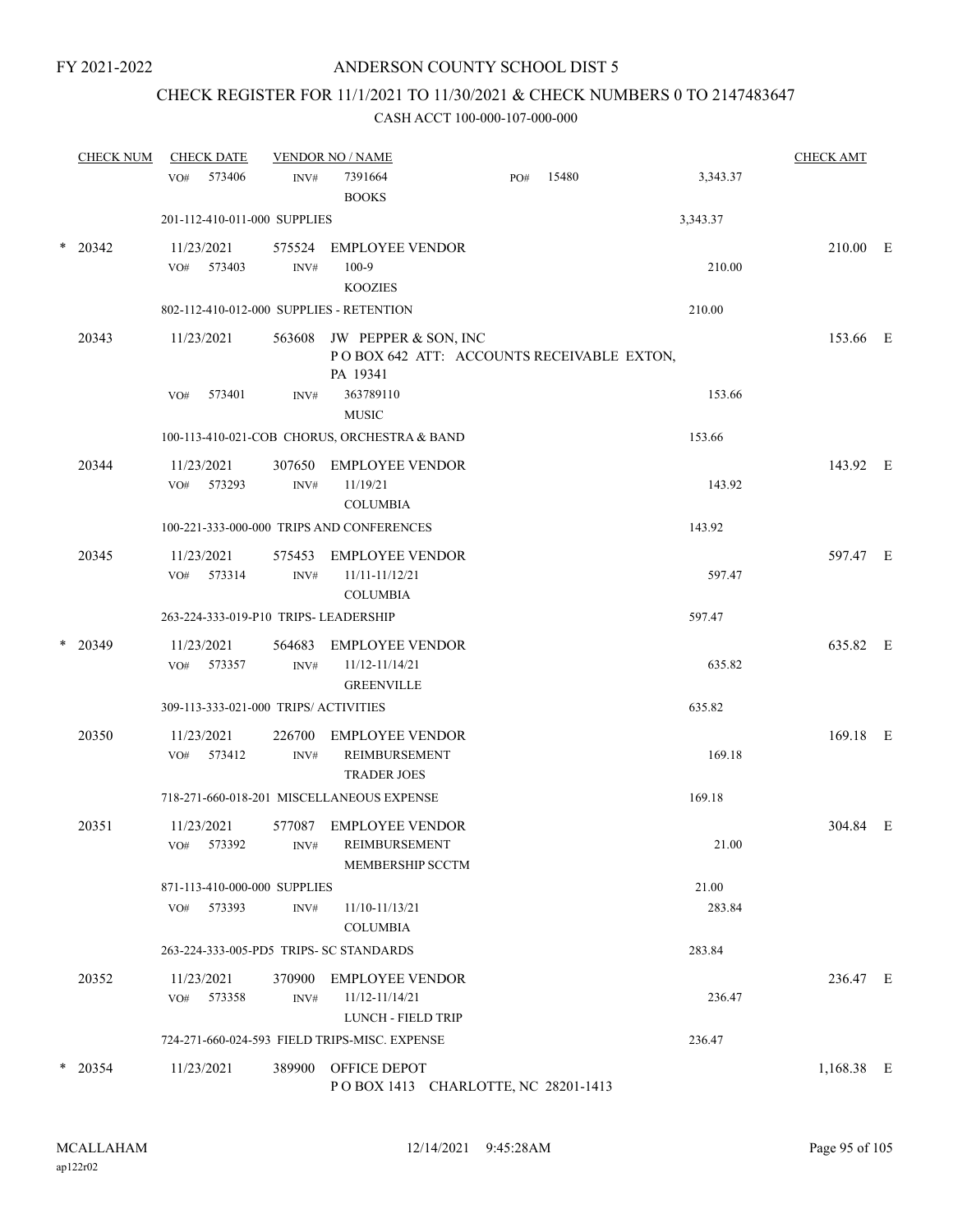# CHECK REGISTER FOR 11/1/2021 TO 11/30/2021 & CHECK NUMBERS 0 TO 2147483647

| <b>CHECK NUM</b> |     | <b>CHECK DATE</b> |                                     | <b>VENDOR NO / NAME</b>                                                                            |          | <b>CHECK AMT</b> |  |
|------------------|-----|-------------------|-------------------------------------|----------------------------------------------------------------------------------------------------|----------|------------------|--|
|                  |     | VO# 573291        | INV#                                | 205436014001<br><b>SUPPLIES</b>                                                                    | 419.24   |                  |  |
|                  |     |                   | 100-233-410-014-000 SUPPLIES        |                                                                                                    | 419.24   |                  |  |
|                  |     | VO# 573302        | INV#                                | 201476869001<br><b>SUPPLIES</b>                                                                    | 5.30     |                  |  |
|                  |     |                   | 100-264-410-000-000 SUPPLIES        |                                                                                                    | 5.30     |                  |  |
|                  |     | VO# 573437        | INV#                                | 207451820002<br><b>SUPPLIES</b>                                                                    | 16.14    |                  |  |
|                  |     |                   | 100-112-410-011-000 SUPPLIES        |                                                                                                    | 16.14    |                  |  |
|                  |     | VO# 573448        | INV#                                | 205965980001<br><b>SUPPLIES</b>                                                                    | 695.61   |                  |  |
|                  |     |                   | 600-256-410-000-000 SUPPLIES        |                                                                                                    | 695.61   |                  |  |
|                  |     | VO# 573459        | INV#                                | 2532697178<br><b>SUPPLIES</b>                                                                      | 32.09    |                  |  |
|                  |     |                   | 100-233-410-003-000 SUPPLIES        |                                                                                                    | 32.09    |                  |  |
| $*$ 20356        |     | 11/23/2021        |                                     | 576879 EMPLOYEE VENDOR                                                                             |          | 196.31 E         |  |
|                  |     | VO# 573428        | INV#                                | REIMBURSEMENT<br><b>FOOD FOR LAB ACTIVITY</b>                                                      | 196.31   |                  |  |
|                  |     |                   |                                     | 731-271-660-031-877 VET SCIENCE EXPENSE                                                            | 155.22   |                  |  |
|                  |     |                   |                                     | 731-271-660-031-879 AG BIOSYSTEMS EXPENSE                                                          | 41.09    |                  |  |
| $*$ 20358        |     | 11/23/2021        |                                     | 440950 ROCHESTER 100 INC<br>PO BOX 92801 ATT: ACCOUNTS RECEIVABLE<br>ROCHESTER, NY 14692           |          | 776.25 E         |  |
|                  | VO# | 573407            | INV#                                | 004448<br>15525<br>PO#<br>NICKY'S FOLDERS                                                          | 776.25   |                  |  |
|                  |     |                   |                                     | 201-188-410-014-000 SUPPLIES- PARENTING                                                            | 776.25   |                  |  |
| 20359            |     | 11/23/2021        |                                     | 576804 EMPLOYEE VENDOR                                                                             |          | 698.84 E         |  |
|                  |     | VO# 573316        | INV#                                | 11/10-11/13/21<br><b>COLUMBIA</b>                                                                  | 677.84   |                  |  |
|                  |     |                   |                                     | 263-224-333-005-PD5 TRIPS- SC STANDARDS                                                            | 677.84   |                  |  |
|                  | VO# | 573394            | INV#                                | <b>REIMBURSEMENT</b><br>MEMBERSHIP SCCTM                                                           | 21.00    |                  |  |
|                  |     |                   | 871-113-410-000-000 SUPPLIES        |                                                                                                    | 21.00    |                  |  |
| 20360            |     | 11/23/2021        | 462725                              | SCHOLASTIC BOOK CLUBS, INC<br>POBOX 3745 ATT: ACCOUNTS RECEIVABLE<br>JEFFERSON CITY, MO 65102-3720 |          | 2,973.75 E       |  |
|                  | VO# | 573410            | INV#                                | 4934850<br><b>BOOK FAIR</b>                                                                        | 2,973.75 |                  |  |
|                  |     |                   | 710-271-660-010-305 LIBRARY EXPENSE |                                                                                                    | 2,973.75 |                  |  |
| 20361            |     | 11/23/2021        |                                     | 570059 SHARP BUSINESS SYSTEMS<br>DEPT 1216 PO BOX 121216 DALLAS, TX 75312-1216                     |          | 17,925.69 E      |  |
|                  | VO# | 573298            | INV#                                | 9003558293<br><b>COPIES</b>                                                                        | 552.72   |                  |  |
|                  |     |                   | 201-112-490-010-000 COPIER COST     |                                                                                                    | 552.72   |                  |  |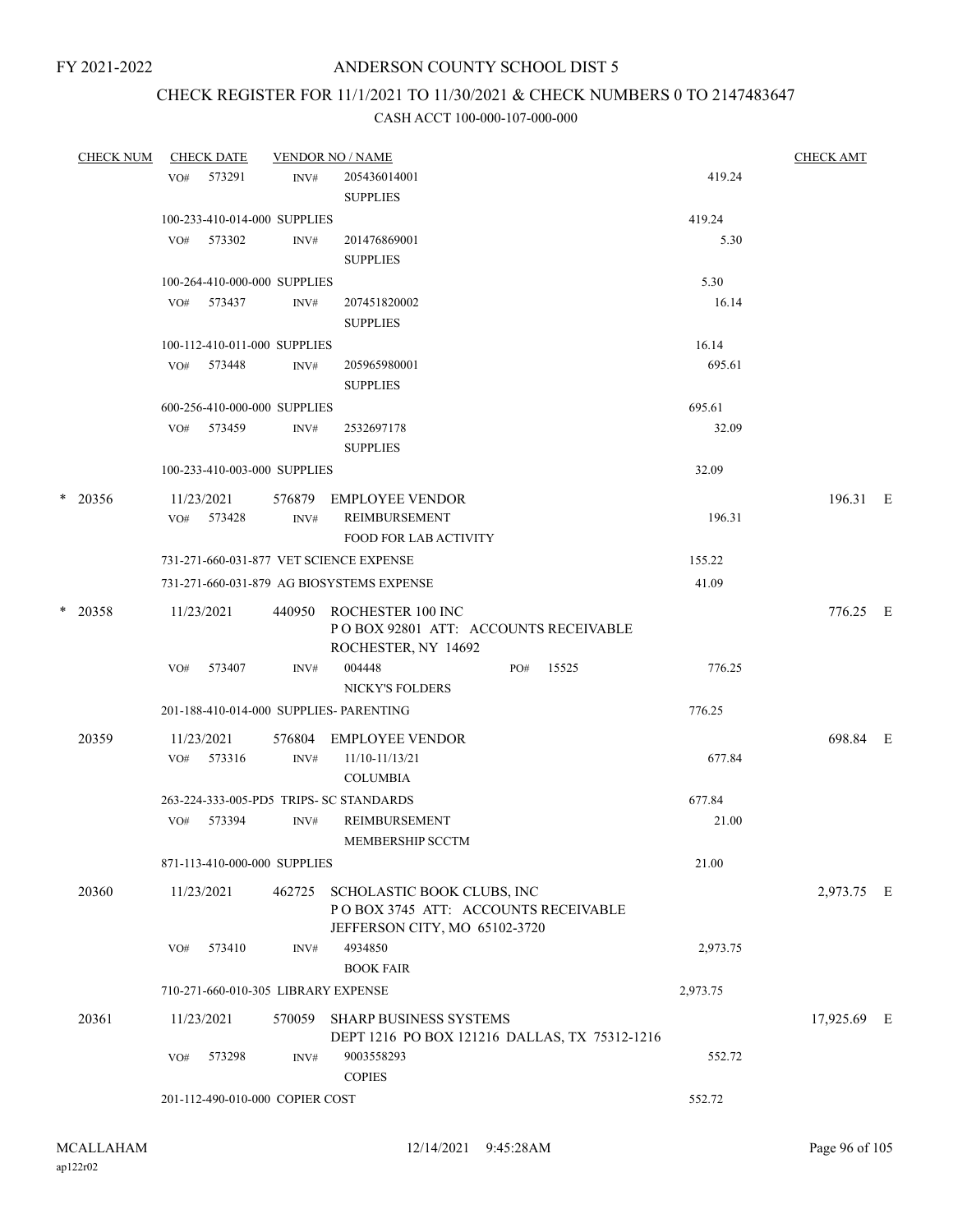## CHECK REGISTER FOR 11/1/2021 TO 11/30/2021 & CHECK NUMBERS 0 TO 2147483647

| <b>CHECK NUM</b> |     | <b>CHECK DATE</b>                  |                | <b>VENDOR NO / NAME</b>                            |     |       |           | <b>CHECK AMT</b> |
|------------------|-----|------------------------------------|----------------|----------------------------------------------------|-----|-------|-----------|------------------|
|                  | VO# | 573299                             | INV#           | 9003539638                                         |     |       | 13.48     |                  |
|                  |     |                                    |                | <b>COPIES</b>                                      |     |       |           |                  |
|                  |     | 201-112-490-010-000 COPIER COST    |                |                                                    |     |       | 13.48     |                  |
|                  | VO# | 573303                             | INV#           | 9003553356                                         |     |       | 20.99     |                  |
|                  |     |                                    |                | <b>COPIES</b>                                      |     |       |           |                  |
|                  |     | 723-190-660-023-913 COPIER EXPENSE |                |                                                    |     |       | 20.99     |                  |
|                  | VO# | 573304                             | INV#           | 9003539545                                         |     |       | 13.48     |                  |
|                  |     |                                    |                | <b>COPIES</b>                                      |     |       |           |                  |
|                  |     | 723-190-660-023-913 COPIER EXPENSE |                |                                                    |     |       | 13.48     |                  |
|                  | VO# | 573308                             | INV#           | 9003532819                                         |     |       | 98.83     |                  |
|                  |     |                                    |                | <b>COIPES</b>                                      |     |       |           |                  |
|                  |     | 717-190-660-017-362 COPIER EXPENSE |                |                                                    |     |       | 98.83     |                  |
|                  | VO# | 573309                             | $\text{INV}\#$ | 9003539643                                         |     |       | 6.74      |                  |
|                  |     |                                    |                | <b>COIPES</b>                                      |     |       |           |                  |
|                  |     | 717-190-660-017-362 COPIER EXPENSE |                |                                                    |     |       | 6.74      |                  |
|                  | VO# | 573326                             | $\text{INV}\#$ | 12967432, 12967429                                 | PO# | 15448 | 15,781.93 |                  |
|                  |     |                                    |                | <b>COPIERS</b>                                     |     |       |           |                  |
|                  |     | 201-112-490-011-000 COPIER COST    |                |                                                    |     |       | 9,270.47  |                  |
|                  |     | 202-112-490-011-000 COPIER COST    |                |                                                    |     |       | 6,511.46  |                  |
|                  | VO# | 573346                             | $\text{INV}\#$ | 9003539633                                         |     |       | 13.48     |                  |
|                  |     |                                    |                | <b>COPIES</b>                                      |     |       |           |                  |
|                  |     | 708-271-660-008-362 COPIER EXPENSE |                |                                                    |     |       | 13.48     |                  |
|                  | VO# | 573397                             | INV#           | 9003562857                                         |     |       | 19.26     |                  |
|                  |     |                                    |                | <b>COPIES</b>                                      |     |       |           |                  |
|                  |     | 100-112-410-007-000 SUPPLIES       |                |                                                    |     |       | 19.26     |                  |
|                  |     | VO# 573402                         | INV#           | 9003539636                                         |     |       | 13.48     |                  |
|                  |     |                                    |                | <b>COPIES</b>                                      |     |       |           |                  |
|                  |     |                                    |                | 100-113-410-005-VEN SUPPLY-ADDT'L FOR LOST VENDING |     |       | 13.48     |                  |
|                  | VO# | 573404                             | INV#           | 9003539551                                         |     |       | 13.48     |                  |
|                  |     |                                    |                | <b>COPIES</b>                                      |     |       |           |                  |
|                  |     |                                    |                | 201-112-490-016-000 OTHER/COPIER COST              |     |       | 13.48     |                  |
|                  | VO# | 573415                             | INV#           | 9003539707                                         |     |       | 405.70    |                  |
|                  |     |                                    |                | <b>COPIES</b>                                      |     |       |           |                  |
|                  |     | 201-112-490-012-000 COPIER COST    |                |                                                    |     |       | 405.70    |                  |
|                  |     | VO# 573418                         | INV#           | 9003537187                                         |     |       | 54.63     |                  |
|                  |     |                                    |                | <b>COPIES</b>                                      |     |       |           |                  |
|                  |     | 201-112-490-011-000 COPIER COST    |                |                                                    |     |       | 54.63     |                  |
|                  |     | VO# 573419                         | INV#           | 9003534718                                         |     |       | 162.79    |                  |
|                  |     |                                    |                | <b>COPIES</b>                                      |     |       |           |                  |
|                  |     | 201-112-490-011-000 COPIER COST    |                |                                                    |     |       | 162.79    |                  |
|                  |     | VO# 573429                         | INV#           | 9003555727                                         |     |       | 97.69     |                  |
|                  |     |                                    |                | <b>STAPLES</b>                                     |     |       |           |                  |
|                  |     | 715-271-660-015-362 COPIER         |                |                                                    |     |       | 97.69     |                  |
|                  | VO# | 573430                             | INV#           | 9003539658                                         |     |       | 6.74      |                  |
|                  |     |                                    |                | <b>COPIES</b>                                      |     |       |           |                  |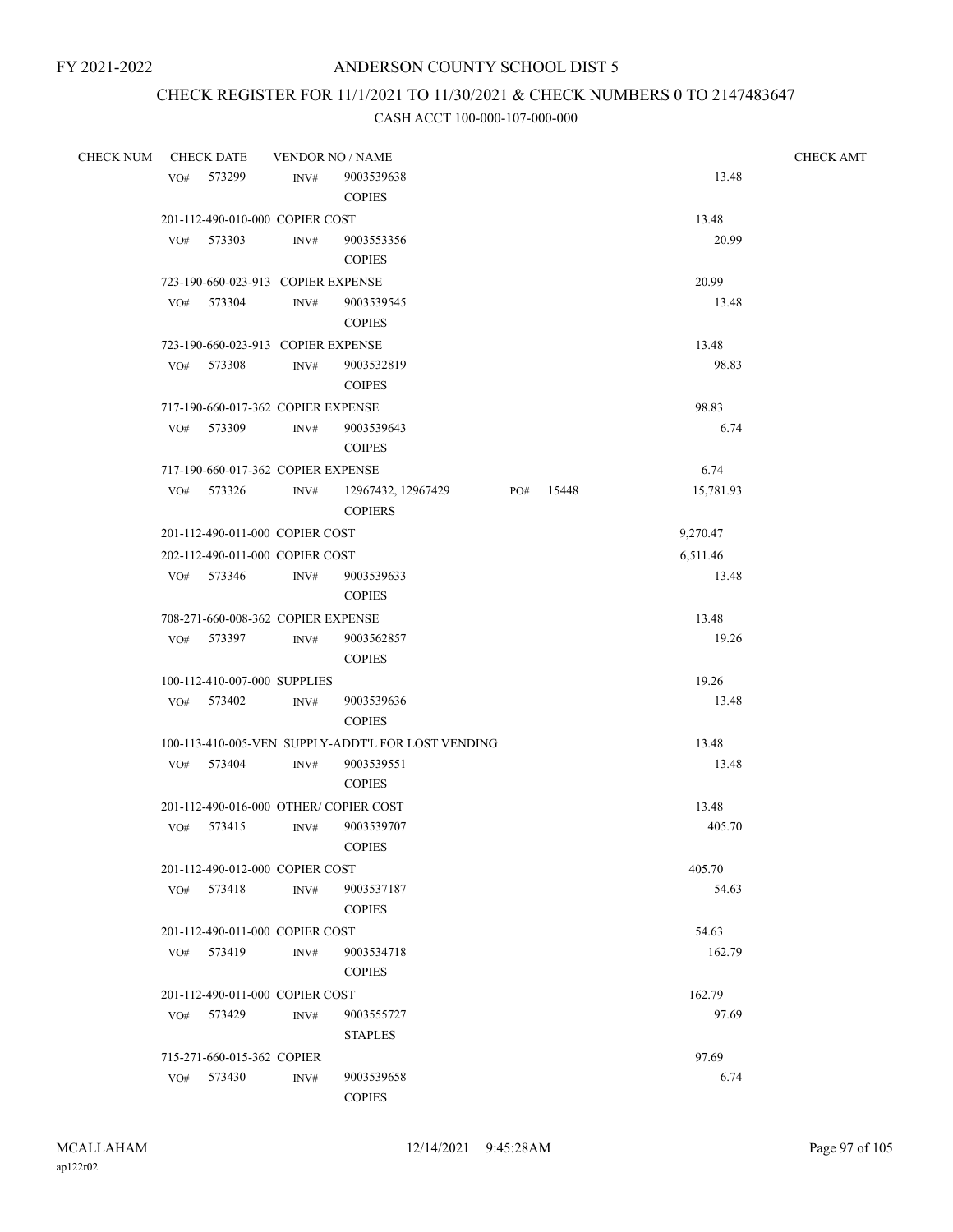## CHECK REGISTER FOR 11/1/2021 TO 11/30/2021 & CHECK NUMBERS 0 TO 2147483647

|   | <b>CHECK NUM</b> |     | <b>CHECK DATE</b>            |        | <b>VENDOR NO / NAME</b>                                                                       |     |       |           | <b>CHECK AMT</b>                                  |  |  |  |  |
|---|------------------|-----|------------------------------|--------|-----------------------------------------------------------------------------------------------|-----|-------|-----------|---------------------------------------------------|--|--|--|--|
|   |                  |     | 715-271-660-015-362 COPIER   |        |                                                                                               |     |       | 6.74      |                                                   |  |  |  |  |
|   |                  | VO# | 573456                       | INV#   | 9003532805<br><b>COPIER</b>                                                                   |     |       | 43.38     |                                                   |  |  |  |  |
|   |                  |     | 100-233-410-003-000 SUPPLIES |        |                                                                                               |     |       | 43.38     |                                                   |  |  |  |  |
|   |                  | VO# | 573457                       | INV#   | 9003539560<br><b>COPIER</b>                                                                   |     |       | 47.19     |                                                   |  |  |  |  |
|   |                  |     | 100-233-410-003-000 SUPPLIES |        |                                                                                               |     |       | 47.19     |                                                   |  |  |  |  |
|   |                  | VO# | 573458                       | INV#   | 9003532847<br><b>COPIER</b>                                                                   |     |       | 559.70    |                                                   |  |  |  |  |
|   |                  |     | 100-233-410-003-000 SUPPLIES |        |                                                                                               |     |       | 559.70    |                                                   |  |  |  |  |
| * | 20363            |     | 11/23/2021                   | 563982 | SOUTHEASTERN PAPER GROUP<br>POBOX 890671 ATT: ACCOUNTS RECEIVABLE<br>CHARLOTTE, NC 28289-0671 |     |       |           |                                                   |  |  |  |  |
|   |                  | VO# | 573376                       | INV#   | 5410423<br><b>TASKI SWINGO</b>                                                                | PO# | 15411 | 10,198.17 |                                                   |  |  |  |  |
|   |                  |     |                              |        | 100-254-540-000-000 CUSTODIAL EQUIPMENT                                                       |     |       | 10,198.17 | 10,198.17 E<br>445.26 E<br>409.34 E<br>8,181.09 E |  |  |  |  |
|   | 20364            |     | 11/23/2021                   | 568718 | THE READING WAREHOUSE<br>POBOX 41328 ATT: ACCOUNTS RECEIVABLE NORTH<br>CHARLESTON, SC 29423   |     |       |           |                                                   |  |  |  |  |
|   |                  | VO# | 573405                       | INV#   | 213062<br><b>BOOKS</b>                                                                        | PO# | 15262 | 445.26    |                                                   |  |  |  |  |
|   |                  |     | 202-112-410-007-000 SUPPLIES |        |                                                                                               |     |       | 445.26    |                                                   |  |  |  |  |
|   | 20365            |     | 11/23/2021                   | 507850 | <b>TRANE</b><br>POBOX 406469 ATT: ACCOUNTS RECEIVABLE<br>ATLANTA, GA 30384-6469               |     |       |           |                                                   |  |  |  |  |
|   |                  | VO# | 573373                       | INV#   | 10574121<br><b>MOTOR</b>                                                                      |     |       | 409.34    |                                                   |  |  |  |  |
|   |                  |     |                              |        | 100-254-410-023-001 SUPPLIES-MAINTENANCE                                                      |     |       | 409.34    |                                                   |  |  |  |  |
|   |                  | VO# | 573425                       | INV#   | 312179697<br><b>REPAIR</b>                                                                    |     |       | $-957.00$ |                                                   |  |  |  |  |
|   |                  |     |                              |        | 131-254-410-031-400 HVAC/ELECTRICAL/PLUMBING                                                  |     |       | $-957.00$ |                                                   |  |  |  |  |
|   |                  | VO# | 573426                       | INV#   | 312073583<br><b>REPAIR</b>                                                                    |     |       | 957.00    |                                                   |  |  |  |  |
|   |                  |     |                              |        | 131-254-410-031-400 HVAC/ELECTRICAL/PLUMBING                                                  |     |       | 957.00    |                                                   |  |  |  |  |
|   | 20366            |     | 11/23/2021                   | 569789 | UNIFIRST CORPORATION<br>PO BOX 650481 DALLAS, TX 75265-0481                                   |     |       |           |                                                   |  |  |  |  |
|   |                  | VO# | 573329                       | INV#   | 2961877994<br><b>UNIFORMS</b>                                                                 | PO# | 15302 | 548.30    |                                                   |  |  |  |  |
|   |                  |     |                              |        | 100-254-410-000-075 UNIFORM PURCHASES                                                         |     |       | 548.30    |                                                   |  |  |  |  |
|   |                  | VO# | 573330                       | INV#   | 2961875201<br><b>UNIFORMS</b>                                                                 | PO# | 15302 | 936.14    |                                                   |  |  |  |  |
|   |                  |     |                              |        | 100-254-410-000-075 UNIFORM PURCHASES                                                         |     |       | 85.07     |                                                   |  |  |  |  |
|   |                  |     |                              |        | 100-254-410-000-075 UNIFORM PURCHASES                                                         |     |       | 340.28    |                                                   |  |  |  |  |
|   |                  |     |                              |        | 100-254-410-001-075 UNIFORM PURCHASES                                                         |     |       | 255.21    |                                                   |  |  |  |  |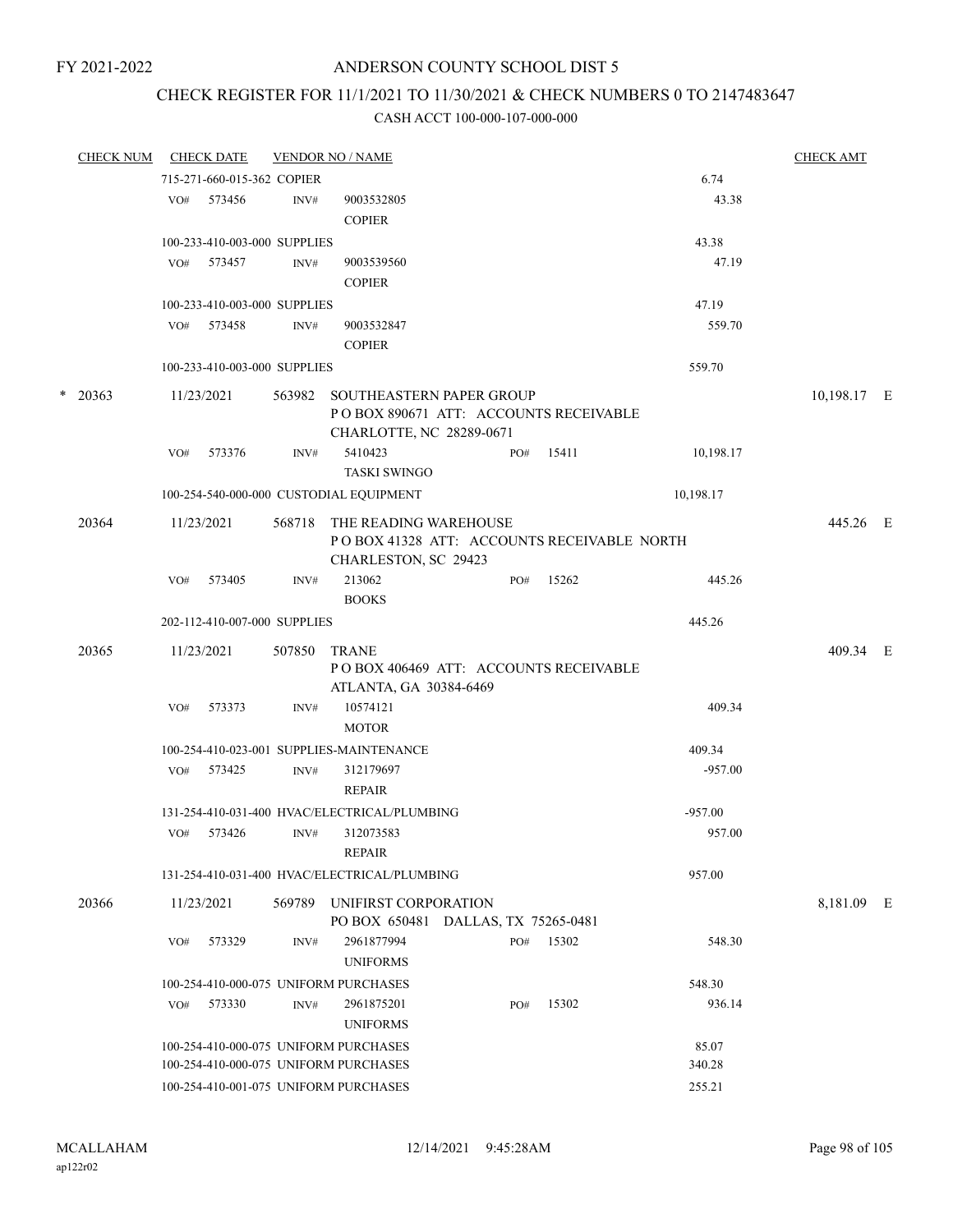## CHECK REGISTER FOR 11/1/2021 TO 11/30/2021 & CHECK NUMBERS 0 TO 2147483647

| <b>CHECK NUM</b> | <b>CHECK DATE</b> | <b>VENDOR NO / NAME</b>                                  |     |       |          | <b>CHECK AMT</b> |
|------------------|-------------------|----------------------------------------------------------|-----|-------|----------|------------------|
|                  |                   | 100-254-410-003-075 UNIFORM PURCHASES                    |     |       | 85.07    |                  |
|                  |                   | 100-254-410-006-075 UNIFORM PURCHASES                    |     |       | 85.44    |                  |
|                  |                   | 100-254-410-011-075 UNIFORM PURCHASES                    |     |       | 85.07    |                  |
|                  | 573331<br>VO#     | 2961875203<br>INV#                                       | PO# | 15302 | 606.43   |                  |
|                  |                   | <b>UNIFORMS</b>                                          |     |       |          |                  |
|                  |                   | 100-254-410-000-075 UNIFORM PURCHASES                    |     |       | 606.43   |                  |
|                  | 573332<br>VO#     | INV#<br>2961875202                                       | PO# | 15302 | 1,509.75 |                  |
|                  |                   | <b>UNIFORMS</b>                                          |     |       |          |                  |
|                  |                   | 100-254-410-001-075 UNIFORM PURCHASES                    |     |       | 80.36    |                  |
|                  |                   | 100-254-410-002-075 UNIFORM PURCHASES                    |     |       | 236.38   |                  |
|                  |                   | 100-254-410-003-075 UNIFORM PURCHASES                    |     |       | 639.89   |                  |
|                  |                   | 100-254-410-005-075 UNIFORM PURCHASES                    |     |       | 241.08   |                  |
|                  |                   | 131-254-410-031-075 UNIFORM PURCHASES                    |     |       | 312.04   |                  |
|                  | VO#<br>573333     | 2961874920<br>INV#                                       | PO# | 15302 | 721.50   |                  |
|                  |                   | <b>UNIFORMS</b>                                          |     |       |          |                  |
|                  |                   | 100-254-410-000-075 UNIFORM PURCHASES                    |     |       | 721.50   |                  |
|                  | 573334<br>VO#     | 2961897552<br>INV#                                       | PO# | 15302 | 174.68   |                  |
|                  |                   | <b>UNIFORMS</b>                                          |     |       |          |                  |
|                  |                   | 100-254-410-002-075 UNIFORM PURCHASES                    |     |       | 17.01    |                  |
|                  |                   | 100-254-410-008-075 UNIFORM PURCHASES                    |     |       | 157.67   |                  |
|                  | VO# 573335        | 2961877993<br>INV#                                       | PO# | 15302 | 632.09   |                  |
|                  |                   | <b>UNIFORMS</b><br>100-254-410-009-075 UNIFORM PURCHASES |     |       | 78.16    |                  |
|                  |                   |                                                          |     |       | 78.01    |                  |
|                  |                   | 100-254-410-010-075 UNIFORM PURCHASES                    |     |       |          |                  |
|                  |                   | 100-254-410-014-075 UNIFORM PURCHASES                    |     |       | 156.02   |                  |
|                  |                   | 100-254-410-017-075 UNIFORM PURCHASES                    |     |       | 158.74   |                  |
|                  |                   | 100-254-410-018-075 UNIFORM PURCHASES                    |     |       | 80.58    |                  |
|                  |                   | 100-254-410-020-075 UNIFORM PURCHASES                    |     |       | 80.58    |                  |
|                  | VO#<br>573336     | 2961899937<br>INV#<br><b>UNIFORMS</b>                    | PO# | 15302 | 158.52   |                  |
|                  |                   | 100-254-410-002-075 UNIFORM PURCHASES                    |     |       | 78.16    |                  |
|                  |                   | 100-254-410-019-075 UNIFORM PURCHASES                    |     |       | 80.36    |                  |
|                  | 573337<br>VO#     | 2961874922<br>INV#                                       | PO# | 15302 | 1,466.00 |                  |
|                  |                   | <b>UNIFORMS</b>                                          |     |       |          |                  |
|                  |                   | 100-254-410-002-075 UNIFORM PURCHASES                    |     |       | 73.30    |                  |
|                  |                   | 100-254-410-003-075 UNIFORM PURCHASES                    |     |       | 146.60   |                  |
|                  |                   | 100-254-410-005-075 UNIFORM PURCHASES                    |     |       | 73.30    |                  |
|                  |                   | 100-254-410-008-075 UNIFORM PURCHASES                    |     |       | 219.90   |                  |
|                  |                   | 100-254-410-009-075 UNIFORM PURCHASES                    |     |       | 146.60   |                  |
|                  |                   | 100-254-410-010-075 UNIFORM PURCHASES                    |     |       | 219.90   |                  |
|                  |                   | 100-254-410-013-075 UNIFORM PURCHASES                    |     |       | 146.60   |                  |
|                  |                   | 100-254-410-014-075 UNIFORM PURCHASES                    |     |       | 73.30    |                  |
|                  |                   |                                                          |     |       | 73.30    |                  |
|                  |                   | 100-254-410-017-075 UNIFORM PURCHASES                    |     |       |          |                  |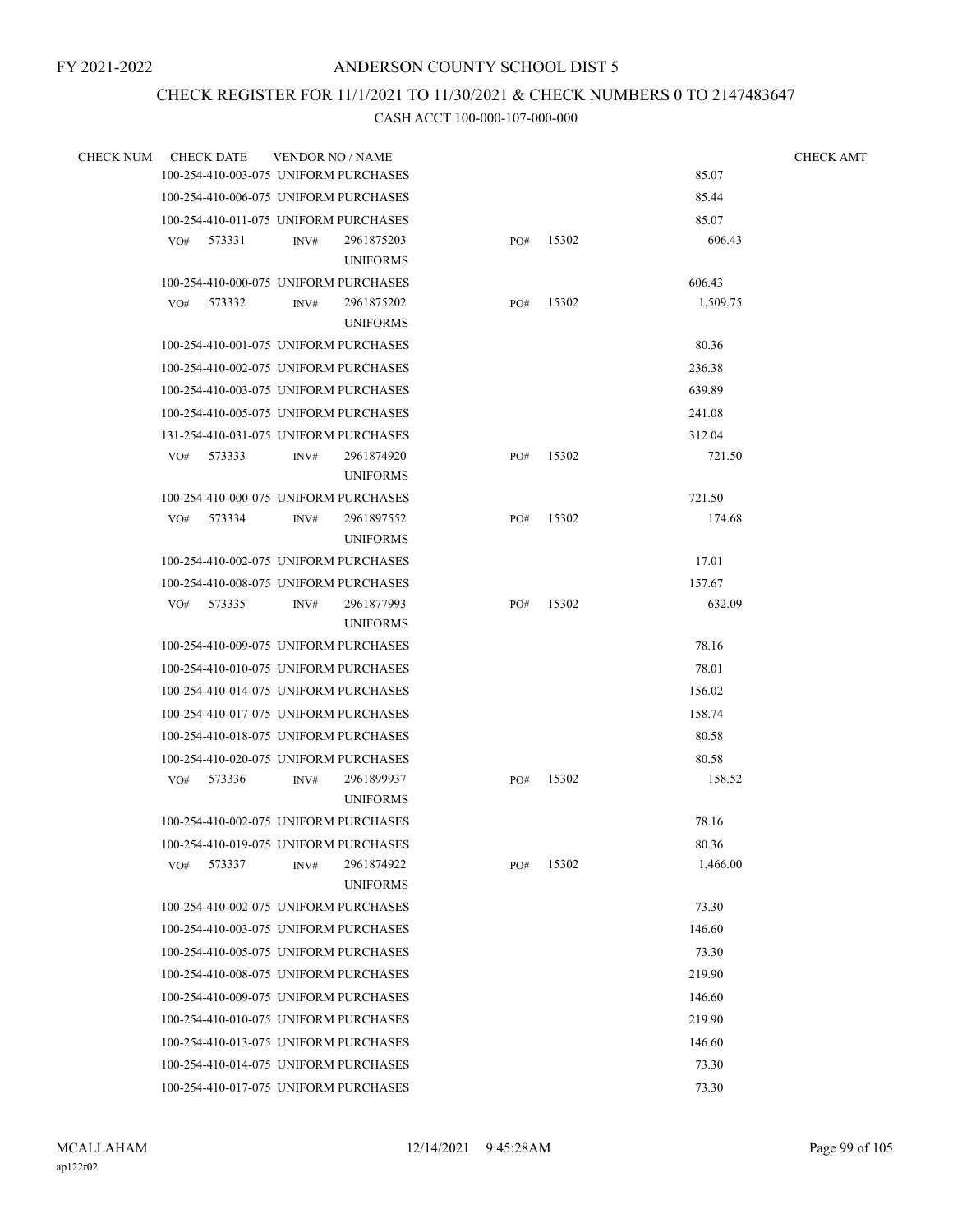# CHECK REGISTER FOR 11/1/2021 TO 11/30/2021 & CHECK NUMBERS 0 TO 2147483647

|   | <b>CHECK NUM</b> |            | <b>CHECK DATE</b>                   |        | <b>VENDOR NO / NAME</b>                                                                                   |     |       |          | <b>CHECK AMT</b> |  |
|---|------------------|------------|-------------------------------------|--------|-----------------------------------------------------------------------------------------------------------|-----|-------|----------|------------------|--|
|   |                  |            |                                     |        | 100-254-410-019-075 UNIFORM PURCHASES                                                                     |     |       | 73.30    |                  |  |
|   |                  |            |                                     |        | 100-254-410-020-075 UNIFORM PURCHASES                                                                     |     |       | 146.60   |                  |  |
|   |                  |            |                                     |        | 100-254-410-021-075 UNIFORM PURCHASES                                                                     |     |       | 73.30    |                  |  |
|   |                  | VO#        | 573338                              | INV#   | 2961874917<br><b>UNIFORMS</b>                                                                             | PO# | 15302 | 1,427.68 |                  |  |
|   |                  |            |                                     |        | 100-254-410-002-075 UNIFORM PURCHASES                                                                     |     |       | 234.03   |                  |  |
|   |                  |            |                                     |        | 100-254-410-007-075 UNIFORM PURCHASES                                                                     |     |       | 80.36    |                  |  |
|   |                  |            |                                     |        | 100-254-410-009-075 UNIFORM PURCHASES                                                                     |     |       | 78.01    |                  |  |
|   |                  |            |                                     |        | 100-254-410-015-075 UNIFORM PURCHASES                                                                     |     |       | 238.73   |                  |  |
|   |                  |            |                                     |        | 100-254-410-016-075 UNIFORM PURCHASES                                                                     |     |       | 236.38   |                  |  |
|   |                  |            |                                     |        | 100-254-410-017-075 UNIFORM PURCHASES                                                                     |     |       | 319.09   |                  |  |
|   |                  |            |                                     |        | 100-254-410-018-075 UNIFORM PURCHASES                                                                     |     |       | 80.36    |                  |  |
|   |                  |            |                                     |        | 100-254-410-019-075 UNIFORM PURCHASES                                                                     |     |       | 160.72   |                  |  |
|   | 20367            |            | 11/23/2021                          | 570642 | UPSTATE SEPTIC TANK<br>200 FORD ST GREER, SC 29650                                                        |     |       |          | 800.00 E         |  |
|   |                  | VO#        | 573450                              | INV#   | 111117241<br><b>ROBERT ANDERSON</b>                                                                       |     |       | 800.00   |                  |  |
|   |                  |            |                                     |        | 600-256-323-006-000 REPAIRS TO EQUIPMENT                                                                  |     |       | 800.00   |                  |  |
|   | 20368            |            | 11/23/2021                          | 569781 | VARITRONICS, LLC<br>CB BOX 174 PO BOX 9202 MINNEAPOLIS, MN<br>55480-9202                                  |     |       |          | 203.29 E         |  |
|   |                  | VO#        | 573300                              | INV#   | PSI-134929<br><b>PAPER</b>                                                                                | PO# | 15446 | 203.29   |                  |  |
|   |                  |            | 202-112-410-007-000 SUPPLIES        |        |                                                                                                           |     |       | 203.29   |                  |  |
| * | 20372            |            | 11/30/2021                          | 566562 | ANDERSON OUTDOOR POWER EQUIPMENT<br>110 MIRACLE MILE DRIVE ATT: ACCOUNTS<br>RECEIVABLE ANDERSON, SC 29621 |     |       |          | 238.71 E         |  |
|   |                  | VO#        | 573500                              | INV#   | 39483<br><b>REPAIR PARTS</b>                                                                              |     |       | 53.48    |                  |  |
|   |                  |            |                                     |        | 100-254-410-000-001 MAINT. SUPPLIES-STRUCTURES                                                            |     |       | 53.48    |                  |  |
|   |                  | VO#        | 573501                              | INV#   | 39531<br><b>REPAIR</b>                                                                                    |     |       | 85.47    |                  |  |
|   |                  |            | 100-254-410-000-100 SMALL EQUIPMENT |        |                                                                                                           |     |       | 85.47    |                  |  |
|   |                  | VO#        | 573502                              | INV#   | 39532<br>REPAIR                                                                                           |     |       | 49.88    |                  |  |
|   |                  |            | 100-254-410-000-100 SMALL EQUIPMENT |        |                                                                                                           |     |       | 49.88    |                  |  |
|   |                  | VO#        | 573503                              | INV#   | 39533<br><b>REPAIR</b>                                                                                    |     |       | 49.88    |                  |  |
|   |                  |            | 100-254-410-000-100 SMALL EQUIPMENT |        |                                                                                                           |     |       | 49.88    |                  |  |
|   | 20373            | 11/30/2021 |                                     | 569220 | AUTECH<br>PO BOX 248 ATT: ACCOUNTS RECEIVABLE<br>WILLIAMSTON, SC 29697                                    |     |       |          | 485.60 E         |  |
|   |                  | VO#        | 573505                              | INV#   | 8783<br>AIT                                                                                               |     |       | 250.00   |                  |  |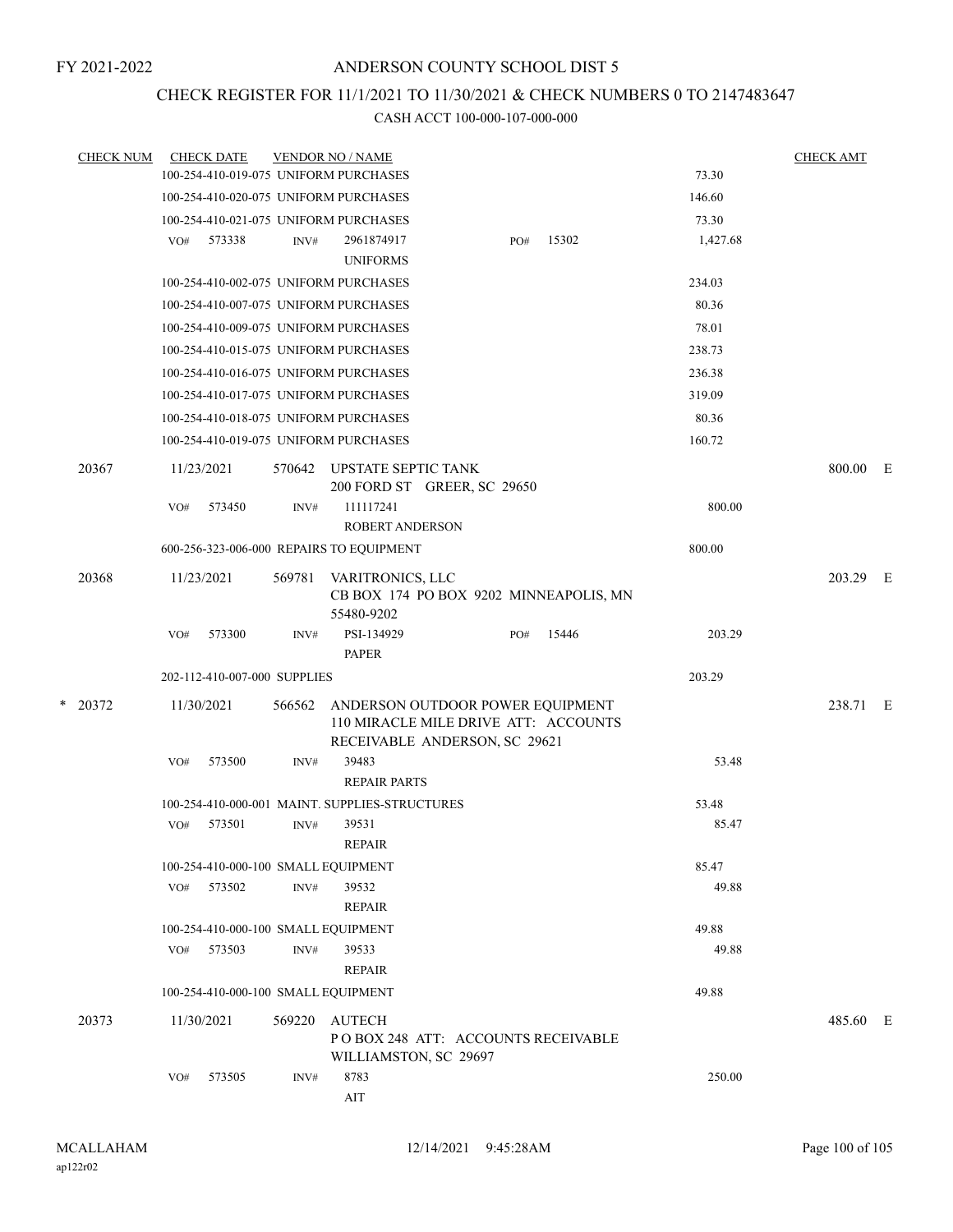## CHECK REGISTER FOR 11/1/2021 TO 11/30/2021 & CHECK NUMBERS 0 TO 2147483647

|  | <b>CHECK NUM</b> |     | <b>CHECK DATE</b> |                | <b>VENDOR NO / NAME</b>                                                                       |        | <b>CHECK AMT</b> |  |
|--|------------------|-----|-------------------|----------------|-----------------------------------------------------------------------------------------------|--------|------------------|--|
|  |                  |     |                   |                | 131-254-323-031-400 CONTR SERV-HVAC/ELECT/PLUMBING                                            | 250.00 |                  |  |
|  |                  |     | VO# 573506        | INV#           | 8784<br><b>CENTERVILLE</b>                                                                    | 235.60 |                  |  |
|  |                  |     |                   |                | 100-254-323-007-400 CONTR SERV-HVAC/ELECT/PLUMBING                                            | 235.60 |                  |  |
|  | 20374            |     | 11/30/2021        |                | 201391 BLICK ART MATERIALS<br>6910 EAGLE WAY CHICAGO, IL 60670-1069                           |        | 131.81 E         |  |
|  |                  | VO# | 573507            | INV#           | 7485153<br><b>ROBERT ANDERSON</b>                                                             | 131.81 |                  |  |
|  |                  |     |                   |                | 706-271-660-006-458 ART CLASS EXPENSE                                                         | 131.81 |                  |  |
|  | 20375            |     | 11/30/2021        | 147195         | EMPLOYEE VENDOR                                                                               |        | 237.68 E         |  |
|  |                  | VO# | 573492            | INV#           | <b>MAMA PENNS</b><br>REIMBURSEMENT                                                            | 237.68 |                  |  |
|  |                  |     |                   |                | 723-190-660-023-911 MISCELLANEOUS- ADULT ED EXPENSE                                           | 237.68 |                  |  |
|  | $*$ 20377        |     | 11/30/2021        |                | 187300 CRESCENT SUPPLY CO, INC<br>POBOX 8798 ATT: ACCOUNTS RECEIVABLE<br>GREENVILLE, SC 29604 |        | 2,263.63 E       |  |
|  |                  | VO# | 573509            | INV#           | 391908                                                                                        | 18.75  |                  |  |
|  |                  |     |                   |                | <b>SUPPLIES</b>                                                                               |        |                  |  |
|  |                  |     |                   |                | 131-254-410-031-001 SUPPLIES - MAINTENANCE                                                    | 18.75  |                  |  |
|  |                  |     | VO# 573510        | INV#           | 392045<br><b>SUPPLIES</b>                                                                     | 112.35 |                  |  |
|  |                  |     |                   |                | 100-254-410-002-001 SUPPLIES - MAINTENANCE                                                    | 37.45  |                  |  |
|  |                  |     |                   |                | 100-254-410-016-001 SUPPLIES - MAINTENANCE                                                    | 37.45  |                  |  |
|  |                  |     |                   |                | 100-254-410-018-001 SUPPLIES - MAINTENANCE                                                    | 37.45  |                  |  |
|  |                  | VO# | 573511            | INV#           | 392018<br><b>SUPPLIES</b>                                                                     | 279.55 |                  |  |
|  |                  |     |                   |                | 100-254-410-001-001 SUPPLIES - MAINTENANCE                                                    | 279.55 |                  |  |
|  |                  |     | VO# 573512        | INV#           | 392044<br><b>SUPPLIES</b>                                                                     | 112.35 |                  |  |
|  |                  |     |                   |                | 100-254-410-017-001 SUPPLIES - MANTENANCE                                                     | 112.35 |                  |  |
|  |                  | VO# | 573513            | $\text{INV}\#$ | 392019<br><b>SUPPLIES</b>                                                                     | 103.94 |                  |  |
|  |                  |     |                   |                | 100-254-410-013-001 SUPPLIES - MAINTENANCE                                                    | 103.94 |                  |  |
|  |                  |     | VO# 573514        | INV#           | 391839<br><b>SUPPLIES</b>                                                                     | 73.30  |                  |  |
|  |                  |     |                   |                | 100-254-410-006-001 SUPPLIES - MAINTENANCE                                                    | 73.30  |                  |  |
|  |                  | VO# | 573515            | INV#           | 392046<br><b>SUPPLIES</b>                                                                     | 278.79 |                  |  |
|  |                  |     |                   |                | 100-254-410-021-001 SUPPLIES - MAINTENANCE                                                    | 278.79 |                  |  |
|  |                  |     | VO# 573516        | INV#           | 391907<br><b>SUPPLIES</b>                                                                     | 85.60  |                  |  |
|  |                  |     |                   |                | 100-254-410-019-001 SUPPLIES - MAINTENANCE                                                    | 85.60  |                  |  |
|  |                  | VO# | 573517            | INV#           | 391879<br><b>SUPPLIES</b>                                                                     | 66.41  |                  |  |
|  |                  |     |                   |                |                                                                                               |        |                  |  |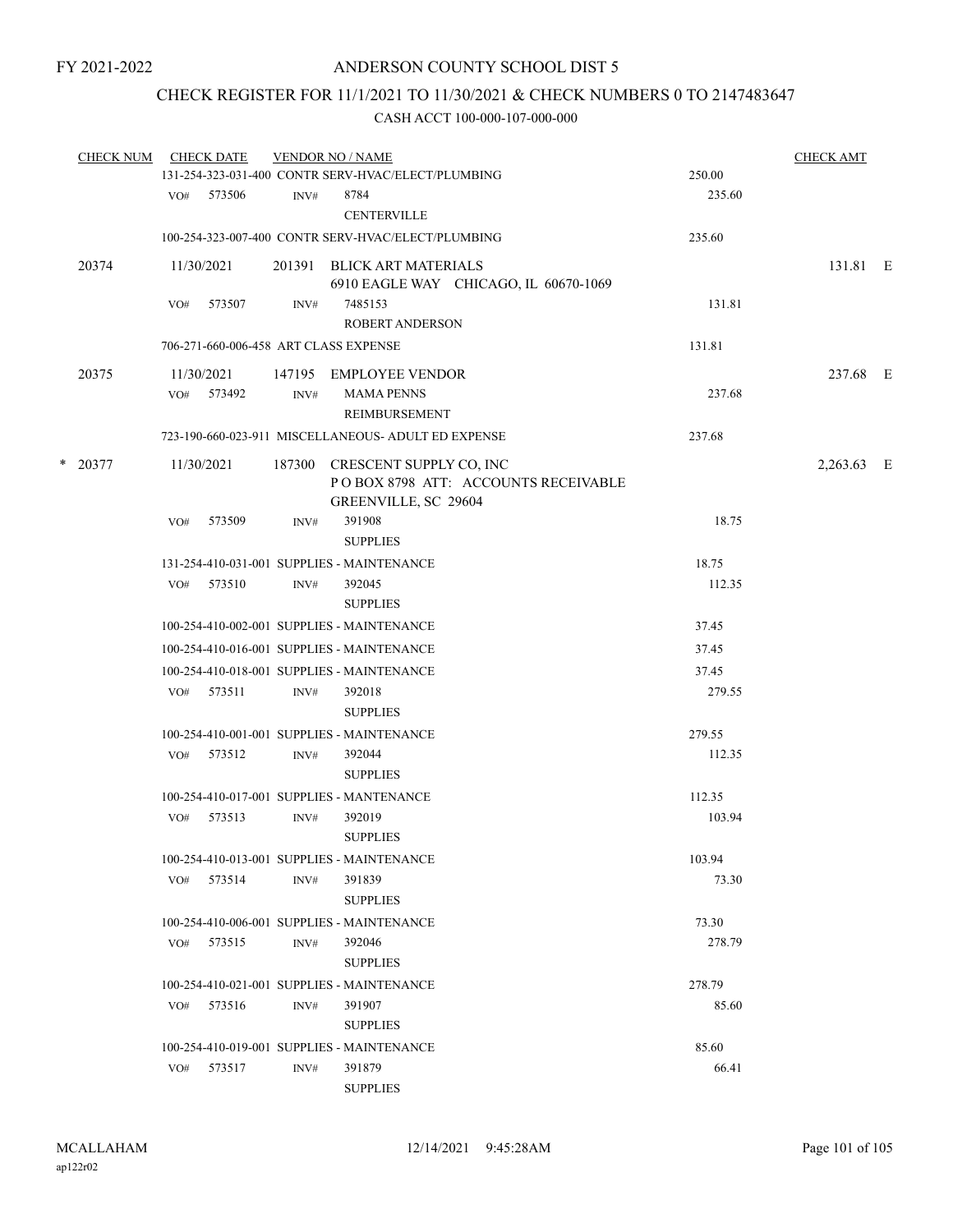# CHECK REGISTER FOR 11/1/2021 TO 11/30/2021 & CHECK NUMBERS 0 TO 2147483647

|        | <b>CHECK NUM</b> |     | <b>CHECK DATE</b>                   |        | <b>VENDOR NO / NAME</b>                                                                                           |          | <b>CHECK AMT</b> |  |
|--------|------------------|-----|-------------------------------------|--------|-------------------------------------------------------------------------------------------------------------------|----------|------------------|--|
|        |                  |     |                                     |        | 100-254-410-003-001 SUPPLIES - MAINTENANCE                                                                        | 66.41    |                  |  |
|        |                  | VO# | 573518                              | INV#   | 391950                                                                                                            | 436.34   |                  |  |
|        |                  |     |                                     |        | <b>SUPPLIES</b>                                                                                                   |          |                  |  |
|        |                  |     |                                     |        | 100-254-410-013-001 SUPPLIES - MAINTENANCE                                                                        | 218.17   |                  |  |
|        |                  |     |                                     |        | 100-254-410-017-001 SUPPLIES - MANTENANCE                                                                         | 218.17   |                  |  |
|        |                  | VO# | 573519                              | INV#   | 391929                                                                                                            | 386.48   |                  |  |
|        |                  |     |                                     |        | <b>SUPPLIES</b>                                                                                                   |          |                  |  |
|        |                  |     |                                     |        | 100-254-410-006-001 SUPPLIES - MAINTENANCE                                                                        | 96.62    |                  |  |
|        |                  |     |                                     |        | 100-254-410-009-001 SUPPLIES - MAINTENANCE                                                                        | 96.62    |                  |  |
|        |                  |     |                                     |        | 100-254-410-011-001 SUPPLIES - MAINTENANCE                                                                        | 96.62    |                  |  |
|        |                  |     |                                     |        | 100-254-410-018-001 SUPPLIES - MAINTENANCE                                                                        | 96.62    |                  |  |
|        |                  | VO# | 573520                              | INV#   | 391928                                                                                                            | 309.77   |                  |  |
|        |                  |     |                                     |        | <b>SUPPLIES</b>                                                                                                   |          |                  |  |
|        |                  |     |                                     |        | 100-254-410-009-001 SUPPLIES - MAINTENANCE                                                                        | 103.26   |                  |  |
|        |                  |     |                                     |        | 100-254-410-011-001 SUPPLIES - MAINTENANCE                                                                        | 103.26   |                  |  |
|        |                  |     |                                     |        | 100-254-410-021-001 SUPPLIES - MAINTENANCE                                                                        | 103.25   |                  |  |
|        | 20378            |     | 11/30/2021                          | 202600 | DILLARD'S SPORTS CENTER<br>708 WHITEHALL ROAD ATT: ACCOUNTS<br>RECEIVABLE ANDERSON, SC 29625                      |          | 397.18 E         |  |
|        |                  | VO# | 573521                              | INV#   | 106730<br><b>TL HANNA</b>                                                                                         | 397.18   |                  |  |
|        |                  |     | 100-114-410-002-OPE PE SUPPLIES     |        |                                                                                                                   | 397.18   |                  |  |
| $\ast$ | 20380            |     | 11/30/2021                          | 211400 | <b>EMPLOYEE VENDOR</b>                                                                                            |          | 135.68 E         |  |
|        |                  | VO# | 573486                              | INV#   | <b>NOV 18</b>                                                                                                     | 135.68   |                  |  |
|        |                  |     |                                     |        | <b>IRMO</b>                                                                                                       |          |                  |  |
|        |                  |     |                                     |        | 100-221-333-000-000 TRIPS AND CONFERENCES                                                                         | 135.68   |                  |  |
|        | 20381            |     | 11/30/2021                          | 569871 | FOLLETT SCHOOL SOLUTIONS, INC<br>91826 COLLECTION CENTER DRIVE ATT: ACCOUNTS<br>RECEIVABLE CHICAGO, IL 60693-0918 |          | 4,742.58 E       |  |
|        |                  | VO# | 573526                              | INV#   | BF-00018583<br><b>NORTH POINTE</b>                                                                                | 4,742.58 |                  |  |
|        |                  |     | 713-271-660-013-305 LIBRARY EXPENSE |        |                                                                                                                   | 4,742.58 |                  |  |
|        | $*$ 20383        |     | 11/30/2021                          | 113700 | INDEPENDENT MAIL<br>PO BOX 1411 CHARLOTTE, NC 28201-1411                                                          |          | 149.10 E         |  |
|        |                  | VO# | 573529                              | INV#   | 4206826<br><b>OCTOBER ADS</b>                                                                                     | 149.10   |                  |  |
|        |                  |     |                                     |        | 100-263-360-000-000 PRINTING AND BINDING                                                                          | 149.10   |                  |  |
|        | * 20385          |     | 11/30/2021                          |        | 572855 KRISPY KREME                                                                                               |          | 880.72 E         |  |
|        |                  |     |                                     |        | 1620 N. MAIN ST. ANDERSON, SC 29621                                                                               |          |                  |  |
|        |                  | VO# | 573564                              | INV#   | PARTNER CARDS<br><b>CALHOUN ELEM</b>                                                                              | 880.72   |                  |  |
|        |                  |     |                                     |        | 714-271-660-014-355 FIELD TRIPS GRADE 5 EXPENSE                                                                   | 880.72   |                  |  |
|        | $*$ 20387        |     | 11/30/2021                          |        | 349701 MED CENTRAL HEALTH RESOURCES                                                                               |          | 345.00 E         |  |
|        |                  |     |                                     |        |                                                                                                                   |          |                  |  |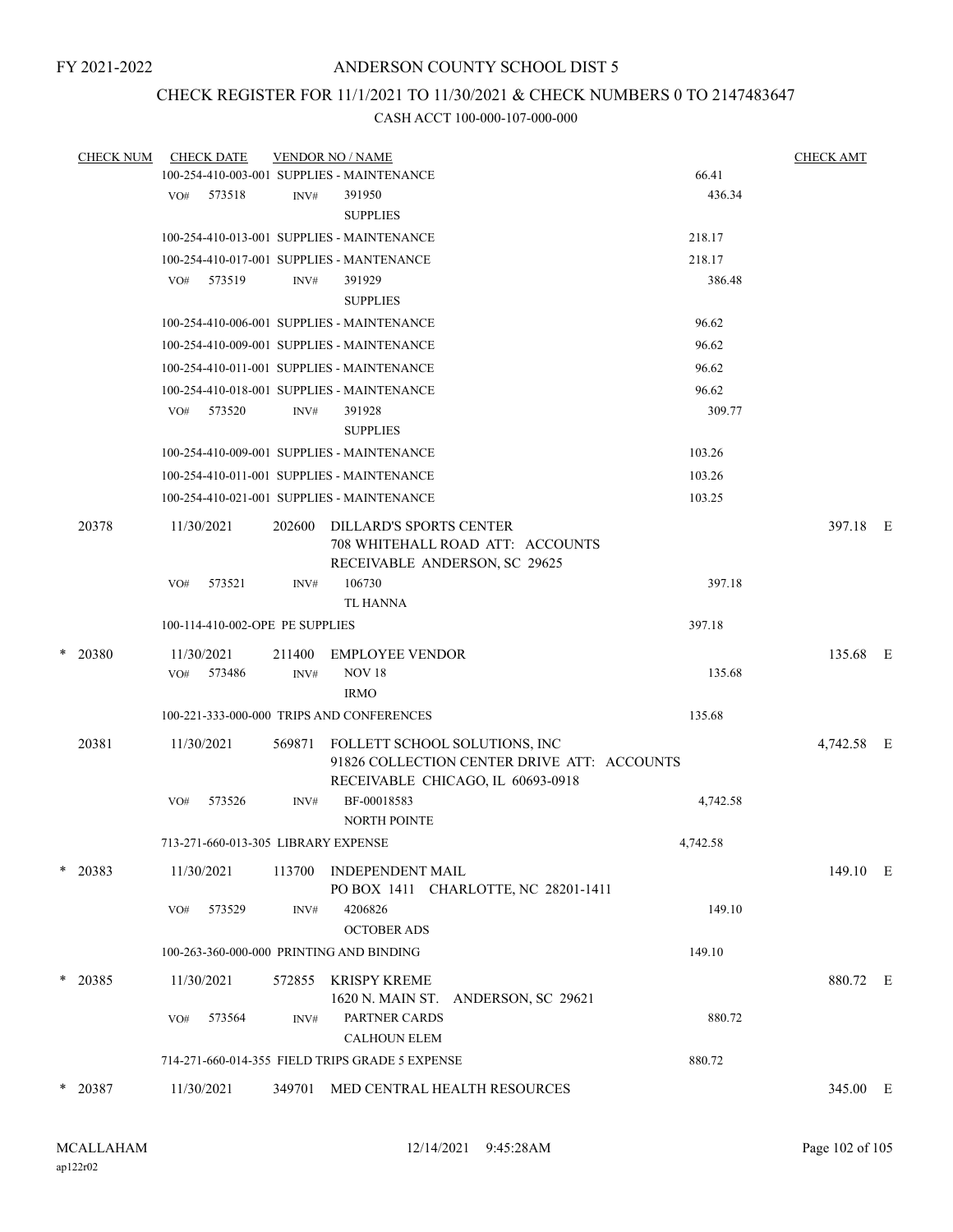## ANDERSON COUNTY SCHOOL DIST 5

## CHECK REGISTER FOR 11/1/2021 TO 11/30/2021 & CHECK NUMBERS 0 TO 2147483647

| <b>CHECK NUM</b> |         | <b>CHECK DATE</b> |                              | <b>VENDOR NO / NAME</b> |                                                                   | <b>CHECK AMT</b> |            |  |
|------------------|---------|-------------------|------------------------------|-------------------------|-------------------------------------------------------------------|------------------|------------|--|
|                  |         |                   |                              |                         | 3424 CLEMSON BLVD ATT: ACCOUNTS RECEIVABLE<br>ANDERSON, SC 29621  |                  |            |  |
|                  |         | VO#               | 573535                       | INV#                    | 12508<br><b>SHETROMPF</b>                                         | 65.00            |            |  |
|                  |         |                   |                              |                         | 100-255-323-000-000 CONTRACTED SERVICES                           | 65.00            |            |  |
|                  |         | VO#               | 573536                       | INV#                    | 23153<br><b>WILLIAMS</b>                                          | 65.00            |            |  |
|                  |         |                   |                              |                         | 100-255-323-000-000 CONTRACTED SERVICES                           | 65.00            |            |  |
|                  |         | VO#               | 573537                       | INV#                    | 55587<br><b>LUNA</b>                                              | 130.00           |            |  |
|                  |         |                   |                              |                         | 100-255-323-000-000 CONTRACTED SERVICES                           | 130.00           |            |  |
|                  |         | VO#               | 573538                       | INV#                    | 1686<br><b>DOBBS</b>                                              | 65.00            |            |  |
|                  |         |                   |                              |                         | 100-255-323-000-000 CONTRACTED SERVICES                           | 65.00            |            |  |
|                  |         | VO#               | 573539                       | INV#                    | 1686<br><b>DOBBS</b>                                              | 20.00            |            |  |
|                  |         |                   |                              |                         | 100-255-323-000-000 CONTRACTED SERVICES                           | 20.00            |            |  |
|                  | * 20389 |                   | 11/30/2021                   |                         | 570874 NEW READERS PRESS<br>101 WYOMING STREET SYRACUSE, NY 13204 |                  | 600.00 E   |  |
|                  |         | VO#               | 573546                       | INV#                    | 7761<br>SO11889                                                   | 600.00           |            |  |
|                  |         |                   |                              |                         | 723-190-660-023-911 MISCELLANEOUS- ADULT ED EXPENSE               | 600.00           |            |  |
|                  | * 20391 |                   | 11/30/2021                   | 389900                  | OFFICE DEPOT<br>POBOX 1413 CHARLOTTE, NC 28201-1413               |                  | 389.37 E   |  |
|                  |         | VO#               | 573548                       | INV#                    | 208901120001<br><b>SUPPLIES</b>                                   | 389.37           |            |  |
|                  |         |                   | 100-113-410-019-000 SUPPLIES |                         |                                                                   | 389.37           |            |  |
|                  | 20392   |                   | 11/30/2021                   | 389900                  | OFFICE DEPOT<br>POBOX 1413 CHARLOTTE, NC 28201-1413               |                  | 1,292.88 E |  |
|                  |         | VO#               | 573549                       | INV#                    | 206504668001<br><b>SUPPLIES</b>                                   | 246.09           |            |  |
|                  |         |                   | 100-114-410-001-ALT SUPPLIES |                         |                                                                   | 246.09           |            |  |
|                  |         | VO#               | 573550                       | INV#                    | 206510301001<br><b>SUPPLIES</b>                                   | 384.76           |            |  |
|                  |         |                   | 100-114-410-001-ALT SUPPLIES |                         |                                                                   | 192.38           |            |  |
|                  |         |                   | 124-114-410-024-000 SUPPLIES |                         |                                                                   | 192.38           |            |  |
|                  |         |                   | VO# 573551                   | INV#                    | 206510357001<br><b>SUPPLIES</b>                                   | 424.83           |            |  |
|                  |         |                   | 100-114-410-001-ALT SUPPLIES |                         |                                                                   | 212.42           |            |  |
|                  |         |                   | 124-114-410-024-000 SUPPLIES |                         |                                                                   | 212.41           |            |  |
|                  |         |                   | VO# 573552                   | INV#                    | 206510412001<br><b>SUPPLIES</b>                                   | 171.66           |            |  |
|                  |         |                   | 100-114-410-001-ALT SUPPLIES |                         |                                                                   | 171.66           |            |  |
|                  |         | VO#               | 573553                       | INV#                    | 206510412002                                                      | 61.48            |            |  |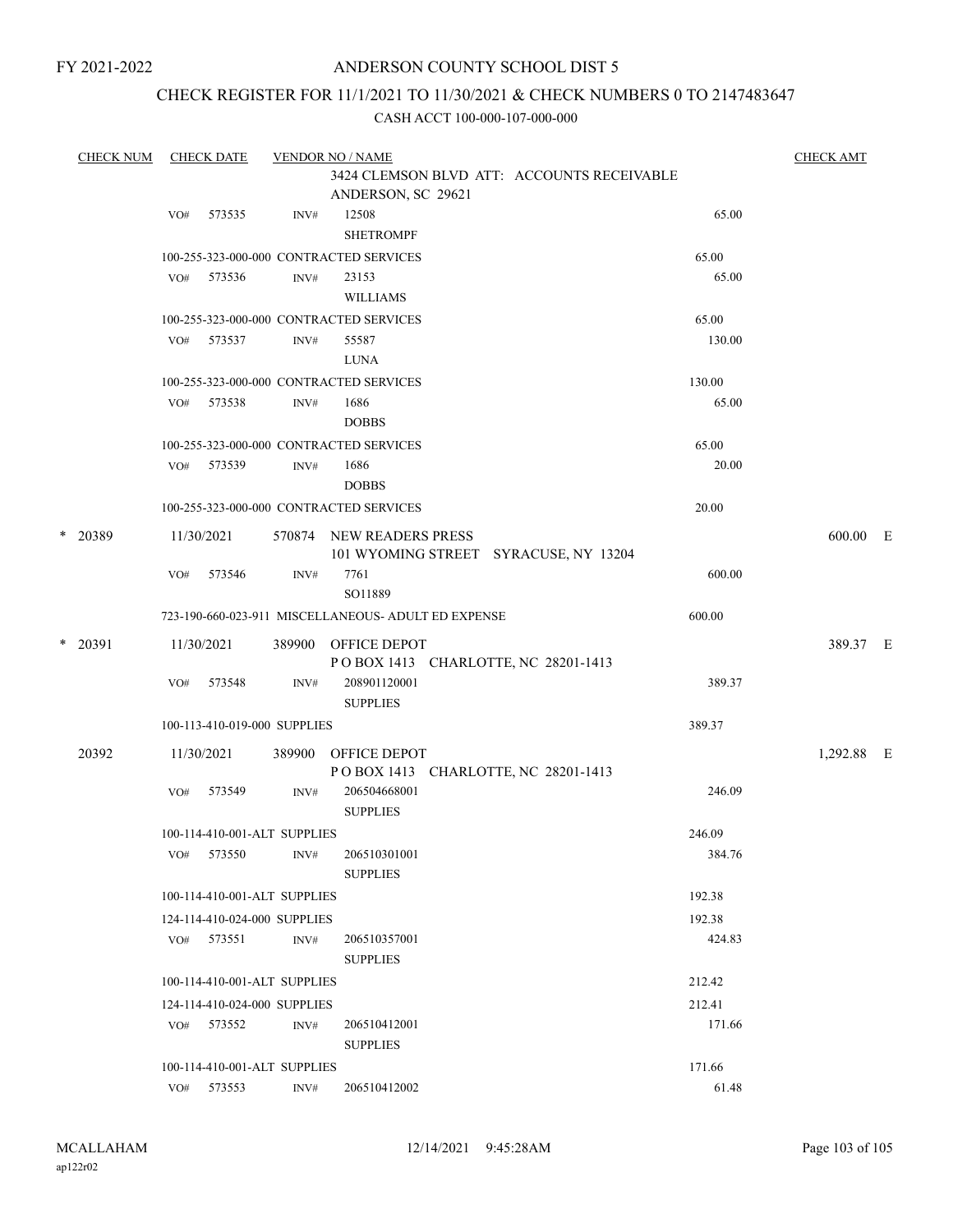## ANDERSON COUNTY SCHOOL DIST 5

## CHECK REGISTER FOR 11/1/2021 TO 11/30/2021 & CHECK NUMBERS 0 TO 2147483647

| <b>CHECK NUM</b> |           |            | <b>CHECK DATE</b>            |        | <b>VENDOR NO / NAME</b><br><b>SUPPLIES</b>                                                                |          | <b>CHECK AMT</b> |  |
|------------------|-----------|------------|------------------------------|--------|-----------------------------------------------------------------------------------------------------------|----------|------------------|--|
|                  |           |            |                              |        |                                                                                                           |          |                  |  |
|                  |           |            | 100-114-410-001-ALT SUPPLIES |        |                                                                                                           | 61.48    |                  |  |
|                  |           | VO#        | 573554                       | INV#   | 206510433001<br><b>SUPPLIES</b>                                                                           | 4.06     |                  |  |
|                  |           |            | 100-114-410-001-PLC SUPPLIES |        |                                                                                                           | 4.06     |                  |  |
|                  |           |            |                              |        |                                                                                                           |          |                  |  |
|                  | 20393     | 11/30/2021 |                              | 391100 | OLD STONE TRACTOR CO, INC<br>PO BOX 13565 ATT: ACCOUNTS RECEIVABLE<br>ANDERSON, SC 29624                  |          | 413.71 E         |  |
|                  |           | VO#        | 573555                       | INV#   | 05076<br><b>REPAIR PARTS</b>                                                                              | 256.46   |                  |  |
|                  |           |            |                              |        | 100-254-410-000-100 SMALL EQUIPMENT                                                                       | 256.46   |                  |  |
|                  |           | VO#        | 573556                       | INV#   | 05139                                                                                                     | 157.25   |                  |  |
|                  |           |            |                              |        | <b>REPAIR PARTS</b>                                                                                       |          |                  |  |
|                  |           |            |                              |        | 100-254-410-000-100 SMALL EQUIPMENT                                                                       | 157.25   |                  |  |
|                  | 20394     | 11/30/2021 |                              | 394675 | PIP PRINTING<br>1005 NORTH FANT STREET ATT: ACCOUNTS<br>RECEIVABLE ANDERSON, SC 29621                     |          | 791.96 E         |  |
|                  |           | VO#        | 573558                       | INV#   | 102464<br><b>FLAGS</b>                                                                                    | 791.96   |                  |  |
|                  |           |            | 131-115-410-031-000 SUPPLIES |        |                                                                                                           | 791.96   |                  |  |
|                  | 20395     | 11/30/2021 |                              |        |                                                                                                           |          | 3,510.04 E       |  |
|                  |           |            |                              |        | 462725 SCHOLASTIC BOOK CLUBS, INC<br>POBOX 3745 ATT: ACCOUNTS RECEIVABLE<br>JEFFERSON CITY, MO 65102-3720 |          |                  |  |
|                  |           | VO#        | 573563                       | INV#   | W4943263BF<br><b>GLENVIEW</b>                                                                             | 3,510.04 |                  |  |
|                  |           |            |                              |        | 720-271-660-020-519 LIBRARY EXPENSE                                                                       | 3,510.04 |                  |  |
|                  | 20396     | 11/30/2021 |                              | 468850 | <b>EMPLOYEE VENDOR</b>                                                                                    |          | 450.46 E         |  |
|                  |           | VO#        | 573496                       | INV#   | <b>BESTO</b><br>REIMBURSEMENT                                                                             | 28.98    |                  |  |
|                  |           |            |                              |        | 802-112-410-014-000 SUPPLIES - RETENTION                                                                  | 28.98    |                  |  |
|                  |           | VO#        | 573497                       | INV#   | <b>STAFF LUNCH</b><br>REIMBURSEMENT                                                                       | 421.48   |                  |  |
|                  |           |            |                              |        | 802-112-410-014-000 SUPPLIES - RETENTION                                                                  | 421.48   |                  |  |
|                  | * 20398   | 11/30/2021 |                              | 472700 | <b>SHERWIN WILLIAMS</b><br>613 NORTH MURRAY AVENUE ATT: ACCOUNTS<br>RECEIVABLE ANDERSON, SC 29625         |          | 212.54 E         |  |
|                  |           | VO#        | 573568                       | INV#   | 2769-8<br><b>SUPPLIES</b>                                                                                 | 212.54   |                  |  |
|                  |           |            |                              |        | 100-254-410-002-001 SUPPLIES - MAINTENANCE                                                                | 212.54   |                  |  |
|                  | $*$ 20401 | 11/30/2021 |                              | 507850 | <b>TRANE</b><br>PO BOX 406469 ATT: ACCOUNTS RECEIVABLE<br>ATLANTA, GA 30384-6469                          |          | 107.26 E         |  |
|                  |           | VO#        | 573572                       | INV#   | 11155110<br><b>REPAIR PARTS</b>                                                                           | 50.06    |                  |  |